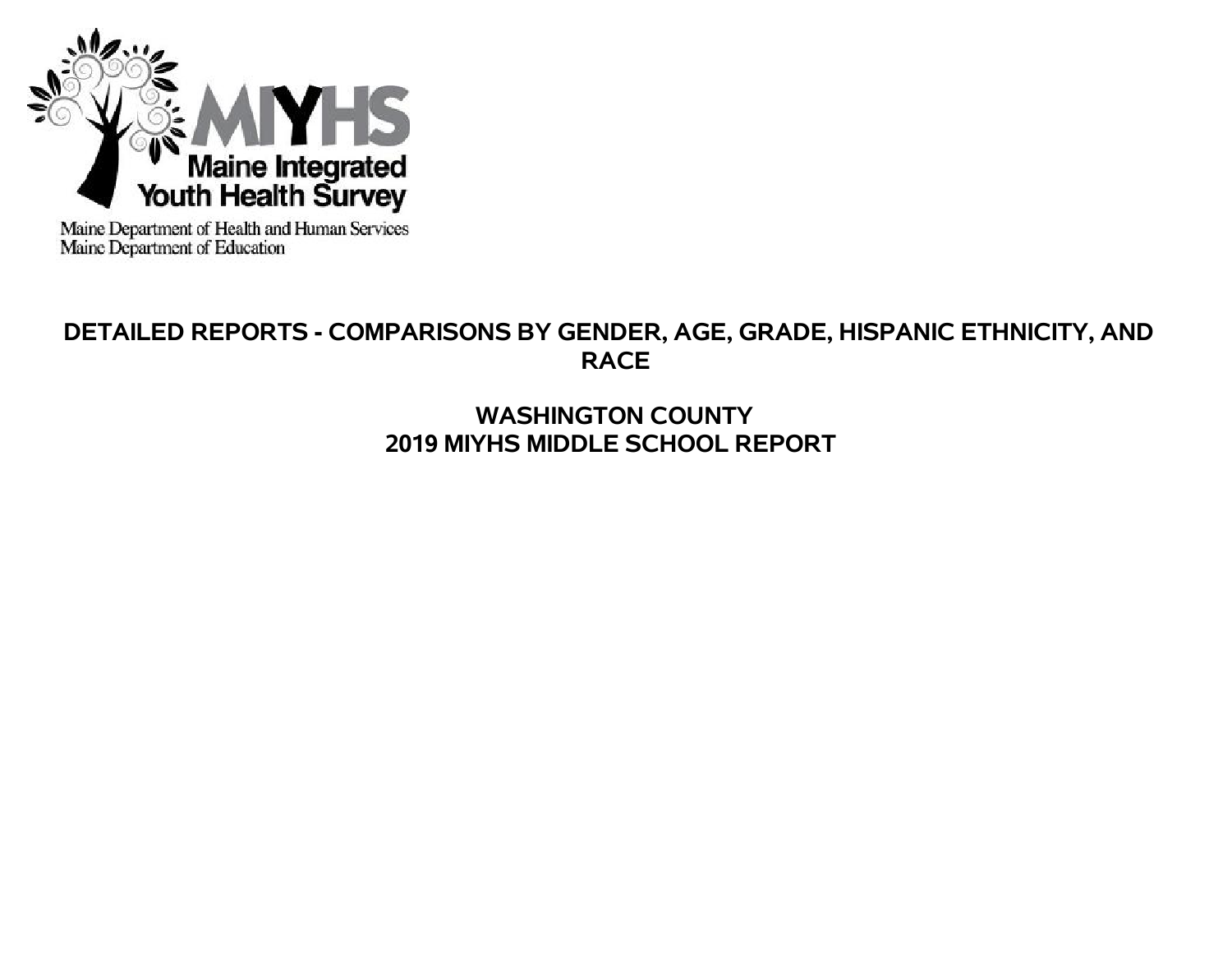|                                           | $\%$  | <b>CI</b>           | N   | n   |
|-------------------------------------------|-------|---------------------|-----|-----|
|                                           |       |                     |     |     |
| Total                                     | 2.3%  |                     | 638 | 342 |
| ----Sex----                               |       |                     |     |     |
| Female                                    | 50.5% | $(46.4\% - 54.6\%)$ | 322 | 177 |
| Male                                      | 49.1% | $(45.1\% - 53.1\%)$ | 313 | 163 |
| Missing                                   | 0.4%  | $(0.0\% - 1.0\%)$   | 3   | 2   |
| ----Grade----                             |       |                     |     |     |
| Grade 7                                   | 48.9% | $(42.5\% - 55.4\%)$ | 312 | 173 |
| Grade 8                                   | 50.4% | $(43.6\% - 57.2\%)$ | 322 | 167 |
| Missing                                   | 0.7%  | $(0.0\% - 1.9\%)$   | 4   | 2   |
| ----Age----                               |       |                     |     |     |
| 12 or younger                             | 24.3% | $(18.4\% - 30.2\%)$ | 155 | 89  |
| 13                                        | 46.2% | $(36.5\% - 55.9\%)$ | 295 | 160 |
| 14 or older                               | 29.5% | $(20.2\% - 38.8\%)$ | 188 | 93  |
| Missing                                   |       | $(-)$               |     | 0   |
| ----Hispanic Ethnicity----                |       |                     |     |     |
| Hispanic                                  | 4.6%  | $(2.7\% - 6.4\%)$   | 29  | 20  |
| Non-Hispanic                              | 90.1% | $(87.1\% - 93.2\%)$ | 575 | 303 |
| Missing                                   | 5.3%  | $(2.3\% - 8.4\%)$   | 34  | 19  |
| ----Race----                              |       |                     |     |     |
| American Indian or Alaskan Native         | 3.4%  | $(1.4\% - 5.4\%)$   | 22  | 19  |
| Asian                                     | 0.6%  | $(0.1\% - 1.1\%)$   | 4   | 3   |
| Black or African American                 | 1.2%  | $(0.0\% - 2.9\%)$   | 7   | 3   |
| Native Hawaiian or Other Pacific Islander |       | $(-)$               |     | 0   |
| White                                     | 91.4% | $(88.8\% - 94.0\%)$ | 583 | 299 |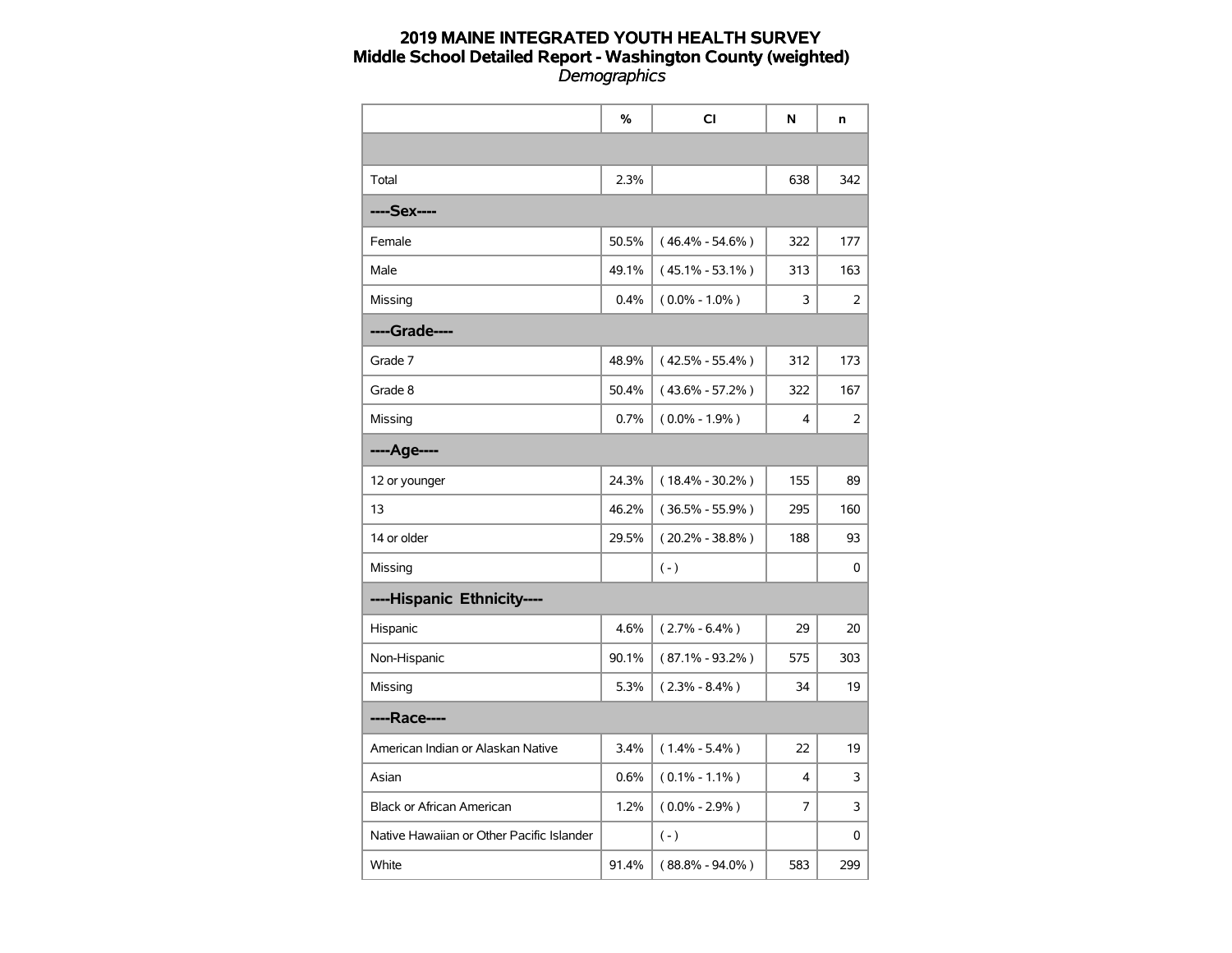|                       | %    |                   | N  |    |
|-----------------------|------|-------------------|----|----|
| <b>Multiple Races</b> | 2.5% | $(0.9\% - 4.1\%)$ | 16 | 14 |
| Missing               | 1.0% | $(0.1\% - 1.8\%)$ | 6  | 4  |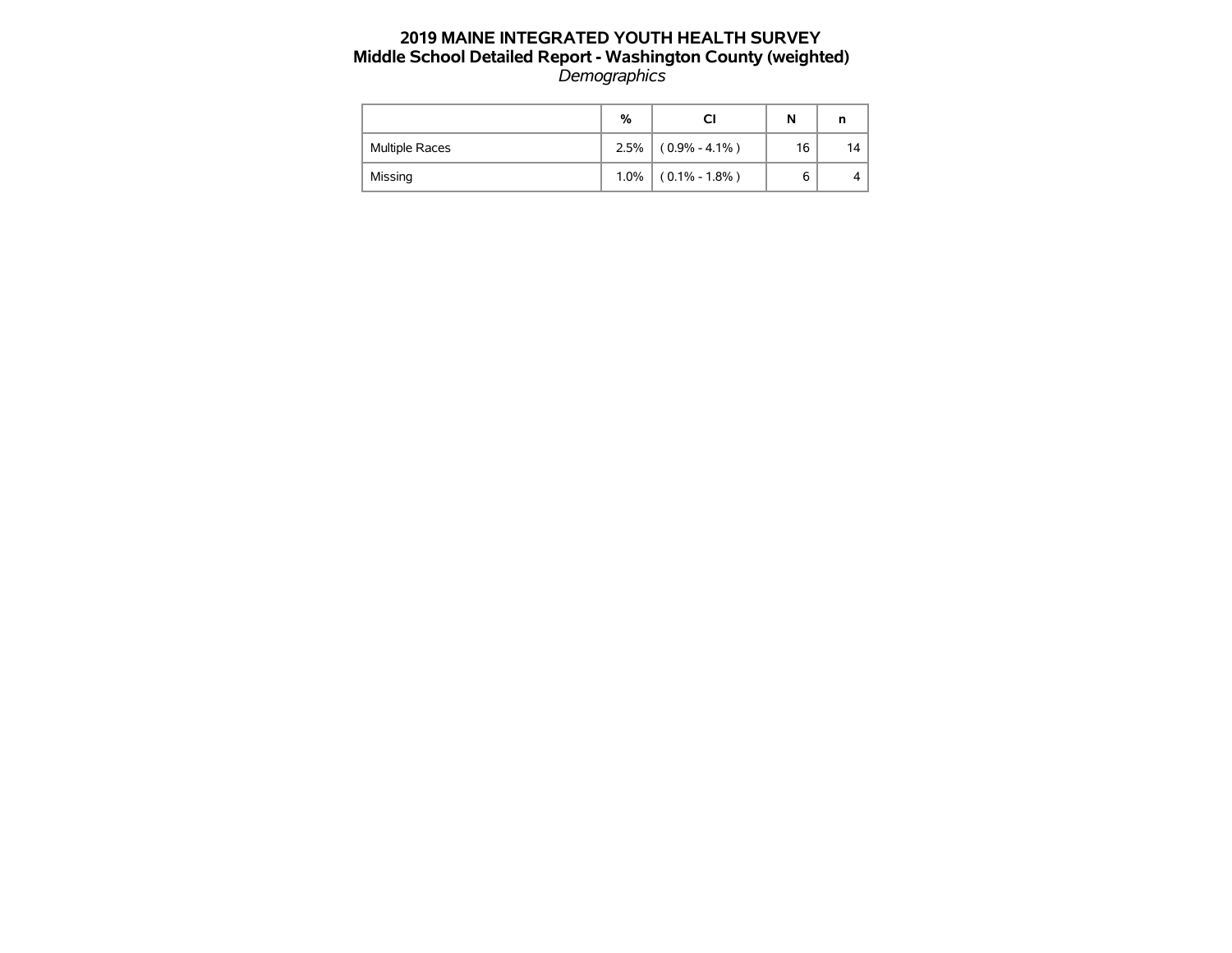*Percentage of students who were overweight (i.e., at or above the 85th percentile but below the 95th percentile for body mass index, by age and sex) -- SELF-REPORTED HEIGHT/WEIGHT (mnowt)*

|                                           |        | <b>Total</b>        |        |               | <b>Female</b>           | <b>Male</b> |               |                             |        |
|-------------------------------------------|--------|---------------------|--------|---------------|-------------------------|-------------|---------------|-----------------------------|--------|
|                                           | %      | CI                  | N      | $\frac{0}{0}$ | <b>CI</b>               | N           | $\frac{0}{0}$ | <b>CI</b>                   | N      |
|                                           |        |                     |        |               |                         |             |               |                             |        |
| Total                                     |        | 24.1% (19.1%-29.1%) |        |               | 137 21.1% (11.8%-30.4%) |             |               | 60 27.1% (12.2%-42.0%)      | 77     |
| ----Age----                               |        |                     |        |               |                         |             |               |                             |        |
| 12 or younger                             | 19.1%  | $(9.5\% - 28.7\%)$  | 26     | 15.2%         | $(4.6\% - 25.7\%)$      |             | 14 28.0%      | $(0.0\% - 58.6\%)$          | 12     |
| 13                                        |        | 24.6% (17.3%-31.8%) | 61     | 30.2%         | $(15.9\% - 44.5\%)$     |             | 33 20.2%      | $(9.9\% - 30.4\%)$          | 28     |
| 14 or older                               |        | 27.0% (20.1%-33.9%) | 50     | 15.7%         | $(0.0\% - 43.6\%)$      |             |               | 13 36.0% (11.1%-60.9%)      | 37     |
| ----Grade----                             |        |                     |        |               |                         |             |               |                             |        |
| Grade 7                                   |        | 18.2% (13.0%-23.4%) | 49     | 19.2%         | $(10.9\% - 27.4\%)$     |             |               | 28 17.0% (10.6%-23.4%)      | 21     |
| Grade 8                                   |        | 29.2% (25.5%-32.9%) | 84     | $ 23.1\% $    | $(6.5\% - 39.8\%)$      |             |               | 32 34.7% (14.7%-54.8%)      | 53     |
| ----Hispanic Ethnicity----                |        |                     |        |               |                         |             |               |                             |        |
| Hispanic                                  | $\ast$ | $\ast$              | $\ast$ | $\ast$        | $\ast$                  | $\ast$      | $\ast$        | $\ast$                      | $\ast$ |
| Non-Hispanic                              |        | 24.8% (19.3%-30.2%) |        | 125 21.1%     | $(8.6\% - 33.7\%)$      |             |               | $ 51 28.1\% $ (11.2%-45.1%) | 74     |
| ----Race----                              |        |                     |        |               |                         |             |               |                             |        |
| American Indian or Alaskan Native         | $\ast$ | $\ast$              | $\ast$ | $\ast$        | $\ast$                  | $\ast$      | $\ast$        | $\ast$                      | $\ast$ |
| Asian                                     | $\ast$ | $\ast$              | $\ast$ | $\ast$        | $\ast$                  | $\ast$      | $\ast$        | $\ast$                      | $\ast$ |
| <b>Black or African American</b>          | $\ast$ | $\ast$              | $\ast$ | $\ast$        | $\ast$                  | $\ast$      | $\ast$        | $\ast$                      | $\ast$ |
| Native Hawaiian or Other Pacific Islander | $\ast$ | $\ast$              | $\ast$ | $\ast$        | $\ast$                  | $\ast$      | $\ast$        | $\ast$                      | $\ast$ |
| White                                     | 23.9%  | $(19.8\% - 28.1\%)$ |        | 124 21.1%     | $(9.6\% - 32.5\%)$      |             | 55 26.8%      | $(12.0\% - 41.6\%)$         | 69     |
| <b>Multiple Races</b>                     | 28.1%  | $(0.0\% - 66.3\%)$  | 7      | $\ast$        | $\ast$                  | $\ast$      | $\ast$        | $\ast$                      | $\ast$ |

*\*Estimate suppressed due to small cell sizes. ^Data by sex, hispanic ethnicity, and race are not shown due to small cell sizes in several categories.*

*CI = 95% Confidence Interval*

*N = Number of students who were overweight (i.e., at or above the 85th percentile but below the 95th percentile for body mass index, by age and sex) -- SELF-REPORTED HEIGHT/WEIGHT (weighted). Note: Due to missing data, the sum of demographic categories may not equal the overall total.*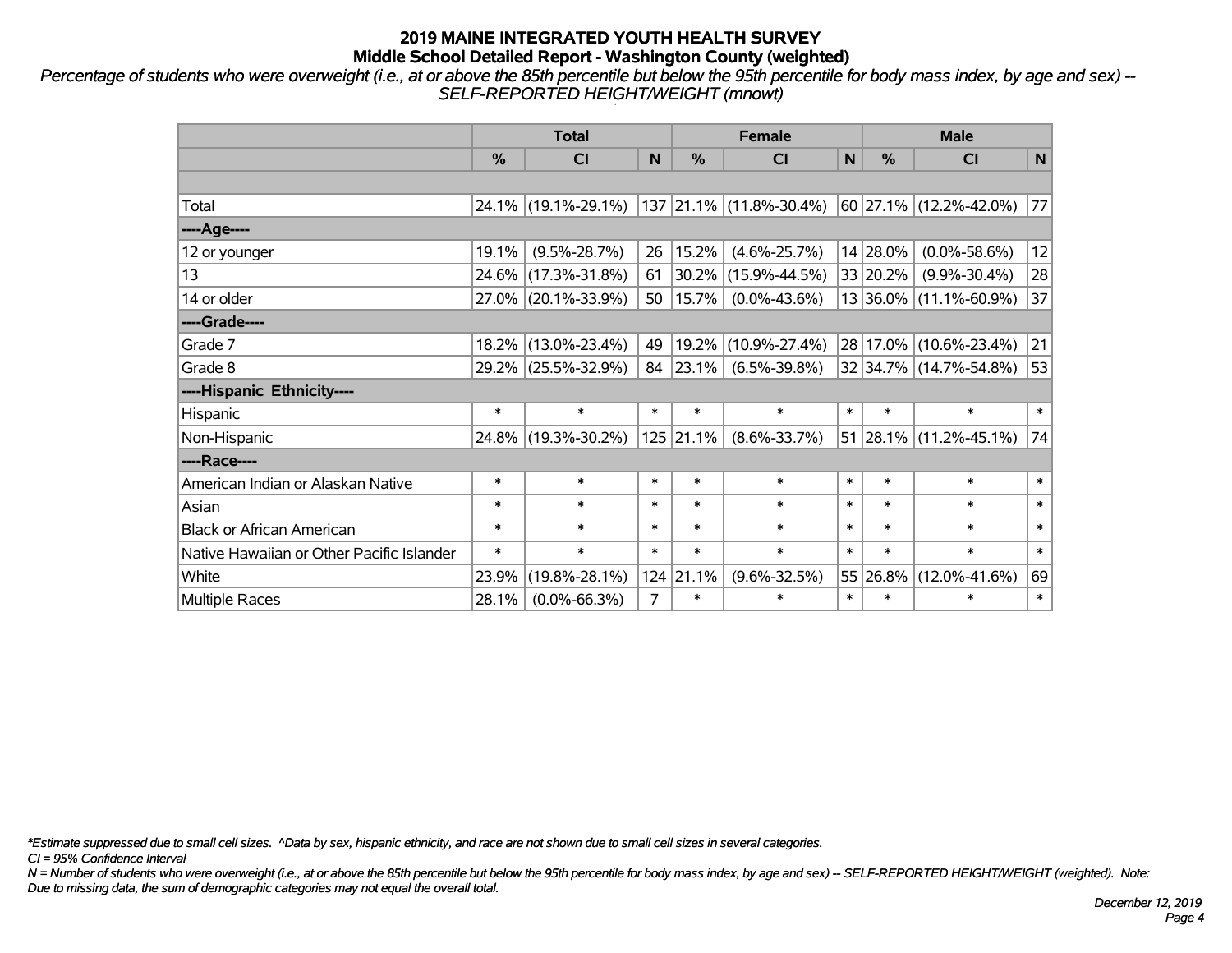*Percentage of students who were obese (i.e., at or above the 95th percentile for body mass index, by age and sex) -- SELF-REPORTED HEIGHT/WEIGHT (mnobese)*

|                                           | <b>Total</b> |                     |        |                          | <b>Female</b>          | <b>Male</b>   |               |                            |        |
|-------------------------------------------|--------------|---------------------|--------|--------------------------|------------------------|---------------|---------------|----------------------------|--------|
|                                           | %            | <b>CI</b>           | N      | $\frac{0}{0}$<br>N<br>CI |                        | $\frac{0}{0}$ | <b>CI</b>     | $\mathsf{N}$               |        |
|                                           |              |                     |        |                          |                        |               |               |                            |        |
| Total                                     | 17.5%        | $(12.6\% - 22.4\%)$ |        |                          | 99 21.5% (12.9%-30.0%) |               |               | $ 61 13.5\% $ (8.8%-18.3%) | 38     |
| ----Age----                               |              |                     |        |                          |                        |               |               |                            |        |
| 12 or younger                             | 20.6%        | $(6.8\% - 34.4\%)$  |        | 28 22.9%                 | $(3.0\% - 42.7\%)$     |               | $21 15.4\% $  | $(0.0\% - 30.9\%)$         | 6      |
| 13                                        | 18.6%        | $(11.3\% - 25.9\%)$ |        | 46 23.9%                 | $(7.5\% - 40.3\%)$     |               | 26 14.4%      | $(4.6\% - 24.3\%)$         | 20     |
| 14 or older                               | 13.8%        | $(5.4\% - 22.3\%)$  |        | 26 16.7%                 | $(0.0\% - 35.0\%)$     |               |               | $14 11.6\% $ (4.9%-18.3%)  | 12     |
| ----Grade----                             |              |                     |        |                          |                        |               |               |                            |        |
| Grade 7                                   | 23.9%        | $(15.3\% - 32.5\%)$ |        | 65 29.1%                 | $(14.5\% - 43.8\%)$    |               | 43 17.7%      | $(7.6\% - 27.7\%)$         | 22     |
| Grade 8                                   | 12.0%        | $(6.5\% - 17.5\%)$  |        | 35 13.3%                 | $(2.6\% - 24.0\%)$     |               |               | 18 10.9% (4.3%-17.5%)      | 16     |
| ----Hispanic Ethnicity----                |              |                     |        |                          |                        |               |               |                            |        |
| Hispanic                                  | $\ast$       | $\ast$              | $\ast$ | $\ast$                   | $\ast$                 | $\ast$        | $\ast$        | $\ast$                     | $\ast$ |
| Non-Hispanic                              | 17.4%        | $(11.8\% - 23.0\%)$ |        | 88 23.8%                 | $(12.9\% - 34.7\%)$    |               | $ 58 11.5\% $ | $(5.6\% - 17.5\%)$         | 30     |
| ----Race----                              |              |                     |        |                          |                        |               |               |                            |        |
| American Indian or Alaskan Native         | $\ast$       | $\ast$              | $\ast$ | $\ast$                   | $\ast$                 | $\ast$        | $\ast$        | $\ast$                     | $\ast$ |
| Asian                                     | $\ast$       | $\ast$              | $\ast$ | $\ast$                   | $\ast$                 | $\ast$        | $\ast$        | $\ast$                     | $\ast$ |
| <b>Black or African American</b>          | $\ast$       | $\ast$              | $\ast$ | $\ast$                   | $\ast$                 | $\ast$        | $\ast$        | $\ast$                     | $\ast$ |
| Native Hawaiian or Other Pacific Islander | $\ast$       | $\ast$              | $\ast$ | $\ast$                   | $\ast$                 | $\ast$        | $\ast$        | $\ast$                     | $\ast$ |
| White                                     | 18.2%        | $(13.0\% - 23.3\%)$ |        | 94 23.4%                 | $(14.4\% - 32.4\%)$    | 61            | 12.9%         | $(8.5\% - 17.3\%)$         | 33     |
| Multiple Races                            | $\ast$       | $\ast$              | $\ast$ | $\ast$                   | $\ast$                 | $\ast$        | $\ast$        | *                          | $\ast$ |

*\*Estimate suppressed due to small cell sizes. ^Data by sex, hispanic ethnicity, and race are not shown due to small cell sizes in several categories.*

*CI = 95% Confidence Interval*

*N = Number of students who were obese (i.e., at or above the 95th percentile for body mass index, by age and sex) -- SELF-REPORTED HEIGHT/WEIGHT (weighted). Note: Due to missing data, the sum of demographic categories may not equal the overall total.*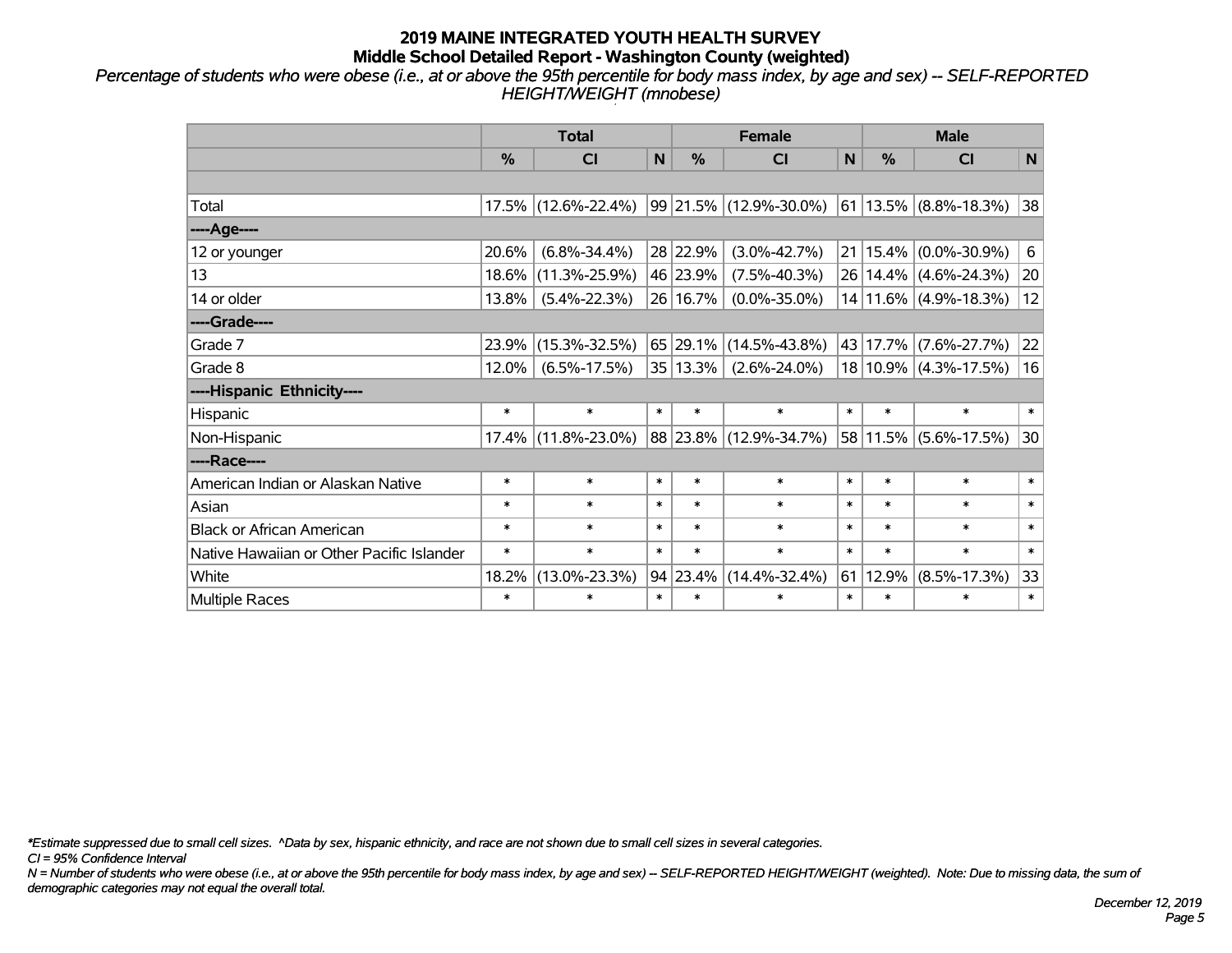*Percentage of students who were either overweight or obese (i.e. at or above the 85th percentile for body mass index, by age and sex) -- SELF-REPORTED HEIGHT/WEIGHT (mnowtob)*

|                                           |               | <b>Total</b>           |        |               | <b>Female</b>                            |        | <b>Male</b> |                             |        |
|-------------------------------------------|---------------|------------------------|--------|---------------|------------------------------------------|--------|-------------|-----------------------------|--------|
|                                           | $\frac{0}{0}$ | <b>CI</b>              | N      | $\frac{9}{6}$ | <b>CI</b>                                | N      | %           | <b>CI</b>                   | N.     |
|                                           |               |                        |        |               |                                          |        |             |                             |        |
| Total                                     |               | $41.6\%$ (36.1%-47.1%) |        |               | $ 236 42.5\% $ (30.0%-55.1%)             |        |             | 121 40.6% (24.8%-56.4%)     | 115    |
| ----Age----                               |               |                        |        |               |                                          |        |             |                             |        |
| 12 or younger                             | 39.7%         | $(22.0\% - 57.4\%)$    | 53     |               | $ 38.0\% $ (18.4%-57.7%)                 | 35     | 43.4%       | $(11.9\% - 75.0\%)$         | 18     |
| 13                                        |               | 43.2% (38.2%-48.1%)    |        |               | 107 54.1% (33.8%-74.3%)                  | 59     |             | $34.6\%$ (21.4%-47.8%)      | 48     |
| 14 or older                               |               | 40.8% (33.8%-47.9%)    |        | 76 32.3%      | $(1.6\% - 63.1\%)$                       |        |             | 27 47.6% (16.1%-79.0%)      | 49     |
| ----Grade----                             |               |                        |        |               |                                          |        |             |                             |        |
| Grade 7                                   | 42.0%         | $(31.5\% - 52.6\%)$    |        |               | $114 \mid 48.3\% \mid (29.5\% - 67.1\%)$ | 71     | 34.7%       | $(25.2\% - 44.2\%)$         | 43     |
| Grade 8                                   |               | $41.2\%$ (33.9%-48.6%) |        |               | $119$ 36.4% (20.3%-52.5%)                |        |             | 50 $ 45.6\% $ (23.1%-68.2%) | 69     |
| ----Hispanic Ethnicity----                |               |                        |        |               |                                          |        |             |                             |        |
| Hispanic                                  | 26.4%         | $(1.1\% - 51.8\%)$     | 8      | $\ast$        | $\ast$                                   | $\ast$ | $\ast$      | $\ast$                      | $\ast$ |
| Non-Hispanic                              |               | 42.2% (36.3%-48.1%)    |        |               | $213   44.9\%   (29.9\% - 60.0\%)$       |        | 109 39.7%   | $(24.1\% - 55.2\%)$         | 104    |
| ----Race----                              |               |                        |        |               |                                          |        |             |                             |        |
| American Indian or Alaskan Native         | $\ast$        | $\ast$                 | $\ast$ | $\ast$        | $\ast$                                   | $\ast$ | $\ast$      | $\ast$                      | $\ast$ |
| Asian                                     | $\ast$        | $\ast$                 | $\ast$ | $\ast$        | $\ast$                                   | $\ast$ | $\ast$      | $\ast$                      | $\ast$ |
| <b>Black or African American</b>          | $\ast$        | $\ast$                 | $\ast$ | $\ast$        | $\ast$                                   | $\ast$ | $\ast$      | $\ast$                      | $\ast$ |
| Native Hawaiian or Other Pacific Islander | $\ast$        | $\ast$                 | $\ast$ | $\ast$        | $\ast$                                   | $\ast$ | $\ast$      | $\ast$                      | $\ast$ |
| White                                     | 42.1%         | $(35.4\% - 48.8\%)$    |        | 219 44.5%     | $(31.1\% - 57.8\%)$                      | 116    | 39.7%       | $(23.2\% - 56.3\%)$         | 103    |
| Multiple Races                            | 35.9%         | $(8.3\% - 63.5\%)$     | 9      | $\ast$        | $\ast$                                   | $\ast$ | $\ast$      | *                           | $\ast$ |

*\*Estimate suppressed due to small cell sizes. ^Data by sex, hispanic ethnicity, and race are not shown due to small cell sizes in several categories.*

*CI = 95% Confidence Interval*

*N = Number of students who were either overweight or obese (i.e. at or above the 85th percentile for body mass index, by age and sex) -- SELF-REPORTED HEIGHT/WEIGHT (weighted). Note: Due to missing data, the sum of demographic categories may not equal the overall total.*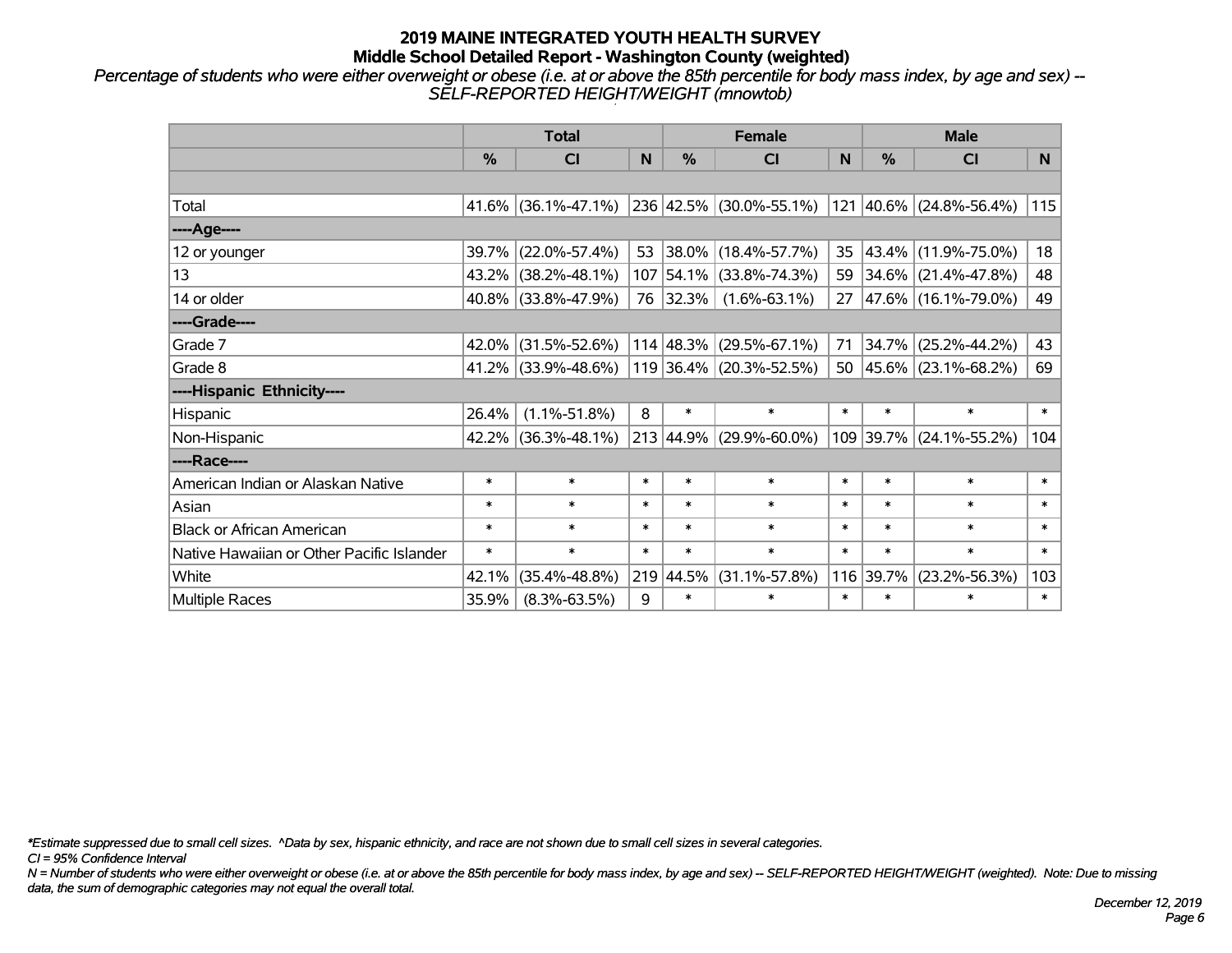*Percentage of students who were at a healthy weight (i.e., at or above the 5th percentile but below the 85th percentile for body mass index, by age and sex) -- SELF-REPORTED HEIGHT/WEIGHT (mnhlthwt)*

|                                           |               | <b>Total</b>        |        |               | <b>Female</b>              | <b>Male</b> |               |                          |                |
|-------------------------------------------|---------------|---------------------|--------|---------------|----------------------------|-------------|---------------|--------------------------|----------------|
|                                           | $\frac{0}{0}$ | <b>CI</b>           | N      | $\frac{0}{0}$ | <b>CI</b>                  | N           | $\frac{0}{0}$ | <b>CI</b>                | N <sub>1</sub> |
|                                           |               |                     |        |               |                            |             |               |                          |                |
| Total                                     |               | 54.5% (47.8%-61.2%) |        | 310 54.5%     | $(40.8\% - 68.2\%)$        |             |               | 155 54.5% (40.8%-68.2%)  | 155            |
| ----Age----                               |               |                     |        |               |                            |             |               |                          |                |
| 12 or younger                             | 57.5%         | $(37.5\% - 77.5\%)$ | 77     | 57.9%         | $(34.9\% - 80.9\%)$        | 54          |               | 56.6% (25.0%-88.1%)      | 23             |
| 13                                        |               | 53.3% (47.2%-59.3%) |        | 132 45.9%     | $(25.7\% - 66.2\%)$        | 50          |               | $ 59.1\% $ (48.6%-69.5%) | 82             |
| 14 or older                               |               | 54.0% (44.6%-63.5%) |        |               | $101$ 62.1% (23.3%-100.0%) | 51          |               | $ 47.6\% $ (24.2%-70.9%) | 49             |
| ----Grade----                             |               |                     |        |               |                            |             |               |                          |                |
| Grade 7                                   |               | 53.3% (39.4%-67.3%) |        | 145 49.1%     | $(30.6\% - 67.7\%)$        | 72          |               | 58.3% (47.4%-69.1%)      | 73             |
| Grade 8                                   |               | 55.4% (49.7%-61.2%) |        | 160 60.3%     | $(38.4\% - 82.1\%)$        | 83          |               | $ 51.0\% $ (32.7%-69.3%) | 77             |
| ----Hispanic Ethnicity----                |               |                     |        |               |                            |             |               |                          |                |
| Hispanic                                  |               | 73.6% (48.2%-98.9%) | 23     | $\ast$        | $\ast$                     | $\ast$      | $\ast$        | $\ast$                   | $\ast$         |
| Non-Hispanic                              |               | 54.2% (46.6%-61.7%) |        | 273 53.2%     | $(36.6\% - 69.8\%)$        |             |               | 129 55.0% (41.2%-68.9%)  | 144            |
| ----Race----                              |               |                     |        |               |                            |             |               |                          |                |
| American Indian or Alaskan Native         | $\ast$        | $\ast$              | $\ast$ | $\ast$        | $\ast$                     | $\ast$      | $\ast$        | $\ast$                   | $\ast$         |
| Asian                                     | $\ast$        | $\ast$              | $\ast$ | $\ast$        | $\ast$                     | $\ast$      | $\ast$        | $\ast$                   | $\ast$         |
| <b>Black or African American</b>          | $\ast$        | $\ast$              | $\ast$ | $\ast$        | $\ast$                     | $\ast$      | $\ast$        | $\ast$                   | $\ast$         |
| Native Hawaiian or Other Pacific Islander | $\ast$        | $\ast$              | $\ast$ | $\ast$        | $\ast$                     | $\ast$      | $\ast$        | $\ast$                   | $\ast$         |
| White                                     | 53.6%         | $(45.4\% - 61.8\%)$ |        | 279 52.4%     | $(38.2\% - 66.5\%)$        | 137         | 54.9%         | $(40.0\% - 69.8\%)$      | 142            |
| Multiple Races                            |               | 64.1% (36.5%-91.7%) | 16     | $\ast$        | $\ast$                     | $\ast$      | $\ast$        | $\ast$                   | $\ast$         |

*\*Estimate suppressed due to small cell sizes. ^Data by sex, hispanic ethnicity, and race are not shown due to small cell sizes in several categories.*

*CI = 95% Confidence Interval*

*N = Number of students who were at a healthy weight (i.e., at or above the 5th percentile but below the 85th percentile for body mass index, by age and sex) -- SELF-REPORTED HEIGHT/WEIGHT (weighted). Note: Due to missing data, the sum of demographic categories may not equal the overall total.*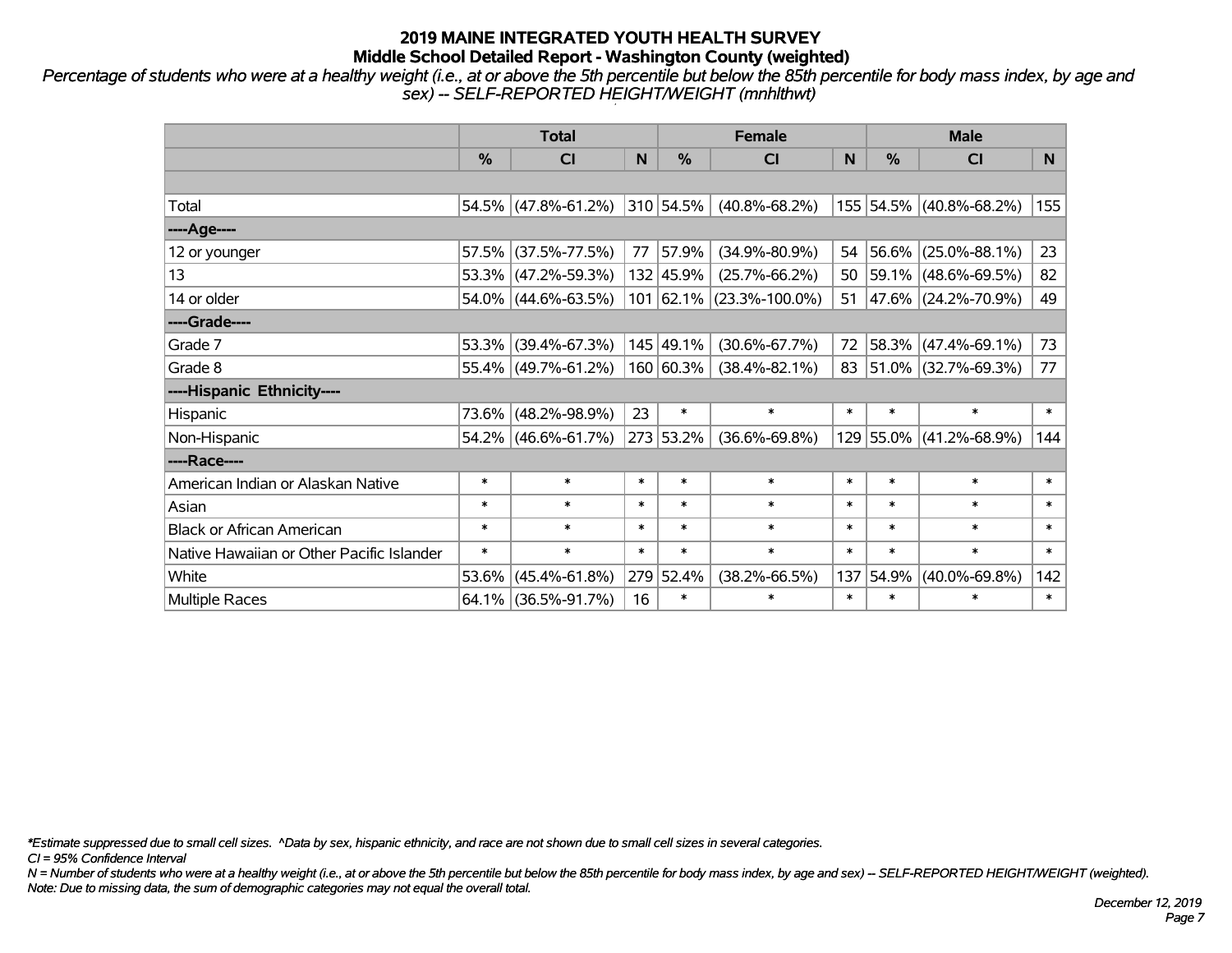#### **2019 MAINE INTEGRATED YOUTH HEALTH SURVEY Middle School Detailed Report - Washington County (weighted)** *What language is spoken most often at home? (Select only one response.) (mn8b) Percentage of students who answered something other than 'English'*

|                                           |        | <b>Total</b>       |              |               | <b>Female</b>           |              | <b>Male</b> |                     |        |  |
|-------------------------------------------|--------|--------------------|--------------|---------------|-------------------------|--------------|-------------|---------------------|--------|--|
|                                           | %      | <b>CI</b>          | $\mathsf{N}$ | $\frac{0}{0}$ | C <sub>l</sub>          | $\mathsf{N}$ | %           | CI                  | N      |  |
|                                           |        |                    |              |               |                         |              |             |                     |        |  |
| Total                                     | 2.3%   | $(0.4\% - 4.2\%)$  |              |               | $14 2.6\% $ (0.3%-4.9%) | 8            |             | $2.0\%$ (0.0%-4.7%) | 6      |  |
| ----Age----                               |        |                    |              |               |                         |              |             |                     |        |  |
| 12 or younger                             | $\ast$ | $\ast$             | $\ast$       | $\ast$        | $\ast$                  | $\pmb{\ast}$ | $\ast$      | $\ast$              | $\ast$ |  |
| 13                                        | 2.8%   | $(0.7\% - 5.0\%)$  | 8            | $\ast$        | $\ast$                  | $\ast$       | $\ast$      | $\ast$              | $\ast$ |  |
| 14 or older                               | $\ast$ | $\ast$             | $\ast$       | $\ast$        | $\ast$                  | $\ast$       | $\ast$      | $\ast$              | $\ast$ |  |
| ----Grade----                             |        |                    |              |               |                         |              |             |                     |        |  |
| Grade 7                                   | $\ast$ | $\ast$             | $\ast$       | $\ast$        | $\ast$                  | $\pmb{\ast}$ | $\ast$      | $\ast$              | $\ast$ |  |
| Grade 8                                   | 4.3%   | $(0.7\% - 7.8\%)$  | 14           | $\ast$        | $\ast$                  | $\ast$       | $\ast$      | $\ast$              | $\ast$ |  |
| ----Hispanic Ethnicity----                |        |                    |              |               |                         |              |             |                     |        |  |
| Hispanic                                  | 19.4%  | $(0.1\% - 38.7\%)$ | 6            | $\ast$        | $\ast$                  | $\ast$       | $\ast$      | $\ast$              | $\ast$ |  |
| Non-Hispanic                              | 1.3%   | $(0.1\% - 2.6\%)$  | 8            | $\ast$        | $\ast$                  | $\ast$       | $\ast$      | $\ast$              | $\ast$ |  |
| ----Race----                              |        |                    |              |               |                         |              |             |                     |        |  |
| American Indian or Alaskan Native         | $\ast$ | $\ast$             | $\ast$       | $\ast$        | $\ast$                  | $\pmb{\ast}$ | $\ast$      | $\ast$              | $\ast$ |  |
| Asian                                     | $\ast$ | $\ast$             | $\ast$       | $\ast$        | $\ast$                  | $\ast$       | $\ast$      | $\ast$              | $\ast$ |  |
| <b>Black or African American</b>          | $\ast$ | $\ast$             | $\ast$       | $\ast$        | $\ast$                  | $\ast$       | $\ast$      | $\ast$              | $\ast$ |  |
| Native Hawaiian or Other Pacific Islander | $\ast$ | $\ast$             | $\ast$       | $\ast$        | $\ast$                  | $\ast$       | $\ast$      | $\ast$              | $\ast$ |  |
| White                                     | 1.4%   | $(0.1\% - 2.7\%)$  | 8            | $\ast$        | $\ast$                  | $\ast$       | $\ast$      | $\ast$              | $\ast$ |  |
| Multiple Races                            | $\ast$ | $\ast$             | $\ast$       | $\ast$        | $\ast$                  | $\ast$       | $\ast$      | $\ast$              | $\ast$ |  |

*\*Estimate suppressed due to small cell sizes. ^Data by sex, hispanic ethnicity, and race are not shown due to small cell sizes in several categories.*

*CI = 95% Confidence Interval*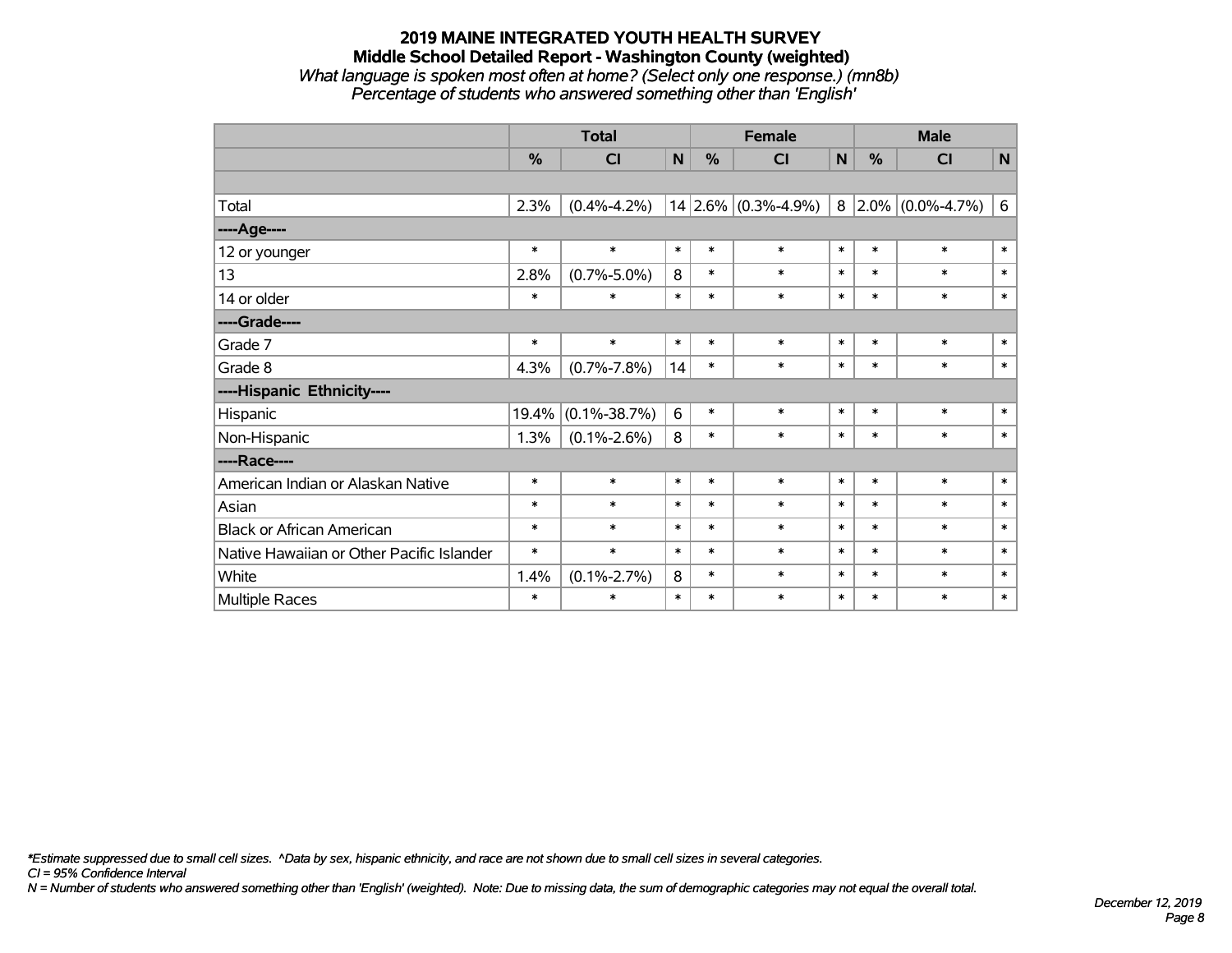*During the past 30 days, where did you usually sleep? (mn187a\_2)*

*Percentage of students who reported housing instability (anything other than 'In my parent's or guardian's home' or school housing)*

|                                           |         | <b>Total</b>       |        |        | <b>Female</b> |        |        | <b>Male</b> |        |
|-------------------------------------------|---------|--------------------|--------|--------|---------------|--------|--------|-------------|--------|
|                                           | %       | <b>CI</b>          | N      | %      | CI            | N      | $\%$   | CI N        |        |
|                                           |         |                    |        |        |               |        |        |             |        |
| Total                                     | 4.0%    | $(2.3\% - 5.6\%)$  | 25     | $\ast$ | $\ast$        | $\ast$ | $\ast$ | $\ast$      | *      |
| ----Age----                               |         |                    |        |        |               |        |        |             |        |
| 12 or younger                             | $\ast$  | $\ast$             | *      | $\ast$ | $\ast$        | $\ast$ | $\ast$ | $\ast$      | *      |
| 13                                        | 3.6%    | $(0.0\% - 7.5\%)$  | 11     | $\ast$ | $\ast$        | $\ast$ | $\ast$ | $\ast$      | *      |
| 14 or older                               | $5.0\%$ | $(0.1\% - 10.0\%)$ | 9      | $\ast$ | $\ast$        | $\ast$ | $\ast$ | $\ast$      | $\ast$ |
| ----Grade----                             |         |                    |        |        |               |        |        |             |        |
| Grade 7                                   | 2.7%    | $(0.0\% - 5.6\%)$  | 8      | $\ast$ | $\ast$        | $\ast$ | $\ast$ | $\ast$      | *      |
| Grade 8                                   | 5.3%    | $(2.5\% - 8.1\%)$  | 17     | $\ast$ | $\ast$        | $\ast$ | $\ast$ | $\ast$      | $\ast$ |
| ----Hispanic Ethnicity----                |         |                    |        |        |               |        |        |             |        |
| Hispanic                                  | $\ast$  | $\ast$             | $\ast$ | $\ast$ | $\ast$        | $\ast$ | $\ast$ | $\ast$      | *      |
| Non-Hispanic                              | 3.5%    | $(1.6\% - 5.3\%)$  | 20     | $\ast$ | $\ast$        | $\ast$ | $\ast$ | $\ast$      | *      |
| ----Race----                              |         |                    |        |        |               |        |        |             |        |
| American Indian or Alaskan Native         | $\ast$  | $\ast$             | *      | $\ast$ | $\ast$        | $\ast$ | $\ast$ | $\ast$      | *      |
| Asian                                     | $\ast$  | $\ast$             | $\ast$ | $\ast$ | $\ast$        | $\ast$ | $\ast$ | $\ast$      | *      |
| <b>Black or African American</b>          | $\ast$  | $\ast$             | $\ast$ | $\ast$ | $\ast$        | $\ast$ | $\ast$ | $\ast$      | $\ast$ |
| Native Hawaiian or Other Pacific Islander | $\ast$  | $\ast$             | $\ast$ | $\ast$ | $\ast$        | $\ast$ | $\ast$ | $\ast$      | $\ast$ |
| White                                     | 3.0%    | $(1.0\% - 5.0\%)$  | 18     | $\ast$ | $\ast$        | $\ast$ | $\ast$ | $\ast$      | *      |
| <b>Multiple Races</b>                     | $\ast$  | $\ast$             | *      | $\ast$ | *             | $\ast$ | $\ast$ | *           | *      |

*\*Estimate suppressed due to small cell sizes. ^Data by sex, hispanic ethnicity, and race are not shown due to small cell sizes in several categories.*

*CI = 95% Confidence Interval*

*N = Number of students who reported housing instability (anything other than 'In my parent's or guardian's home' or school housing) (weighted). Note: Due to missing data, the sum of demographic categories may not equal the overall total.*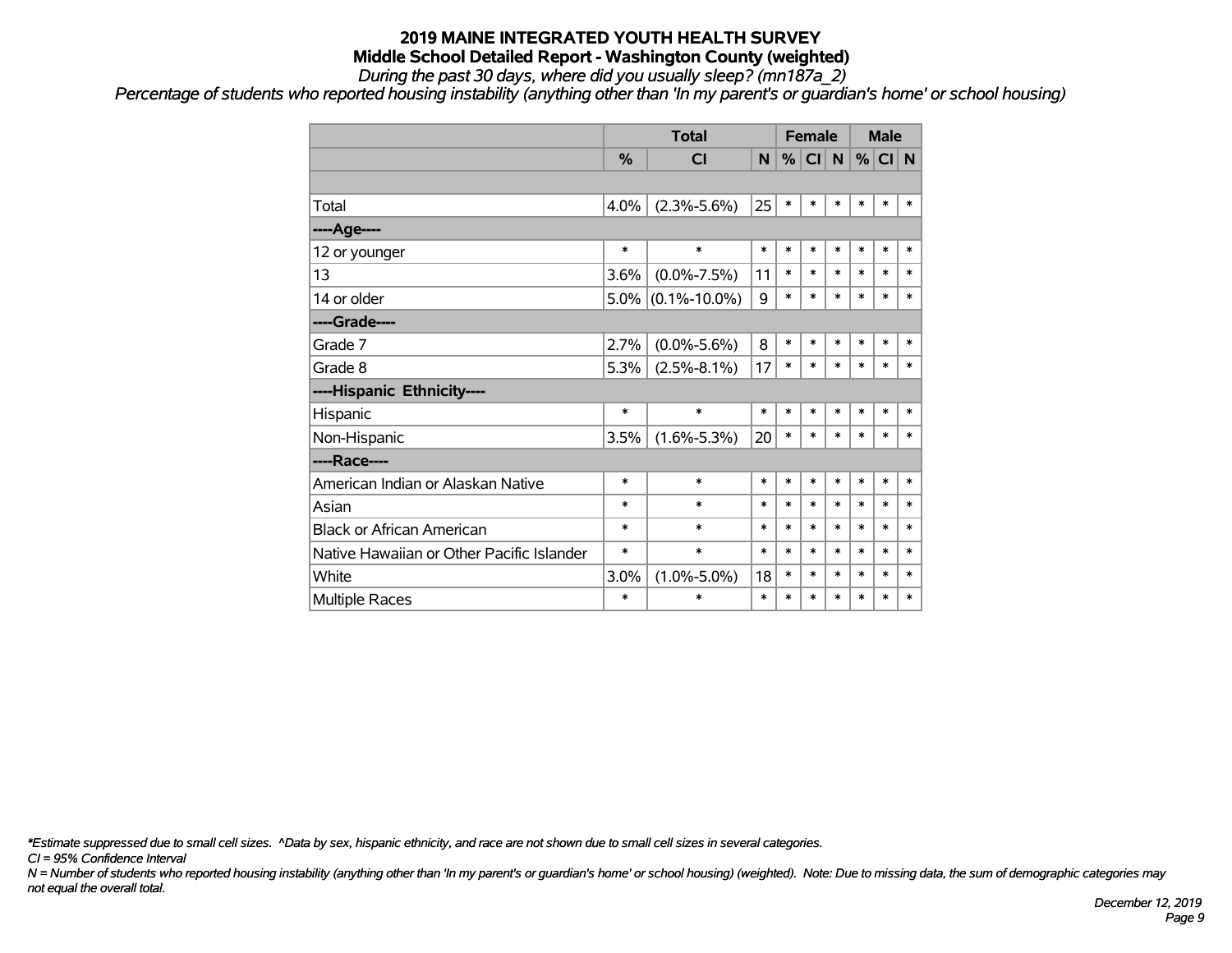*How often do you wear a seat belt when riding in a car? (mn10) Percentage of students who answered 'Never' or 'Rarely'*

|                                           |         | <b>Total</b>       |                | <b>Female</b> |        |          | <b>Male</b> |        |        |
|-------------------------------------------|---------|--------------------|----------------|---------------|--------|----------|-------------|--------|--------|
|                                           | %       | <b>CI</b>          | N              | %             | CI     | <b>N</b> | %           | CI N   |        |
|                                           |         |                    |                |               |        |          |             |        |        |
| Total                                     | 3.5%    | $(0.4\% - 6.7\%)$  | 22             | $\ast$        | $\ast$ | $\ast$   | $\ast$      | $\ast$ | $\ast$ |
| ----Age----                               |         |                    |                |               |        |          |             |        |        |
| 12 or younger                             | $\ast$  | $\ast$             | $\ast$         | $\ast$        | $\ast$ | $\ast$   | $\ast$      | $\ast$ | $\ast$ |
| 13                                        | 2.4%    | $(0.0\% - 5.1\%)$  | 7              | $\ast$        | *      | $\ast$   | $\ast$      | $\ast$ | $\ast$ |
| 14 or older                               | 6.5%    | $(0.0\% - 15.0\%)$ | 12             | $\ast$        | $\ast$ | $\ast$   | $\ast$      | $\ast$ | $\ast$ |
| ----Grade----                             |         |                    |                |               |        |          |             |        |        |
| Grade 7                                   | 2.3%    | $(0.0\% - 6.7\%)$  | $\overline{7}$ | $\ast$        | $\ast$ | $\ast$   | $\ast$      | $\ast$ | $\ast$ |
| Grade 8                                   | $4.8\%$ | $(0.0\% - 10.4\%)$ | 15             | $\ast$        | $\ast$ | $\ast$   | $\ast$      | $\ast$ | $\ast$ |
| ----Hispanic Ethnicity----                |         |                    |                |               |        |          |             |        |        |
| Hispanic                                  | *       | $\ast$             | $\ast$         | $\ast$        | *      | $\ast$   | $\ast$      | $\ast$ | $\ast$ |
| Non-Hispanic                              | 3.8%    | $(0.3\% - 7.4\%)$  | 22             | $\ast$        | $\ast$ | $\ast$   | $\ast$      | $\ast$ | $\ast$ |
| ----Race----                              |         |                    |                |               |        |          |             |        |        |
| American Indian or Alaskan Native         | $\ast$  | $\ast$             | $\ast$         | *             | *      | $\ast$   | $\ast$      | $\ast$ | $\ast$ |
| Asian                                     | *       | $\ast$             | $\ast$         | $\ast$        | $\ast$ | $\ast$   | $\ast$      | $\ast$ | $\ast$ |
| <b>Black or African American</b>          | *       | $\ast$             | $\ast$         | $\ast$        | $\ast$ | $\ast$   | $\ast$      | $\ast$ | $\ast$ |
| Native Hawaiian or Other Pacific Islander | *       | $\ast$             | $\ast$         | $\ast$        | *      | *        | $\ast$      | $\ast$ | $\ast$ |
| White                                     | 3.7%    | $(0.1\% - 7.2\%)$  | 21             | $\ast$        | *      | $\ast$   | $\ast$      | $\ast$ | $\ast$ |
| <b>Multiple Races</b>                     | *       | $\ast$             | $\ast$         | $\ast$        | $\ast$ | $\ast$   | $\ast$      | $\ast$ | $\ast$ |

*\*Estimate suppressed due to small cell sizes. ^Data by sex, hispanic ethnicity, and race are not shown due to small cell sizes in several categories.*

*CI = 95% Confidence Interval*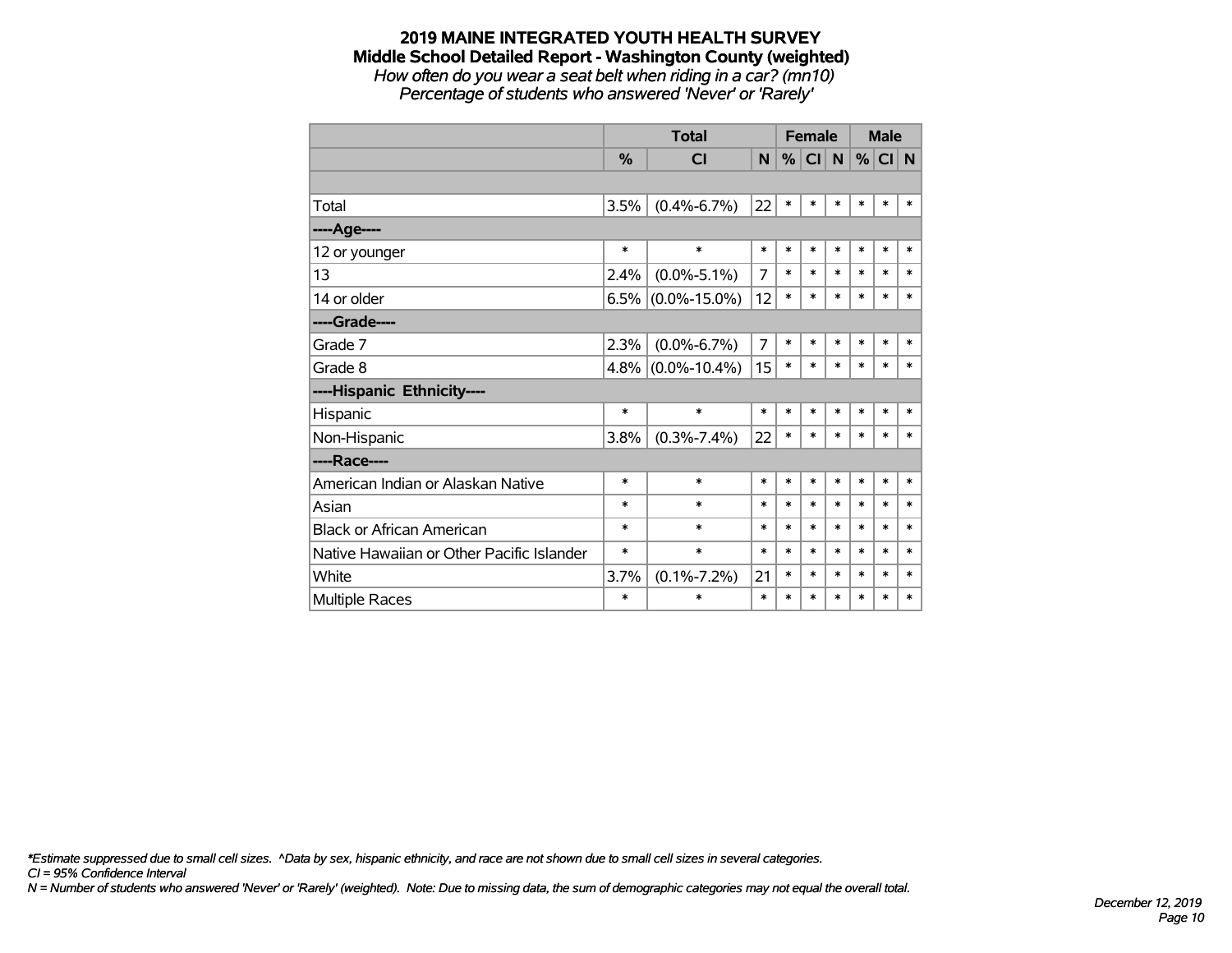#### **2019 MAINE INTEGRATED YOUTH HEALTH SURVEY Middle School Detailed Report - Washington County (weighted)** *How often do you wear a seat belt when riding in a car? (mn10\_2) Percentage of students who answered 'Always'*

|                                           |               | <b>Total</b>           |        |               | <b>Female</b>                  |        | <b>Male</b> |                         |                 |  |
|-------------------------------------------|---------------|------------------------|--------|---------------|--------------------------------|--------|-------------|-------------------------|-----------------|--|
|                                           | $\frac{0}{0}$ | <b>CI</b>              | N      | $\frac{0}{0}$ | <b>CI</b>                      | N      | %           | <b>CI</b>               | N <sub>1</sub>  |  |
|                                           |               |                        |        |               |                                |        |             |                         |                 |  |
| Total                                     |               | $57.4\%$ (48.8%-66.1%) |        |               | 361 57.9% (49.5%-66.3%)        |        |             | 186 56.6% (44.3%-68.9%) | 171             |  |
| ----Age----                               |               |                        |        |               |                                |        |             |                         |                 |  |
| 12 or younger                             | 72.0%         | $(59.4\% - 84.6\%)$    | 117    |               | 66.7% (47.9%-85.6%)            | 53     |             | 77.1% (66.8%-87.4%)     | 64              |  |
| 13                                        | 60.4%         | $(52.5\% - 68.4\%)$    |        |               | 172 62.4% (49.5%-75.4%)        | 96     |             | 56.6% (29.2%-84.0%)     | 72              |  |
| 14 or older                               |               | 39.7% (27.7%-51.7%)    |        |               | 72 41.9% (30.6%-53.3%)         | 37     |             | 38.2% (20.4%-56.1%)     | 35 <sub>2</sub> |  |
| ----Grade----                             |               |                        |        |               |                                |        |             |                         |                 |  |
| Grade 7                                   | 69.5%         | $(58.9\% - 80.0\%)$    |        |               | 218 71.3% (66.9%-75.7%)        | 122    |             | 66.2% (46.5%-85.9%)     | 92              |  |
| Grade 8                                   |               | 45.4% (39.5%-51.3%)    |        |               | $143$ $ 42.6\% $ (37.2%-48.0%) |        |             | 64 48.5% (37.0%-59.9%)  | 79              |  |
| ----Hispanic Ethnicity----                |               |                        |        |               |                                |        |             |                         |                 |  |
| Hispanic                                  | 77.5%         | $(67.4\% - 87.5\%)$    | 22     | $\ast$        | $\ast$                         | $\ast$ | $\ast$      | $\ast$                  | $\ast$          |  |
| Non-Hispanic                              |               | $57.0\%$ (46.4%-67.6%) |        |               | $328$ 57.2% (46.5%-68.0%)      |        |             | 165 57.1% (43.2%-71.0%) | 163             |  |
| ----Race----                              |               |                        |        |               |                                |        |             |                         |                 |  |
| American Indian or Alaskan Native         | 57.7%         | $(37.8\% - 77.5\%)$    | 13     | $\ast$        | $\ast$                         | $\ast$ | $\ast$      | $\ast$                  | $\ast$          |  |
| Asian                                     | $\ast$        | $\ast$                 | $\ast$ | $\ast$        | $\ast$                         | $\ast$ | $\ast$      | $\ast$                  | $\ast$          |  |
| <b>Black or African American</b>          | $\ast$        | $\ast$                 | $\ast$ | $\ast$        | $\ast$                         | $\ast$ | $\ast$      | $\ast$                  | $\ast$          |  |
| Native Hawaiian or Other Pacific Islander | $\ast$        | $\ast$                 | $\ast$ | $\ast$        | $\ast$                         | $\ast$ | $\ast$      | $\ast$                  | $\ast$          |  |
| White                                     | 58.3%         | $(48.1\% - 68.4\%)$    |        | 339 59.2%     | $(49.6\% - 68.8\%)$            | 178    | 56.6%       | $(42.1\% - 71.0\%)$     | 156             |  |
| Multiple Races                            | $\ast$        | $\ast$                 | $\ast$ | $\ast$        | $\ast$                         | $\ast$ | $\ast$      | $\ast$                  | $\ast$          |  |

*\*Estimate suppressed due to small cell sizes. ^Data by sex, hispanic ethnicity, and race are not shown due to small cell sizes in several categories.*

*CI = 95% Confidence Interval*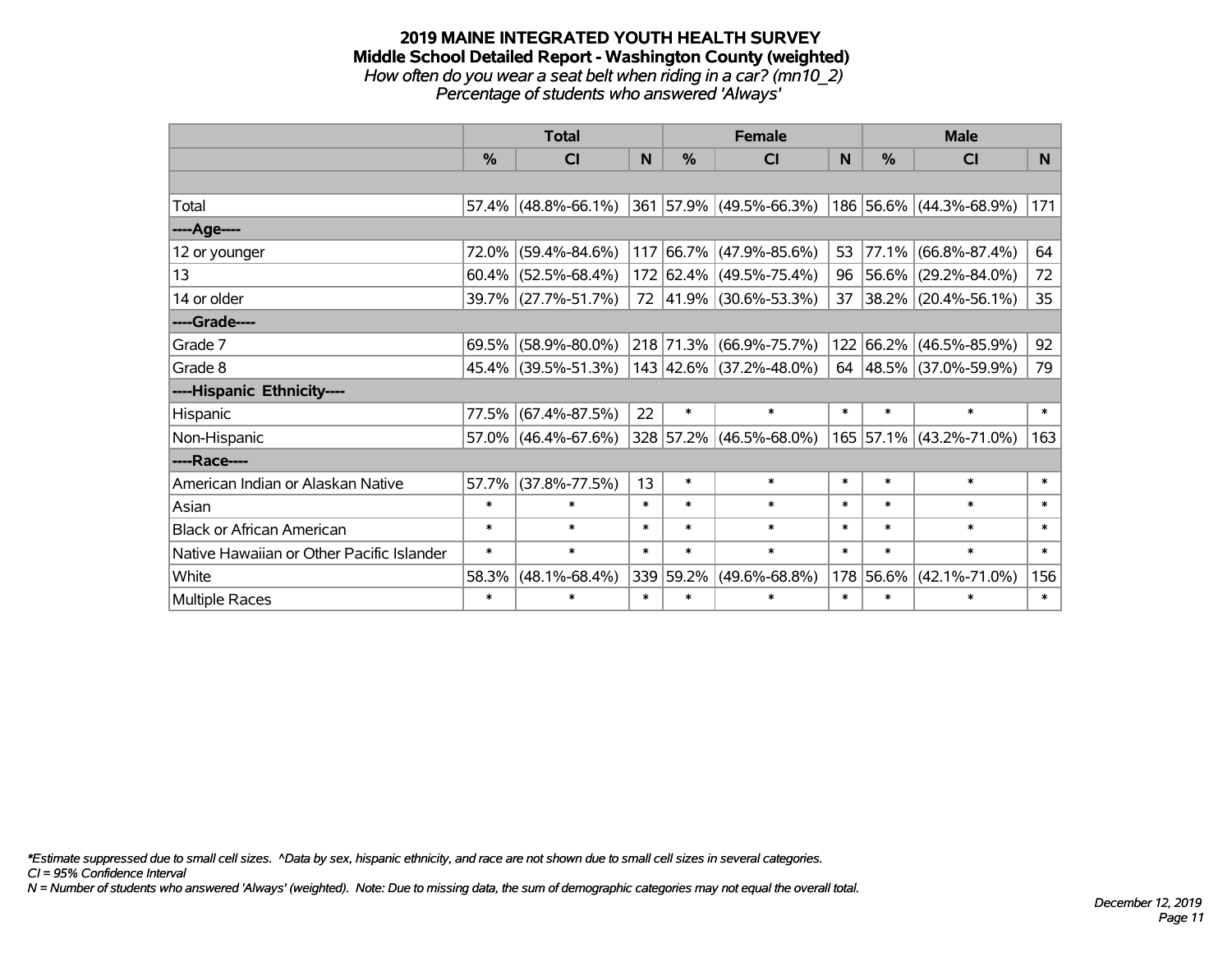*Have you ever ridden in a car or other vehicle driven by someone who had been drinking alcohol? (mn11) Percentage of students who answered 'Yes'*

|                                           |               | <b>Total</b>        |        |               | <b>Female</b>            | <b>Male</b>  |               |                             |        |
|-------------------------------------------|---------------|---------------------|--------|---------------|--------------------------|--------------|---------------|-----------------------------|--------|
|                                           | $\frac{0}{0}$ | <b>CI</b>           | N      | $\frac{0}{0}$ | <b>CI</b>                | $\mathsf{N}$ | $\frac{0}{0}$ | <b>CI</b>                   | N      |
|                                           |               |                     |        |               |                          |              |               |                             |        |
| Total                                     |               | 24.5% (15.5%-33.6%) |        |               | 152 27.4% (13.6%-41.3%)  |              |               | $ 86 21.6\% $ (12.4%-30.8%) | 67     |
| ----Age----                               |               |                     |        |               |                          |              |               |                             |        |
| 12 or younger                             | 24.4%         | $(9.1\% - 39.7\%)$  | 35     | 15.2%         | $(0.0\% - 32.0\%)$       |              | 14 41.4%      | $(8.1\% - 74.6\%)$          | 21     |
| 13                                        | 18.9%         | $(10.6\% - 27.2\%)$ | 53     |               | 24.9% (14.4%-35.4%)      |              | 33 13.7%      | $(2.7\% - 24.7\%)$          | 21     |
| 14 or older                               |               | 32.6% (21.7%-43.5%) | 64     |               | $ 43.9\% $ (17.6%-70.1%) |              |               | 39 23.4% (14.6%-32.2%)      | 25     |
| ----Grade----                             |               |                     |        |               |                          |              |               |                             |        |
| Grade 7                                   | 26.3%         | $(13.6\% - 38.9\%)$ | 77     | 24.2%         | $(11.0\% - 37.4\%)$      |              | 39 28.8%      | $(12.1\% - 45.5\%)$         | 38     |
| Grade 8                                   | 22.0%         | $(8.9\% - 35.0\%)$  | 70     | 30.9%         | $(8.0\% - 53.8\%)$       |              | 47 13.9%      | $(5.7\% - 22.1\%)$          | 23     |
| ----Hispanic Ethnicity----                |               |                     |        |               |                          |              |               |                             |        |
| Hispanic                                  | 43.7%         | $(0.0\% - 95.7\%)$  | 14     | $\ast$        | $\ast$                   | $\ast$       | $\ast$        | $\ast$                      | $\ast$ |
| Non-Hispanic                              |               | 22.7% (14.7%-30.7%) |        |               | 126 25.2% (15.5%-34.9%)  |              |               | 67 20.4% (10.9%-29.9%)      | 59     |
| ----Race----                              |               |                     |        |               |                          |              |               |                             |        |
| American Indian or Alaskan Native         | $\ast$        | $\ast$              | $\ast$ | $\ast$        | $\ast$                   | $\ast$       | $\ast$        | $\ast$                      | $\ast$ |
| Asian                                     | $\ast$        | $\ast$              | $\ast$ | $\ast$        | $\ast$                   | $\ast$       | $\ast$        | $\ast$                      | $\ast$ |
| <b>Black or African American</b>          | $\ast$        | $\ast$              | $\ast$ | $\ast$        | $\ast$                   | $\ast$       | $\ast$        | $\ast$                      | $\ast$ |
| Native Hawaiian or Other Pacific Islander | $\ast$        | $\ast$              | $\ast$ | $\ast$        | $\ast$                   | $\ast$       | $\ast$        | $\ast$                      | $\ast$ |
| White                                     | 23.1%         | $(14.8\% - 31.4\%)$ | 131    | 24.9%         | $(15.7\% - 34.1\%)$      | 71           | $ 21.3\% $    | $(10.8\% - 31.9\%)$         | 60     |
| <b>Multiple Races</b>                     | 44.9%         | $(1.9\% - 87.9\%)$  | 12     | $\ast$        | $\ast$                   | $\ast$       | $\ast$        | $\ast$                      | $\ast$ |

*\*Estimate suppressed due to small cell sizes. ^Data by sex, hispanic ethnicity, and race are not shown due to small cell sizes in several categories.*

*CI = 95% Confidence Interval*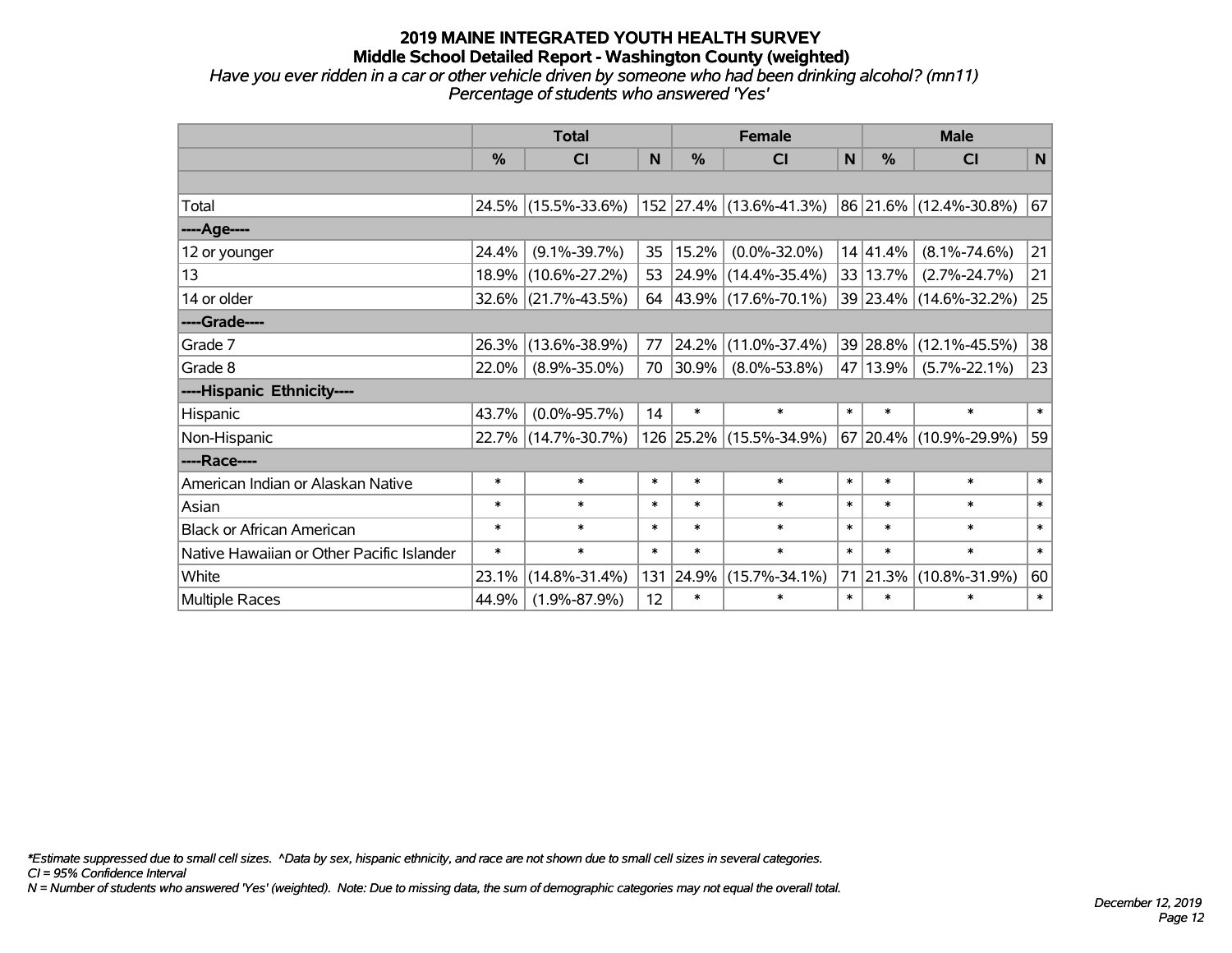*Have you ever ridden in a car or other vehicle driven by someone who had been taking illegal drugs such as marijuana, cocaine, heroin, or LSD? (mn12a)*

*Percentage of students who answered 'Yes'*

|                                           |               | <b>Total</b>        |        | <b>Female</b> | <b>Male</b>        |                |               |                          |        |
|-------------------------------------------|---------------|---------------------|--------|---------------|--------------------|----------------|---------------|--------------------------|--------|
|                                           | $\frac{0}{0}$ | CI                  | N      | $\frac{0}{0}$ | N<br><b>CI</b>     |                | $\frac{0}{0}$ | <b>CI</b>                | N      |
|                                           |               |                     |        |               |                    |                |               |                          |        |
| Total                                     | 9.8%          | $(3.1\% - 16.4\%)$  |        | $60$   11.8%  | $(2.2\% - 21.5\%)$ |                | $37$ 7.7%     | $(2.6\% - 12.8\%)$       | 24     |
| ----Age----                               |               |                     |        |               |                    |                |               |                          |        |
| 12 or younger                             | 11.1%         | $(1.3\% - 20.9\%)$  | 16     | 7.6%          | $(0.0\% - 16.8\%)$ | $\overline{7}$ | 17.5%         | $(0.0\% - 42.9\%)$       | 9      |
| 13                                        | 7.7%          | $(1.2\% - 14.1\%)$  | 21     | $\ast$        |                    | $\ast$         | *             |                          | $\ast$ |
| 14 or older                               | 11.8%         | $(3.8\% - 19.7\%)$  |        | 23 12.5%      | $(0.0\% - 28.0\%)$ |                |               | $11$  11.2% (2.3%-20.1%) | 12     |
| ----Grade----                             |               |                     |        |               |                    |                |               |                          |        |
| Grade 7                                   | 14.1%         | $(3.0\% - 25.3\%)$  |        | 42 16.6%      | $(2.1\% - 31.0\%)$ |                | 27 11.1%      | $(2.0\% - 20.3\%)$       | 15     |
| Grade 8                                   | 5.9%          | $(0.7\% - 11.0\%)$  | 18     | 6.5%          | $(0.0\% - 16.0\%)$ |                | $10$ 5.3%     | $(1.2\% - 9.4\%)$        | 9      |
| ----Hispanic Ethnicity----                |               |                     |        |               |                    |                |               |                          |        |
| Hispanic                                  | $\ast$        | $\ast$              | $\ast$ | $\ast$        | $\ast$             | $\ast$         | $\ast$        | $\ast$                   | $\ast$ |
| Non-Hispanic                              | 9.9%          | $(2.7\% - 17.1\%)$  |        | $55 11.8\% $  | $(1.0\% - 22.6\%)$ | 32             | 8.1%          | $(2.4\% - 13.8\%)$       | 24     |
| ----Race----                              |               |                     |        |               |                    |                |               |                          |        |
| American Indian or Alaskan Native         | $\ast$        | $\ast$              | $\ast$ | $\ast$        | $\ast$             | $\ast$         | $\ast$        | $\ast$                   | $\ast$ |
| Asian                                     | $\ast$        | $\ast$              | $\ast$ | $\ast$        | $\ast$             | $\ast$         | $\ast$        | $\ast$                   | $\ast$ |
| <b>Black or African American</b>          | $\ast$        | $\ast$              | $\ast$ | $\ast$        | $\ast$             | $\ast$         | $\ast$        | $\ast$                   | $\ast$ |
| Native Hawaiian or Other Pacific Islander | $\ast$        | $\ast$              | $\ast$ | $\ast$        | $\ast$             | $\ast$         | $\ast$        | $\ast$                   | $\ast$ |
| White                                     | 9.1%          | $(1.7\% - 16.4\%)$  |        | 52 11.2%      | $(1.1\% - 21.3\%)$ | 32             | 7.0%          | $(2.0\% - 12.0\%)$       | 20     |
| <b>Multiple Races</b>                     |               | 33.3% (17.6%-49.0%) | 9      | $\ast$        | $\ast$             | $\ast$         | $\ast$        | $\ast$                   | $\ast$ |

*\*Estimate suppressed due to small cell sizes. ^Data by sex, hispanic ethnicity, and race are not shown due to small cell sizes in several categories.*

*CI = 95% Confidence Interval*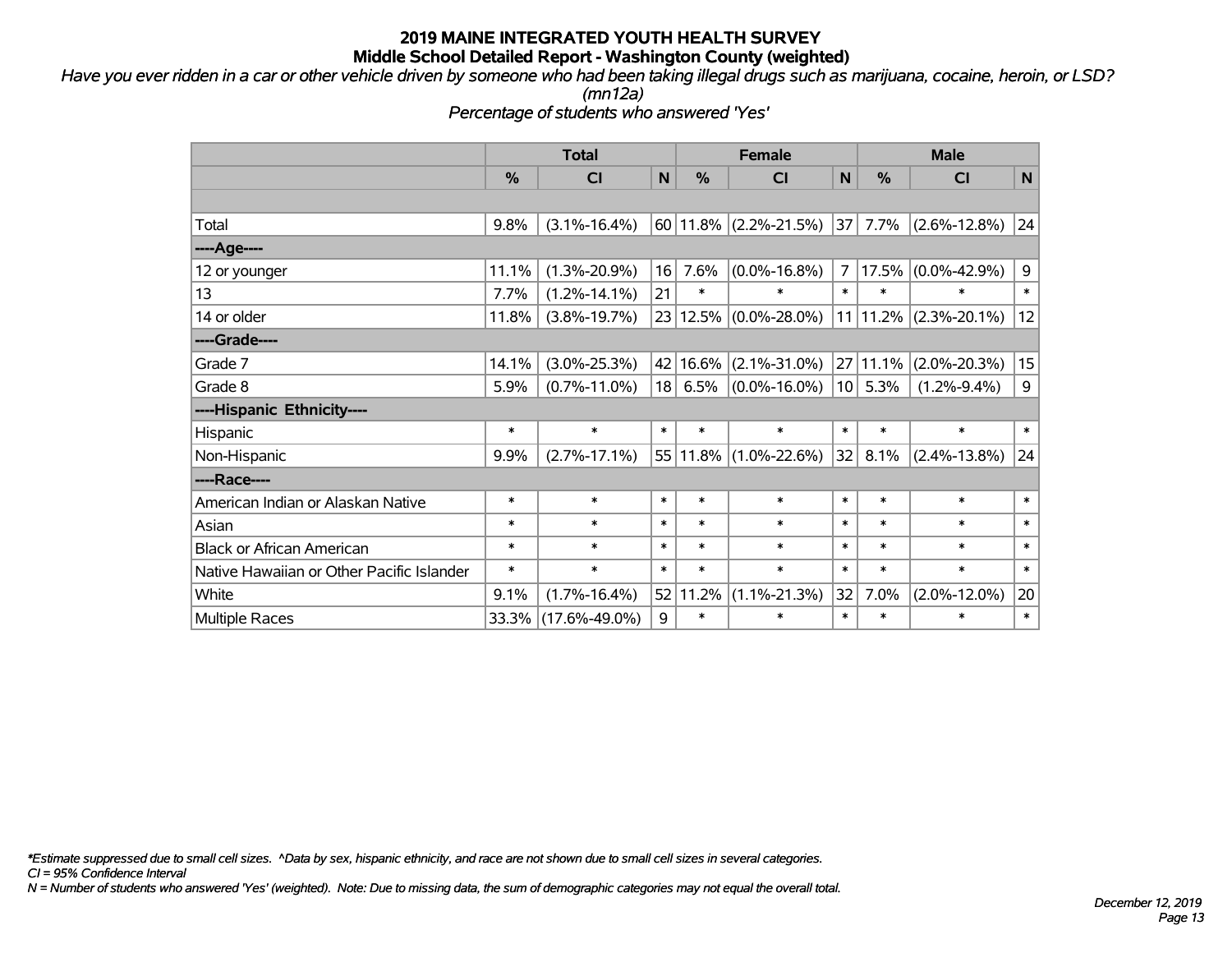*Has violence in your home, or the threat of violence, ever made you want to leave your home, even just for a short while? (mn18) Percentage of students who answered 'Yes'*

|                                           |        | <b>Total</b>        |        | <b>Female</b><br>$\frac{0}{0}$<br>N<br>154 30.1% (26.0%-34.2%)<br>36.3% (16.5%-56.1%)<br>$ 20.4\% $ (10.7%-30.1%) |                          |        |          | <b>Male</b>                    |        |
|-------------------------------------------|--------|---------------------|--------|-------------------------------------------------------------------------------------------------------------------|--------------------------|--------|----------|--------------------------------|--------|
|                                           | %      | <b>CI</b>           |        |                                                                                                                   | <b>CI</b>                | N      | %        | <b>CI</b>                      | N      |
|                                           |        |                     |        |                                                                                                                   |                          |        |          |                                |        |
| Total                                     |        | 24.7% (18.3%-31.2%) |        |                                                                                                                   |                          |        |          | $96 18.9\% $ (7.4%-30.3%)      | 56     |
| ----Age----                               |        |                     |        |                                                                                                                   |                          |        |          |                                |        |
| 12 or younger                             | 27.0%  | $(13.7\% - 40.4\%)$ | 42     |                                                                                                                   |                          |        |          | 28 17.8% (0.0%-36.1%)          | 14     |
| 13                                        | 20.8%  | $(9.0\% - 32.6\%)$  | 59     |                                                                                                                   |                          |        |          | 32 22.0% (1.8%-42.2%)          | 28     |
| 14 or older                               |        | 28.9% (14.5%-43.4%) | 52     |                                                                                                                   | $ 41.7\% $ (18.6%-64.9%) |        |          | 36 15.5% (6.0%-25.1%)          | 14     |
| ----Grade----                             |        |                     |        |                                                                                                                   |                          |        |          |                                |        |
| Grade 7                                   | 29.4%  | $(18.8\% - 39.9\%)$ | 90     | 34.2%                                                                                                             | $(26.3\% - 42.2\%)$      |        |          | 58 24.2% (8.0%-40.4%)          | 32     |
| Grade 8                                   |        | 20.2% (13.9%-26.4%) | 64     |                                                                                                                   | $ 25.5\% $ (12.6%-38.4%) |        |          | $ 39 14.5\%  (6.6\% - 22.4\%)$ | 24     |
| ----Hispanic Ethnicity----                |        |                     |        |                                                                                                                   |                          |        |          |                                |        |
| Hispanic                                  | $\ast$ | $\ast$              | $\ast$ | $\ast$                                                                                                            | $\ast$                   | $\ast$ | $\ast$   | $\ast$                         | $\ast$ |
| Non-Hispanic                              |        | 26.2% (18.8%-33.5%) |        |                                                                                                                   | 149 31.8% (27.5%-36.0%)  |        |          | 92 20.0% (7.9%-32.1%)          | 56     |
| ----Race----                              |        |                     |        |                                                                                                                   |                          |        |          |                                |        |
| American Indian or Alaskan Native         | $\ast$ | $\ast$              | $\ast$ | $\ast$                                                                                                            | $\ast$                   | $\ast$ | $\ast$   | $\ast$                         | $\ast$ |
| Asian                                     | $\ast$ | $\ast$              | $\ast$ | $\ast$                                                                                                            | $\ast$                   | $\ast$ | $\ast$   | $\ast$                         | $\ast$ |
| <b>Black or African American</b>          | $\ast$ | $\ast$              | $\ast$ | $\ast$                                                                                                            | $\ast$                   | $\ast$ | $\ast$   | $\ast$                         | $\ast$ |
| Native Hawaiian or Other Pacific Islander | $\ast$ | $\ast$              | $\ast$ | $\ast$                                                                                                            | $\ast$                   | $\ast$ | $\ast$   | $\ast$                         | $\ast$ |
| White                                     | 25.5%  | $(17.9\% - 33.0\%)$ | 147    | 30.6%                                                                                                             | $(26.0\% - 35.3\%)$      |        | 92 20.1% | $(7.4\% - 32.9\%)$             | 55     |
| Multiple Races                            | $\ast$ | $\ast$              | $\ast$ | $\ast$                                                                                                            | $\ast$                   | $\ast$ | $\ast$   | $\ast$                         | $\ast$ |

*\*Estimate suppressed due to small cell sizes. ^Data by sex, hispanic ethnicity, and race are not shown due to small cell sizes in several categories.*

*CI = 95% Confidence Interval*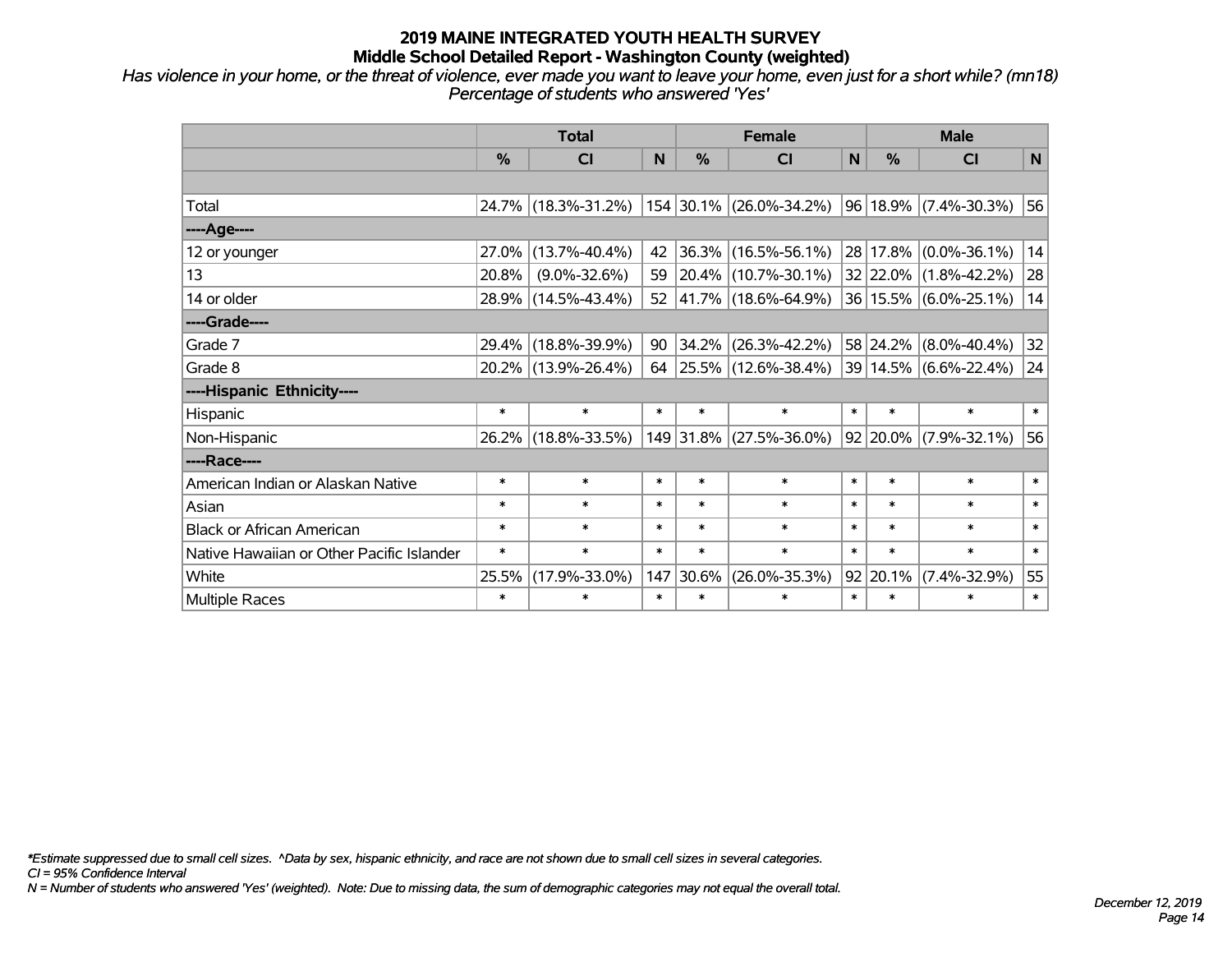## **2019 MAINE INTEGRATED YOUTH HEALTH SURVEY Middle School Detailed Report - Washington County (weighted)** *Do you agree or disagree with the following statement? I feel safe at my school. (mn21)*

|                                           |               | <b>Total</b>         |        |           | <b>Female</b>           |        |           | <b>Male</b>             |        |
|-------------------------------------------|---------------|----------------------|--------|-----------|-------------------------|--------|-----------|-------------------------|--------|
|                                           | $\frac{9}{6}$ | CI                   | N      | %         | C <sub>l</sub>          | N      | %         | <b>CI</b>               | N      |
|                                           |               |                      |        |           |                         |        |           |                         |        |
| Total                                     | 83.1%         | $(76.5\% - 89.6\%)$  |        |           | 518 83.0% (73.5%-92.6%) |        |           | 266 83.3% (77.8%-88.8%) | 251    |
| ----Age----                               |               |                      |        |           |                         |        |           |                         |        |
| 12 or younger                             | 86.0%         | $(78.5\% - 93.4\%)$  |        | 130 87.5% | $(77.9\% - 97.1\%)$     | 77     |           | $83.8\%$ (71.2%-96.4%)  | 53     |
| 13                                        | 81.3%         | $(70.1\% - 92.5\%)$  |        | 233 79.0% | $(65.2\% - 92.9\%)$     |        |           | 115 83.4% (72.1%-94.6%) | 116    |
| 14 or older                               | 83.5%         | $(74.5\% - 92.5\%)$  |        |           | 155 85.2% (74.9%-95.5%) |        |           | 74 82.8% (73.7%-91.8%)  | 81     |
| ----Grade----                             |               |                      |        |           |                         |        |           |                         |        |
| Grade 7                                   | 84.4%         | $(78.8\% - 90.0\%)$  |        | 258 83.6% | $(76.8\% - 90.5\%)$     |        | 143 85.3% | $(78.9\% - 91.7\%)$     | 113    |
| Grade 8                                   | 81.5%         | $(72.7\% - 90.3\%)$  |        |           | 256 82.3% (68.8%-95.9%) |        |           | 123 81.2% (74.4%-88.0%) | 133    |
| ----Hispanic Ethnicity----                |               |                      |        |           |                         |        |           |                         |        |
| Hispanic                                  | 79.7%         | $(54.5\% - 100.0\%)$ | 22     | $\ast$    | $\ast$                  | $\ast$ | $\ast$    | $\ast$                  | $\ast$ |
| Non-Hispanic                              | 82.9%         | $(76.4\% - 89.4\%)$  |        | 465 82.5% | $(72.6\% - 92.4\%)$     |        |           | 233 83.5% (77.7%-89.3%) | 232    |
| ----Race----                              |               |                      |        |           |                         |        |           |                         |        |
| American Indian or Alaskan Native         | $\ast$        | $\ast$               | $\ast$ | $\ast$    | $\ast$                  | $\ast$ | $\ast$    | $\ast$                  | $\ast$ |
| Asian                                     | $\ast$        | $\ast$               | $\ast$ | $\ast$    | $\ast$                  | $\ast$ | $\ast$    | $\ast$                  | $\ast$ |
| <b>Black or African American</b>          | $\ast$        | $\ast$               | $\ast$ | $\ast$    | $\ast$                  | $\ast$ | $\ast$    | $\ast$                  | $\ast$ |
| Native Hawaiian or Other Pacific Islander | $\ast$        | $\ast$               | $\ast$ | $\ast$    | $\ast$                  | $\ast$ | $\ast$    | $\ast$                  | $\ast$ |
| White                                     | 82.8%         | $(76.5\% - 89.1\%)$  |        | 474 82.8% | $(73.8\% - 91.9\%)$     | 247    | 82.7%     | $(77.4\% - 88.0\%)$     | 225    |
| <b>Multiple Races</b>                     | $\ast$        | $\ast$               | $\ast$ | $\ast$    | $\ast$                  | $\ast$ | $\ast$    | $\ast$                  | $\ast$ |

*Percentage of students who answered 'Strongly agree' or 'Agree'*

*\*Estimate suppressed due to small cell sizes. ^Data by sex, hispanic ethnicity, and race are not shown due to small cell sizes in several categories.*

*CI = 95% Confidence Interval*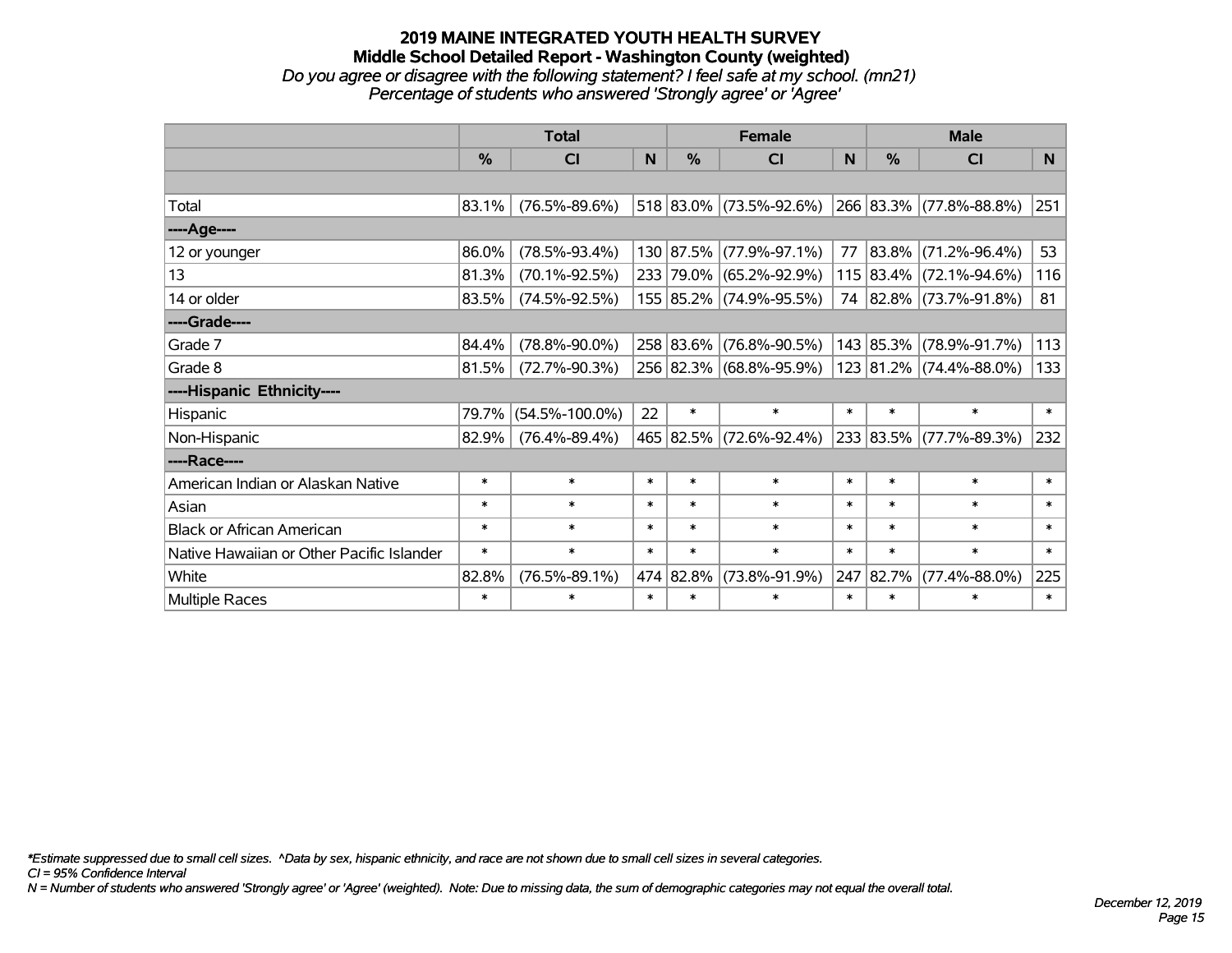#### **2019 MAINE INTEGRATED YOUTH HEALTH SURVEY Middle School Detailed Report - Washington County (weighted)** *Have you ever been bullied on school property? (mn22) Percentage of students who answered 'Yes'*

|                                           |          | <b>Total</b>           |        |           | <b>Female</b>                |        |        | <b>Male</b>              |                 |
|-------------------------------------------|----------|------------------------|--------|-----------|------------------------------|--------|--------|--------------------------|-----------------|
|                                           | $\%$     | <b>CI</b>              | N      | $\%$      | <b>CI</b>                    | N      | $\%$   | <b>CI</b>                | N               |
|                                           |          |                        |        |           |                              |        |        |                          |                 |
| Total                                     |          | $50.5\%$ (44.7%-56.2%) |        |           | $ 318 60.7\% $ (56.0%-65.5%) |        |        | 194 40.2% (30.0%-50.5%)  | 124             |
| ----Age----                               |          |                        |        |           |                              |        |        |                          |                 |
| 12 or younger                             | $49.1\%$ | $(41.1\% - 57.1\%)$    | 76     |           | 50.3% (38.4%-62.1%)          | 44     |        | 47.6% (30.7%-64.6%)      | 32 <sup>2</sup> |
| 13                                        |          | 49.3% (38.0%-60.6%)    |        |           | 143 59.2% (52.2%-66.2%)      | 86     |        | 39.9% (21.9%-57.8%)      | 57              |
| 14 or older                               |          | 53.4% (42.5%-64.3%)    |        |           | 99 73.9% (61.3%-86.5%)       | 64     |        | $ 35.7\% $ (19.8%-51.6%) | 35 <sub>2</sub> |
| ----Grade----                             |          |                        |        |           |                              |        |        |                          |                 |
| Grade 7                                   | 51.1%    | $(39.5\% - 62.8\%)$    |        |           | 157 54.2% (43.5%-64.9%)      | 92     |        | 48.0% (31.9%-64.1%)      | 65              |
| Grade 8                                   |          | 50.5% (42.0%-59.0%)    |        |           | 161 68.0% (57.4%-78.7%)      |        |        | 103 35.0% (23.5%-46.4%)  | 59              |
| ----Hispanic Ethnicity----                |          |                        |        |           |                              |        |        |                          |                 |
| Hispanic                                  | 46.6%    | $(21.4\% - 71.8\%)$    | 14     | $\ast$    | $\ast$                       | $\ast$ | $\ast$ | $\ast$                   | $\ast$          |
| Non-Hispanic                              |          | $50.8\%$ (44.1%-57.5%) |        |           | 289 61.9% (56.5%-67.4%)      |        |        | 175 39.9% (28.6%-51.2%)  | 114             |
| ----Race----                              |          |                        |        |           |                              |        |        |                          |                 |
| American Indian or Alaskan Native         | 59.8%    | $(32.7\% - 86.9\%)$    | 11     | $\ast$    | $\ast$                       | $\ast$ | $\ast$ | $\ast$                   | $\ast$          |
| Asian                                     | $\ast$   | $\ast$                 | $\ast$ | $\ast$    | $\ast$                       | $\ast$ | $\ast$ | $\ast$                   | $\ast$          |
| <b>Black or African American</b>          | $\ast$   | $\ast$                 | $\ast$ | $\ast$    | $\ast$                       | $\ast$ | $\ast$ | $\ast$                   | $\ast$          |
| Native Hawaiian or Other Pacific Islander | $\ast$   | $\ast$                 | $\ast$ | $\ast$    | $\ast$                       | $\ast$ | $\ast$ | $\ast$                   | $\ast$          |
| White                                     | 50.6%    | $(43.8\% - 57.4\%)$    |        | 293 61.1% | $(55.2\% - 67.0\%)$          | 182    | 39.7%  | $(27.3\% - 52.1\%)$      | 111             |
| Multiple Races                            | $\ast$   | $\ast$                 | $\ast$ | $\ast$    | $\ast$                       | $\ast$ | $\ast$ | $\ast$                   | $\ast$          |

*\*Estimate suppressed due to small cell sizes. ^Data by sex, hispanic ethnicity, and race are not shown due to small cell sizes in several categories.*

*CI = 95% Confidence Interval*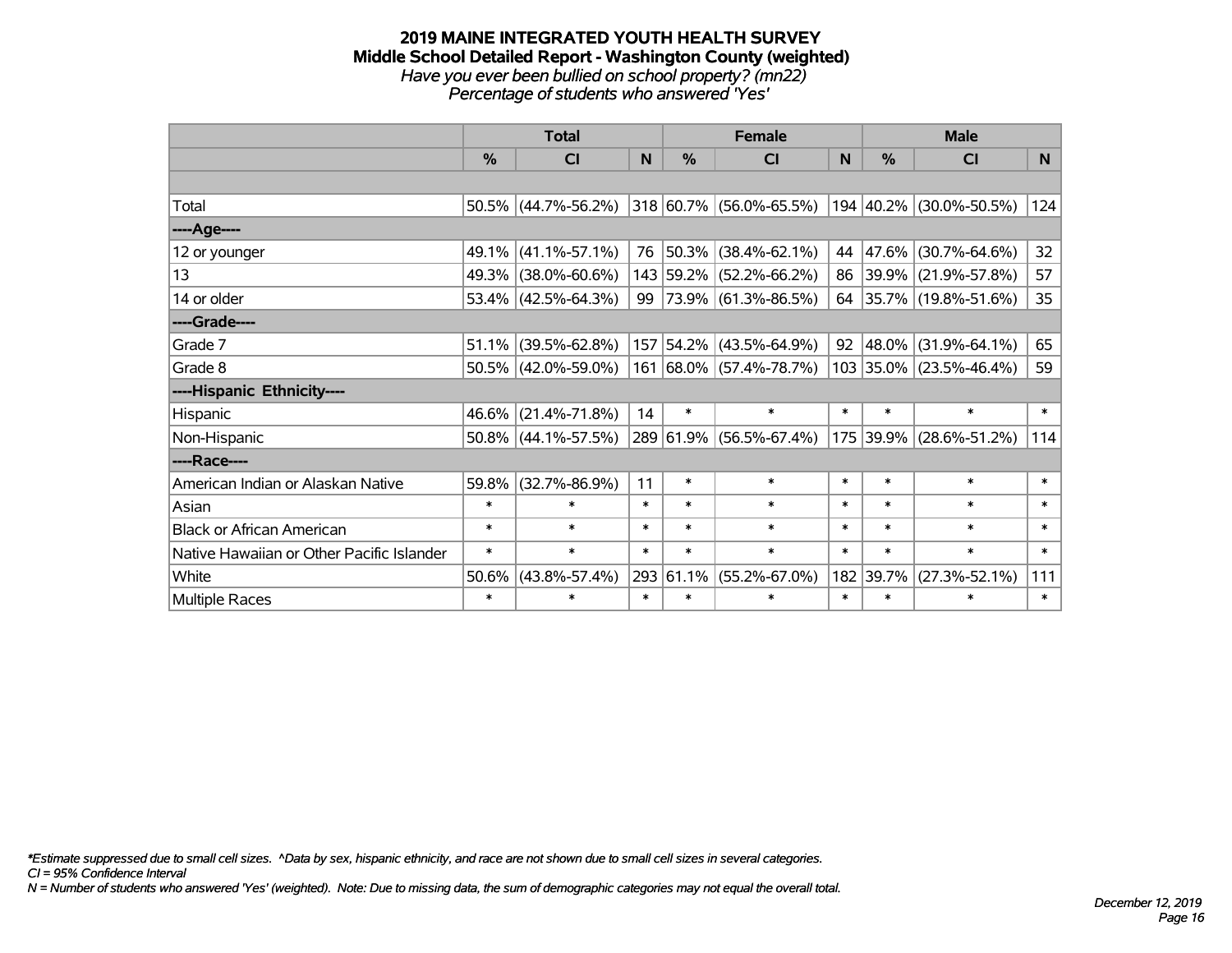*Have you ever felt so sad or hopeless almost every day for two weeks or more in a row that you stopped doing some usual activities? (mn153) Percentage of students who answered 'Yes'*

|                                           |               | <b>Total</b>        |        |               | <b>Female</b>                |        |           | <b>Male</b>              |              |
|-------------------------------------------|---------------|---------------------|--------|---------------|------------------------------|--------|-----------|--------------------------|--------------|
|                                           | $\frac{0}{0}$ | <b>CI</b>           | N      | $\frac{0}{0}$ | <b>CI</b>                    | N      | %         | <b>CI</b>                | $\mathsf{N}$ |
|                                           |               |                     |        |               |                              |        |           |                          |              |
| Total                                     |               | 35.2% (29.1%-41.4%) |        |               | $ 222 45.7\% $ (32.4%-58.9%) |        |           | 145 25.1% (10.6%-39.7%)  | 77           |
| ----Age----                               |               |                     |        |               |                              |        |           |                          |              |
| 12 or younger                             | 37.5%         | $(32.1\% - 42.9\%)$ | 60     | 46.9%         | $(26.0\% - 67.9\%)$          | 37     | 28.4%     | $(1.4\% - 55.5\%)$       | 23           |
| 13                                        | 39.0%         | $(23.5\% - 54.5\%)$ |        |               | 113 49.7% (28.7%-70.7%)      | 75     |           | $ 28.4\% $ (12.3%-44.6%) | 38           |
| 14 or older                               |               | 27.0% (21.2%-32.8%) | 48     |               | $ 37.6\% $ (19.1%-56.0%)     |        | 33 17.2%  | $(0.0\% - 37.2\%)$       | 16           |
| ----Grade----                             |               |                     |        |               |                              |        |           |                          |              |
| Grade 7                                   | 37.0%         | $(30.1\% - 44.0\%)$ |        | $114$ 43.5%   | $(32.4\% - 54.6\%)$          | 72     | 30.4%     | $(3.0\% - 57.9\%)$       | 42           |
| Grade 8                                   |               | 33.5% (24.3%-42.7%) |        |               | 108 48.0% (22.8%-73.2%)      |        |           | 72 20.9% (10.8%-30.9%)   | 35           |
| ----Hispanic Ethnicity----                |               |                     |        |               |                              |        |           |                          |              |
| Hispanic                                  | 35.1%         | $(13.2\% - 56.9\%)$ | 9      | $\ast$        | $\ast$                       | $\ast$ | $\ast$    | $\ast$                   | $\ast$       |
| Non-Hispanic                              | 35.3%         | $(28.8\% - 41.8\%)$ | 201    |               | 47.0% (32.9%-61.0%)          |        | 134 23.8% | $(5.5\% - 42.0\%)$       | 67           |
| ----Race----                              |               |                     |        |               |                              |        |           |                          |              |
| American Indian or Alaskan Native         | $\ast$        | $\ast$              | $\ast$ | $\ast$        | $\ast$                       | $\ast$ | $\ast$    | $\ast$                   | $\ast$       |
| Asian                                     | $\ast$        | $\ast$              | $\ast$ | $\ast$        | $\ast$                       | $\ast$ | $\ast$    | $\ast$                   | $\ast$       |
| <b>Black or African American</b>          | $\ast$        | $\ast$              | $\ast$ | $\ast$        | $\ast$                       | $\ast$ | $\ast$    | $\ast$                   | $\ast$       |
| Native Hawaiian or Other Pacific Islander | $\ast$        | $\ast$              | $\ast$ | $\ast$        | $\ast$                       | $\ast$ | $\ast$    | $\ast$                   | $\ast$       |
| White                                     | 34.0%         | $(26.6\% - 41.4\%)$ |        | 196 45.4%     | $(32.0\% - 58.8\%)$          |        | 135 22.2% | $(2.9\% - 41.5\%)$       | 60           |
| <b>Multiple Races</b>                     | $\ast$        | $\ast$              | $\ast$ | $\ast$        | $\ast$                       | $\ast$ | $\ast$    | $\ast$                   | $\ast$       |

*\*Estimate suppressed due to small cell sizes. ^Data by sex, hispanic ethnicity, and race are not shown due to small cell sizes in several categories.*

*CI = 95% Confidence Interval*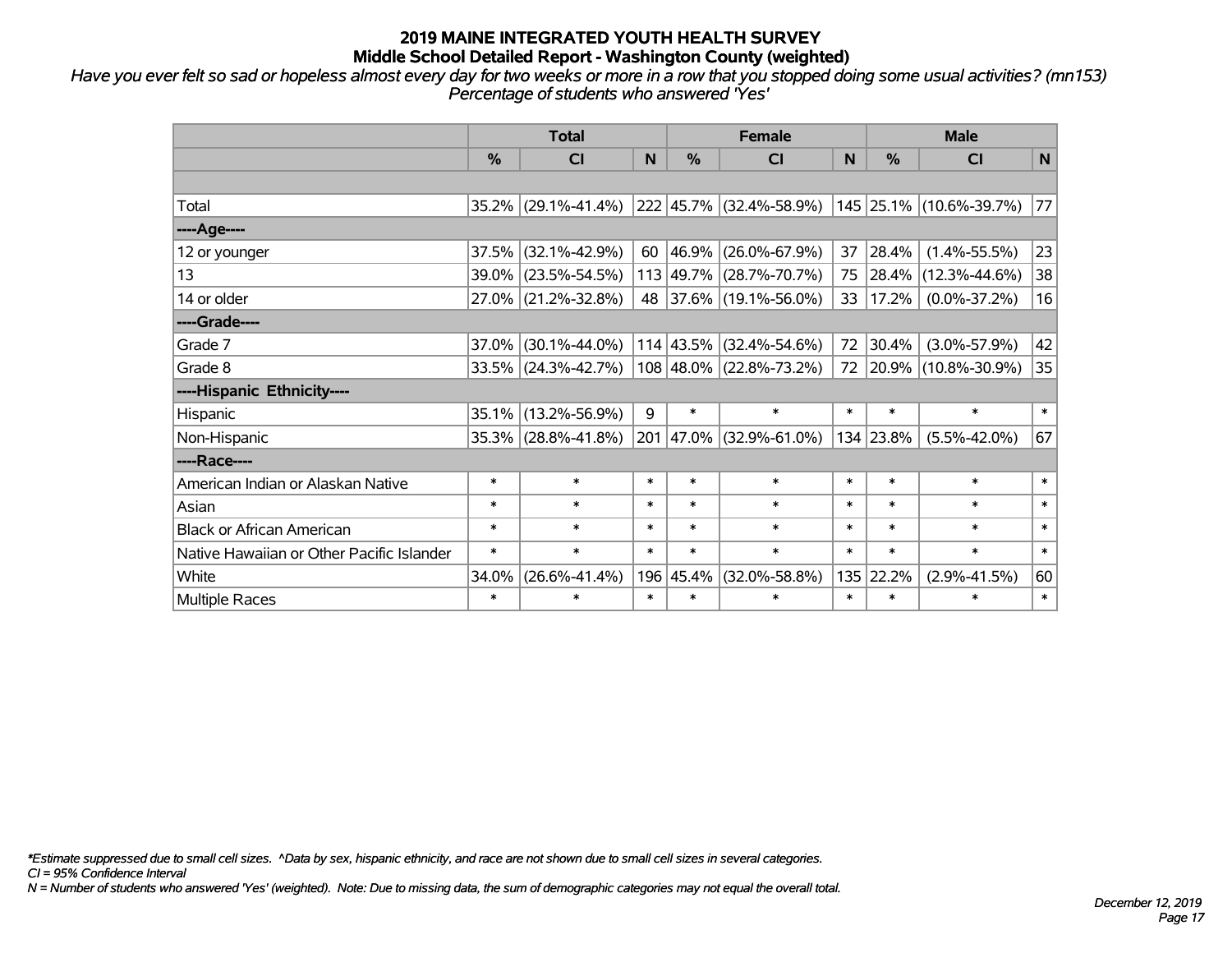*When you have felt sad or hopeless, from whom did you get help? (Select only one response.) (mn154b) Among students who have ever felt sad or hopeless, the percentage of students who answered that they got help from an adult*

|                                           | <b>Total</b><br>$\frac{0}{0}$<br><b>CI</b><br>N<br>$31.2\%$ (24.8%-37.6%)<br>$(23.7\% - 34.6\%)$<br>29.1%<br>35<br>$(20.7\% - 34.1\%)$<br>27.4%<br>51<br>$38.8\%$ (25.1%-52.4%)<br>49<br>$(26.2\% - 35.8\%)$<br>73<br>31.0%<br>$31.4\%$ (18.8%-44.0%)<br>61<br>$\overline{7}$<br>40.5%<br>$(0.0\% - 87.5\%)$<br>$31.1\%$ (25.7%-36.5%)<br>$\ast$<br>$\ast$<br>$\ast$<br>$\ast$<br>$\ast$<br>$\ast$<br>$\ast$<br>$\ast$<br>$\ast$<br>$\ast$<br>$\ast$<br>$\ast$<br>$(25.1\% - 38.3\%)$<br>31.7% |  |  | <b>Female</b> |                          |              | <b>Male</b>  |                        |              |
|-------------------------------------------|------------------------------------------------------------------------------------------------------------------------------------------------------------------------------------------------------------------------------------------------------------------------------------------------------------------------------------------------------------------------------------------------------------------------------------------------------------------------------------------------|--|--|---------------|--------------------------|--------------|--------------|------------------------|--------------|
|                                           |                                                                                                                                                                                                                                                                                                                                                                                                                                                                                                |  |  | $\frac{0}{0}$ | <b>CI</b>                | $\mathsf{N}$ | %            | <b>CI</b>              | $\mathsf{N}$ |
|                                           |                                                                                                                                                                                                                                                                                                                                                                                                                                                                                                |  |  |               |                          |              |              |                        |              |
| Total                                     |                                                                                                                                                                                                                                                                                                                                                                                                                                                                                                |  |  |               | 135 29.5% (21.6%-37.3%)  |              |              | 76 35.0% (26.6%-43.3%) | 59           |
| ----Age----                               |                                                                                                                                                                                                                                                                                                                                                                                                                                                                                                |  |  |               |                          |              |              |                        |              |
| 12 or younger                             |                                                                                                                                                                                                                                                                                                                                                                                                                                                                                                |  |  | 22.8%         | $(18.8\% - 26.8\%)$      |              | $15$ 37.1%   | $(22.2\% - 52.0\%)$    | 20           |
| 13                                        |                                                                                                                                                                                                                                                                                                                                                                                                                                                                                                |  |  | 24.0%         | $(9.2\% - 38.8\%)$       |              |              | 29 36.1% (14.1%-58.0%) | 22           |
| 14 or older                               |                                                                                                                                                                                                                                                                                                                                                                                                                                                                                                |  |  |               | $ 45.1\% $ (24.7%-65.5%) |              | $32 31.6\% $ | $(3.7\% - 59.6\%)$     | 17           |
| ----Grade----                             |                                                                                                                                                                                                                                                                                                                                                                                                                                                                                                |  |  |               |                          |              |              |                        |              |
| Grade 7                                   |                                                                                                                                                                                                                                                                                                                                                                                                                                                                                                |  |  | 25.1%         | $(17.2\% - 33.0\%)$      |              | 35 41.3%     | $(35.2\% - 47.4\%)$    | 38           |
| Grade 8                                   |                                                                                                                                                                                                                                                                                                                                                                                                                                                                                                |  |  |               | $34.6\%$ (24.1%-45.1%)   |              | 41 27.2%     | $(4.5\% - 49.9\%)$     | 21           |
| ----Hispanic Ethnicity----                |                                                                                                                                                                                                                                                                                                                                                                                                                                                                                                |  |  |               |                          |              |              |                        |              |
| Hispanic                                  |                                                                                                                                                                                                                                                                                                                                                                                                                                                                                                |  |  | $\ast$        | $\ast$                   | $\ast$       | $\ast$       | $\ast$                 | $\ast$       |
| Non-Hispanic                              |                                                                                                                                                                                                                                                                                                                                                                                                                                                                                                |  |  |               | 124 28.7% (23.0%-34.4%)  |              | 67 34.8%     | $(26.3\% - 43.3\%)$    | 58           |
| ----Race----                              |                                                                                                                                                                                                                                                                                                                                                                                                                                                                                                |  |  |               |                          |              |              |                        |              |
| American Indian or Alaskan Native         |                                                                                                                                                                                                                                                                                                                                                                                                                                                                                                |  |  | $\ast$        | $\ast$                   | $\ast$       | $\ast$       | $\ast$                 | $\ast$       |
| Asian                                     |                                                                                                                                                                                                                                                                                                                                                                                                                                                                                                |  |  | $\ast$        | $\ast$                   | $\ast$       | $\ast$       | $\ast$                 | $\ast$       |
| <b>Black or African American</b>          |                                                                                                                                                                                                                                                                                                                                                                                                                                                                                                |  |  | $\ast$        | $\ast$                   | $\ast$       | $\ast$       | $\ast$                 | $\ast$       |
| Native Hawaiian or Other Pacific Islander |                                                                                                                                                                                                                                                                                                                                                                                                                                                                                                |  |  | $\ast$        | $\ast$                   | $\ast$       | $\ast$       | $\ast$                 | $\ast$       |
| White                                     |                                                                                                                                                                                                                                                                                                                                                                                                                                                                                                |  |  | 128 28.8%     | $(21.4\% - 36.1\%)$      |              | 69 37.1%     | $(28.2\% - 46.0\%)$    | 58           |
| Multiple Races                            | $\ast$<br>$\ast$<br>$\ast$<br>$\ast$<br>$\ast$<br>$\ast$<br>$\ast$<br>$\ast$                                                                                                                                                                                                                                                                                                                                                                                                                   |  |  |               |                          |              |              | $\ast$                 |              |

*\*Estimate suppressed due to small cell sizes. ^Data by sex, hispanic ethnicity, and race are not shown due to small cell sizes in several categories.*

*CI = 95% Confidence Interval*

*N = Among students who have ever felt sad or hopeless, the number of students who answered that they got help from an adult (weighted). Note: Due to missing data, the sum of demographic categories may not equal the overall total.*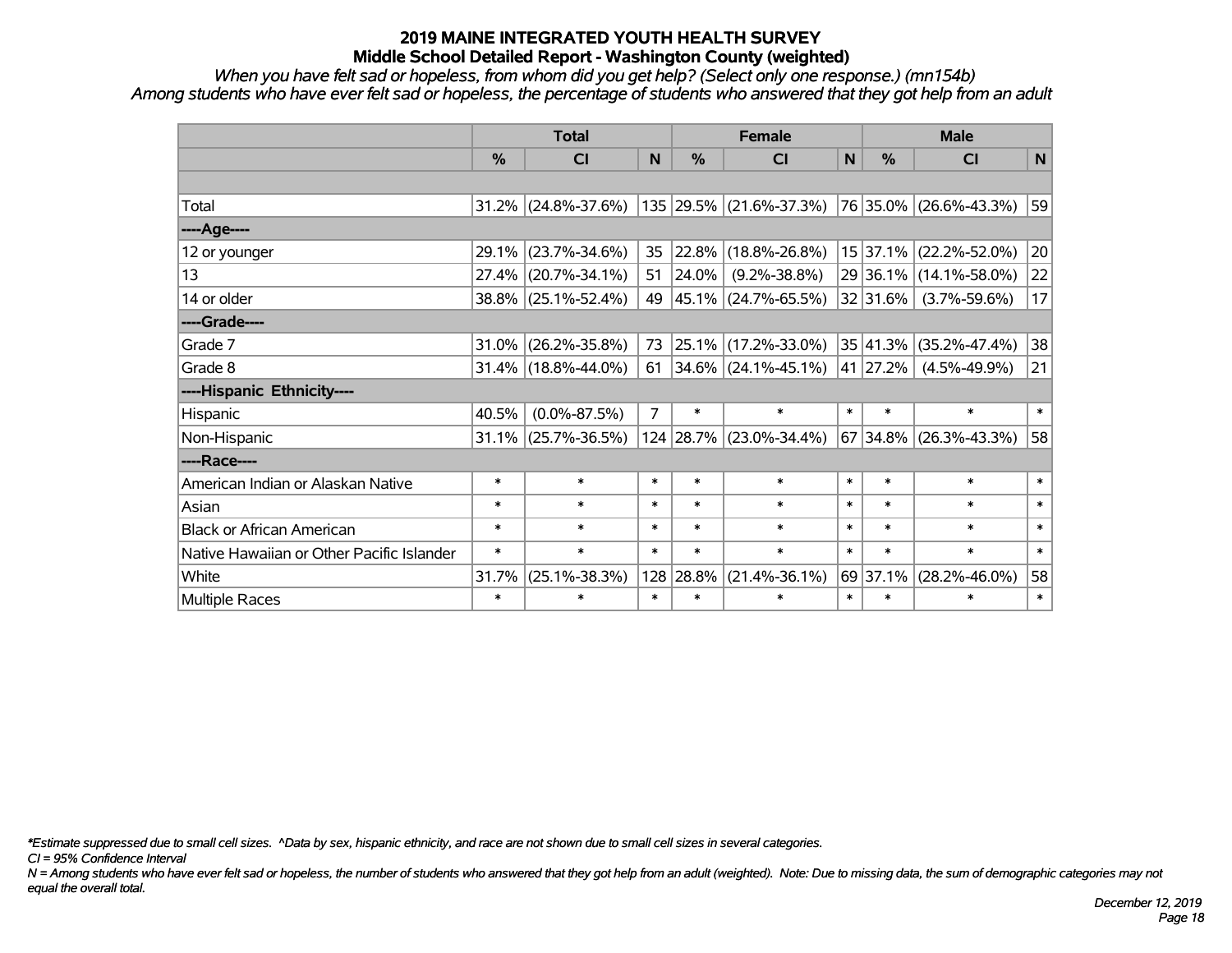*When you have felt sad or hopeless, from whom did you get help? (Select only one response.) (mn154b\_2)*

*Among students who have ever felt sad or hopeless, the percentage of students who answered that they got help from a teacher or other school staff*

|                                           | <b>Total</b><br>%<br>N<br>%<br>CI<br>$(0.8\% - 6.1\%)$<br>3.4%<br>$\ast$<br>$\ast$<br>$\ast$<br>$\ast$<br>8<br>$\ast$<br>4.2%<br>$(0.0\% - 9.7\%)$<br>$\ast$<br>$(0.0\% - 11.9\%)$<br>6<br>4.5%<br>6<br>2.5%<br>$\ast$<br>$(0.3\% - 4.8\%)$<br>9<br>$\ast$<br>$(0.7\% - 8.3\%)$<br>4.5%<br>$\ast$<br>$\ast$<br>$\ast$<br>$\ast$<br>13<br>$\ast$<br>$(0.6\% - 6.1\%)$<br>3.4%<br>$\ast$<br>$\ast$<br>$\ast$<br>$\ast$<br>$\ast$<br>$\ast$<br>$\ast$<br>$\ast$<br>$\ast$<br>$\ast$<br>$\ast$<br>*<br>$\ast$<br>$\ast$<br>$\ast$<br>*<br>15<br>3.7%<br>$(0.8\% - 6.5\%)$ |        |        | <b>Female</b> |                         | <b>Male</b>  |        |                     |              |
|-------------------------------------------|-----------------------------------------------------------------------------------------------------------------------------------------------------------------------------------------------------------------------------------------------------------------------------------------------------------------------------------------------------------------------------------------------------------------------------------------------------------------------------------------------------------------------------------------------------------------------|--------|--------|---------------|-------------------------|--------------|--------|---------------------|--------------|
|                                           |                                                                                                                                                                                                                                                                                                                                                                                                                                                                                                                                                                       |        |        |               | <b>CI</b>               | $\mathsf{N}$ | %      | <b>CI</b>           | $\mathsf{N}$ |
|                                           |                                                                                                                                                                                                                                                                                                                                                                                                                                                                                                                                                                       |        |        |               |                         |              |        |                     |              |
| Total                                     |                                                                                                                                                                                                                                                                                                                                                                                                                                                                                                                                                                       |        |        |               | $15 3.4\% $ (0.0%-8.0%) | 9            |        | $3.6\%$ (0.0%-7.5%) | 6            |
| ----Age----                               |                                                                                                                                                                                                                                                                                                                                                                                                                                                                                                                                                                       |        |        |               |                         |              |        |                     |              |
| 12 or younger                             |                                                                                                                                                                                                                                                                                                                                                                                                                                                                                                                                                                       |        |        |               | $\ast$                  | $\ast$       | $\ast$ | $\ast$              | $\ast$       |
| 13                                        |                                                                                                                                                                                                                                                                                                                                                                                                                                                                                                                                                                       |        |        |               | $\ast$                  | $\ast$       | $\ast$ | $\ast$              | $\ast$       |
| 14 or older                               |                                                                                                                                                                                                                                                                                                                                                                                                                                                                                                                                                                       |        |        |               | $\ast$                  | $\ast$       | $\ast$ | $\ast$              | $\ast$       |
| ----Grade----                             |                                                                                                                                                                                                                                                                                                                                                                                                                                                                                                                                                                       |        |        |               |                         |              |        |                     |              |
| Grade 7                                   |                                                                                                                                                                                                                                                                                                                                                                                                                                                                                                                                                                       |        |        |               | $\ast$                  | $\ast$       | $\ast$ | $\ast$              | $\ast$       |
| Grade 8                                   |                                                                                                                                                                                                                                                                                                                                                                                                                                                                                                                                                                       |        |        |               | $\ast$                  | $\ast$       | $\ast$ | $\ast$              | $\ast$       |
| ----Hispanic Ethnicity----                |                                                                                                                                                                                                                                                                                                                                                                                                                                                                                                                                                                       |        |        |               |                         |              |        |                     |              |
| Hispanic                                  |                                                                                                                                                                                                                                                                                                                                                                                                                                                                                                                                                                       |        |        |               | $\ast$                  | $\ast$       | $\ast$ | $\ast$              | $\ast$       |
| Non-Hispanic                              |                                                                                                                                                                                                                                                                                                                                                                                                                                                                                                                                                                       |        |        |               | $\ast$                  | $\ast$       | $\ast$ | $\ast$              | $\ast$       |
| ----Race----                              |                                                                                                                                                                                                                                                                                                                                                                                                                                                                                                                                                                       |        |        |               |                         |              |        |                     |              |
| American Indian or Alaskan Native         |                                                                                                                                                                                                                                                                                                                                                                                                                                                                                                                                                                       |        |        |               | $\ast$                  | $\ast$       | $\ast$ | $\ast$              | $\ast$       |
| Asian                                     |                                                                                                                                                                                                                                                                                                                                                                                                                                                                                                                                                                       |        |        |               | $\ast$                  | $\ast$       | $\ast$ | $\ast$              | $\ast$       |
| <b>Black or African American</b>          |                                                                                                                                                                                                                                                                                                                                                                                                                                                                                                                                                                       |        |        |               | $\ast$                  | $\ast$       | $\ast$ | $\ast$              | $\ast$       |
| Native Hawaiian or Other Pacific Islander |                                                                                                                                                                                                                                                                                                                                                                                                                                                                                                                                                                       |        |        |               | $\ast$                  | $\ast$       | $\ast$ | $\ast$              | $\ast$       |
| White                                     |                                                                                                                                                                                                                                                                                                                                                                                                                                                                                                                                                                       |        |        | 3.7%          | $(0.0\% - 8.6\%)$       | 9            | 3.8%   | $(0.0\% - 7.9\%)$   | 6            |
| Multiple Races                            | $\ast$                                                                                                                                                                                                                                                                                                                                                                                                                                                                                                                                                                | $\ast$ | $\ast$ | $\ast$        | $\ast$                  | $\ast$       | $\ast$ | $\ast$              | $\ast$       |

*\*Estimate suppressed due to small cell sizes. ^Data by sex, hispanic ethnicity, and race are not shown due to small cell sizes in several categories.*

*CI = 95% Confidence Interval*

*N = Among students who have ever felt sad or hopeless, the number of students who answered that they got help from a teacher or other school staff (weighted). Note: Due to missing data, the sum of demographic categories may not equal the overall total.*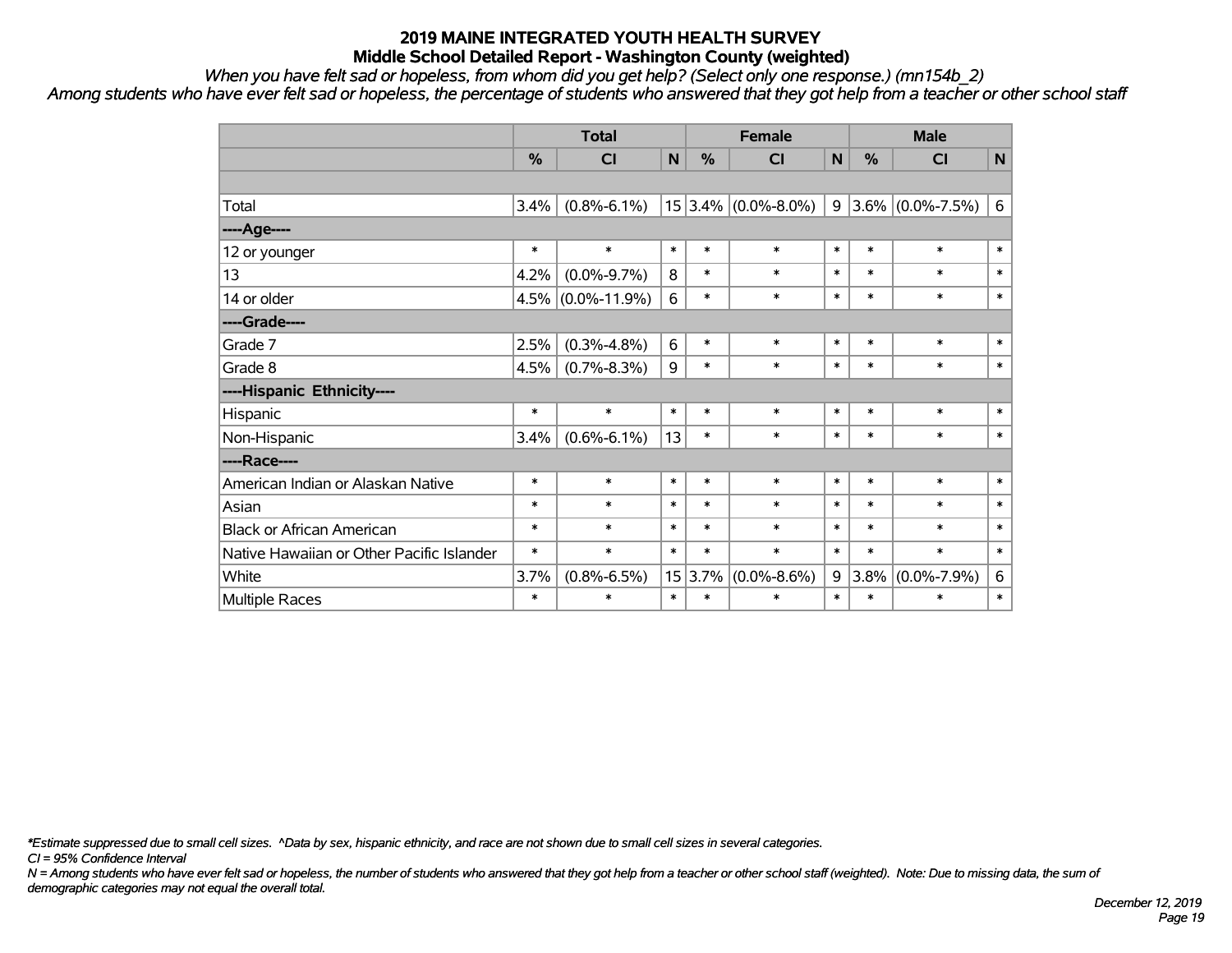#### **2019 MAINE INTEGRATED YOUTH HEALTH SURVEY Middle School Detailed Report - Washington County (weighted)** *Have you ever seriously thought about killing yourself? (mn25) Percentage of students who answered 'Yes'*

|                                           |          | <b>Total</b>        |        |           | <b>Female</b>                                                                                 |        |               | <b>Male</b>           |             |  |  |
|-------------------------------------------|----------|---------------------|--------|-----------|-----------------------------------------------------------------------------------------------|--------|---------------|-----------------------|-------------|--|--|
|                                           | $\%$     | <b>CI</b>           | N      | $\%$      | <b>CI</b>                                                                                     | N      | $\frac{0}{0}$ | <b>CI</b>             | $\mathbf N$ |  |  |
|                                           |          |                     |        |           |                                                                                               |        |               |                       |             |  |  |
| Total                                     |          | 22.6% (15.6%-29.6%) |        |           | $\vert$ 141 $\vert$ 29.2% $\vert$ (23.7%-34.8%) $\vert$ 92 $\vert$ 15.8% $\vert$ (7.0%-24.6%) |        |               |                       | 48          |  |  |
| ----Age----                               |          |                     |        |           |                                                                                               |        |               |                       |             |  |  |
| 12 or younger                             | $18.2\%$ | $(11.8\% - 24.6\%)$ | 28     |           | 21.1% (11.2%-31.1%)                                                                           |        |               | 18 14.3% (0.5%-28.1%) | 9           |  |  |
| 13                                        |          | 19.0% (11.0%-26.9%) | 55     |           | 27.1% (17.1%-37.2%)                                                                           |        |               | 39 10.8% (3.3%-18.3%) | 15          |  |  |
| 14 or older                               |          | 32.2% (17.1%-47.2%) | 58     |           | $ 41.5\% $ (24.9%-58.1%)                                                                      |        |               | 34 23.9% (8.6%-39.2%) | 24          |  |  |
| ----Grade----                             |          |                     |        |           |                                                                                               |        |               |                       |             |  |  |
| Grade 7                                   | 22.6%    | $(13.4\% - 31.8\%)$ | 70     | 27.5%     | $(19.2\% - 35.7\%)$                                                                           |        |               | 46 17.0% (5.1%-28.8%) | 23          |  |  |
| Grade 8                                   |          | 22.9% (11.8%-34.1%) | 71     |           | $ 31.3\% $ (17.7%-44.8%)                                                                      |        |               | 45 15.2% (4.0%-26.3%) | 25          |  |  |
| ----Hispanic Ethnicity----                |          |                     |        |           |                                                                                               |        |               |                       |             |  |  |
| Hispanic                                  | 38.2%    | $(6.5\% - 69.9\%)$  | 11     | $\ast$    | $\ast$                                                                                        | $\ast$ | $\ast$        | $\ast$                | $\ast$      |  |  |
| Non-Hispanic                              |          | 21.4% (15.3%-27.4%) |        |           | 121 28.5% (23.9%-33.1%)                                                                       |        |               | 79 14.2% (5.9%-22.5%) | 41          |  |  |
| ----Race----                              |          |                     |        |           |                                                                                               |        |               |                       |             |  |  |
| American Indian or Alaskan Native         | $\ast$   | $\ast$              | $\ast$ | $\ast$    | $\ast$                                                                                        | $\ast$ | $\ast$        | $\ast$                | $\ast$      |  |  |
| Asian                                     | $\ast$   | $\ast$              | $\ast$ | $\ast$    | $\ast$                                                                                        | $\ast$ | $\ast$        | $\ast$                | $\ast$      |  |  |
| <b>Black or African American</b>          | $\ast$   | $\ast$              | $\ast$ | $\ast$    | $\ast$                                                                                        | $\ast$ | $\ast$        | $\ast$                | $\ast$      |  |  |
| Native Hawaiian or Other Pacific Islander | $\ast$   | $\ast$              | $\ast$ | $\ast$    | $\ast$                                                                                        | $\ast$ | $\ast$        | $\ast$                | $\ast$      |  |  |
| White                                     | 22.0%    | $(15.4\% - 28.6\%)$ |        | 126 28.6% | $(24.3\% - 32.9\%)$                                                                           |        | 83 15.2%      | $(5.3\% - 25.1\%)$    | 42          |  |  |
| <b>Multiple Races</b>                     | $\ast$   | $\ast$              | *      | $\ast$    | $\ast$                                                                                        | $\ast$ | $\ast$        | $\ast$<br>$\ast$      |             |  |  |

*\*Estimate suppressed due to small cell sizes. ^Data by sex, hispanic ethnicity, and race are not shown due to small cell sizes in several categories.*

*CI = 95% Confidence Interval*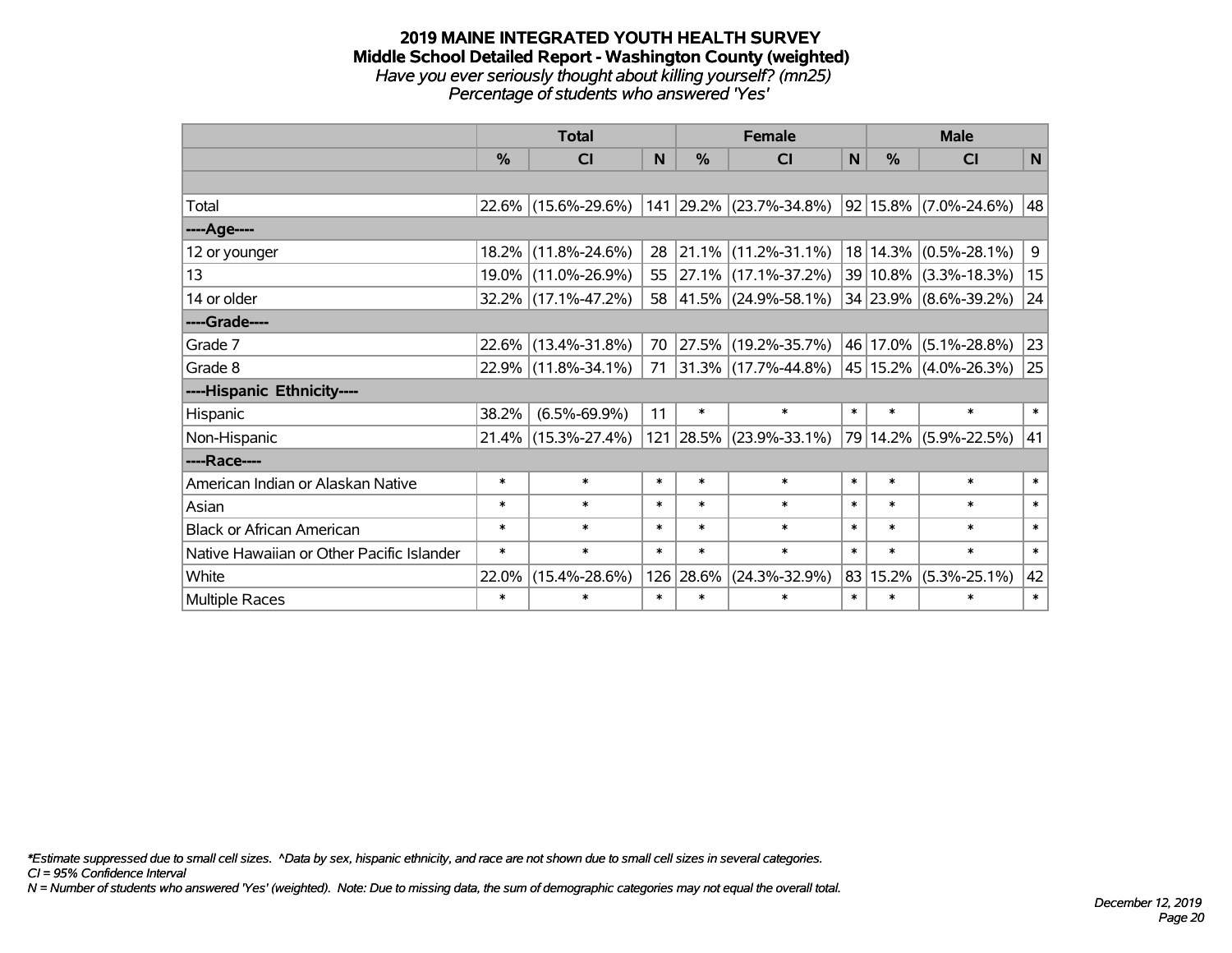*Have you ever done something to purposely hurt yourself without wanting to die, such as cutting or burning yourself on purpose? (mn28) Percentage of students who answered 'Yes'*

|                                           |               | <b>Total</b>        |                |           | <b>Female</b>            |        |           | <b>Male</b>         |        |
|-------------------------------------------|---------------|---------------------|----------------|-----------|--------------------------|--------|-----------|---------------------|--------|
|                                           | $\frac{0}{0}$ | <b>CI</b>           | N              | %         | <b>CI</b>                | N.     | $\%$      | <b>CI</b>           | N      |
|                                           |               |                     |                |           |                          |        |           |                     |        |
| Total                                     |               | 32.6% (20.3%-44.9%) |                |           | 207 40.9% (29.4%-52.3%)  |        | 131 24.7% | $(8.3\% - 41.1\%)$  | 76     |
| ----Age----                               |               |                     |                |           |                          |        |           |                     |        |
| 12 or younger                             | 37.5%         | $(22.5\% - 52.4\%)$ | 60             | 33.3%     | $(6.3\% - 60.4\%)$       | 26     | 41.3%     | $(10.2\% - 72.5\%)$ | 34     |
| 13                                        | 34.2%         | $(16.0\% - 52.3\%)$ |                | 100 49.5% | $(25.0\% - 73.9\%)$      | 76     | 17.8%     | $(5.6\% - 30.0\%)$  | 24     |
| 14 or older                               |               | 25.7% (14.5%-36.9%) | 47             |           | $ 32.4\% $ (16.9%-48.0%) | 28     | 19.8%     | $(7.5\% - 32.0\%)$  | 18     |
| ----Grade----                             |               |                     |                |           |                          |        |           |                     |        |
| Grade 7                                   | 37.9%         | $(21.1\% - 54.8\%)$ |                | 118 41.6% | $(30.0\% - 53.2\%)$      | 70     | 34.8%     | $(7.1\% - 62.5\%)$  | 48     |
| Grade 8                                   |               | 27.4% (16.4%-38.5%) |                |           | 89 40.1% (25.2%-55.0%)   | 61     | 16.5%     | $(7.6\% - 25.4\%)$  | 28     |
| ----Hispanic Ethnicity----                |               |                     |                |           |                          |        |           |                     |        |
| Hispanic                                  | 24.2%         | $(5.2\% - 43.2\%)$  | $\overline{7}$ | $\ast$    | $\ast$                   | $\ast$ | $\ast$    | $\ast$              | $\ast$ |
| Non-Hispanic                              | 34.3%         | $(21.2\% - 47.5\%)$ |                | 198 42.5% | $(30.9\% - 54.0\%)$      |        | 123 26.3% | $(8.5\% - 44.1\%)$  | 75     |
| ----Race----                              |               |                     |                |           |                          |        |           |                     |        |
| American Indian or Alaskan Native         | 30.6%         | $(1.0\% - 60.2\%)$  | $\overline{7}$ | $\ast$    | $\ast$                   | $\ast$ | $\ast$    | $\ast$              | $\ast$ |
| Asian                                     | $\ast$        | $\ast$              | $\ast$         | $\ast$    | $\ast$                   | $\ast$ | $\ast$    | $\ast$              | $\ast$ |
| <b>Black or African American</b>          | $\ast$        | $\ast$              | $\ast$         | $\ast$    | $\ast$                   | $\ast$ | $\ast$    | $\ast$              | $\ast$ |
| Native Hawaiian or Other Pacific Islander | $\ast$        | $\ast$              | $\ast$         | $\ast$    | $\ast$                   | $\ast$ | $\ast$    | $\ast$              | $\ast$ |
| White                                     | 34.1%         | $(22.0\% - 46.2\%)$ |                | 198 41.9% | $(30.7\% - 53.0\%)$      | 126    | 26.2%     | $(10.4\% - 41.9\%)$ | 72     |
| Multiple Races                            | $\ast$        | $\ast$              | $\ast$         | $\ast$    | $\ast$                   | $\ast$ | $\ast$    | $\ast$              | $\ast$ |

*\*Estimate suppressed due to small cell sizes. ^Data by sex, hispanic ethnicity, and race are not shown due to small cell sizes in several categories.*

*CI = 95% Confidence Interval*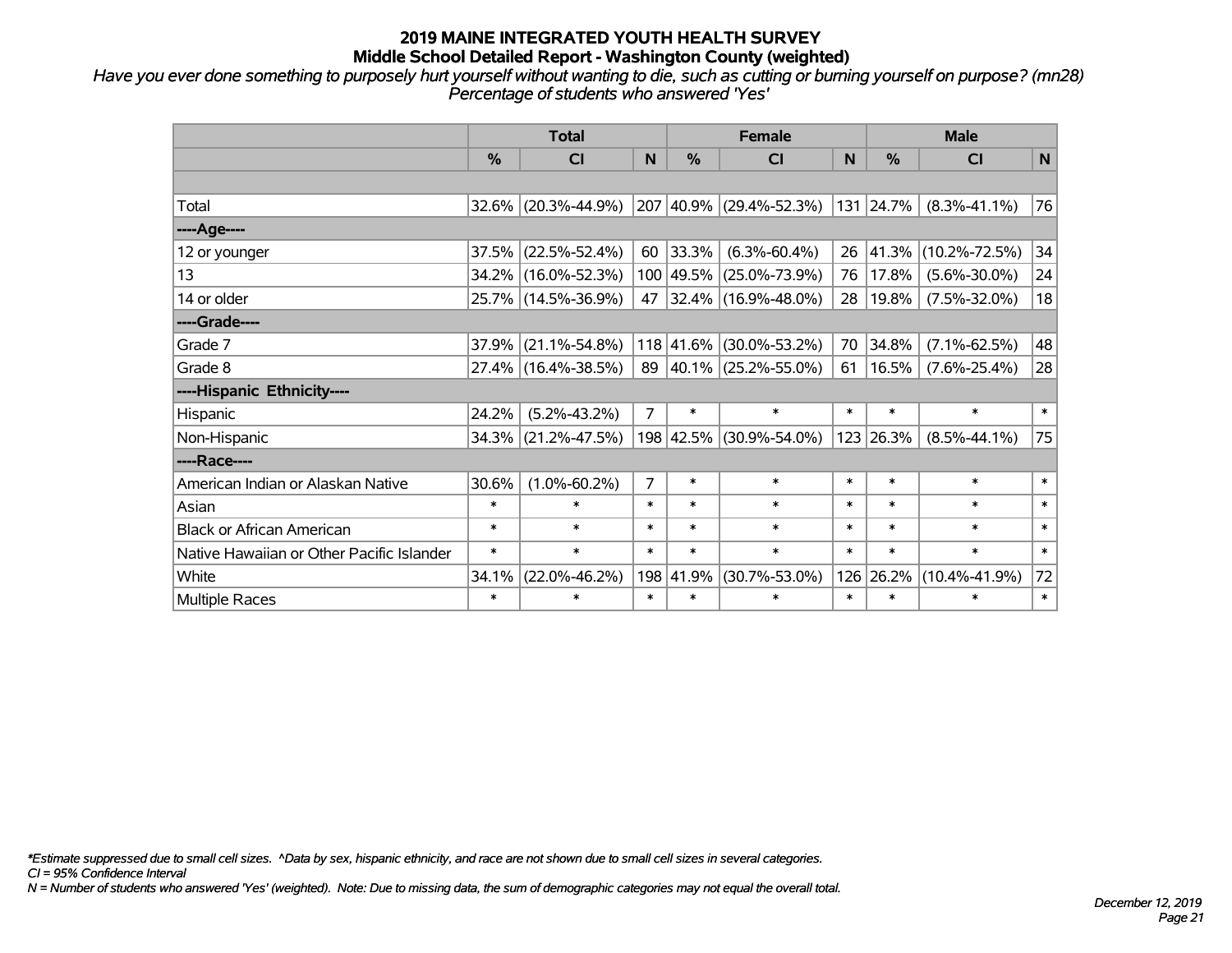#### **2019 MAINE INTEGRATED YOUTH HEALTH SURVEY Middle School Detailed Report - Washington County (weighted)** *During the past 30 days, on how many days did you smoke cigarettes? (mn29) Percentage of students who answered at least 1 day*

|                                           |        | <b>Total</b>        |        |        | <b>Female</b> |        |        | <b>Male</b> |        |
|-------------------------------------------|--------|---------------------|--------|--------|---------------|--------|--------|-------------|--------|
|                                           | %      | <b>CI</b>           | N      | %      | CI            | N      |        | $%$ CI N    |        |
|                                           |        |                     |        |        |               |        |        |             |        |
| Total                                     |        | $1.7\%$ (0.1%-3.4%) | 11     | $\ast$ | *             | $\ast$ | $\ast$ | $\ast$      | $\ast$ |
| ----Age----                               |        |                     |        |        |               |        |        |             |        |
| 12 or younger                             | $\ast$ | $\ast$              | $\ast$ | $\ast$ | $\ast$        | *      | $\ast$ | $\ast$      | $\ast$ |
| 13                                        | $\ast$ | $\ast$              | $\ast$ | $\ast$ | $\ast$        | *      | $\ast$ | $\ast$      | $\ast$ |
| 14 or older                               |        | $3.8\%$ (0.0%-9.4%) | 7      | $\ast$ | $\ast$        | $\ast$ | $\ast$ | $\ast$      | $\ast$ |
| ----Grade----                             |        |                     |        |        |               |        |        |             |        |
| Grade 7                                   | $\ast$ | $\ast$              | $\ast$ | $\ast$ | $\ast$        | *      | *      | $\ast$      | $\ast$ |
| Grade 8                                   |        | $2.2\%$ (0.0%-5.3%) | 7      | $\ast$ | *             | $\ast$ | *      | $\ast$      | $\ast$ |
| ----Hispanic Ethnicity----                |        |                     |        |        |               |        |        |             |        |
| Hispanic                                  | $\ast$ | $\ast$              | $\ast$ | $\ast$ | $\ast$        | $\ast$ | $\ast$ | $\ast$      | $\ast$ |
| Non-Hispanic                              |        | $1.9\%$ (0.1%-3.7%) | 11     | $\ast$ | *             | *      | $\ast$ | $\ast$      | $\ast$ |
| ----Race----                              |        |                     |        |        |               |        |        |             |        |
| American Indian or Alaskan Native         | $\ast$ | $\ast$              | $\ast$ | $\ast$ | $\ast$        | $\ast$ | $\ast$ | $\ast$      | $\ast$ |
| Asian                                     | $\ast$ | $\ast$              | $\ast$ | $\ast$ | $\ast$        | $\ast$ | $\ast$ | $\ast$      | $\ast$ |
| <b>Black or African American</b>          | $\ast$ | $\ast$              | $\ast$ | $\ast$ | $\ast$        | $\ast$ | $\ast$ | $\ast$      | $\ast$ |
| Native Hawaiian or Other Pacific Islander | $\ast$ | $\ast$              | $\ast$ | $\ast$ | $\ast$        | $\ast$ | $\ast$ | $\ast$      | $\ast$ |
| White                                     | 1.7%   | $(0.1\% - 3.4\%)$   | 10     | $\ast$ | $\ast$        | $\ast$ | $\ast$ | *           | $\ast$ |
| <b>Multiple Races</b>                     | $\ast$ | $\ast$              | $\ast$ | $\ast$ | *             | *      | *      | *           | ∗      |

*\*Estimate suppressed due to small cell sizes. ^Data by sex, hispanic ethnicity, and race are not shown due to small cell sizes in several categories.*

*CI = 95% Confidence Interval*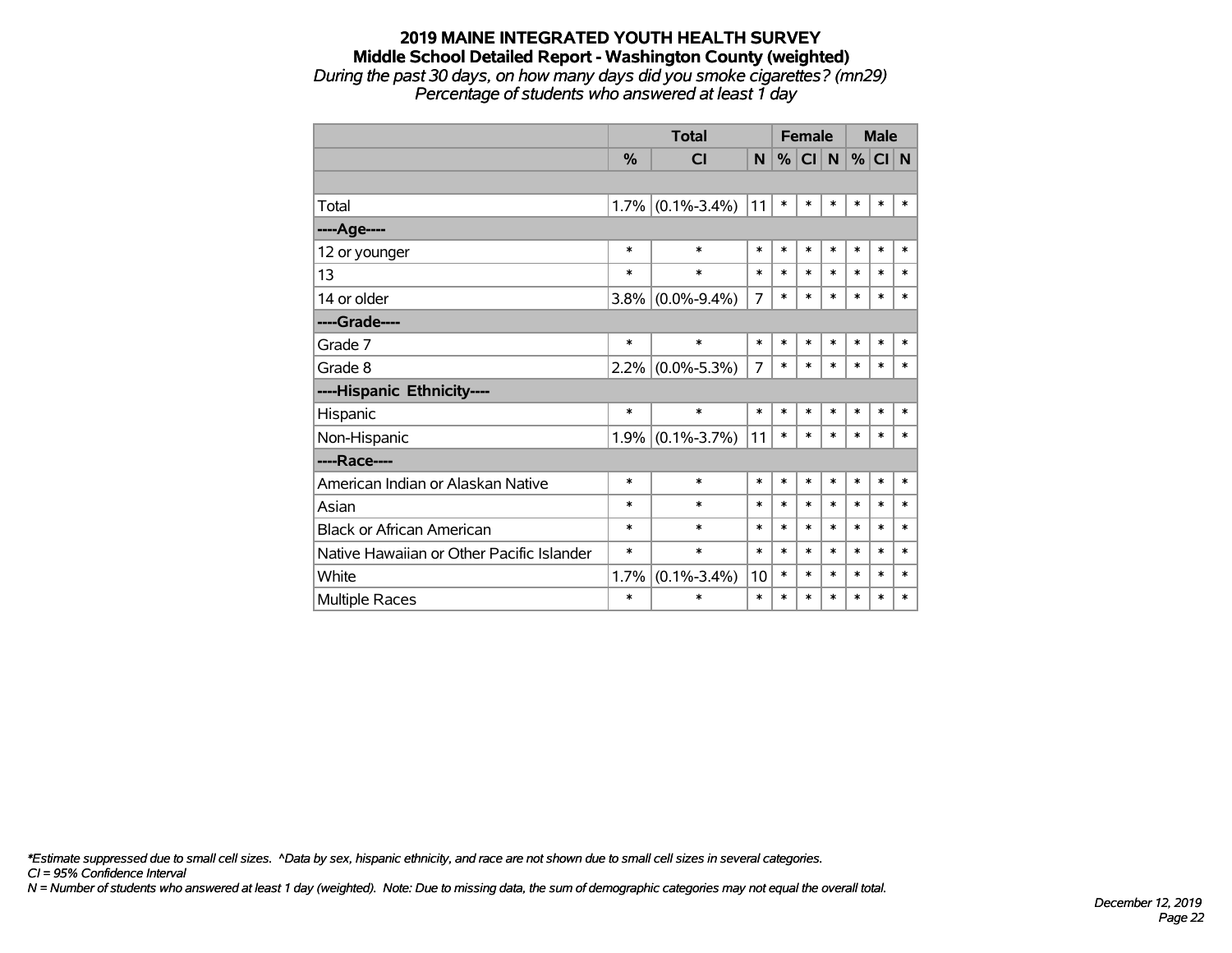*How old were you when you smoked a whole cigarette for the first time? (mn32)*

*Among students who have smoked a whole cigarette, the percentage of students who answered before age 11*

|                                           |        | <b>Total</b>       |                |        | <b>Female</b> |           |        | <b>Male</b> |        |
|-------------------------------------------|--------|--------------------|----------------|--------|---------------|-----------|--------|-------------|--------|
|                                           | %      | CI                 | N              | %      | CI            | ${\sf N}$ | %      | CI N        |        |
|                                           |        |                    |                |        |               |           |        |             |        |
| Total                                     |        | 33.0% (0.0%-74.5%) | $\overline{7}$ | $\ast$ | $\ast$        | $\ast$    | $\ast$ | $\ast$      | $\ast$ |
| ----Age----                               |        |                    |                |        |               |           |        |             |        |
| 12 or younger                             | $\ast$ | $\ast$             | $\ast$         | $\ast$ | $\ast$        | $\ast$    | $\ast$ | $\ast$      | $\ast$ |
| 13                                        | *      | $\ast$             | $\ast$         | $\ast$ | $\ast$        | $\ast$    | $\ast$ | $\ast$      | $\ast$ |
| 14 or older                               | *      | $\ast$             | $\ast$         | $\ast$ | $\ast$        | $\ast$    | *      | $\ast$      | $\ast$ |
| ----Grade----                             |        |                    |                |        |               |           |        |             |        |
| Grade 7                                   | $\ast$ | $\ast$             | $\ast$         | $\ast$ | $\ast$        | $\ast$    | $\ast$ | $\ast$      | $\ast$ |
| Grade 8                                   | $\ast$ | $\ast$             | $\ast$         | $\ast$ | $\ast$        | $\ast$    | $\ast$ | $\ast$      | $\ast$ |
| ----Hispanic Ethnicity----                |        |                    |                |        |               |           |        |             |        |
| Hispanic                                  | $\ast$ | $\ast$             | $\ast$         | $\ast$ | $\ast$        | $\ast$    | $\ast$ | $\ast$      | $\ast$ |
| Non-Hispanic                              | $\ast$ | $\ast$             | $\ast$         | $\ast$ | $\ast$        | $\ast$    | $\ast$ | $\ast$      | $\ast$ |
| ----Race----                              |        |                    |                |        |               |           |        |             |        |
| American Indian or Alaskan Native         | $\ast$ | $\ast$             | $\ast$         | $\ast$ | $\ast$        | $\ast$    | *      | $\ast$      | $\ast$ |
| Asian                                     | $\ast$ | $\ast$             | $\ast$         | $\ast$ | $\ast$        | $\ast$    | $\ast$ | $\ast$      | $\ast$ |
| <b>Black or African American</b>          | *      | $\ast$             | $\ast$         | $\ast$ | $\ast$        | $\ast$    | $\ast$ | $\ast$      | $\ast$ |
| Native Hawaiian or Other Pacific Islander | *      | $\ast$             | $\ast$         | $\ast$ | $\ast$        | $\ast$    | $\ast$ | $\ast$      | $\ast$ |
| White                                     | *      | $\ast$             | $\ast$         | $\ast$ | $\ast$        | $\ast$    | $\ast$ | $\ast$      | $\ast$ |
| <b>Multiple Races</b>                     | $\ast$ | $\ast$             | $\ast$         | $\ast$ | $\ast$        | $\ast$    | $\ast$ | $\ast$      | $\ast$ |

*\*Estimate suppressed due to small cell sizes. ^Data by sex, hispanic ethnicity, and race are not shown due to small cell sizes in several categories.*

*CI = 95% Confidence Interval*

*N = Among students who have smoked a whole cigarette, the number of students who answered before age 11 (weighted). Note: Due to missing data, the sum of demographic categories may not equal the overall total.*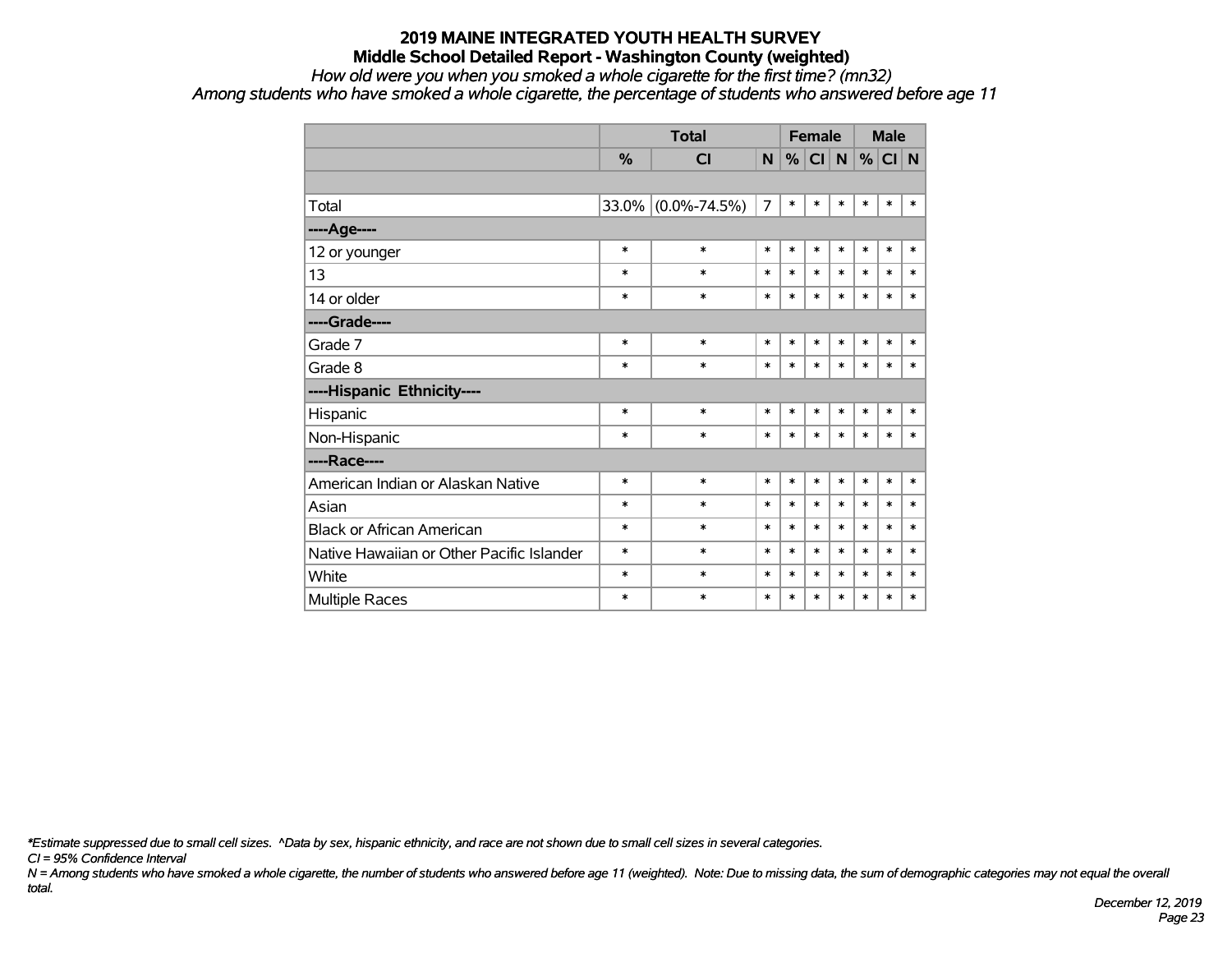#### **2019 MAINE INTEGRATED YOUTH HEALTH SURVEY Middle School Detailed Report - Washington County (weighted)** *How old were you when you smoked a whole cigarette for the first time? (mn32\_2) Percentage of students who answered before age 11*

|                                           |        | <b>Total</b>        |                |        | <b>Female</b>   |        |        | <b>Male</b> |          |
|-------------------------------------------|--------|---------------------|----------------|--------|-----------------|--------|--------|-------------|----------|
|                                           | %      | <b>CI</b>           | N              | %      | Cl <sub>1</sub> | N      |        | $\%$ CI     | <b>N</b> |
|                                           |        |                     |                |        |                 |        |        |             |          |
| Total                                     |        | $1.0\%$ (0.0%-2.2%) | $\overline{7}$ | $\ast$ | $\ast$          | $\ast$ | $\ast$ | $\ast$      | $\ast$   |
| ----Age----                               |        |                     |                |        |                 |        |        |             |          |
| 12 or younger                             | $\ast$ | $\ast$              | *              | $\ast$ | $\ast$          | $\ast$ | $\ast$ | $\ast$      | $\ast$   |
| 13                                        | *      | *                   | *              | $\ast$ | $\ast$          | $\ast$ | $\ast$ | $\ast$      | *        |
| 14 or older                               | $\ast$ | $\ast$              | *              | $\ast$ | $\ast$          | $\ast$ | $\ast$ | $\ast$      | $\ast$   |
| ----Grade----                             |        |                     |                |        |                 |        |        |             |          |
| Grade 7                                   | $\ast$ | $\ast$              | $\ast$         | $\ast$ | $\ast$          | $\ast$ | $\ast$ | *           | *        |
| Grade 8                                   | $\ast$ | *                   | *              | $\ast$ | $\ast$          | $\ast$ | $\ast$ | $\ast$      | $\ast$   |
| ----Hispanic Ethnicity----                |        |                     |                |        |                 |        |        |             |          |
| Hispanic                                  | $\ast$ | $\ast$              | *              | $\ast$ | $\ast$          | $\ast$ | $\ast$ | $\ast$      | $\ast$   |
| Non-Hispanic                              | $\ast$ | $\ast$              | $\ast$         | $\ast$ | $\ast$          | $\ast$ | $\ast$ | *           | $\ast$   |
| ----Race----                              |        |                     |                |        |                 |        |        |             |          |
| American Indian or Alaskan Native         | $\ast$ | $\ast$              | $\ast$         | $\ast$ | $\ast$          | $\ast$ | $\ast$ | $\ast$      | $\ast$   |
| Asian                                     | $\ast$ | $\ast$              | $\ast$         | $\ast$ | $\ast$          | $\ast$ | $\ast$ | $\ast$      | *        |
| <b>Black or African American</b>          | $\ast$ | $\ast$              | $\ast$         | $\ast$ | $\ast$          | $\ast$ | $\ast$ | $\ast$      | $\ast$   |
| Native Hawaiian or Other Pacific Islander | $\ast$ | $\ast$              | $\ast$         | $\ast$ | $\ast$          | $\ast$ | $\ast$ | $\ast$      | $\ast$   |
| White                                     | $\ast$ | $\ast$              | *              | $\ast$ | $\ast$          | $\ast$ | $\ast$ | $\ast$      | $\ast$   |
| Multiple Races                            | *      | $\ast$              | $\ast$         | $\ast$ | $\ast$          | $\ast$ | $\ast$ | $\ast$      | *        |

*\*Estimate suppressed due to small cell sizes. ^Data by sex, hispanic ethnicity, and race are not shown due to small cell sizes in several categories.*

*CI = 95% Confidence Interval*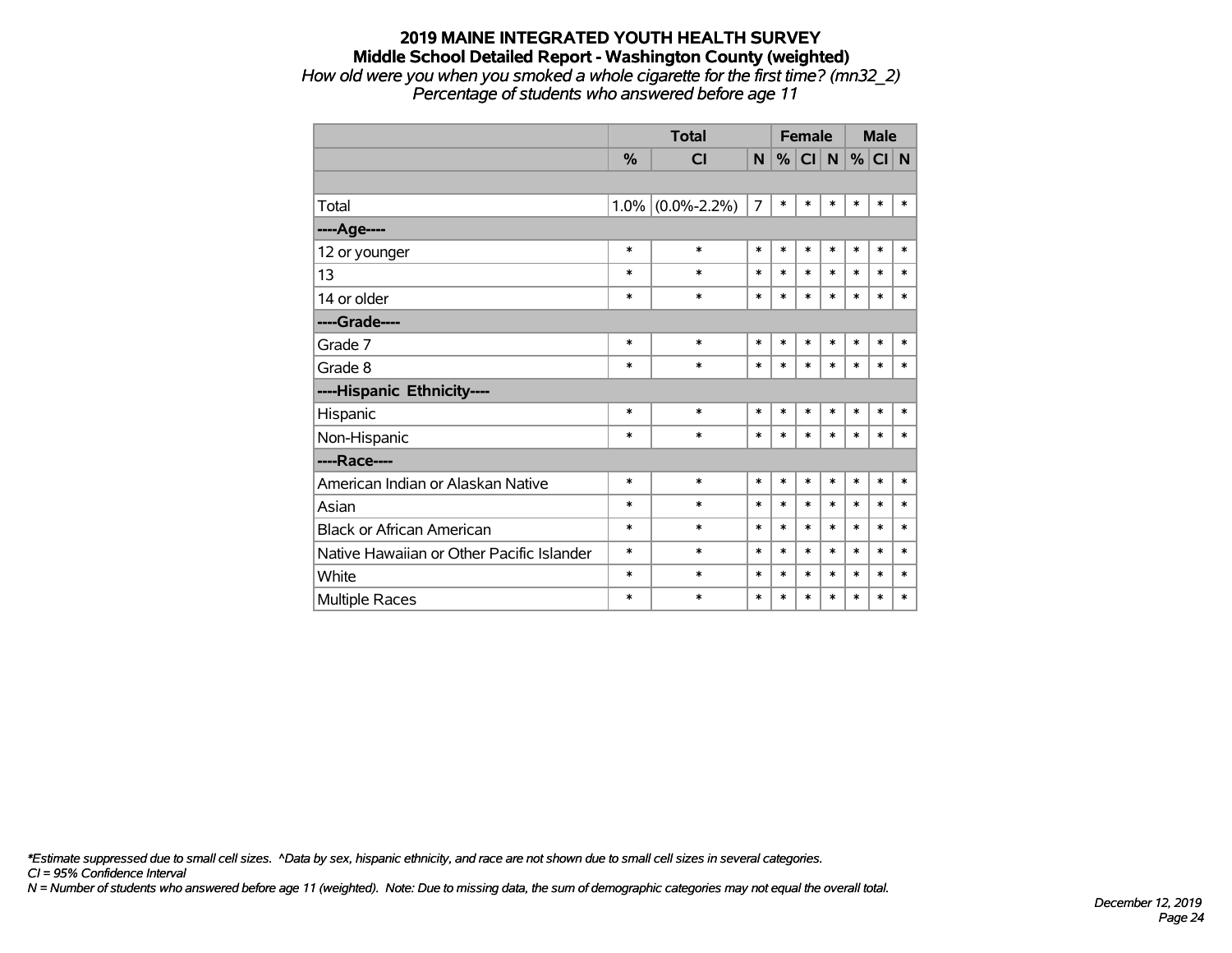*During the past 30 days, on how many days did you use chewing tobacco, snuff, dip, snus, or dissolvable tobacco products, such as Copenhagen, Grizzly, Skoal, or Camel Snus? (Do not count any electronic vapor products.) (mn181a)*

*Percentage of students who answered at least 1 day*

|                                           |         | <b>Total</b>        |        |        | <b>Female</b> |        |        | <b>Male</b> |        |
|-------------------------------------------|---------|---------------------|--------|--------|---------------|--------|--------|-------------|--------|
|                                           | %       | <b>CI</b>           | N      | %      | CI N          |        | $\%$   | CI N        |        |
|                                           |         |                     |        |        |               |        |        |             |        |
| Total                                     |         | $2.6\%$ (1.1%-4.0%) | 16     | $\ast$ | $\ast$        | $\ast$ | $\ast$ | $\ast$      | $\ast$ |
| ----Age----                               |         |                     |        |        |               |        |        |             |        |
| 12 or younger                             | 3.9%    | $(0.0\% - 7.8\%)$   | 6      | $\ast$ | $\ast$        | $\ast$ | $\ast$ | $\ast$      | $\ast$ |
| 13                                        | $2.4\%$ | $(0.0\% - 5.2\%)$   | 7      | $\ast$ | $\ast$        | $\ast$ | $\ast$ | $\ast$      | $\ast$ |
| 14 or older                               | $\ast$  | $\ast$              | $\ast$ | $\ast$ | $\ast$        | $\ast$ | $\ast$ | $\ast$      | $\ast$ |
| ----Grade----                             |         |                     |        |        |               |        |        |             |        |
| Grade 7                                   | $\ast$  | $\ast$              | $\ast$ | $\ast$ | $\ast$        | $\ast$ | $\ast$ | $\ast$      | $\ast$ |
| Grade 8                                   | $2.8\%$ | $(0.3\% - 5.2\%)$   | 9      | $\ast$ | $\ast$        | $\ast$ | $\ast$ | $\ast$      | $\ast$ |
| ----Hispanic Ethnicity----                |         |                     |        |        |               |        |        |             |        |
| Hispanic                                  | $\ast$  | $\ast$              | $\ast$ | $\ast$ | $\ast$        | $\ast$ | $\ast$ | $\ast$      | $\ast$ |
| Non-Hispanic                              |         | $1.3\%$ (0.1%-2.4%) | 7      | $\ast$ | $\ast$        | $\ast$ | $\ast$ | $\ast$      | $\ast$ |
| ----Race----                              |         |                     |        |        |               |        |        |             |        |
| American Indian or Alaskan Native         | $\ast$  | $\ast$              | $\ast$ | $\ast$ | $\ast$        | $\ast$ | $\ast$ | $\ast$      | $\ast$ |
| Asian                                     | $\ast$  | $\ast$              | $\ast$ | $\ast$ | $\ast$        | $\ast$ | $\ast$ | $\ast$      | $\ast$ |
| <b>Black or African American</b>          | ∗       | $\ast$              | $\ast$ | $\ast$ | $\ast$        | $\ast$ | $\ast$ | $\ast$      | $\ast$ |
| Native Hawaiian or Other Pacific Islander | $\ast$  | $\ast$              | $\ast$ | $\ast$ | $\ast$        | $\ast$ | $\ast$ | $\ast$      | *      |
| White                                     | 1.5%    | $(0.4\% - 2.6\%)$   | 8      | $\ast$ | $\ast$        | $\ast$ | $\ast$ | $\ast$      | $\ast$ |
| <b>Multiple Races</b>                     | $\ast$  | $\ast$              | $\ast$ | $\ast$ | *             | $\ast$ | $\ast$ | $\ast$      | $\ast$ |

*\*Estimate suppressed due to small cell sizes. ^Data by sex, hispanic ethnicity, and race are not shown due to small cell sizes in several categories.*

*CI = 95% Confidence Interval*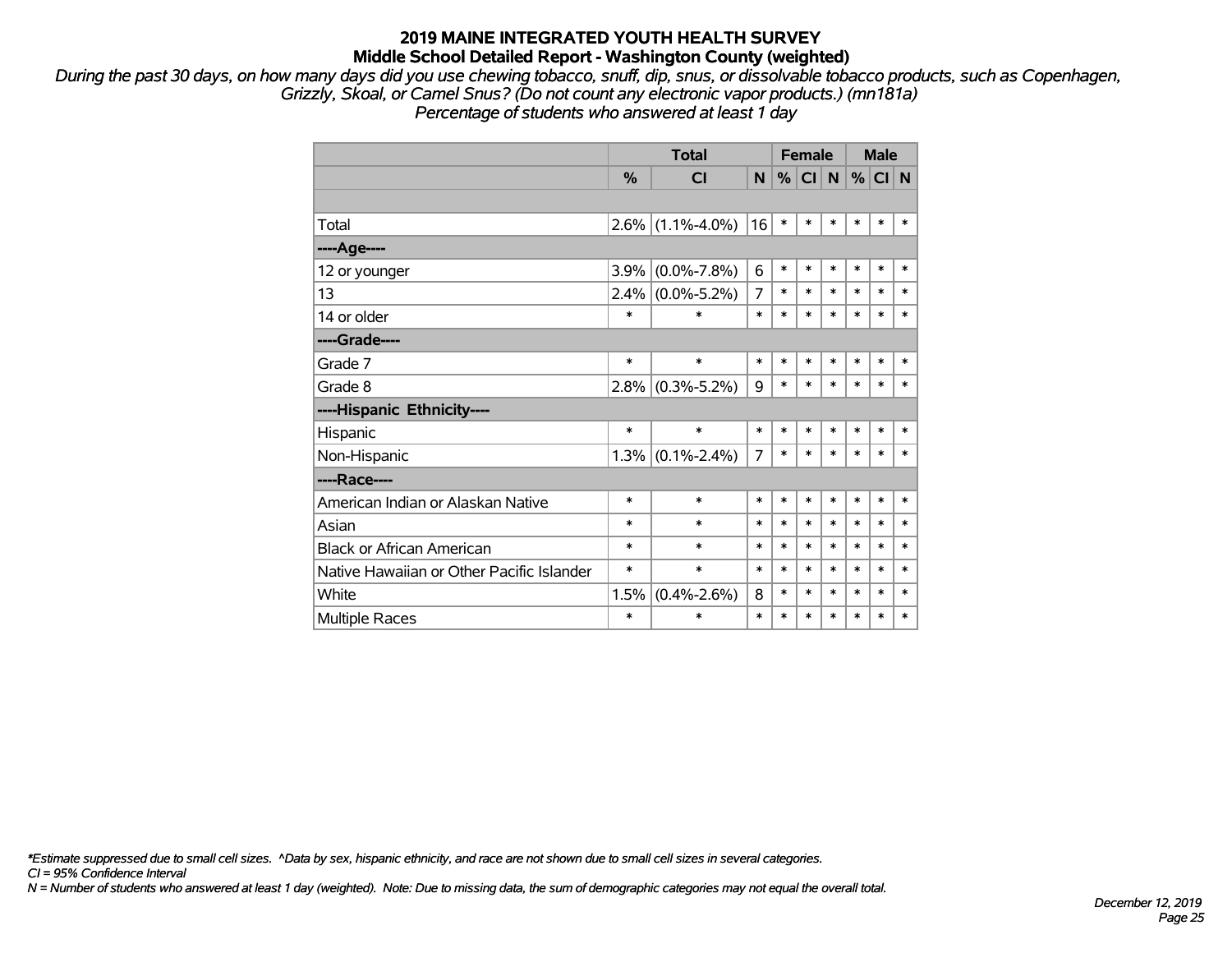*During the past 30 days, on how many days did you smoke cigars, cigarillos, or little cigars? (mn30) Percentage of students who answered at least 1 day*

|                                           |        | <b>Total</b>         |                 | <b>Female</b> |                         | <b>Male</b>  |        |                       |              |
|-------------------------------------------|--------|----------------------|-----------------|---------------|-------------------------|--------------|--------|-----------------------|--------------|
|                                           | %      | CI                   | N               | $\frac{0}{0}$ | <b>CI</b>               | $\mathsf{N}$ | %      | <b>CI</b>             | $\mathsf{N}$ |
|                                           |        |                      |                 |               |                         |              |        |                       |              |
| Total                                     | 3.0%   | $(0.8\% - 5.2\%)$    |                 |               | $19 2.0\% $ (0.5%-3.4%) | 6            |        | $ 4.1\% $ (0.5%-7.7%) | 13           |
| ----Age----                               |        |                      |                 |               |                         |              |        |                       |              |
| 12 or younger                             | 4.9%   | $(1.4\% - 8.3\%)$    | $\overline{7}$  | $\ast$        | $\ast$                  | $\ast$       | $\ast$ | $\ast$                | $\ast$       |
| 13                                        | $\ast$ | $\ast$               | $\ast$          | $\ast$        | $\ast$                  | $\ast$       | $\ast$ | $\ast$                | $\ast$       |
| 14 or older                               |        | $5.3\%$ (0.0%-11.6%) | 10 <sup>1</sup> | $\ast$        | $\ast$                  | $\ast$       | $\ast$ | $\ast$                | $\ast$       |
| ----Grade----                             |        |                      |                 |               |                         |              |        |                       |              |
| Grade 7                                   | $\ast$ | $\ast$               | $\ast$          | $\ast$        | $\ast$                  | $\ast$       | $\ast$ | $\ast$                | $\pmb{\ast}$ |
| Grade 8                                   | 4.4%   | $(0.1\% - 8.6\%)$    | 14              | $\ast$        | $\ast$                  | $\ast$       | $\ast$ | $\ast$                | $\ast$       |
| ----Hispanic Ethnicity----                |        |                      |                 |               |                         |              |        |                       |              |
| Hispanic                                  | $\ast$ | $\ast$               | $\ast$          | $\ast$        | $\ast$                  | $\ast$       | $\ast$ | $\ast$                | $\ast$       |
| Non-Hispanic                              | 2.9%   | $(1.0\% - 4.8\%)$    | 16              | $\ast$        | $\ast$                  | $\ast$       | $\ast$ | $\ast$                | $\ast$       |
| ----Race----                              |        |                      |                 |               |                         |              |        |                       |              |
| American Indian or Alaskan Native         | $\ast$ | $\ast$               | $\ast$          | $\ast$        | $\ast$                  | $\ast$       | $\ast$ | $\ast$                | $\ast$       |
| Asian                                     | $\ast$ | $\ast$               | $\ast$          | $\ast$        | $\ast$                  | $\ast$       | $\ast$ | $\ast$                | $\ast$       |
| <b>Black or African American</b>          | $\ast$ | $\ast$               | $\ast$          | $\ast$        | $\ast$                  | $\ast$       | $\ast$ | $\ast$                | $\ast$       |
| Native Hawaiian or Other Pacific Islander | $\ast$ | $\ast$               | $\ast$          | $\ast$        | $\ast$                  | $\ast$       | $\ast$ | $\ast$                | $\ast$       |
| White                                     | 2.7%   | $(0.4\% - 5.0\%)$    | 16              | $\ast$        | $\ast$                  | $\ast$       | $\ast$ | $\ast$                | $\ast$       |
| Multiple Races                            | $\ast$ | $\ast$               | $\ast$          | $\ast$        | $\ast$                  | $\ast$       | $\ast$ | $\ast$                | $\ast$       |

*\*Estimate suppressed due to small cell sizes. ^Data by sex, hispanic ethnicity, and race are not shown due to small cell sizes in several categories.*

*CI = 95% Confidence Interval*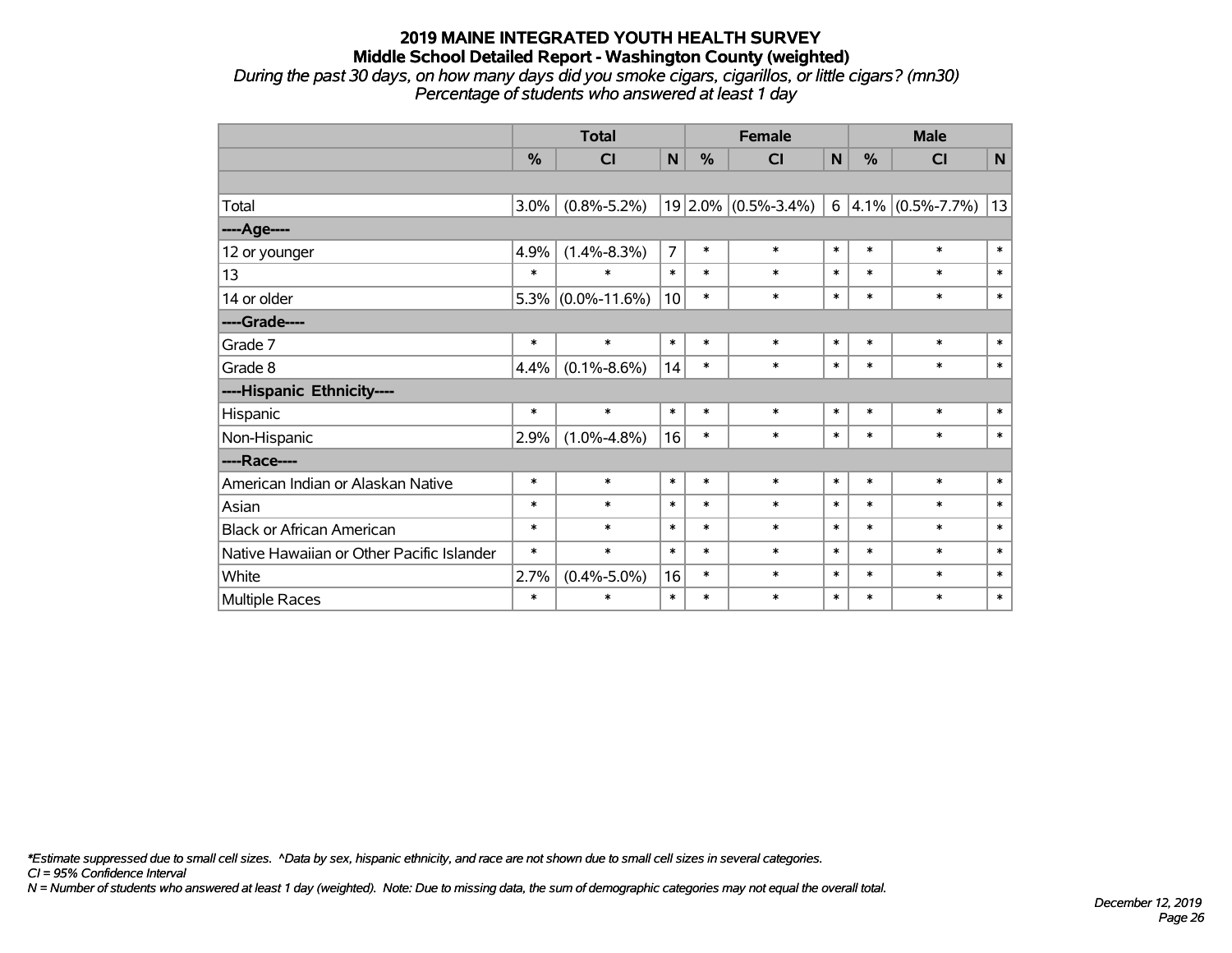*During the past 7 days, on how many days were you in the same room with someone who was smoking cigarettes? (mn33a) Percentage of students who answered at least 1 day*

|                                           | <b>Total</b> |                        |        |             | <b>Female</b>               |        | <b>Male</b> |                         |        |  |
|-------------------------------------------|--------------|------------------------|--------|-------------|-----------------------------|--------|-------------|-------------------------|--------|--|
|                                           | $\%$         | <b>CI</b>              | N      | $\%$        | <b>CI</b>                   | N      | $\%$        | <b>CI</b>               | N      |  |
|                                           |              |                        |        |             |                             |        |             |                         |        |  |
| Total                                     |              | $37.4\%$ (26.4%-48.5%) |        |             | 235 40.2% (32.0%-48.4%)     |        |             | 128 34.9% (20.5%-49.4%) | 107    |  |
| ----Age----                               |              |                        |        |             |                             |        |             |                         |        |  |
| 12 or younger                             | 36.6%        | $(19.9\% - 53.3\%)$    | 57     | $37.2\%$    | $(22.9\% - 51.5\%)$         | 33     | 35.9%       | $(10.4\% - 61.4\%)$     | 24     |  |
| 13                                        |              | 35.2% (26.0%-44.5%)    |        |             | 103 40.1% (31.1%-49.0%)     | 59     |             | 30.7% (18.5%-42.9%)     | 44     |  |
| 14 or older                               |              | 41.7% (27.8%-55.5%)    |        |             | 76 43.6% (29.5%-57.7%)      | 36     |             | $40.4\%$ (23.3%-57.5%)  | 40     |  |
| ----Grade----                             |              |                        |        |             |                             |        |             |                         |        |  |
| Grade 7                                   | 37.3%        | $(24.6\% - 49.9\%)$    |        | $115$ 39.5% | $(29.5\% - 49.5\%)$         | 67     |             | 35.0% (15.6%-54.5%)     | 48     |  |
| Grade 8                                   |              | $37.5\%$ (27.2%-47.9%) |        |             | $118 41.0\% $ (30.8%-51.1%) | 61     |             | $34.6\%$ (21.1%-48.1%)  | 57     |  |
| ----Hispanic Ethnicity----                |              |                        |        |             |                             |        |             |                         |        |  |
| Hispanic                                  | 23.4%        | $(0.0\% - 48.1\%)$     | 6      | $\ast$      | $\ast$                      | $\ast$ | $\ast$      | $\ast$                  | $\ast$ |  |
| Non-Hispanic                              | 37.9%        | $(27.3\% - 48.5\%)$    |        |             | 215 41.7% (34.5%-48.9%)     |        |             | 118 34.2% (20.0%-48.5%) | 98     |  |
| ----Race----                              |              |                        |        |             |                             |        |             |                         |        |  |
| American Indian or Alaskan Native         | 32.0%        | $(15.1\% - 48.9\%)$    | 6      | $\ast$      | $\ast$                      | $\ast$ | $\ast$      | $\ast$                  | $\ast$ |  |
| Asian                                     | $\ast$       | $\ast$                 | $\ast$ | $\ast$      | $\ast$                      | $\ast$ | $\ast$      | $\ast$                  | $\ast$ |  |
| <b>Black or African American</b>          | $\ast$       | $\ast$                 | $\ast$ | $\ast$      | $\ast$                      | $\ast$ | $\ast$      | $\ast$                  | $\ast$ |  |
| Native Hawaiian or Other Pacific Islander | $\ast$       | $\ast$                 | $\ast$ | $\ast$      | $\ast$                      | $\ast$ | $\ast$      | $\ast$                  | $\ast$ |  |
| White                                     | 37.7%        | $(26.9\% - 48.6\%)$    | 217    | $ 40.4\% $  | $(32.8\% - 48.0\%)$         |        | 120 35.1%   | $(20.3\% - 50.0\%)$     | 97     |  |
| <b>Multiple Races</b>                     | 36.5%        | $(6.6\% - 66.3\%)$     | 6      | $\ast$      | $\ast$                      | $\ast$ | $\ast$      | $\ast$                  | $\ast$ |  |

*\*Estimate suppressed due to small cell sizes. ^Data by sex, hispanic ethnicity, and race are not shown due to small cell sizes in several categories.*

*CI = 95% Confidence Interval*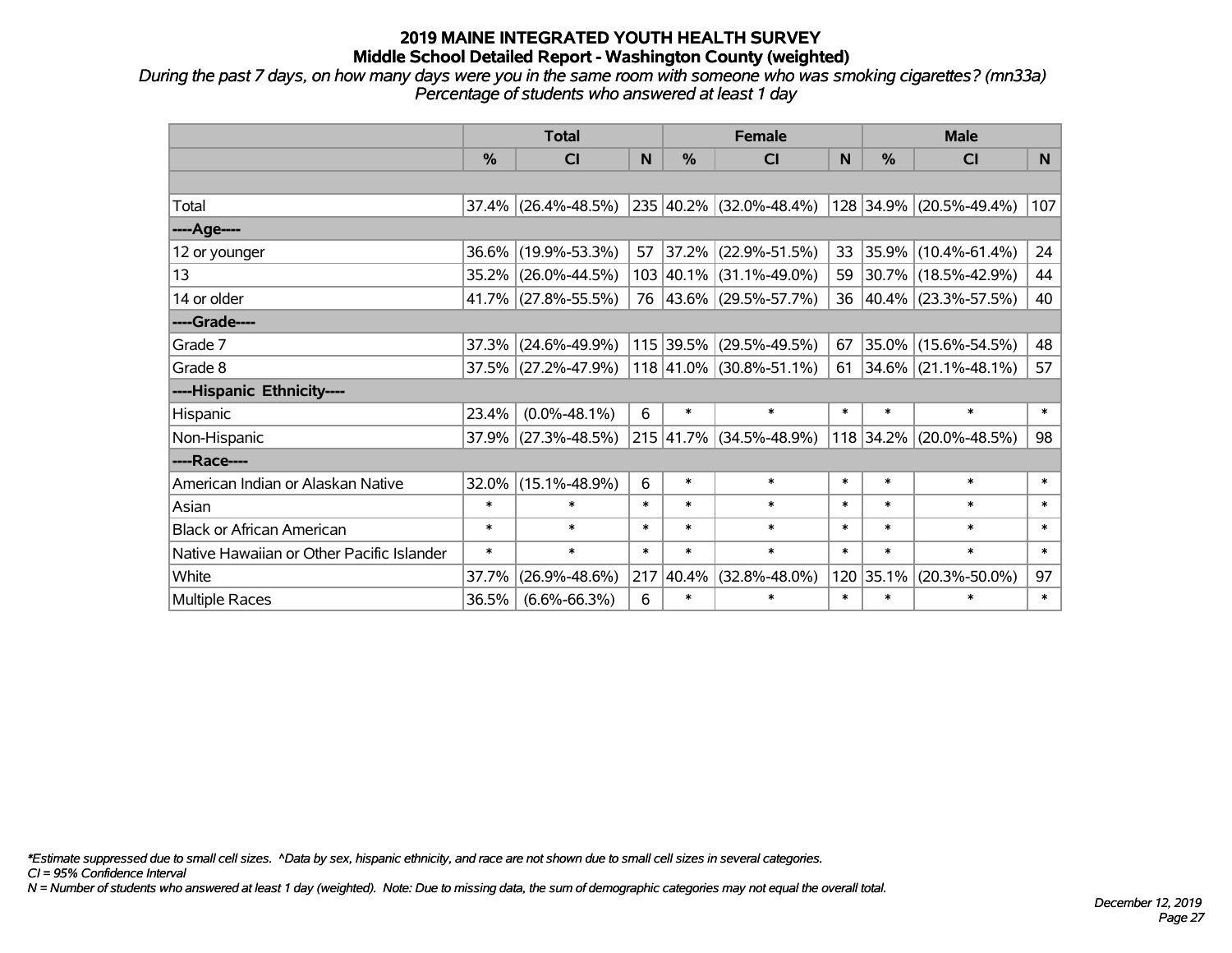*During the past 7 days, on how many days were you in the same car with someone who was smoking cigarettes? (mn56a) Percentage of students who answered at least 1 day*

|                                           | <b>Total</b> |                        |                |               | <b>Female</b>             |        | <b>Male</b> |                         |        |  |
|-------------------------------------------|--------------|------------------------|----------------|---------------|---------------------------|--------|-------------|-------------------------|--------|--|
|                                           | %            | <b>CI</b>              | N              | $\frac{0}{0}$ | <b>CI</b>                 | N      | %           | <b>CI</b>               | N      |  |
|                                           |              |                        |                |               |                           |        |             |                         |        |  |
| Total                                     |              | $36.8\%$ (24.8%-48.7%) |                |               | 235 41.1% (26.1%-56.2%)   |        |             | 132 32.3% (21.2%-43.5%) | 102    |  |
| ----Age----                               |              |                        |                |               |                           |        |             |                         |        |  |
| 12 or younger                             | $38.8\%$     | $(16.2\% - 61.4\%)$    | 58             |               | 40.2% (14.1%-66.3%)       | 39     | 36.4%       | $(1.0\% - 71.8\%)$      | 19     |  |
| 13                                        |              | $32.0\%$ (17.3%-46.8%) | 93             |               | 40.1% (17.4%-62.7%)       | 55     | 24.9%       | $(9.5\% - 40.3\%)$      | 38     |  |
| 14 or older                               |              | $42.3\%$ (34.4%-50.2%) |                |               | 83 43.9% (32.9%-54.8%)    | 39     |             | 41.0% (32.6%-49.4%)     | 44     |  |
| ----Grade----                             |              |                        |                |               |                           |        |             |                         |        |  |
| Grade 7                                   |              | 37.8% (16.9%-58.7%)    |                |               | $118$ 42.5% (19.6%-65.4%) | 73     | 32.1%       | $(11.7\% - 52.5\%)$     | 45     |  |
| Grade 8                                   |              | 35.7% (23.2%-48.2%)    |                |               | $114$ 39.6% (21.7%-57.5%) |        |             | 60 32.2% (22.5%-42.0%)  | 54     |  |
| ----Hispanic Ethnicity----                |              |                        |                |               |                           |        |             |                         |        |  |
| Hispanic                                  | 53.8%        | $(2.4\% - 100.0\%)$    | 17             | $\ast$        | $\ast$                    | $\ast$ | $\ast$      | $\ast$                  | $\ast$ |  |
| Non-Hispanic                              |              | $36.8\%$ (25.4%-48.2%) |                |               | 210 41.4% (25.0%-57.8%)   |        |             | 115 32.4% (20.7%-44.1%) | 95     |  |
| ----Race----                              |              |                        |                |               |                           |        |             |                         |        |  |
| American Indian or Alaskan Native         | 36.7%        | $(0.0\% - 86.6\%)$     | $\overline{7}$ | $\ast$        | $\ast$                    | $\ast$ | $\ast$      | $\ast$                  | $\ast$ |  |
| Asian                                     | $\ast$       | $\ast$                 | $\ast$         | $\ast$        | $\ast$                    | $\ast$ | $\ast$      | $\ast$                  | $\ast$ |  |
| <b>Black or African American</b>          | $\ast$       | $\ast$                 | $\ast$         | $\ast$        | $\ast$                    | $\ast$ | $\ast$      | $\ast$                  | $\ast$ |  |
| Native Hawaiian or Other Pacific Islander | $\ast$       | $\ast$                 | $\ast$         | $\ast$        | $\ast$                    | $\ast$ | $\ast$      | $\ast$                  | $\ast$ |  |
| White                                     | 36.2%        | $(23.9\% - 48.5\%)$    | 211            | 39.9%         | $(24.1\% - 55.7\%)$       | 118    | 32.4%       | $(19.5\% - 45.4\%)$     | 93     |  |
| Multiple Races                            | 44.9%        | $(1.9\% - 87.9\%)$     | 12             | $\ast$        | $\ast$                    | $\ast$ | $\ast$      | $\ast$                  | $\ast$ |  |

*\*Estimate suppressed due to small cell sizes. ^Data by sex, hispanic ethnicity, and race are not shown due to small cell sizes in several categories.*

*CI = 95% Confidence Interval*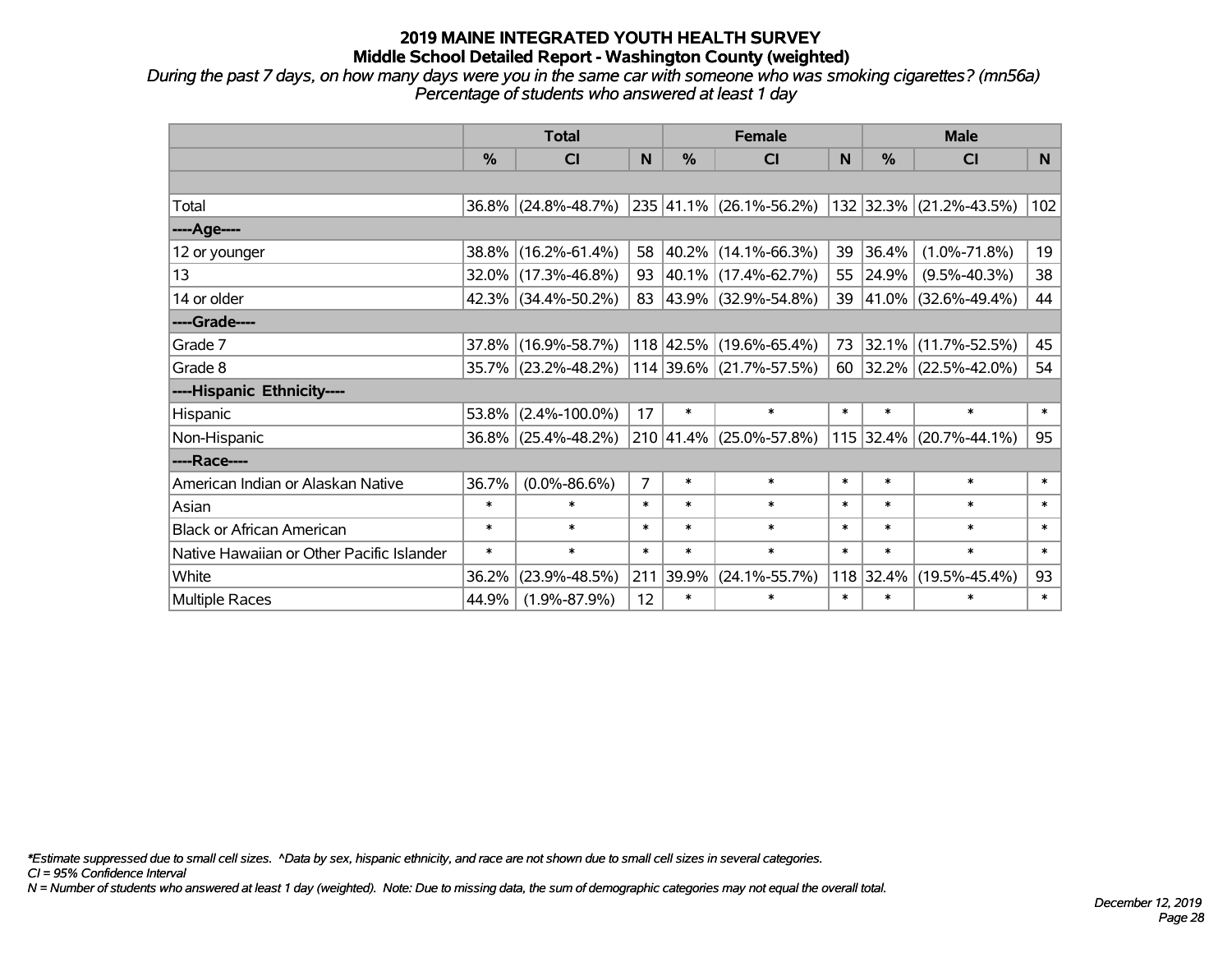#### **2019 MAINE INTEGRATED YOUTH HEALTH SURVEY Middle School Detailed Report - Washington County (weighted)** *Besides yourself, does anyone who lives in your home smoke cigarettes now? (mn57) Percentage of students who answered 'Yes'*

|                                           | <b>Total</b> |                      |        |           | <b>Female</b>           |        | <b>Male</b>   |                          |        |  |
|-------------------------------------------|--------------|----------------------|--------|-----------|-------------------------|--------|---------------|--------------------------|--------|--|
|                                           | %            | CI                   | N      | %         | CI                      | N      | $\frac{0}{0}$ | <b>CI</b>                | N.     |  |
|                                           |              |                      |        |           |                         |        |               |                          |        |  |
| Total                                     | 46.8%        | $(33.5\% - 60.1\%)$  |        |           | 297 49.5% (36.6%-62.3%) |        |               | 159 44.1% (28.6%-59.6%)  | 138    |  |
| ----Age----                               |              |                      |        |           |                         |        |               |                          |        |  |
| 12 or younger                             | 42.3%        | $(13.6\% - 71.1\%)$  | 63     | 48.0%     | $(23.3\% - 72.7\%)$     | 46     | 32.2%         | $(0.0\% - 79.3\%)$       | 17     |  |
| 13                                        | 47.6%        | $(27.0\% - 68.1\%)$  |        | 137 50.8% | $(25.1\% - 76.5\%)$     | 70     |               | $ 44.6\% $ (26.9%-62.4%) | 67     |  |
| 14 or older                               | 49.1%        | $(42.0\% - 56.2\%)$  | 97     |           | 49.0% (34.9%-63.1%)     | 44     |               | $ 49.2\% $ (35.2%-63.1%) | 53     |  |
| ----Grade----                             |              |                      |        |           |                         |        |               |                          |        |  |
| Grade 7                                   | 49.1%        | $(29.4\% - 68.7\%)$  |        | 151 53.5% | $(34.3\% - 72.7\%)$     | 91     |               | 43.5% (19.7%-67.3%)      | 59     |  |
| Grade 8                                   | 44.8%        | $(32.4\% - 57.3\%)$  |        |           | 143 44.9% (32.3%-57.5%) |        |               | 68 44.8% (31.1%-58.5%)   | 75     |  |
| ----Hispanic Ethnicity----                |              |                      |        |           |                         |        |               |                          |        |  |
| Hispanic                                  | 47.7%        | $(0.0\% - 100.0\%)$  | 13     | $\ast$    | $\ast$                  | $\ast$ | $\ast$        | $\ast$                   | $\ast$ |  |
| Non-Hispanic                              | 46.1%        | $(33.0\% - 59.2\%)$  |        | 263 48.3% | $(34.5\% - 62.1\%)$     |        |               | 134 44.0% (28.7%-59.4%)  | 129    |  |
| ----Race----                              |              |                      |        |           |                         |        |               |                          |        |  |
| American Indian or Alaskan Native         | $\ast$       | $\ast$               | $\ast$ | $\ast$    | $\ast$                  | $\ast$ | $\ast$        | $\ast$                   | $\ast$ |  |
| Asian                                     | $\ast$       | $\ast$               | $\ast$ | $\ast$    | $\ast$                  | $\ast$ | $\ast$        | $\ast$                   | $\ast$ |  |
| <b>Black or African American</b>          | $\ast$       | $\ast$               | $\ast$ | $\ast$    | $\ast$                  | $\ast$ | $\ast$        | $\ast$                   | $\ast$ |  |
| Native Hawaiian or Other Pacific Islander | $\ast$       | $\ast$               | $\ast$ | $\ast$    | $\ast$                  | $\ast$ | $\ast$        | $\ast$                   | $\ast$ |  |
| White                                     | 47.2%        | $(32.0\% - 62.3\%)$  | 275    | 49.0%     | $(33.8\% - 64.2\%)$     | 145    | 45.3%         | $(26.5\% - 64.1\%)$      | 130    |  |
| Multiple Races                            | 59.3%        | $(14.6\% - 100.0\%)$ | 16     | $\ast$    | $\ast$                  | $\ast$ | $\ast$        | $\ast$                   | $\ast$ |  |

*\*Estimate suppressed due to small cell sizes. ^Data by sex, hispanic ethnicity, and race are not shown due to small cell sizes in several categories.*

*CI = 95% Confidence Interval*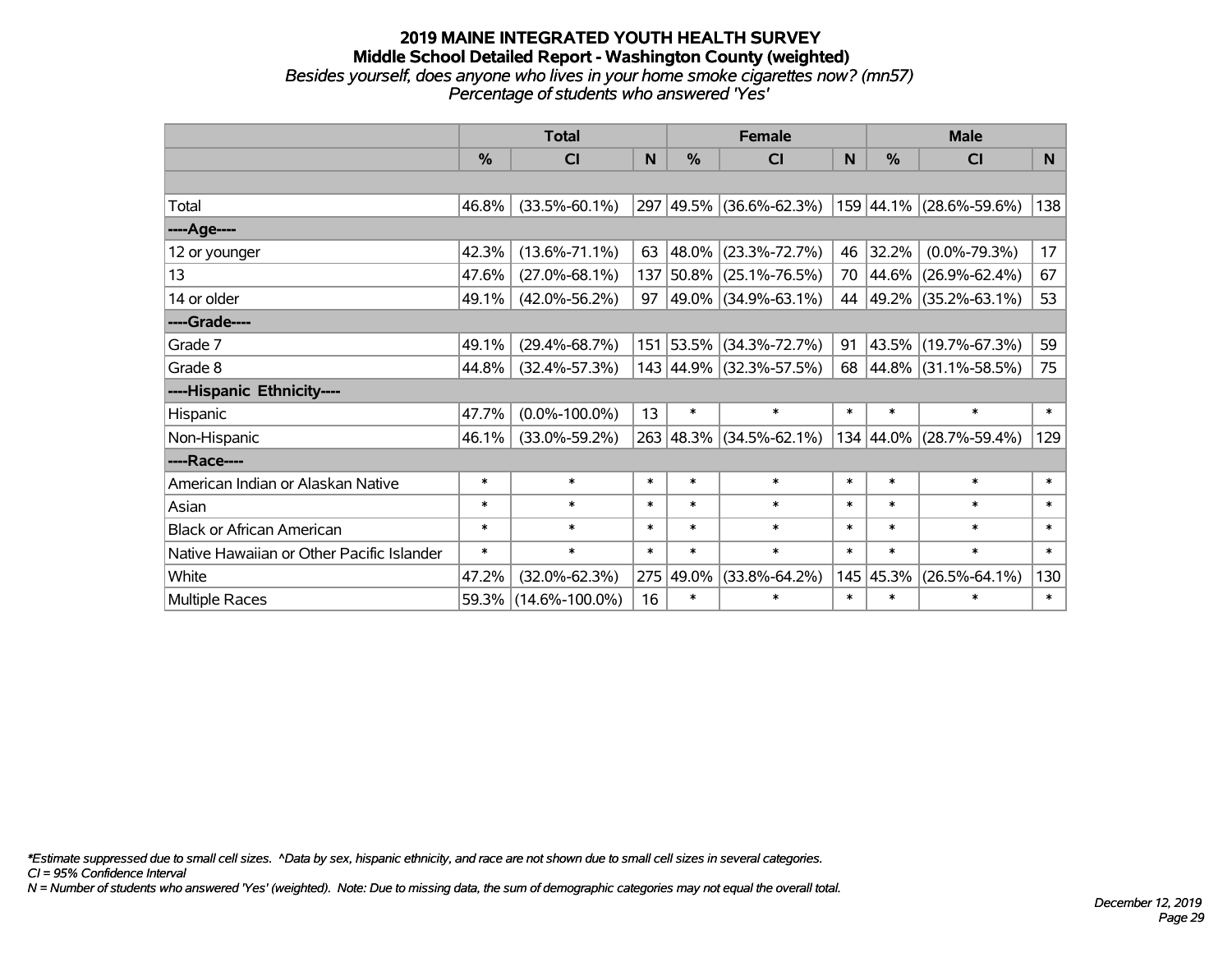#### **2019 MAINE INTEGRATED YOUTH HEALTH SURVEY Middle School Detailed Report - Washington County (weighted)** *If you wanted to get some cigarettes, how easy would it be for you to get some? (mn37) Percentage of students who answered 'Sort of easy' or 'Very easy'*

|                                           | <b>Total</b>  |                     |        |               | <b>Female</b>           |        | <b>Male</b>  |                        |        |  |
|-------------------------------------------|---------------|---------------------|--------|---------------|-------------------------|--------|--------------|------------------------|--------|--|
|                                           | $\frac{0}{0}$ | <b>CI</b>           | N      | $\frac{0}{0}$ | <b>CI</b>               | N      | %            | <b>CI</b>              | N      |  |
|                                           |               |                     |        |               |                         |        |              |                        |        |  |
| Total                                     |               | 27.4% (23.1%-31.6%) | 171    |               | $31.1\%$ (25.6%-36.7%)  |        |              | 98 23.5% (16.7%-30.2%) | 72     |  |
| ----Age----                               |               |                     |        |               |                         |        |              |                        |        |  |
| 12 or younger                             | 31.2%         | $(21.3\% - 41.2\%)$ | 48     |               | 26.3% (13.9%-38.7%)     |        | 23 37.7%     | $(22.3\% - 53.1\%)$    | 25     |  |
| 13                                        |               | 26.0% (16.6%-35.4%) | 75     |               | $30.3\%$ (17.8%-42.7%)  |        |              | 43 22.0% (14.2%-29.9%) | 31     |  |
| 14 or older                               |               | 26.2% (19.5%-33.0%) | 48     |               | 37.5% (29.0%-46.0%)     |        | $32 15.8\% $ | $(3.8\% - 27.8\%)$     | 16     |  |
| ----Grade----                             |               |                     |        |               |                         |        |              |                        |        |  |
| Grade 7                                   | 28.6%         | $(20.7\% - 36.5\%)$ | 88     |               | 28.8% (19.5%-38.1%)     |        |              | 49 28.8% (14.8%-42.8%) | 39     |  |
| Grade 8                                   |               | 25.7% (17.6%-33.8%) | 81     |               | 33.9% (23.0%-44.8%)     |        | 49 18.3%     | $(8.7\% - 27.9\%)$     | 31     |  |
| ----Hispanic Ethnicity----                |               |                     |        |               |                         |        |              |                        |        |  |
| Hispanic                                  | 19.4%         | $(0.0\% - 41.1\%)$  | 6      | $\ast$        | $\ast$                  | $\ast$ | $\ast$       | $\ast$                 | $\ast$ |  |
| Non-Hispanic                              | 27.0%         | $(21.9\% - 32.0\%)$ |        |               | 152 31.0% (26.8%-35.2%) |        |              | 86 22.8% (13.8%-31.7%) | 65     |  |
| ----Race----                              |               |                     |        |               |                         |        |              |                        |        |  |
| American Indian or Alaskan Native         | 38.7%         | $(12.1\% - 65.2\%)$ | 8      | $\ast$        | $\ast$                  | $\ast$ | $\ast$       | $\ast$                 | $\ast$ |  |
| Asian                                     | $\ast$        | $\ast$              | $\ast$ | $\ast$        | $\ast$                  | $\ast$ | $\ast$       | $\ast$                 | $\ast$ |  |
| <b>Black or African American</b>          | $\ast$        | $\ast$              | $\ast$ | $\ast$        | $\ast$                  | $\ast$ | $\ast$       | $\ast$                 | $\ast$ |  |
| Native Hawaiian or Other Pacific Islander | $\ast$        | $\ast$              | $\ast$ | $\ast$        | $\ast$                  | $\ast$ | $\ast$       | $\ast$                 | $\ast$ |  |
| White                                     | 25.5%         | $(21.5\% - 29.5\%)$ |        | 146 30.9%     | $(26.0\% - 35.8\%)$     | 91     | 19.9%        | $(12.6\% - 27.3\%)$    | 55     |  |
| <b>Multiple Races</b>                     | $\ast$        | $\ast$              | $\ast$ | $\ast$        | $\ast$                  | $\ast$ | $\ast$       | $\ast$                 | $\ast$ |  |

*\*Estimate suppressed due to small cell sizes. ^Data by sex, hispanic ethnicity, and race are not shown due to small cell sizes in several categories.*

*CI = 95% Confidence Interval*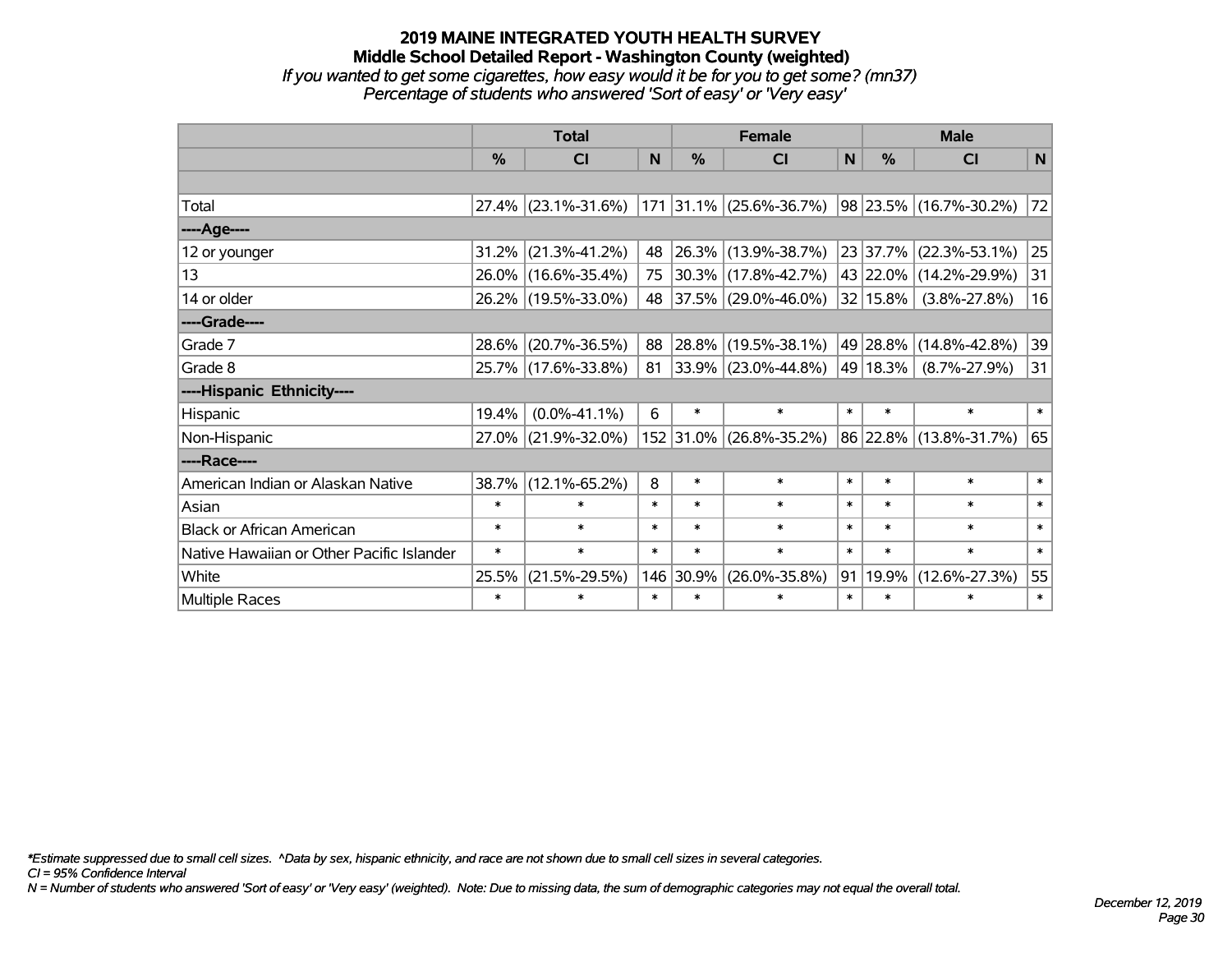*Do you think that you will try a cigarette soon? (mn47) Percentage of students who answered 'I definitely will', 'I probably will' or 'I probably will not'*

|                                           | <b>Total</b>  |                     |                |        | <b>Female</b>            |        | <b>Male</b> |                             |        |  |
|-------------------------------------------|---------------|---------------------|----------------|--------|--------------------------|--------|-------------|-----------------------------|--------|--|
|                                           | $\frac{0}{0}$ | <b>CI</b>           | N              | %      | <b>CI</b>                | N      | $\%$        | <b>CI</b>                   | N      |  |
|                                           |               |                     |                |        |                          |        |             |                             |        |  |
| Total                                     |               | 21.8% (17.8%-25.7%) |                |        | 138 23.5% (18.6%-28.4%)  |        |             | $ 76 20.0\% $ (10.7%-29.3%) | 62     |  |
| ----Age----                               |               |                     |                |        |                          |        |             |                             |        |  |
| 12 or younger                             | 15.5%         | $(8.9\% - 22.1\%)$  | 23             | 14.2%  | $(3.0\% - 25.3\%)$       |        | $14 18.0\%$ | $(4.5\% - 31.4\%)$          | 10     |  |
| 13                                        |               | 20.9% (13.7%-28.0%) | 61             | 27.2%  | $(16.4\% - 37.9\%)$      |        | 37 15.2%    | $(3.8\% - 26.7\%)$          | 24     |  |
| 14 or older                               |               | 28.0% (20.3%-35.7%) | 54             | 28.0%  | $(8.5\% - 47.4\%)$       |        |             | 25 28.0% (20.0%-36.1%)      | 29     |  |
| ----Grade----                             |               |                     |                |        |                          |        |             |                             |        |  |
| Grade 7                                   |               | 20.2% (13.5%-26.8%) | 63             |        | 20.3% (12.6%-28.0%)      |        | 35 20.1%    | $(9.9\% - 30.2\%)$          | 28     |  |
| Grade 8                                   |               | 23.9% (18.0%-29.8%) | 75             |        | $ 27.2\% $ (20.2%-34.1%) |        | 41 20.9%    | $(5.8\% - 36.0\%)$          | 34     |  |
| ----Hispanic Ethnicity----                |               |                     |                |        |                          |        |             |                             |        |  |
| Hispanic                                  | 33.4%         | $(6.4\% - 60.3\%)$  | 11             | $\ast$ | $\ast$                   | $\ast$ | $\ast$      | $\ast$                      | $\ast$ |  |
| Non-Hispanic                              |               | 21.8% (18.1%-25.6%) |                |        | 124 24.2% (17.3%-31.0%)  |        | 67 19.6%    | $(9.2\% - 29.9\%)$          | 57     |  |
| ----Race----                              |               |                     |                |        |                          |        |             |                             |        |  |
| American Indian or Alaskan Native         | $\ast$        | $\ast$              | $\ast$         | $\ast$ | $\ast$                   | $\ast$ | $\ast$      | $\ast$                      | $\ast$ |  |
| Asian                                     | $\ast$        | $\ast$              | $\ast$         | $\ast$ | $\ast$                   | $\ast$ | $\ast$      | $\ast$                      | $\ast$ |  |
| <b>Black or African American</b>          | $\ast$        | $\ast$              | $\ast$         | $\ast$ | $\ast$                   | $\ast$ | $\ast$      | $\ast$                      | $\ast$ |  |
| Native Hawaiian or Other Pacific Islander | $\ast$        | $\ast$              | $\ast$         | $\ast$ | $\ast$                   | $\ast$ | $\ast$      | $\ast$                      | $\ast$ |  |
| White                                     | 22.0%         | $(18.5\% - 25.6\%)$ | 127            | 23.9%  | $(18.8\% - 29.0\%)$      | 71     | 20.1%       | $(9.9\% - 30.2\%)$          | 57     |  |
| Multiple Races                            | 26.1%         | $(8.4\% - 43.8\%)$  | $\overline{7}$ | $\ast$ | $\ast$                   | $\ast$ | $\ast$      | $\ast$                      | $\ast$ |  |

*\*Estimate suppressed due to small cell sizes. ^Data by sex, hispanic ethnicity, and race are not shown due to small cell sizes in several categories.*

*CI = 95% Confidence Interval*

*N = Number of students who answered 'I definitely will', 'I probably will' or 'I probably will not' (weighted). Note: Due to missing data, the sum of demographic categories may not equal the overall total.*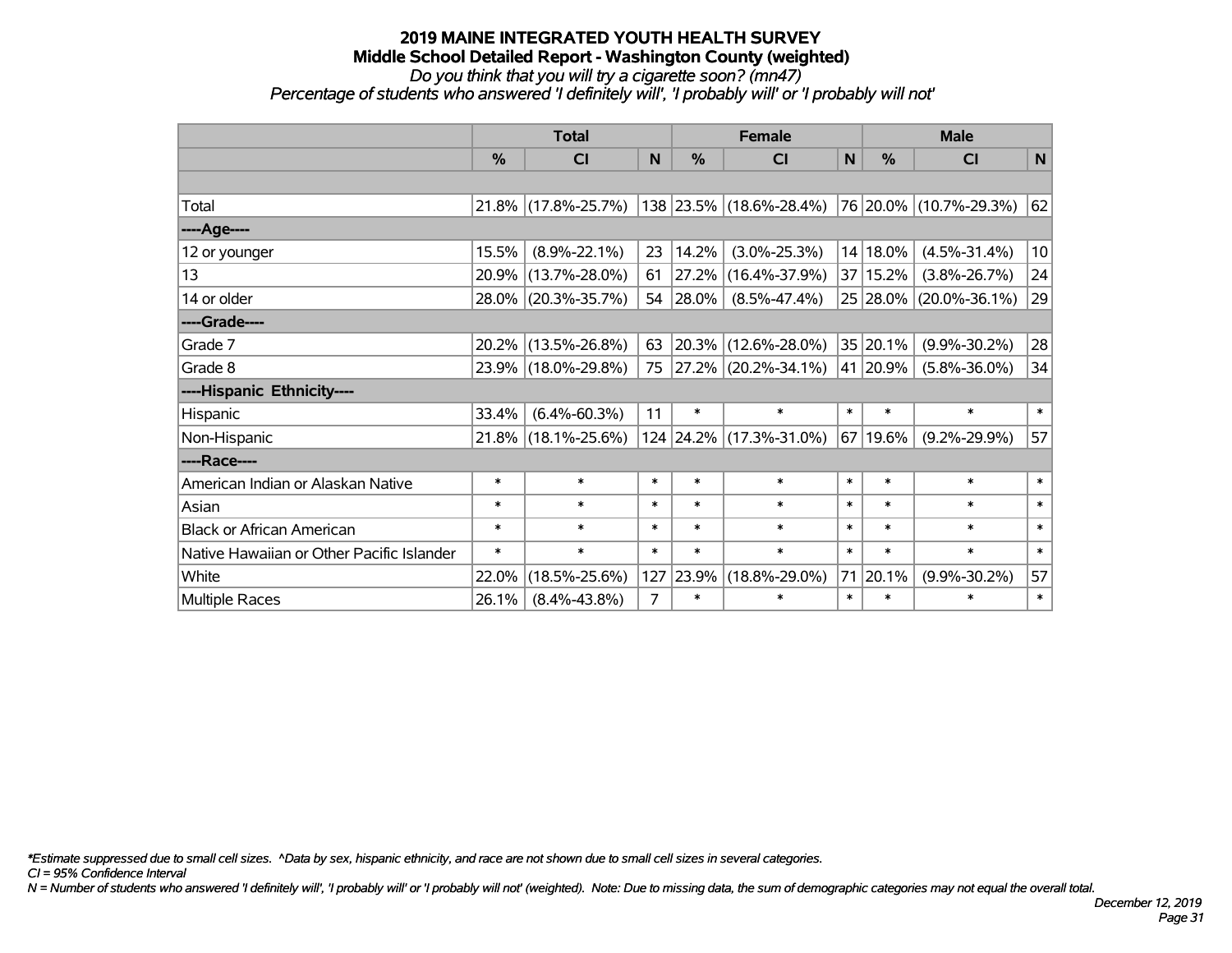#### *Do you think you will smoke a cigarette at any time during the next year? (mn48) Percentage of students who answered 'I definitely will', 'I probably will' or 'I probably will not'*

|                                           | <b>Total</b>  |                     |                |               | <b>Female</b>                       |                | <b>Male</b>   |                        |              |  |
|-------------------------------------------|---------------|---------------------|----------------|---------------|-------------------------------------|----------------|---------------|------------------------|--------------|--|
|                                           | $\frac{0}{0}$ | <b>CI</b>           | N              | $\frac{0}{0}$ | <b>CI</b>                           | N              | $\frac{0}{0}$ | <b>CI</b>              | $\mathsf{N}$ |  |
|                                           |               |                     |                |               |                                     |                |               |                        |              |  |
| Total                                     |               | 20.0% (14.8%-25.2%) | 127            |               | $\vert$ 20.1% $\vert$ (15.1%-25.0%) |                |               | 65 20.0% (11.2%-28.7%) | 62           |  |
| ----Age----                               |               |                     |                |               |                                     |                |               |                        |              |  |
| 12 or younger                             | 12.4%         | $(5.0\% - 19.8\%)$  | 18             | 7.3%          | $(0.0\% - 16.0\%)$                  | $\overline{7}$ | 21.4%         | $(5.5\% - 37.4\%)$     | 11           |  |
| 13                                        | 15.6%         | $(6.0\% - 25.2\%)$  | 46             | 21.1%         | $(4.5\% - 37.7\%)$                  |                | 29 10.8%      | $(0.6\% - 21.0\%)$     | 17           |  |
| 14 or older                               | $32.6\%$      | $(22.9\% - 42.2\%)$ | 63             |               | 32.2% (10.0%-54.3%)                 |                |               | 29 32.9% (21.0%-44.8%) | 34           |  |
| ----Grade----                             |               |                     |                |               |                                     |                |               |                        |              |  |
| Grade 7                                   | 14.8%         | $(9.3\% - 20.4\%)$  | 46             | 16.4%         | $(8.5\% - 24.4\%)$                  |                | 28 12.9%      | $(3.6\% - 22.2\%)$     | 18           |  |
| Grade 8                                   |               | 24.1% (18.3%-29.8%) | 76             |               | $ 24.1\% $ (18.9%-29.3%)            |                |               | 36 24.0% (12.5%-35.4%) | 39           |  |
| ----Hispanic Ethnicity----                |               |                     |                |               |                                     |                |               |                        |              |  |
| Hispanic                                  | 21.8%         | $(0.0\% - 49.1\%)$  | $\overline{7}$ | $\ast$        | $\ast$                              | $\ast$         | $\ast$        | $\ast$                 | $\ast$       |  |
| Non-Hispanic                              |               | 18.1% (14.4%-21.8%) |                |               | 102   18.8%   (13.7%-23.9%)         |                |               | 52 17.4% (10.0%-24.7%) | 50           |  |
| ----Race----                              |               |                     |                |               |                                     |                |               |                        |              |  |
| American Indian or Alaskan Native         | $\ast$        | $\ast$              | $\ast$         | $\ast$        | $\ast$                              | $\ast$         | $\ast$        | $\ast$                 | $\ast$       |  |
| Asian                                     | $\ast$        | $\ast$              | $\ast$         | $\ast$        | $\ast$                              | $\ast$         | $\ast$        | $\ast$                 | $\ast$       |  |
| <b>Black or African American</b>          | $\ast$        | $\ast$              | $\ast$         | $\ast$        | $\ast$                              | $\ast$         | $\ast$        | $\ast$                 | $\ast$       |  |
| Native Hawaiian or Other Pacific Islander | $\ast$        | $\ast$              | $\ast$         | $\ast$        | $\ast$                              | $\ast$         | $\ast$        | $\ast$                 | $\ast$       |  |
| White                                     | 20.8%         | $(15.7\% - 25.8\%)$ | 120            | 20.2%         | $(15.1\% - 25.2\%)$                 |                | 60 21.4%      | $(11.9\% - 30.8\%)$    | 60           |  |
| <b>Multiple Races</b>                     | 26.1%         | $(8.4\% - 43.8\%)$  | $\overline{7}$ | $\ast$        | $\ast$                              | $\ast$         | $\ast$        | $\ast$                 | $\ast$       |  |

*\*Estimate suppressed due to small cell sizes. ^Data by sex, hispanic ethnicity, and race are not shown due to small cell sizes in several categories.*

*CI = 95% Confidence Interval*

*N = Number of students who answered 'I definitely will', 'I probably will' or 'I probably will not' (weighted). Note: Due to missing data, the sum of demographic categories may not equal the overall total.*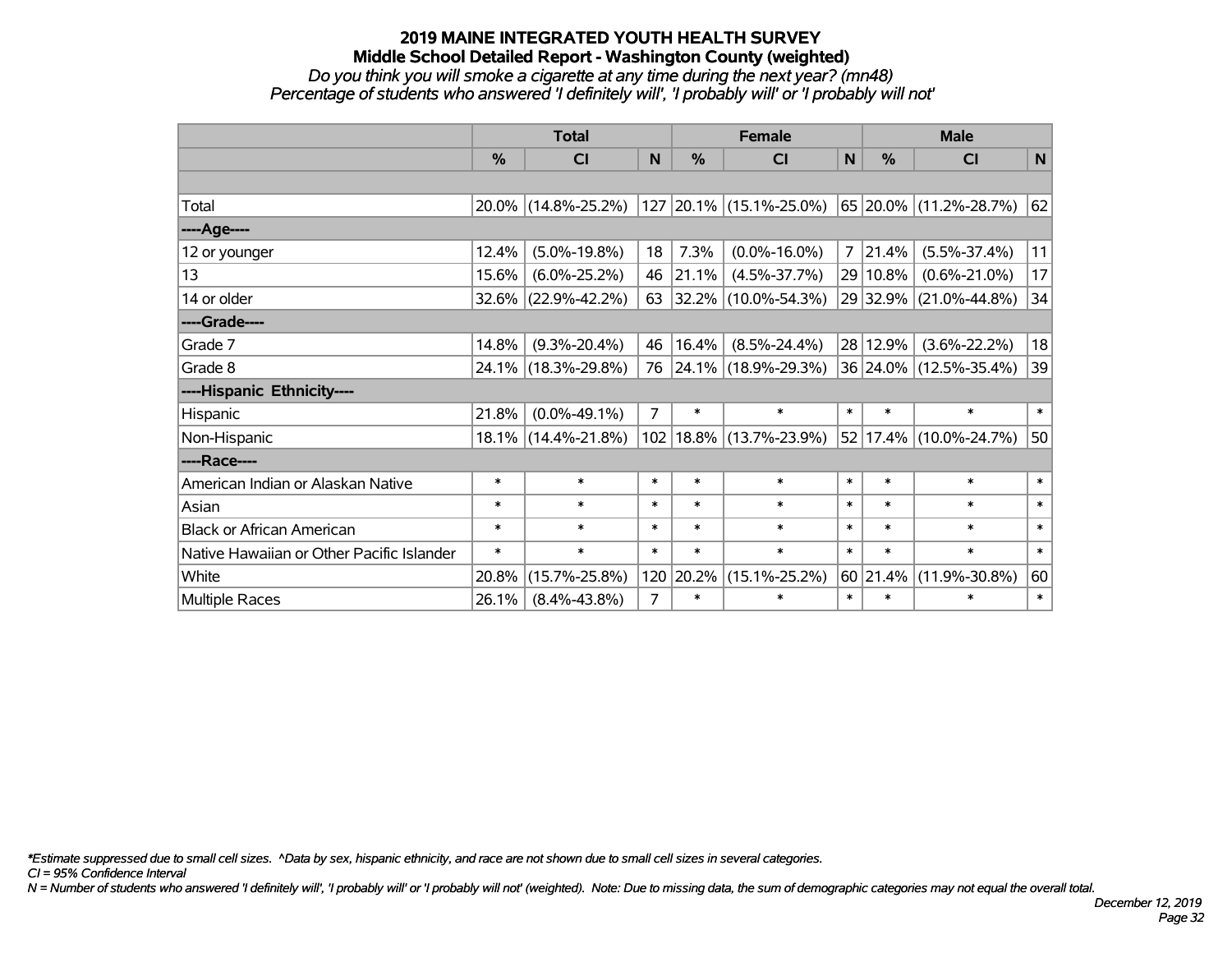#### **2019 MAINE INTEGRATED YOUTH HEALTH SURVEY Middle School Detailed Report - Washington County (weighted)** *Do you think you will smoke a cigarette at any time during the next year? (mn48\_2) Percentage of students who answered 'I definitely will not'*

|                                           | <b>Total</b>  |                      |        |           | <b>Female</b>        | <b>Male</b> |           |                             |        |
|-------------------------------------------|---------------|----------------------|--------|-----------|----------------------|-------------|-----------|-----------------------------|--------|
|                                           | $\frac{0}{0}$ | C <sub>l</sub>       | N      | %         | CI                   | N           | %         | <b>CI</b>                   | N      |
|                                           |               |                      |        |           |                      |             |           |                             |        |
| Total                                     | 80.0%         | $(74.8\% - 85.2\%)$  |        | 507 79.9% | $(75.0\% - 84.9\%)$  |             |           | 257 80.0% (71.3%-88.8%)     | 249    |
| ----Age----                               |               |                      |        |           |                      |             |           |                             |        |
| 12 or younger                             | 87.6%         | $(80.2\% - 95.0\%)$  |        | 131 92.7% | $(84.0\% - 100.0\%)$ | 89          |           | 78.6% (62.6%-94.5%)         | 42     |
| 13                                        | 84.4%         | $(74.8\% - 94.0\%)$  |        | 246 78.9% | $(62.3\% - 95.5\%)$  |             |           | 108 89.2% (79.0%-99.4%)     | 138    |
| 14 or older                               | 67.4%         | $(57.8\% - 77.1\%)$  |        | 130 67.8% | $(45.7\% - 90.0\%)$  |             |           | 60 $ 67.1\% $ (55.2%-79.0%) | 70     |
| ----Grade----                             |               |                      |        |           |                      |             |           |                             |        |
| Grade 7                                   | 85.2%         | $(79.6\% - 90.7\%)$  |        | 265 83.6% | $(75.6\% - 91.5\%)$  |             | 143 87.1% | $(77.8\% - 96.4\%)$         | 122    |
| Grade 8                                   | 75.9%         | $(70.2\% - 81.7\%)$  |        | 239 75.9% | $(70.7\% - 81.1\%)$  |             |           | 115 76.0% (64.6%-87.5%)     | 124    |
| ----Hispanic Ethnicity----                |               |                      |        |           |                      |             |           |                             |        |
| Hispanic                                  | 78.2%         | $(50.9\% - 100.0\%)$ | 25     | $\ast$    | $\ast$               | $\ast$      | $\ast$    | $\ast$                      | $\ast$ |
| Non-Hispanic                              | 81.9%         | $(78.2\% - 85.6\%)$  |        | 464 81.2% | $(76.1\% - 86.3\%)$  |             |           | 225 82.6% (75.3%-90.0%)     | 239    |
| ----Race----                              |               |                      |        |           |                      |             |           |                             |        |
| American Indian or Alaskan Native         | $\ast$        | $\ast$               | $\ast$ | $\ast$    | $\ast$               | $\ast$      | $\ast$    | $\ast$                      | $\ast$ |
| Asian                                     | $\ast$        | $\ast$               | $\ast$ | $\ast$    | $\ast$               | $\ast$      | $\ast$    | $\ast$                      | $\ast$ |
| <b>Black or African American</b>          | $\ast$        | $\ast$               | $\ast$ | $\ast$    | $\ast$               | $\ast$      | $\ast$    | $\ast$                      | $\ast$ |
| Native Hawaiian or Other Pacific Islander | $\ast$        | $\ast$               | $\ast$ | $\ast$    | $\ast$               | $\ast$      | $\ast$    | $\ast$                      | $\ast$ |
| White                                     | 79.2%         | $(74.2\% - 84.3\%)$  | 458    | 79.8%     | $(74.8\% - 84.9\%)$  | 236         | 78.6%     | $(69.2\% - 88.1\%)$         | 222    |
| <b>Multiple Races</b>                     | 73.9%         | $(56.2\% - 91.6\%)$  | 20     | $\ast$    | $\ast$               | $\ast$      | $\ast$    | $\ast$                      | $\ast$ |

*\*Estimate suppressed due to small cell sizes. ^Data by sex, hispanic ethnicity, and race are not shown due to small cell sizes in several categories.*

*CI = 95% Confidence Interval*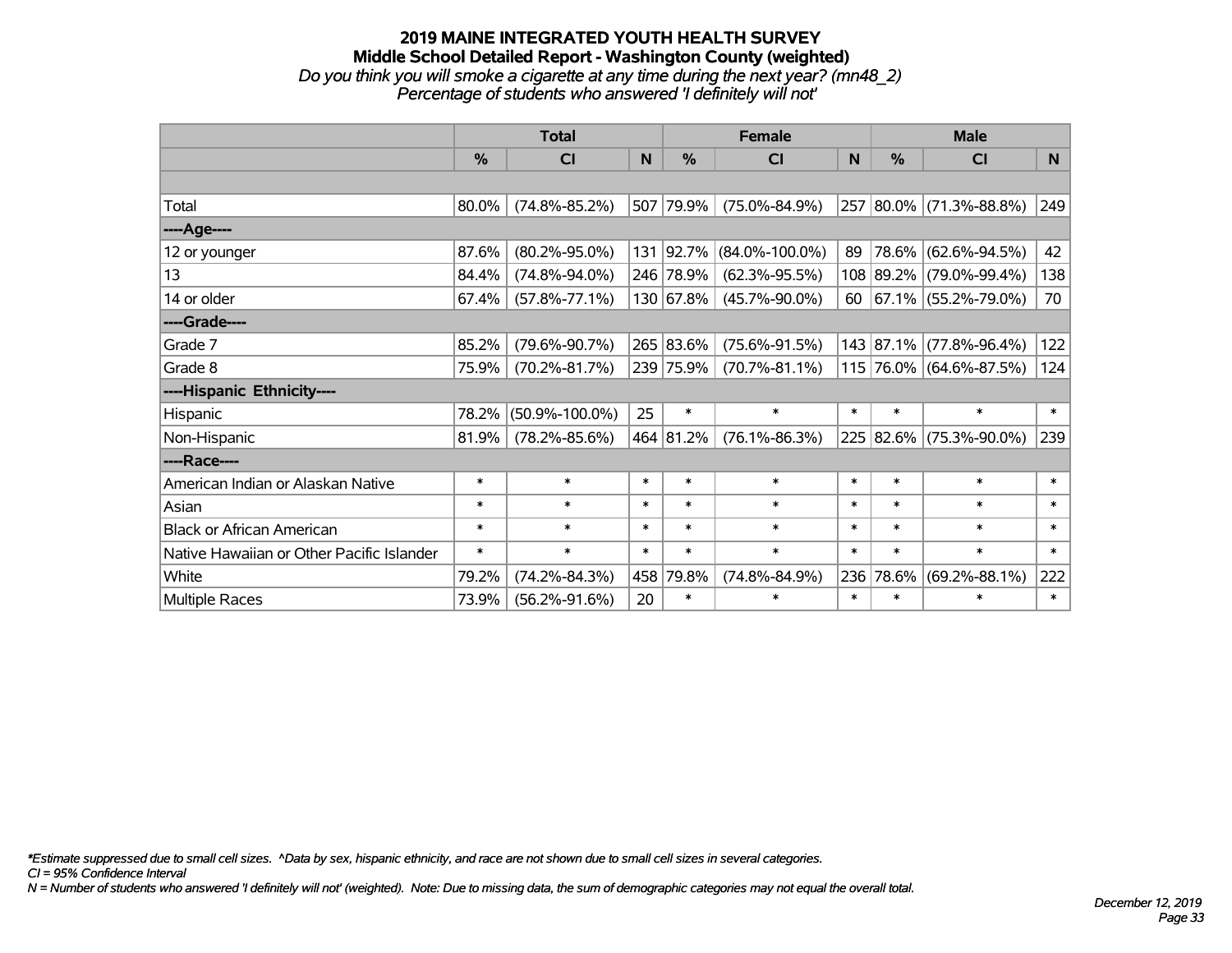#### **2019 MAINE INTEGRATED YOUTH HEALTH SURVEY Middle School Detailed Report - Washington County (weighted)** *If one of your best friends offered you a cigarette, would you smoke it? (mn51) Percentage of students who answered 'Definitely yes', 'Probably yes' or 'Probably not'*

|                                           | <b>Total</b>  |                                             |                |               | <b>Female</b>           |        | <b>Male</b> |                            |             |  |
|-------------------------------------------|---------------|---------------------------------------------|----------------|---------------|-------------------------|--------|-------------|----------------------------|-------------|--|
|                                           | $\frac{9}{6}$ | <b>CI</b>                                   | N              | $\frac{0}{0}$ | <b>CI</b>               | N      | $\%$        | <b>CI</b>                  | $\mathbf N$ |  |
|                                           |               |                                             |                |               |                         |        |             |                            |             |  |
| Total                                     |               | 21.1% (14.9%-27.3%) 131 21.5% (15.8%-27.2%) |                |               |                         |        |             | 68   20.7%   (12.2%-29.2%) | 62          |  |
| ----Age----                               |               |                                             |                |               |                         |        |             |                            |             |  |
| 12 or younger                             | 13.0%         | $(4.8\% - 21.2\%)$                          | 19             | 11.1%         | $(1.7\% - 20.6\%)$      |        | 10 16.4%    | $(0.0\% - 34.5\%)$         | 8           |  |
| 13                                        | 17.1%         | $(8.4\% - 25.9\%)$                          | 49             | 21.5%         | $(8.8\% - 34.2\%)$      |        | 30 13.1%    | $(0.0\% - 30.7\%)$         | 20          |  |
| 14 or older                               |               | $33.4\%$ (22.7%-44.1%)                      | 63             |               | 32.2% (13.7%-50.6%)     |        |             | 29 34.6% (22.7%-46.5%)     | 34          |  |
| ----Grade----                             |               |                                             |                |               |                         |        |             |                            |             |  |
| Grade 7                                   | 18.1%         | $(7.8\% - 28.4\%)$                          | 54             | 18.7%         | $(9.7\% - 27.8\%)$      |        | 31 17.2%    | $(1.3\% - 33.2\%)$         | 23          |  |
| Grade 8                                   |               | 23.0% (15.0%-31.0%)                         | 71             |               | 24.5% (17.2%-31.9%)     |        |             | 37 21.5% (11.6%-31.5%)     | 34          |  |
| ----Hispanic Ethnicity----                |               |                                             |                |               |                         |        |             |                            |             |  |
| Hispanic                                  | 33.4%         | $(6.4\% - 60.3\%)$                          | 11             | $\ast$        | $\ast$                  | $\ast$ | $\ast$      | $\ast$                     | $\ast$      |  |
| Non-Hispanic                              |               | 18.6% (13.1%-24.1%)                         |                |               | 102 20.4% (13.9%-27.0%) |        | 56 16.7%    | $(8.6\% - 24.9\%)$         | 47          |  |
| ----Race----                              |               |                                             |                |               |                         |        |             |                            |             |  |
| American Indian or Alaskan Native         | 55.6%         | $(12.3\% - 98.9\%)$                         | 11             | $\ast$        | $\ast$                  | $\ast$ | $\ast$      | $\ast$                     | $\ast$      |  |
| Asian                                     | $\ast$        | $\ast$                                      | $\ast$         | $\ast$        | $\ast$                  | $\ast$ | $\ast$      | $\ast$                     | $\ast$      |  |
| <b>Black or African American</b>          | $\ast$        | $\ast$                                      | $\ast$         | $\ast$        | $\ast$                  | $\ast$ | $\ast$      | $\ast$                     | $\ast$      |  |
| Native Hawaiian or Other Pacific Islander | $\ast$        | $\ast$                                      | $\ast$         | $\ast$        | $\ast$                  | $\ast$ | $\ast$      | $\ast$                     | $\ast$      |  |
| White                                     | 20.0%         | $(14.1\% - 26.0\%)$                         | 113            | 21.7%         | $(15.4\% - 28.0\%)$     | 63     | 18.2%       | $(10.0\% - 26.4\%)$        | 49          |  |
| <b>Multiple Races</b>                     | 26.1%         | $(8.4\% - 43.8\%)$                          | $\overline{7}$ | $\ast$        | $\ast$                  | $\ast$ | $\ast$      | $\ast$                     | $\ast$      |  |

*\*Estimate suppressed due to small cell sizes. ^Data by sex, hispanic ethnicity, and race are not shown due to small cell sizes in several categories.*

*CI = 95% Confidence Interval*

*N = Number of students who answered 'Definitely yes', 'Probably yes' or 'Probably not' (weighted). Note: Due to missing data, the sum of demographic categories may not equal the overall total.*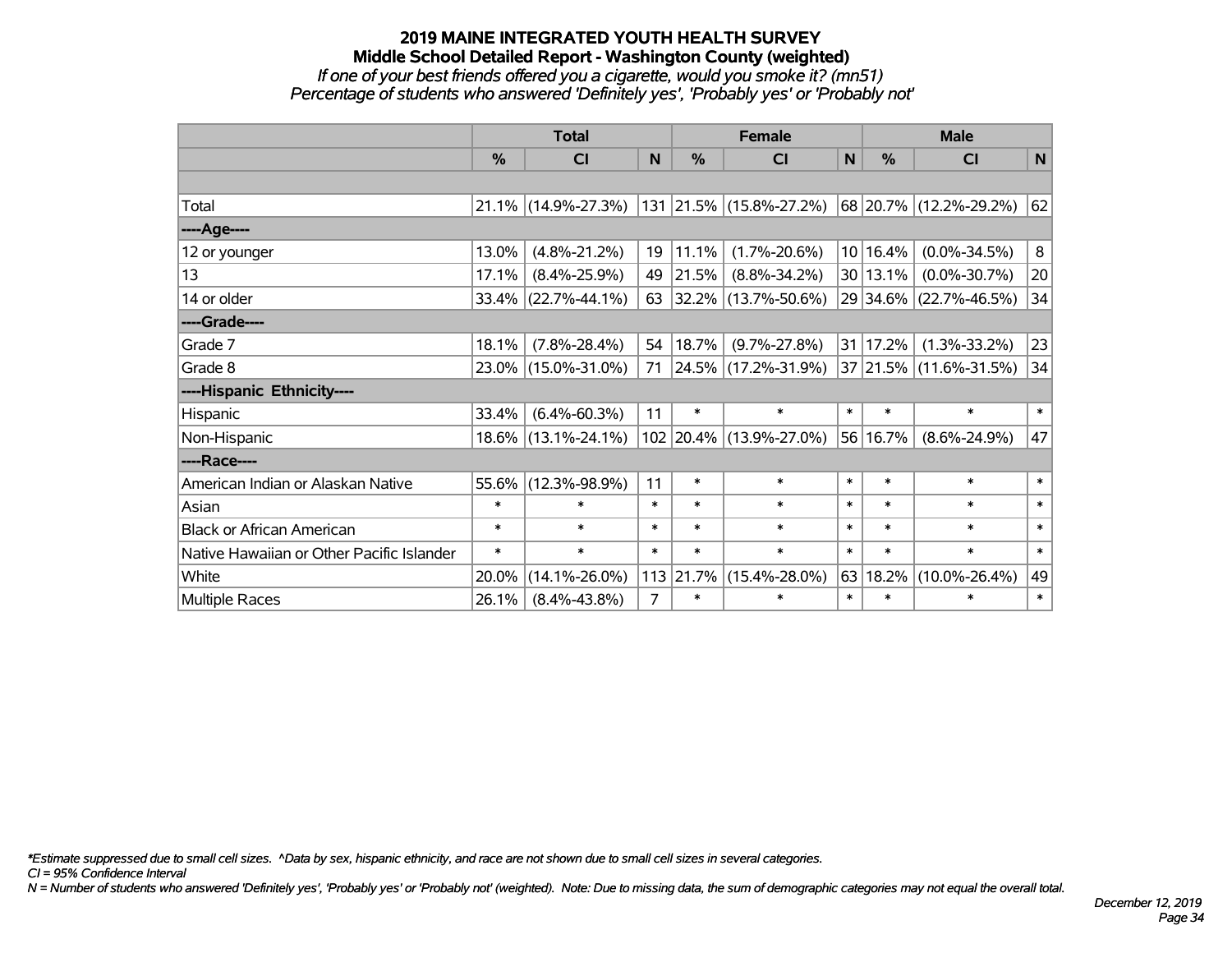#### **2019 MAINE INTEGRATED YOUTH HEALTH SURVEY Middle School Detailed Report - Washington County (weighted)** *During the past 12 months, were you taught in any of your classes about the dangers of tobacco use? (mn156)*

*Percentage of students who answered 'Yes'*

|                                           |               | <b>Total</b>         |        | <b>Female</b> |                         | <b>Male</b> |               |                          |        |
|-------------------------------------------|---------------|----------------------|--------|---------------|-------------------------|-------------|---------------|--------------------------|--------|
|                                           | $\frac{0}{0}$ | CI                   | N      | $\frac{0}{0}$ | <b>CI</b>               | N           | $\frac{0}{0}$ | <b>CI</b>                | N      |
|                                           |               |                      |        |               |                         |             |               |                          |        |
| Total                                     | 53.7%         | $(37.2\% - 70.2\%)$  |        |               | 343 49.0% (29.7%-68.2%) |             |               | 158 58.5% (43.1%-73.9%)  | 185    |
| ----Age----                               |               |                      |        |               |                         |             |               |                          |        |
| 12 or younger                             | 53.8%         | $(36.3\% - 71.2\%)$  | 80     | $ 55.8\% $    | $(30.5\% - 81.1\%)$     | 54          | 50.1%         | $(29.7\% - 70.6\%)$      | 27     |
| 13                                        | 47.5%         | $(27.1\% - 67.9\%)$  |        |               | 138 36.5% (10.5%-62.5%) | 50          |               | 57.3% (38.1%-76.5%)      | 88     |
| 14 or older                               | 62.8%         | $(49.1\% - 76.4\%)$  |        |               | 124 60.8% (36.2%-85.5%) | 54          |               | $ 64.4\% $ (55.0%-73.7%) | 70     |
| ----Grade----                             |               |                      |        |               |                         |             |               |                          |        |
| Grade 7                                   | 54.6%         | $(38.5\% - 70.8\%)$  |        |               | 170 52.4% (32.5%-72.3%) | 90          |               | 57.3% (37.5%-77.2%)      | 80     |
| Grade 8                                   | 51.6%         | $(32.5\% - 70.7\%)$  |        |               | 165 45.1% (19.2%-70.9%) | 68          |               | $ 57.5\% $ (43.7%-71.2%) | 96     |
| ----Hispanic Ethnicity----                |               |                      |        |               |                         |             |               |                          |        |
| Hispanic                                  | $\ast$        | $\ast$               | $\ast$ | $\ast$        | $\ast$                  | $\ast$      | $\ast$        | $\ast$                   | $\ast$ |
| Non-Hispanic                              | 55.6%         | $(38.8\% - 72.3\%)$  |        |               | 317 51.4% (31.1%-71.7%) |             |               | 142 59.4% (42.9%-75.9%)  | 175    |
| ----Race----                              |               |                      |        |               |                         |             |               |                          |        |
| American Indian or Alaskan Native         | 62.1%         | $(21.3\% - 100.0\%)$ | 12     | $\ast$        | $\ast$                  | $\ast$      | $\ast$        | $\ast$                   | $\ast$ |
| Asian                                     | $\ast$        | $\ast$               | $\ast$ | $\ast$        | $\ast$                  | $\ast$      | $\ast$        | $\ast$                   | $\ast$ |
| <b>Black or African American</b>          | $\ast$        | $\ast$               | $\ast$ | $\ast$        | $\ast$                  | $\ast$      | $\ast$        | $\ast$                   | $\ast$ |
| Native Hawaiian or Other Pacific Islander | $\ast$        | $\ast$               | $\ast$ | $\ast$        | $\ast$                  | $\ast$      | $\ast$        | $\ast$                   | $\ast$ |
| White                                     | 54.3%         | $(36.5\% - 72.1\%)$  |        | 316 49.4%     | $(27.2\% - 71.6\%)$     |             | 146 59.3%     | $(43.7\% - 75.0\%)$      | 170    |
| Multiple Races                            | 29.0%         | $(3.2\% - 54.9\%)$   | 8      | $\ast$        | $\ast$                  | $\ast$      | $\ast$        | $\ast$                   | $\ast$ |

*\*Estimate suppressed due to small cell sizes. ^Data by sex, hispanic ethnicity, and race are not shown due to small cell sizes in several categories.*

*CI = 95% Confidence Interval*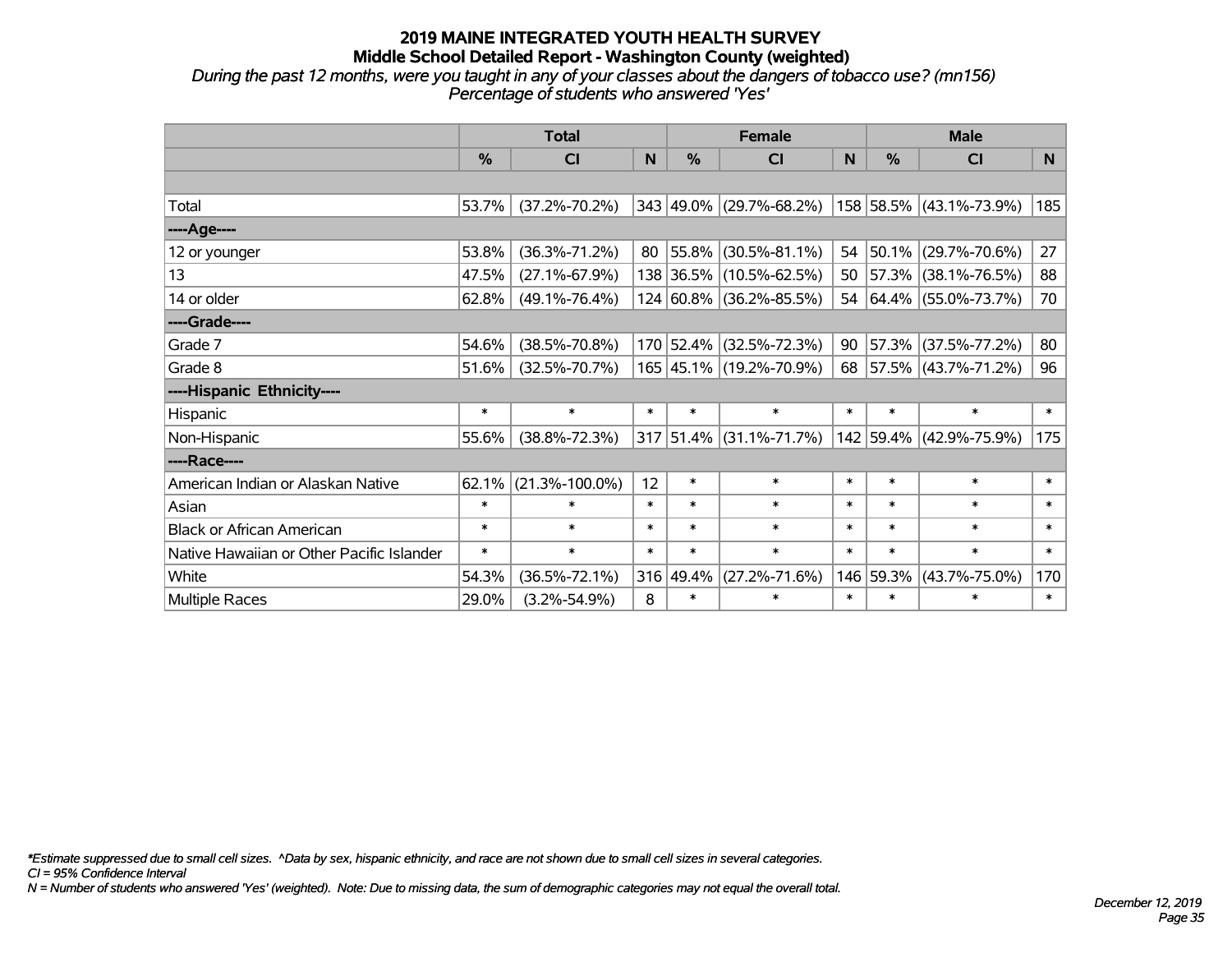*How much do you think people risk harming themselves (physically or in other ways) if they smoke one or more packs of cigarettes per day? (mn36) Percentage of students who answered 'No risk' or 'Slight risk'*

|                                           |        | <b>Total</b>          |        | <b>Female</b> |                                     | <b>Male</b> |               |                        |        |
|-------------------------------------------|--------|-----------------------|--------|---------------|-------------------------------------|-------------|---------------|------------------------|--------|
|                                           | %      | <b>CI</b>             | N      | %             | <b>CI</b>                           | N           | $\frac{0}{0}$ | <b>CI</b>              | N      |
|                                           |        |                       |        |               |                                     |             |               |                        |        |
| Total                                     |        | 13.8% (9.8%-17.9%)    |        |               | $ 87 12.2\%  (6.1\% - 18.2\%)$      |             |               | 38 15.4% (10.0%-20.8%) | 48     |
| ---- Age----                              |        |                       |        |               |                                     |             |               |                        |        |
| 12 or younger                             | 12.9%  | $(6.8\% - 18.9\%)$    |        | 19 10.7%      | $(0.8\% - 20.7\%)$                  | 9           | 15.7%         | $(1.6\% - 29.8\%)$     | 10     |
| 13                                        |        | $12.6\%$ (7.9%-17.2%) |        |               | 36 12.6% (5.4%-19.7%)               |             | 18 12.7%      | $(5.5\% - 20.0\%)$     | 18     |
| 14 or older                               |        | $16.6\%$ (6.0%-27.3%) |        |               | 31   13.0%   (2.9%-23.0%)           |             | 11 19.0%      | $(0.9\% - 37.2\%)$     | 19     |
| ----Grade----                             |        |                       |        |               |                                     |             |               |                        |        |
| Grade 7                                   | 12.1%  | $(7.2\% - 16.9\%)$    | 37     | 9.8%          | $(1.8\% - 17.8\%)$                  |             | 16 15.0%      | $(5.2\% - 24.7\%)$     | 21     |
| Grade 8                                   |        | 15.0% (7.3%-22.7%)    |        |               | $ 47 14.9\% $ (8.7%-21.0%) 22 14.7% |             |               | $(1.3\% - 28.0\%)$     | 24     |
| ----Hispanic Ethnicity----                |        |                       |        |               |                                     |             |               |                        |        |
| Hispanic                                  | $\ast$ | $\ast$                | $\ast$ | $\ast$        | $\ast$                              | $\ast$      | $\ast$        | $\ast$                 | $\ast$ |
| Non-Hispanic                              |        | $13.2\%$ (9.5%-16.9%) |        |               | 74 12.3% (5.9%-18.8%)               |             | 34 13.8%      | $(9.7\% - 17.9\%)$     | 39     |
| ----Race----                              |        |                       |        |               |                                     |             |               |                        |        |
| American Indian or Alaskan Native         | $\ast$ | $\ast$                | $\ast$ | $\ast$        | $\ast$                              | $\ast$      | $\ast$        | $\ast$                 | $\ast$ |
| Asian                                     | $\ast$ | $\ast$                | $\ast$ | $\ast$        | $\ast$                              | $\ast$      | $\ast$        | $\ast$                 | $\ast$ |
| <b>Black or African American</b>          | $\ast$ | $\ast$                | $\ast$ | $\ast$        | $\ast$                              | $\ast$      | $\ast$        | $\ast$                 | $\ast$ |
| Native Hawaiian or Other Pacific Islander | $\ast$ | $\ast$                | $\ast$ | $\ast$        | $\ast$                              | $\ast$      | $\ast$        | $\ast$                 | $\ast$ |
| White                                     | 13.2%  | $(9.6\% - 16.8\%)$    |        | 76 12.8%      | $(6.2\% - 19.3\%)$                  | 37          | 13.7%         | $(9.7\% - 17.7\%)$     | 38     |
| Multiple Races                            | $\ast$ | $\ast$                | $\ast$ | $\ast$        | $\ast$                              | $\ast$      | $\ast$        | $\ast$                 | $\ast$ |

*\*Estimate suppressed due to small cell sizes. ^Data by sex, hispanic ethnicity, and race are not shown due to small cell sizes in several categories.*

*CI = 95% Confidence Interval*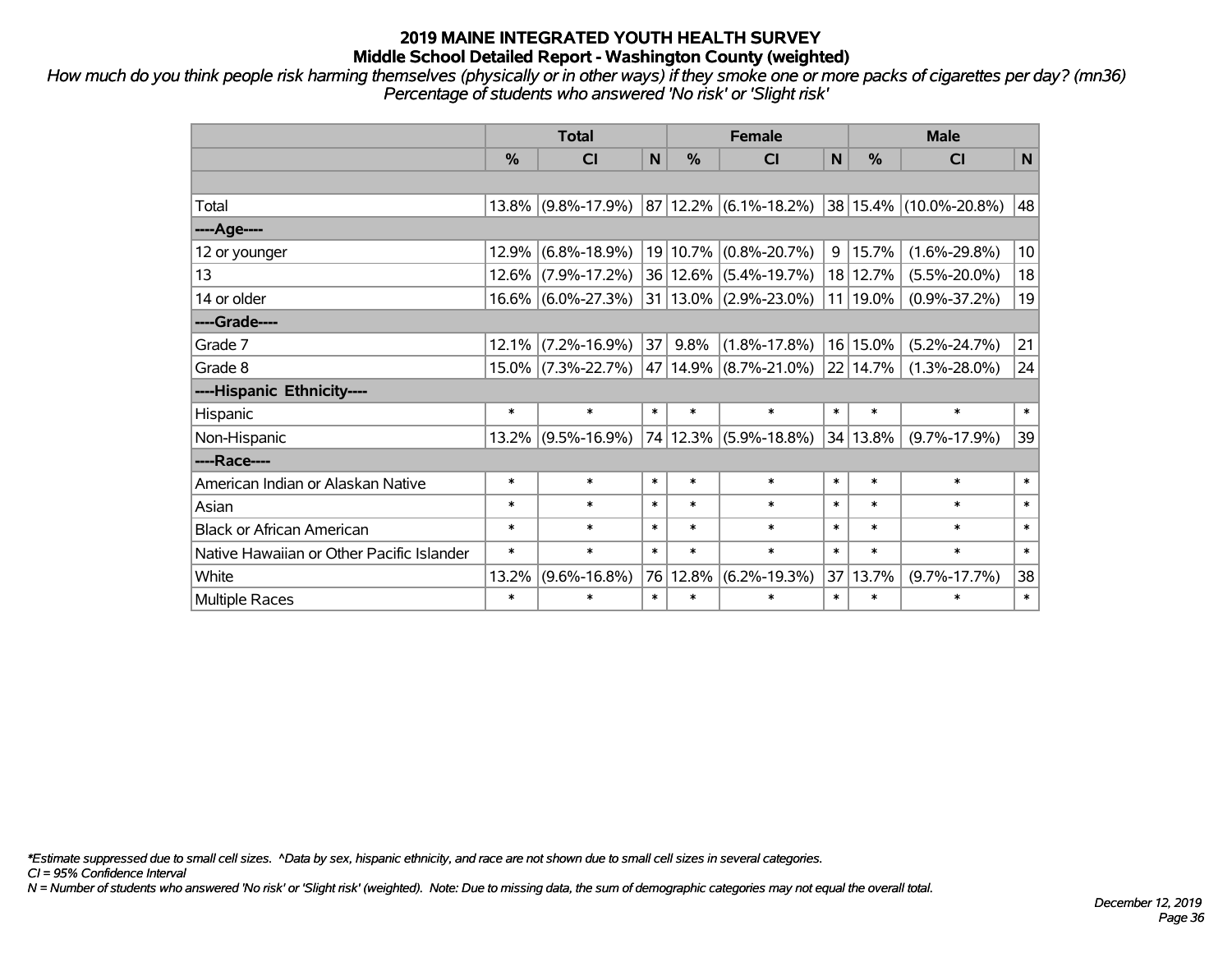### **2019 MAINE INTEGRATED YOUTH HEALTH SURVEY Middle School Detailed Report - Washington County (weighted)** *How wrong do you think it is for someone your age to smoke cigarettes? (mn58) Percentage of students who answered 'A little bit wrong' or 'Not wrong at all'*

|                                           | <b>Total</b> |                    |                 |               | <b>Female</b>         |        | <b>Male</b> |                    |        |  |
|-------------------------------------------|--------------|--------------------|-----------------|---------------|-----------------------|--------|-------------|--------------------|--------|--|
|                                           | %            | CI                 | N               | $\frac{0}{0}$ | <b>CI</b>             | N      | $\%$        | <b>CI</b>          | N      |  |
|                                           |              |                    |                 |               |                       |        |             |                    |        |  |
| Total                                     | 7.5%         | $(0.3\% - 14.7\%)$ | 48              | 7.0%          | $(0.0\% - 14.2\%)$    | 22     | 8.0%        | $(0.0\% - 16.5\%)$ | 25     |  |
| ----Age----                               |              |                    |                 |               |                       |        |             |                    |        |  |
| 12 or younger                             | $\ast$       | $\ast$             | $\ast$          | $\ast$        | $\ast$                | $\ast$ | $\ast$      | $\ast$             | $\ast$ |  |
| 13                                        | 3.0%         | $(0.0\% - 8.1\%)$  | 9               | $\ast$        | $\ast$                | $\ast$ | $\ast$      | $\ast$             | $\ast$ |  |
| 14 or older                               | 18.2%        | $(4.0\% - 32.5\%)$ |                 |               | 36 15.4% (4.9%-26.0%) |        | 14 20.5%    | $(0.0\% - 43.5\%)$ | 22     |  |
| ----Grade----                             |              |                    |                 |               |                       |        |             |                    |        |  |
| Grade 7                                   | 3.3%         | $(0.0\% - 7.5\%)$  | 10 <sup>1</sup> | $\ast$        | $\ast$                | $\ast$ | $\ast$      | $\ast$             | $\ast$ |  |
| Grade 8                                   | 10.2%        | $(0.8\% - 19.7\%)$ |                 |               | 33 12.4% (2.0%-22.8%) | 19     | 8.3%        | $(0.0\% - 17.9\%)$ | 14     |  |
| ----Hispanic Ethnicity----                |              |                    |                 |               |                       |        |             |                    |        |  |
| Hispanic                                  | $\ast$       | $\ast$             | $\ast$          | $\ast$        | $\ast$                | $\ast$ | $\ast$      | $\ast$             | $\ast$ |  |
| Non-Hispanic                              | 7.2%         | $(0.9\% - 13.4\%)$ | 41              | 8.1%          | $(0.0\% - 16.2\%)$    | 22     | 6.3%        | $(0.3\% - 12.3\%)$ | 18     |  |
| ----Race----                              |              |                    |                 |               |                       |        |             |                    |        |  |
| American Indian or Alaskan Native         | $\ast$       | $\ast$             | $\ast$          | $\ast$        | $\ast$                | $\ast$ | $\ast$      | $\ast$             | $\ast$ |  |
| Asian                                     | $\ast$       | $\ast$             | $\ast$          | $\ast$        | $\ast$                | $\ast$ | $\ast$      | $\ast$             | $\ast$ |  |
| <b>Black or African American</b>          | $\ast$       | $\ast$             | $\ast$          | $\ast$        | $\ast$                | $\ast$ | $\ast$      | $\ast$             | $\ast$ |  |
| Native Hawaiian or Other Pacific Islander | $\ast$       | $\ast$             | $\ast$          | $\ast$        | $\ast$                | $\ast$ | $\ast$      | $\ast$             | $\ast$ |  |
| White                                     | 7.0%         | $(0.8\% - 13.3\%)$ | 41              | 5.9%          | $(0.0\% - 12.3\%)$    | 17     | 8.2%        | $(0.0\% - 16.5\%)$ | 23     |  |
| <b>Multiple Races</b>                     | 26.1%        | $(0.0\% - 71.0\%)$ | 7               | $\ast$        | $\ast$                | $\ast$ | $\ast$      | $\ast$             | $\ast$ |  |

*\*Estimate suppressed due to small cell sizes. ^Data by sex, hispanic ethnicity, and race are not shown due to small cell sizes in several categories.*

*CI = 95% Confidence Interval*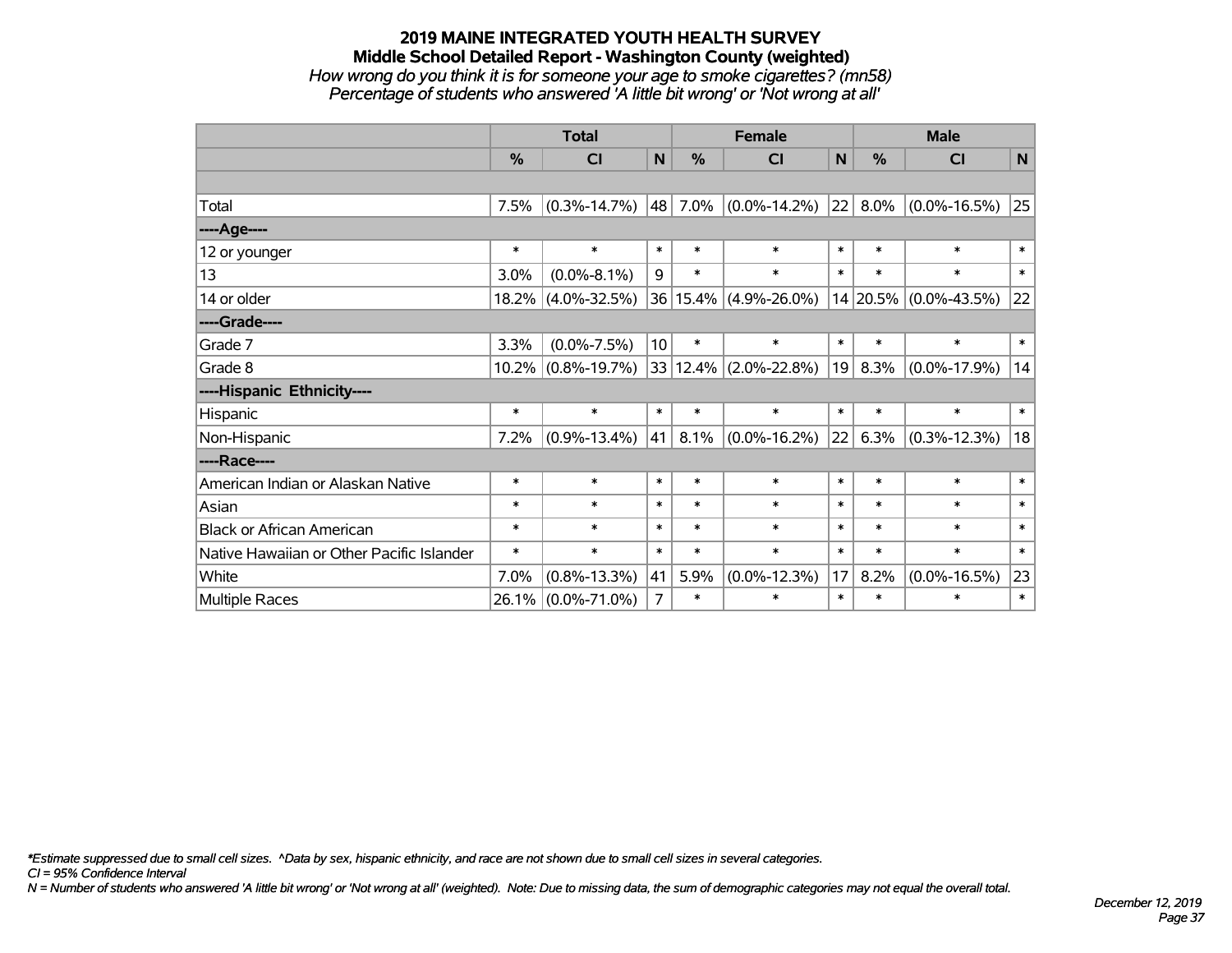*How wrong do your parents feel it would be for you to smoke cigarettes? (mn35) Percentage of students who answered 'A little bit wrong' or 'Not wrong at all'*

|                                           |               | <b>Total</b>        |                |        | <b>Female</b> |        | <b>Male</b> |        |        |
|-------------------------------------------|---------------|---------------------|----------------|--------|---------------|--------|-------------|--------|--------|
|                                           | $\frac{9}{6}$ | <b>CI</b>           | N              | %      | CI N          |        | $\%$        | CI N   |        |
|                                           |               |                     |                |        |               |        |             |        |        |
| Total                                     |               | $2.1\%$ (0.3%-3.9%) | 13             | $\ast$ | $\ast$        | $\ast$ | $\ast$      | $\ast$ | $\ast$ |
| ----Age----                               |               |                     |                |        |               |        |             |        |        |
| 12 or younger                             | $\ast$        | $\ast$              | $\ast$         | $\ast$ | $\ast$        | $\ast$ | $\ast$      | $\ast$ | $\ast$ |
| 13                                        | 3.6%          | $(0.6\% - 6.5\%)$   | 10             | $\ast$ | $\ast$        | $\ast$ | $\ast$      | $\ast$ | $\ast$ |
| 14 or older                               | $\ast$        | $\ast$              | $\ast$         | $\ast$ | $\ast$        | $\ast$ | $\ast$      | $\ast$ | $\ast$ |
| ----Grade----                             |               |                     |                |        |               |        |             |        |        |
| Grade 7                                   | 2.3%          | $(0.0\% - 5.4\%)$   | $\overline{7}$ | $\ast$ | $\ast$        | $\ast$ | *           | $\ast$ | $\ast$ |
| Grade 8                                   |               | $2.0\%$ (0.0%-4.9%) | 6              | $\ast$ | $\ast$        | $\ast$ | *           | $\ast$ | $\ast$ |
| ----Hispanic Ethnicity----                |               |                     |                |        |               |        |             |        |        |
| Hispanic                                  | $\ast$        | $\ast$              | $\ast$         | $\ast$ | *             | *      | *           | $\ast$ | $\ast$ |
| Non-Hispanic                              |               | $1.7\%$ (0.1%-3.3%) | 10             | $\ast$ | $\ast$        | *      | *           | $\ast$ | *      |
| ----Race----                              |               |                     |                |        |               |        |             |        |        |
| American Indian or Alaskan Native         | $\ast$        | $\ast$              | $\ast$         | $\ast$ | $\ast$        | $\ast$ | $\ast$      | $\ast$ | $\ast$ |
| Asian                                     | $\ast$        | $\ast$              | $\ast$         | $\ast$ | $\ast$        | $\ast$ | $\ast$      | $\ast$ | $\ast$ |
| <b>Black or African American</b>          | $\ast$        | $\ast$              | $\ast$         | $\ast$ | $\ast$        | $\ast$ | $\ast$      | $\ast$ | $\ast$ |
| Native Hawaiian or Other Pacific Islander | $\ast$        | $\ast$              | $\ast$         | $\ast$ | $\ast$        | $\ast$ | $\ast$      | $\ast$ | $\ast$ |
| White                                     | 1.4%          | $(0.0\% - 3.1\%)$   | 8              | $\ast$ | $\ast$        | $\ast$ | $\ast$      | $\ast$ | $\ast$ |
| <b>Multiple Races</b>                     | $\ast$        | $\ast$              | $\ast$         | $\ast$ | *             | $\ast$ | $\ast$      | $\ast$ | *      |

*\*Estimate suppressed due to small cell sizes. ^Data by sex, hispanic ethnicity, and race are not shown due to small cell sizes in several categories.*

*CI = 95% Confidence Interval*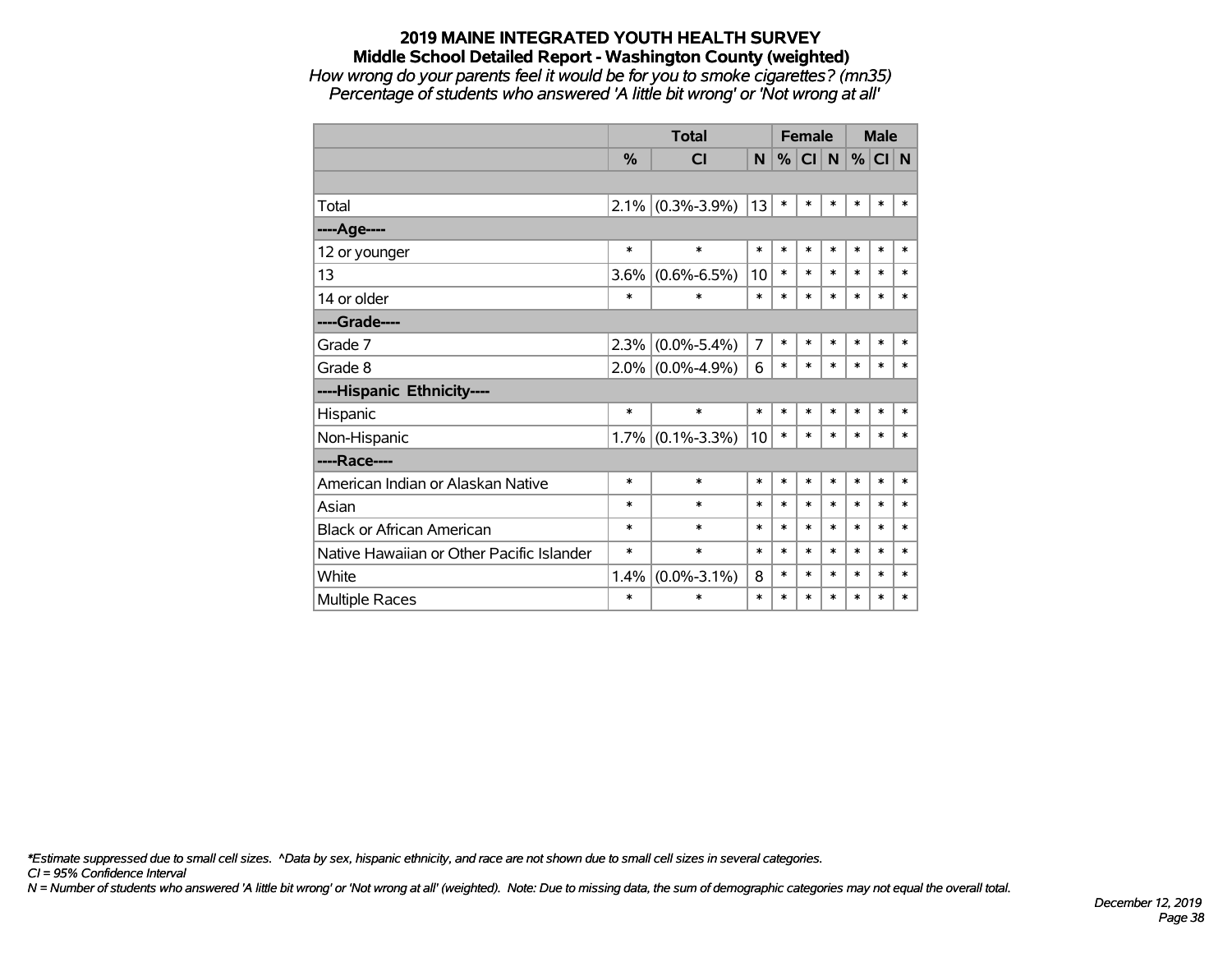### **2019 MAINE INTEGRATED YOUTH HEALTH SURVEY Middle School Detailed Report - Washington County (weighted)** *How wrong do your friends feel it would be for you to smoke cigarettes? (mn172) Percentage of students who answered 'A little bit wrong' or 'Not wrong at all'*

|                                           | <b>Total</b>  |                        |        | <b>Female</b> |                     | <b>Male</b> |               |                        |        |
|-------------------------------------------|---------------|------------------------|--------|---------------|---------------------|-------------|---------------|------------------------|--------|
|                                           | $\frac{0}{0}$ | CI                     | N      | %             | C <sub>1</sub>      | N           | $\frac{0}{0}$ | <b>CI</b>              | N      |
|                                           |               |                        |        |               |                     |             |               |                        |        |
| Total                                     |               | 20.3% (12.6%-28.0%)    |        | 125 15.0%     | $(6.6\% - 23.4\%)$  |             |               | 47 25.7% (14.6%-36.9%) | 78     |
| ----Age----                               |               |                        |        |               |                     |             |               |                        |        |
| 12 or younger                             | 12.1%         | $(0.0\% - 26.2\%)$     | 18     | $\ast$        | $\ast$              | $\ast$      | $\ast$        | $\ast$                 | $\ast$ |
| 13                                        | 12.6%         | $(4.6\% - 20.6\%)$     | 35     | 6.8%          | $(0.0\% - 17.4\%)$  | 9           | 17.6%         | $(0.0\% - 35.4\%)$     | 27     |
| 14 or older                               |               | $37.6\%$ (25.4%-49.8%) | 72     | 38.7%         | $(26.5\% - 50.9\%)$ |             |               | 34 36.6% (13.6%-59.7%) | 38     |
| ----Grade----                             |               |                        |        |               |                     |             |               |                        |        |
| Grade 7                                   | 11.7%         | $(0.9\% - 22.4\%)$     | 35     | 8.5%          | $(1.0\% - 16.0\%)$  |             | 14 15.6%      | $(1.4\% - 29.9\%)$     | 21     |
| Grade 8                                   |               | 26.5% (19.3%-33.8%)    | 82     |               | 22.5% (11.5%-33.5%) |             |               | 33 30.2% (12.0%-48.4%) | 49     |
| ----Hispanic Ethnicity----                |               |                        |        |               |                     |             |               |                        |        |
| Hispanic                                  | 38.5%         | $(18.9\% - 58.1\%)$    | 11     | $\ast$        | $\ast$              | $\ast$      | $\ast$        | $\ast$                 | $\ast$ |
| Non-Hispanic                              |               | 19.1% (11.5%-26.7%)    |        | 106 14.0%     | $(5.9\% - 22.2\%)$  |             |               | 38 23.8% (12.5%-35.2%) | 68     |
| ----Race----                              |               |                        |        |               |                     |             |               |                        |        |
| American Indian or Alaskan Native         | $\ast$        | $\ast$                 | $\ast$ | $\ast$        | $\ast$              | $\ast$      | $\ast$        | $\ast$                 | $\ast$ |
| Asian                                     | $\ast$        | $\ast$                 | $\ast$ | $\ast$        | $\ast$              | $\ast$      | $\ast$        | $\ast$                 | $\ast$ |
| <b>Black or African American</b>          | $\ast$        | $\ast$                 | $\ast$ | $\ast$        | $\ast$              | $\ast$      | $\ast$        | $\ast$                 | $\ast$ |
| Native Hawaiian or Other Pacific Islander | $\ast$        | $\ast$                 | $\ast$ | $\ast$        | $\ast$              | $\ast$      | $\ast$        | $\ast$                 | $\ast$ |
| White                                     | 19.0%         | $(11.3\% - 26.8\%)$    | 108    | 12.9%         | $(5.5\% - 20.3\%)$  |             | 37 25.4%      | $(13.6\% - 37.1\%)$    | 71     |
| Multiple Races                            |               | 59.3% (24.4%-94.3%)    | 16     | $\ast$        | $\ast$              | $\ast$      | $\ast$        | $\ast$                 | $\ast$ |

*\*Estimate suppressed due to small cell sizes. ^Data by sex, hispanic ethnicity, and race are not shown due to small cell sizes in several categories.*

*CI = 95% Confidence Interval*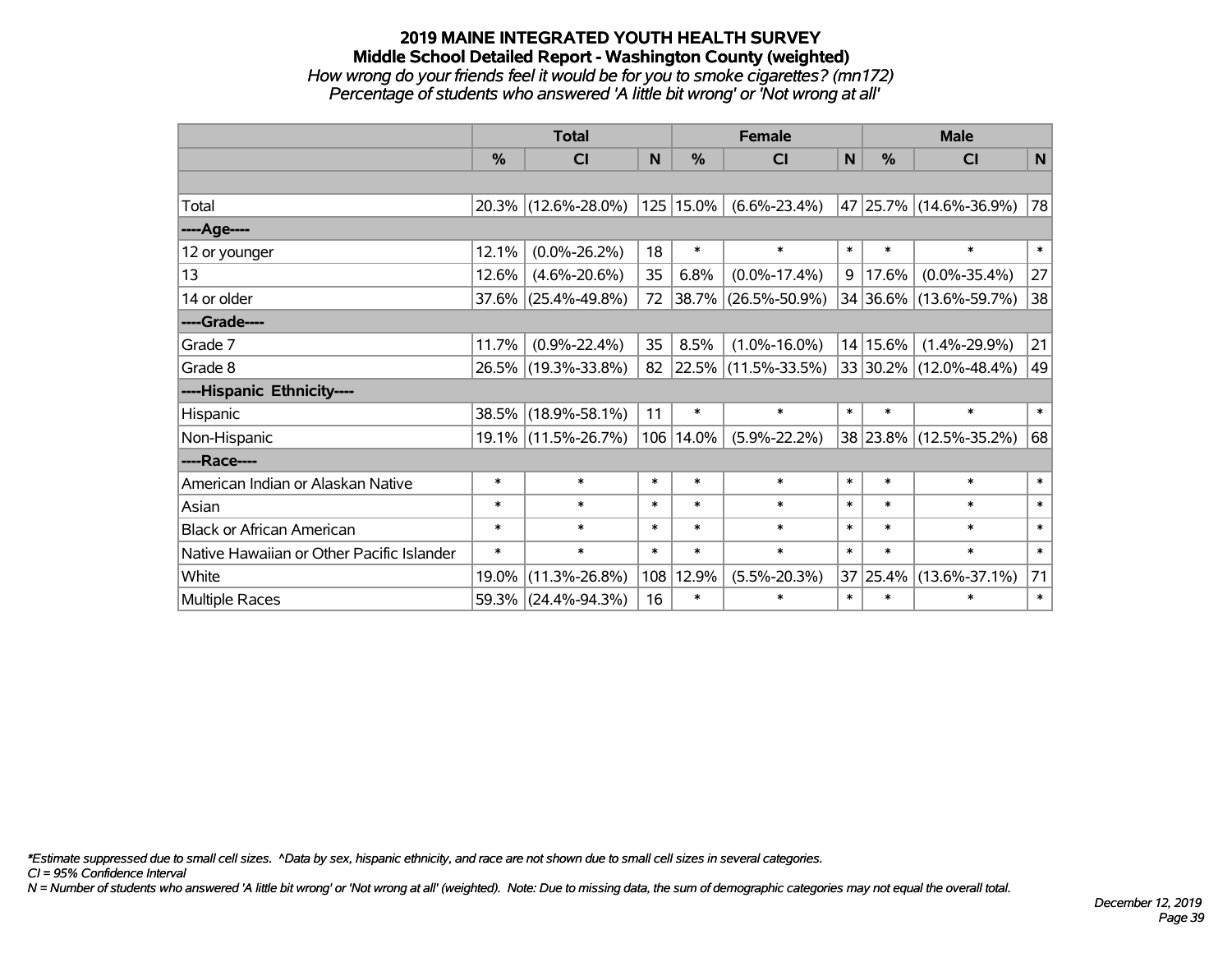#### **2019 MAINE INTEGRATED YOUTH HEALTH SURVEY Middle School Detailed Report - Washington County (weighted)** *Have you ever used an electronic vapor product? (mn173) Percentage of students who answered 'Yes'*

|                                           | <b>Total</b> |                      |        | <b>Female</b> |                         | <b>Male</b> |               |                            |        |
|-------------------------------------------|--------------|----------------------|--------|---------------|-------------------------|-------------|---------------|----------------------------|--------|
|                                           | %            | <b>CI</b>            | N      | $\frac{0}{0}$ | <b>CI</b>               | $\mathbf N$ | $\frac{0}{0}$ | <b>CI</b>                  | N      |
|                                           |              |                      |        |               |                         |             |               |                            |        |
| Total                                     | 21.7%        | $(11.8\% - 31.6\%)$  |        |               | 138 22.5% (13.3%-31.8%) |             | 73 20.8%      | $(8.3\% - 33.3\%)$         | 65     |
| ----Age----                               |              |                      |        |               |                         |             |               |                            |        |
| 12 or younger                             | 7.7%         | $(0.0\% - 16.4\%)$   | 11     | $\ast$        | $\ast$                  | $\ast$      | $\ast$        | $\ast$                     | $\ast$ |
| 13                                        | 17.6%        | $(8.6\% - 26.5\%)$   | 51     |               | 27.8% (16.4%-39.1%)     | 38          | 8.3%          | $(0.6\% - 16.0\%)$         | 13     |
| 14 or older                               | 38.3%        | $(29.7\% - 47.0\%)$  | 76     |               | 38.7% (26.5%-50.9%)     |             | 34 38.0%      | $(27.4\% - 48.7\%)$        | 41     |
| ----Grade----                             |              |                      |        |               |                         |             |               |                            |        |
| Grade 7                                   | 10.6%        | $(6.5\% - 14.7\%)$   | 33     | 10.1%         | $(2.7\% - 17.6\%)$      |             | 17 11.1%      | $(1.0\% - 21.2\%)$         | 15     |
| Grade 8                                   | 33.0%        | $(20.8\% - 45.2\%)$  |        |               | 105 36.6% (24.3%-48.8%) |             |               | 55   29.8%   (13.7%-45.8%) | 50     |
| ----Hispanic Ethnicity----                |              |                      |        |               |                         |             |               |                            |        |
| Hispanic                                  | 37.6%        | $(0.0\% - 89.1\%)$   | 12     | $\ast$        | $\ast$                  | $\ast$      | $\ast$        | $\ast$                     | $\ast$ |
| Non-Hispanic                              | 21.4%        | $(13.9\% - 28.8\%)$  |        |               | 121 20.9% (14.3%-27.6%) |             | 58 21.8%      | $(7.9\% - 35.6\%)$         | 63     |
| ----Race----                              |              |                      |        |               |                         |             |               |                            |        |
| American Indian or Alaskan Native         | $\ast$       | $\ast$               | $\ast$ | $\ast$        | $\ast$                  | $\ast$      | $\ast$        | $\ast$                     | $\ast$ |
| Asian                                     | $\ast$       | $\ast$               | $\ast$ | $\ast$        | $\ast$                  | $\ast$      | $\ast$        | $\ast$                     | $\ast$ |
| <b>Black or African American</b>          | $\ast$       | $\ast$               | $\ast$ | $\ast$        | $\ast$                  | $\ast$      | $\ast$        | $\ast$                     | $\ast$ |
| Native Hawaiian or Other Pacific Islander | $\ast$       | $\ast$               | $\ast$ | $\ast$        | $\ast$                  | $\ast$      | $\ast$        | $\ast$                     | $\ast$ |
| White                                     | 20.0%        | $(13.1\% - 26.8\%)$  | 115    | 19.6%         | $(11.9\% - 27.3\%)$     |             | 58 20.3%      | $(7.6\% - 33.0\%)$         | 58     |
| <b>Multiple Races</b>                     | 59.3%        | $(14.6\% - 100.0\%)$ | 16     | $\ast$        | $\ast$                  | $\ast$      | $\ast$        | $\ast$                     | $\ast$ |

*\*Estimate suppressed due to small cell sizes. ^Data by sex, hispanic ethnicity, and race are not shown due to small cell sizes in several categories.*

*CI = 95% Confidence Interval*

*N = Number of students who answered 'Yes' (weighted). Note: Due to missing data, the sum of demographic categories may not equal the overall total.*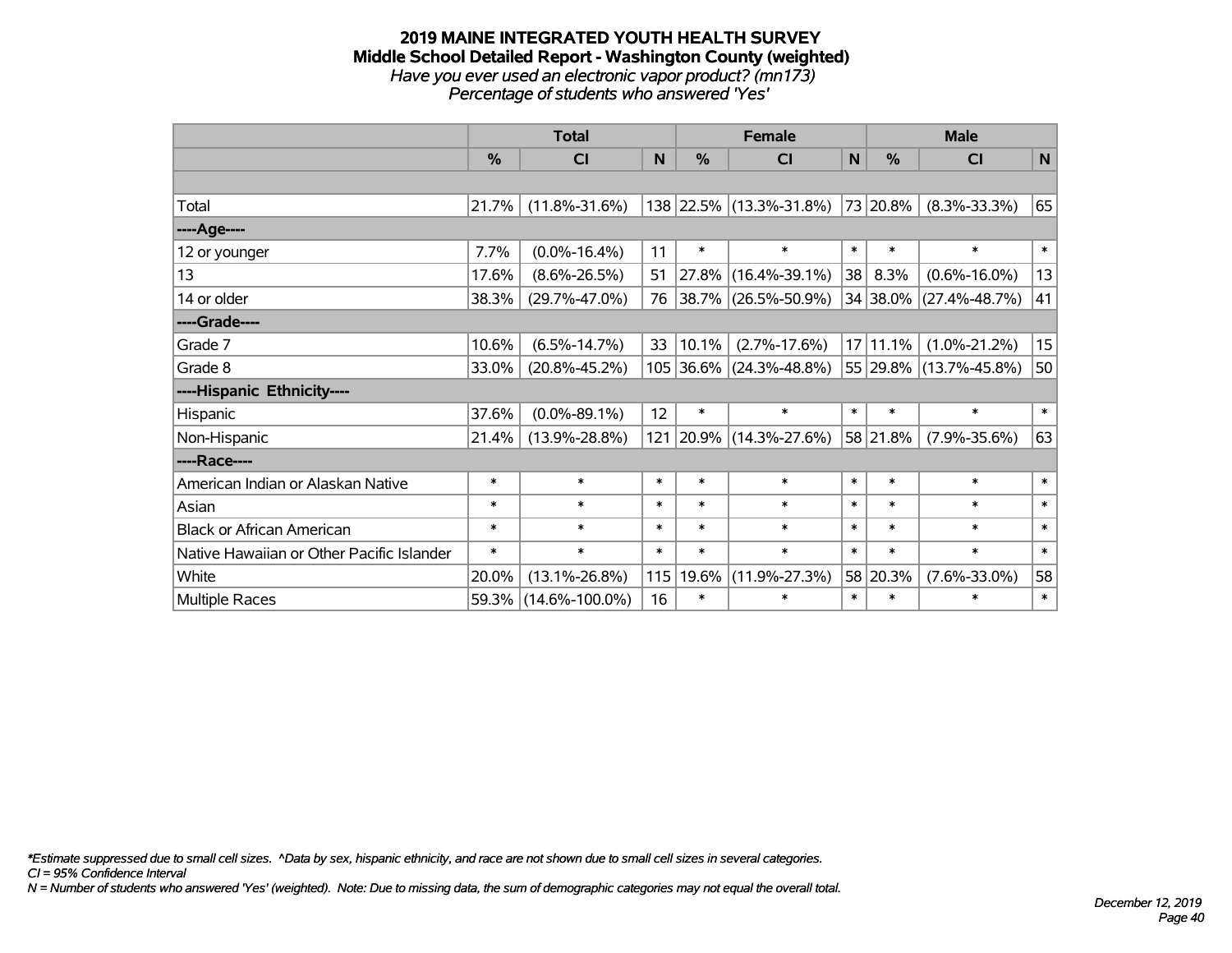### **2019 MAINE INTEGRATED YOUTH HEALTH SURVEY Middle School Detailed Report - Washington County (weighted)** *During the past 30 days, on how many days did you use an electronic vapor product? (mn174) Percentage of students who answered at least 1 day*

|                                           | <b>Total</b> |                       |        |          | <b>Female</b>          |              | <b>Male</b> |                                 |             |  |
|-------------------------------------------|--------------|-----------------------|--------|----------|------------------------|--------------|-------------|---------------------------------|-------------|--|
|                                           | %            | CI                    | N      | %        | <b>CI</b>              | $\mathsf{N}$ | %           | <b>CI</b>                       | $\mathbf N$ |  |
|                                           |              |                       |        |          |                        |              |             |                                 |             |  |
| Total                                     |              | $10.1\%$ (7.1%-13.1%) |        | 64 13.3% | $(7.3\% - 19.2\%)$     |              |             | 43 6.8% (2.5%-11.1%)            | 21          |  |
| ----Age----                               |              |                       |        |          |                        |              |             |                                 |             |  |
| 12 or younger                             | 5.5%         | $(0.0\% - 11.3\%)$    | 8      | $\ast$   | $\ast$                 | $\ast$       | $\ast$      | $\ast$                          | $\ast$      |  |
| 13                                        | 8.5%         | $(3.8\% - 13.3\%)$    | 25     | $\ast$   | $\ast$                 | $\ast$       | $\ast$      | $\ast$                          | $\ast$      |  |
| 14 or older                               | $16.0\%$     | $(6.8\% - 25.2\%)$    |        | 31 23.3% | $(8.8\% - 37.8\%)$     |              |             | $21   9.8\%   (3.1\% - 16.5\%)$ | 10          |  |
| ----Grade----                             |              |                       |        |          |                        |              |             |                                 |             |  |
| Grade 7                                   | 6.1%         | $(0.1\% - 12.2\%)$    | 19     | 5.8%     | $(0.0\% - 13.7\%)$     |              |             | $10 6.6\% $ (0.0%-16.8%)        | 9           |  |
| Grade 8                                   |              | $14.3\%$ (9.7%-18.9%) |        |          | 45 21.8% (18.1%-25.5%) |              |             | $33   7.4\%   (2.5\% - 12.2\%)$ | 12          |  |
| ----Hispanic Ethnicity----                |              |                       |        |          |                        |              |             |                                 |             |  |
| Hispanic                                  | 31.5%        | $(0.0\% - 83.5\%)$    | 10     | $\ast$   | $\ast$                 | $\ast$       | $\ast$      | $\ast$                          | $\ast$      |  |
| Non-Hispanic                              | 9.5%         | $(6.8\% - 12.2\%)$    |        | 54 11.8% | $(7.2\% - 16.5\%)$     |              |             | $33 7.3\% $ (2.7%-11.9%)        | 21          |  |
| ----Race----                              |              |                       |        |          |                        |              |             |                                 |             |  |
| American Indian or Alaskan Native         | $\ast$       | $\ast$                | $\ast$ | $\ast$   | $\ast$                 | $\ast$       | $\ast$      | $\ast$                          | $\ast$      |  |
| Asian                                     | $\ast$       | $\ast$                | $\ast$ | $\ast$   | $\ast$                 | $\ast$       | $\ast$      | $\ast$                          | $\ast$      |  |
| <b>Black or African American</b>          | $\ast$       | $\ast$                | $\ast$ | $\ast$   | $\ast$                 | $\ast$       | $\ast$      | $\ast$                          | $\ast$      |  |
| Native Hawaiian or Other Pacific Islander | $\ast$       | $\ast$                | $\ast$ | $\ast$   | $\ast$                 | $\ast$       | $\ast$      | $\ast$                          | $\ast$      |  |
| White                                     | 9.0%         | $(6.1\% - 11.9\%)$    |        | 52 11.1% | $(6.6\% - 15.6\%)$     |              | 33 6.8%     | $(1.7\% - 12.0\%)$              | 19          |  |
| <b>Multiple Races</b>                     | 44.9%        | $(1.9\% - 87.9\%)$    | 12     | $\ast$   | $\ast$                 | $\ast$       | $\ast$      | $\ast$                          | $\ast$      |  |

*\*Estimate suppressed due to small cell sizes. ^Data by sex, hispanic ethnicity, and race are not shown due to small cell sizes in several categories.*

*CI = 95% Confidence Interval*

*N = Number of students who answered at least 1 day (weighted). Note: Due to missing data, the sum of demographic categories may not equal the overall total.*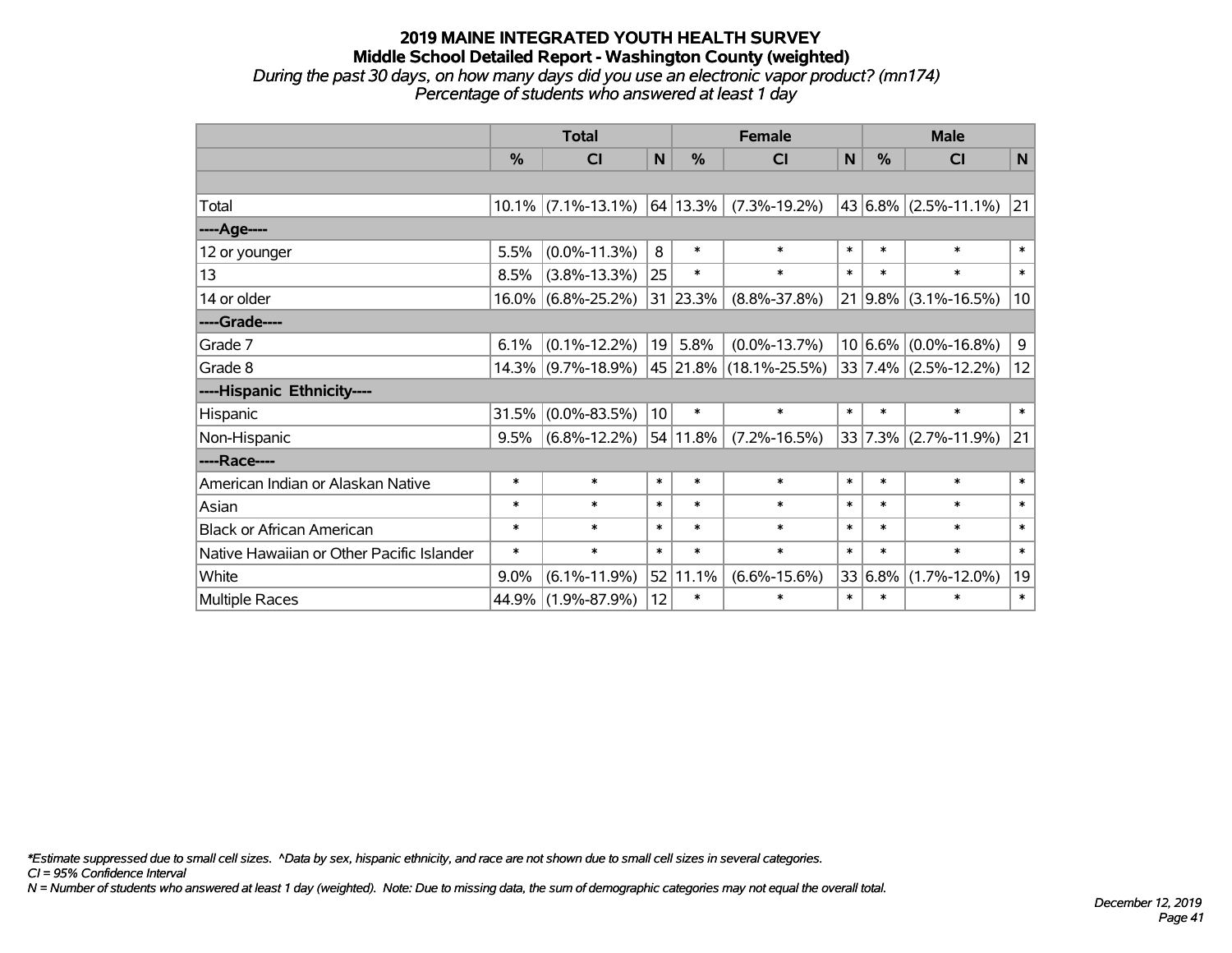## **2019 MAINE INTEGRATED YOUTH HEALTH SURVEY Middle School Detailed Report - Washington County (weighted)** *The last time you used an electronic vapor product, what was in the vapor you inhaled? (mn182)*

|   | Percentage of students who answered 'Nicotine' |   |               |  |             |   |  |   |
|---|------------------------------------------------|---|---------------|--|-------------|---|--|---|
|   | Total                                          |   | <b>Female</b> |  | <b>Male</b> |   |  |   |
| % |                                                | N | %             |  | N           | % |  | N |
|   |                                                |   |               |  |             |   |  |   |

| 22.9%  | $(5.3\% - 40.6\%)$ |                     |        |                |        |        |        | 7 <sup>1</sup>                                       |
|--------|--------------------|---------------------|--------|----------------|--------|--------|--------|------------------------------------------------------|
|        |                    |                     |        |                |        |        |        |                                                      |
| $\ast$ | $\ast$             | $\ast$              | $\ast$ | $\ast$         | $\ast$ | $\ast$ | $\ast$ | $\ast$                                               |
| 28.0%  | $(8.1\% - 48.0\%)$ | 12                  | $\ast$ | $\ast$         | $\ast$ | $\ast$ | $\ast$ | $\ast$                                               |
| 17.6%  | $(0.0\% - 37.1\%)$ |                     | $\ast$ | $\ast$         | $\ast$ | $\ast$ | $\ast$ | $\ast$                                               |
|        |                    |                     |        |                |        |        |        |                                                      |
| 22.5%  | $(0.0\% - 51.5\%)$ | 6                   | $\ast$ | $\ast$         | $\ast$ | $\ast$ | $\ast$ | $\ast$                                               |
| 23.0%  | $(0.0\% - 46.6\%)$ | 22                  | $\ast$ | $\ast$         | $\ast$ | $\ast$ | $\ast$ | $\ast$                                               |
|        |                    |                     |        |                |        |        |        |                                                      |
| $\ast$ | $\ast$             | $\ast$              | $\ast$ | $\ast$         | $\ast$ | $\ast$ | $\ast$ | $\ast$                                               |
|        |                    |                     | $\ast$ | $\ast$         | $\ast$ | $\ast$ | $\ast$ | $\ast$                                               |
|        |                    |                     |        |                |        |        |        |                                                      |
| $\ast$ | $\ast$             | $\ast$              | $\ast$ | $\ast$         | $\ast$ | $\ast$ | $\ast$ | $\ast$                                               |
| $\ast$ | $\ast$             | $\ast$              | $\ast$ | $\ast$         | $\ast$ | $\ast$ | $\ast$ | $\ast$                                               |
| $\ast$ | $\ast$             | $\ast$              | $\ast$ | $\ast$         | $\ast$ | $\ast$ | $\ast$ | $\ast$                                               |
| $\ast$ | $\ast$             | $\ast$              | $\ast$ | $\ast$         | $\ast$ | $\ast$ | $\ast$ | $\ast$                                               |
| 25.6%  | $(9.5\% - 41.7\%)$ |                     | $\ast$ | $\ast$         | $\ast$ | $\ast$ | $\ast$ | $\ast$                                               |
| $\ast$ | $\ast$             | $\ast$              | $\ast$ | $\ast$         | $\ast$ | $\ast$ | $\ast$ | $\ast$                                               |
|        |                    | 24.7% (10.3%-39.0%) |        | 13<br>26<br>26 |        |        |        | $\vert$ 28 32.7% (13.6%-51.8%) 21 12.1% (0.0%-31.3%) |

*\*Estimate suppressed due to small cell sizes. ^Data by sex, hispanic ethnicity, and race are not shown due to small cell sizes in several categories.*

*CI = 95% Confidence Interval*

*N = Number of students who answered 'Nicotine' (weighted). Note: Due to missing data, the sum of demographic categories may not equal the overall total.*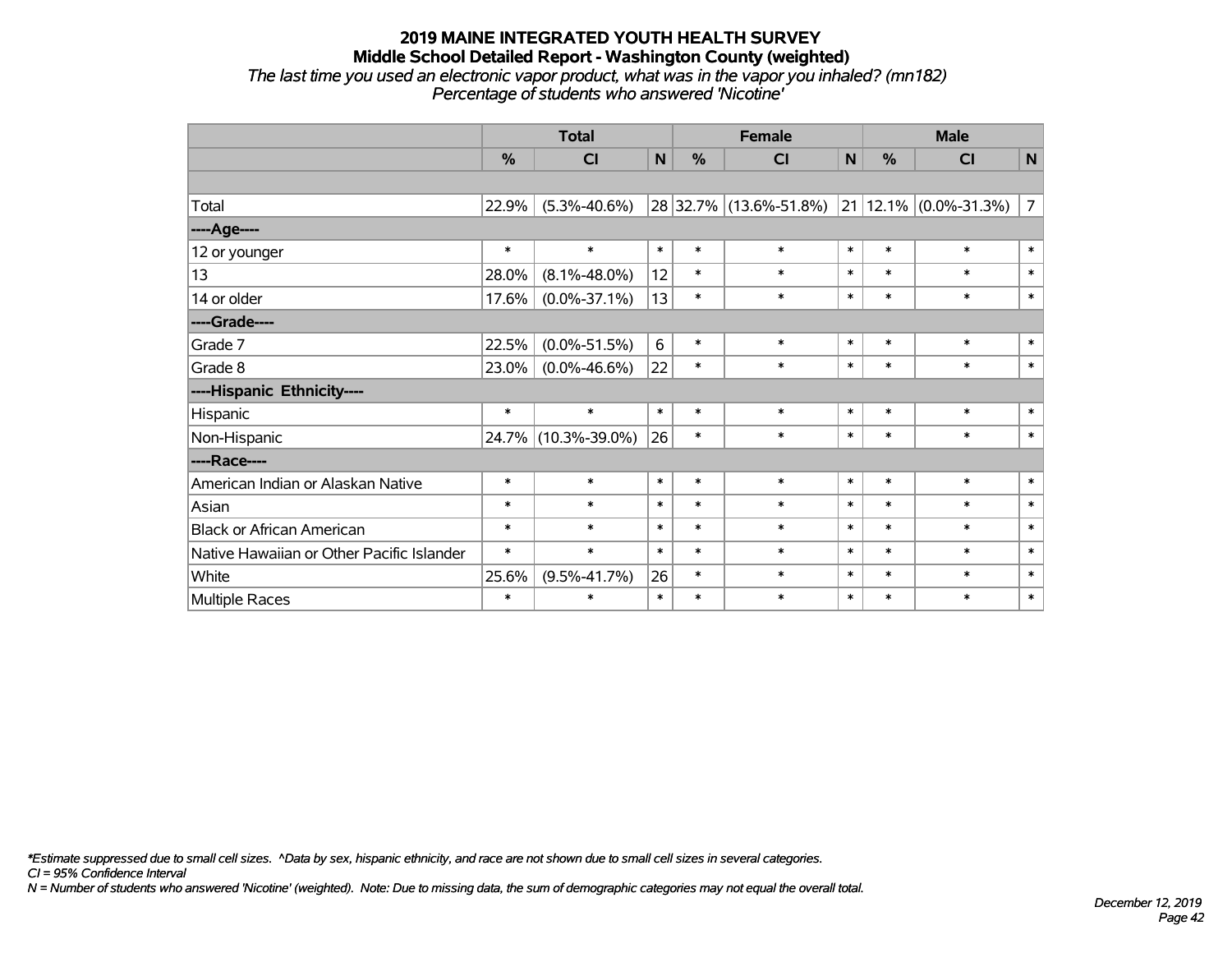*The last time you used an electronic vapor product, what was in the vapor you inhaled? (mn182\_2) Percentage of students who answered 'Marijuana or Hash Oil'*

|                                           |        | <b>Total</b> |        |        | <b>Female</b> |        |        | <b>Male</b> |        |
|-------------------------------------------|--------|--------------|--------|--------|---------------|--------|--------|-------------|--------|
|                                           |        | % CI N       |        |        | %  CI  N      |        | %      | CI N        |        |
|                                           |        |              |        |        |               |        |        |             |        |
| Total                                     | $\ast$ | *            | $\ast$ | $\ast$ | $\ast$        | *      | $\ast$ | $\ast$      | $\ast$ |
| ----Age----                               |        |              |        |        |               |        |        |             |        |
| 12 or younger                             | $\ast$ | *            | $\ast$ | $\ast$ | $\ast$        | $\ast$ | $\ast$ | $\ast$      | $\ast$ |
| 13                                        | $\ast$ | $\ast$       | $\ast$ | $\ast$ | $\ast$        | $\ast$ | $\ast$ | $\ast$      | $\ast$ |
| 14 or older                               | $\ast$ | *            | $\ast$ | $\ast$ | $\ast$        | $\ast$ | $\ast$ | *           | $\ast$ |
| ----Grade----                             |        |              |        |        |               |        |        |             |        |
| Grade 7                                   | $\ast$ | *            | $\ast$ | $\ast$ | $\ast$        | $\ast$ | *      | $\ast$      | *      |
| Grade 8                                   | ∗      | *            | $\ast$ | $\ast$ | $\ast$        | *      | $\ast$ | *           | *      |
| ----Hispanic Ethnicity----                |        |              |        |        |               |        |        |             |        |
| Hispanic                                  | $\ast$ | $\ast$       | $\ast$ | $\ast$ | $\ast$        | $\ast$ | $\ast$ | $\ast$      | *      |
| Non-Hispanic                              | $\ast$ | $\ast$       | $\ast$ | $\ast$ | $\ast$        | $\ast$ | $\ast$ | *           | *      |
| ----Race----                              |        |              |        |        |               |        |        |             |        |
| American Indian or Alaskan Native         | $\ast$ | $\ast$       | $\ast$ | $\ast$ | $\ast$        | $\ast$ | $\ast$ | $\ast$      | $\ast$ |
| Asian                                     | $\ast$ | $\ast$       | $\ast$ | $\ast$ | $\ast$        | $\ast$ | *      | $\ast$      | $\ast$ |
| <b>Black or African American</b>          | $\ast$ | *            | $\ast$ | $\ast$ | $\ast$        | $\ast$ | $\ast$ | $\ast$      | $\ast$ |
| Native Hawaiian or Other Pacific Islander | $\ast$ | $\ast$       | $\ast$ | $\ast$ | $\ast$        | $\ast$ | $\ast$ | $\ast$      | $\ast$ |
| White                                     | $\ast$ | *            | $\ast$ | *      | $\ast$        | $\ast$ | $\ast$ | *           | $\ast$ |
| <b>Multiple Races</b>                     | $\ast$ | $\ast$       | $\ast$ | $\ast$ | $\ast$        | $\ast$ | $\ast$ | $\ast$      | $\ast$ |

*\*Estimate suppressed due to small cell sizes. ^Data by sex, hispanic ethnicity, and race are not shown due to small cell sizes in several categories.*

*CI = 95% Confidence Interval*

*N = Number of students who answered 'Marijuana or Hash Oil' (weighted). Note: Due to missing data, the sum of demographic categories may not equal the overall total.*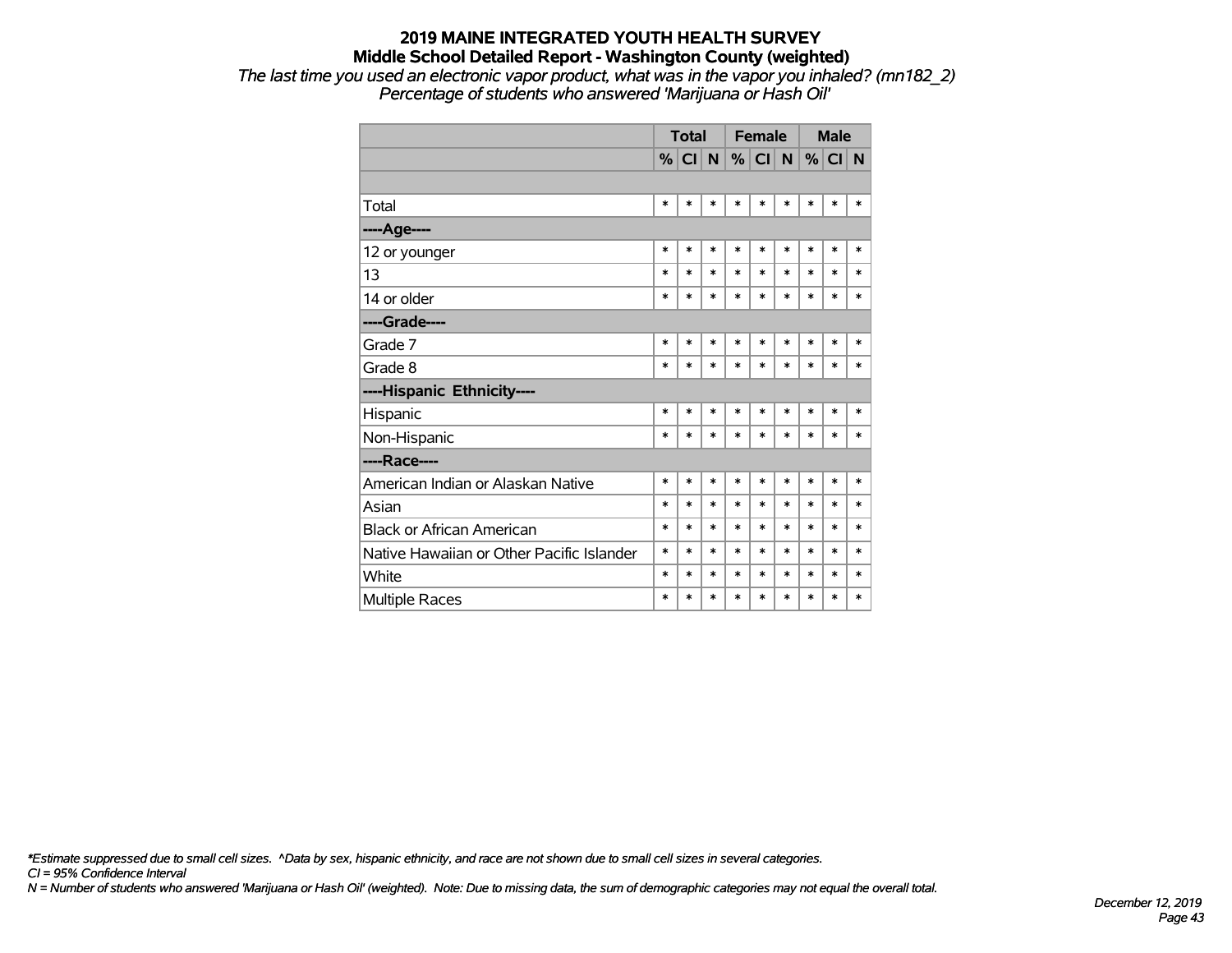*Percentage of students who are susceptible to cigarette use (among all students including those who have tried cigarettes or are current cigarette users) (mntobsus)*

|                                           | <b>Total</b>  |                     |        | <b>Female</b> |                         | <b>Male</b> |          |                        |        |
|-------------------------------------------|---------------|---------------------|--------|---------------|-------------------------|-------------|----------|------------------------|--------|
|                                           | $\frac{0}{0}$ | CI                  | N      | %             | <b>CI</b>               | N           | %        | <b>CI</b>              | N      |
|                                           |               |                     |        |               |                         |             |          |                        |        |
| Total                                     |               | 29.3% (22.4%-36.1%) |        |               | 181 29.6% (23.7%-35.6%) |             |          | 94 28.8% (15.6%-42.0%) | 87     |
| ----Age----                               |               |                     |        |               |                         |             |          |                        |        |
| 12 or younger                             | 15.2%         | $(4.3\% - 26.1\%)$  | 22     | 11.1%         | $(1.7\% - 20.6\%)$      |             | 10 22.8% | $(0.0\% - 47.9\%)$     | 11     |
| 13                                        | 28.6%         | $(20.1\% - 37.0\%)$ | 82     | $ 33.8\% $    | $(20.1\% - 47.6\%)$     |             | 46 23.8% | $(3.3\% - 44.2\%)$     | 36     |
| 14 or older                               |               | 41.0% (33.1%-48.9%) | 77     |               | 42.5% (24.7%-60.2%)     |             |          | 38 39.7% (28.0%-51.4%) | 39     |
| ----Grade----                             |               |                     |        |               |                         |             |          |                        |        |
| Grade 7                                   |               | 22.4% (13.3%-31.5%) | 67     |               | 20.9% (13.3%-28.6%)     |             | 35 24.1% | $(9.7\% - 38.6\%)$     | 32     |
| Grade 8                                   |               | 35.1% (26.8%-43.4%) |        |               | 109 39.3% (28.7%-49.9%) |             |          | 59 31.1% (12.1%-50.1%) | 49     |
| ----Hispanic Ethnicity----                |               |                     |        |               |                         |             |          |                        |        |
| Hispanic                                  | 33.4%         | $(6.4\% - 60.3\%)$  | 11     | $\ast$        | $\ast$                  | $\ast$      | $\ast$   | $\ast$                 | $\ast$ |
| Non-Hispanic                              |               | 27.7% (21.2%-34.2%) |        | 153 30.0%     | $(21.7\% - 38.2\%)$     |             |          | 82 25.5% (12.9%-38.1%) | 71     |
| ----Race----                              |               |                     |        |               |                         |             |          |                        |        |
| American Indian or Alaskan Native         | 55.6%         | $(12.3\% - 98.9\%)$ | 11     | $\ast$        | $\ast$                  | $\ast$      | $\ast$   | $\ast$                 | $\ast$ |
| Asian                                     | $\ast$        | $\ast$              | $\ast$ | $\ast$        | $\ast$                  | $\ast$      | $\ast$   | $\ast$                 | $\ast$ |
| <b>Black or African American</b>          | $\ast$        | $\ast$              | $\ast$ | $\ast$        | $\ast$                  | $\ast$      | $\ast$   | $\ast$                 | $\ast$ |
| Native Hawaiian or Other Pacific Islander | $\ast$        | $\ast$              | $\ast$ | $\ast$        | $\ast$                  | $\ast$      | $\ast$   | $\ast$                 | $\ast$ |
| White                                     | 29.0%         | $(21.5\% - 36.5\%)$ | 163    | 30.6%         | $(24.6\% - 36.7\%)$     |             | 89 27.2% | $(12.3\% - 42.1\%)$    | 74     |
| <b>Multiple Races</b>                     | 26.1%         | $(8.4\% - 43.8\%)$  | 7      | $\ast$        | $\ast$                  | $\ast$      | $\ast$   | $\ast$                 | $\ast$ |

*\*Estimate suppressed due to small cell sizes. ^Data by sex, hispanic ethnicity, and race are not shown due to small cell sizes in several categories.*

*CI = 95% Confidence Interval*

*N = Number of students who are susceptible to cigarette use (among all students including those who have tried cigarettes or are current cigarette users) (weighted). Note: Due to missing data, the sum of demographic categories may not equal the overall total.*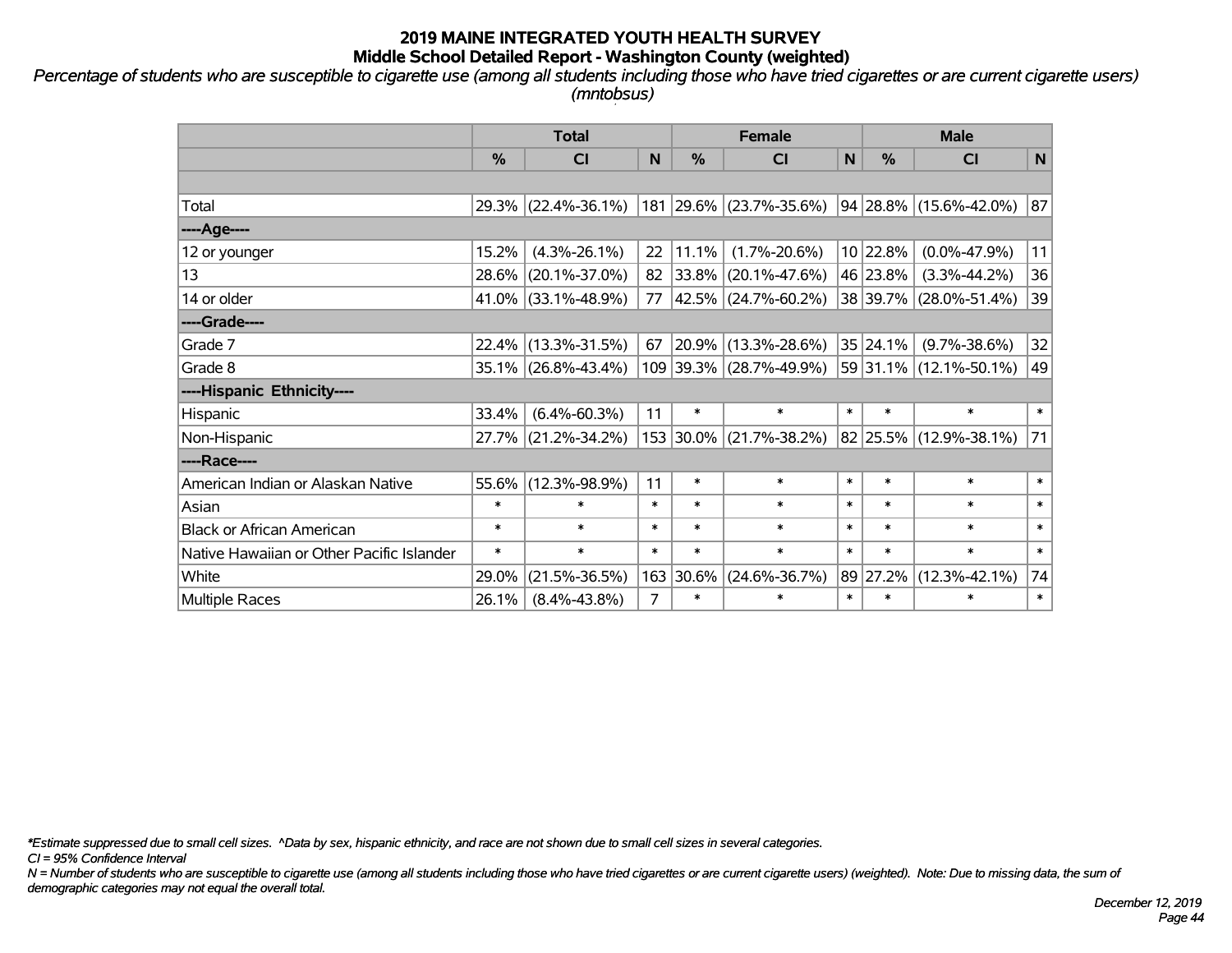*Percentage of students who are susceptible to cigarette use (among students who have never tried cigarettes) (mntobsus\_2)*

|                                           | <b>Total</b> |                     |                | <b>Female</b> |                          | <b>Male</b> |          |                        |        |
|-------------------------------------------|--------------|---------------------|----------------|---------------|--------------------------|-------------|----------|------------------------|--------|
|                                           | %            | <b>CI</b>           | N              | $\frac{9}{6}$ | <b>CI</b>                | N           | %        | <b>CI</b>              | N      |
|                                           |              |                     |                |               |                          |             |          |                        |        |
| Total                                     |              | 27.6% (20.3%-35.0%) |                |               | 167 27.8% (22.6%-32.9%)  |             |          | 86 27.5% (13.9%-41.1%) | 81     |
| ----Age----                               |              |                     |                |               |                          |             |          |                        |        |
| 12 or younger                             | 15.2%        | $(4.3\% - 26.1\%)$  | 22             | 11.1%         | $(1.7\% - 20.6\%)$       |             | 10 22.8% | $(0.0\% - 47.9\%)$     | 11     |
| 13                                        |              | 26.7% (18.6%-34.8%) | 75             |               | $ 32.0\% $ (19.3%-44.6%) |             | 43 21.9% | $(1.5\% - 42.2\%)$     | 32     |
| 14 or older                               |              | 38.9% (31.5%-46.3%) | 70             |               | $ 39.3\% $ (23.1%-55.5%) |             |          | 33 38.5% (26.9%-50.1%) | 37     |
| ----Grade----                             |              |                     |                |               |                          |             |          |                        |        |
| Grade 7                                   | $20.4\%$     | $(11.6\% - 29.2\%)$ | 60             |               | $19.1\%$ (10.4%-27.9%)   |             | 31 22.0% | $(9.1\% - 34.9\%)$     | 29     |
| Grade 8                                   |              | 33.7% (24.7%-42.7%) |                |               | 102 37.4% (27.3%-47.5%)  |             |          | 55 30.3% (10.6%-49.9%) | 47     |
| ----Hispanic Ethnicity----                |              |                     |                |               |                          |             |          |                        |        |
| Hispanic                                  | 24.7%        | $(0.0\% - 53.6\%)$  | $\overline{7}$ | $\ast$        | $\ast$                   | $\ast$      | $\ast$   | $\ast$                 | $\ast$ |
| Non-Hispanic                              |              | 26.3% (19.5%-33.2%) |                |               | 143 27.8% (20.7%-34.8%)  |             |          | 74 25.0% (12.1%-37.9%) | 69     |
| ----Race----                              |              |                     |                |               |                          |             |          |                        |        |
| American Indian or Alaskan Native         | 45.5%        | $(0.0\% - 100.0\%)$ | $\overline{7}$ | $\ast$        | $\ast$                   | $\ast$      | $\ast$   | $\ast$                 | $\ast$ |
| Asian                                     | $\ast$       | $\ast$              | $\ast$         | $\ast$        | $\ast$                   | $\ast$      | $\ast$   | $\ast$                 | $\ast$ |
| <b>Black or African American</b>          | $\ast$       | $\ast$              | $\ast$         | $\ast$        | $\ast$                   | $\ast$      | $\ast$   | $\ast$                 | $\ast$ |
| Native Hawaiian or Other Pacific Islander | $\ast$       | $\ast$              | $\ast$         | $\ast$        | $\ast$                   | $\ast$      | $\ast$   | $\ast$                 | $\ast$ |
| White                                     | 27.9%        | $(20.2\% - 35.7\%)$ |                | 155 28.6%     | $(23.6\% - 33.6\%)$      | 81          | 27.2%    | $(12.3\% - 42.1\%)$    | 74     |
| Multiple Races                            | $\ast$       | $\ast$              | $\ast$         | $\ast$        | $\ast$                   | $\ast$      | $\ast$   | $\ast$                 | $\ast$ |

*\*Estimate suppressed due to small cell sizes. ^Data by sex, hispanic ethnicity, and race are not shown due to small cell sizes in several categories.*

*CI = 95% Confidence Interval*

*N = Number of students who are susceptible to cigarette use (among students who have never tried cigarettes) (weighted). Note: Due to missing data, the sum of demographic categories may not equal the overall total.*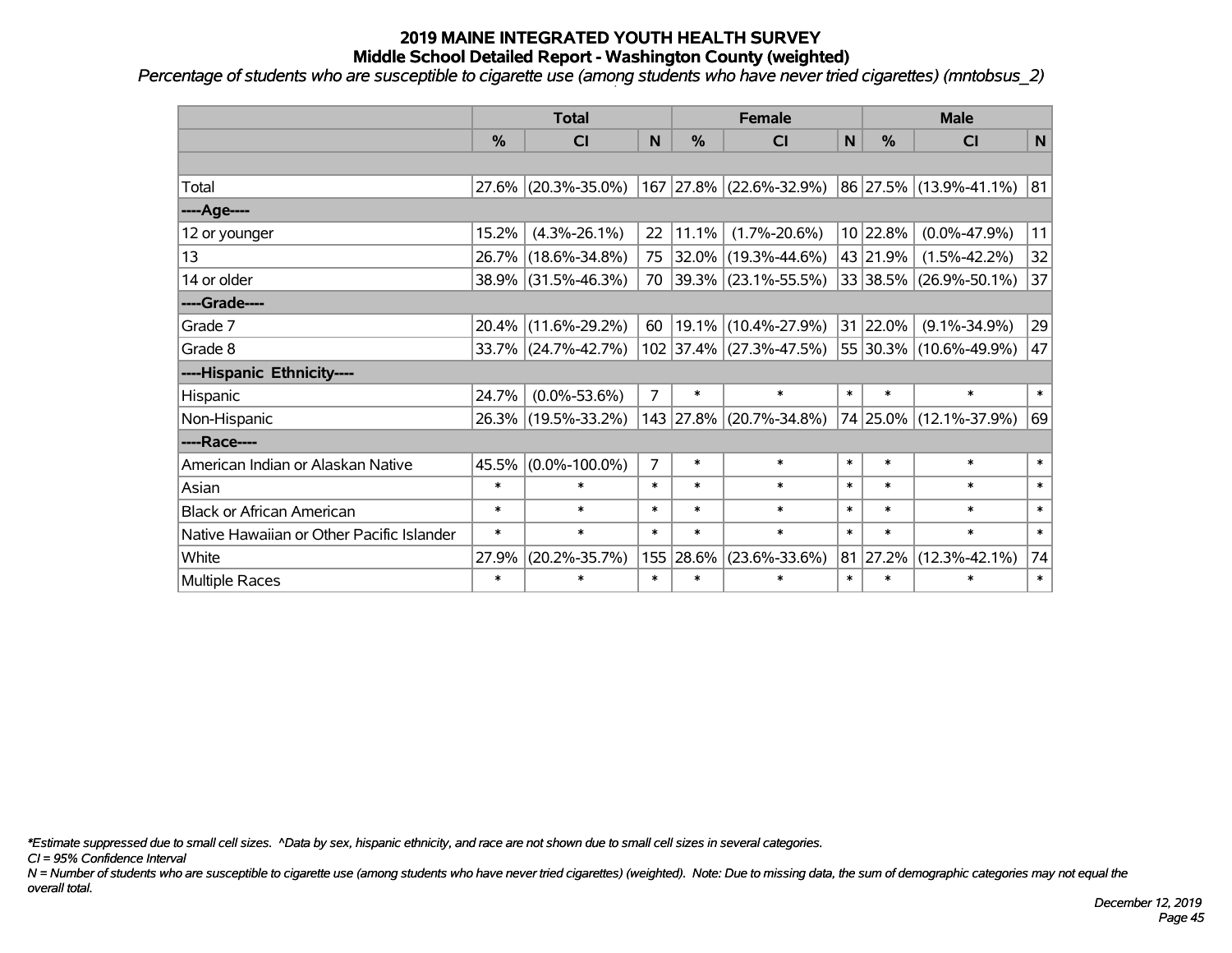*Percentage of students who smoked cigarettes or cigars or used chewing tobacco, snuff, dip, or dissolvable tobacco products on one or more of the past 30 days (mnanytoba)*

|                                           | <b>Total</b> |                      |                |               | <b>Female</b>            |                | <b>Male</b>   |                       |        |  |
|-------------------------------------------|--------------|----------------------|----------------|---------------|--------------------------|----------------|---------------|-----------------------|--------|--|
|                                           | %            | C <sub>l</sub>       | N              | $\frac{0}{0}$ | <b>CI</b>                | N              | $\frac{9}{6}$ | <b>CI</b>             | N      |  |
|                                           |              |                      |                |               |                          |                |               |                       |        |  |
| Total                                     | 5.4%         | $(2.9\% - 7.8\%)$    |                | 34 2.6%       | $(0.3\% - 4.8\%)$        | 8              | 8.4%          | $(5.0\% - 11.8\%)$    | 26     |  |
| ----Age----                               |              |                      |                |               |                          |                |               |                       |        |  |
| 12 or younger                             | 4.9%         | $(1.4\% - 8.3\%)$    | $\overline{7}$ | $\ast$        | $\ast$                   | $\ast$         | $\ast$        | $\ast$                | $\ast$ |  |
| 13                                        | 3.1%         | $(0.3\% - 5.9\%)$    | 9              | $\ast$        | $\ast$                   | $\ast$         | $\ast$        | $\ast$                | $\ast$ |  |
| 14 or older                               |              | $9.5\%$ (0.0%-20.2%) |                |               | $17 6.5\% $ (0.0%-13.7%) | 6              |               | $12.2\%$ (0.0%-27.3%) | 12     |  |
| ----Grade----                             |              |                      |                |               |                          |                |               |                       |        |  |
| Grade 7                                   | 2.3%         | $(0.0\% - 4.7\%)$    | $\overline{7}$ | $\ast$        | $\ast$                   | $\ast$         | $\ast$        | $\ast$                | $\ast$ |  |
| Grade 8                                   |              | $7.8\%$ (2.8%-12.8%) |                | 25 4.9%       | $(0.4\% - 9.3\%)$        | $\overline{7}$ |               | $10.4\%$ (3.4%-17.4%) | 17     |  |
| ----Hispanic Ethnicity----                |              |                      |                |               |                          |                |               |                       |        |  |
| Hispanic                                  | $\ast$       | $\ast$               | $\ast$         | $\ast$        | $\ast$                   | $\ast$         | $\ast$        | $\ast$                | $\ast$ |  |
| Non-Hispanic                              | 4.4%         | $(2.0\% - 6.8\%)$    |                | 25 2.3%       | $(0.5\% - 4.1\%)$        | $\overline{7}$ | 6.4%          | $(3.0\% - 9.9\%)$     | 18     |  |
| ----Race----                              |              |                      |                |               |                          |                |               |                       |        |  |
| American Indian or Alaskan Native         | $\ast$       | $\ast$               | $\ast$         | $\ast$        | $\ast$                   | $\ast$         | $\ast$        | $\ast$                | $\ast$ |  |
| Asian                                     | $\ast$       | $\ast$               | $\ast$         | $\ast$        | $\ast$                   | $\ast$         | $\ast$        | $\ast$                | $\ast$ |  |
| <b>Black or African American</b>          | $\ast$       | $\ast$               | $\ast$         | $\ast$        | $\ast$                   | $\ast$         | $\ast$        | $\ast$                | $\ast$ |  |
| Native Hawaiian or Other Pacific Islander | $\ast$       | $\ast$               | $\ast$         | $\ast$        | $\ast$                   | $\ast$         | $\ast$        | $\ast$                | $\ast$ |  |
| White                                     | 4.2%         | $(1.5\% - 7.0\%)$    | 24             | 2.2%          | $(0.5\% - 3.9\%)$        | $\overline{7}$ | 6.4%          | $(2.2\% - 10.7\%)$    | 18     |  |
| Multiple Races                            | $\ast$       | $\ast$               | $\ast$         | $\ast$        | $\ast$                   | $\ast$         | $\ast$        | $\ast$                | $\ast$ |  |

*\*Estimate suppressed due to small cell sizes. ^Data by sex, hispanic ethnicity, and race are not shown due to small cell sizes in several categories.*

*CI = 95% Confidence Interval*

*N = Number of students who smoked cigarettes or cigars or used chewing tobacco, snuff, dip, or dissolvable tobacco products on one or more of the past 30 days (weighted). Note: Due to missing data, the sum of demographic categories may not equal the overall total.*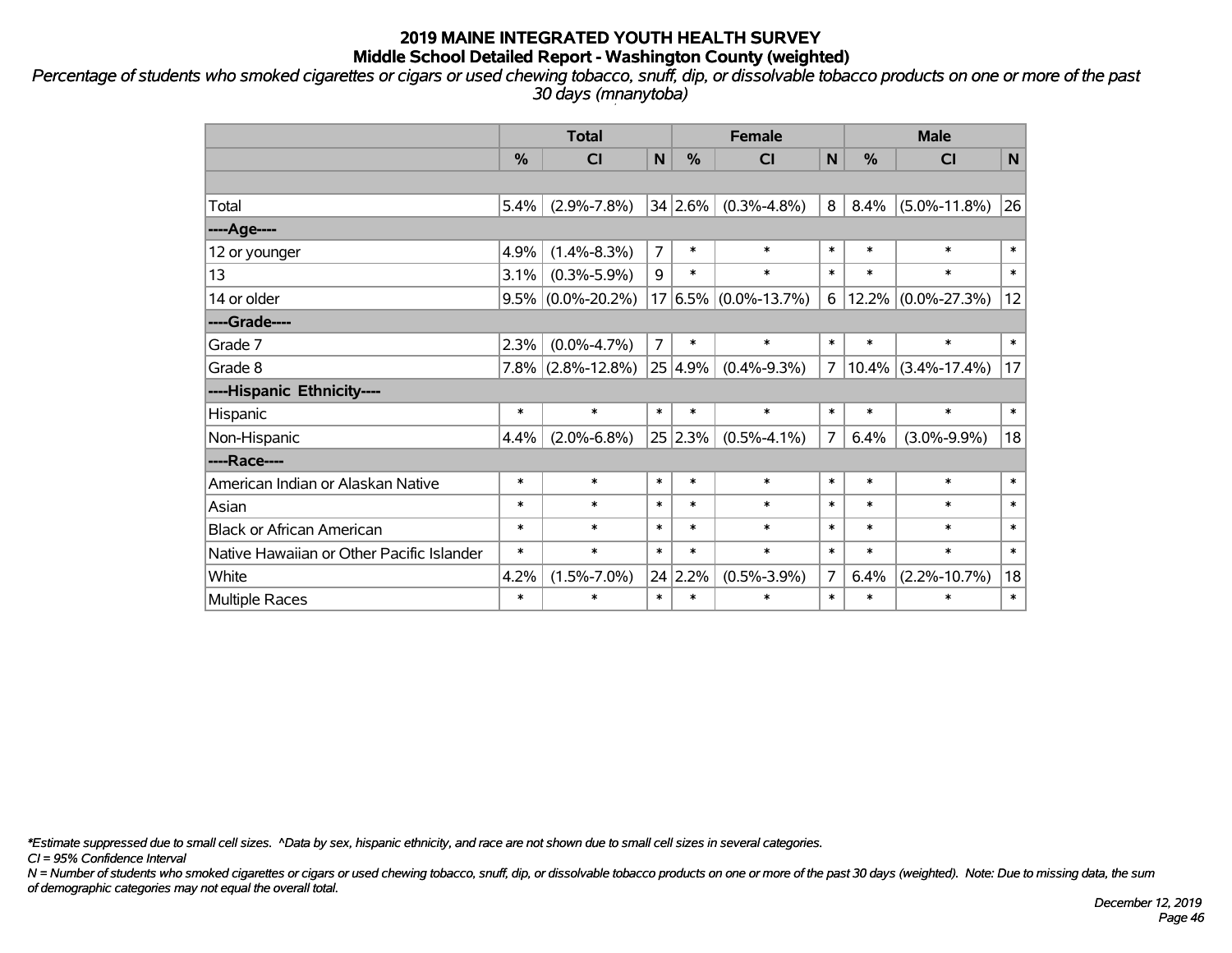*Percentage of students who smoked cigarettes or cigars; used an electronic vapor product; or used chewing tobacco, snuff, dip, or dissolvable tobacco products on one or more of the past 30 days (mnanytob\_2a)*

|                                           | <b>Total</b> |                    |                 | <b>Female</b> |                             | <b>Male</b>     |        |                    |             |
|-------------------------------------------|--------------|--------------------|-----------------|---------------|-----------------------------|-----------------|--------|--------------------|-------------|
|                                           | %            | CI                 | $\mathsf{N}$    | %             | <b>CI</b>                   | N               | %      | <b>CI</b>          | $\mathbf N$ |
|                                           |              |                    |                 |               |                             |                 |        |                    |             |
| Total                                     | $11.1\%$     | $(8.2\% - 13.9\%)$ |                 | 69 13.5%      | $(7.4\% - 19.5\%)$          | 43              | 8.5%   | $(4.7\% - 12.4\%)$ | 26          |
| ---- Age----                              |              |                    |                 |               |                             |                 |        |                    |             |
| 12 or younger                             | 5.4%         | $(0.0\% - 11.8\%)$ | 8               | $\ast$        | $\ast$                      | $\ast$          | $\ast$ | $\ast$             | $\ast$      |
| 13                                        | 8.8%         | $(3.8\% - 13.7\%)$ | 25              | $\ast$        | $\ast$                      | $\ast$          | $\ast$ | $\ast$             | $\ast$      |
| 14 or older                               | 18.8%        | $(9.4\% - 28.3\%)$ |                 | 36 23.3%      | $(8.8\% - 37.8\%)$          | 21              | 14.9%  | $(2.6\% - 27.3\%)$ | 15          |
| ----Grade----                             |              |                    |                 |               |                             |                 |        |                    |             |
| Grade 7                                   | 6.1%         | $(0.2\% - 12.1\%)$ | 19              | 5.8%          | $(0.0\% - 13.7\%)$          | 10 <sup>1</sup> | 6.6%   | $(0.0\% - 15.6\%)$ | 9           |
| Grade 8                                   | $14.6\%$     | $(9.5\% - 19.7\%)$ |                 |               | $ 45 22.5\% $ (18.8%-26.1%) | 33              | 7.4%   | $(2.4\% - 12.5\%)$ | 12          |
| ----Hispanic Ethnicity----                |              |                    |                 |               |                             |                 |        |                    |             |
| Hispanic                                  | 35.7%        | $(0.0\% - 91.3\%)$ | 10 <sup>1</sup> | $\ast$        | $\ast$                      | $\ast$          | $\ast$ | $\ast$             | $\ast$      |
| Non-Hispanic                              | 9.6%         | $(6.9\% - 12.3\%)$ |                 | 54 12.0%      | $(7.1\% - 16.9\%)$          | 33              | 7.3%   | $(3.8\% - 10.8\%)$ | 21          |
| ----Race----                              |              |                    |                 |               |                             |                 |        |                    |             |
| American Indian or Alaskan Native         | $\ast$       | $\ast$             | $\ast$          | $\ast$        | $\ast$                      | $\ast$          | $\ast$ | $\ast$             | $\ast$      |
| Asian                                     | $\ast$       | $\ast$             | $\ast$          | $\ast$        | $\ast$                      | $\ast$          | $\ast$ | $\ast$             | $\ast$      |
| <b>Black or African American</b>          | $\ast$       | $\ast$             | $\ast$          | $\ast$        | $\ast$                      | $\ast$          | $\ast$ | $\ast$             | $\ast$      |
| Native Hawaiian or Other Pacific Islander | $\ast$       | $\ast$             | $\ast$          | $\ast$        | $\ast$                      | $\ast$          | $\ast$ | $\ast$             | $\ast$      |
| White                                     | 9.9%         | $(7.0\% - 12.9\%)$ | 57              | 11.3%         | $(6.6\% - 15.9\%)$          | 33              | 8.6%   | $(5.0\% - 12.2\%)$ | 24          |
| Multiple Races                            | 44.9%        | $(1.9\% - 87.9\%)$ | 12              | $\ast$        | $\ast$                      | $\ast$          | $\ast$ | $\ast$             | $\ast$      |

*\*Estimate suppressed due to small cell sizes. ^Data by sex, hispanic ethnicity, and race are not shown due to small cell sizes in several categories.*

*CI = 95% Confidence Interval*

*N = Number of students who smoked cigarettes or cigars; used an electronic vapor product; or used chewing tobacco, snuff, dip, or dissolvable tobacco products on one or more of the past 30 days (weighted). Note: Due to missing data, the sum of demographic categories may not equal the overall total.*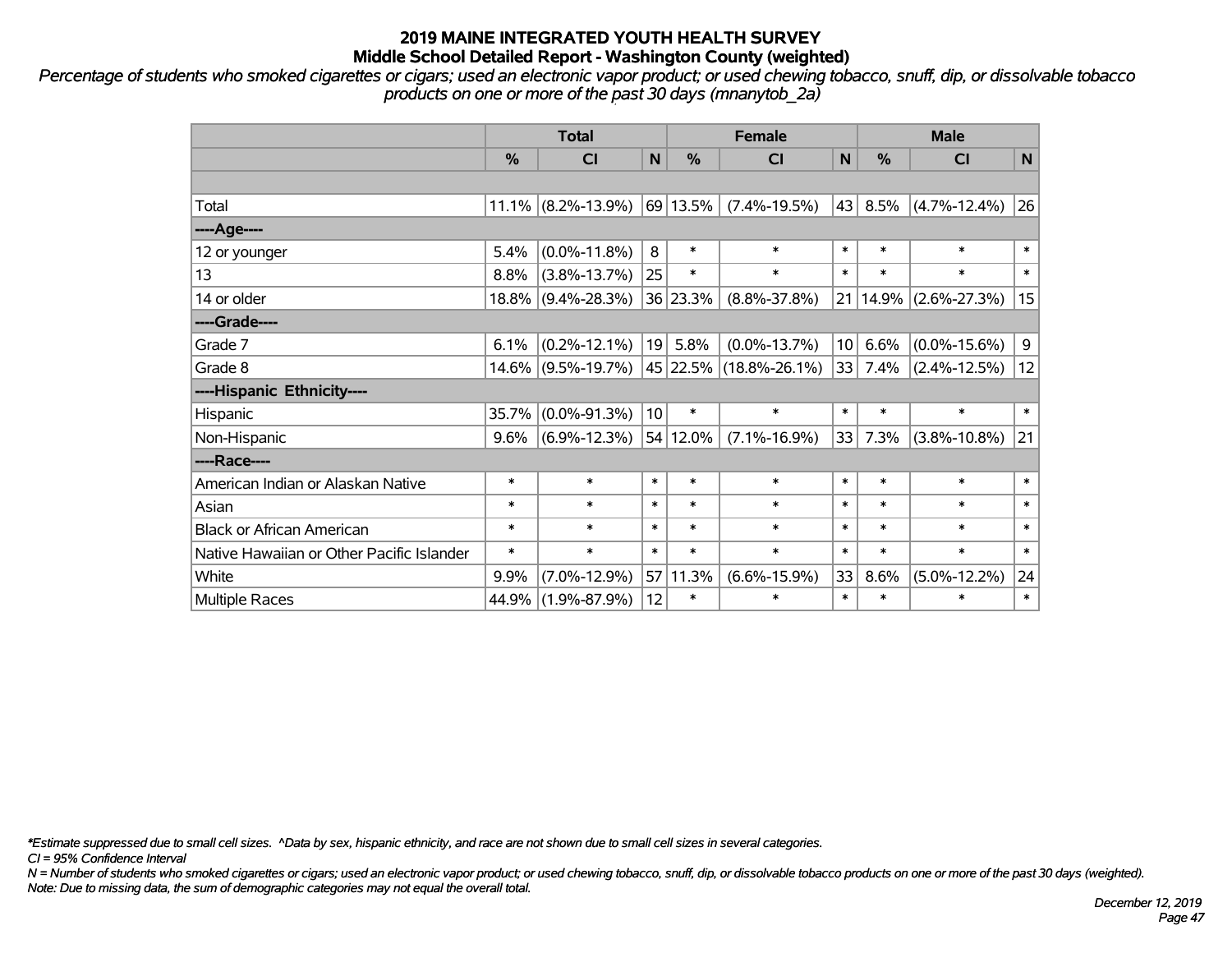*Percentage of students who smoked cigarettes or cigars; used an electronic vapor product with nicotine; or used chewing tobacco, snuff, dip, or dissolvable tobacco products on one or more of the past 30 days (mnanytob\_3)*

|                                           | <b>Total</b>  |                      |        |               | <b>Female</b>      | <b>Male</b> |               |                          |                |
|-------------------------------------------|---------------|----------------------|--------|---------------|--------------------|-------------|---------------|--------------------------|----------------|
|                                           | $\frac{9}{6}$ | C <sub>l</sub>       | N      | $\frac{0}{2}$ | C <sub>l</sub>     | N           | $\frac{0}{0}$ | <b>CI</b>                | N              |
|                                           |               |                      |        |               |                    |             |               |                          |                |
| Total                                     | 5.2%          | $(2.3\% - 8.1\%)$    | 32     | 5.4%          | $(2.8\% - 7.9\%)$  |             |               | $17 5.0\% $ (0.0%-10.0%) | 15             |
| ---- Age----                              |               |                      |        |               |                    |             |               |                          |                |
| 12 or younger                             | 5.4%          | $(0.0\% - 11.8\%)$   | 8      | $\ast$        | $\ast$             | $\ast$      | $\ast$        | $\ast$                   | $\ast$         |
| 13                                        | 2.9%          | $(0.0\% - 6.2\%)$    | 8      | $\ast$        | $\ast$             | $\ast$      | $\ast$        | $\ast$                   | $\ast$         |
| 14 or older                               | $8.4\%$       | $(1.2\% - 15.7\%)$   | 16     | 10.3%         | $(3.0\% - 17.6\%)$ | 9           |               | $6.8\%$ (0.0%-20.6%)     | $\overline{7}$ |
| ----Grade----                             |               |                      |        |               |                    |             |               |                          |                |
| Grade 7                                   | 2.0%          | $(0.0\% - 5.2\%)$    | 6      | $\ast$        | $\ast$             | $\ast$      | $\ast$        | $\ast$                   | $\ast$         |
| Grade 8                                   |               | $6.8\%$ (1.2%-12.4%) | 21     | 9.4%          | $(6.4\% - 12.4\%)$ |             |               | $14 4.4\% $ (0.0%-11.8%) | $\overline{7}$ |
| ----Hispanic Ethnicity----                |               |                      |        |               |                    |             |               |                          |                |
| Hispanic                                  | $\ast$        | $\ast$               | $\ast$ | $\ast$        | $\ast$             | $\ast$      | $\ast$        | $\ast$                   | $\ast$         |
| Non-Hispanic                              | 4.9%          | $(2.3\% - 7.4\%)$    | 27     | 6.2%          | $(3.1\% - 9.4\%)$  |             | 17 3.5%       | $(0.0\% - 7.2\%)$        | 10             |
| ----Race----                              |               |                      |        |               |                    |             |               |                          |                |
| American Indian or Alaskan Native         | $\ast$        | $\ast$               | $\ast$ | $\ast$        | $\ast$             | $\ast$      | $\ast$        | $\ast$                   | $\ast$         |
| Asian                                     | $\ast$        | $\ast$               | $\ast$ | $\ast$        | $\ast$             | $\ast$      | $\ast$        | $\ast$                   | $\ast$         |
| <b>Black or African American</b>          | $\ast$        | $\ast$               | $\ast$ | $\ast$        | $\ast$             | $\ast$      | $\ast$        | $\ast$                   | $\ast$         |
| Native Hawaiian or Other Pacific Islander | $\ast$        | $\ast$               | $\ast$ | $\ast$        | $\ast$             | $\ast$      | $\ast$        | $\ast$                   | $\ast$         |
| White                                     | 5.3%          | $(2.6\% - 8.1\%)$    | 30     | 5.9%          | $(2.9\% - 8.8\%)$  |             | 17 4.8%       | $(0.2\% - 9.3\%)$        | 13             |
| Multiple Races                            | $\ast$        | $\ast$               | $\ast$ | $\ast$        | $\ast$             | $\ast$      | $\ast$        | $\ast$                   | $\ast$         |

*\*Estimate suppressed due to small cell sizes. ^Data by sex, hispanic ethnicity, and race are not shown due to small cell sizes in several categories.*

*CI = 95% Confidence Interval*

*N = Number of students who smoked cigarettes or cigars; used an electronic vapor product with nicotine; or used chewing tobacco, snuff, dip, or dissolvable tobacco products on one or more of the past 30 days (weighted). Note: Due to missing data, the sum of demographic categories may not equal the overall total.*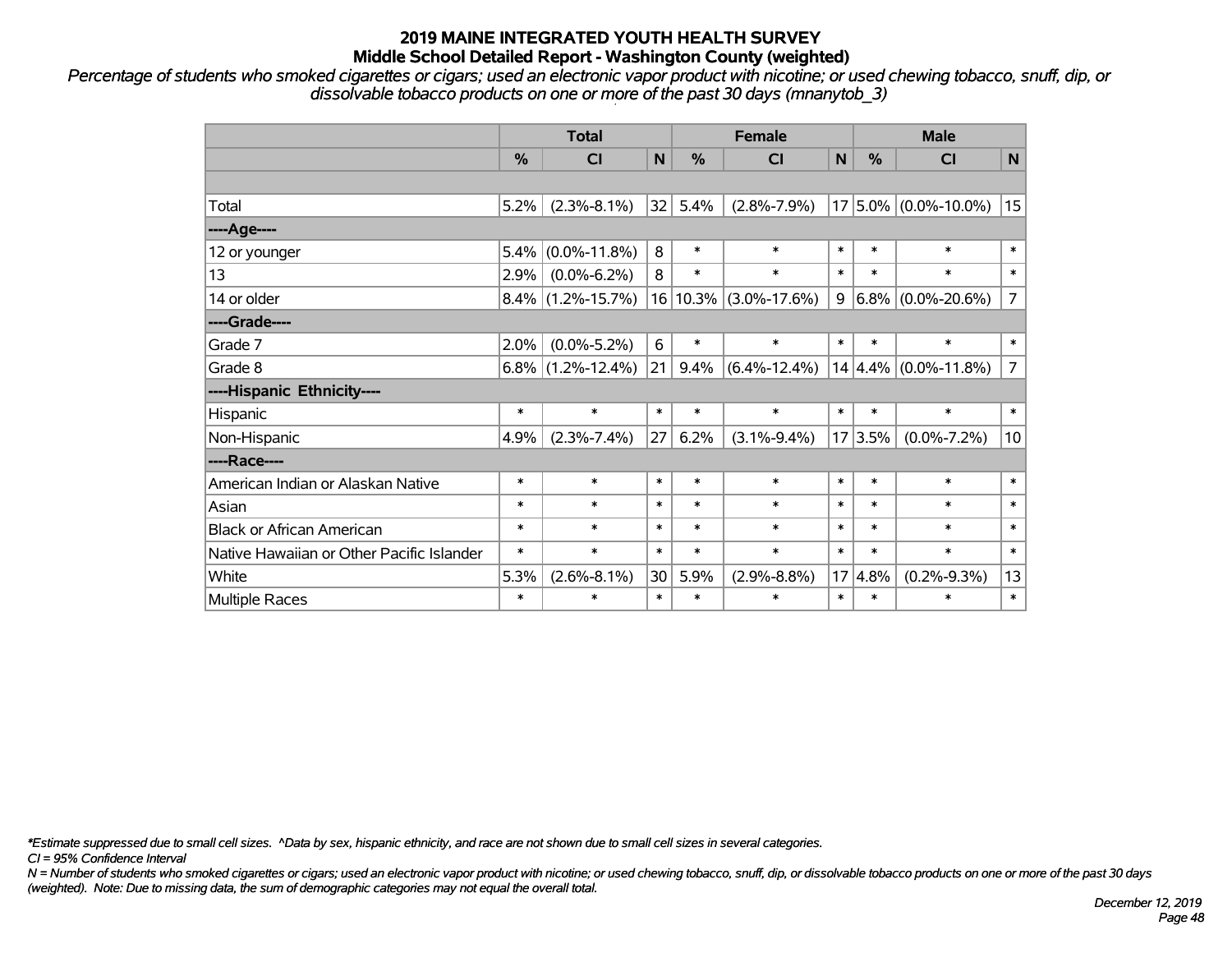#### **2019 MAINE INTEGRATED YOUTH HEALTH SURVEY Middle School Detailed Report - Washington County (weighted)** *Have you ever had a drink of alcohol, other than a few sips? (mn59a) Percentage of students who answered 'Yes'*

|                                           | <b>Total</b>  |                     |        |           | <b>Female</b>            |              | <b>Male</b>   |                            |        |  |
|-------------------------------------------|---------------|---------------------|--------|-----------|--------------------------|--------------|---------------|----------------------------|--------|--|
|                                           | $\frac{0}{0}$ | CI                  | N      | %         | <b>CI</b>                | $\mathsf{N}$ | $\frac{0}{0}$ | <b>CI</b>                  | N      |  |
|                                           |               |                     |        |           |                          |              |               |                            |        |  |
| Total                                     |               | 22.1% (16.9%-27.4%) |        |           | 127 21.1% (16.9%-25.3%)  |              |               | 62   23.1%   (14.9%-31.4%) | 64     |  |
| ---- Age----                              |               |                     |        |           |                          |              |               |                            |        |  |
| 12 or younger                             | 11.5%         | $(3.3\% - 19.7\%)$  | 16     | 7.4%      | $(0.7\% - 14.1\%)$       | 6            | 17.2%         | $(5.1\% - 29.4\%)$         | 10     |  |
| 13                                        | 19.8%         | $(14.7\% - 24.8\%)$ | 52     |           | $ 21.6\% $ (14.8%-28.3%) |              | 28 18.3%      | $(7.6\% - 29.0\%)$         | 24     |  |
| 14 or older                               |               | 34.9% (25.4%-44.3%) | 59     |           | $ 34.7\% $ (25.9%-43.5%) |              |               | 28 34.4% (22.2%-46.6%)     | 30     |  |
| ----Grade----                             |               |                     |        |           |                          |              |               |                            |        |  |
| Grade 7                                   | 14.3%         | $(8.4\% - 20.1\%)$  | 41     | 11.8%     | $(7.7\% - 16.0\%)$       |              | 18 17.5%      | $(7.7\% - 27.3\%)$         | 22     |  |
| Grade 8                                   |               | 29.5% (21.0%-38.0%) | 84     |           | $ 31.6\% $ (22.0%-41.1%) |              |               | 44 27.1% (15.0%-39.2%)     | 39     |  |
| ----Hispanic Ethnicity----                |               |                     |        |           |                          |              |               |                            |        |  |
| Hispanic                                  |               | 39.8% (14.9%-64.7%) | 10     | $\ast$    | $\ast$                   | $\ast$       | $\ast$        | $\ast$                     | $\ast$ |  |
| Non-Hispanic                              |               | 20.3% (15.8%-24.9%) |        |           | 106 20.8% (15.4%-26.2%)  | 55           |               | 19.6% (12.5%-26.7%)        | 50     |  |
| ----Race----                              |               |                     |        |           |                          |              |               |                            |        |  |
| American Indian or Alaskan Native         | $\ast$        | $\ast$              | $\ast$ | $\ast$    | $\ast$                   | $\ast$       | $\ast$        | $\ast$                     | $\ast$ |  |
| Asian                                     | $\ast$        | $\ast$              | $\ast$ | $\ast$    | $\ast$                   | $\ast$       | $\ast$        | $\ast$                     | $\ast$ |  |
| <b>Black or African American</b>          | $\ast$        | $\ast$              | $\ast$ | $\ast$    | $\ast$                   | $\ast$       | $\ast$        | $\ast$                     | $\ast$ |  |
| Native Hawaiian or Other Pacific Islander | $\ast$        | $\ast$              | $\ast$ | $\ast$    | $\ast$                   | $\ast$       | $\ast$        | $\ast$                     | $\ast$ |  |
| White                                     | 21.0%         | $(16.6\% - 25.5\%)$ |        | 110 20.8% | $(16.1\% - 25.6\%)$      |              | 57 21.4%      | $(13.6\% - 29.2\%)$        | 53     |  |
| Multiple Races                            |               | 54.2% (19.9%-88.6%) | 7      | $\ast$    | $\ast$                   | $\ast$       | $\ast$        | $\ast$                     | $\ast$ |  |

*\*Estimate suppressed due to small cell sizes. ^Data by sex, hispanic ethnicity, and race are not shown due to small cell sizes in several categories.*

*CI = 95% Confidence Interval*

*N = Number of students who answered 'Yes' (weighted). Note: Due to missing data, the sum of demographic categories may not equal the overall total.*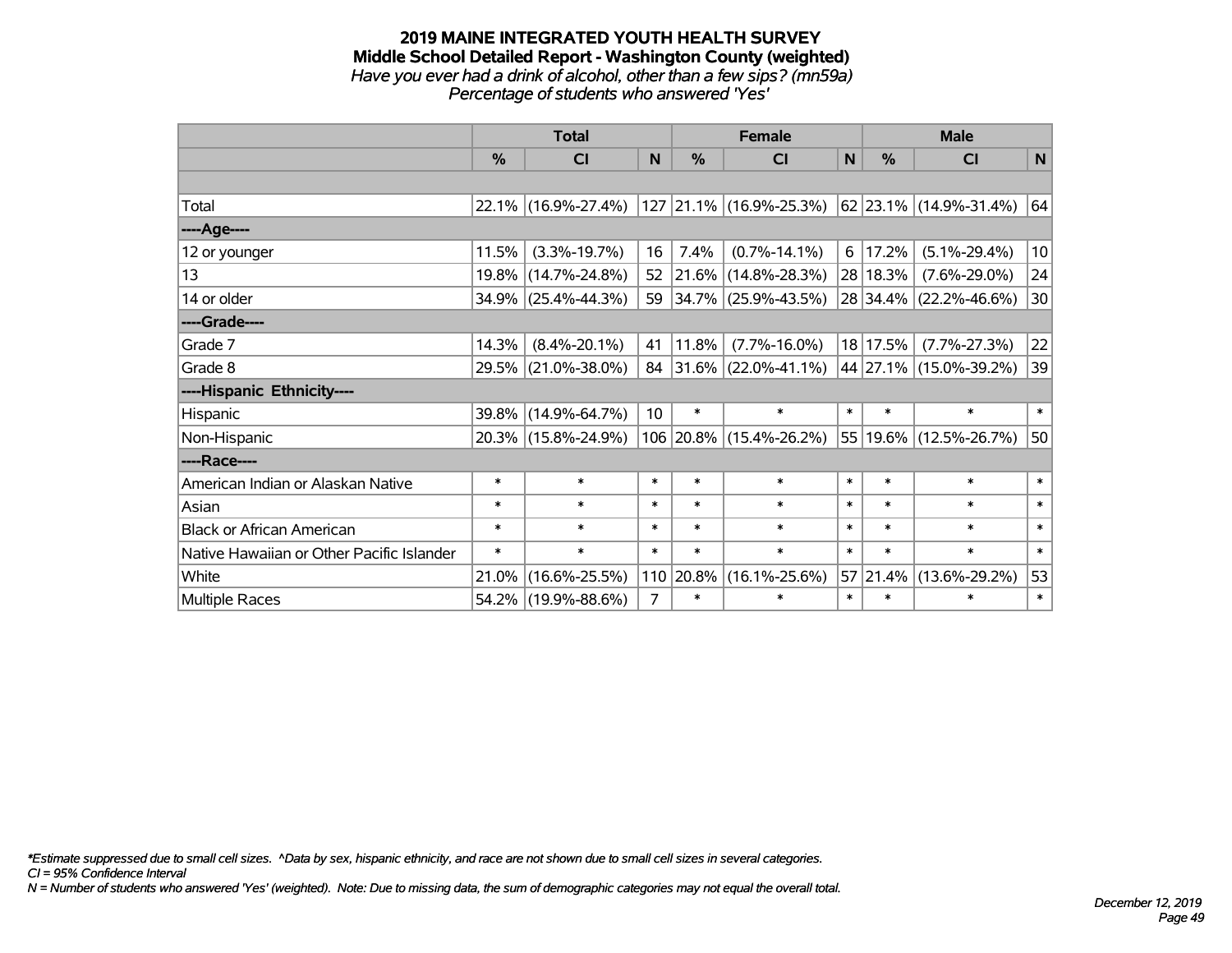*How old were you when you had your first drink of alcohol other than a few sips? (mn60) Among students who have had more than a few sips of alcohol, the percentage of students who answered before age 11*

|                                           | <b>Total</b>  |                     |        |               | <b>Female</b>                  | <b>Male</b> |               |                          |                 |
|-------------------------------------------|---------------|---------------------|--------|---------------|--------------------------------|-------------|---------------|--------------------------|-----------------|
|                                           | $\frac{0}{0}$ | <b>CI</b>           | N      | $\frac{0}{0}$ | <b>CI</b>                      | N           | $\frac{0}{0}$ | <b>CI</b>                | N               |
|                                           |               |                     |        |               |                                |             |               |                          |                 |
| Total                                     | $35.2\%$      | $(26.4\% - 43.9\%)$ |        |               | $ 45 32.1\% $ (19.5%-44.8%)    |             |               | 20 38.7% (27.3%-50.0%)   | 24              |
| ----Age----                               |               |                     |        |               |                                |             |               |                          |                 |
| 12 or younger                             | $\ast$        | $\ast$              | $\ast$ | $\ast$        | $\ast$                         | $\ast$      | $\ast$        | $\ast$                   | $\ast$          |
| 13                                        | 30.2%         | $(20.5\% - 40.0\%)$ |        | 16 27.7%      | $(8.0\% - 47.4\%)$             | 8           |               | 33.3% (10.4%-56.1%)      | 8               |
| 14 or older                               | $28.9\%$      | $(12.2\% - 45.7\%)$ |        | 17 28.4%      | $(5.0\% - 51.9\%)$             | 8           |               | $ 30.2\% $ (16.8%-43.6%) | $\mathsf 9$     |
| ----Grade----                             |               |                     |        |               |                                |             |               |                          |                 |
| Grade 7                                   | 50.2%         | $(37.2\% - 63.2\%)$ |        | 20 32.9%      | $(12.2\% - 53.7\%)$            | 6           |               | $ 65.8\% $ (42.6%-89.0%) | 14              |
| Grade 8                                   |               | 28.9% (18.1%-39.6%) |        |               | $ 24 31.8\% (11.9\% - 51.6\%)$ |             |               | 14 26.3% (19.0%-33.6%)   | 10 <sup>1</sup> |
| ----Hispanic Ethnicity----                |               |                     |        |               |                                |             |               |                          |                 |
| Hispanic                                  | $\ast$        | $\ast$              | $\ast$ | $\ast$        | $\ast$                         | $\ast$      | $\ast$        | $\ast$                   | $\ast$          |
| Non-Hispanic                              | 35.8%         | $(24.9\% - 46.8\%)$ |        |               | 38 28.8% (18.8%-38.9%)         |             | $16 44.2\% $  | $(27.6\% - 60.8\%)$      | 22              |
| ----Race----                              |               |                     |        |               |                                |             |               |                          |                 |
| American Indian or Alaskan Native         | $\ast$        | $\ast$              | $\ast$ | $\ast$        | $\ast$                         | $\ast$      | $\ast$        | $\ast$                   | $\ast$          |
| Asian                                     | *             | $\ast$              | $\ast$ | $\ast$        | $\ast$                         | $\ast$      | $\ast$        | $\ast$                   | $\ast$          |
| <b>Black or African American</b>          | $\ast$        | $\ast$              | $\ast$ | $\ast$        | $\ast$                         | $\ast$      | $\ast$        | $\ast$                   | $\ast$          |
| Native Hawaiian or Other Pacific Islander | $\ast$        | $\ast$              | $\ast$ | $\ast$        | $\ast$                         | $\ast$      | $\ast$        | $\ast$                   | $\ast$          |
| White                                     | 36.6%         | $(26.8\% - 46.4\%)$ |        | 40 32.0%      | $(21.6\% - 42.5\%)$            | 19          | 41.8%         | $(27.0\% - 56.6\%)$      | 22              |
| Multiple Races                            | $\ast$        | $\ast$              | $\ast$ | $\ast$        | $\ast$                         | $\ast$      | $\ast$        | $\ast$                   | $\ast$          |

*\*Estimate suppressed due to small cell sizes. ^Data by sex, hispanic ethnicity, and race are not shown due to small cell sizes in several categories.*

*CI = 95% Confidence Interval*

*N = Among students who have had more than a few sips of alcohol, the number of students who answered before age 11 (weighted). Note: Due to missing data, the sum of demographic categories may not equal the overall total.*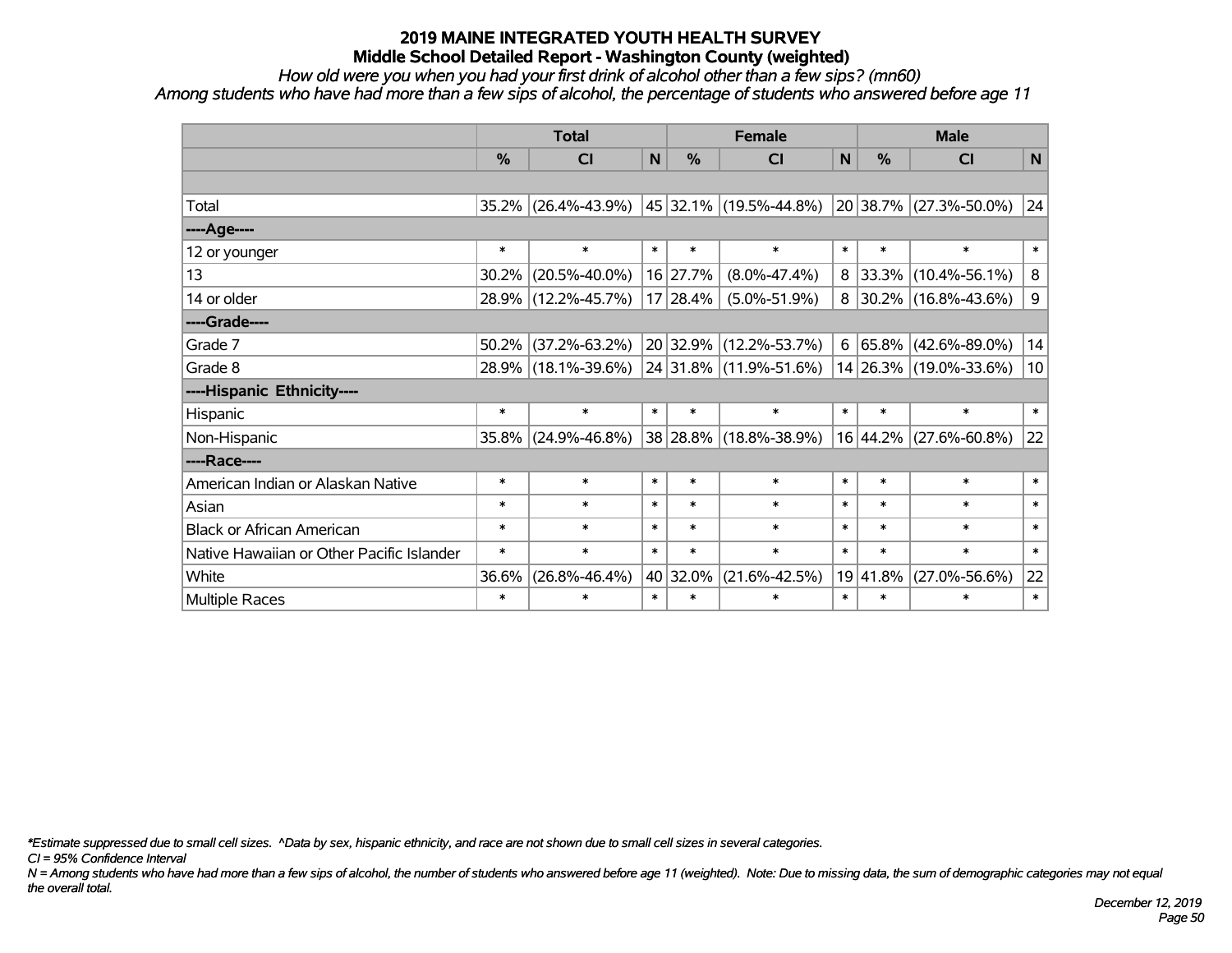#### **2019 MAINE INTEGRATED YOUTH HEALTH SURVEY Middle School Detailed Report - Washington County (weighted)** *How old were you when you had your first drink of alcohol other than a few sips? (mn60\_2) Percentage of students who answered before age 11*

|                                           | <b>Total</b> |                    |        |        | <b>Female</b>             |                 | <b>Male</b>   |                    |             |  |
|-------------------------------------------|--------------|--------------------|--------|--------|---------------------------|-----------------|---------------|--------------------|-------------|--|
|                                           | %            | CI                 | N      | %      | CI                        | $\mathsf{N}$    | $\frac{9}{6}$ | CI                 | N           |  |
|                                           |              |                    |        |        |                           |                 |               |                    |             |  |
| Total                                     | 8.0%         | $(5.7\% - 10.3\%)$ | 45     | 7.0%   | $(4.3\% - 9.7\%)$         | 20 <sup>°</sup> | 9.1%          | $(4.3\% - 14.0\%)$ | 24          |  |
| ---- Age----                              |              |                    |        |        |                           |                 |               |                    |             |  |
| 12 or younger                             | 8.6%         | $(2.6\% - 14.6\%)$ | 12     | $\ast$ | $\ast$                    | $\ast$          | $\ast$        | $\ast$             | $\ast$      |  |
| 13                                        | 6.1%         | $(4.3\% - 7.9\%)$  | 16     | 6.1%   | $(1.7\% - 10.6\%)$        | 8               | 6.2%          | $(0.0\% - 12.5\%)$ | 8           |  |
| 14 or older                               | $10.4\%$     | $(3.1\% - 17.8\%)$ |        |        | $17 10.1\% $ (0.8%-19.4%) | 8               | 10.9%         | $(3.3\% - 18.5\%)$ | $\mathsf 9$ |  |
| ----Grade----                             |              |                    |        |        |                           |                 |               |                    |             |  |
| Grade 7                                   | 7.4%         | $(3.6\% - 11.2\%)$ | 20     | 4.2%   | $(1.1\% - 7.3\%)$         | 6               | 11.5%         | $(3.4\% - 19.6\%)$ | 14          |  |
| Grade 8                                   | 8.6%         | $(5.8\% - 11.5\%)$ |        |        | $24 10.0\% $ (4.6%-15.5%) | 14              | 7.3%          | $(2.8\% - 11.7\%)$ | 10          |  |
| ----Hispanic Ethnicity----                |              |                    |        |        |                           |                 |               |                    |             |  |
| Hispanic                                  | $\ast$       | $\ast$             | $\ast$ | $\ast$ | $\ast$                    | $\ast$          | $\ast$        | $\ast$             | $\ast$      |  |
| Non-Hispanic                              | 7.5%         | $(4.7\% - 10.3\%)$ | 38     | 6.2%   | $(3.4\% - 8.9\%)$         | 16              | 8.9%          | $(3.4\% - 14.4\%)$ | 22          |  |
| ----Race----                              |              |                    |        |        |                           |                 |               |                    |             |  |
| American Indian or Alaskan Native         | $\ast$       | $\ast$             | $\ast$ | $\ast$ | $\ast$                    | $\ast$          | $\ast$        | $\ast$             | $\ast$      |  |
| Asian                                     | $\ast$       | $\ast$             | $\ast$ | $\ast$ | $\ast$                    | $\ast$          | $\ast$        | $\ast$             | $\ast$      |  |
| <b>Black or African American</b>          | $\ast$       | $\ast$             | $\ast$ | $\ast$ | $\ast$                    | $\ast$          | $\ast$        | $\ast$             | $\ast$      |  |
| Native Hawaiian or Other Pacific Islander | $\ast$       | $\ast$             | $\ast$ | $\ast$ | $\ast$                    | $\ast$          | $\ast$        | $\ast$             | $\ast$      |  |
| White                                     | 7.9%         | $(5.2\% - 10.6\%)$ | 40     | 6.9%   | $(4.5\% - 9.3\%)$         | 19              | 9.1%          | $(3.6\% - 14.6\%)$ | 22          |  |
| <b>Multiple Races</b>                     | $\ast$       | $\ast$             | $\ast$ | $\ast$ | $\ast$                    | $\ast$          | $\ast$        | $\ast$             | $\ast$      |  |

*\*Estimate suppressed due to small cell sizes. ^Data by sex, hispanic ethnicity, and race are not shown due to small cell sizes in several categories.*

*CI = 95% Confidence Interval*

*N = Number of students who answered before age 11 (weighted). Note: Due to missing data, the sum of demographic categories may not equal the overall total.*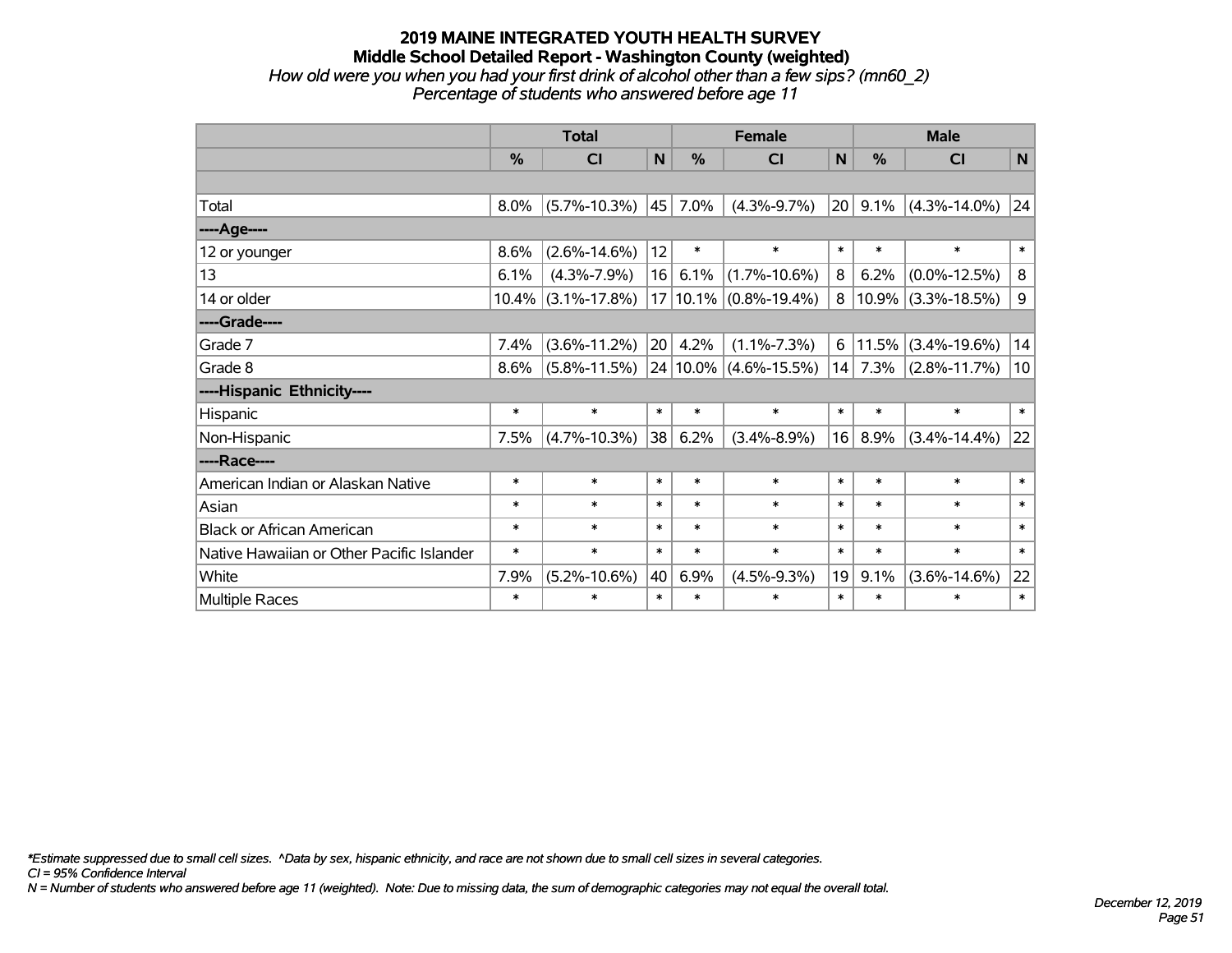#### **2019 MAINE INTEGRATED YOUTH HEALTH SURVEY Middle School Detailed Report - Washington County (weighted)** *During the past 30 days, on how many days did you have at least one drink of alcohol? (mn61) Percentage of students who answered at least 1 day*

|                                           | <b>Total</b> |                      |        |            | <b>Female</b>            |                | <b>Male</b>   |                              |                |  |
|-------------------------------------------|--------------|----------------------|--------|------------|--------------------------|----------------|---------------|------------------------------|----------------|--|
|                                           | %            | <b>CI</b>            | N      | $\%$       | <b>CI</b>                | N              | $\frac{0}{0}$ | <b>CI</b>                    | $\mathsf{N}$   |  |
|                                           |              |                      |        |            |                          |                |               |                              |                |  |
| Total                                     | 4.9%         | $(2.8\% - 7.0\%)$    |        | 28 5.2%    | $(2.2\% - 8.2\%)$        |                | $15 4.6\% $   | $(1.8\% - 7.3\%)$            | 13             |  |
| ---- Age----                              |              |                      |        |            |                          |                |               |                              |                |  |
| 12 or younger                             | $\ast$       | $\ast$               | $\ast$ | $\ast$     | $\ast$                   | $\ast$         | $\ast$        | $\ast$                       | $\ast$         |  |
| 13                                        | 7.0%         | $(4.9\% - 9.0\%)$    |        | 19 5.5%    | $(1.4\% - 9.7\%)$        | $\overline{7}$ | $ 8.5\% $     | $(3.0\% - 13.9\%)$           | 11             |  |
| 14 or older                               | 4.6%         | $(1.4\% - 7.8\%)$    | 8      | $\ast$     | $\ast$                   | $\ast$         | $\ast$        | $\ast$                       | $\ast$         |  |
| ----Grade----                             |              |                      |        |            |                          |                |               |                              |                |  |
| Grade 7                                   | 3.1%         | $(0.0\% - 6.2\%)$    | 9      | $\ast$     | $\ast$                   | $\ast$         | $\ast$        | $\ast$                       | $\ast$         |  |
| Grade 8                                   |              | $6.7\%$ (2.8%-10.7%) |        |            | $19 8.4\% $ (2.1%-14.7%) |                |               | $11 5.4\%  (0.0\% - 10.7\%)$ | 8              |  |
| ----Hispanic Ethnicity----                |              |                      |        |            |                          |                |               |                              |                |  |
| Hispanic                                  | $\ast$       | $\ast$               | $\ast$ | $\ast$     | $\ast$                   | $\ast$         | $\ast$        | $\ast$                       | $\ast$         |  |
| Non-Hispanic                              | 4.2%         | $(2.3\% - 6.0\%)$    |        | 21 5.3%    | $(2.0\% - 8.7\%)$        |                | $14 3.0\% $   | $(0.3\% - 5.7\%)$            | 8              |  |
| ----Race----                              |              |                      |        |            |                          |                |               |                              |                |  |
| American Indian or Alaskan Native         | $\ast$       | $\ast$               | $\ast$ | $\ast$     | $\ast$                   | $\ast$         | $\ast$        | $\ast$                       | $\ast$         |  |
| Asian                                     | $\ast$       | $\ast$               | $\ast$ | $\ast$     | $\ast$                   | $\ast$         | $\ast$        | $\ast$                       | $\ast$         |  |
| <b>Black or African American</b>          | $\ast$       | $\ast$               | $\ast$ | $\ast$     | $\ast$                   | $\ast$         | $\ast$        | $\ast$                       | $\ast$         |  |
| Native Hawaiian or Other Pacific Islander | $\ast$       | $\ast$               | $\ast$ | $\ast$     | $\ast$                   | $\ast$         | $\ast$        | $\ast$                       | $\ast$         |  |
| White                                     | 3.9%         | $(2.0\% - 5.9\%)$    |        | $21 5.0\%$ | $(1.8\% - 8.3\%)$        |                | 14 2.8%       | $(0.0\% - 5.6\%)$            | $\overline{7}$ |  |
| <b>Multiple Races</b>                     | $\ast$       | $\ast$               | $\ast$ | $\ast$     | $\ast$                   | $\ast$         | $\ast$        | $\ast$                       | $\ast$         |  |

*\*Estimate suppressed due to small cell sizes. ^Data by sex, hispanic ethnicity, and race are not shown due to small cell sizes in several categories.*

*CI = 95% Confidence Interval*

*N = Number of students who answered at least 1 day (weighted). Note: Due to missing data, the sum of demographic categories may not equal the overall total.*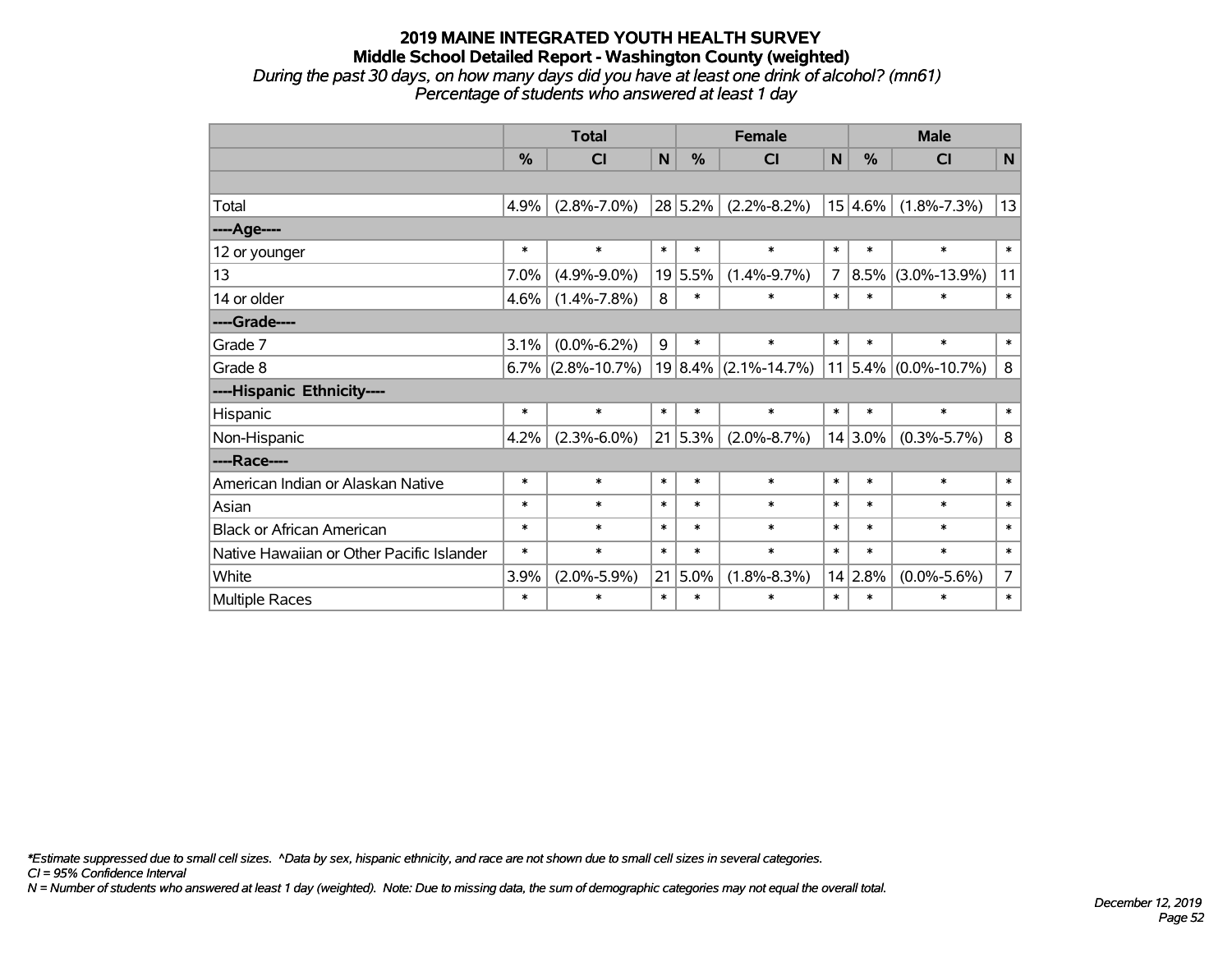*During the past 30 days, on how many days did you have 5 or more drinks of alcohol in a row, that is, within a couple of hours? (mn62a) Percentage of students who answered at least 1 day*

|                                           |        | <b>Total</b> |        | <b>Female</b> |          |        | <b>Male</b> |          |        |
|-------------------------------------------|--------|--------------|--------|---------------|----------|--------|-------------|----------|--------|
|                                           | $\%$   | CI N         |        |               | %  CI  N |        |             | $%$ CI N |        |
|                                           |        |              |        |               |          |        |             |          |        |
| Total                                     | $\ast$ | $\ast$       | $\ast$ | $\ast$        | $\ast$   | *      | $\ast$      | $\ast$   | $\ast$ |
| ----Age----                               |        |              |        |               |          |        |             |          |        |
| 12 or younger                             | *      | *            | *      | $\ast$        | $\ast$   | *      | $\ast$      | *        | *      |
| 13                                        | $\ast$ | $\ast$       | *      | $\ast$        | $\ast$   | $\ast$ | $\ast$      | $\ast$   | *      |
| 14 or older                               | $\ast$ | $\ast$       | *      | $\ast$        | $\ast$   | $\ast$ | $\ast$      | $\ast$   | $\ast$ |
| ----Grade----                             |        |              |        |               |          |        |             |          |        |
| Grade 7                                   | *      | $\ast$       | $\ast$ | $\ast$        | $\ast$   | $\ast$ | $\ast$      | $\ast$   | $\ast$ |
| Grade 8                                   | $\ast$ | $\ast$       | *      | $\ast$        | $\ast$   | $\ast$ | $\ast$      | $\ast$   | $\ast$ |
| ----Hispanic Ethnicity----                |        |              |        |               |          |        |             |          |        |
| Hispanic                                  | *      | *            | $\ast$ | $\ast$        | $\ast$   | $\ast$ | $\ast$      | *        | $\ast$ |
| Non-Hispanic                              | $\ast$ | $\ast$       | *      | $\ast$        | $\ast$   | $\ast$ | $\ast$      | $\ast$   | $\ast$ |
| ----Race----                              |        |              |        |               |          |        |             |          |        |
| American Indian or Alaskan Native         | $\ast$ | $\ast$       | *      | $\ast$        | $\ast$   | $\ast$ | $\ast$      | $\ast$   | $\ast$ |
| Asian                                     | $\ast$ | $\ast$       | *      | $\ast$        | $\ast$   | $\ast$ | $\ast$      | $\ast$   | $\ast$ |
| <b>Black or African American</b>          | $\ast$ | $\ast$       | *      | $\ast$        | $\ast$   | $\ast$ | $\ast$      | $\ast$   | $\ast$ |
| Native Hawaiian or Other Pacific Islander | $\ast$ | $\ast$       | *      | $\ast$        | $\ast$   | $\ast$ | $\ast$      | $\ast$   | $\ast$ |
| White                                     | $\ast$ | $\ast$       | *      | $\ast$        | $\ast$   | $\ast$ | $\ast$      | $\ast$   | $\ast$ |
| <b>Multiple Races</b>                     | $\ast$ | $\ast$       | *      | $\ast$        | $\ast$   | $\ast$ | $\ast$      | $\ast$   | $\ast$ |

*\*Estimate suppressed due to small cell sizes. ^Data by sex, hispanic ethnicity, and race are not shown due to small cell sizes in several categories.*

*CI = 95% Confidence Interval*

*N = Number of students who answered at least 1 day (weighted). Note: Due to missing data, the sum of demographic categories may not equal the overall total.*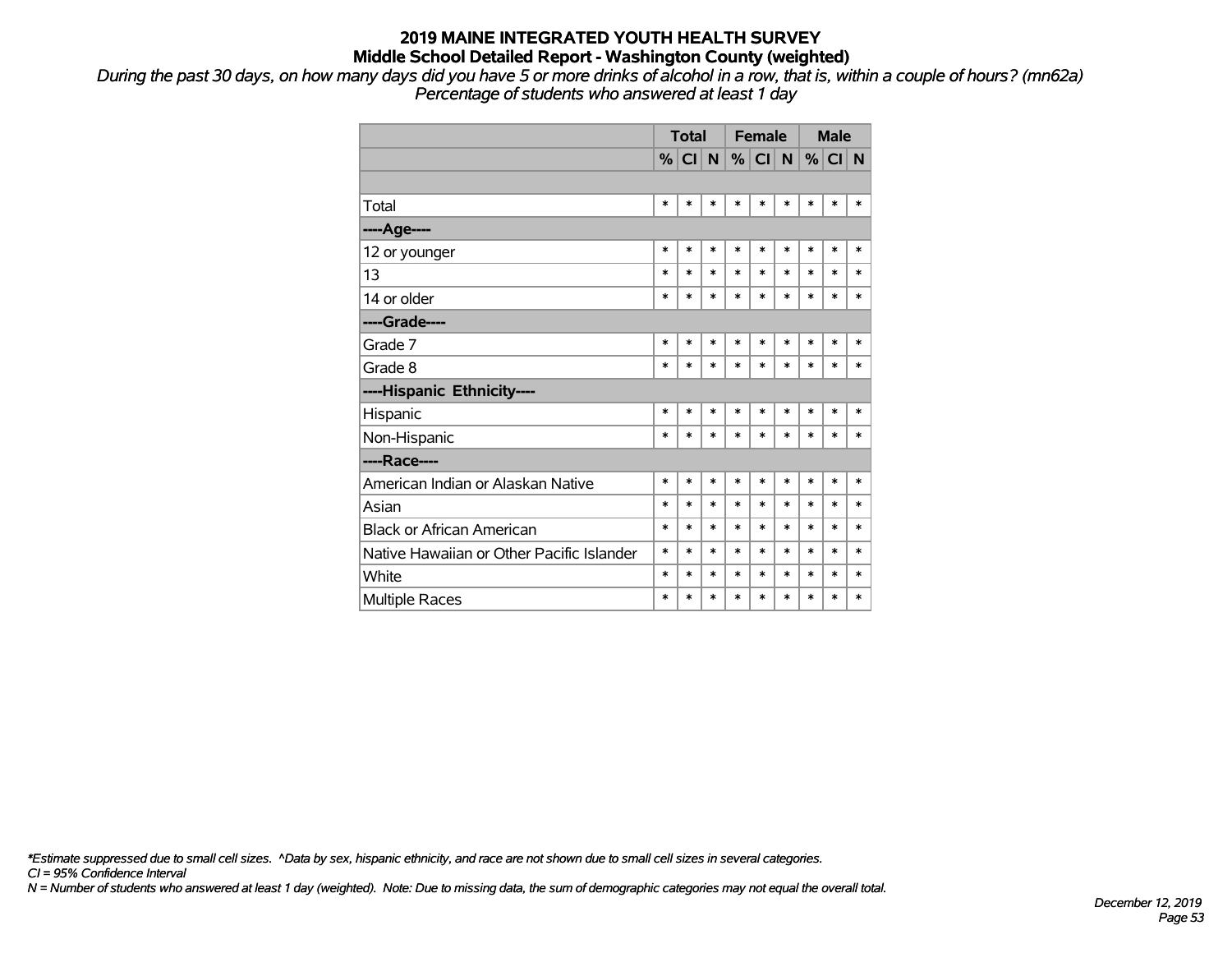*During the past 30 days, how did you usually get the alcohol you drank? (mn63b)*

*Among students who reported alcohol use during the past 30 days, the percentage of students who answered 'Someone gave it to me'*

|                                           | <b>Total</b> |        |        |        | <b>Female</b> |        | <b>Male</b> |        |        |
|-------------------------------------------|--------------|--------|--------|--------|---------------|--------|-------------|--------|--------|
|                                           | %            | CI N   |        |        | %  CI  N      |        | $\%$        | CI N   |        |
|                                           |              |        |        |        |               |        |             |        |        |
| Total                                     | $\ast$       | $\ast$ | $\ast$ | $\ast$ | $\ast$        | $\ast$ | $\ast$      | $\ast$ | $\ast$ |
| ----Age----                               |              |        |        |        |               |        |             |        |        |
| 12 or younger                             | $\ast$       | $\ast$ | *      | $\ast$ | $\ast$        | $\ast$ | $\ast$      | $\ast$ | *      |
| 13                                        | $\ast$       | $\ast$ | *      | $\ast$ | $\ast$        | $\ast$ | *           | $\ast$ | $\ast$ |
| 14 or older                               | $\ast$       | $\ast$ | $\ast$ | $\ast$ | $\ast$        | $\ast$ | $\ast$      | $\ast$ | $\ast$ |
| ----Grade----                             |              |        |        |        |               |        |             |        |        |
| Grade 7                                   | $\ast$       | $\ast$ | *      | $\ast$ | $\ast$        | $\ast$ | $\ast$      | *      | *      |
| Grade 8                                   | *            | $\ast$ | *      | $\ast$ | $\ast$        | $\ast$ | $\ast$      | $\ast$ | *      |
| ----Hispanic Ethnicity----                |              |        |        |        |               |        |             |        |        |
| Hispanic                                  | $\ast$       | $\ast$ | *      | $\ast$ | $\ast$        | $\ast$ | *           | *      | $\ast$ |
| Non-Hispanic                              | $\ast$       | $\ast$ | $\ast$ | $\ast$ | $\ast$        | $\ast$ | $\ast$      | $\ast$ | *      |
| ----Race----                              |              |        |        |        |               |        |             |        |        |
| American Indian or Alaskan Native         | ∗            | *      | *      | $\ast$ | $\ast$        | $\ast$ | *           | $\ast$ | $\ast$ |
| Asian                                     | $\ast$       | $\ast$ | *      | $\ast$ | $\ast$        | $\ast$ | *           | *      | $\ast$ |
| <b>Black or African American</b>          | $\ast$       | $\ast$ | $\ast$ | $\ast$ | $\ast$        | $\ast$ | $\ast$      | $\ast$ | *      |
| Native Hawaiian or Other Pacific Islander | $\ast$       | $\ast$ | $\ast$ | $\ast$ | $\ast$        | $\ast$ | $\ast$      | $\ast$ | *      |
| White                                     | $\ast$       | $\ast$ | *      | $\ast$ | $\ast$        | $\ast$ | $\ast$      | $\ast$ | $\ast$ |
| <b>Multiple Races</b>                     | $\ast$       | $\ast$ | $\ast$ | $\ast$ | $\ast$        | $\ast$ | $\ast$      | $\ast$ | $\ast$ |

*\*Estimate suppressed due to small cell sizes. ^Data by sex, hispanic ethnicity, and race are not shown due to small cell sizes in several categories.*

*CI = 95% Confidence Interval*

*N = Among students who reported alcohol use during the past 30 days, the number of students who answered 'Someone gave it to me' (weighted). Note: Due to missing data, the sum of demographic categories may not equal the overall total.*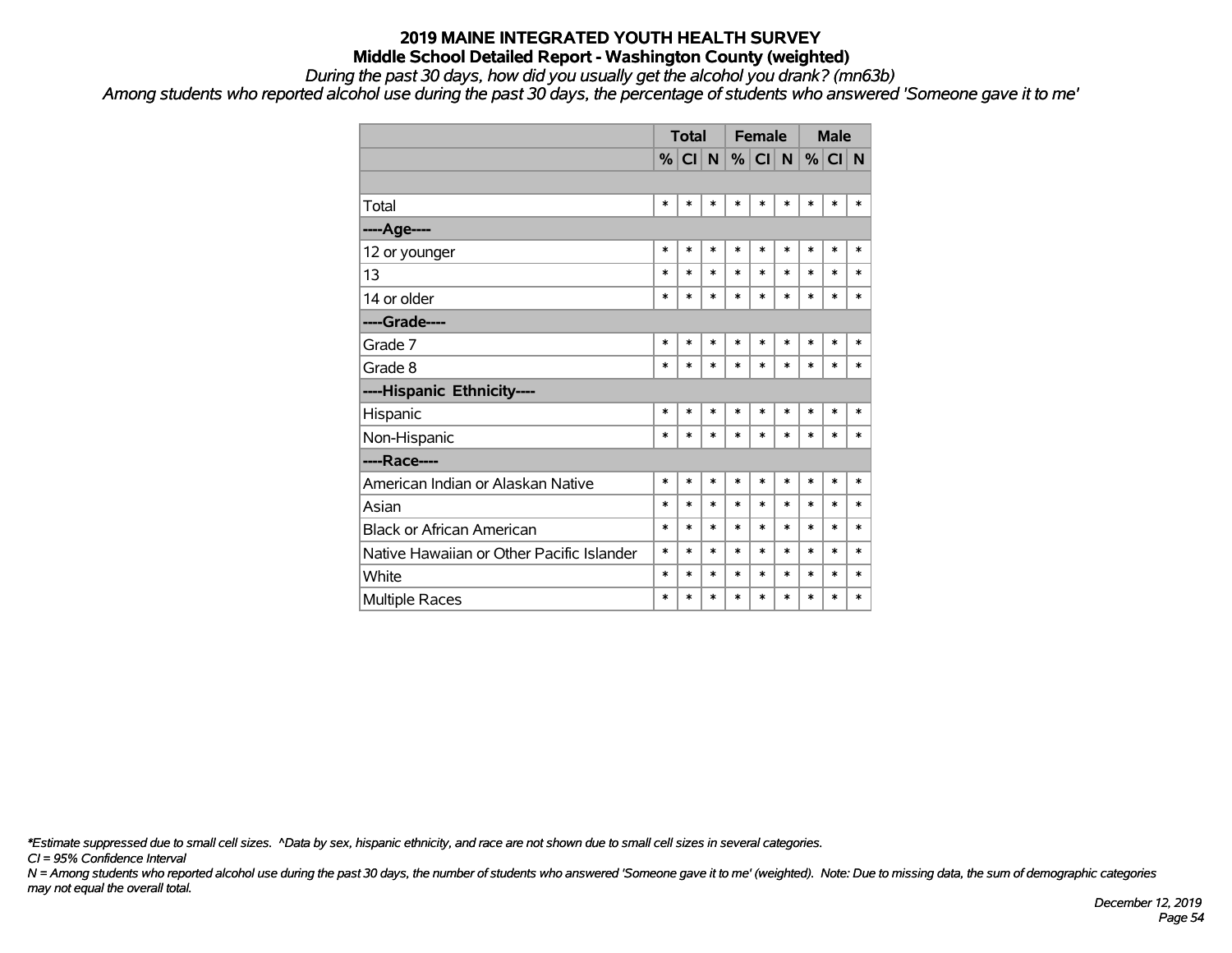### **2019 MAINE INTEGRATED YOUTH HEALTH SURVEY Middle School Detailed Report - Washington County (weighted)** *If you wanted to get some alcohol, how easy would it be for you to get some? (mn64) Percentage of students who answered 'Sort of easy' or 'Very easy'*

|                                           | <b>Total</b>  |                     |                |               | <b>Female</b>            |          | <b>Male</b>   |                          |        |  |
|-------------------------------------------|---------------|---------------------|----------------|---------------|--------------------------|----------|---------------|--------------------------|--------|--|
|                                           | $\frac{0}{0}$ | CI                  | N              | $\frac{9}{6}$ | <b>CI</b>                | <b>N</b> | $\frac{0}{0}$ | <b>CI</b>                | N      |  |
|                                           |               |                     |                |               |                          |          |               |                          |        |  |
| Total                                     | 35.6%         | $(29.6\% - 41.7\%)$ |                |               | 222 39.2% (29.7%-48.7%)  |          |               | 124 31.9% (27.4%-36.4%)  | 97     |  |
| ----Age----                               |               |                     |                |               |                          |          |               |                          |        |  |
| 12 or younger                             | 30.4%         | $(21.5\% - 39.2\%)$ | 46             | 28.3%         | $(19.9\% - 36.7\%)$      | 24       |               | $ 33.0\% $ (20.3%-45.7%) | 22     |  |
| 13                                        | 32.5%         | $(23.5\% - 41.5\%)$ | 93             | 42.1%         | $(31.3\% - 52.9\%)$      | 61       |               | 22.8% (14.9%-30.7%)      | 31     |  |
| 14 or older                               |               | 44.7% (32.3%-57.0%) | 83             |               | $ 45.0\% $ (23.6%-66.3%) |          |               | 39 43.9% (29.7%-58.1%)   | 43     |  |
| ----Grade----                             |               |                     |                |               |                          |          |               |                          |        |  |
| Grade 7                                   | 32.3%         | $(27.5\% - 37.2\%)$ | 98             | 35.8%         | $(30.8\% - 40.8\%)$      | 60       |               | 28.4% (17.9%-38.9%)      | 38     |  |
| Grade 8                                   |               | 38.5% (27.6%-49.4%) |                |               | 121 43.0% (24.5%-61.6%)  | 64       |               | $ 34.1\% $ (23.6%-44.5%) | 56     |  |
| ----Hispanic Ethnicity----                |               |                     |                |               |                          |          |               |                          |        |  |
| Hispanic                                  | 31.1%         | $(5.6\% - 56.6\%)$  | 9              | $\ast$        | $\ast$                   | $\ast$   | $\ast$        | $\ast$                   | $\ast$ |  |
| Non-Hispanic                              | 35.8%         | $(30.2\% - 41.5\%)$ |                |               | 201 40.6% (32.2%-49.0%)  |          | $114 30.9\% $ | $(25.6\% - 36.1\%)$      | 86     |  |
| ----Race----                              |               |                     |                |               |                          |          |               |                          |        |  |
| American Indian or Alaskan Native         | 32.3%         | $(0.0\% - 68.7\%)$  | $\overline{7}$ | $\ast$        | $\ast$                   | $\ast$   | $\ast$        | $\ast$                   | $\ast$ |  |
| Asian                                     | $\ast$        | $\ast$              | $\ast$         | $\ast$        | $\ast$                   | $\ast$   | $\ast$        | $\ast$                   | $\ast$ |  |
| <b>Black or African American</b>          | $\ast$        | $\ast$              | $\ast$         | $\ast$        | $\ast$                   | $\ast$   | $\ast$        | $\ast$                   | $\ast$ |  |
| Native Hawaiian or Other Pacific Islander | $\ast$        | $\ast$              | $\ast$         | $\ast$        | $\ast$                   | $\ast$   | $\ast$        | $\ast$                   | $\ast$ |  |
| White                                     | 34.9%         | $(29.6\% - 40.2\%)$ |                | 198 39.3%     | $(31.4\% - 47.2\%)$      |          | 116 30.4%     | $(26.2\% - 34.6\%)$      | 82     |  |
| <b>Multiple Races</b>                     | 54.7%         | $(24.7\% - 84.7\%)$ | 9              | $\ast$        | $\ast$                   | $\ast$   | $\ast$        | $\ast$                   | $\ast$ |  |

*\*Estimate suppressed due to small cell sizes. ^Data by sex, hispanic ethnicity, and race are not shown due to small cell sizes in several categories.*

*CI = 95% Confidence Interval*

*N = Number of students who answered 'Sort of easy' or 'Very easy' (weighted). Note: Due to missing data, the sum of demographic categories may not equal the overall total.*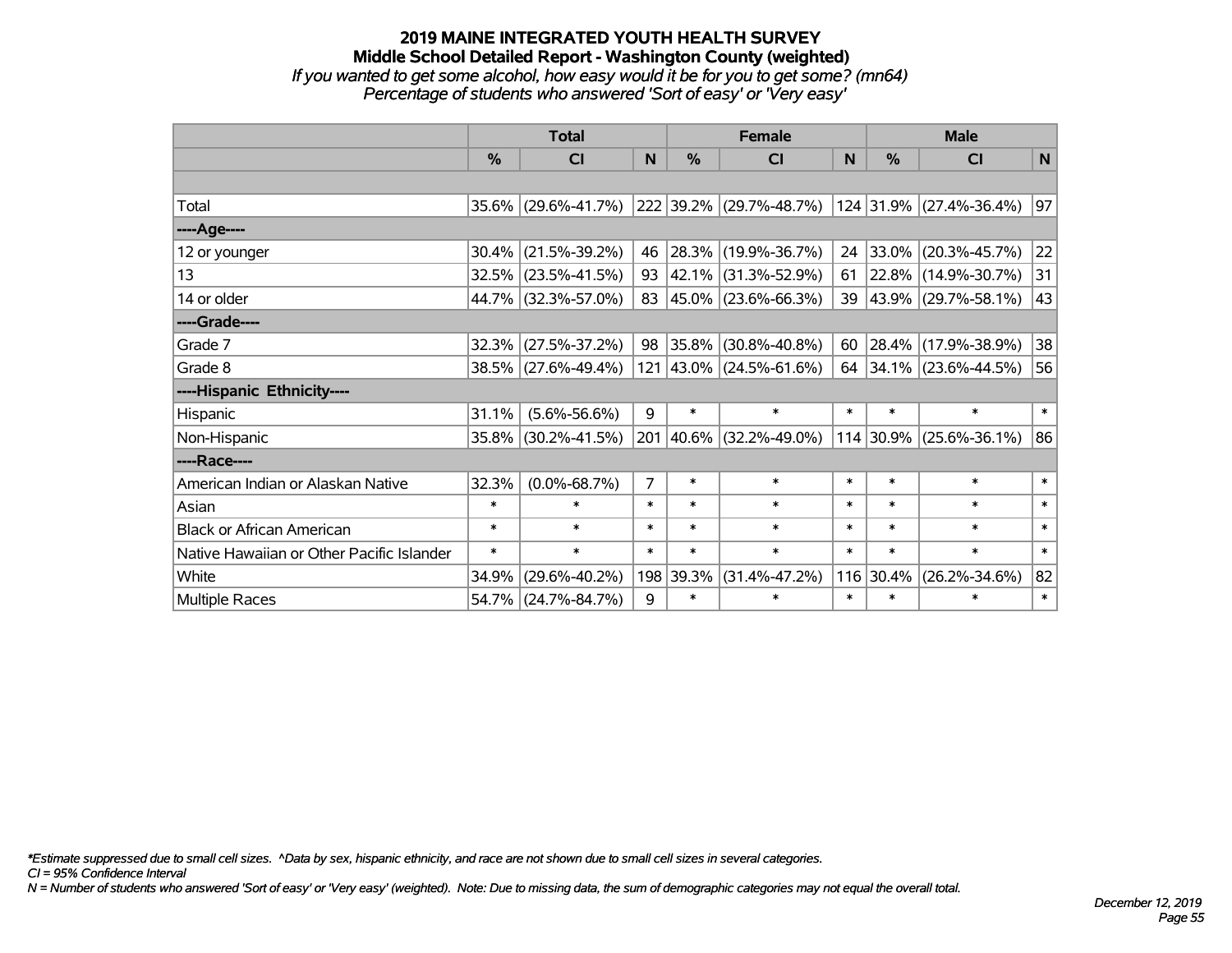*If you drank some alcohol without your parents' permission, would you be caught by your parents? (mn66) Percentage of students who answered 'Probably not' or 'Definitely not'*

|                                           | <b>Total</b>  |                     |                |           | <b>Female</b>                                  |              | <b>Male</b> |                        |        |  |
|-------------------------------------------|---------------|---------------------|----------------|-----------|------------------------------------------------|--------------|-------------|------------------------|--------|--|
|                                           | $\frac{0}{0}$ | <b>CI</b>           | N              | %         | <b>CI</b>                                      | $\mathsf{N}$ | $\%$        | <b>CI</b>              | N      |  |
|                                           |               |                     |                |           |                                                |              |             |                        |        |  |
| Total                                     |               | 22.7% (19.0%-26.4%) |                |           | 143 25.1% (19.1%-31.1%) 80 20.2% (13.8%-26.6%) |              |             |                        | 62     |  |
| ----Age----                               |               |                     |                |           |                                                |              |             |                        |        |  |
| 12 or younger                             | 19.7%         | $(11.6\% - 27.9\%)$ | 30             | 22.4%     | $(9.7\% - 35.2\%)$                             |              | 19 16.2%    | $(9.5\% - 22.8\%)$     | 11     |  |
| 13                                        |               | 21.0% (16.3%-25.7%) | 61             |           | 27.4% (17.5%-37.3%)                            |              | 40 14.7%    | $(6.6\% - 22.9\%)$     | 21     |  |
| 14 or older                               |               | 28.0% (19.9%-36.1%) | 52             |           | $ 23.9\% $ (14.2%-33.6%)                       |              |             | 21 30.9% (19.9%-41.8%) | 30     |  |
| ----Grade----                             |               |                     |                |           |                                                |              |             |                        |        |  |
| Grade 7                                   | 18.9%         | $(14.3\% - 23.6\%)$ | 58             |           | 22.6% (14.7%-30.4%)                            |              | 38 14.7%    | $(6.4\% - 22.9\%)$     | 20     |  |
| Grade 8                                   |               | 26.0% (17.2%-34.7%) | 82             |           | $ 28.0\% $ (18.5%-37.5%)                       |              |             | 42 23.8% (12.0%-35.5%) | 40     |  |
| ----Hispanic Ethnicity----                |               |                     |                |           |                                                |              |             |                        |        |  |
| Hispanic                                  | 22.6%         | $(3.3\% - 42.0\%)$  | $\overline{7}$ | $\ast$    | $\ast$                                         | $\ast$       | $\ast$      | $\ast$                 | $\ast$ |  |
| Non-Hispanic                              |               | 22.8% (19.6%-26.0%) |                |           | 129 25.0% (19.1%-30.9%)                        |              |             | 70 20.4% (14.3%-26.6%) | 58     |  |
| ----Race----                              |               |                     |                |           |                                                |              |             |                        |        |  |
| American Indian or Alaskan Native         | 32.9%         | $(7.8\% - 58.1\%)$  | $\overline{7}$ | $\ast$    | $\ast$                                         | $\ast$       | $\ast$      | $\ast$                 | $\ast$ |  |
| Asian                                     | $\ast$        | $\ast$              | $\ast$         | $\ast$    | $\ast$                                         | $\ast$       | $\ast$      | $\ast$                 | $\ast$ |  |
| <b>Black or African American</b>          | $\ast$        | $\ast$              | $\ast$         | $\ast$    | $\ast$                                         | $\ast$       | $\ast$      | $\ast$                 | $\ast$ |  |
| Native Hawaiian or Other Pacific Islander | $\ast$        | $\ast$              | $\ast$         | $\ast$    | $\ast$                                         | $\ast$       | $\ast$      | $\ast$                 | $\ast$ |  |
| White                                     | 21.5%         | $(18.1\% - 25.0\%)$ |                | 124 23.9% | $(17.1\% - 30.7\%)$                            | 71           | $ 19.2\% $  | $(14.4\% - 23.9\%)$    | 53     |  |
| Multiple Races                            | 50.0%         | $(8.7\% - 91.3\%)$  | 8              | $\ast$    | $\ast$                                         | $\ast$       | $\ast$      | $\ast$                 | $\ast$ |  |

*\*Estimate suppressed due to small cell sizes. ^Data by sex, hispanic ethnicity, and race are not shown due to small cell sizes in several categories.*

*CI = 95% Confidence Interval*

*N = Number of students who answered 'Probably not' or 'Definitely not' (weighted). Note: Due to missing data, the sum of demographic categories may not equal the overall total.*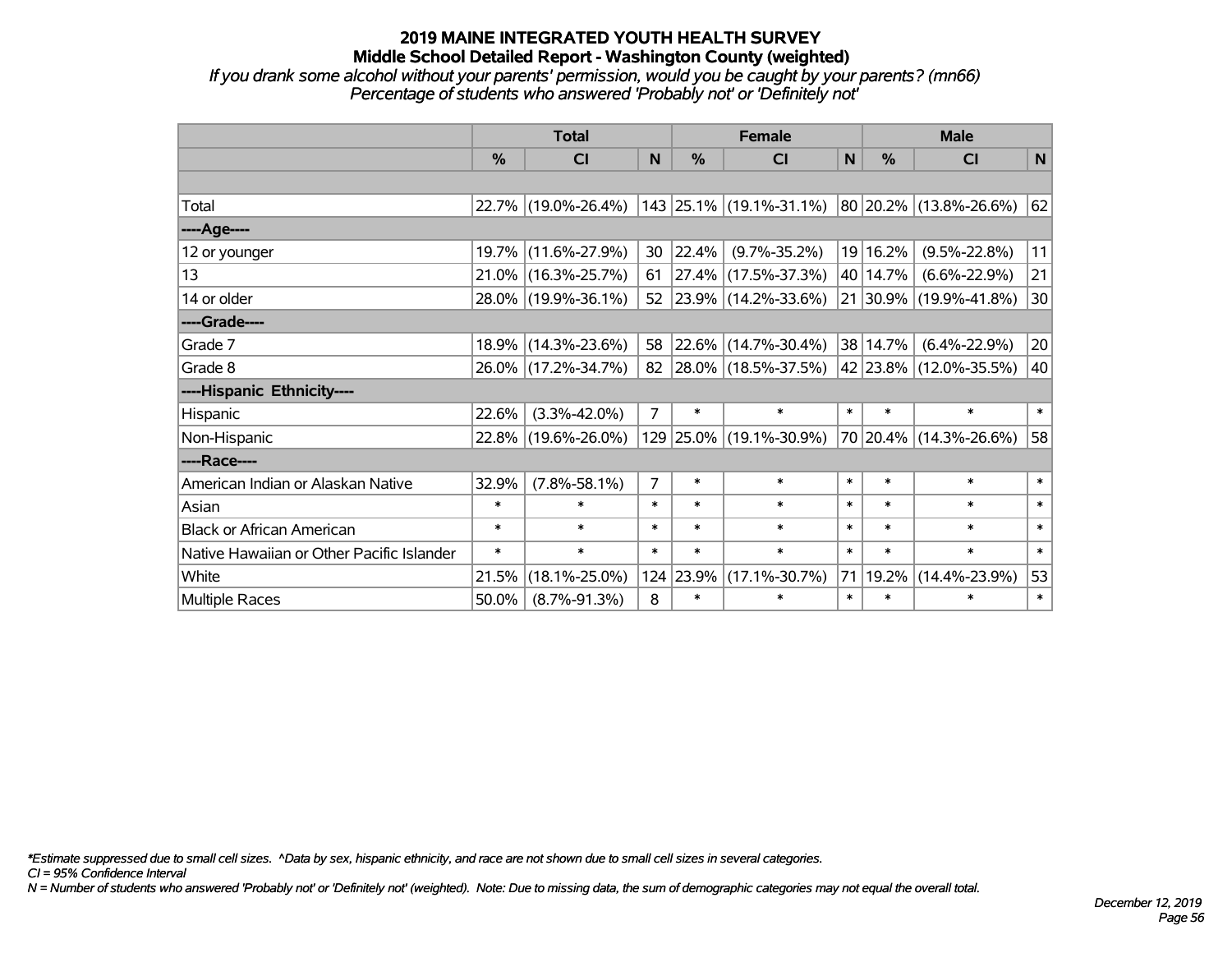*How much do you think people risk harming themselves (physically or in other ways) if they have 1 or 2 drinks of an alcoholic beverage nearly every day? (mn67b)*

*Percentage of students who answered 'No risk' or 'Slight risk'*

|                                           | <b>Total</b>  |                      |        |               | <b>Female</b>            |        | <b>Male</b>   |                          |              |  |
|-------------------------------------------|---------------|----------------------|--------|---------------|--------------------------|--------|---------------|--------------------------|--------------|--|
|                                           | $\frac{0}{0}$ | <b>CI</b>            | N      | $\frac{0}{0}$ | C <sub>l</sub>           | N      | $\frac{0}{0}$ | <b>CI</b>                | N.           |  |
|                                           |               |                      |        |               |                          |        |               |                          |              |  |
| Total                                     | 39.2%         | $(31.3\% - 47.0\%)$  |        |               | 245 38.4% (26.2%-50.6%)  |        |               | 122 39.9% (29.6%-50.3%)  | 123          |  |
| ----Age----                               |               |                      |        |               |                          |        |               |                          |              |  |
| 12 or younger                             | 39.6%         | $(18.1\% - 61.0\%)$  | 59     |               | 30.9% (10.7%-51.1%)      | 30     |               | 55.1% (38.0%-72.2%)      | 29           |  |
| 13                                        | 42.0%         | $(31.3\% - 52.7\%)$  |        |               | 119 43.6% (30.4%-56.9%)  | 58     |               | 40.6% (26.7%-54.4%)      | 61           |  |
| 14 or older                               | 34.7%         | $(25.7\% - 43.6\%)$  | 67     |               | $ 38.7\% $ (15.0%-62.4%) | 34     |               | $ 31.2\% $ (17.5%-44.9%) | 32           |  |
| ----Grade----                             |               |                      |        |               |                          |        |               |                          |              |  |
| Grade 7                                   | 40.4%         | $(25.6\% - 55.1\%)$  |        |               | 124 35.8% (18.9%-52.6%)  | 61     |               | 46.1% (30.0%-62.3%)      | 63           |  |
| Grade 8                                   | 36.3%         | $(28.9\% - 43.8\%)$  |        |               | 113 41.5% (25.5%-57.5%)  | 61     |               | 31.7% (23.9%-39.5%)      | 52           |  |
| ----Hispanic Ethnicity----                |               |                      |        |               |                          |        |               |                          |              |  |
| Hispanic                                  | 73.6%         | $(45.7\% - 100.0\%)$ | 23     | $\ast$        | $\ast$                   | $\ast$ | $\ast$        | $\ast$                   | $\ast$       |  |
| Non-Hispanic                              | 36.4%         | $(26.9\% - 45.8\%)$  |        |               | 203 35.7% (23.9%-47.5%)  | 97     |               | 37.1% (24.0%-50.1%)      | 106          |  |
| ----Race----                              |               |                      |        |               |                          |        |               |                          |              |  |
| American Indian or Alaskan Native         | $\ast$        | $\ast$               | $\ast$ | $\ast$        | $\ast$                   | $\ast$ | $\ast$        | $\ast$                   | $\ast$       |  |
| Asian                                     | $\ast$        | $\ast$               | $\ast$ | $\ast$        | $\ast$                   | $\ast$ | $\ast$        | $\ast$                   | $\ast$       |  |
| <b>Black or African American</b>          | $\ast$        | $\ast$               | $\ast$ | $\ast$        | $\ast$                   | $\ast$ | $\ast$        | $\ast$                   | $\ast$       |  |
| Native Hawaiian or Other Pacific Islander | $\ast$        | $\ast$               | $\ast$ | $\ast$        | $\ast$                   | $\ast$ | $\ast$        | $\ast$                   | $\pmb{\ast}$ |  |
| White                                     | 36.3%         | $(27.6\% - 45.0\%)$  | 207    | 35.6%         | $(23.4\% - 47.9\%)$      |        | 104 37.0%     | $(26.5\% - 47.4\%)$      | 103          |  |
| <b>Multiple Races</b>                     | 63.8%         | $(33.1\% - 94.4\%)$  | 17     | $\ast$        | $\ast$                   | $\ast$ | $\ast$        | $\ast$                   | $\ast$       |  |

*\*Estimate suppressed due to small cell sizes. ^Data by sex, hispanic ethnicity, and race are not shown due to small cell sizes in several categories.*

*CI = 95% Confidence Interval*

*N = Number of students who answered 'No risk' or 'Slight risk' (weighted). Note: Due to missing data, the sum of demographic categories may not equal the overall total.*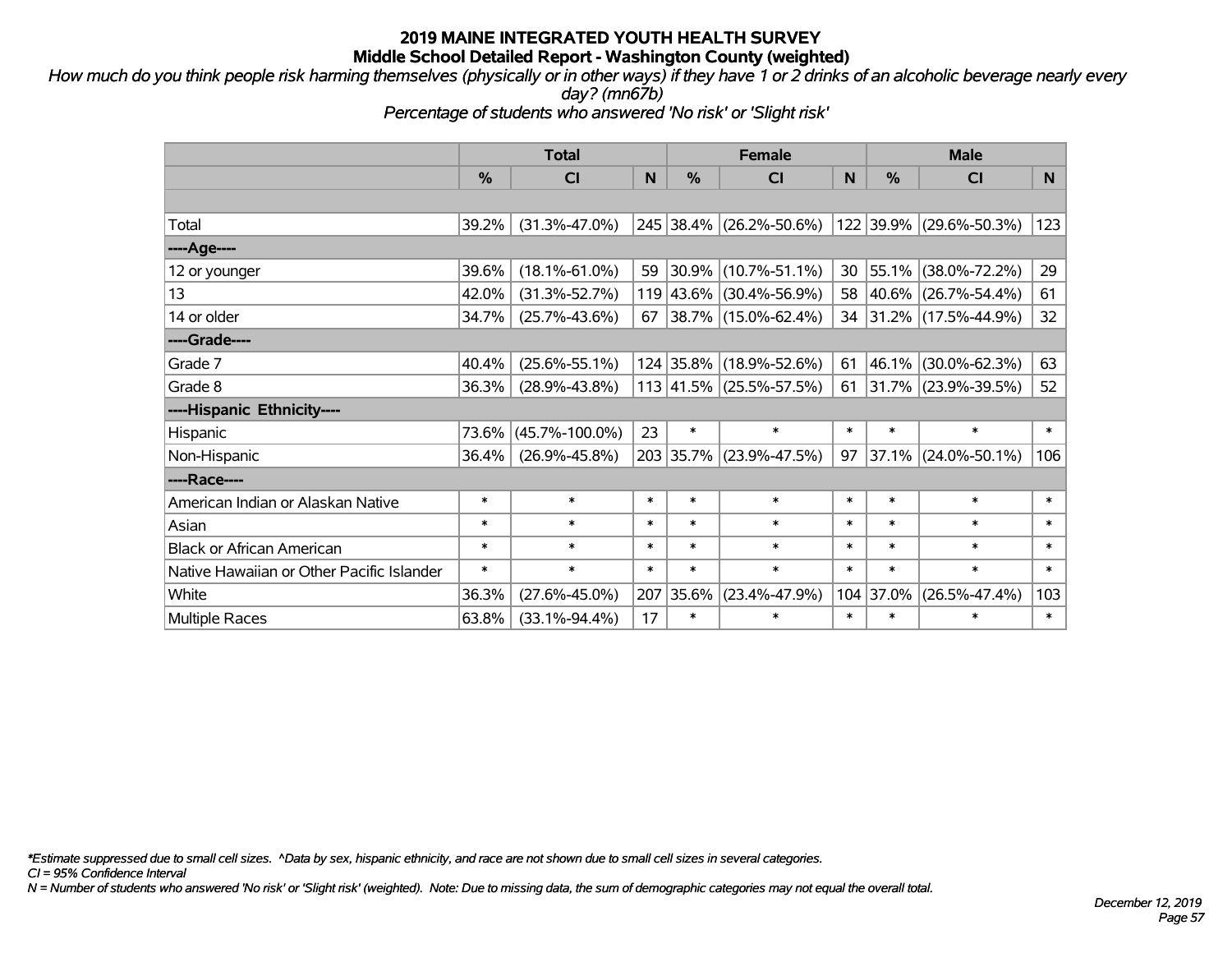*How much do you think people risk harming themselves (physically or in other ways) if they have 5 or more drinks of an alcoholic beverage in a row once or twice a week? (mn68b)*

*Percentage of students who answered 'No risk' or 'Slight risk'*

|                                           | <b>Total</b> |                     |                 |        | <b>Female</b>         |                | <b>Male</b>   |                             |              |  |
|-------------------------------------------|--------------|---------------------|-----------------|--------|-----------------------|----------------|---------------|-----------------------------|--------------|--|
|                                           | %            | <b>CI</b>           | N.              | $\%$   | <b>CI</b>             | N              | $\frac{0}{0}$ | <b>CI</b>                   | $\mathsf{N}$ |  |
|                                           |              |                     |                 |        |                       |                |               |                             |              |  |
| Total                                     | 19.5%        | $(7.8\% - 31.3\%)$  | 118             |        | 13.6% (0.0%-29.3%)    |                |               | $ 42 25.7\% $ (14.3%-37.2%) | 76           |  |
| ----Age----                               |              |                     |                 |        |                       |                |               |                             |              |  |
| 12 or younger                             | 12.9%        | $(0.0\% - 27.0\%)$  | 18              | 7.1%   | $(0.0\% - 22.0\%)$    | $\overline{7}$ | 24.3%         | $(0.0\% - 53.0\%)$          | 11           |  |
| 13                                        | 19.0%        | $(6.6\% - 31.4\%)$  | 53              | 13.3%  | $(0.0\% - 28.5\%)$    |                |               | 17 24.0% (10.6%-37.4%)      | 36           |  |
| 14 or older                               |              | 25.2% (10.8%-39.7%) | 48              |        | $21.1\%$ (0.0%-45.5%) |                |               | 19 28.9% (21.6%-36.2%)      | 29           |  |
| ----Grade----                             |              |                     |                 |        |                       |                |               |                             |              |  |
| Grade 7                                   | 10.4%        | $(3.6\% - 17.3\%)$  | 30              | 8.6%   | $(1.3\% - 15.9\%)$    |                | 14 12.9%      | $(0.0\% - 29.6\%)$          | 16           |  |
| Grade 8                                   |              | 26.9% (10.3%-43.4%) | 83              |        | $19.3\%$ (0.0%-47.4%) |                |               | 28 33.6% (26.4%-40.9%)      | 55           |  |
| ----Hispanic Ethnicity----                |              |                     |                 |        |                       |                |               |                             |              |  |
| Hispanic                                  | 31.5%        | $(0.0\% - 83.5\%)$  | 10 <sup>1</sup> | $\ast$ | $\ast$                | $\ast$         | $\ast$        | $\ast$                      | $\ast$       |  |
| Non-Hispanic                              | 18.3%        | $(8.5\% - 28.0\%)$  | 98              | 12.2%  | $(0.0\% - 24.6\%)$    |                |               | 32 24.1% (12.7%-35.5%)      | 66           |  |
| ----Race----                              |              |                     |                 |        |                       |                |               |                             |              |  |
| American Indian or Alaskan Native         | $\ast$       | $\ast$              | $\ast$          | $\ast$ | $\ast$                | $\ast$         | $\ast$        | $\ast$                      | $\ast$       |  |
| Asian                                     | $\ast$       | $\ast$              | $\ast$          | $\ast$ | $\ast$                | $\ast$         | $\ast$        | $\ast$                      | $\ast$       |  |
| <b>Black or African American</b>          | $\ast$       | $\ast$              | $\ast$          | $\ast$ | $\ast$                | $\ast$         | $\ast$        | $\ast$                      | $\ast$       |  |
| Native Hawaiian or Other Pacific Islander | $\ast$       | $\ast$              | $\ast$          | $\ast$ | $\ast$                | $\ast$         | $\ast$        | $\ast$                      | $\ast$       |  |
| White                                     | 18.7%        | $(7.5\% - 29.8\%)$  | 103             | 11.4%  | $(0.0\% - 23.3\%)$    |                | 32 26.4%      | $(13.3\% - 39.5\%)$         | 70           |  |
| <b>Multiple Races</b>                     | $52.1\%$     | $(16.7\% - 87.5\%)$ | 14              | $\ast$ | $\ast$                | $\ast$         | $\ast$        | $\ast$                      | $\ast$       |  |

*\*Estimate suppressed due to small cell sizes. ^Data by sex, hispanic ethnicity, and race are not shown due to small cell sizes in several categories.*

*CI = 95% Confidence Interval*

*N = Number of students who answered 'No risk' or 'Slight risk' (weighted). Note: Due to missing data, the sum of demographic categories may not equal the overall total.*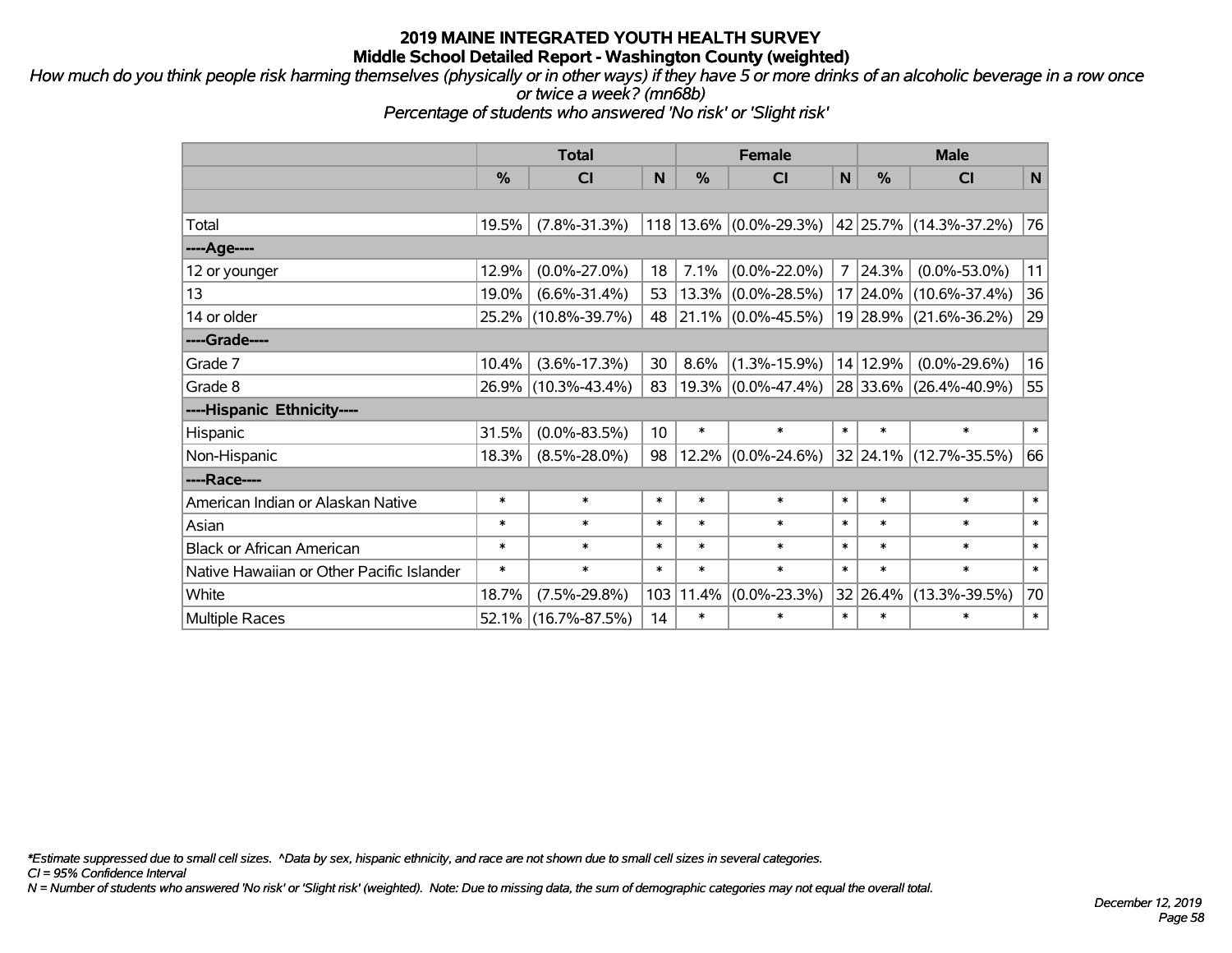#### **2019 MAINE INTEGRATED YOUTH HEALTH SURVEY Middle School Detailed Report - Washington County (weighted)** *If a kid drank some alcohol in your neighborhood, would he or she be caught by the police? (mn69)*

*Percentage of students who answered 'Probably not' or 'Definitely not'*

|                                           | <b>Total</b>  |                                                           |        |               | <b>Female</b>           |           | <b>Male</b>   |                                  |        |  |
|-------------------------------------------|---------------|-----------------------------------------------------------|--------|---------------|-------------------------|-----------|---------------|----------------------------------|--------|--|
|                                           | $\frac{0}{0}$ | <b>CI</b>                                                 | N      | $\frac{0}{0}$ | <b>CI</b>               | N         | $\frac{0}{0}$ | <b>CI</b>                        | N.     |  |
|                                           |               |                                                           |        |               |                         |           |               |                                  |        |  |
| Total                                     |               | 71.7% $(62.9\% - 80.6\%)$ $(449.76.1\%)(67.4\% - 84.8\%)$ |        |               |                         |           |               | $ 239 67.4\%  (53.9\% - 80.9\%)$ | 210    |  |
| ----Age----                               |               |                                                           |        |               |                         |           |               |                                  |        |  |
| 12 or younger                             | $62.0\%$      | $(48.9\% - 75.0\%)$                                       | 93     | 71.1%         | $(50.7\% - 91.4\%)$     | 68        | $ 45.6\% $    | $(15.6\% - 75.7\%)$              | 24     |  |
| 13                                        | 75.8%         | $(67.2\% - 84.5\%)$                                       |        |               | 215 74.3% (59.7%-88.8%) | $96 \mid$ |               | 77.1% (64.5%-89.8%)              | 119    |  |
| 14 or older                               |               | 73.3% (59.6%-87.0%)                                       |        |               | 141 84.1% (75.3%-92.8%) |           |               | 75 64.1% (34.2%-94.0%)           | 67     |  |
| ----Grade----                             |               |                                                           |        |               |                         |           |               |                                  |        |  |
| Grade 7                                   | $65.6\%$      | $(58.8\% - 72.4\%)$                                       |        |               | 202 66.3% (53.3%-79.3%) |           | 111 64.8%     | $(56.3\% - 73.3\%)$              | 91     |  |
| Grade 8                                   |               | 78.7% (69.6%-87.7%) 244 87.2% (84.1%-90.4%)               |        |               |                         |           |               | 128 71.0% (51.0%-91.0%)          | 116    |  |
| ----Hispanic Ethnicity----                |               |                                                           |        |               |                         |           |               |                                  |        |  |
| Hispanic                                  | $\ast$        | $\ast$                                                    | $\ast$ | $\ast$        | $\ast$                  | $\ast$    | $\ast$        | $\ast$                           | $\ast$ |  |
| Non-Hispanic                              | 70.9%         | $(60.9\% - 80.9\%)$                                       |        |               | 398 75.5% (65.5%-85.4%) |           | 205 66.6%     | $(53.3\% - 80.0\%)$              | 193    |  |
| ----Race----                              |               |                                                           |        |               |                         |           |               |                                  |        |  |
| American Indian or Alaskan Native         | $\ast$        | $\ast$                                                    | $\ast$ | $\ast$        | $\ast$                  | $\ast$    | $\ast$        | $\ast$                           | $\ast$ |  |
| Asian                                     | $\ast$        | $\ast$                                                    | $\ast$ | $\ast$        | $\ast$                  | $\ast$    | $\ast$        | $\ast$                           | $\ast$ |  |
| <b>Black or African American</b>          | $\ast$        | $\ast$                                                    | $\ast$ | $\ast$        | $\ast$                  | $\ast$    | $\ast$        | $\ast$                           | $\ast$ |  |
| Native Hawaiian or Other Pacific Islander | $\ast$        | $\ast$                                                    | $\ast$ | $\ast$        | $\ast$                  | $\ast$    | $\ast$        | $\ast$                           | $\ast$ |  |
| White                                     | 71.8%         | $(61.7\% - 81.9\%)$                                       | 408    | 78.1%         | $(69.5\% - 86.7\%)$     |           | 224 65.3%     | $(49.8\% - 80.8\%)$              | 184    |  |
| <b>Multiple Races</b>                     |               | 59.3% (24.4%-94.3%)                                       | 16     | $\ast$        | $\ast$                  | $\ast$    | $\ast$        | $\ast$                           | $\ast$ |  |

*\*Estimate suppressed due to small cell sizes. ^Data by sex, hispanic ethnicity, and race are not shown due to small cell sizes in several categories.*

*CI = 95% Confidence Interval*

*N = Number of students who answered 'Probably not' or 'Definitely not' (weighted). Note: Due to missing data, the sum of demographic categories may not equal the overall total.*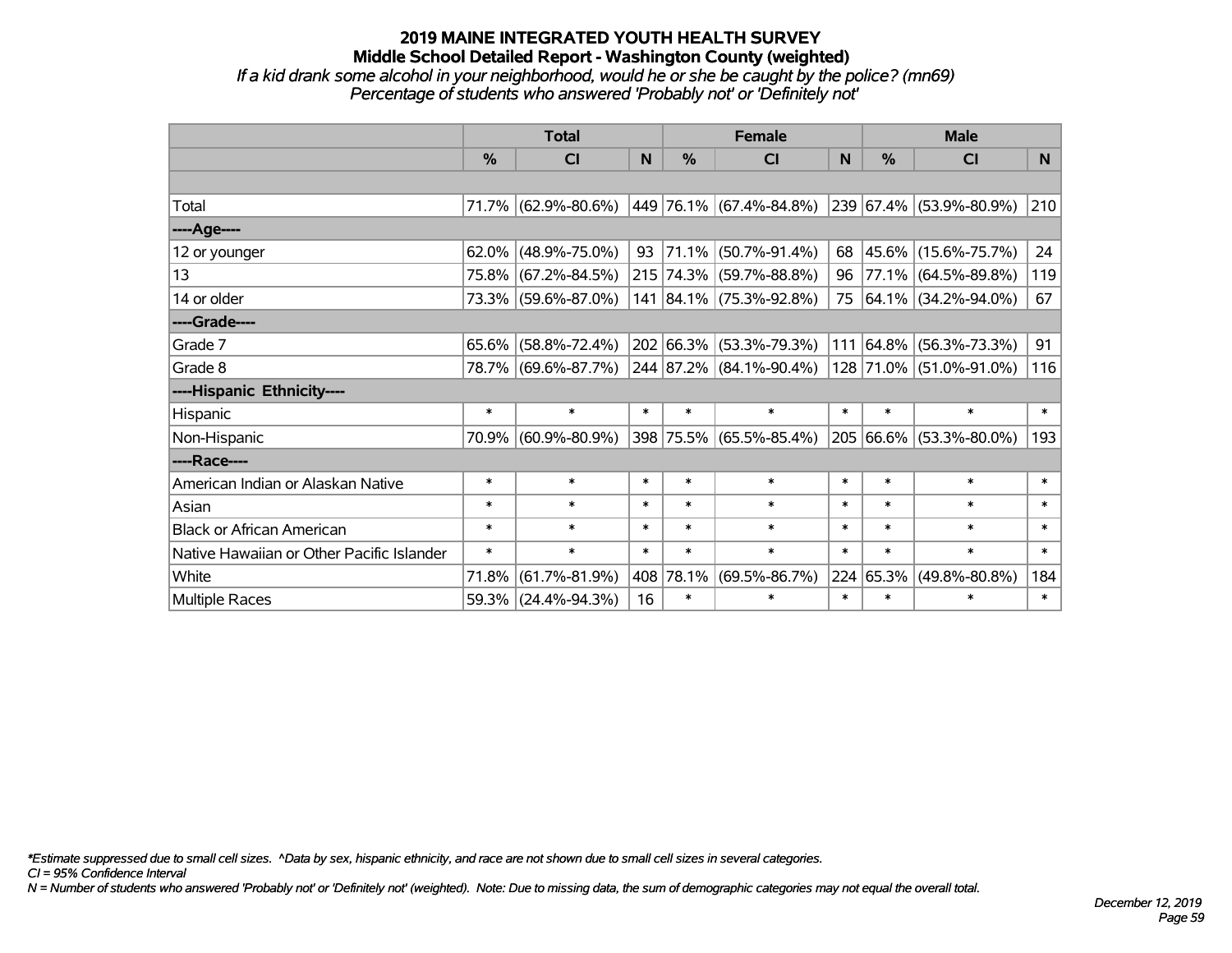*How wrong would most adults over 21 in your neighborhood think it is for kids your age to drink alcohol? (mn71a) Percentage of students who answered 'A little bit wrong' or 'Not wrong at all'*

|                                           | <b>Total</b>  |                     |        |               | <b>Female</b>              |              | <b>Male</b> |                                          |        |  |
|-------------------------------------------|---------------|---------------------|--------|---------------|----------------------------|--------------|-------------|------------------------------------------|--------|--|
|                                           | $\frac{0}{0}$ | <b>CI</b>           | N      | $\frac{0}{0}$ | CI                         | $\mathsf{N}$ | %           | CI                                       | N      |  |
|                                           |               |                     |        |               |                            |              |             |                                          |        |  |
| Total                                     | 13.7%         | $(9.3\% - 18.1\%)$  |        | 86 14.3%      | $(9.4\% - 19.1\%)$         |              |             | 45 12.8% (4.7%-20.9%)                    | 39     |  |
| ----Age----                               |               |                     |        |               |                            |              |             |                                          |        |  |
| 12 or younger                             | 16.2%         | $(11.6\% - 20.9\%)$ | 26     | $\ast$        | $\ast$                     | $\ast$       | $\ast$      | $\ast$                                   | $\ast$ |  |
| 13                                        | 12.1%         | $(4.3\% - 19.8\%)$  |        | 35 11.6%      | $(2.5\% - 20.7\%)$         |              | 18 13.1%    | $(2.6\% - 23.5\%)$                       | 17     |  |
| 14 or older                               | 14.0%         | $(7.9\% - 20.0\%)$  | 25     | 7.4%          | $(0.0\% - 17.0\%)$         |              |             | 6   19.0%   $(8.3\text{%}-29.8\text{%)}$ | 17     |  |
| ----Grade----                             |               |                     |        |               |                            |              |             |                                          |        |  |
| Grade 7                                   | 14.2%         | $(8.6\% - 19.9\%)$  |        |               | 44   18.0%   (11.0%-25.0%) |              | 30 10.1%    | $(4.1\% - 16.2\%)$                       | 14     |  |
| Grade 8                                   | 13.1%         | $(6.3\% - 19.9\%)$  |        | 42 10.1%      | $(5.5\% - 14.7\%)$         |              |             | 15 15.0% (2.9%-27.2%)                    | 25     |  |
| ----Hispanic Ethnicity----                |               |                     |        |               |                            |              |             |                                          |        |  |
| Hispanic                                  | $\ast$        | $\ast$              | $\ast$ | $\ast$        | $\ast$                     | $\ast$       | $\ast$      | $\ast$                                   | $\ast$ |  |
| Non-Hispanic                              | 13.3%         | $(9.5\% - 17.1\%)$  |        |               | 76 15.2% (10.4%-20.0%)     |              | 44 10.9%    | $(5.8\% - 15.9\%)$                       | 31     |  |
| ----Race----                              |               |                     |        |               |                            |              |             |                                          |        |  |
| American Indian or Alaskan Native         | $\ast$        | $\ast$              | $\ast$ | $\ast$        | $\ast$                     | $\ast$       | $\ast$      | $\ast$                                   | $\ast$ |  |
| Asian                                     | $\ast$        | $\ast$              | $\ast$ | $\ast$        | $\ast$                     | $\ast$       | $\ast$      | $\ast$                                   | $\ast$ |  |
| <b>Black or African American</b>          | $\ast$        | $\ast$              | $\ast$ | $\ast$        | $\ast$                     | $\ast$       | $\ast$      | $\ast$                                   | $\ast$ |  |
| Native Hawaiian or Other Pacific Islander | $\ast$        | $\ast$              | $\ast$ | $\ast$        | $\ast$                     | $\ast$       | $\ast$      | $\ast$                                   | $\ast$ |  |
| White                                     | 12.7%         | $(9.5\% - 15.8\%)$  | 73     | 14.6%         | $(10.6\% - 18.5\%)$        |              | 44 10.8%    | $(5.3\% - 16.2\%)$                       | 29     |  |
| Multiple Races                            | $\ast$        | $\ast$              | $\ast$ | $\ast$        | $\ast$                     | $\ast$       | $\ast$      | $\ast$                                   | $\ast$ |  |

*\*Estimate suppressed due to small cell sizes. ^Data by sex, hispanic ethnicity, and race are not shown due to small cell sizes in several categories.*

*CI = 95% Confidence Interval*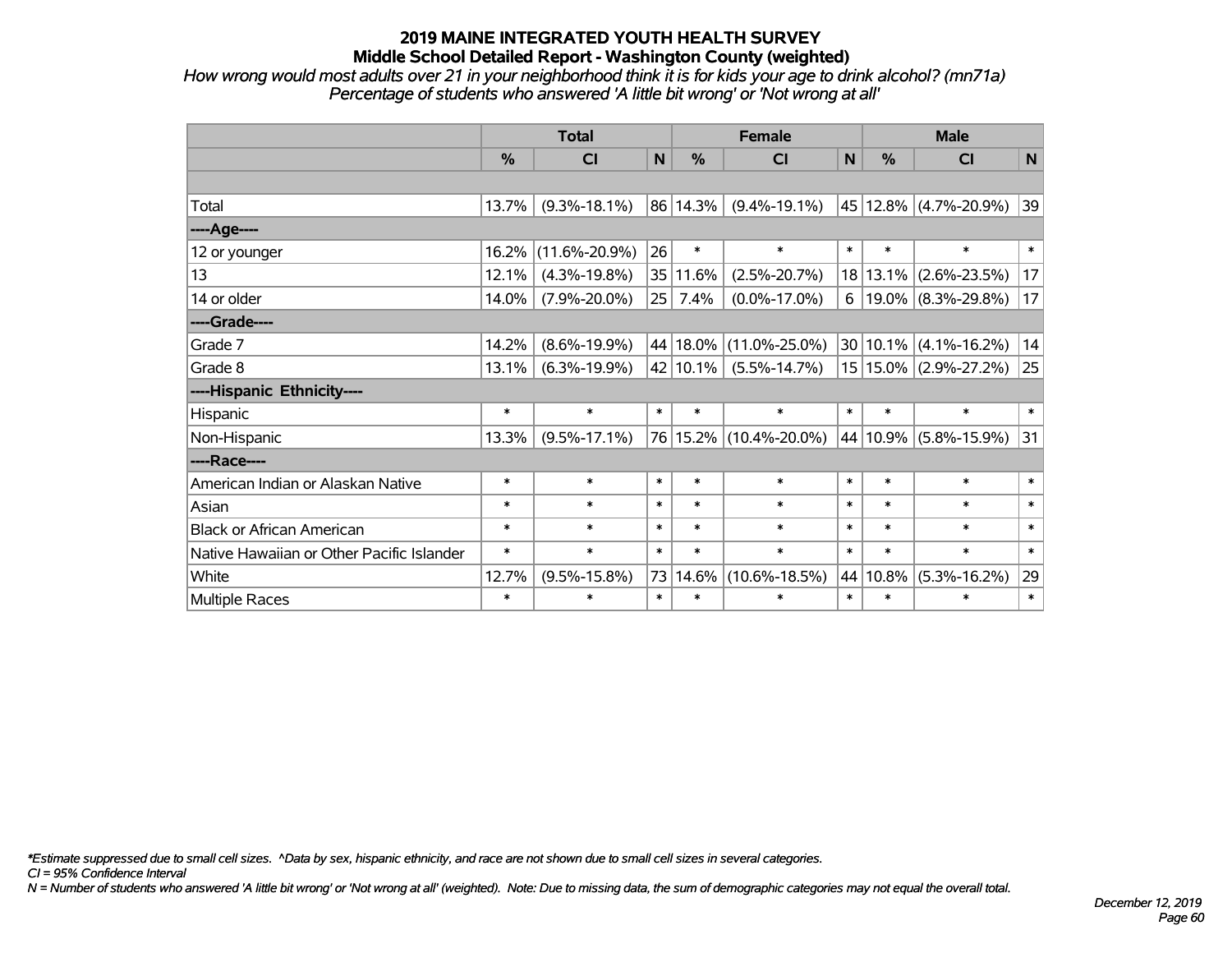*How do you feel about someone your age having 1 or 2 drinks of an alcoholic beverage nearly every day? (mn164) Percentage of students who answered 'Strongly approve' or 'Approve'*

|                                           |               | <b>Total</b>        | <b>Female</b> |        |        |        | <b>Male</b> |        |        |
|-------------------------------------------|---------------|---------------------|---------------|--------|--------|--------|-------------|--------|--------|
|                                           | $\frac{0}{0}$ | <b>CI</b>           | N             | %      | CI N   |        | %           | CI N   |        |
|                                           |               |                     |               |        |        |        |             |        |        |
| Total                                     | $2.9\%$       | $(0.4\% - 5.5\%)$   | 18            | $\ast$ | $\ast$ | $\ast$ | *           | $\ast$ | $\ast$ |
| ----Age----                               |               |                     |               |        |        |        |             |        |        |
| 12 or younger                             | $\ast$        | $\ast$              | $\ast$        | $\ast$ | $\ast$ | $\ast$ | $\ast$      | $\ast$ | $\ast$ |
| 13                                        | 2.4%          | $(0.0\% - 6.5\%)$   | 7             | *      | *      | $\ast$ | $\ast$      | $\ast$ | $\ast$ |
| 14 or older                               |               | $4.3\%$ (0.3%-8.3%) | 8             | $\ast$ | $\ast$ | $\ast$ | $\ast$      | $\ast$ | $\ast$ |
| ----Grade----                             |               |                     |               |        |        |        |             |        |        |
| Grade 7                                   | 4.3%          | $(0.0\% - 9.4\%)$   | 13            | $\ast$ | $\ast$ | $\ast$ | $\ast$      | $\ast$ | $\ast$ |
| Grade 8                                   | $\ast$        | $\ast$              | $\ast$        | $\ast$ | $\ast$ | $\ast$ | *           | $\ast$ | $\ast$ |
| ----Hispanic Ethnicity----                |               |                     |               |        |        |        |             |        |        |
| Hispanic                                  | $\ast$        | $\ast$              | $\ast$        | $\ast$ | $\ast$ | $\ast$ | $\ast$      | $\ast$ | $\ast$ |
| Non-Hispanic                              |               | $3.3\%$ (0.4%-6.1%) | 18            | $\ast$ | $\ast$ | $\ast$ | $\ast$      | $\ast$ | $\ast$ |
| ----Race----                              |               |                     |               |        |        |        |             |        |        |
| American Indian or Alaskan Native         | $\ast$        | $\ast$              | $\ast$        | $\ast$ | *      | $\ast$ | *           | $\ast$ | $\ast$ |
| Asian                                     | $\ast$        | $\ast$              | $\ast$        | $\ast$ | $\ast$ | *      | $\ast$      | $\ast$ | $\ast$ |
| <b>Black or African American</b>          | $\ast$        | $\ast$              | $\ast$        | *      | $\ast$ | $\ast$ | $\ast$      | $\ast$ | $\ast$ |
| Native Hawaiian or Other Pacific Islander | $\ast$        | $\ast$              | $\ast$        | *      | *      | $\ast$ | $\ast$      | $\ast$ | $\ast$ |
| White                                     | 3.2%          | $(0.4\% - 6.1\%)$   | 18            | *      | $\ast$ | $\ast$ | $\ast$      | $\ast$ | $\ast$ |
| <b>Multiple Races</b>                     | $\ast$        | $\ast$              | $\ast$        | $\ast$ | *      | $\ast$ | $\ast$      | $\ast$ | $\ast$ |

*\*Estimate suppressed due to small cell sizes. ^Data by sex, hispanic ethnicity, and race are not shown due to small cell sizes in several categories.*

*CI = 95% Confidence Interval*

*N = Number of students who answered 'Strongly approve' or 'Approve' (weighted). Note: Due to missing data, the sum of demographic categories may not equal the overall total.*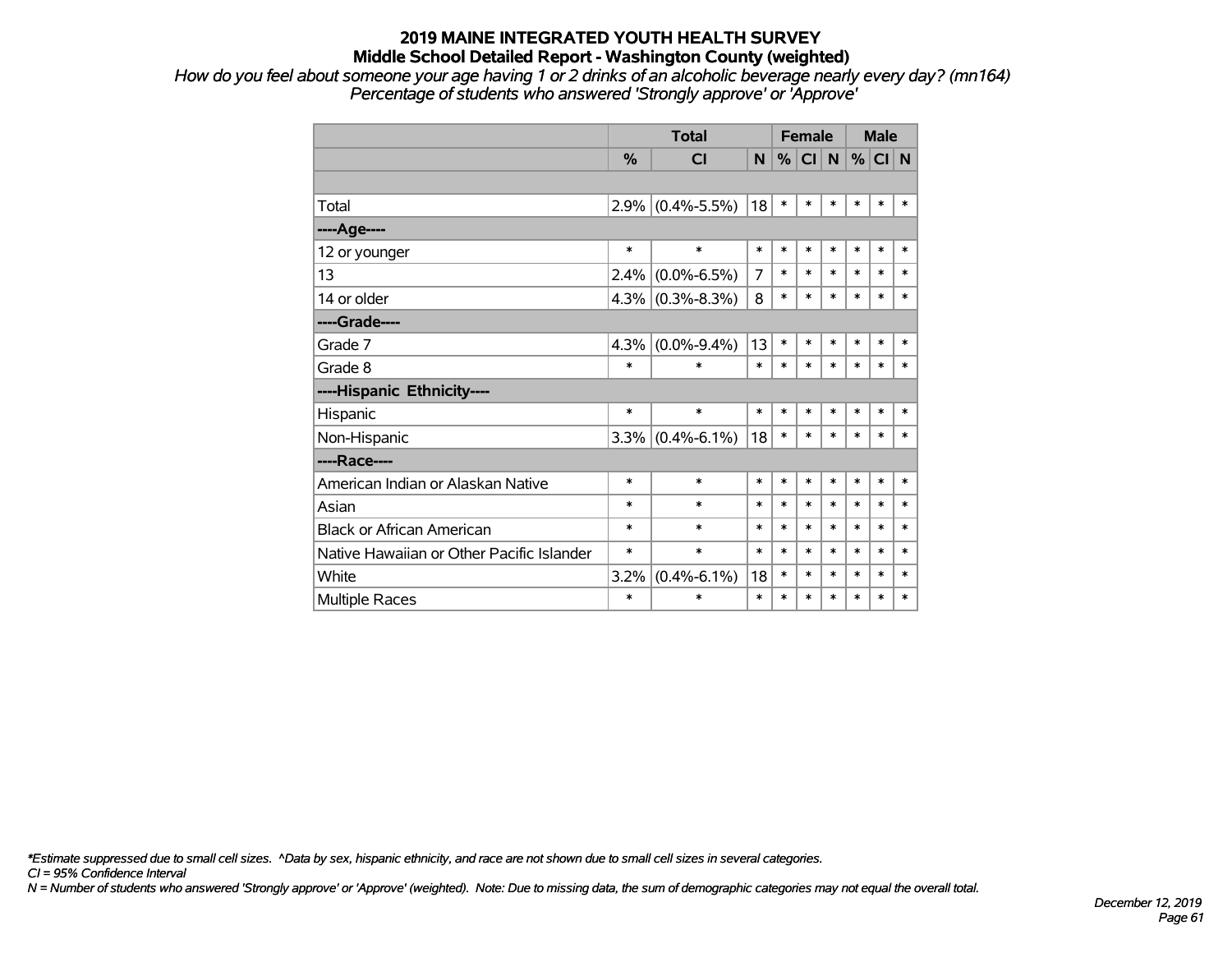*How wrong do your parents feel it would be for you to have 1 or 2 drinks of an alcoholic beverage nearly every day? (mn165) Percentage of students who answered 'A little bit wrong' or 'Not wrong at all'*

|                                           | <b>Total</b> |                    |        |         | <b>Female</b>      |                | <b>Male</b> |                         |                |  |
|-------------------------------------------|--------------|--------------------|--------|---------|--------------------|----------------|-------------|-------------------------|----------------|--|
|                                           | %            | <b>CI</b>          | N      | %       | <b>CI</b>          | N              | %           | <b>CI</b>               | N              |  |
|                                           |              |                    |        |         |                    |                |             |                         |                |  |
| Total                                     | 4.2%         | $(1.1\% - 7.4\%)$  | 27     | 3.2%    | $(0.0\% - 7.2\%)$  |                |             | $10 5.1\% $ (2.2%-8.0%) | 16             |  |
| ----Age----                               |              |                    |        |         |                    |                |             |                         |                |  |
| 12 or younger                             | 5.4%         | $(1.1\% - 9.6\%)$  | 8      | $\ast$  | $\ast$             | $\ast$         | $\ast$      | $\ast$                  | $\ast$         |  |
| 13                                        | 4.5%         | $(0.0\% - 11.7\%)$ |        | 13 5.1% | $(0.0\% - 14.0\%)$ | $\overline{7}$ | 3.9%        | $(0.0\% - 9.7\%)$       | 6              |  |
| 14 or older                               | $\ast$       | $\ast$             | $\ast$ | $\ast$  | $\ast$             | $\ast$         | $\ast$      | $\ast$                  | $\ast$         |  |
| ----Grade----                             |              |                    |        |         |                    |                |             |                         |                |  |
| Grade 7                                   | 4.1%         | $(1.2\% - 7.0\%)$  |        | 13 3.5% | $(0.0\% - 7.6\%)$  | 6              | 5.0%        | $(1.1\% - 8.8\%)$       | $\overline{7}$ |  |
| Grade 8                                   | 4.4%         | $(0.6\% - 8.3\%)$  | 14     | $\ast$  | $\ast$             | $\ast$         | $\ast$      | $\ast$                  | $\ast$         |  |
| ----Hispanic Ethnicity----                |              |                    |        |         |                    |                |             |                         |                |  |
| Hispanic                                  | $\ast$       | $\ast$             | $\ast$ | $\ast$  | $\ast$             | $\ast$         | $\ast$      | $\ast$                  | $\ast$         |  |
| Non-Hispanic                              | 3.4%         | $(1.2\% - 5.6\%)$  |        | 19 3.6% | $(0.0\% - 8.1\%)$  |                | 10 2.9%     | $(0.5\% - 5.4\%)$       | 8              |  |
| ----Race----                              |              |                    |        |         |                    |                |             |                         |                |  |
| American Indian or Alaskan Native         | $\ast$       | $\ast$             | $\ast$ | $\ast$  | $\ast$             | $\ast$         | $\ast$      | $\ast$                  | $\ast$         |  |
| Asian                                     | $\ast$       | $\ast$             | $\ast$ | $\ast$  | $\ast$             | $\ast$         | $\ast$      | $\ast$                  | $\ast$         |  |
| <b>Black or African American</b>          | $\ast$       | $\ast$             | $\ast$ | $\ast$  | $\ast$             | $\ast$         | $\ast$      | $\ast$                  | $\ast$         |  |
| Native Hawaiian or Other Pacific Islander | $\ast$       | $\ast$             | $\ast$ | $\ast$  | $\ast$             | $\ast$         | $\ast$      | $\ast$                  | $\ast$         |  |
| White                                     | 3.4%         | $(0.6\% - 6.1\%)$  | 19     | 3.4%    | $(0.0\% - 7.7\%)$  |                | 10 3.3%     | $(0.3\% - 6.3\%)$       | 9              |  |
| <b>Multiple Races</b>                     | $\ast$       | $\ast$             | $\ast$ | $\ast$  | $\ast$             | $\ast$         | $\ast$      | $\ast$                  | $\ast$         |  |

*\*Estimate suppressed due to small cell sizes. ^Data by sex, hispanic ethnicity, and race are not shown due to small cell sizes in several categories.*

*CI = 95% Confidence Interval*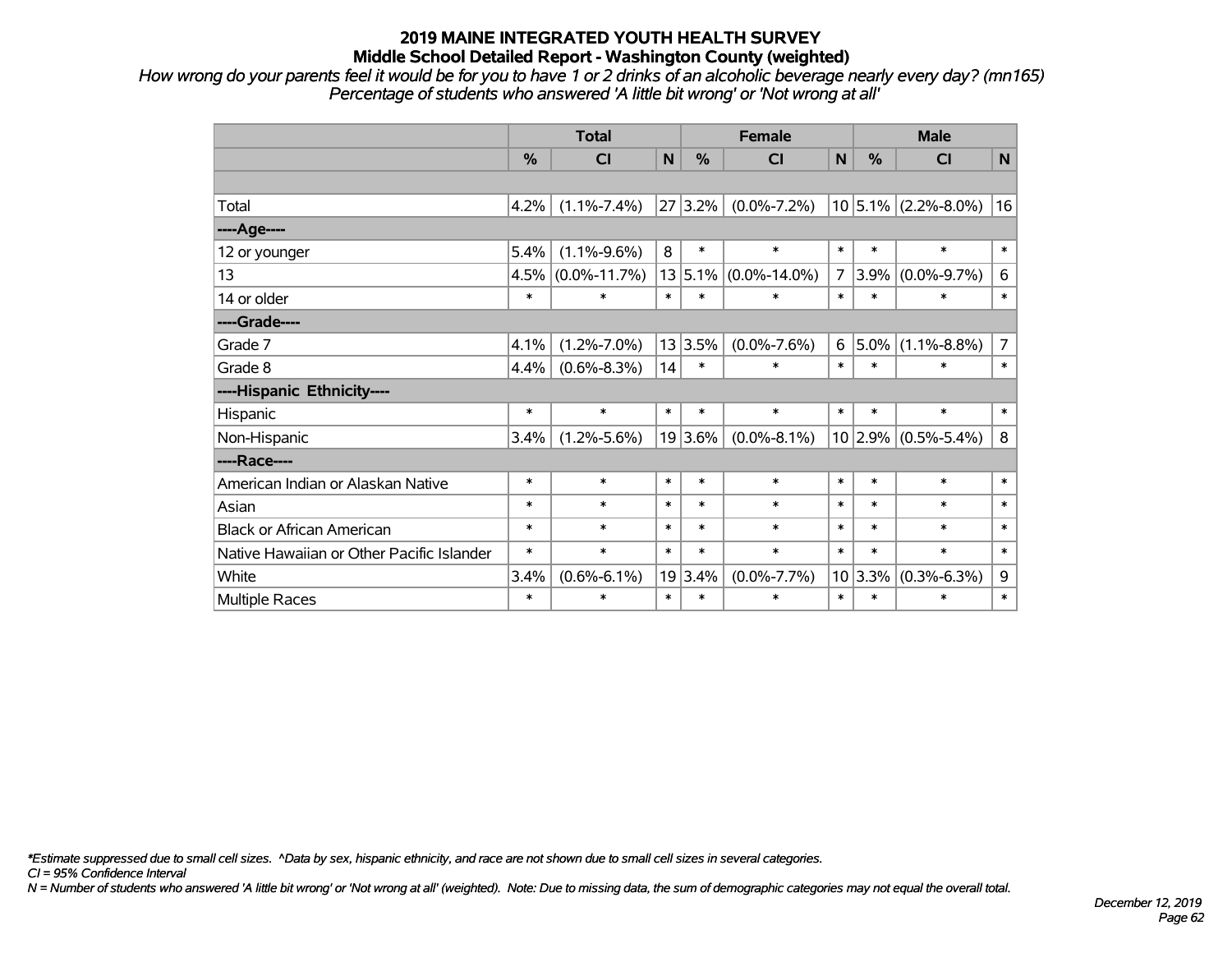*How wrong do your friends feel it would be for you to have 1 or 2 drinks of an alcoholic beverage nearly every day? (mn175) Percentage of students who answered 'A little bit wrong' or 'Not wrong at all'*

|                                           | <b>Total</b>  |                     |        |               | <b>Female</b>         |                | <b>Male</b>   |                             |        |  |
|-------------------------------------------|---------------|---------------------|--------|---------------|-----------------------|----------------|---------------|-----------------------------|--------|--|
|                                           | $\frac{0}{0}$ | <b>CI</b>           | N      | $\frac{0}{0}$ | CI                    | N              | $\frac{0}{0}$ | <b>CI</b>                   | N      |  |
|                                           |               |                     |        |               |                       |                |               |                             |        |  |
| Total                                     | $15.0\%$      | $(11.6\% - 18.4\%)$ | 94     | 7.5%          | $(3.5\% - 11.4\%)$    |                |               | $ 24 22.6\% $ (16.6%-28.7%) | 70     |  |
| ---- Age----                              |               |                     |        |               |                       |                |               |                             |        |  |
| 12 or younger                             | 10.6%         | $(3.0\% - 18.2\%)$  | 16     | 7.3%          | $(0.0\% - 16.9\%)$    | $7^{\circ}$    | 16.5%         | $(0.0\% - 41.4\%)$          | 9      |  |
| 13                                        | 14.6%         | $(9.5\% - 19.8\%)$  | 42     | 5.7%          | $(0.0\% - 12.1\%)$    |                |               | $7$   22.3%   (12.6%-32.0%) | 34     |  |
| 14 or older                               | $18.9\%$      | $(14.2\% - 23.6\%)$ |        |               | 36 10.3% (3.0%-17.6%) | 9 <sup>1</sup> |               | 26.2% (17.5%-35.0%)         | 27     |  |
| ----Grade----                             |               |                     |        |               |                       |                |               |                             |        |  |
| Grade 7                                   | 13.3%         | $(8.0\% - 18.6\%)$  | 41     | 8.5%          | $(2.8\% - 14.2\%)$    |                | 15 19.2%      | $(6.8\% - 31.5\%)$          | 27     |  |
| Grade 8                                   | 14.4%         | $(8.4\% - 20.4\%)$  | 45     | 6.3%          | $(1.4\% - 11.1\%)$    |                |               | $9$ 21.7% (13.6%-29.7%)     | 35     |  |
| ----Hispanic Ethnicity----                |               |                     |        |               |                       |                |               |                             |        |  |
| <b>Hispanic</b>                           | $\ast$        | $\ast$              | $\ast$ | $\ast$        | $\ast$                | $\ast$         | $\ast$        | $\ast$                      | $\ast$ |  |
| Non-Hispanic                              | 14.6%         | $(8.8\% - 20.5\%)$  | 82     | 7.3%          | $(2.4\% - 12.2\%)$    |                |               | 20 21.5% (13.6%-29.4%)      | 62     |  |
| ----Race----                              |               |                     |        |               |                       |                |               |                             |        |  |
| American Indian or Alaskan Native         | $\ast$        | $\ast$              | $\ast$ | $\ast$        | $\ast$                | $\ast$         | $\ast$        | $\ast$                      | $\ast$ |  |
| Asian                                     | $\ast$        | $\ast$              | $\ast$ | $\ast$        | $\ast$                | $\ast$         | $\ast$        | $\ast$                      | $\ast$ |  |
| <b>Black or African American</b>          | $\ast$        | $\ast$              | $\ast$ | $\ast$        | $\ast$                | $\ast$         | $\ast$        | $\ast$                      | $\ast$ |  |
| Native Hawaiian or Other Pacific Islander | $\ast$        | $\ast$              | $\ast$ | $\ast$        | $\ast$                | $\ast$         | $\ast$        | $\ast$                      | $\ast$ |  |
| White                                     | 15.4%         | $(10.9\% - 20.0\%)$ | 88     | 8.1%          | $(4.0\% - 12.3\%)$    |                | 24 22.9%      | $(15.1\% - 30.8\%)$         | 65     |  |
| Multiple Races                            | $\ast$        | $\ast$              | $\ast$ | $\ast$        | $\ast$                | $\ast$         | $\ast$        | $\ast$                      | $\ast$ |  |

*\*Estimate suppressed due to small cell sizes. ^Data by sex, hispanic ethnicity, and race are not shown due to small cell sizes in several categories.*

*CI = 95% Confidence Interval*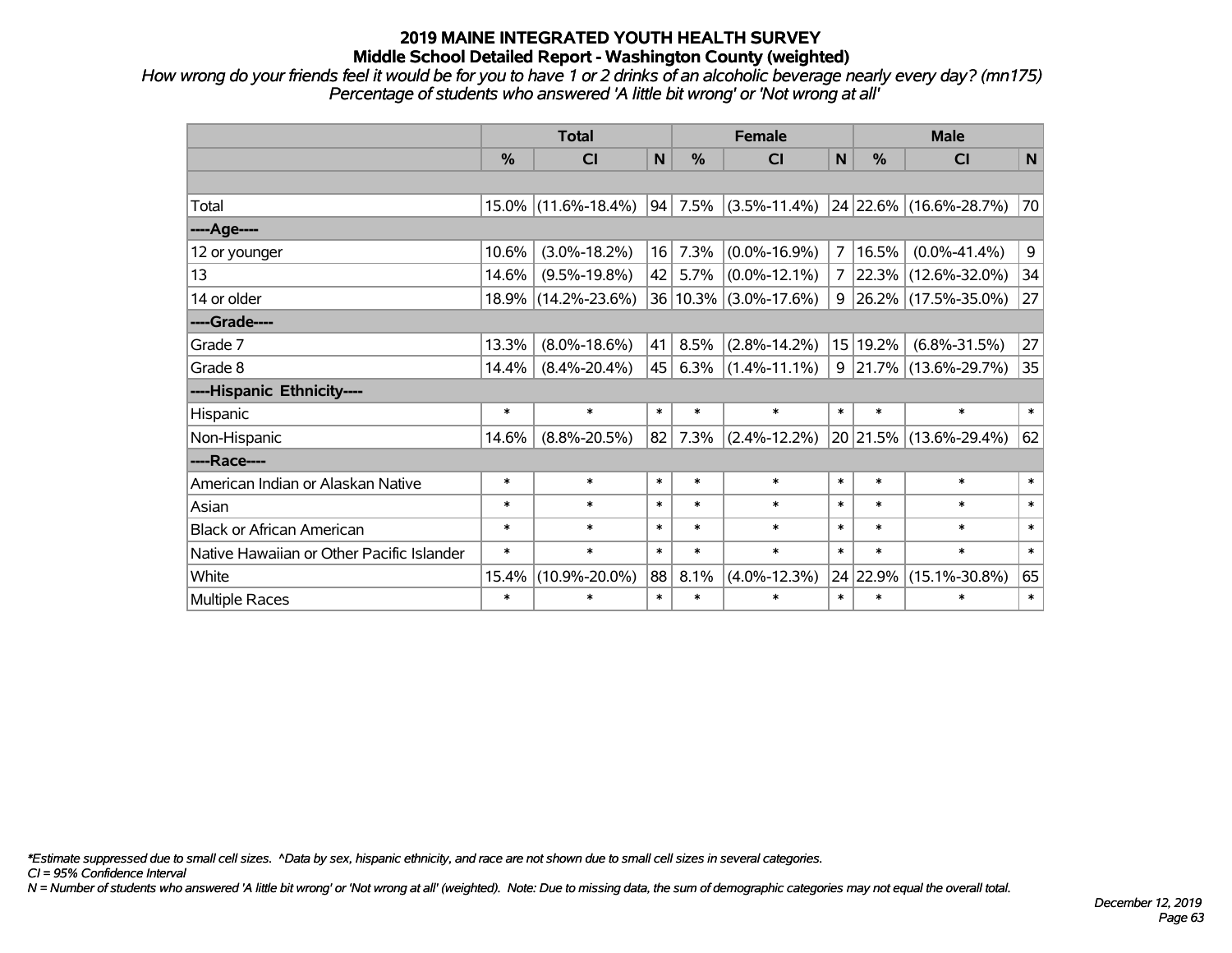#### **2019 MAINE INTEGRATED YOUTH HEALTH SURVEY Middle School Detailed Report - Washington County (weighted)** *Have you ever used marijuana? (mn74) Percentage of students who answered 'Yes'*

|                                           | <b>Total</b> |                       |        |          | <b>Female</b>                            |        | <b>Male</b> |                    |             |  |
|-------------------------------------------|--------------|-----------------------|--------|----------|------------------------------------------|--------|-------------|--------------------|-------------|--|
|                                           | %            | <b>CI</b>             | N      | %        | <b>CI</b>                                | N      | %           | <b>CI</b>          | $\mathbf N$ |  |
|                                           |              |                       |        |          |                                          |        |             |                    |             |  |
| Total                                     | 8.9%         | $(3.3\% - 14.6\%)$    |        |          | $54 10.8\% $ (3.5%-18.1%)                |        | 33  6.8%    | $(1.5\% - 12.1\%)$ | 20          |  |
| ----Age----                               |              |                       |        |          |                                          |        |             |                    |             |  |
| 12 or younger                             | $\ast$       | $\ast$                | $\ast$ | $\ast$   | $\ast$                                   | $\ast$ | $\ast$      | $\ast$             | $\ast$      |  |
| 13                                        | 7.8%         | $(4.1\% - 11.4\%)$    |        | 22 10.0% | $(3.8\% - 16.2\%)$                       | 14     | 5.7%        | $(0.0\% - 11.9\%)$ | 8           |  |
| 14 or older                               |              | $16.9\%$ (6.9%-26.9%) |        |          | 31 20.6% (7.3%-33.8%)                    |        | 17 12.9%    | $(1.2\% - 24.6\%)$ | 12          |  |
| ----Grade----                             |              |                       |        |          |                                          |        |             |                    |             |  |
| Grade 7                                   | 5.9%         | $(1.5\% - 10.4\%)$    | 18     | $\ast$   | $\ast$                                   | $\ast$ | $\ast$      | $\ast$             | $\ast$      |  |
| Grade 8                                   |              | $11.9\%$ (3.7%-20.1%) |        |          | $ 37 10.6\% $ (3.1%-18.1%) $ 16 12.6\% $ |        |             | $(2.7\% - 22.6\%)$ | 20          |  |
| ----Hispanic Ethnicity----                |              |                       |        |          |                                          |        |             |                    |             |  |
| Hispanic                                  | $\ast$       | $\ast$                | $\ast$ | $\ast$   | $\ast$                                   | $\ast$ | $\ast$      | $\ast$             | $\ast$      |  |
| Non-Hispanic                              | 8.2%         | $(2.9\% - 13.5\%)$    |        | 45 10.9% | $(4.9\% - 17.0\%)$                       | 30     | 5.2%        | $(0.0\% - 10.8\%)$ | 14          |  |
| ----Race----                              |              |                       |        |          |                                          |        |             |                    |             |  |
| American Indian or Alaskan Native         | $\ast$       | $\ast$                | $\ast$ | $\ast$   | $\ast$                                   | $\ast$ | $\ast$      | $\ast$             | $\ast$      |  |
| Asian                                     | $\ast$       | $\ast$                | $\ast$ | $\ast$   | $\ast$                                   | $\ast$ | $\ast$      | $\ast$             | $\ast$      |  |
| <b>Black or African American</b>          | $\ast$       | $\ast$                | $\ast$ | $\ast$   | $\ast$                                   | $\ast$ | $\ast$      | $\ast$             | $\ast$      |  |
| Native Hawaiian or Other Pacific Islander | $\ast$       | $\ast$                | $\ast$ | $\ast$   | $\ast$                                   | $\ast$ | $\ast$      | $\ast$             | $\ast$      |  |
| White                                     | 7.4%         | $(2.2\% - 12.7\%)$    | 41     | 9.9%     | $(3.5\% - 16.3\%)$                       | 28     | 4.8%        | $(0.0\% - 10.0\%)$ | 13          |  |
| <b>Multiple Races</b>                     |              | 43.5% (7.5%-79.5%)    | 6      | $\ast$   | $\ast$                                   | $\ast$ | $\ast$      | $\ast$             | $\ast$      |  |

*\*Estimate suppressed due to small cell sizes. ^Data by sex, hispanic ethnicity, and race are not shown due to small cell sizes in several categories.*

*CI = 95% Confidence Interval*

*N = Number of students who answered 'Yes' (weighted). Note: Due to missing data, the sum of demographic categories may not equal the overall total.*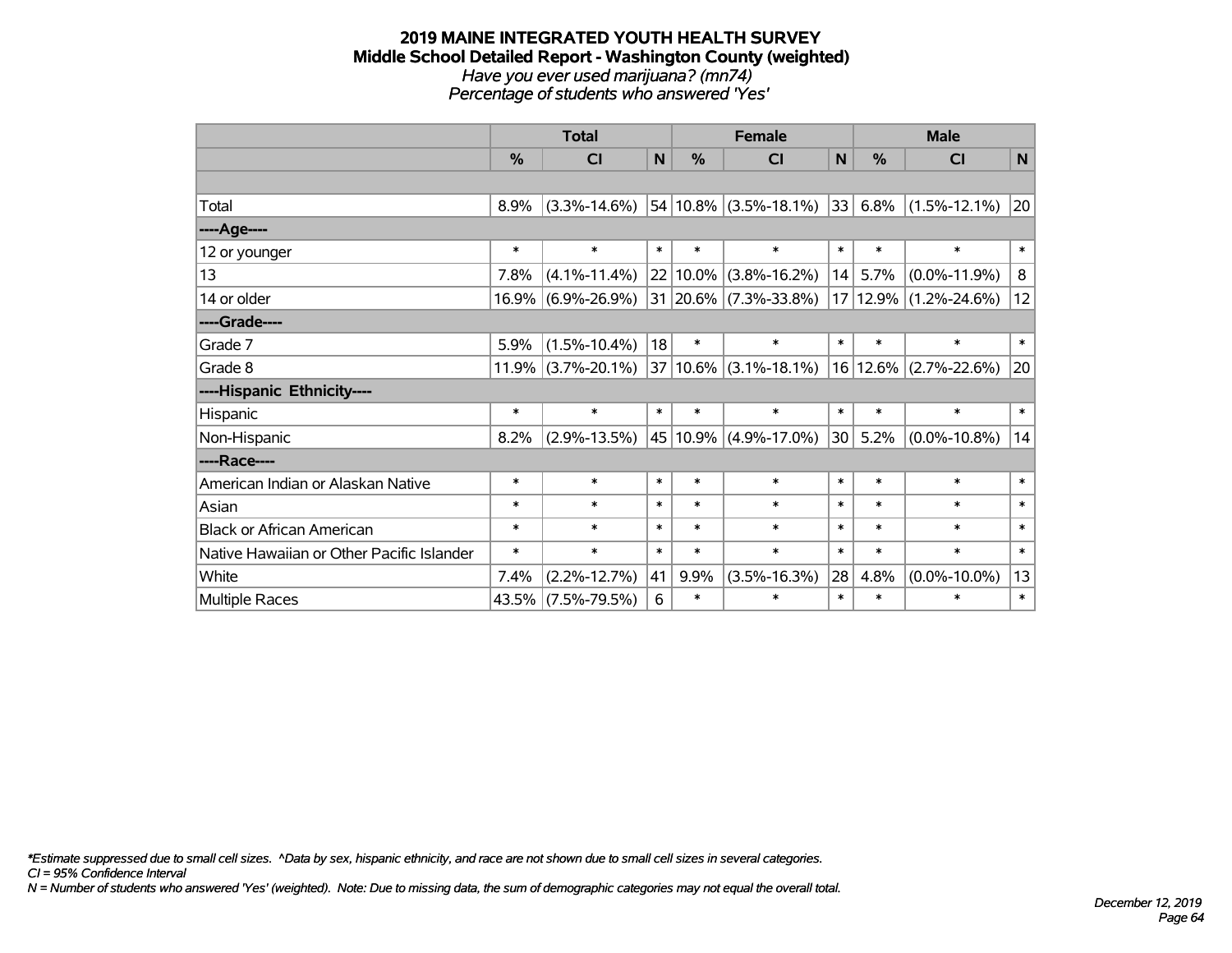#### **2019 MAINE INTEGRATED YOUTH HEALTH SURVEY Middle School Detailed Report - Washington County (weighted)** *How old were you when you tried marijuana for the first time? (mn75)*

*Among students who have tried marijuana, the percentage of students who answered before age 11*

|                                           |        | <b>Total</b> |        |        | <b>Female</b> |        | <b>Male</b> |        |        |
|-------------------------------------------|--------|--------------|--------|--------|---------------|--------|-------------|--------|--------|
|                                           |        | $\%$ CI      | N      |        | %  C  N       |        | %           | CI N   |        |
|                                           |        |              |        |        |               |        |             |        |        |
| Total                                     | $\ast$ | $\ast$       | $\ast$ | $\ast$ | $\ast$        | $\ast$ | $\ast$      | $\ast$ | $\ast$ |
| ----Age----                               |        |              |        |        |               |        |             |        |        |
| 12 or younger                             | $\ast$ | $\ast$       | $\ast$ | $\ast$ | $\ast$        | $\ast$ | $\ast$      | $\ast$ | $\ast$ |
| 13                                        | $\ast$ | $\ast$       | $\ast$ | $\ast$ | $\ast$        | $\ast$ | $\ast$      | $\ast$ | $\ast$ |
| 14 or older                               | $\ast$ | $\ast$       | $\ast$ | $\ast$ | $\ast$        | $\ast$ | $\ast$      | $\ast$ | $\ast$ |
| ----Grade----                             |        |              |        |        |               |        |             |        |        |
| Grade 7                                   | $\ast$ | $\ast$       | $\ast$ | $\ast$ | $\ast$        | $\ast$ | $\ast$      | $\ast$ | $\ast$ |
| Grade 8                                   | $\ast$ | $\ast$       | $\ast$ | $\ast$ | $\ast$        | $\ast$ | $\ast$      | $\ast$ | $\ast$ |
| ----Hispanic Ethnicity----                |        |              |        |        |               |        |             |        |        |
| Hispanic                                  | $\ast$ | $\ast$       | $\ast$ | $\ast$ | $\ast$        | $\ast$ | $\ast$      | $\ast$ | $\ast$ |
| Non-Hispanic                              | $\ast$ | $\ast$       | $\ast$ | $\ast$ | $\ast$        | $\ast$ | $\ast$      | $\ast$ | $\ast$ |
| ----Race----                              |        |              |        |        |               |        |             |        |        |
| American Indian or Alaskan Native         | $\ast$ | $\ast$       | $\ast$ | $\ast$ | $\ast$        | $\ast$ | $\ast$      | $\ast$ | $\ast$ |
| Asian                                     | $\ast$ | $\ast$       | $\ast$ | $\ast$ | $\ast$        | $\ast$ | $\ast$      | $\ast$ | $\ast$ |
| <b>Black or African American</b>          | $\ast$ | $\ast$       | *      | $\ast$ | $\ast$        | $\ast$ | $\ast$      | $\ast$ | $\ast$ |
| Native Hawaiian or Other Pacific Islander | $\ast$ | $\ast$       | *      | $\ast$ | $\ast$        | $\ast$ | $\ast$      | $\ast$ | $\ast$ |
| White                                     | $\ast$ | $\ast$       | $\ast$ | $\ast$ | $\ast$        | $\ast$ | $\ast$      | $\ast$ | $\ast$ |
| <b>Multiple Races</b>                     | $\ast$ | $\ast$       | *      | $\ast$ | $\ast$        | $\ast$ | $\ast$      | $\ast$ | $\ast$ |

*\*Estimate suppressed due to small cell sizes. ^Data by sex, hispanic ethnicity, and race are not shown due to small cell sizes in several categories.*

*CI = 95% Confidence Interval*

*N = Among students who have tried marijuana, the number of students who answered before age 11 (weighted). Note: Due to missing data, the sum of demographic categories may not equal the overall total.*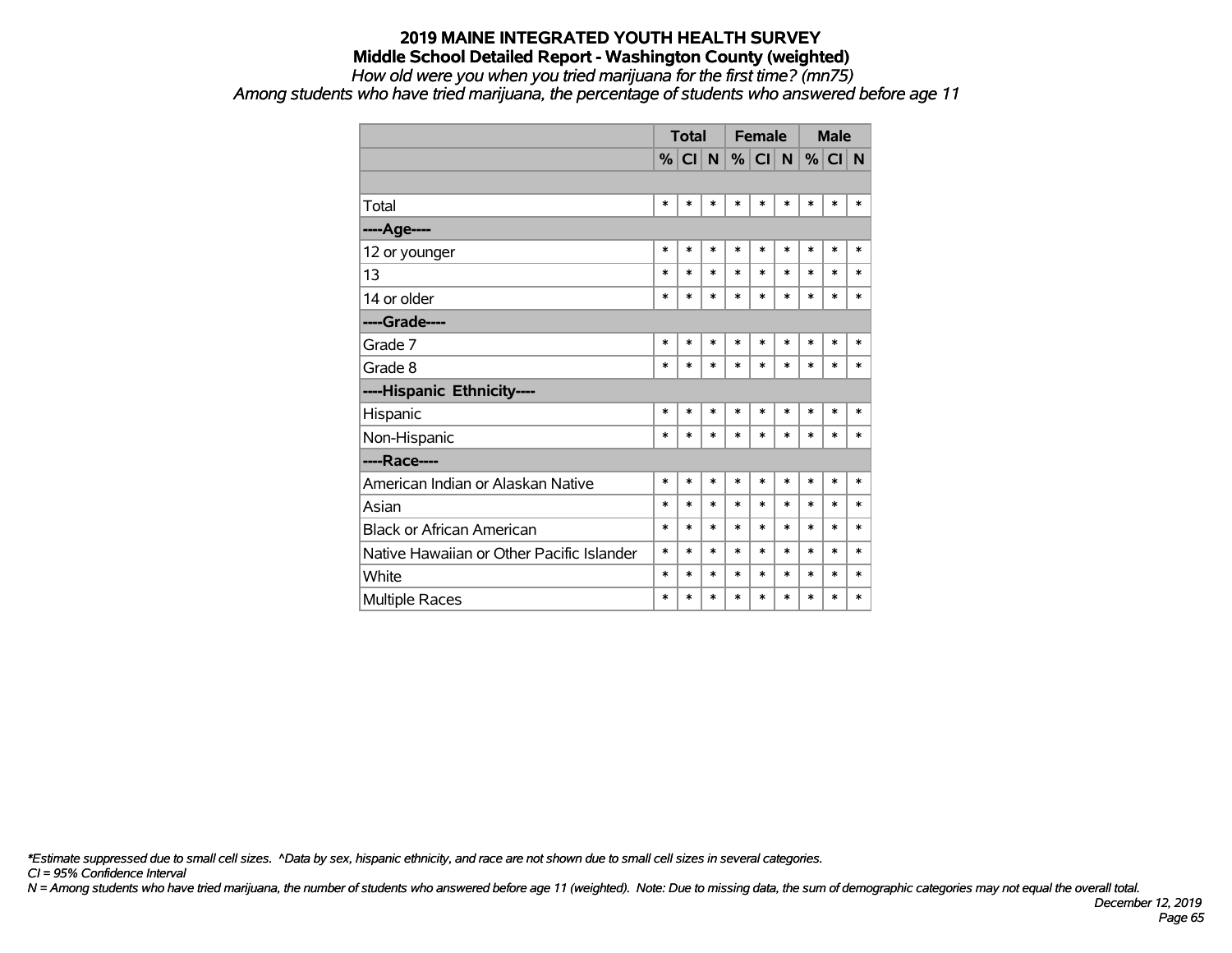#### **2019 MAINE INTEGRATED YOUTH HEALTH SURVEY Middle School Detailed Report - Washington County (weighted)** *How old were you when you tried marijuana for the first time? (mn75\_2)*

*Percentage of students who answered before age 11*

|                                           |        | Total   |        |        | <b>Female</b>   |             | <b>Male</b> |        |        |
|-------------------------------------------|--------|---------|--------|--------|-----------------|-------------|-------------|--------|--------|
|                                           |        | $\%$ CI | N      | %      | Cl <sub>1</sub> | $\mathbf N$ |             | % CI N |        |
|                                           |        |         |        |        |                 |             |             |        |        |
| Total                                     | $\ast$ | $\ast$  | $\ast$ | $\ast$ | $\ast$          | $\ast$      | $\ast$      | $\ast$ | $\ast$ |
| ----Age----                               |        |         |        |        |                 |             |             |        |        |
| 12 or younger                             | $\ast$ | $\ast$  | $\ast$ | $\ast$ | $\ast$          | $\ast$      | $\ast$      | $\ast$ | $\ast$ |
| 13                                        | $\ast$ | $\ast$  | $\ast$ | $\ast$ | $\ast$          | $\ast$      | *           | $\ast$ | $\ast$ |
| 14 or older                               | $\ast$ | $\ast$  | $\ast$ | $\ast$ | $\ast$          | $\ast$      | $\ast$      | $\ast$ | $\ast$ |
| ----Grade----                             |        |         |        |        |                 |             |             |        |        |
| Grade 7                                   | $\ast$ | *       | $\ast$ | $\ast$ | $\ast$          | *           | $\ast$      | $\ast$ | $\ast$ |
| Grade 8                                   | $\ast$ | *       | $\ast$ | $\ast$ | $\ast$          | *           | $\ast$      | $\ast$ | $\ast$ |
| ----Hispanic Ethnicity----                |        |         |        |        |                 |             |             |        |        |
| Hispanic                                  | $\ast$ | *       | $\ast$ | $\ast$ | $\ast$          | *           | $\ast$      | $\ast$ | *      |
| Non-Hispanic                              | $\ast$ | *       | $\ast$ | $\ast$ | $\ast$          | $\ast$      | $\ast$      | $\ast$ | $\ast$ |
| ----Race----                              |        |         |        |        |                 |             |             |        |        |
| American Indian or Alaskan Native         | $\ast$ | $\ast$  | $\ast$ | $\ast$ | $\ast$          | $\ast$      | $\ast$      | $\ast$ | $\ast$ |
| Asian                                     | $\ast$ | $\ast$  | $\ast$ | $\ast$ | $\ast$          | $\ast$      | $\ast$      | $\ast$ | $\ast$ |
| <b>Black or African American</b>          | $\ast$ | $\ast$  | $\ast$ | $\ast$ | $\ast$          | *           | $\ast$      | $\ast$ | $\ast$ |
| Native Hawaiian or Other Pacific Islander | $\ast$ | $\ast$  | $\ast$ | $\ast$ | $\ast$          | $\ast$      | $\ast$      | $\ast$ | $\ast$ |
| White                                     | $\ast$ | $\ast$  | $\ast$ | $\ast$ | $\ast$          | $\ast$      | *           | $\ast$ | $\ast$ |
| Multiple Races                            | $\ast$ | $\ast$  | $\ast$ | $\ast$ | $\ast$          | $\ast$      | $\ast$      | $\ast$ | $\ast$ |

*\*Estimate suppressed due to small cell sizes. ^Data by sex, hispanic ethnicity, and race are not shown due to small cell sizes in several categories.*

*CI = 95% Confidence Interval*

*N = Number of students who answered before age 11 (weighted). Note: Due to missing data, the sum of demographic categories may not equal the overall total.*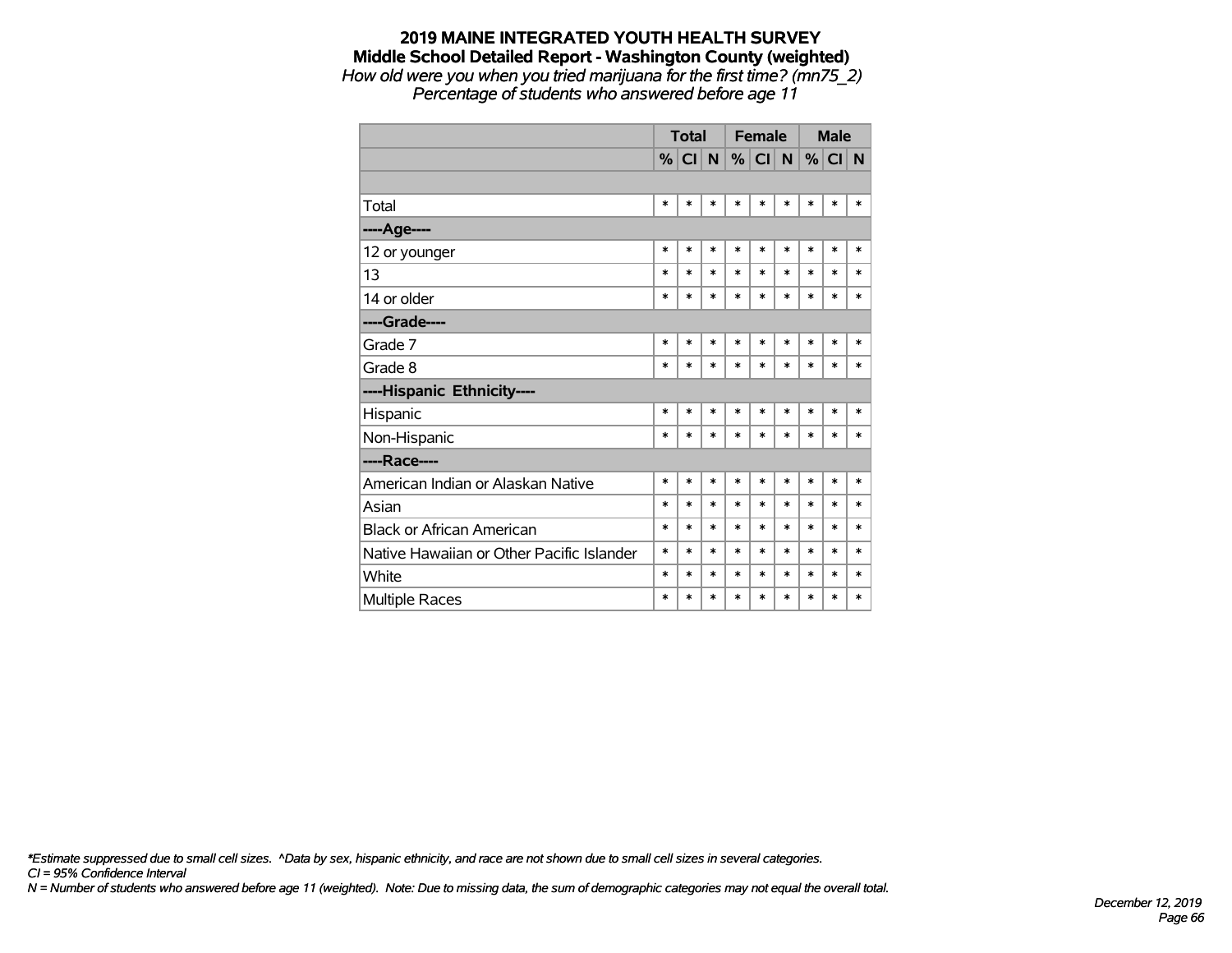## **2019 MAINE INTEGRATED YOUTH HEALTH SURVEY Middle School Detailed Report - Washington County (weighted)** *During the past 30 days, how many times did you use marijuana? (mn76)*

*Percentage of students who answered at least 1 time*

|                                           | <b>Total</b>  |                      |                |                 | <b>Female</b>                | <b>Male</b> |         |                        |        |
|-------------------------------------------|---------------|----------------------|----------------|-----------------|------------------------------|-------------|---------|------------------------|--------|
|                                           | $\frac{0}{0}$ | <b>CI</b>            | N              | $\%$            | <b>CI</b>                    | N           | $\%$    | <b>CI</b>              | N      |
|                                           |               |                      |                |                 |                              |             |         |                        |        |
| Total                                     | 4.6%          | $(1.1\% - 8.0\%)$    |                | 28 4.0%         | $(0.5\% - 7.6\%)$            |             | 13 5.1% | $(1.1\% - 9.2\%)$      | 16     |
| ----Age----                               |               |                      |                |                 |                              |             |         |                        |        |
| 12 or younger                             | $\ast$        | $\ast$               | $\ast$         | $\ast$          | $\ast$                       | $\ast$      | $\ast$  | $\ast$                 | $\ast$ |
| 13                                        | 4.1%          | $(0.1\% - 8.1\%)$    | 12             | $\ast$          | $\ast$                       | $\ast$      | $\ast$  | $\ast$                 | $\ast$ |
| 14 or older                               | $8.0\%$       | $(0.8\% - 15.2\%)$   |                |                 | $15 6.4\%  (0.1\% - 12.7\%)$ | 6           |         | $ 9.4\% $ (1.2%-17.7%) | 9      |
| ----Grade----                             |               |                      |                |                 |                              |             |         |                        |        |
| Grade 7                                   | 2.3%          | $(0.2\% - 4.4\%)$    | $\overline{7}$ | $\ast$          | $\ast$                       | $\ast$      | $\ast$  | $\ast$                 | $\ast$ |
| Grade 8                                   |               | $6.9\%$ (1.0%-12.7%) |                | 21 3.8%         | $(0.0\% - 8.4\%)$            | 6           |         | $ 9.7\% $ (1.9%-17.5%) | 16     |
| ----Hispanic Ethnicity----                |               |                      |                |                 |                              |             |         |                        |        |
| Hispanic                                  | $\ast$        | $\ast$               | $\ast$         | $\ast$          | $\ast$                       | $\ast$      | $\ast$  | $\ast$                 | $\ast$ |
| Non-Hispanic                              | 4.3%          | $(0.1\% - 8.5\%)$    |                | $24 \mid 4.5\%$ | $(0.6\% - 8.5\%)$            |             | 13 4.1% | $(0.0\% - 8.7\%)$      | 11     |
| ----Race----                              |               |                      |                |                 |                              |             |         |                        |        |
| American Indian or Alaskan Native         | $\ast$        | $\ast$               | $\ast$         | $\ast$          | $\ast$                       | $\ast$      | $\ast$  | $\ast$                 | $\ast$ |
| Asian                                     | $\ast$        | $\ast$               | $\ast$         | $\ast$          | $\ast$                       | $\ast$      | $\ast$  | $\ast$                 | $\ast$ |
| <b>Black or African American</b>          | $\ast$        | $\ast$               | $\ast$         | $\ast$          | $\ast$                       | $\ast$      | $\ast$  | $\ast$                 | $\ast$ |
| Native Hawaiian or Other Pacific Islander | $\ast$        | $\ast$               | $\ast$         | $\ast$          | $\ast$                       | $\ast$      | $\ast$  | $\ast$                 | $\ast$ |
| White                                     | 3.9%          | $(0.2\% - 7.7\%)$    |                | $22 \mid 4.3\%$ | $(0.5\% - 8.1\%)$            |             | 13 3.5% | $(0.0\% - 7.3\%)$      | 10     |
| Multiple Races                            | $\ast$        | $\ast$               | $\ast$         | $\ast$          | $\ast$                       | $\ast$      | $\ast$  | $\ast$                 | $\ast$ |

*\*Estimate suppressed due to small cell sizes. ^Data by sex, hispanic ethnicity, and race are not shown due to small cell sizes in several categories.*

*CI = 95% Confidence Interval*

*N = Number of students who answered at least 1 time (weighted). Note: Due to missing data, the sum of demographic categories may not equal the overall total.*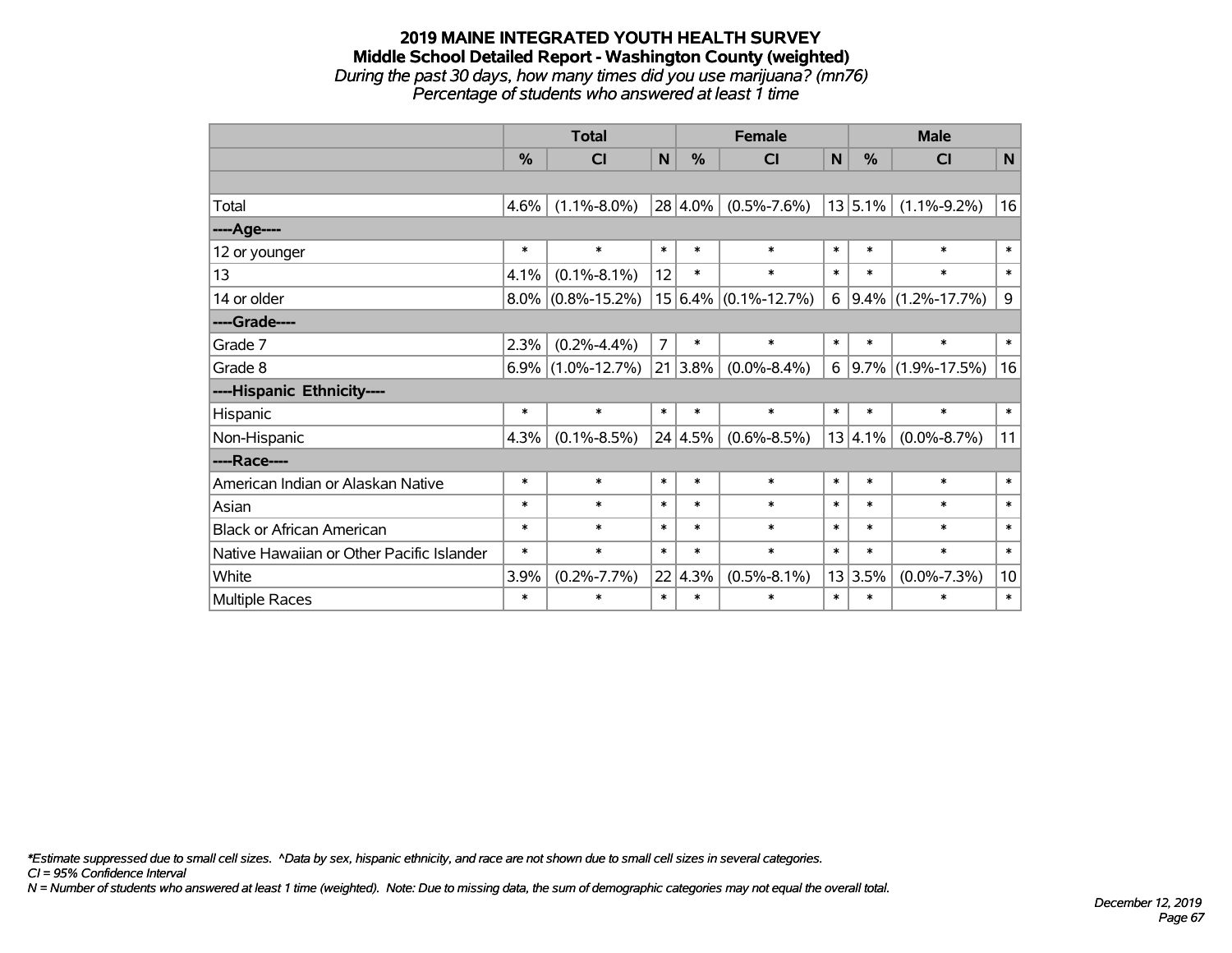#### **2019 MAINE INTEGRATED YOUTH HEALTH SURVEY Middle School Detailed Report - Washington County (weighted)** *If you wanted to get some marijuana, how easy would it be for you to get some? (mn77)*

*Percentage of students who answered 'Sort of easy' or 'Very easy'*

|                                           | <b>Total</b>  |                     |        |               | <b>Female</b>       |              | <b>Male</b>   |                        |        |  |
|-------------------------------------------|---------------|---------------------|--------|---------------|---------------------|--------------|---------------|------------------------|--------|--|
|                                           | $\frac{0}{0}$ | <b>CI</b>           | N      | $\frac{0}{0}$ | <b>CI</b>           | $\mathsf{N}$ | $\frac{0}{0}$ | <b>CI</b>              | N      |  |
|                                           |               |                     |        |               |                     |              |               |                        |        |  |
| Total                                     |               | 20.4% (12.5%-28.2%) |        | 126 20.8%     | $(9.6\% - 32.1\%)$  |              |               | 65 19.8% (14.2%-25.4%) | 60     |  |
| ----Age----                               |               |                     |        |               |                     |              |               |                        |        |  |
| 12 or younger                             | 14.6%         | $(3.8\% - 25.5\%)$  | 22     | 10.5%         | $(0.0\% - 21.7\%)$  | 9            | 20.0%         | $(6.6\% - 33.4\%)$     | 13     |  |
| 13                                        | 16.6%         | $(9.1\% - 24.1\%)$  | 47     | 21.1%         | $(9.7\% - 32.5\%)$  |              | 30 12.3%      | $(5.7\% - 18.9\%)$     | 17     |  |
| 14 or older                               |               | 31.1% (17.6%-44.6%) | 56     |               | 30.9% (14.0%-47.8%) |              |               | 26 30.6% (18.2%-43.0%) | 29     |  |
| ----Grade----                             |               |                     |        |               |                     |              |               |                        |        |  |
| Grade 7                                   | 15.4%         | $(7.7\% - 23.1\%)$  | 47     | 16.8%         | $(5.7\% - 28.0\%)$  |              | 28 13.7%      | $(7.1\% - 20.3\%)$     | 18     |  |
| Grade 8                                   |               | 24.8% (12.2%-37.3%) | 77     | 25.6%         | $(7.4\% - 43.7\%)$  |              |               | 37 23.7% (14.3%-33.1%) | 39     |  |
| ----Hispanic Ethnicity----                |               |                     |        |               |                     |              |               |                        |        |  |
| Hispanic                                  | 20.0%         | $(0.0\% - 40.9\%)$  | 6      | $\ast$        | $\ast$              | $\ast$       | $\ast$        | $\ast$                 | $\ast$ |  |
| Non-Hispanic                              |               | 20.0% (11.4%-28.5%) | 111    | 21.0%         | $(9.5\% - 32.5\%)$  |              |               | 58 18.7% (12.3%-25.1%) | 52     |  |
| ----Race----                              |               |                     |        |               |                     |              |               |                        |        |  |
| American Indian or Alaskan Native         | 26.7%         | $(10.5\% - 42.8\%)$ | 6      | $\ast$        | $\ast$              | $\ast$       | $\ast$        | $\ast$                 | $\ast$ |  |
| Asian                                     | $\ast$        | $\ast$              | $\ast$ | $\ast$        | $\ast$              | $\ast$       | $\ast$        | $\ast$                 | $\ast$ |  |
| <b>Black or African American</b>          | $\ast$        | $\ast$              | $\ast$ | $\ast$        | $\ast$              | $\ast$       | $\ast$        | $\ast$                 | $\ast$ |  |
| Native Hawaiian or Other Pacific Islander | $\ast$        | $\ast$              | $\ast$ | $\ast$        | $\ast$              | $\ast$       | $\ast$        | $\ast$                 | $\ast$ |  |
| White                                     | 18.7%         | $(10.9\% - 26.6\%)$ | 105    | 20.2%         | $(9.4\% - 31.0\%)$  | 59           | 17.3%         | $(11.6\% - 22.9\%)$    | 47     |  |
| Multiple Races                            |               | 54.7% (18.6%-90.8%) | 9      | $\ast$        | $\ast$              | $\ast$       | $\ast$        | $\ast$                 | $\ast$ |  |

*\*Estimate suppressed due to small cell sizes. ^Data by sex, hispanic ethnicity, and race are not shown due to small cell sizes in several categories.*

*CI = 95% Confidence Interval*

*N = Number of students who answered 'Sort of easy' or 'Very easy' (weighted). Note: Due to missing data, the sum of demographic categories may not equal the overall total.*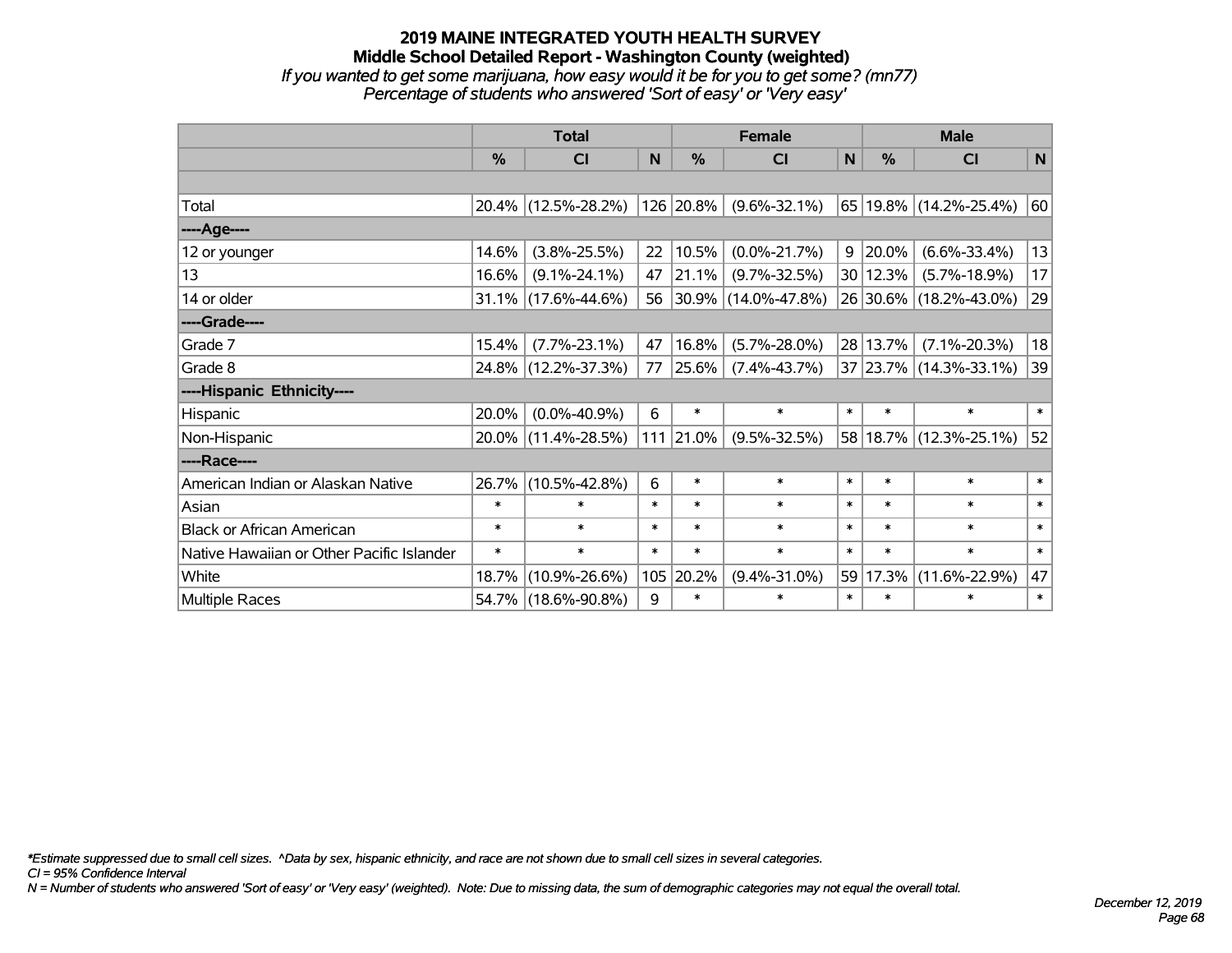### **2019 MAINE INTEGRATED YOUTH HEALTH SURVEY Middle School Detailed Report - Washington County (weighted)** *How wrong do your parents feel it would be for you to use marijuana? (mn193) Percentage of students who answered 'A little bit wrong' or 'Not wrong at all'*

|                                           | <b>Total</b>  |                       |        |               | <b>Female</b>             |        | <b>Male</b> |                          |                |  |
|-------------------------------------------|---------------|-----------------------|--------|---------------|---------------------------|--------|-------------|--------------------------|----------------|--|
|                                           | $\frac{0}{0}$ | CI                    | N      | $\frac{9}{6}$ | <b>CI</b>                 | N      | %           | <b>CI</b>                | N              |  |
|                                           |               |                       |        |               |                           |        |             |                          |                |  |
| Total                                     | 7.5%          | $(3.7\% - 11.4\%)$    | 47     | 8.8%          | $(4.0\% - 13.7\%)$        |        | 28 5.9%     | $(2.1\% - 9.8\%)$        | 18             |  |
| ----Age----                               |               |                       |        |               |                           |        |             |                          |                |  |
| 12 or younger                             | 6.1%          | $(1.9\% - 10.3\%)$    | 9      | $\ast$        | $\ast$                    | $\ast$ | $\ast$      | $\ast$                   | $\ast$         |  |
| 13                                        | 5.9%          | $(2.3\% - 9.5\%)$     | 17     | 7.3%          | $(2.4\% - 12.1\%)$        |        | 10 4.7%     | $(0.0\% - 10.9\%)$       | 7              |  |
| 14 or older                               |               | $11.1\%$ (2.2%-20.0%) |        |               | $21 15.0\% $ (3.0%-27.1%) |        |             | $13 6.9\% $ (0.1%-13.6%) | $\overline{7}$ |  |
| ----Grade----                             |               |                       |        |               |                           |        |             |                          |                |  |
| Grade 7                                   | 6.9%          | $(2.9\% - 10.9\%)$    | 21     | $\ast$        | $\ast$                    | $\ast$ | $\ast$      | $\ast$                   | $\ast$         |  |
| Grade 8                                   | 8.2%          | $(3.8\% - 12.6\%)$    | 26     | 7.4%          | $(1.4\% - 13.4\%)$        |        |             | $11 8.5\% $ (2.0%-14.9%) | 14             |  |
| ----Hispanic Ethnicity----                |               |                       |        |               |                           |        |             |                          |                |  |
| Hispanic                                  | $\ast$        | $\ast$                | $\ast$ | $\ast$        | $\ast$                    | $\ast$ | $\ast$      | $\ast$                   | $\ast$         |  |
| Non-Hispanic                              | 7.1%          | $(2.1\% - 12.1\%)$    | 40     | 9.3%          | $(3.6\% - 15.1\%)$        |        | 26 4.6%     | $(0.0\% - 9.3\%)$        | 13             |  |
| ----Race----                              |               |                       |        |               |                           |        |             |                          |                |  |
| American Indian or Alaskan Native         | $\ast$        | $\ast$                | $\ast$ | $\ast$        | $\ast$                    | $\ast$ | $\ast$      | $\ast$                   | $\ast$         |  |
| Asian                                     | $\ast$        | $\ast$                | $\ast$ | $\ast$        | $\ast$                    | $\ast$ | $\ast$      | $\ast$                   | $\ast$         |  |
| <b>Black or African American</b>          | $\ast$        | $\ast$                | $\ast$ | $\ast$        | $\ast$                    | $\ast$ | $\ast$      | $\ast$                   | $\ast$         |  |
| Native Hawaiian or Other Pacific Islander | $\ast$        | $\ast$                | $\ast$ | $\ast$        | $\ast$                    | $\ast$ | $\ast$      | $\ast$                   | $\ast$         |  |
| White                                     | 6.8%          | $(2.4\% - 11.2\%)$    | 39     | 8.9%          | $(3.5\% - 14.4\%)$        | 27     | 4.5%        | $(0.8\% - 8.1\%)$        | 12             |  |
| Multiple Races                            | $\ast$        | $\ast$                | $\ast$ | $\ast$        | $\ast$                    | $\ast$ | $\ast$      | $\ast$                   | $\ast$         |  |

*\*Estimate suppressed due to small cell sizes. ^Data by sex, hispanic ethnicity, and race are not shown due to small cell sizes in several categories.*

*CI = 95% Confidence Interval*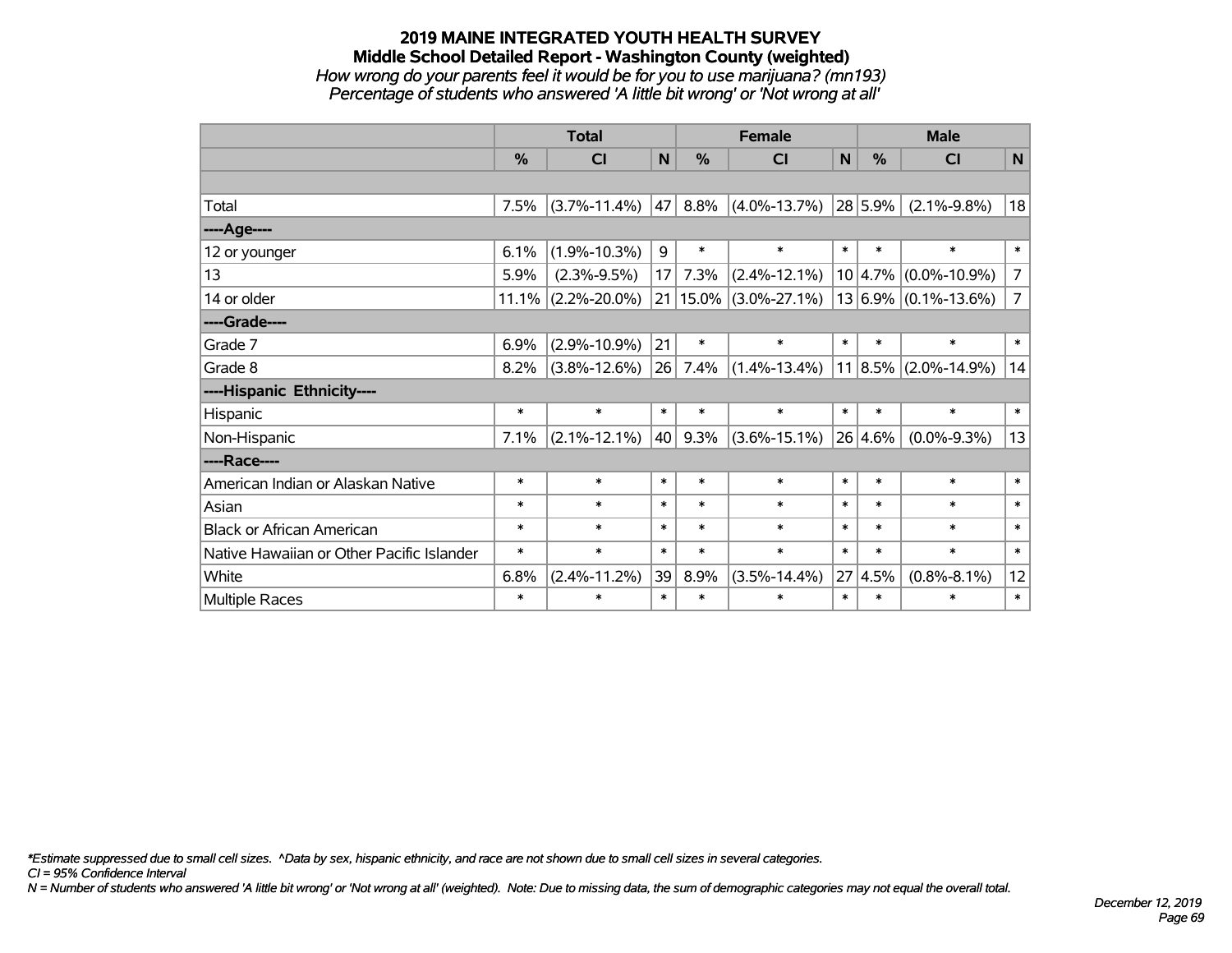*How much do you think people risk harming themselves (physically or in other ways) if they use marijuana once or twice a week? (mn194) Percentage of students who answered 'No risk' or 'Slight risk'*

|                                           | <b>Total</b>  |                        |                |        | <b>Female</b>            |        | <b>Male</b> |                          |                |  |  |
|-------------------------------------------|---------------|------------------------|----------------|--------|--------------------------|--------|-------------|--------------------------|----------------|--|--|
|                                           | $\frac{0}{0}$ | <b>CI</b>              | N              | $\%$   | <b>CI</b>                | N      | %           | <b>CI</b>                | N <sub>1</sub> |  |  |
|                                           |               |                        |                |        |                          |        |             |                          |                |  |  |
| Total                                     |               | 39.4% (36.0%-42.8%)    |                |        | 247 40.7% (33.8%-47.7%)  |        |             | 130 38.0% (30.2%-45.9%)  | 117            |  |  |
| ----Age----                               |               |                        |                |        |                          |        |             |                          |                |  |  |
| 12 or younger                             | 34.0%         | $(24.2\% - 43.9\%)$    | 52             |        | $ 34.9\% $ (18.9%-51.0%) | 30     | 32.9%       | $(23.7\% - 42.1\%)$      | 22             |  |  |
| 13                                        |               | 34.3% (27.0%-41.5%)    | 99             |        | $36.6\%$ (28.8%-44.4%)   |        |             | 53 32.4% (17.9%-46.9%)   | 47             |  |  |
| 14 or older                               |               | $51.9\%$ (43.7%-60.2%) | 95             |        | 53.4% (35.2%-71.5%)      |        |             | 46 50.2% (40.1%-60.2%)   | 48             |  |  |
| ----Grade----                             |               |                        |                |        |                          |        |             |                          |                |  |  |
| Grade 7                                   | $35.8\%$      | $(28.7\% - 43.0\%)$    |                |        | 111 39.2% (29.7%-48.7%)  | 66     | $32.2\%$    | $(19.7\% - 44.6\%)$      | 44             |  |  |
| Grade 8                                   |               | 42.6% (37.3%-47.9%)    |                |        | 134 42.4% (34.1%-50.7%)  | 63     |             | $ 42.5\% $ (33.9%-51.0%) | 70             |  |  |
| ----Hispanic Ethnicity----                |               |                        |                |        |                          |        |             |                          |                |  |  |
| Hispanic                                  | 24.8%         | $(11.5\% - 38.1\%)$    | $\overline{7}$ | $\ast$ | $\ast$                   | $\ast$ | $\ast$      | $\ast$                   | $\ast$         |  |  |
| Non-Hispanic                              |               | 41.5% (37.2%-45.7%)    |                |        | 234 43.8% (36.7%-50.9%)  |        | 123 38.9%   | $(30.9\% - 47.0\%)$      | 110            |  |  |
| ----Race----                              |               |                        |                |        |                          |        |             |                          |                |  |  |
| American Indian or Alaskan Native         | 58.0%         | $(28.4\% - 87.6\%)$    | 13             | $\ast$ | $\ast$                   | $\ast$ | $\ast$      | $\ast$                   | $\ast$         |  |  |
| Asian                                     | $\ast$        | $\ast$                 | $\ast$         | $\ast$ | $\ast$                   | $\ast$ | $\ast$      | $\ast$                   | $\ast$         |  |  |
| <b>Black or African American</b>          | $\ast$        | $\ast$                 | $\ast$         | $\ast$ | $\ast$                   | $\ast$ | $\ast$      | $\ast$                   | $\ast$         |  |  |
| Native Hawaiian or Other Pacific Islander | $\ast$        | $\ast$                 | $\ast$         | $\ast$ | $\ast$                   | $\ast$ | $\ast$      | $\ast$                   | $\ast$         |  |  |
| White                                     | 39.7%         | $(35.0\% - 44.4\%)$    | 227            | 42.2%  | $(34.6\% - 49.7\%)$      | 125    | 37.3%       | $(30.5\% - 44.2\%)$      | 103            |  |  |
| <b>Multiple Races</b>                     | $\ast$        | $\ast$                 | $\ast$         | $\ast$ | $\ast$                   | $\ast$ | $\ast$      | $\ast$                   | $\ast$         |  |  |

*\*Estimate suppressed due to small cell sizes. ^Data by sex, hispanic ethnicity, and race are not shown due to small cell sizes in several categories.*

*CI = 95% Confidence Interval*

*N = Number of students who answered 'No risk' or 'Slight risk' (weighted). Note: Due to missing data, the sum of demographic categories may not equal the overall total.*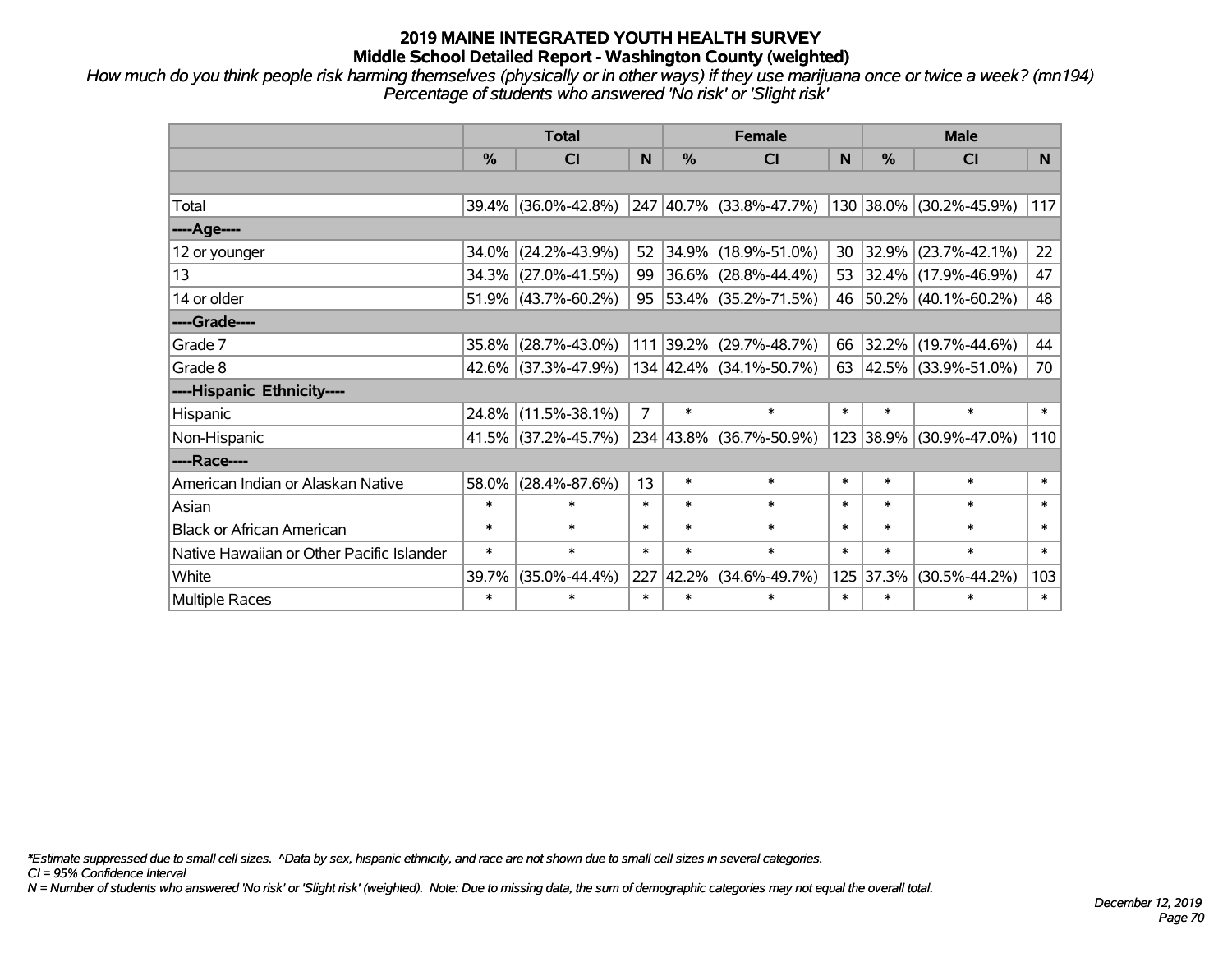### **2019 MAINE INTEGRATED YOUTH HEALTH SURVEY Middle School Detailed Report - Washington County (weighted)** *How wrong do your friends feel it would be for you to use marijuana? (mn195) Percentage of students who answered 'A little bit wrong' or 'Not wrong at all'*

|                                           | <b>Total</b> |                     |                |               | <b>Female</b>            |        | <b>Male</b> |                          |        |  |
|-------------------------------------------|--------------|---------------------|----------------|---------------|--------------------------|--------|-------------|--------------------------|--------|--|
|                                           | $\%$         | <b>CI</b>           | N              | $\frac{0}{0}$ | <b>CI</b>                | N      | $\%$        | <b>CI</b>                | N      |  |
|                                           |              |                     |                |               |                          |        |             |                          |        |  |
| Total                                     |              | 20.0% (12.7%-27.3%) |                | 124 16.1%     | $(9.6\% - 22.6\%)$       |        |             | $51$ 24.1% (15.0%-33.1%) | 73     |  |
| ----Age----                               |              |                     |                |               |                          |        |             |                          |        |  |
| 12 or younger                             | 8.5%         | $(0.0\% - 18.2\%)$  | 12             | $\ast$        | $\ast$                   | $\ast$ | $\ast$      | $\ast$                   | $\ast$ |  |
| 13                                        | 13.4%        | $(7.1\% - 19.6\%)$  | 38             | 12.6%         | $(0.0\% - 26.6\%)$       |        | 17 14.1%    | $(0.2\% - 27.9\%)$       | 22     |  |
| 14 or older                               |              | 38.2% (30.9%-45.6%) | 74             |               | $ 38.7\% $ (24.5%-52.9%) |        |             | 34 37.8% (26.9%-48.8%)   | 39     |  |
| ----Grade----                             |              |                     |                |               |                          |        |             |                          |        |  |
| Grade 7                                   | 12.2%        | $(3.1\% - 21.3\%)$  | 38             | 8.2%          | $(1.3\% - 15.2\%)$       |        | 14 17.3%    | $(3.6\% - 31.0\%)$       | 24     |  |
| Grade 8                                   |              | 25.6% (18.3%-32.9%) | 78             |               | $ 25.3\% $ (18.1%-32.5%) |        |             | 37 25.9% (14.0%-37.9%)   | 41     |  |
| ----Hispanic Ethnicity----                |              |                     |                |               |                          |        |             |                          |        |  |
| Hispanic                                  | 21.8%        | $(0.0\% - 49.1\%)$  | $\overline{7}$ | $\ast$        | $\ast$                   | $\ast$ | $\ast$      | $\ast$                   | $\ast$ |  |
| Non-Hispanic                              |              | 19.0% (11.0%-27.0%) |                | 105 15.6%     | $(8.4\% - 22.7\%)$       |        |             | 42 22.3% (10.7%-34.0%)   | 63     |  |
| ----Race----                              |              |                     |                |               |                          |        |             |                          |        |  |
| American Indian or Alaskan Native         | $\ast$       | $\ast$              | $\ast$         | $\ast$        | $\ast$                   | $\ast$ | $\ast$      | $\ast$                   | $\ast$ |  |
| Asian                                     | $\ast$       | $\ast$              | $\ast$         | $\ast$        | $\ast$                   | $\ast$ | $\ast$      | $\ast$                   | $\ast$ |  |
| <b>Black or African American</b>          | $\ast$       | $\ast$              | $\ast$         | $\ast$        | $\ast$                   | $\ast$ | $\ast$      | $\ast$                   | $\ast$ |  |
| Native Hawaiian or Other Pacific Islander | $\ast$       | $\ast$              | $\ast$         | $\ast$        | $\ast$                   | $\ast$ | $\ast$      | $\ast$                   | $\ast$ |  |
| White                                     | 20.4%        | $(12.9\% - 27.9\%)$ | 115            | 15.9%         | $(9.2\% - 22.6\%)$       |        | 46 25.2%    | $(14.5\% - 36.0\%)$      | 69     |  |
| Multiple Races                            |              | 33.3% (17.6%-49.0%) | 9              | $\ast$        | $\ast$                   | $\ast$ | $\ast$      | $\ast$                   | $\ast$ |  |

*\*Estimate suppressed due to small cell sizes. ^Data by sex, hispanic ethnicity, and race are not shown due to small cell sizes in several categories.*

*CI = 95% Confidence Interval*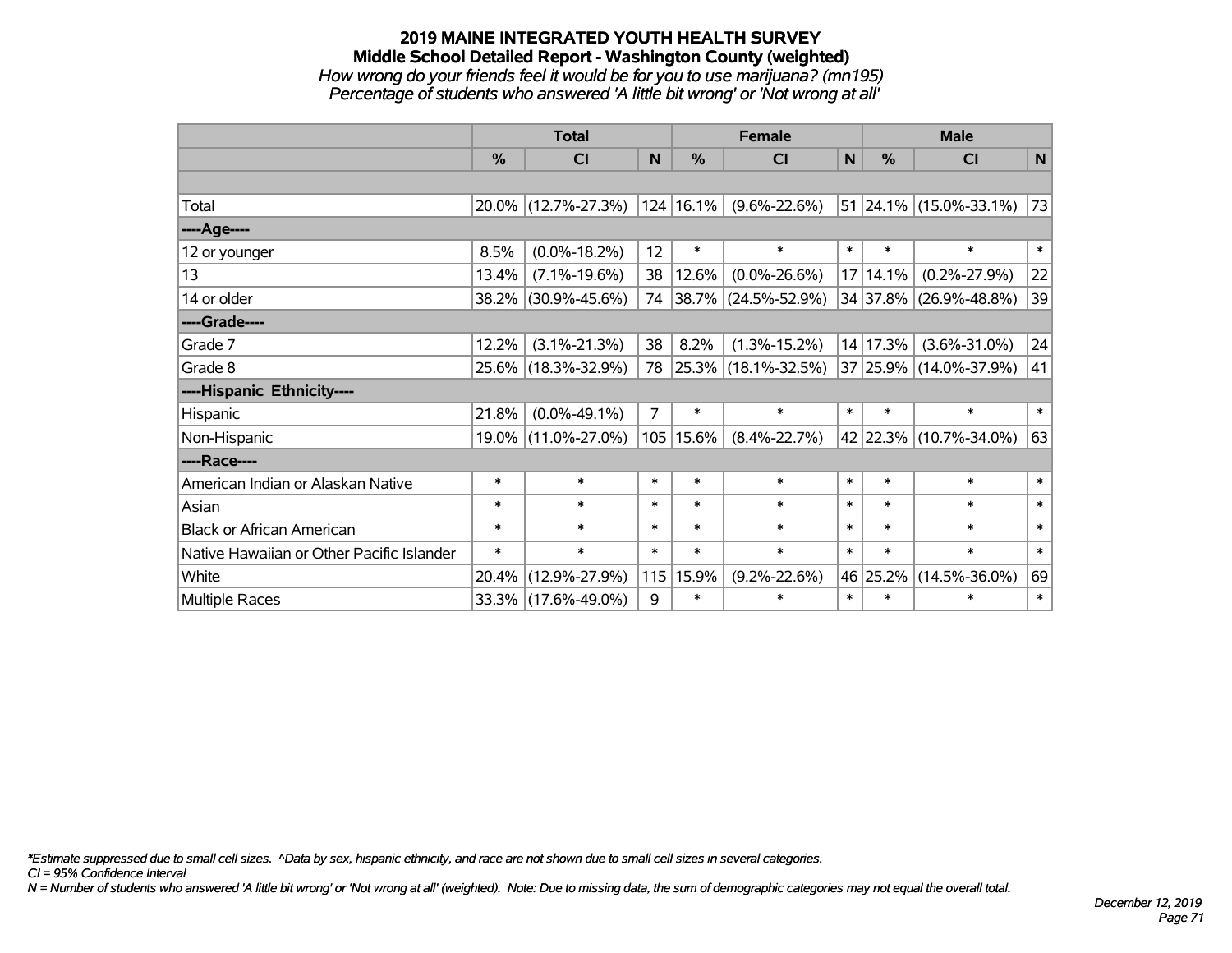#### **2019 MAINE INTEGRATED YOUTH HEALTH SURVEY Middle School Detailed Report - Washington County (weighted)** *If a kid used marijuana in your neighborhood, would he or she be caught by the police? (mn196) Percentage of students who answered 'Probably not' or 'Definitely not'*

|                                           | <b>Total</b> |                        |        | <b>Female</b>  |                      |        | <b>Male</b>   |                         |        |
|-------------------------------------------|--------------|------------------------|--------|----------------|----------------------|--------|---------------|-------------------------|--------|
|                                           | %            | CI                     | N      | %              | CI                   | N      | $\frac{0}{0}$ | <b>CI</b>               | N      |
|                                           |              |                        |        |                |                      |        |               |                         |        |
| Total                                     |              | 58.8% (49.5%-68.1%)    |        | 365 69.7%      | $(58.5\% - 80.9\%)$  |        |               | 219 47.7% (35.7%-59.6%) | 146    |
| ---- Age----                              |              |                        |        |                |                      |        |               |                         |        |
| 12 or younger                             | 56.7%        | $(48.4\% - 65.1\%)$    | 85     | 63.7%          | $(43.2\% - 84.3\%)$  | 61     |               | 44.2% (23.7%-64.6%)     | 24     |
| 13                                        | 57.0%        | $(43.9\% - 70.2\%)$    |        | 159 67.8%      | $(52.5\% - 83.1\%)$  | 87     |               | 47.7% (27.1%-68.3%)     | 71     |
| 14 or older                               |              | 63.0% (46.7%-79.4%)    |        | 122 78.9%      | $(50.9\% - 100.0\%)$ |        |               | 70 49.4% (33.3%-65.5%)  | 51     |
| ----Grade----                             |              |                        |        |                |                      |        |               |                         |        |
| Grade 7                                   |              | 49.6% (43.6%-55.5%)    |        | 152 59.9%      | $(48.3\% - 71.4\%)$  |        |               | 100 37.2% (23.8%-50.6%) | 52     |
| Grade 8                                   |              | $67.0\%$ (58.3%-75.8%) |        | $ 204 81.0\% $ | $(66.2\% - 95.7\%)$  |        |               | 119 54.1% (42.4%-65.8%) | 86     |
| ----Hispanic Ethnicity----                |              |                        |        |                |                      |        |               |                         |        |
| Hispanic                                  | $\ast$       | $\ast$                 | $\ast$ | $\ast$         | $\ast$               | $\ast$ | $\ast$        | $\ast$                  | $\ast$ |
| Non-Hispanic                              |              | 56.9% (47.6%-66.2%)    |        | 315 69.1%      | $(58.5\% - 79.7\%)$  |        |               | 185 45.4% (32.6%-58.2%) | 129    |
| ----Race----                              |              |                        |        |                |                      |        |               |                         |        |
| American Indian or Alaskan Native         | $\ast$       | $\ast$                 | $\ast$ | $\ast$         | $\ast$               | $\ast$ | $\ast$        | $\ast$                  | $\ast$ |
| Asian                                     | $\ast$       | $\ast$                 | $\ast$ | $\ast$         | $\ast$               | $\ast$ | $\ast$        | $\ast$                  | $\ast$ |
| <b>Black or African American</b>          | $\ast$       | $\ast$                 | $\ast$ | $\ast$         | $\ast$               | $\ast$ | $\ast$        | $\ast$                  | $\ast$ |
| Native Hawaiian or Other Pacific Islander | $\ast$       | $\ast$                 | $\ast$ | $\ast$         | $\ast$               | $\ast$ | $\ast$        | $\ast$                  | $\ast$ |
| White                                     | 58.0%        | $(49.9\% - 66.1\%)$    | 327    | 69.4%          | $(60.2\% - 78.6\%)$  | 199    | 46.2%         | $(35.2\% - 57.1\%)$     | 128    |
| Multiple Races                            | $\ast$       | $\ast$                 | $\ast$ | $\ast$         | $\ast$               | $\ast$ | $\ast$        | $\ast$                  | $\ast$ |

*\*Estimate suppressed due to small cell sizes. ^Data by sex, hispanic ethnicity, and race are not shown due to small cell sizes in several categories.*

*CI = 95% Confidence Interval*

*N = Number of students who answered 'Probably not' or 'Definitely not' (weighted). Note: Due to missing data, the sum of demographic categories may not equal the overall total.*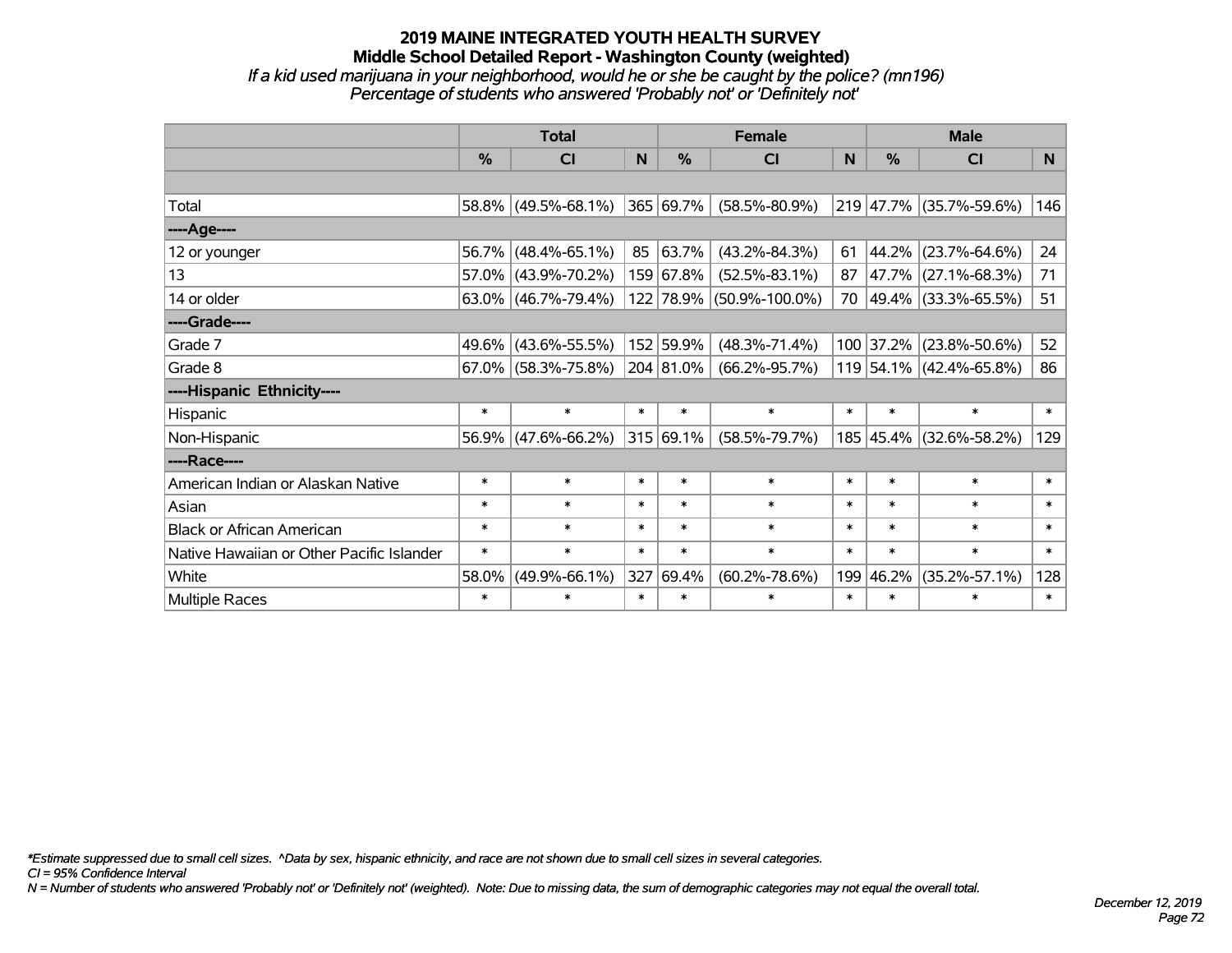#### **2019 MAINE INTEGRATED YOUTH HEALTH SURVEY Middle School Detailed Report - Washington County (weighted)** *How wrong do you think it is for someone your age to use marijuana? (mn197) Percentage of students who answered 'A little bit wrong' or 'Not wrong at all'*

|                                           | <b>Total</b>  |                     |        |               | <b>Female</b>                      |              | <b>Male</b>   |                     |              |  |
|-------------------------------------------|---------------|---------------------|--------|---------------|------------------------------------|--------------|---------------|---------------------|--------------|--|
|                                           | $\frac{0}{0}$ | <b>CI</b>           | N      | $\frac{0}{0}$ | <b>CI</b>                          | $\mathsf{N}$ | $\frac{0}{0}$ | <b>CI</b>           | $\mathsf{N}$ |  |
|                                           |               |                     |        |               |                                    |              |               |                     |              |  |
| Total                                     | 11.0%         | $(4.2\% - 17.7\%)$  |        |               | $68 10.2\% $ (4.8%-15.6%) 32 11.8% |              |               | $(1.9\% - 21.7\%)$  | 36           |  |
| ----Age----                               |               |                     |        |               |                                    |              |               |                     |              |  |
| 12 or younger                             | $\ast$        | $\ast$              | $\ast$ | $\ast$        | $\ast$                             | $\ast$       | $\ast$        | $\ast$              | $\ast$       |  |
| 13                                        | 6.5%          | $(0.0\% - 13.0\%)$  | 18     | $\ast$        | $\ast$                             | $\ast$       | $\ast$        | $\ast$              | $\ast$       |  |
| 14 or older                               | 24.2%         | $(15.4\% - 33.1\%)$ |        |               | 47 17.7% (1.4%-33.9%)              |              | 16 29.9%      | $(21.4\% - 38.3\%)$ | 31           |  |
| ----Grade----                             |               |                     |        |               |                                    |              |               |                     |              |  |
| Grade 7                                   | 5.4%          | $(1.2\% - 9.6\%)$   | 17     | $\ast$        | $\ast$                             | $\ast$       | $\ast$        | $\ast$              | $\ast$       |  |
| Grade 8                                   | 15.4%         | $(5.4\% - 25.3\%)$  |        |               | 46 12.9% (3.6%-22.3%)              |              | 18 17.6%      | $(5.8\% - 29.3\%)$  | 28           |  |
| ----Hispanic Ethnicity----                |               |                     |        |               |                                    |              |               |                     |              |  |
| Hispanic                                  | $\ast$        | $\ast$              | $\ast$ | $\ast$        | $\ast$                             | $\ast$       | $\ast$        | $\ast$              | $\ast$       |  |
| Non-Hispanic                              | 9.5%          | $(3.3\% - 15.7\%)$  |        |               | $52 10.5\% $ (4.1%-17.0%)          | 28           | 8.5%          | $(1.0\% - 16.0\%)$  | 24           |  |
| ----Race----                              |               |                     |        |               |                                    |              |               |                     |              |  |
| American Indian or Alaskan Native         | $\ast$        | $\ast$              | $\ast$ | $\ast$        | $\ast$                             | $\ast$       | $\ast$        | $\ast$              | $\ast$       |  |
| Asian                                     | $\ast$        | $\ast$              | $\ast$ | $\ast$        | $\ast$                             | $\ast$       | $\ast$        | $\ast$              | $\ast$       |  |
| <b>Black or African American</b>          | $\ast$        | $\ast$              | $\ast$ | $\ast$        | $\ast$                             | $\ast$       | $\ast$        | $\ast$              | $\ast$       |  |
| Native Hawaiian or Other Pacific Islander | $\ast$        | $\ast$              | $\ast$ | $\ast$        | $\ast$                             | $\ast$       | $\ast$        | $\ast$              | $\ast$       |  |
| White                                     | 11.1%         | $(3.7\% - 18.4\%)$  |        | 62 11.1%      | $(4.8\% - 17.5\%)$                 |              | $32 11.0\%$   | $(0.9\% - 21.1\%)$  | 30           |  |
| <b>Multiple Races</b>                     | $\ast$        | $\ast$              | $\ast$ | $\ast$        | $\ast$                             | $\ast$       | $\ast$        | $\ast$              | $\ast$       |  |

*\*Estimate suppressed due to small cell sizes. ^Data by sex, hispanic ethnicity, and race are not shown due to small cell sizes in several categories.*

*CI = 95% Confidence Interval*

*N = Number of students who answered 'A little bit wrong' or 'Not wrong at all' (weighted). Note: Due to missing data, the sum of demographic categories may not equal the overall total.*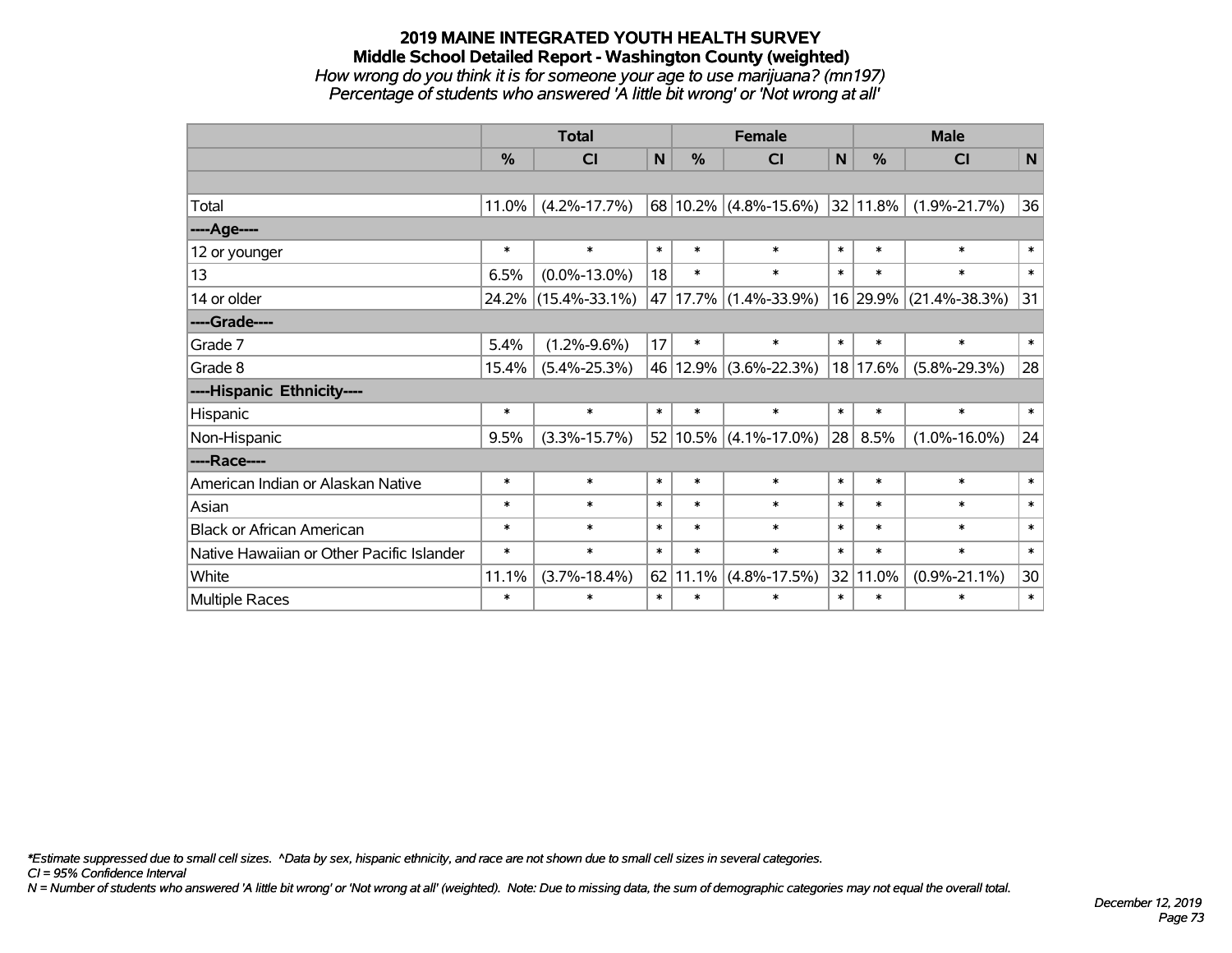*Have you ever sniffed glue, breathed the contents of spray cans, or inhaled any paints or sprays to get high? (mn86a) Percentage of students who answered 'Yes'*

|                                           | <b>Total</b> |                    |             |               | <b>Female</b>           |                | <b>Male</b>   |                                          |                |  |
|-------------------------------------------|--------------|--------------------|-------------|---------------|-------------------------|----------------|---------------|------------------------------------------|----------------|--|
|                                           | %            | <b>CI</b>          | $\mathbf N$ | $\frac{0}{0}$ | <b>CI</b>               | N              | $\frac{0}{0}$ | <b>CI</b>                                | $\mathbf N$    |  |
|                                           |              |                    |             |               |                         |                |               |                                          |                |  |
| Total                                     | 4.8%         | $(2.2\% - 7.5\%)$  |             |               |                         |                |               | 29 4.1% (2.4%-5.8%) 12 5.6% (0.9%-10.3%) | 16             |  |
| ----Age----                               |              |                    |             |               |                         |                |               |                                          |                |  |
| 12 or younger                             | 4.4%         | $(0.7\% - 8.1\%)$  | 6           | $\ast$        | $\ast$                  | $\ast$         | $\ast$        | $\ast$                                   | $\ast$         |  |
| 13                                        | 3.1%         | $(0.7\% - 5.6\%)$  | 9           | $\ast$        | $\ast$                  | $\ast$         | $\ast$        | $\ast$                                   | $\ast$         |  |
| 14 or older                               | $7.8\%$      | $(3.0\% - 12.5\%)$ | 14          | $\ast$        | $\ast$                  | $\ast$         | $\ast$        | $\ast$                                   | $\ast$         |  |
| ----Grade----                             |              |                    |             |               |                         |                |               |                                          |                |  |
| Grade 7                                   | 4.4%         | $(1.5\% - 7.4\%)$  |             |               | $13 4.2\% $ (0.0%-8.3%) | $\overline{7}$ |               | $4.8\%$ (0.0%-10.8%)                     | $\overline{7}$ |  |
| Grade 8                                   | 5.3%         | $(1.1\% - 9.4\%)$  |             |               | $16 4.0\% $ (0.7%-7.3%) | 6              |               | $ 6.4\% $ (0.2%-12.7%)                   | 10             |  |
| ----Hispanic Ethnicity----                |              |                    |             |               |                         |                |               |                                          |                |  |
| Hispanic                                  | $\ast$       | $\ast$             | $\ast$      | $\ast$        | $\ast$                  | $\ast$         | $\ast$        | $\ast$                                   | $\ast$         |  |
| Non-Hispanic                              | 4.8%         | $(1.6\% - 8.1\%)$  |             |               | $26 4.0\% $ (1.4%-6.6%) |                |               | $11 5.7\% $ (0.7%-10.7%)                 | 16             |  |
| ----Race----                              |              |                    |             |               |                         |                |               |                                          |                |  |
| American Indian or Alaskan Native         | $\ast$       | $\ast$             | $\ast$      | $\ast$        | $\ast$                  | $\ast$         | $\ast$        | $\ast$                                   | $\ast$         |  |
| Asian                                     | $\ast$       | $\ast$             | $\ast$      | $\ast$        | $\ast$                  | $\ast$         | $\ast$        | $\ast$                                   | $\ast$         |  |
| <b>Black or African American</b>          | $\ast$       | $\ast$             | $\ast$      | $\ast$        | $\ast$                  | $\ast$         | $\ast$        | $\ast$                                   | $\ast$         |  |
| Native Hawaiian or Other Pacific Islander | $\ast$       | $\ast$             | $\ast$      | $\ast$        | $\ast$                  | $\ast$         | $\ast$        | $\ast$                                   | $\ast$         |  |
| White                                     | 4.4%         | $(1.2\% - 7.6\%)$  |             | 24 3.8%       | $(1.3\% - 6.3\%)$       | 11             | 5.0%          | $(0.0\% - 10.1\%)$                       | 13             |  |
| Multiple Races                            | $\ast$       | $\ast$             | $\ast$      | $\ast$        | $\ast$                  | $\ast$         | $\ast$        | $\ast$                                   | $\ast$         |  |

*\*Estimate suppressed due to small cell sizes. ^Data by sex, hispanic ethnicity, and race are not shown due to small cell sizes in several categories.*

*CI = 95% Confidence Interval*

*N = Number of students who answered 'Yes' (weighted). Note: Due to missing data, the sum of demographic categories may not equal the overall total.*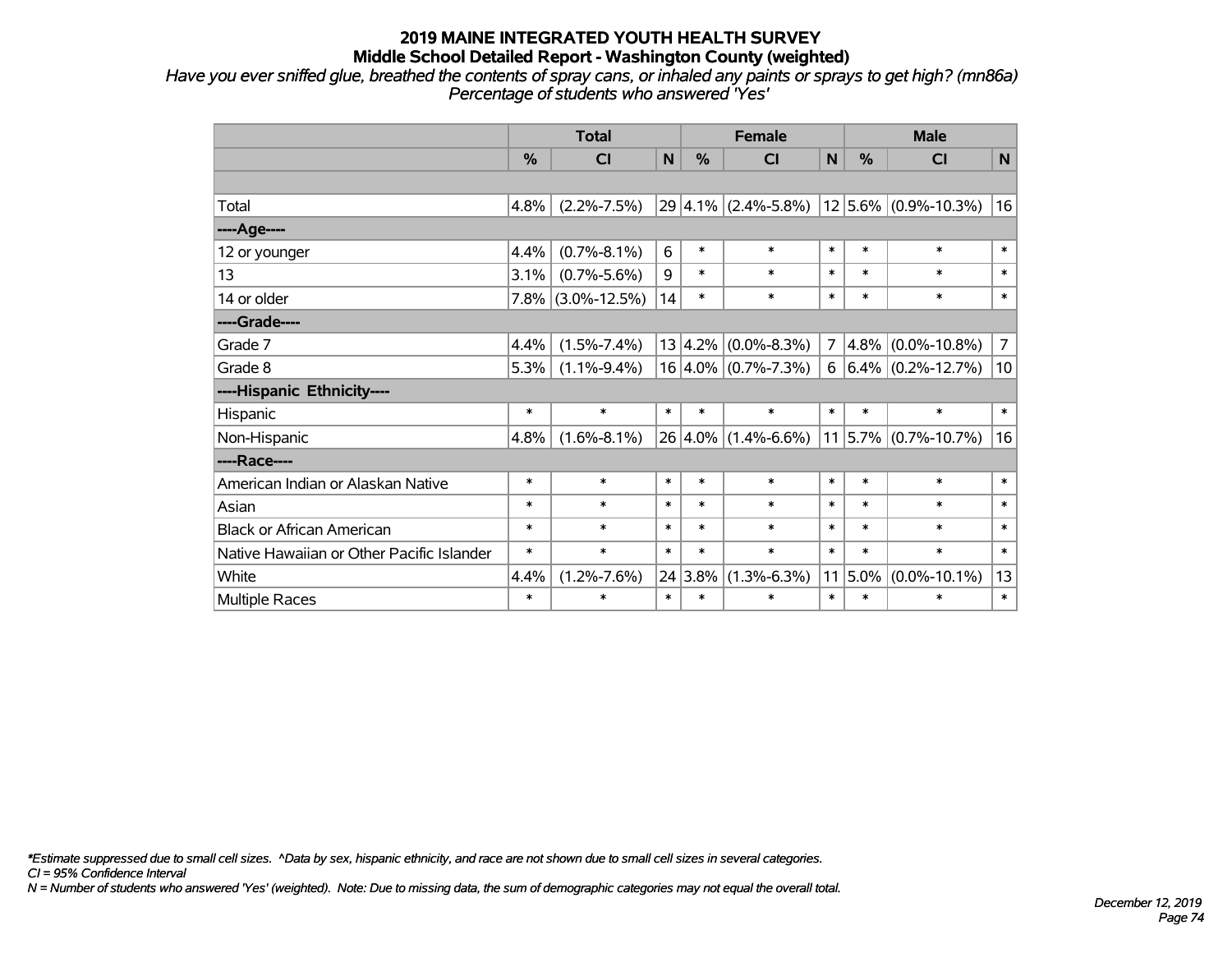*During the past 30 days, how many times did you sniff glue, breathe the contents of spray cans, or inhale any paints or sprays to get high? (mn91a) Percentage of students who answered at least 1 time*

|                                           |               | <b>Total</b>      |        |        | <b>Female</b> |              |        | <b>Male</b> |        |  |
|-------------------------------------------|---------------|-------------------|--------|--------|---------------|--------------|--------|-------------|--------|--|
|                                           | $\frac{0}{0}$ | <b>CI</b>         | N.     | %      | CI            | $\mathsf{N}$ | %      | $CI$ N      |        |  |
|                                           |               |                   |        |        |               |              |        |             |        |  |
| Total                                     | 1.8%          | $(0.0\% - 3.8\%)$ | 11     | $\ast$ | $\ast$        | $\ast$       | $\ast$ | $\ast$      | $\ast$ |  |
| ----Age----                               |               |                   |        |        |               |              |        |             |        |  |
| 12 or younger                             | $\ast$        | $\ast$            | $\ast$ | $\ast$ | $\ast$        | $\ast$       | $\ast$ | $\ast$      | $\ast$ |  |
| 13                                        | $\ast$        | $\ast$            | $\ast$ | *      | $\ast$        | $\ast$       | $\ast$ | $\ast$      | $\ast$ |  |
| 14 or older                               | 3.2%          | $(0.0\% - 6.9\%)$ | 6      | $\ast$ | $\ast$        | $\ast$       | $\ast$ | $\ast$      | $\ast$ |  |
| ----Grade----                             |               |                   |        |        |               |              |        |             |        |  |
| Grade 7                                   | 2.7%          | $(0.0\% - 7.3\%)$ | 8      | $\ast$ | $\ast$        | $\ast$       | $\ast$ | $\ast$      | $\ast$ |  |
| Grade 8                                   | $\ast$        | $\ast$            | $\ast$ | $\ast$ | $\ast$        | $\ast$       | $\ast$ | $\ast$      | $\ast$ |  |
| ----Hispanic Ethnicity----                |               |                   |        |        |               |              |        |             |        |  |
| Hispanic                                  | $\ast$        | $\ast$            | $\ast$ | *      | *             | $\ast$       | $\ast$ | *           | ∗      |  |
| Non-Hispanic                              | 2.0%          | $(0.0\% - 4.2\%)$ | 11     | $\ast$ | $\ast$        | $\ast$       | $\ast$ | $\ast$      | $\ast$ |  |
| ----Race----                              |               |                   |        |        |               |              |        |             |        |  |
| American Indian or Alaskan Native         | $\ast$        | $\ast$            | $\ast$ | *      | $\ast$        | $\ast$       | $\ast$ | $\ast$      | $\ast$ |  |
| Asian                                     | $\ast$        | $\ast$            | $\ast$ | *      | $\ast$        | $\ast$       | $\ast$ | $\ast$      | $\ast$ |  |
| <b>Black or African American</b>          | $\ast$        | $\ast$            | $\ast$ | $\ast$ | $\ast$        | $\ast$       | $\ast$ | $\ast$      | $\ast$ |  |
| Native Hawaiian or Other Pacific Islander | $\ast$        | $\ast$            | $\ast$ | $\ast$ | $\ast$        | $\ast$       | $\ast$ | $\ast$      | $\ast$ |  |
| White                                     | 1.9%          | $(0.0\% - 4.1\%)$ | 11     | $\ast$ | $\ast$        | $\ast$       | $\ast$ | $\ast$      | $\ast$ |  |
| <b>Multiple Races</b>                     | $\ast$        | $\ast$            | $\ast$ | $\ast$ | $\ast$        | $\ast$       | $\ast$ | $\ast$      | $\ast$ |  |

*\*Estimate suppressed due to small cell sizes. ^Data by sex, hispanic ethnicity, and race are not shown due to small cell sizes in several categories.*

*CI = 95% Confidence Interval*

*N = Number of students who answered at least 1 time (weighted). Note: Due to missing data, the sum of demographic categories may not equal the overall total.*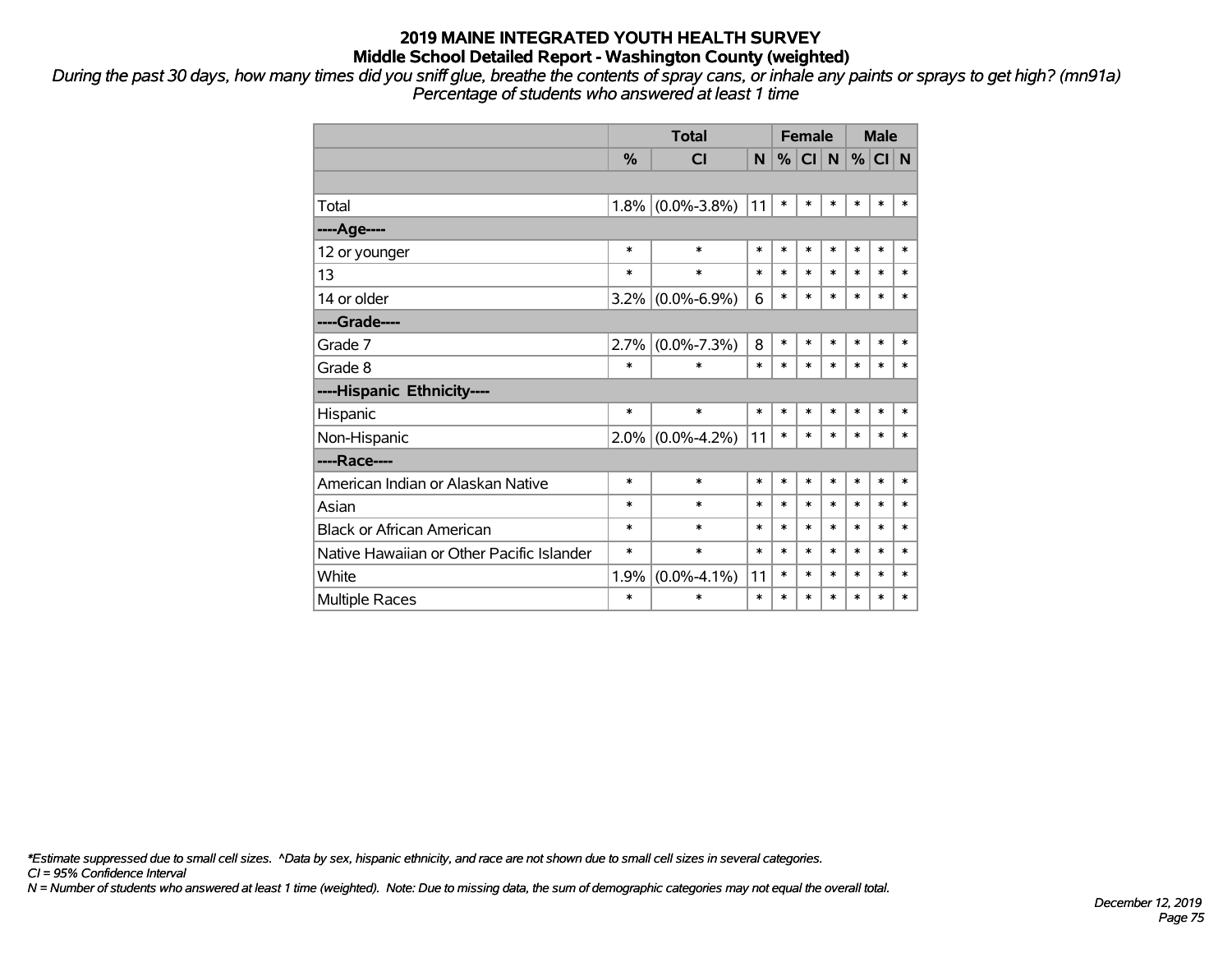*Have you ever taken prescription pain medicine without a doctor's prescription or differently than how a doctor told you to use it? (mn183) Percentage of students who answered 'Yes'*

|                                           | <b>Total</b>  |                    |                 |               | <b>Female</b>                   |              | <b>Male</b> |                    |             |  |
|-------------------------------------------|---------------|--------------------|-----------------|---------------|---------------------------------|--------------|-------------|--------------------|-------------|--|
|                                           | $\frac{0}{0}$ | CI                 | $\mathsf{N}$    | $\frac{0}{0}$ | <b>CI</b>                       | N            | %           | <b>CI</b>          | $\mathbf N$ |  |
|                                           |               |                    |                 |               |                                 |              |             |                    |             |  |
| Total                                     | 8.9%          | $(6.6\% - 11.2\%)$ | 55              | 9.5%          | $(6.5\% - 12.6\%)$              | 30           | 8.3%        | $(2.8\% - 13.8\%)$ | 25          |  |
| ----Age----                               |               |                    |                 |               |                                 |              |             |                    |             |  |
| 12 or younger                             | 11.5%         | $(7.1\% - 15.9\%)$ | 18              | 8.0%          | $(2.4\% - 13.6\%)$              | 7            | 16.2%       | $(8.3\% - 24.1\%)$ | 11          |  |
| 13                                        | 7.1%          | $(4.6\% - 9.5\%)$  | 20 <sub>1</sub> | 7.6%          | $(1.8\% - 13.3\%)$              | 11           | 6.7%        | $(1.4\% - 11.9\%)$ | 9           |  |
| 14 or older                               | 9.5%          | $(6.3\% - 12.8\%)$ | 17              | $\ast$        | $\ast$                          | $\ast$       | $\ast$      | $\ast$             | $\ast$      |  |
| ----Grade----                             |               |                    |                 |               |                                 |              |             |                    |             |  |
| Grade 7                                   | 11.3%         | $(7.7\% - 14.8\%)$ |                 |               | $34 11.3\% $ (6.1%-16.5%)       |              | 19 11.4%    | $(4.8\% - 18.0\%)$ | 15          |  |
| Grade 8                                   | 6.7%          | $(2.5\% - 10.9\%)$ |                 |               | $21$   7.6% $ (2.8\% - 12.4\%)$ | $ 11\rangle$ | 5.9%        | $(0.2\% - 11.6\%)$ | $9\,$       |  |
| ----Hispanic Ethnicity----                |               |                    |                 |               |                                 |              |             |                    |             |  |
| Hispanic                                  | $\ast$        | $\ast$             | $\ast$          | $\ast$        | $\ast$                          | $\ast$       | $\ast$      | $\ast$             | $\ast$      |  |
| Non-Hispanic                              | 9.0%          | $(6.7\% - 11.4\%)$ | 50 <sub>1</sub> | 9.7%          | $(6.6\% - 12.8\%)$              | 27           | 8.3%        | $(2.8\% - 13.9\%)$ | 23          |  |
| ----Race----                              |               |                    |                 |               |                                 |              |             |                    |             |  |
| American Indian or Alaskan Native         | $\ast$        | $\ast$             | $\ast$          | $\ast$        | $\ast$                          | $\ast$       | $\ast$      | $\ast$             | $\ast$      |  |
| Asian                                     | $\ast$        | $\ast$             | $\ast$          | $\ast$        | $\ast$                          | $\ast$       | $\ast$      | $\ast$             | $\ast$      |  |
| <b>Black or African American</b>          | $\ast$        | $\ast$             | $\ast$          | $\ast$        | $\ast$                          | $\ast$       | $\ast$      | $\ast$             | $\ast$      |  |
| Native Hawaiian or Other Pacific Islander | $\ast$        | $\ast$             | $\ast$          | $\ast$        | $\ast$                          | $\ast$       | $\ast$      | $\ast$             | $\ast$      |  |
| White                                     | 9.1%          | $(6.9\% - 11.3\%)$ | 51              | 9.7%          | $(6.6\% - 12.8\%)$              | 29           | 8.5%        | $(2.7\% - 14.4\%)$ | 23          |  |
| Multiple Races                            | $\ast$        | $\ast$             | $\ast$          | $\ast$        | $\ast$                          | $\ast$       | $\ast$      | $\ast$             | $\ast$      |  |

*\*Estimate suppressed due to small cell sizes. ^Data by sex, hispanic ethnicity, and race are not shown due to small cell sizes in several categories.*

*CI = 95% Confidence Interval*

*N = Number of students who answered 'Yes' (weighted). Note: Due to missing data, the sum of demographic categories may not equal the overall total.*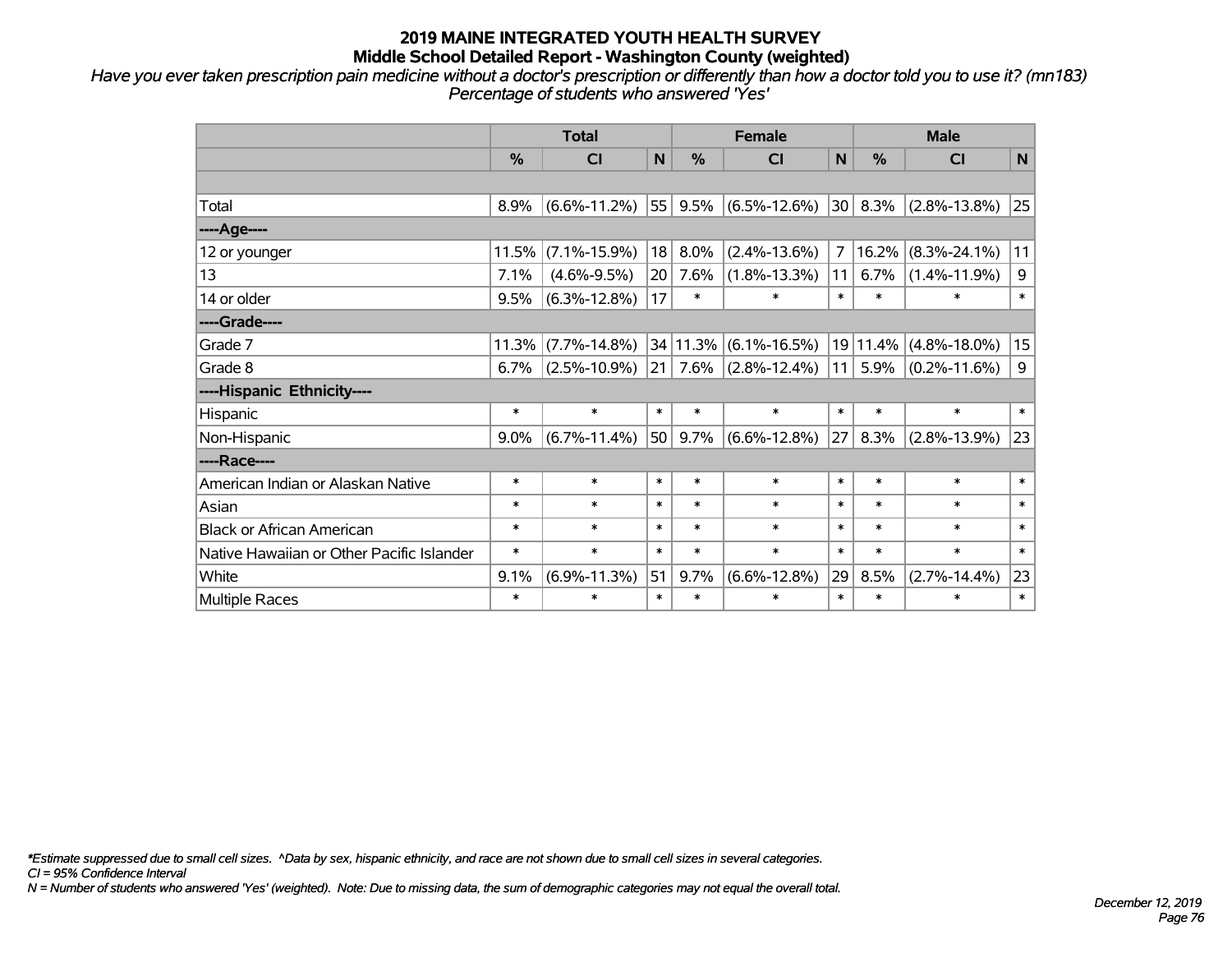*During the past 30 days, how many times did you take a prescription drug (such as OxyContin, Percocet, Vicodin, codeine, Adderall, Ritalin, or Xanax) without a doctor's prescription? (mn88a)*

*Percentage of students who answered at least 1 time*

|                                           | <b>Total</b>  |                      |        |             | <b>Female</b>     |                | <b>Male</b>   |                     |              |  |
|-------------------------------------------|---------------|----------------------|--------|-------------|-------------------|----------------|---------------|---------------------|--------------|--|
|                                           | $\frac{0}{0}$ | CI                   | N      | %           | <b>CI</b>         | N              | $\frac{0}{0}$ | <b>CI</b>           | $\mathsf{N}$ |  |
|                                           |               |                      |        |             |                   |                |               |                     |              |  |
| Total                                     | 3.0%          | $(0.7\% - 5.3\%)$    |        | $19 2.5\% $ | $(0.2\% - 4.7\%)$ | 8              |               | $3.6\%$ (0.0%-7.1%) | 11           |  |
| ----Age----                               |               |                      |        |             |                   |                |               |                     |              |  |
| 12 or younger                             | 5.2%          | $(0.1\% - 10.3\%)$   | 8      | $\ast$      | $\ast$            | $\ast$         | $\ast$        | $\ast$              | $\ast$       |  |
| 13                                        | $\ast$        | $\ast$               | $\ast$ | $\ast$      | $\ast$            | $\ast$         | $\ast$        | $\ast$              | $\ast$       |  |
| 14 or older                               |               | $4.9\%$ (0.0%-10.3%) | 9      | $\ast$      | $\ast$            | $\ast$         | $\ast$        | $\ast$              | $\ast$       |  |
| ----Grade----                             |               |                      |        |             |                   |                |               |                     |              |  |
| Grade 7                                   | 4.0%          | $(1.2\% - 6.9\%)$    | 12     | $\ast$      | $\ast$            | $\ast$         | $\ast$        | $\ast$              | $\ast$       |  |
| Grade 8                                   | $2.0\%$       | $(0.0\% - 4.7\%)$    | 6      | $\ast$      | $\ast$            | $\ast$         | $\ast$        | $\ast$              | $\ast$       |  |
| ----Hispanic Ethnicity----                |               |                      |        |             |                   |                |               |                     |              |  |
| Hispanic                                  | $\ast$        | $\ast$               | $\ast$ | $\ast$      | $\ast$            | $\ast$         | $\ast$        | $\ast$              | $\ast$       |  |
| Non-Hispanic                              | 3.0%          | $(0.5\% - 5.5\%)$    |        | 17 2.5%     | $(0.0\% - 4.9\%)$ | $\overline{7}$ |               | $3.6\%$ (0.0%-7.3%) | 10           |  |
| ----Race----                              |               |                      |        |             |                   |                |               |                     |              |  |
| American Indian or Alaskan Native         | $\ast$        | $\ast$               | $\ast$ | $\ast$      | $\ast$            | $\ast$         | $\ast$        | $\ast$              | $\ast$       |  |
| Asian                                     | $\ast$        | $\ast$               | $\ast$ | $\ast$      | $\ast$            | $\ast$         | $\ast$        | $\ast$              | $\ast$       |  |
| <b>Black or African American</b>          | *             | $\ast$               | $\ast$ | $\ast$      | $\ast$            | $\ast$         | $\ast$        | $\ast$              | $\ast$       |  |
| Native Hawaiian or Other Pacific Islander | $\ast$        | $\ast$               | $\ast$ | $\ast$      | $\ast$            | $\ast$         | $\ast$        | $\ast$              | $\ast$       |  |
| White                                     | 3.1%          | $(0.6\% - 5.6\%)$    |        | 18 2.3%     | $(0.0\% - 4.7\%)$ | $\overline{7}$ | 4.0%          | $(0.1\% - 7.9\%)$   | 11           |  |
| <b>Multiple Races</b>                     | $\ast$        | $\ast$               | $\ast$ | $\ast$      | $\ast$            | $\ast$         | $\ast$        | $\ast$              | $\ast$       |  |

*\*Estimate suppressed due to small cell sizes. ^Data by sex, hispanic ethnicity, and race are not shown due to small cell sizes in several categories.*

*CI = 95% Confidence Interval*

*N = Number of students who answered at least 1 time (weighted). Note: Due to missing data, the sum of demographic categories may not equal the overall total.*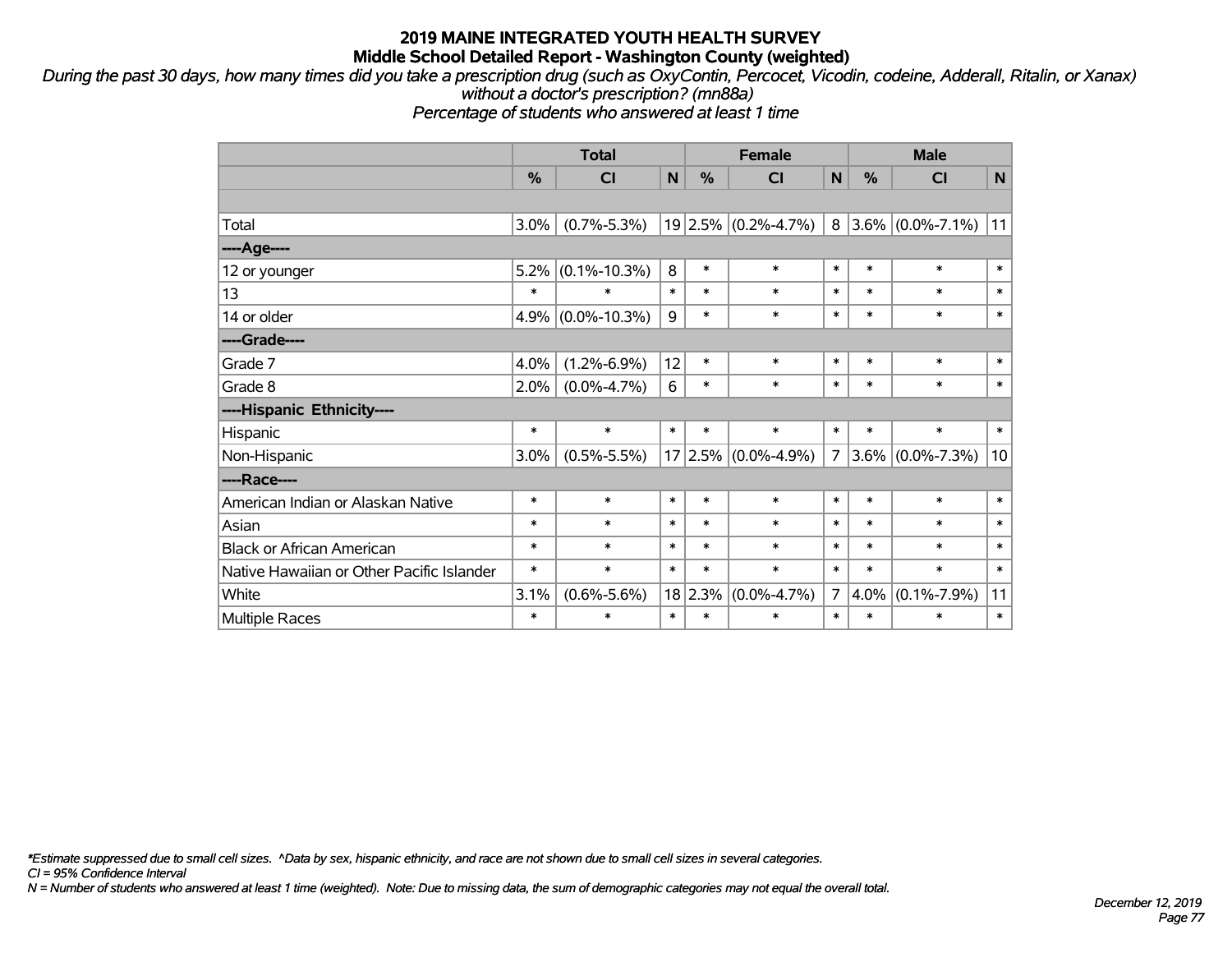*How wrong do your parents feel it would be for you to take prescription drugs not prescribed to you? (mn176) Percentage of students who answered 'A little bit wrong' or 'Not wrong at all'*

|                                           |               | <b>Total</b>        |        |        | <b>Female</b> |        | <b>Male</b> |          |        |  |
|-------------------------------------------|---------------|---------------------|--------|--------|---------------|--------|-------------|----------|--------|--|
|                                           | $\frac{0}{0}$ | <b>CI</b>           | N      | %      | CI            | N      |             | $%$ CI N |        |  |
|                                           |               |                     |        |        |               |        |             |          |        |  |
| Total                                     |               | $2.3\%$ (0.0%-4.8%) | 14     | $\ast$ | $\ast$        | $\ast$ | *           | $\ast$   | $\ast$ |  |
| ----Age----                               |               |                     |        |        |               |        |             |          |        |  |
| 12 or younger                             | $\ast$        | $\ast$              | $\ast$ | $\ast$ | $\ast$        | $\ast$ | $\ast$      | $\ast$   | $\ast$ |  |
| 13                                        | 2.4%          | $(0.0\% - 7.1\%)$   | 7      | $\ast$ | $\ast$        | $\ast$ | *           | $\ast$   | $\ast$ |  |
| 14 or older                               | $\ast$        | $\ast$              | $\ast$ | $\ast$ | *             | *      | $\ast$      | $\ast$   | $\ast$ |  |
| ----Grade----                             |               |                     |        |        |               |        |             |          |        |  |
| Grade 7                                   | 3.2%          | $(0.0\% - 7.3\%)$   | 10     | $\ast$ | $\ast$        | $\ast$ | *           | $\ast$   | $\ast$ |  |
| Grade 8                                   | $\ast$        | $\ast$              | $\ast$ | $\ast$ | $\ast$        | $\ast$ | *           | $\ast$   | $\ast$ |  |
| ----Hispanic Ethnicity----                |               |                     |        |        |               |        |             |          |        |  |
| Hispanic                                  | $\ast$        | $\ast$              | $\ast$ | $\ast$ | $\ast$        | *      | *           | $\ast$   | $\ast$ |  |
| Non-Hispanic                              |               | $1.8\%$ (0.0%-4.5%) | 10     | $\ast$ | $\ast$        | $\ast$ | $\ast$      | $\ast$   | $\ast$ |  |
| ----Race----                              |               |                     |        |        |               |        |             |          |        |  |
| American Indian or Alaskan Native         | $\ast$        | $\ast$              | $\ast$ | $\ast$ | $\ast$        | $\ast$ | $\ast$      | $\ast$   | $\ast$ |  |
| Asian                                     | $\ast$        | $\ast$              | $\ast$ | $\ast$ | $\ast$        | $\ast$ | *           | $\ast$   | $\ast$ |  |
| <b>Black or African American</b>          | $\ast$        | $\ast$              | $\ast$ | $\ast$ | $\ast$        | $\ast$ | *           | $\ast$   | $\ast$ |  |
| Native Hawaiian or Other Pacific Islander | $\ast$        | $\ast$              | $\ast$ | $\ast$ | $\ast$        | $\ast$ | $\ast$      | $\ast$   | $\ast$ |  |
| White                                     | 1.7%          | $(0.0\% - 4.4\%)$   | 10     | $\ast$ | $\ast$        | *      | *           | $\ast$   | $\ast$ |  |
| <b>Multiple Races</b>                     | $\ast$        | $\ast$              | $\ast$ | *      | *             | $\ast$ | *           | $\ast$   | $\ast$ |  |

*\*Estimate suppressed due to small cell sizes. ^Data by sex, hispanic ethnicity, and race are not shown due to small cell sizes in several categories.*

*CI = 95% Confidence Interval*

*N = Number of students who answered 'A little bit wrong' or 'Not wrong at all' (weighted). Note: Due to missing data, the sum of demographic categories may not equal the overall total.*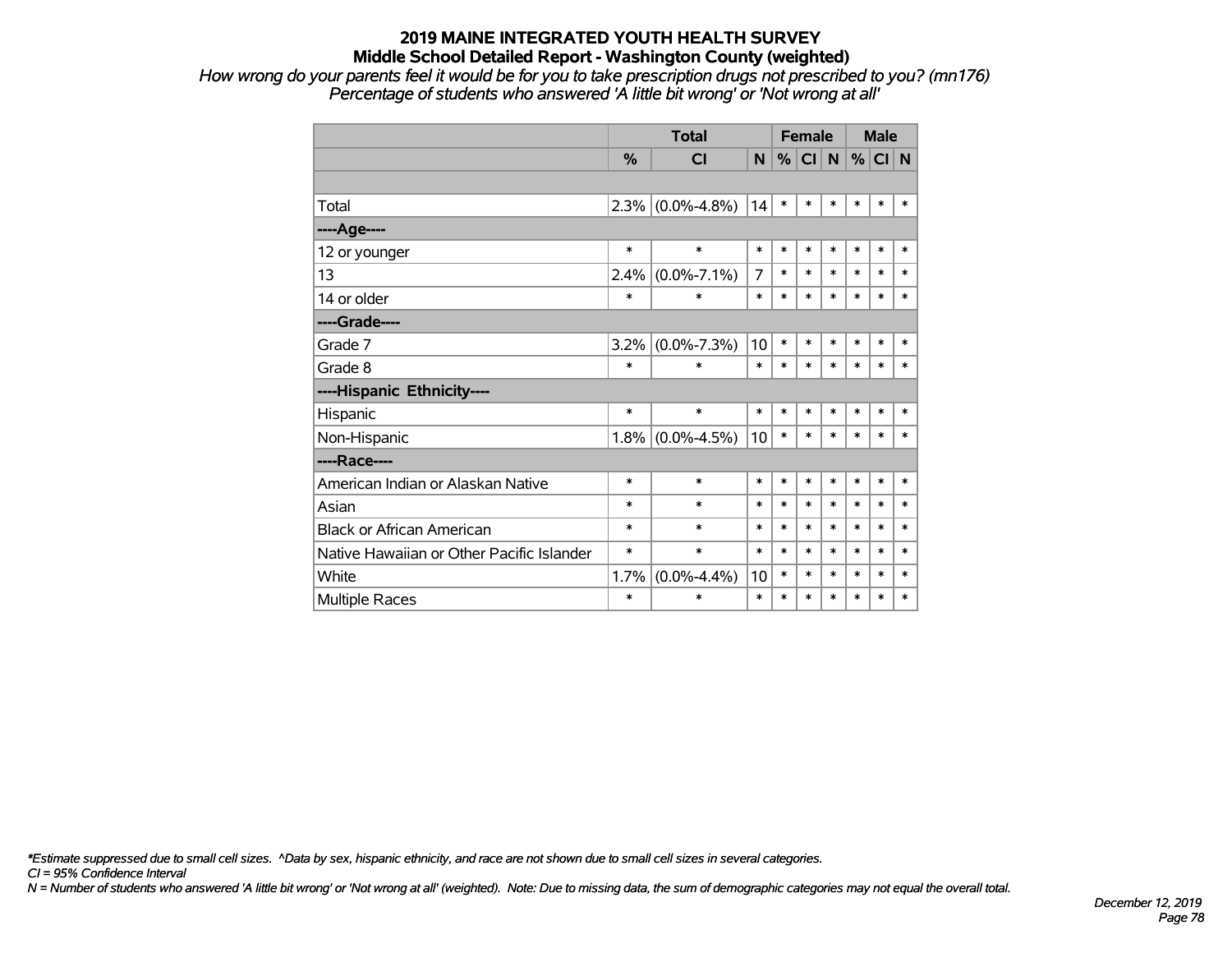*How wrong do your friends feel it would be for you to take prescription drugs not prescribed to you? (mn177) Percentage of students who answered 'A little bit wrong' or 'Not wrong at all'*

|                                           | <b>Total</b> |                    |        |               | <b>Female</b>      |        | <b>Male</b> |                          |              |  |
|-------------------------------------------|--------------|--------------------|--------|---------------|--------------------|--------|-------------|--------------------------|--------------|--|
|                                           | %            | CI                 | N      | $\frac{0}{0}$ | C <sub>1</sub>     | N      | %           | CI                       | $\mathsf{N}$ |  |
|                                           |              |                    |        |               |                    |        |             |                          |              |  |
| Total                                     | 6.3%         | $(3.1\% - 9.5\%)$  | 39     | 4.1%          | $(0.0\% - 9.1\%)$  |        |             | $13 8.6\% $ (4.6%-12.5%) | 26           |  |
| ----Age----                               |              |                    |        |               |                    |        |             |                          |              |  |
| 12 or younger                             | $\ast$       | $\ast$             | $\ast$ | $\ast$        | $\ast$             | $\ast$ | $\ast$      | $\ast$                   | $\ast$       |  |
| 13                                        | 5.2%         | $(1.8\% - 8.6\%)$  | 14     | $\ast$        | $\ast$             | $\ast$ | $\ast$      | $\ast$                   | $\ast$       |  |
| 14 or older                               | $10.0\%$     | $(5.4\% - 14.6\%)$ |        | 19 10.3%      | $(0.0\% - 22.3\%)$ | 9      |             | $9.8\%$ (4.1%-15.5%)     | 10           |  |
| ----Grade----                             |              |                    |        |               |                    |        |             |                          |              |  |
| Grade 7                                   | 4.1%         | $(1.0\% - 7.2\%)$  | 13     | $\ast$        | $\ast$             | $\ast$ | $\ast$      | $\ast$                   | $\ast$       |  |
| Grade 8                                   | 7.6%         | $(3.1\% - 12.1\%)$ | 23     | 6.3%          | $(0.0\% - 15.3\%)$ | 9      |             | $ 8.8\% $ (3.6%-14.0%)   | 14           |  |
| ----Hispanic Ethnicity----                |              |                    |        |               |                    |        |             |                          |              |  |
| Hispanic                                  | $\ast$       | $\ast$             | $\ast$ | $\ast$        | $\ast$             | $\ast$ | $\ast$      | $\ast$                   | $\ast$       |  |
| Non-Hispanic                              | 6.4%         | $(2.6\% - 10.3\%)$ | 36     | 4.7%          | $(0.0\% - 10.7\%)$ |        | 13 8.1%     | $(3.6\% - 12.6\%)$       | 23           |  |
| ----Race----                              |              |                    |        |               |                    |        |             |                          |              |  |
| American Indian or Alaskan Native         | $\ast$       | $\ast$             | $\ast$ | $\ast$        | $\ast$             | $\ast$ | $\ast$      | $\ast$                   | $\ast$       |  |
| Asian                                     | $\ast$       | $\ast$             | $\ast$ | $\ast$        | $\ast$             | $\ast$ | $\ast$      | $\ast$                   | $\ast$       |  |
| <b>Black or African American</b>          | $\ast$       | $\ast$             | $\ast$ | $\ast$        | $\ast$             | $\ast$ | $\ast$      | $\ast$                   | $\ast$       |  |
| Native Hawaiian or Other Pacific Islander | $\ast$       | $\ast$             | $\ast$ | $\ast$        | $\ast$             | $\ast$ | $\ast$      | $\ast$                   | $\ast$       |  |
| White                                     | 6.2%         | $(3.0\% - 9.5\%)$  | 35     | 4.5%          | $(0.0\% - 10.3\%)$ |        | 13 8.1%     | $(3.2\% - 13.0\%)$       | 22           |  |
| Multiple Races                            | $\ast$       | $\ast$             | $\ast$ | $\ast$        | $\ast$             | $\ast$ | $\ast$      | $\ast$                   | $\ast$       |  |

*\*Estimate suppressed due to small cell sizes. ^Data by sex, hispanic ethnicity, and race are not shown due to small cell sizes in several categories.*

*CI = 95% Confidence Interval*

*N = Number of students who answered 'A little bit wrong' or 'Not wrong at all' (weighted). Note: Due to missing data, the sum of demographic categories may not equal the overall total.*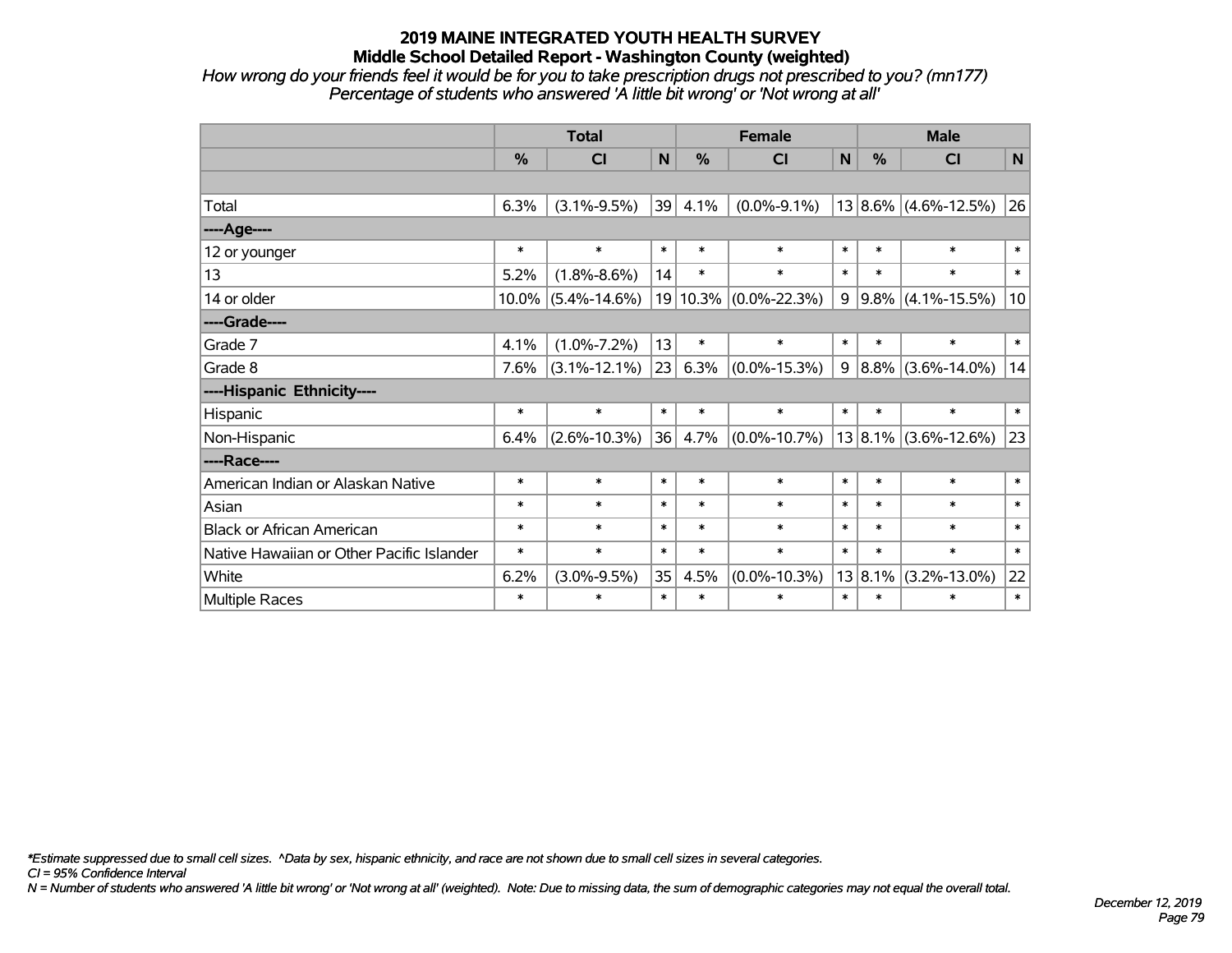*Do you agree or disagree with the following statement? My family has clear rules about alcohol and drug use. (mn90) Percentage of students who answered 'Strongly agree' or 'Agree'*

|                                           |               | <b>Total</b>         |        |               | <b>Female</b>            |        | <b>Male</b>   |                         |        |  |
|-------------------------------------------|---------------|----------------------|--------|---------------|--------------------------|--------|---------------|-------------------------|--------|--|
|                                           | $\frac{0}{0}$ | C <sub>l</sub>       | N      | $\frac{0}{0}$ | CI                       | N      | $\frac{0}{0}$ | <b>CI</b>               | N      |  |
|                                           |               |                      |        |               |                          |        |               |                         |        |  |
| Total                                     | 95.2%         | $(91.8\% - 98.6\%)$  |        |               | 571 93.9% (87.5%-100.0%) |        |               | 287 96.5% (94.3%-98.7%) | 284    |  |
| ----Age----                               |               |                      |        |               |                          |        |               |                         |        |  |
| 12 or younger                             | 87.6%         | $(75.6\% - 99.7\%)$  | 122    | $\ast$        | $\ast$                   | $\ast$ | $\ast$        | $\ast$                  | $\ast$ |  |
| 13                                        | $\ast$        | $\ast$               | $\ast$ | $\ast$        | $\ast$                   | $\ast$ | $\ast$        | $\ast$                  | $\ast$ |  |
| 14 or older                               | 94.0%         | $(90.2\% - 97.8\%)$  | 181    | $\ast$        | $\ast$                   | $\ast$ | $\ast$        | $\ast$                  | $\ast$ |  |
| ----Grade----                             |               |                      |        |               |                          |        |               |                         |        |  |
| Grade 7                                   | 94.1%         | $(87.6\% - 100.0\%)$ | 274    | $\ast$        | $\ast$                   | $\ast$ | $\ast$        | $\ast$                  | $\ast$ |  |
| Grade 8                                   | 96.2%         | $(92.8\% - 99.5\%)$  | 289    | $\ast$        | $\ast$                   | $\ast$ | $\ast$        | $\ast$                  | $\ast$ |  |
| ----Hispanic Ethnicity----                |               |                      |        |               |                          |        |               |                         |        |  |
| Hispanic                                  | $\ast$        | $\ast$               | $\ast$ | $\ast$        | $\ast$                   | $\ast$ | $\ast$        | $\ast$                  | $\ast$ |  |
| Non-Hispanic                              | 95.5%         | $(91.9\% - 99.1\%)$  |        |               | 515 94.7% (87.0%-100.0%) |        |               | 250 96.3% (93.9%-98.7%) | 265    |  |
| ----Race----                              |               |                      |        |               |                          |        |               |                         |        |  |
| American Indian or Alaskan Native         | $\ast$        | $\ast$               | $\ast$ | $\ast$        | $\ast$                   | $\ast$ | $\ast$        | $\ast$                  | $\ast$ |  |
| Asian                                     | $\ast$        | $\ast$               | $\ast$ | $\ast$        | $\ast$                   | $\ast$ | $\ast$        | $\ast$                  | $\ast$ |  |
| <b>Black or African American</b>          | $\ast$        | $\ast$               | $\ast$ | $\ast$        | $\ast$                   | $\ast$ | $\ast$        | $\ast$                  | $\ast$ |  |
| Native Hawaiian or Other Pacific Islander | $\ast$        | $\ast$               | $\ast$ | $\ast$        | $\ast$                   | $\ast$ | $\ast$        | $\ast$                  | $\ast$ |  |
| White                                     | 95.9%         | $(92.3\% - 99.5\%)$  |        | 525 95.0%     | $(88.1\% - 100.0\%)$     | 265    | 96.9%         | $(94.0\% - 99.8\%)$     | 260    |  |
| Multiple Races                            | $\ast$        | $\ast$               | $\ast$ | $\ast$        | $\ast$                   | $\ast$ | $\ast$        | $\ast$                  | $\ast$ |  |

*\*Estimate suppressed due to small cell sizes. ^Data by sex, hispanic ethnicity, and race are not shown due to small cell sizes in several categories.*

*CI = 95% Confidence Interval*

*N = Number of students who answered 'Strongly agree' or 'Agree' (weighted). Note: Due to missing data, the sum of demographic categories may not equal the overall total.*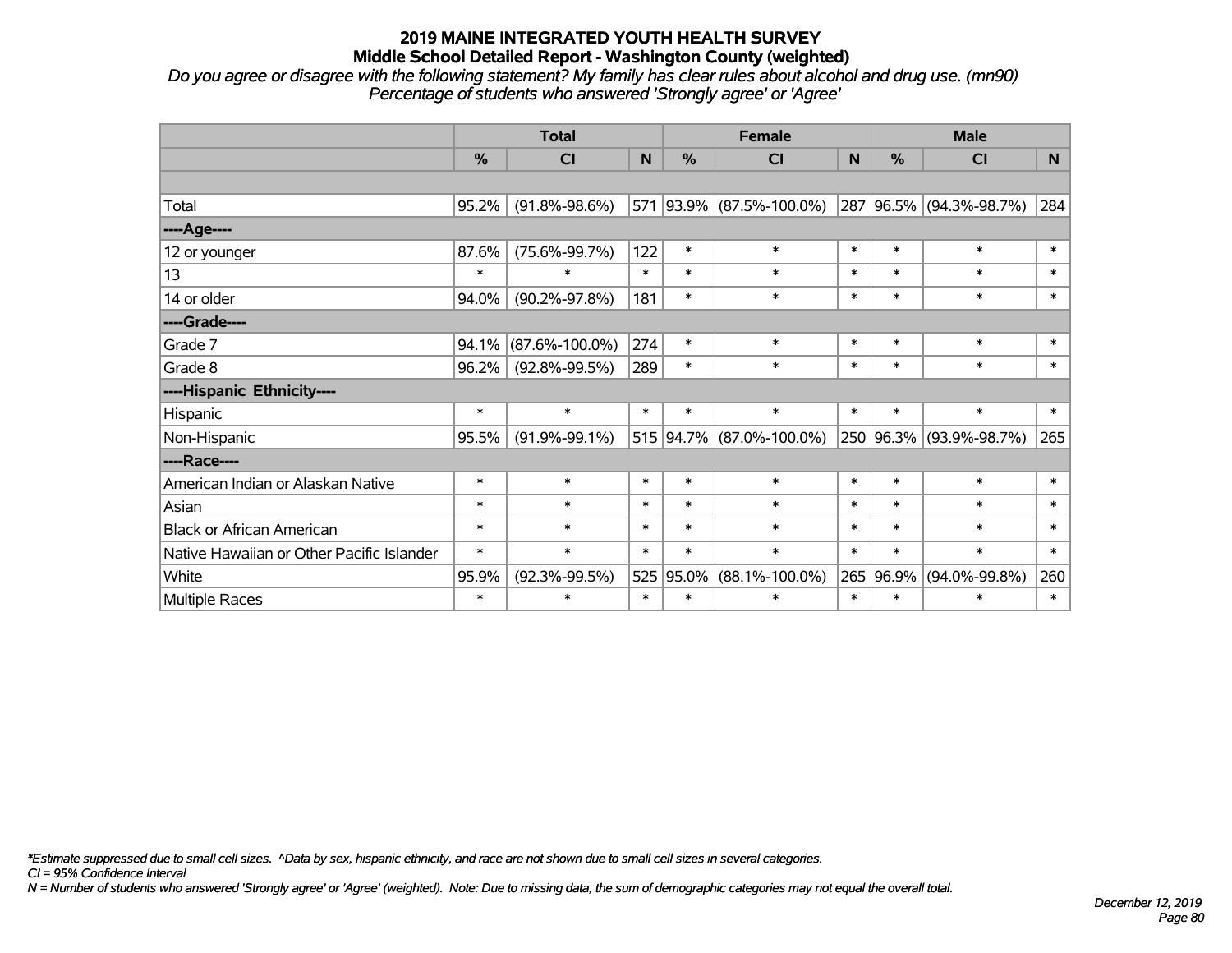*If you wanted to get prescription drugs (such as OxyContin, Percocet, Vicodin, codeine, Adderall, Ritalin, or Xanax) that were not prescribed to you, how easy would it be to get some? (mn184)*

*Percentage of students who answered 'Sort of easy' or 'Very easy'*

|                                           | <b>Total</b>  |                     |        | <b>Female</b> |                         |                 | <b>Male</b> |                           |             |  |
|-------------------------------------------|---------------|---------------------|--------|---------------|-------------------------|-----------------|-------------|---------------------------|-------------|--|
|                                           | $\frac{0}{0}$ | <b>CI</b>           | N      | $\frac{0}{0}$ | <b>CI</b>               | N               | %           | <b>CI</b>                 | $\mathbf N$ |  |
|                                           |               |                     |        |               |                         |                 |             |                           |             |  |
| Total                                     |               | 17.2% (11.4%-23.0%) |        |               | 105 21.4% (10.1%-32.6%) |                 |             | 67   12.8%   (6.3%-19.4%) | 39          |  |
| ----Age----                               |               |                     |        |               |                         |                 |             |                           |             |  |
| 12 or younger                             | 14.4%         | $(0.0\% - 29.4\%)$  | 21     | 15.6%         | $(0.0\% - 37.7\%)$      |                 | 15 11.9%    | $(0.8\% - 23.1\%)$        | 6           |  |
| 13                                        | 18.0%         | $(8.5\% - 27.5\%)$  | 49     | 22.6%         | $(11.8\% - 33.4\%)$     |                 |             | 29 14.0% (1.5%-26.5%)     | 20          |  |
| 14 or older                               |               | 18.1% (13.4%-22.9%) | 35     | 25.7%         | $(7.8\% - 43.6\%)$      |                 |             | $23 11.6\% $ (2.4%-20.9%) | 12          |  |
| ----Grade----                             |               |                     |        |               |                         |                 |             |                           |             |  |
| Grade 7                                   | 15.3%         | $(6.5\% - 24.1\%)$  | 47     | 15.1%         | $(0.0\% - 30.6\%)$      | 26 <sup>1</sup> | 15.6%       | $(7.3\% - 23.9\%)$        | 21          |  |
| Grade 8                                   |               | 19.6% (11.3%-27.8%) | 59     |               | 28.9% (17.7%-40.2%)     |                 |             | 41   11.2%   (0.0%-23.4%) | 18          |  |
| ----Hispanic Ethnicity----                |               |                     |        |               |                         |                 |             |                           |             |  |
| Hispanic                                  | $\ast$        | $\ast$              | $\ast$ | $\ast$        | $\ast$                  | $\ast$          | $\ast$      | $\ast$                    | $\ast$      |  |
| Non-Hispanic                              |               | 17.9% (11.7%-24.2%) | 98     | 22.2%         | $(8.9\% - 35.4\%)$      | 59              |             | $13.9\%$ (6.5%-21.2%)     | 39          |  |
| ----Race----                              |               |                     |        |               |                         |                 |             |                           |             |  |
| American Indian or Alaskan Native         | $\ast$        | $\ast$              | $\ast$ | $\ast$        | $\ast$                  | $\ast$          | $\ast$      | $\ast$                    | $\ast$      |  |
| Asian                                     | $\ast$        | $\ast$              | $\ast$ | $\ast$        | $\ast$                  | $\ast$          | $\ast$      | $\ast$                    | $\ast$      |  |
| <b>Black or African American</b>          | $\ast$        | $\ast$              | $\ast$ | $\ast$        | $\ast$                  | $\ast$          | $\ast$      | $\ast$                    | $\ast$      |  |
| Native Hawaiian or Other Pacific Islander | $\ast$        | $\ast$              | $\ast$ | $\ast$        | $\ast$                  | $\ast$          | $\ast$      | $\ast$                    | $\ast$      |  |
| White                                     | 17.3%         | $(9.8\% - 24.8\%)$  | 96     | 21.6%         | $(7.3\% - 35.9\%)$      | 62              | 12.8%       | $(4.9\% - 20.7\%)$        | 35          |  |
| <b>Multiple Races</b>                     | 33.3%         | $(0.0\% - 90.6\%)$  | 9      | *             | $\ast$                  | $\ast$          | $\ast$      | $\ast$                    | $\ast$      |  |

*\*Estimate suppressed due to small cell sizes. ^Data by sex, hispanic ethnicity, and race are not shown due to small cell sizes in several categories.*

*CI = 95% Confidence Interval*

*N = Number of students who answered 'Sort of easy' or 'Very easy' (weighted). Note: Due to missing data, the sum of demographic categories may not equal the overall total.*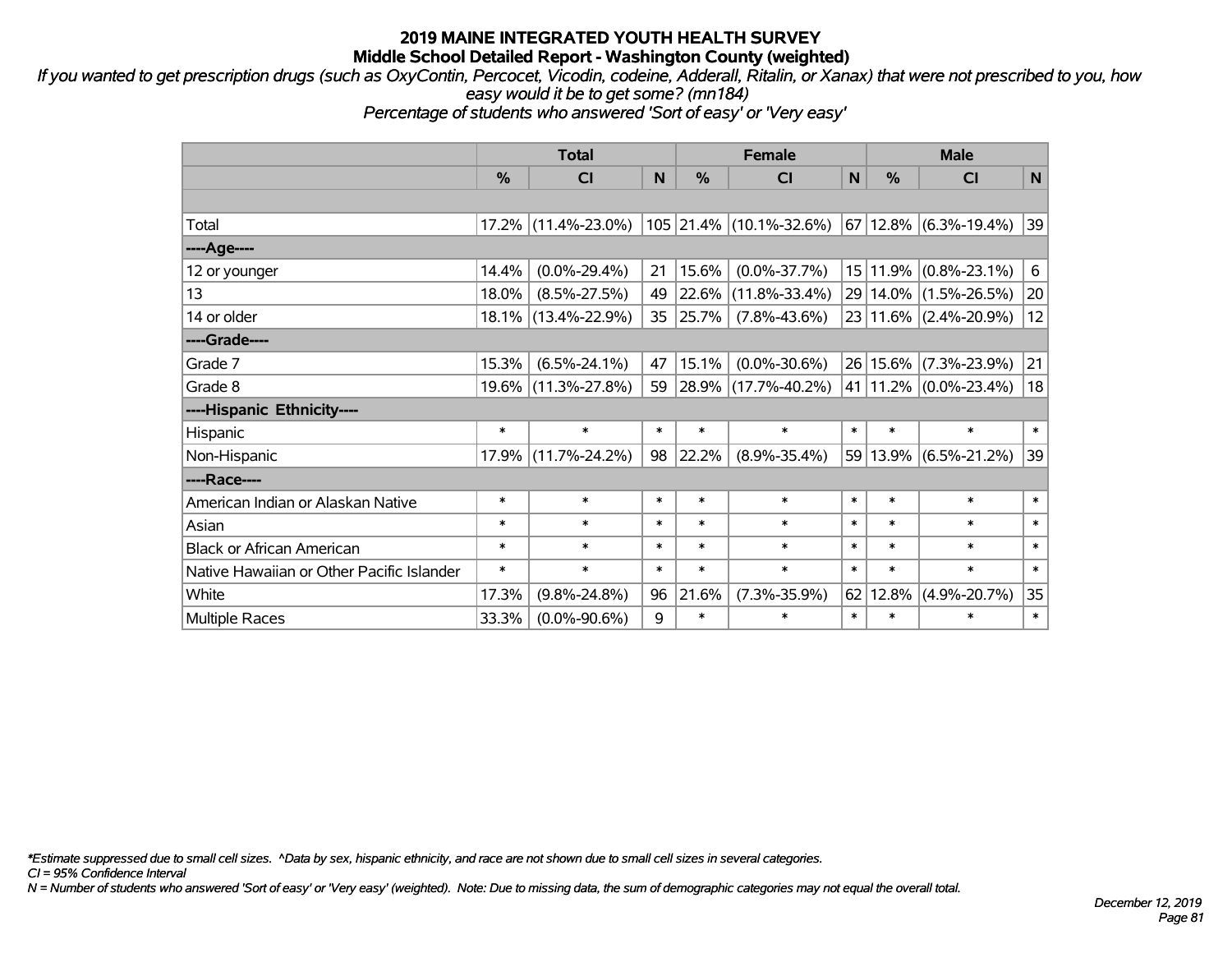*During the past 12 months, do you recall hearing, reading or watching an advertisement about the prevention of substance use? (mn93) Percentage of students who answered 'Yes'*

|                                           |        | <b>Total</b>           |                |           | <b>Female</b>                |        | <b>Male</b>   |                      |        |  |
|-------------------------------------------|--------|------------------------|----------------|-----------|------------------------------|--------|---------------|----------------------|--------|--|
|                                           | %      | CI                     | N <sub>1</sub> | %         | C <sub>l</sub>               | N      | $\frac{0}{0}$ | <b>CI</b>            | N.     |  |
|                                           |        |                        |                |           |                              |        |               |                      |        |  |
| Total                                     |        | $52.2\%$ (43.8%-60.5%) |                |           | $ 318 47.8\% $ (35.2%-60.3%) |        | 148 56.7%     | $(48.2\% - 65.2\%)$  | 170    |  |
| ----Age----                               |        |                        |                |           |                              |        |               |                      |        |  |
| 12 or younger                             | 52.8%  | $(44.9\% - 60.7\%)$    |                | 76 41.6%  | $(25.8\% - 57.5\%)$          | 40     | 75.7%         | $(47.0\% - 100.0\%)$ | 36     |  |
| 13                                        | 44.1%  | $(31.3\% - 57.0\%)$    |                | 121 38.8% | $(22.0\% - 55.5\%)$          | 48     | $ 48.6\% $    | $(33.3\% - 63.9\%)$  | 73     |  |
| 14 or older                               |        | $63.1\%$ (48.5%-77.6%) |                |           | 122 66.9% (45.4%-88.4%)      |        | $60$ 59.8%    | $(46.0\% - 73.5\%)$  | 62     |  |
| ----Grade----                             |        |                        |                |           |                              |        |               |                      |        |  |
| Grade 7                                   | 51.6%  | $(41.4\% - 61.7\%)$    |                | 155 41.2% | $(24.8\% - 57.7\%)$          | 69     | 64.5%         | $(53.1\% - 76.0\%)$  | 86     |  |
| Grade 8                                   |        | $52.5\%$ (39.1%-66.0%) |                |           | 158 55.4% (43.0%-67.9%)      | 79     | $ 49.9\% $    | $(30.8\% - 69.0\%)$  | 79     |  |
| ----Hispanic Ethnicity----                |        |                        |                |           |                              |        |               |                      |        |  |
| Hispanic                                  | 43.1%  | $(27.3\% - 58.9\%)$    | 14             | $\ast$    | $\ast$                       | $\ast$ | $\ast$        | $\ast$               | $\ast$ |  |
| Non-Hispanic                              |        | $50.8\%$ (42.2%-59.4%) |                | 275 46.3% | $(32.5\% - 60.2\%)$          |        | 122 55.1%     | $(46.6\% - 63.6\%)$  | 153    |  |
| ----Race----                              |        |                        |                |           |                              |        |               |                      |        |  |
| American Indian or Alaskan Native         | 35.1%  | $(0.0\% - 76.6\%)$     | $\overline{7}$ | $\ast$    | $\ast$                       | $\ast$ | $\ast$        | $\ast$               | $\ast$ |  |
| Asian                                     | $\ast$ | $\ast$                 | $\ast$         | $\ast$    | $\ast$                       | $\ast$ | $\ast$        | $\ast$               | $\ast$ |  |
| <b>Black or African American</b>          | $\ast$ | $\ast$                 | $\ast$         | $\ast$    | $\ast$                       | $\ast$ | $\ast$        | $\ast$               | $\ast$ |  |
| Native Hawaiian or Other Pacific Islander | $\ast$ | $\ast$                 | $\ast$         | $\ast$    | $\ast$                       | $\ast$ | $\ast$        | $\ast$               | $\ast$ |  |
| White                                     | 51.5%  | $(43.3\% - 59.6\%)$    |                | 285 46.4% | $(32.7\% - 60.0\%)$          | 131    | 56.8%         | $(47.0\% - 66.6\%)$  | 154    |  |
| Multiple Races                            |        | $62.3\%$ (43.4%-81.2%) | 17             | $\ast$    | $\ast$                       | $\ast$ | $\ast$        | $\ast$               | $\ast$ |  |

*\*Estimate suppressed due to small cell sizes. ^Data by sex, hispanic ethnicity, and race are not shown due to small cell sizes in several categories.*

*CI = 95% Confidence Interval*

*N = Number of students who answered 'Yes' (weighted). Note: Due to missing data, the sum of demographic categories may not equal the overall total.*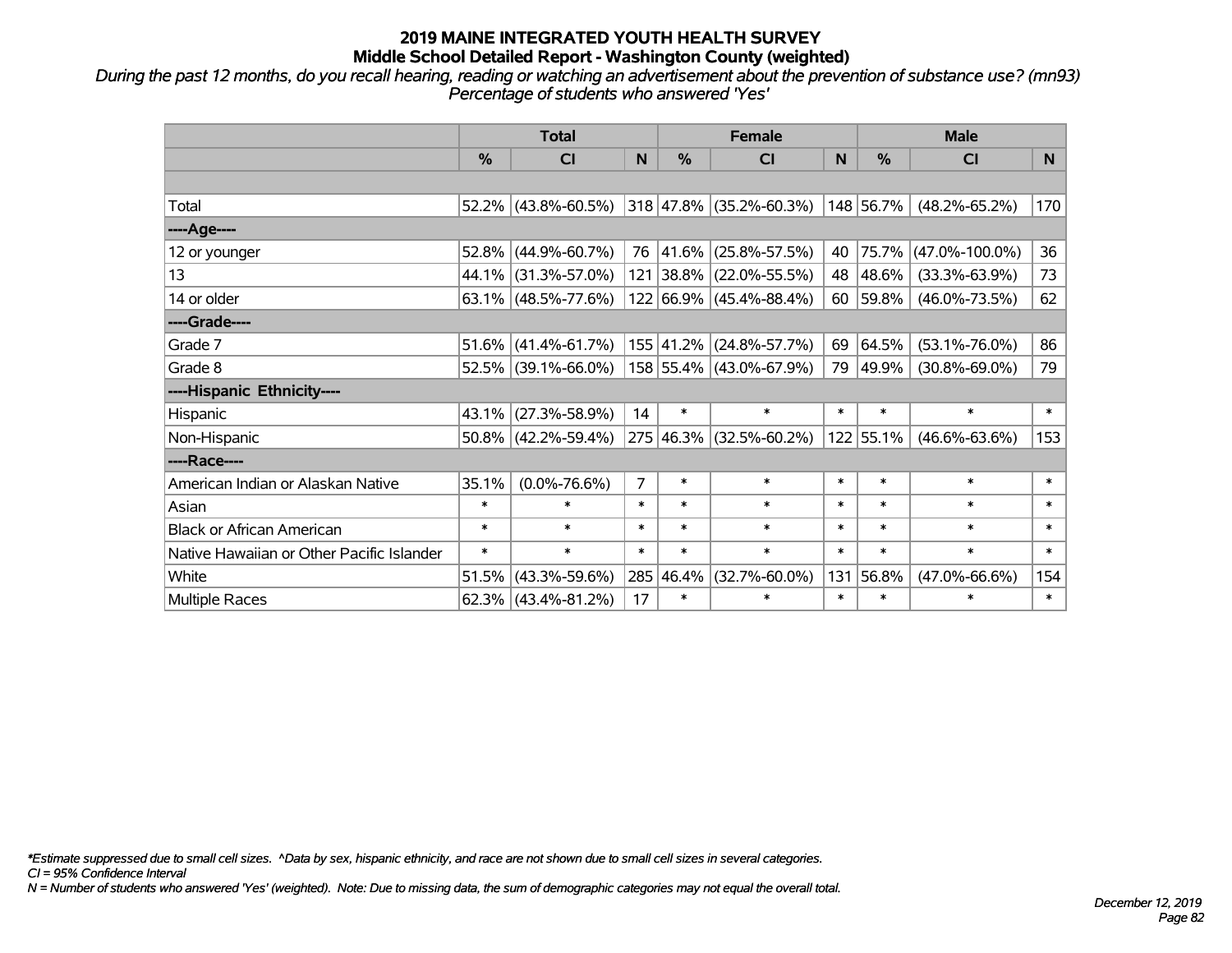*How much do you think people risk harming themselves (physically or in other ways) if they take prescription drugs that are not prescribed to them? (mn95)*

*Percentage of students who answered 'No risk' or 'Slight risk'*

|                                           | <b>Total</b> |                     |        |               | <b>Female</b>                     |                 | <b>Male</b> |                    |              |  |
|-------------------------------------------|--------------|---------------------|--------|---------------|-----------------------------------|-----------------|-------------|--------------------|--------------|--|
|                                           | %            | CI                  | N      | $\frac{0}{0}$ | CI                                | $\mathsf{N}$    | %           | <b>CI</b>          | $\mathsf{N}$ |  |
|                                           |              |                     |        |               |                                   |                 |             |                    |              |  |
| Total                                     | 12.1%        | $(6.0\% - 18.2\%)$  |        |               | 74 12.1% (3.4%-20.7%)             |                 | 37 12.2%    | $(4.8\% - 19.6\%)$ | 37           |  |
| ----Age----                               |              |                     |        |               |                                   |                 |             |                    |              |  |
| 12 or younger                             | 16.7%        | $(7.0\% - 26.4\%)$  |        | 24 18.8%      | $(0.1\% - 37.6\%)$                | 17 <sup>1</sup> | 12.7%       | $(0.6\% - 24.8\%)$ | 6            |  |
| 13                                        | 13.6%        | $(4.9\% - 22.3\%)$  | 37     | 8.1%          | $(0.0\% - 17.9\%)$                |                 | 10 18.5%    | $(7.8\% - 29.3\%)$ | 27           |  |
| 14 or older                               | 6.6%         | $(1.2\% - 12.0\%)$  | 13     | $\ast$        | $\ast$                            | $\ast$          | $\ast$      | $\ast$             | $\ast$       |  |
| ----Grade----                             |              |                     |        |               |                                   |                 |             |                    |              |  |
| Grade 7                                   | 17.6%        | $(8.8\% - 26.4\%)$  |        | 53 16.6%      | $(3.1\% - 30.0\%)$                |                 | 28 18.9%    | $(6.2\% - 31.7\%)$ | 25           |  |
| Grade 8                                   | 7.0%         | $(0.5\% - 13.5\%)$  | 21     | 6.8%          | $(0.0\% - 16.3\%)$                | 10 <sup>1</sup> | 7.2%        | $(1.7\% - 12.7\%)$ | 11           |  |
| ----Hispanic Ethnicity----                |              |                     |        |               |                                   |                 |             |                    |              |  |
| Hispanic                                  | 39.5%        | $(24.9\% - 54.2\%)$ | 13     | $\ast$        | $\ast$                            | $\ast$          | $\ast$      | $\ast$             | $\ast$       |  |
| Non-Hispanic                              | 11.3%        | $(4.5\% - 18.2\%)$  |        |               | 61   10.8% $(0.3\text{%-21.3\%)}$ |                 | 28 11.9%    | $(4.6\% - 19.2\%)$ | 33           |  |
| ----Race----                              |              |                     |        |               |                                   |                 |             |                    |              |  |
| American Indian or Alaskan Native         | 28.2%        | $(0.0\% - 64.9\%)$  | 6      | $\ast$        | $\ast$                            | $\ast$          | $\ast$      | $\ast$             | $\ast$       |  |
| Asian                                     | $\ast$       | $\ast$              | $\ast$ | $\ast$        | $\ast$                            | $\ast$          | $\ast$      | $\ast$             | $\ast$       |  |
| <b>Black or African American</b>          | $\ast$       | $\ast$              | $\ast$ | $\ast$        | $\ast$                            | $\ast$          | $\ast$      | $\ast$             | $\ast$       |  |
| Native Hawaiian or Other Pacific Islander | $\ast$       | $\ast$              | $\ast$ | $\ast$        | $\ast$                            | $\ast$          | $\ast$      | $\ast$             | $\ast$       |  |
| White                                     | 11.5%        | $(4.5\% - 18.4\%)$  | 63     | 11.4%         | $(2.4\% - 20.5\%)$                |                 | 32 11.5%    | $(3.3\% - 19.7\%)$ | 31           |  |
| <b>Multiple Races</b>                     | $\ast$       | $\ast$              | $\ast$ | $\ast$        | $\ast$                            | $\ast$          | *           | $\ast$             | $\ast$       |  |

*\*Estimate suppressed due to small cell sizes. ^Data by sex, hispanic ethnicity, and race are not shown due to small cell sizes in several categories.*

*CI = 95% Confidence Interval*

*N = Number of students who answered 'No risk' or 'Slight risk' (weighted). Note: Due to missing data, the sum of demographic categories may not equal the overall total.*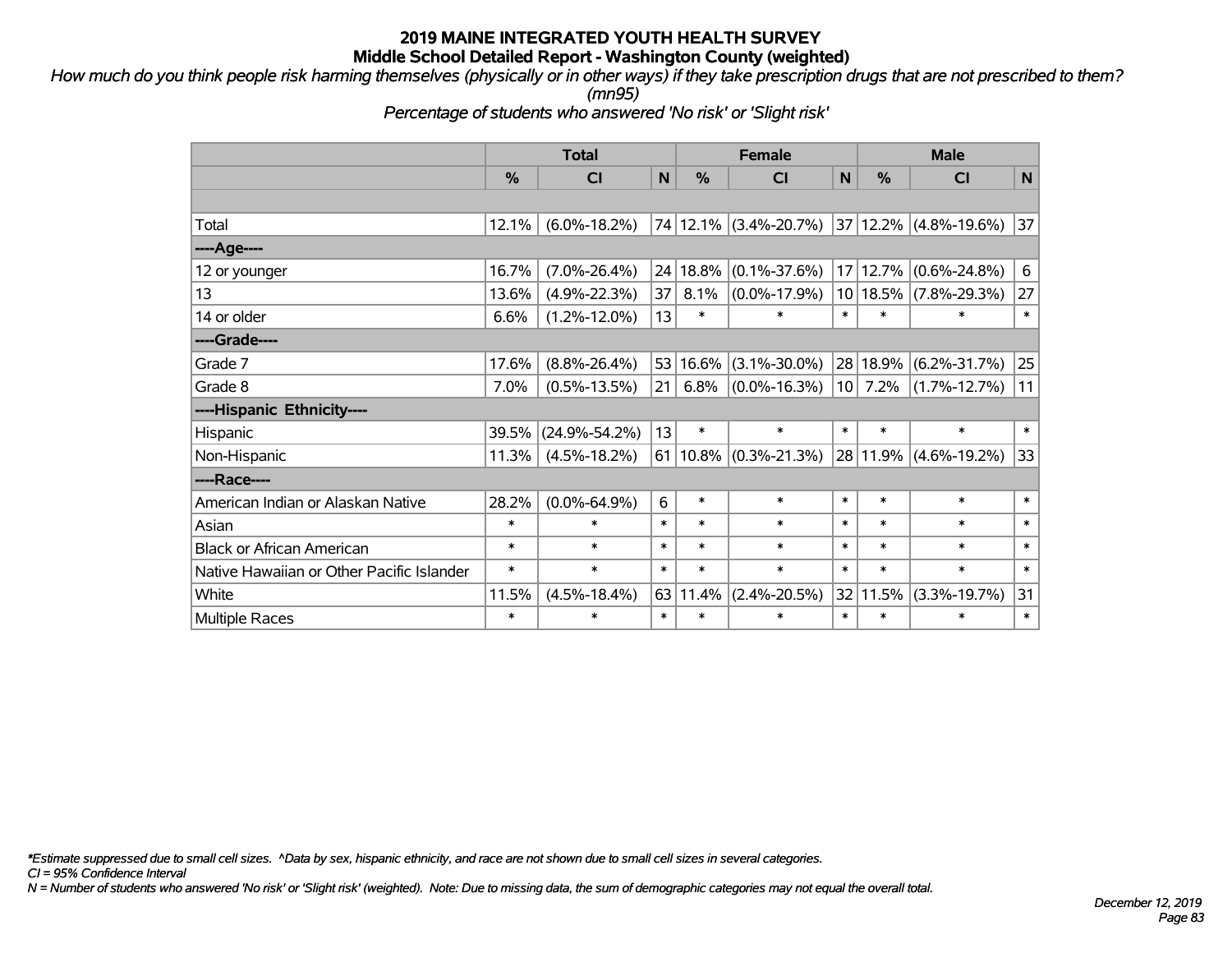#### **2019 MAINE INTEGRATED YOUTH HEALTH SURVEY Middle School Detailed Report - Washington County (weighted)** *How many times in the past year (12 months) have you been drunk or high at school? (mn96) Percentage of students who answered at least 1 time*

|                                           | <b>Total</b> |                    |        |               | <b>Female</b>      | <b>Male</b>     |        |                    |              |
|-------------------------------------------|--------------|--------------------|--------|---------------|--------------------|-----------------|--------|--------------------|--------------|
|                                           | %            | <b>CI</b>          | N      | $\frac{0}{0}$ | <b>CI</b>          | N               | %      | <b>CI</b>          | $\mathsf{N}$ |
|                                           |              |                    |        |               |                    |                 |        |                    |              |
| Total                                     | 6.1%         | $(3.7\% - 8.4\%)$  | 37     | 6.2%          | $(1.5\% - 10.9\%)$ | 19              | 5.9%   | $(0.7\% - 11.1\%)$ | 18           |
| ----Age----                               |              |                    |        |               |                    |                 |        |                    |              |
| 12 or younger                             | $\ast$       | $\ast$             | $\ast$ | $\ast$        | $\ast$             | $\ast$          | $\ast$ | $\ast$             | $\ast$       |
| 13                                        | 3.8%         | $(0.0\% - 8.4\%)$  | 11     | $\ast$        | $\ast$             | $\ast$          | $\ast$ | $\ast$             | $\ast$       |
| 14 or older                               | 14.0%        | $(4.1\% - 23.9\%)$ |        | 26 13.2%      | $(0.0\% - 34.1\%)$ | 11 <sup>1</sup> | 14.7%  | $(7.0\% - 22.4\%)$ | 15           |
| ----Grade----                             |              |                    |        |               |                    |                 |        |                    |              |
| Grade 7                                   | 5.1%         | $(0.0\% - 10.5\%)$ | 16     | 5.8%          | $(0.0\% - 13.7\%)$ | 10              | 4.4%   | $(0.0\% - 10.9\%)$ | 6            |
| Grade 8                                   | 7.2%         | $(4.9\% - 9.4\%)$  | 21     | $6.7\%$       | $(0.0\% - 14.2\%)$ | 9               | 7.6%   | $(1.4\% - 13.7\%)$ | 12           |
| ----Hispanic Ethnicity----                |              |                    |        |               |                    |                 |        |                    |              |
| Hispanic                                  | $\ast$       | $\ast$             | $\ast$ | $\ast$        | $\ast$             | $\ast$          | $\ast$ | $\ast$             | $\ast$       |
| Non-Hispanic                              | 6.8%         | $(4.2\% - 9.4\%)$  | 37     | 7.2%          | $(2.0\% - 12.4\%)$ | 19              | 6.4%   | $(0.7\% - 12.1\%)$ | 18           |
| ----Race----                              |              |                    |        |               |                    |                 |        |                    |              |
| American Indian or Alaskan Native         | $\ast$       | $\ast$             | $\ast$ | $\ast$        | $\ast$             | $\ast$          | $\ast$ | $\ast$             | $\ast$       |
| Asian                                     | $\ast$       | $\ast$             | $\ast$ | $\ast$        | $\ast$             | $\ast$          | $\ast$ | $\ast$             | $\ast$       |
| <b>Black or African American</b>          | $\ast$       | $\ast$             | $\ast$ | $\ast$        | $\ast$             | $\ast$          | $\ast$ | $\ast$             | $\ast$       |
| Native Hawaiian or Other Pacific Islander | $\ast$       | $\ast$             | $\ast$ | $\ast$        | $\ast$             | $\ast$          | $\ast$ | $\ast$             | $\ast$       |
| White                                     | 6.3%         | $(3.4\% - 9.3\%)$  | 35     | 6.7%          | $(2.0\% - 11.5\%)$ | 19              | 5.9%   | $(0.0\% - 12.0\%)$ | 16           |
| <b>Multiple Races</b>                     | $\ast$       | $\ast$             | $\ast$ | $\ast$        | $\ast$             | $\ast$          | $\ast$ | $\ast$             | $\ast$       |

*\*Estimate suppressed due to small cell sizes. ^Data by sex, hispanic ethnicity, and race are not shown due to small cell sizes in several categories.*

*CI = 95% Confidence Interval*

*N = Number of students who answered at least 1 time (weighted). Note: Due to missing data, the sum of demographic categories may not equal the overall total.*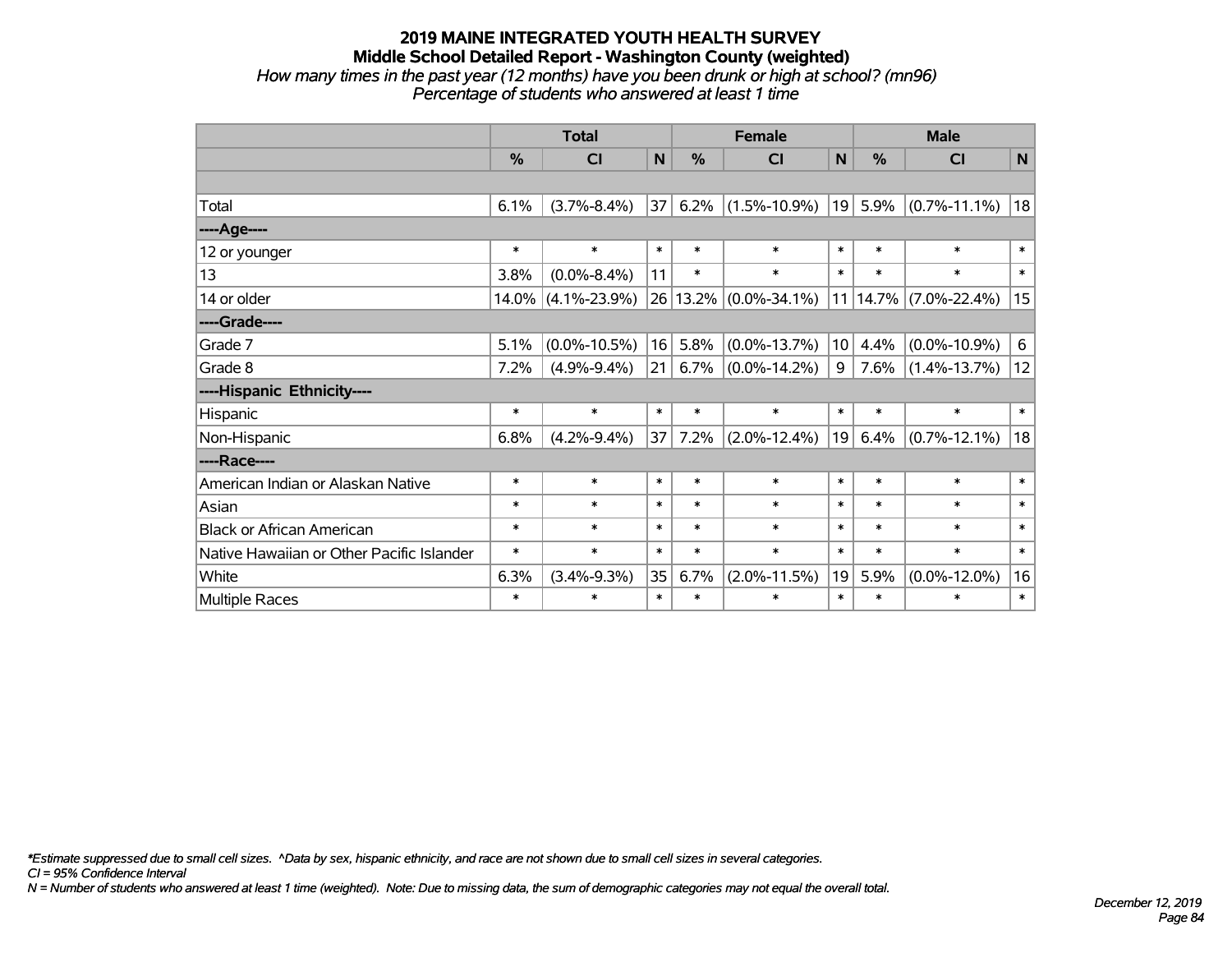#### **2019 MAINE INTEGRATED YOUTH HEALTH SURVEY Middle School Detailed Report - Washington County (weighted)** *Has anyone offered, sold, or given you an illegal drug on school property? (mn97) Percentage of students who answered 'Yes'*

|                                           | <b>Total</b>  |                      |        |         | <b>Female</b>                             |        | <b>Male</b> |                       |        |  |
|-------------------------------------------|---------------|----------------------|--------|---------|-------------------------------------------|--------|-------------|-----------------------|--------|--|
|                                           | $\frac{0}{0}$ | <b>CI</b>            | N      | $\%$    | <b>CI</b>                                 | N      | $\%$        | <b>CI</b>             | N      |  |
|                                           |               |                      |        |         |                                           |        |             |                       |        |  |
| Total                                     |               |                      |        |         | 7.1% (3.3%-10.9%) 45 6.8% (2.8%-10.7%) 22 |        | 7.1%        | $(0.0\% - 14.3\%)$    | 21     |  |
| ----Age----                               |               |                      |        |         |                                           |        |             |                       |        |  |
| 12 or younger                             | 5.8%          | $(1.5\% - 10.2\%)$   | 9      | $\ast$  | $\ast$                                    | $\ast$ | $\ast$      | $\ast$                | $\ast$ |  |
| 13                                        |               | $8.9\%$ (3.0%-14.8%) |        | 26 7.6% | $(0.0\% - 15.4\%)$                        | 12     |             | $10.7\%$ (0.0%-23.0%) | 14     |  |
| 14 or older                               |               | $5.3\%$ (0.0%-11.6%) | 9      | $\ast$  | $\ast$                                    | $\ast$ | $\ast$      | $\ast$                | $\ast$ |  |
| ----Grade----                             |               |                      |        |         |                                           |        |             |                       |        |  |
| Grade 7                                   | 5.1%          | $(1.6\% - 8.7\%)$    | 16     | $\ast$  | $\ast$                                    | $\ast$ | $\ast$      | $\ast$                | $\ast$ |  |
| Grade 8                                   |               | $9.0\%$ (2.6%-15.4%) |        |         | $ 29 5.3\% $ (0.0%-14.1%)                 | 8      |             | $11.6\%$ (0.7%-22.4%) | 19     |  |
| ----Hispanic Ethnicity----                |               |                      |        |         |                                           |        |             |                       |        |  |
| Hispanic                                  | $\ast$        | $\ast$               | $\ast$ | $\ast$  | $\ast$                                    | $\ast$ | $\ast$      | $\ast$                | $\ast$ |  |
| Non-Hispanic                              |               | $5.9\%$ (0.5%-11.2%) |        |         | $33 6.5\% (1.7\% - 11.2\%)$               | 19     | 4.7%        | $(0.0\% - 11.9\%)$    | 13     |  |
| ----Race----                              |               |                      |        |         |                                           |        |             |                       |        |  |
| American Indian or Alaskan Native         | $\ast$        | $\ast$               | $\ast$ | $\ast$  | $\ast$                                    | $\ast$ | $\ast$      | $\ast$                | $\ast$ |  |
| Asian                                     | $\ast$        | $\ast$               | $\ast$ | $\ast$  | $\ast$                                    | $\ast$ | $\ast$      | $\ast$                | $\ast$ |  |
| <b>Black or African American</b>          | $\ast$        | $\ast$               | $\ast$ | $\ast$  | $\ast$                                    | $\ast$ | $\ast$      | $\ast$                | $\ast$ |  |
| Native Hawaiian or Other Pacific Islander | $\ast$        | $\ast$               | $\ast$ | $\ast$  | $\ast$                                    | $\ast$ | $\ast$      | $\ast$                | $\ast$ |  |
| White                                     | 5.3%          | $(0.6\% - 9.9\%)$    | 30     | 6.2%    | $(1.9\% - 10.5\%)$                        | 19     | 4.4%        | $(0.0\% - 10.9\%)$    | 12     |  |
| Multiple Races                            | $\ast$        | $\ast$               | $\ast$ | $\ast$  | $\ast$                                    | $\ast$ | $\ast$      | $\ast$                | $\ast$ |  |

*\*Estimate suppressed due to small cell sizes. ^Data by sex, hispanic ethnicity, and race are not shown due to small cell sizes in several categories.*

*CI = 95% Confidence Interval*

*N = Number of students who answered 'Yes' (weighted). Note: Due to missing data, the sum of demographic categories may not equal the overall total.*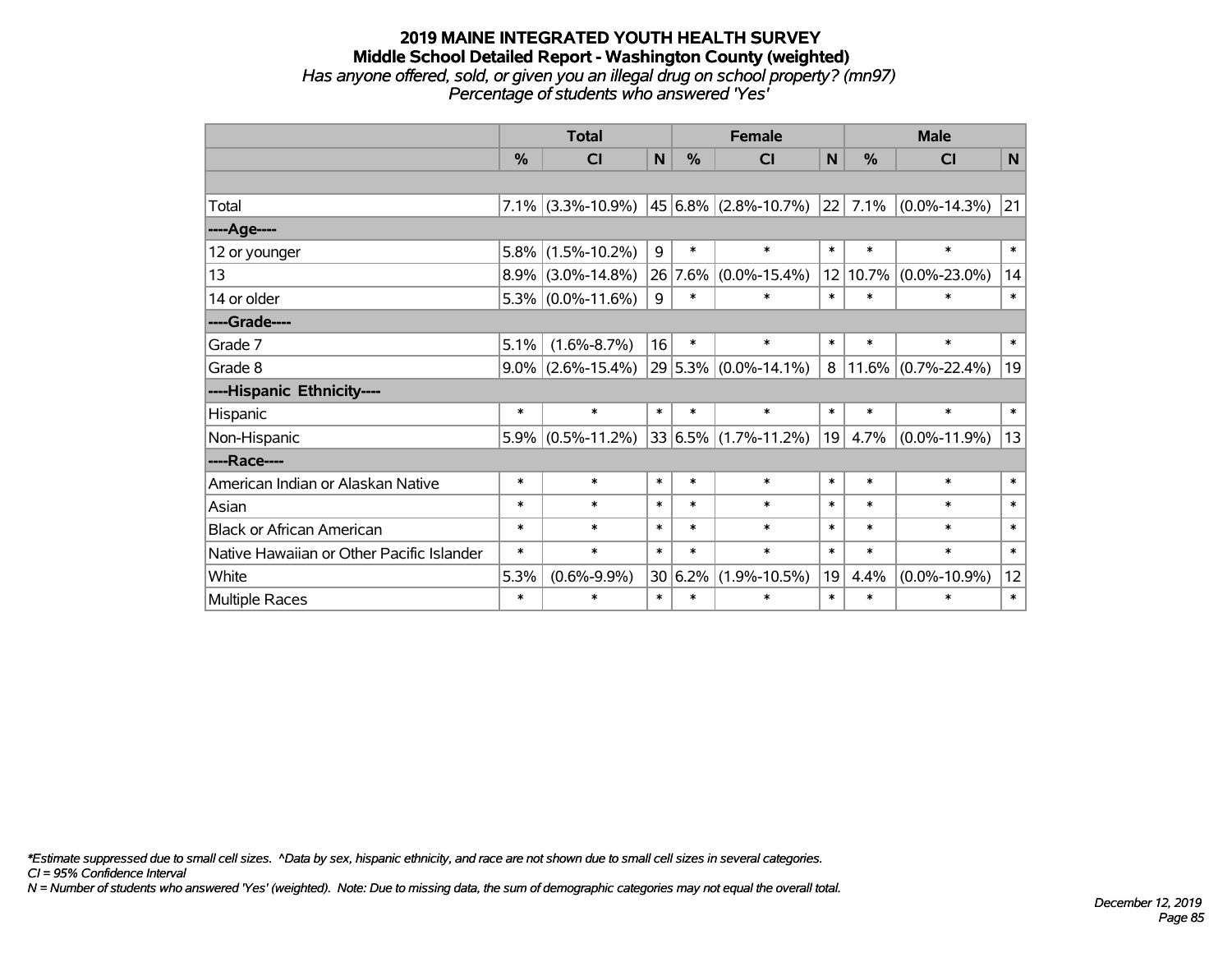#### **2019 MAINE INTEGRATED YOUTH HEALTH SURVEY Middle School Detailed Report - Washington County (weighted)** *Have you ever had sexual intercourse? (mn100) Percentage of students who answered 'Yes'*

|                                           | <b>Total</b> |                       |        |          | <b>Female</b>      | <b>Male</b>    |        |                    |             |
|-------------------------------------------|--------------|-----------------------|--------|----------|--------------------|----------------|--------|--------------------|-------------|
|                                           | %            | C <sub>l</sub>        | N      | %        | <b>CI</b>          | $\mathsf{N}$   | %      | <b>CI</b>          | $\mathbf N$ |
|                                           |              |                       |        |          |                    |                |        |                    |             |
| Total                                     | 7.0%         | $(3.8\% - 10.1\%)$    | 42     | 6.6%     | $(3.0\% - 10.3\%)$ | 21             | 7.4%   | $(3.7\% - 11.0\%)$ | 21          |
| ---- Age----                              |              |                       |        |          |                    |                |        |                    |             |
| 12 or younger                             | $\ast$       | $\ast$                | $\ast$ | $\ast$   | $\ast$             | $\ast$         | $\ast$ | $\ast$             | $\ast$      |
| 13                                        | 6.8%         | $(2.9\% - 10.6\%)$    | 19     | 5.7%     | $(1.0\% - 10.5\%)$ | 8              | 8.0%   | $(3.7\% - 12.2\%)$ | 11          |
| 14 or older                               |              | $11.9\%$ (6.8%-17.0%) |        | 21 12.5% | $(5.2\% - 19.8\%)$ | 11             | 11.3%  | $(4.5\% - 18.2\%)$ | 11          |
| ----Grade----                             |              |                       |        |          |                    |                |        |                    |             |
| Grade 7                                   | 5.8%         | $(1.8\% - 9.9\%)$     | 17     | $\ast$   | $\ast$             | $\ast$         | $\ast$ | $\ast$             | $\ast$      |
| Grade 8                                   | 7.4%         | $(1.7\% - 13.1\%)$    | 22     | 4.5%     | $(0.0\% - 9.5\%)$  | $\overline{7}$ | 10.1%  | $(3.0\% - 17.1\%)$ | 15          |
| ----Hispanic Ethnicity----                |              |                       |        |          |                    |                |        |                    |             |
| Hispanic                                  | $\ast$       | $\ast$                | $\ast$ | $\ast$   | $\ast$             | $\ast$         | $\ast$ | $\ast$             | $\ast$      |
| Non-Hispanic                              | 6.5%         | $(3.2\% - 9.9\%)$     | 36     | 6.8%     | $(2.8\% - 10.9\%)$ | 19             | 6.3%   | $(2.7\% - 9.9\%)$  | 17          |
| ----Race----                              |              |                       |        |          |                    |                |        |                    |             |
| American Indian or Alaskan Native         | $\ast$       | $\ast$                | $\ast$ | $\ast$   | $\ast$             | $\ast$         | $\ast$ | $\ast$             | $\ast$      |
| Asian                                     | $\ast$       | $\ast$                | $\ast$ | $\ast$   | $\ast$             | $\ast$         | $\ast$ | $\ast$             | $\ast$      |
| <b>Black or African American</b>          | $\ast$       | $\ast$                | $\ast$ | $\ast$   | $\ast$             | $\ast$         | $\ast$ | $\ast$             | $\ast$      |
| Native Hawaiian or Other Pacific Islander | $\ast$       | $\ast$                | $\ast$ | $\ast$   | $\ast$             | $\ast$         | $\ast$ | $\ast$             | $\ast$      |
| White                                     | 7.0%         | $(3.8\% - 10.3\%)$    | 39     | 7.1%     | $(3.3\% - 10.9\%)$ | 21             | 7.0%   | $(3.3\% - 10.8\%)$ | 19          |
| <b>Multiple Races</b>                     | $\ast$       | $\ast$                | $\ast$ | $\ast$   | $\ast$             | $\ast$         | $\ast$ | $\ast$             | $\ast$      |

*\*Estimate suppressed due to small cell sizes. ^Data by sex, hispanic ethnicity, and race are not shown due to small cell sizes in several categories.*

*CI = 95% Confidence Interval*

*N = Number of students who answered 'Yes' (weighted). Note: Due to missing data, the sum of demographic categories may not equal the overall total.*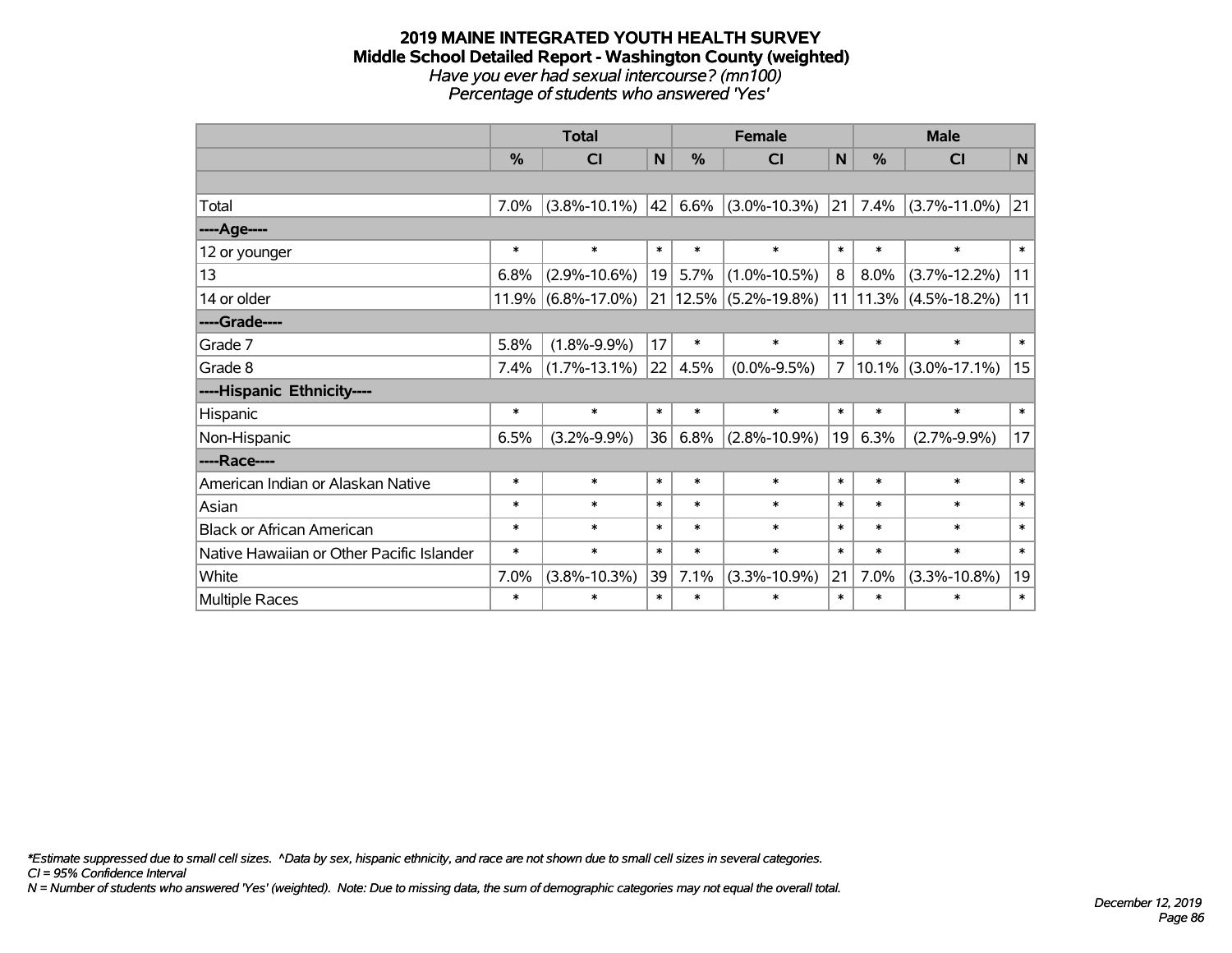*The last time you had sexual intercourse, did you or your partner use a condom? (mn101) Among students who ever had sexual intercourse, the percentage of students who answered 'Yes'*

|                                           |        | <b>Total</b> |        |        | <b>Female</b> |        | <b>Male</b> |        |        |
|-------------------------------------------|--------|--------------|--------|--------|---------------|--------|-------------|--------|--------|
|                                           |        | $%$ CI N     |        |        | $\%$ CI       | N      | %           | CI     | N      |
|                                           |        |              |        |        |               |        |             |        |        |
| Total                                     | $\ast$ | $\ast$       | *      | $\ast$ | *             | *      | $\ast$      | $\ast$ | *      |
| ----Age----                               |        |              |        |        |               |        |             |        |        |
| 12 or younger                             | $\ast$ | *            | *      | $\ast$ | $\ast$        | *      | $\ast$      | $\ast$ | $\ast$ |
| 13                                        | $\ast$ | $\ast$       | $\ast$ | $\ast$ | $\ast$        | $\ast$ | $\ast$      | $\ast$ | $\ast$ |
| 14 or older                               | $\ast$ | *            | $\ast$ | $\ast$ | $\ast$        | $\ast$ | $\ast$      | $\ast$ | $\ast$ |
| ----Grade----                             |        |              |        |        |               |        |             |        |        |
| Grade 7                                   | $\ast$ | $\ast$       | $\ast$ | $\ast$ | $\ast$        | $\ast$ | $\ast$      | $\ast$ | $\ast$ |
| Grade 8                                   | $\ast$ | $\ast$       | $\ast$ | $\ast$ | $\ast$        | $\ast$ | $\ast$      | $\ast$ | $\ast$ |
| ----Hispanic Ethnicity----                |        |              |        |        |               |        |             |        |        |
| Hispanic                                  | $\ast$ | $\ast$       | *      | $\ast$ | $\ast$        | $\ast$ | $\ast$      | $\ast$ | $\ast$ |
| Non-Hispanic                              | $\ast$ | $\ast$       | $\ast$ | $\ast$ | $\ast$        | $\ast$ | $\ast$      | $\ast$ | $\ast$ |
| ----Race----                              |        |              |        |        |               |        |             |        |        |
| American Indian or Alaskan Native         | $\ast$ | $\ast$       | $\ast$ | $\ast$ | $\ast$        | $\ast$ | $\ast$      | $\ast$ | $\ast$ |
| Asian                                     | $\ast$ | $\ast$       | $\ast$ | $\ast$ | *             | $\ast$ | $\ast$      | $\ast$ | $\ast$ |
| <b>Black or African American</b>          | $\ast$ | $\ast$       | *      | $\ast$ | $\ast$        | $\ast$ | $\ast$      | $\ast$ | $\ast$ |
| Native Hawaiian or Other Pacific Islander | $\ast$ | $\ast$       | *      | $\ast$ | $\ast$        | $\ast$ | $\ast$      | $\ast$ | $\ast$ |
| White                                     | $\ast$ | $\ast$       | *      | $\ast$ | $\ast$        | $\ast$ | $\ast$      | $\ast$ | $\ast$ |
| Multiple Races                            | $\ast$ | $\ast$       | *      | $\ast$ | $\ast$        | $\ast$ | $\ast$      | $\ast$ | $\ast$ |

*\*Estimate suppressed due to small cell sizes. ^Data by sex, hispanic ethnicity, and race are not shown due to small cell sizes in several categories.*

*CI = 95% Confidence Interval*

*N = Among students who ever had sexual intercourse, the number of students who answered 'Yes' (weighted). Note: Due to missing data, the sum of demographic categories may not equal the overall total.*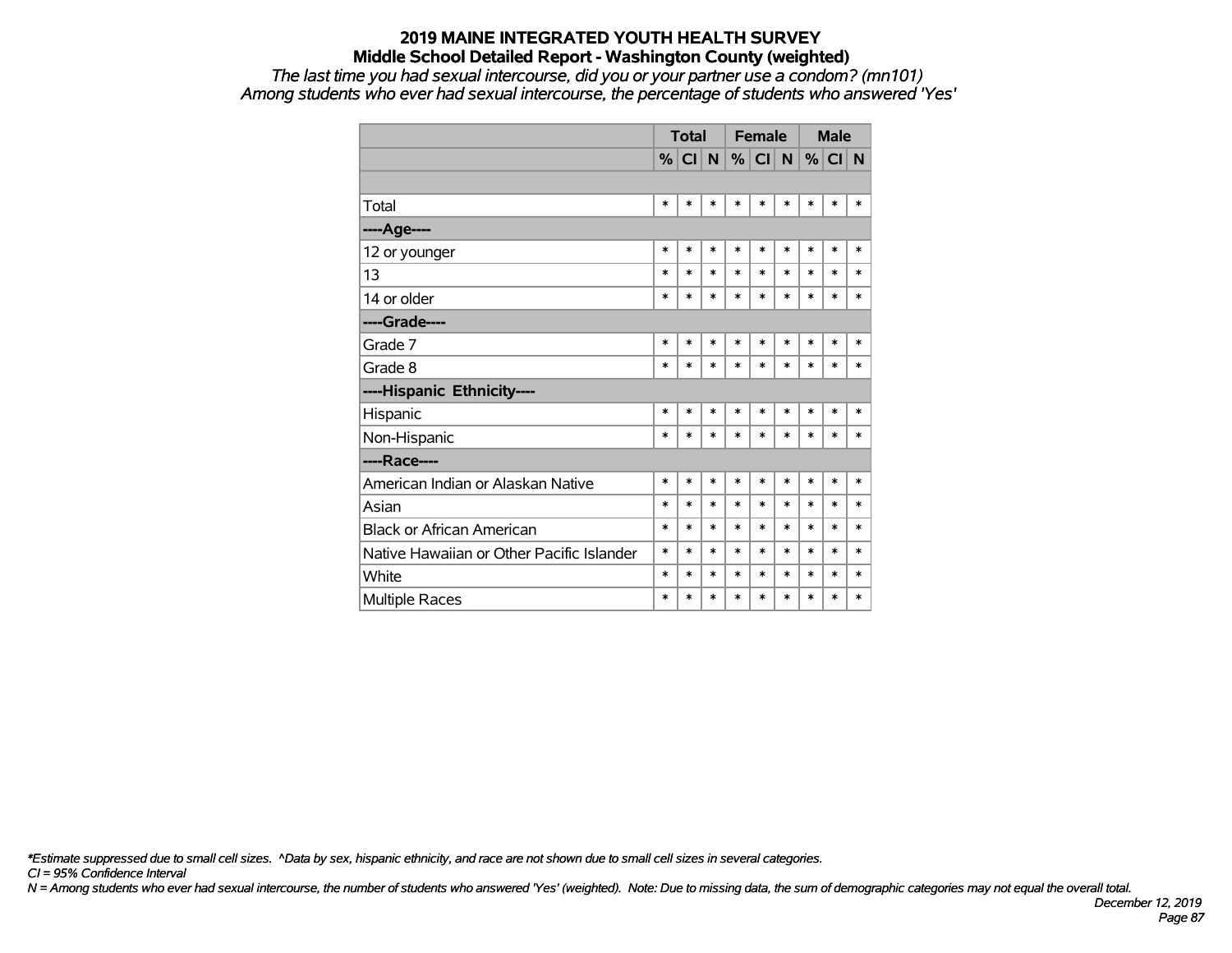*Percentage of students who drank 100% fruit juice and/or ate fruit two or more times per day during the past seven days (mnfruit)*

|                                           | <b>Total</b> |                     |                |               | <b>Female</b>           |        | <b>Male</b>   |                        |        |  |
|-------------------------------------------|--------------|---------------------|----------------|---------------|-------------------------|--------|---------------|------------------------|--------|--|
|                                           | %            | <b>CI</b>           | N              | $\frac{0}{0}$ | <b>CI</b>               | N      | $\frac{0}{0}$ | <b>CI</b>              | N      |  |
|                                           |              |                     |                |               |                         |        |               |                        |        |  |
| Total                                     |              | 27.5% (22.5%-32.5%) |                |               | 169 27.8% (20.1%-35.6%) |        |               | 88 27.4% (17.6%-37.2%) | 81     |  |
| ---- Age----                              |              |                     |                |               |                         |        |               |                        |        |  |
| 12 or younger                             |              | 26.1% (11.7%-40.5%) | 40             | 27.9%         | $(14.3\% - 41.6\%)$     |        | 24 23.7%      | $(6.1\% - 41.2\%)$     | 15     |  |
| 13                                        |              | 29.0% (21.5%-36.4%) | 81             |               | 27.3% (16.8%-37.8%)     |        |               | 39 31.1% (20.5%-41.7%) | 42     |  |
| 14 or older                               |              | 26.5% (20.5%-32.5%) | 49             |               | 28.6% (19.2%-38.0%)     |        |               | 25 24.8% (11.1%-38.4%) | 24     |  |
| ----Grade----                             |              |                     |                |               |                         |        |               |                        |        |  |
| Grade 7                                   | 28.1%        | $(21.3\% - 34.8\%)$ | 86             | 27.7%         | $(18.8\% - 36.6\%)$     |        |               | 47 28.9% (20.8%-37.1%) | 39     |  |
| Grade 8                                   |              | 26.0% (21.3%-30.6%) | 79             |               | 28.0% (18.8%-37.2%)     |        |               | 41 24.2% (14.6%-33.7%) | 38     |  |
| ----Hispanic Ethnicity----                |              |                     |                |               |                         |        |               |                        |        |  |
| Hispanic                                  | 44.3%        | $(21.3\% - 67.3\%)$ | 12             | $\ast$        | $\ast$                  | $\ast$ | $\ast$        | $\ast$                 | $\ast$ |  |
| Non-Hispanic                              |              | 26.6% (21.4%-31.8%) |                |               | 147 26.9% (19.5%-34.3%) |        |               | 75 26.4% (17.7%-35.0%) | 72     |  |
| ----Race----                              |              |                     |                |               |                         |        |               |                        |        |  |
| American Indian or Alaskan Native         | 34.9%        | $(11.0\% - 58.7\%)$ | $\overline{7}$ | $\ast$        | $\ast$                  | $\ast$ | $\ast$        | $\ast$                 | $\ast$ |  |
| Asian                                     | $\ast$       | $\ast$              | $\ast$         | $\ast$        | $\ast$                  | $\ast$ | $\ast$        | $\ast$                 | $\ast$ |  |
| <b>Black or African American</b>          | $\ast$       | $\ast$              | $\ast$         | $\ast$        | $\ast$                  | $\ast$ | $\ast$        | $\ast$                 | $\ast$ |  |
| Native Hawaiian or Other Pacific Islander | $\ast$       | $\ast$              | $\ast$         | $\ast$        | $\ast$                  | $\ast$ | $\ast$        | $\ast$                 | $\ast$ |  |
| White                                     | 26.1%        | $(20.6\% - 31.5\%)$ | 147            | 26.1%         | $(19.5\% - 32.6\%)$     | 77     | $ 26.3\% $    | $(15.3\% - 37.2\%)$    | 70     |  |
| Multiple Races                            |              | 42.3% (17.9%-66.7%) | 7              | $\ast$        | $\ast$                  | $\ast$ | $\ast$        | $\ast$                 | $\ast$ |  |

*\*Estimate suppressed due to small cell sizes. ^Data by sex, hispanic ethnicity, and race are not shown due to small cell sizes in several categories.*

*CI = 95% Confidence Interval*

*N = Number of students who drank 100% fruit juice and/or ate fruit two or more times per day during the past seven days (weighted). Note: Due to missing data, the sum of demographic categories may not equal the overall total.*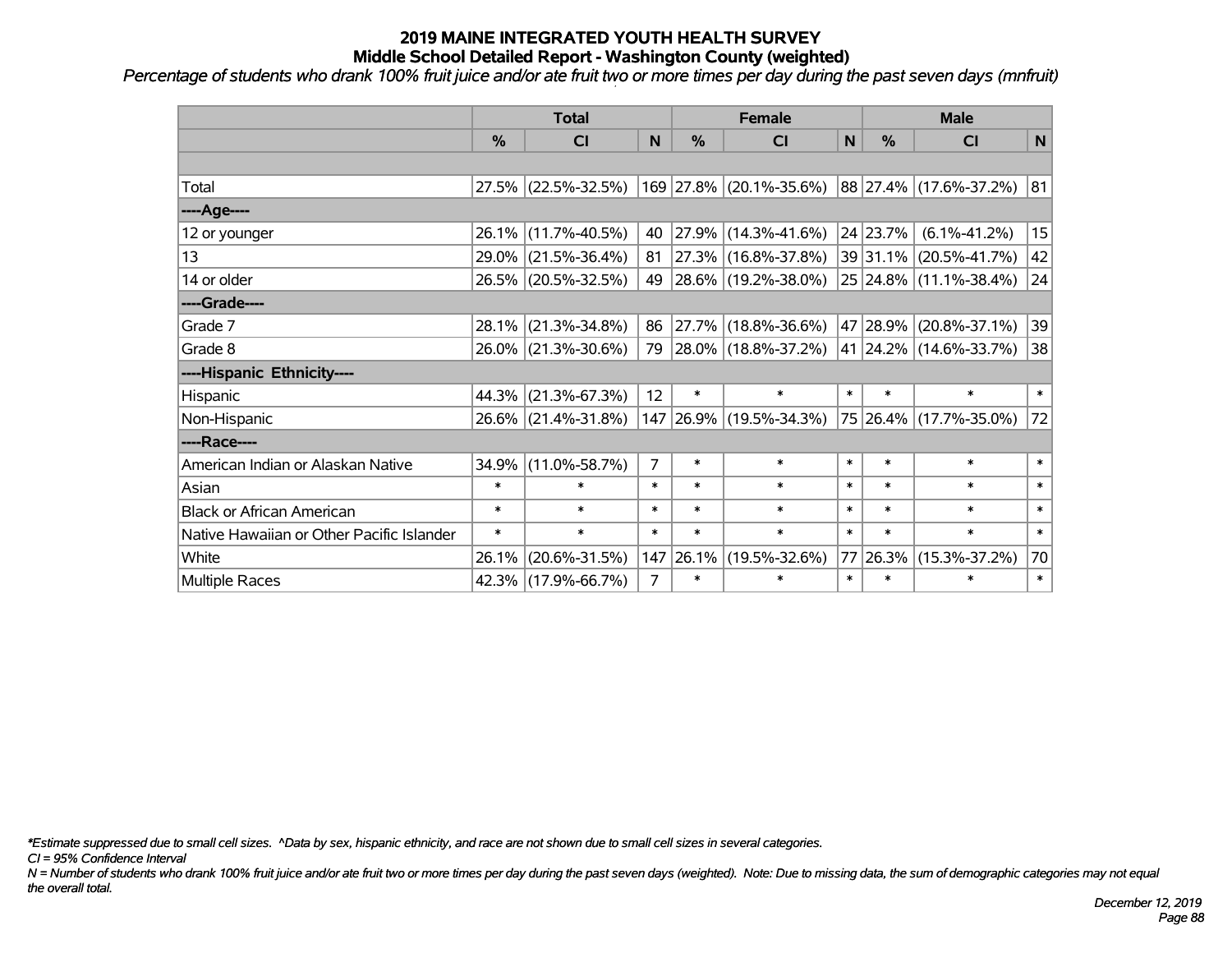*Percentage of students who drank 100% fruit juice and/or ate fruit less then 1 time per day during the past seven days (mnonefrt)*

|                                           | <b>Total</b> |                     |                |               | <b>Female</b>            |        | <b>Male</b>      |                        |        |  |
|-------------------------------------------|--------------|---------------------|----------------|---------------|--------------------------|--------|------------------|------------------------|--------|--|
|                                           | %            | CI                  | N              | $\frac{9}{6}$ | <b>CI</b>                | N      | $\frac{0}{0}$    | <b>CI</b>              | N      |  |
|                                           |              |                     |                |               |                          |        |                  |                        |        |  |
| Total                                     | 36.4%        | $(31.8\% - 41.0\%)$ |                |               | 224 31.1% (23.7%-38.6%)  |        | 98 41.5%         | $(32.1\% - 50.8\%)$    | 123    |  |
| ----Age----                               |              |                     |                |               |                          |        |                  |                        |        |  |
| 12 or younger                             | 34.7%        | $(20.9\% - 48.6\%)$ | 53             | 26.0%         | $(7.5\% - 44.6\%)$       |        | 23 46.3%         | $(31.0\% - 61.7\%)$    | 30     |  |
| 13                                        | 33.9%        | $(27.7\% - 40.0\%)$ | 95             | 32.0%         | $(24.4\% - 39.6\%)$      |        | 46 34.9%         | $(24.1\% - 45.8\%)$    | 47     |  |
| 14 or older                               |              | 41.7% (38.6%-44.7%) | 77             |               | $ 34.8\% $ (26.3%-43.4%) |        |                  | 30 47.4% (37.8%-56.9%) | 45     |  |
| ----Grade----                             |              |                     |                |               |                          |        |                  |                        |        |  |
| Grade 7                                   | 38.4%        | $(28.5\% - 48.3\%)$ |                | 117 34.0%     | $(23.5\% - 44.4\%)$      |        | 57 43.1%         | $(26.8\% - 59.4\%)$    | 58     |  |
| Grade 8                                   |              | 35.0% (30.4%-39.5%) |                |               | 107 27.9% (19.8%-35.9%)  |        |                  | 41 41.2% (34.2%-48.2%) | 65     |  |
| ----Hispanic Ethnicity----                |              |                     |                |               |                          |        |                  |                        |        |  |
| Hispanic                                  | 26.2%        | $(5.8\% - 46.5\%)$  | $\overline{7}$ | $\ast$        | $\ast$                   | $\ast$ | $\ast$           | $\ast$                 | $\ast$ |  |
| Non-Hispanic                              | 37.3%        | $(32.6\% - 41.9\%)$ |                | 206 31.3%     | $(22.5\% - 40.2\%)$      |        | 87 43.1%         | $(34.5\% - 51.6\%)$    | 118    |  |
| ----Race----                              |              |                     |                |               |                          |        |                  |                        |        |  |
| American Indian or Alaskan Native         | 36.7%        | $(20.5\% - 52.8\%)$ | 7              | $\ast$        | $\ast$                   | $\ast$ | $\ast$           | $\ast$                 | $\ast$ |  |
| Asian                                     | $\ast$       | $\ast$              | $\ast$         | $\ast$        | $\ast$                   | $\ast$ | $\ast$           | $\ast$                 | $\ast$ |  |
| <b>Black or African American</b>          | $\ast$       | $\ast$              | $\ast$         | $\ast$        | $\ast$                   | $\ast$ | $\ast$           | $\ast$                 | $\ast$ |  |
| Native Hawaiian or Other Pacific Islander | $\ast$       | $\ast$              | $\ast$         | $\ast$        | $\ast$                   | $\ast$ | $\ast$           | $\ast$                 | $\ast$ |  |
| White                                     | 37.4%        | $(32.2\% - 42.6\%)$ | 210            | 32.1%         | $(24.1\% - 40.1\%)$      |        | $94 \mid 42.9\%$ | $(32.6\% - 53.1\%)$    | 114    |  |
| <b>Multiple Races</b>                     | $\ast$       | $\ast$              | $\ast$         | $\ast$        | $\ast$                   | $\ast$ | $\ast$           | $\ast$                 | $\ast$ |  |

*\*Estimate suppressed due to small cell sizes. ^Data by sex, hispanic ethnicity, and race are not shown due to small cell sizes in several categories.*

*CI = 95% Confidence Interval*

*N = Number of students who drank 100% fruit juice and/or ate fruit less then 1 time per day during the past seven days (weighted). Note: Due to missing data, the sum of demographic categories may not equal the overall total.*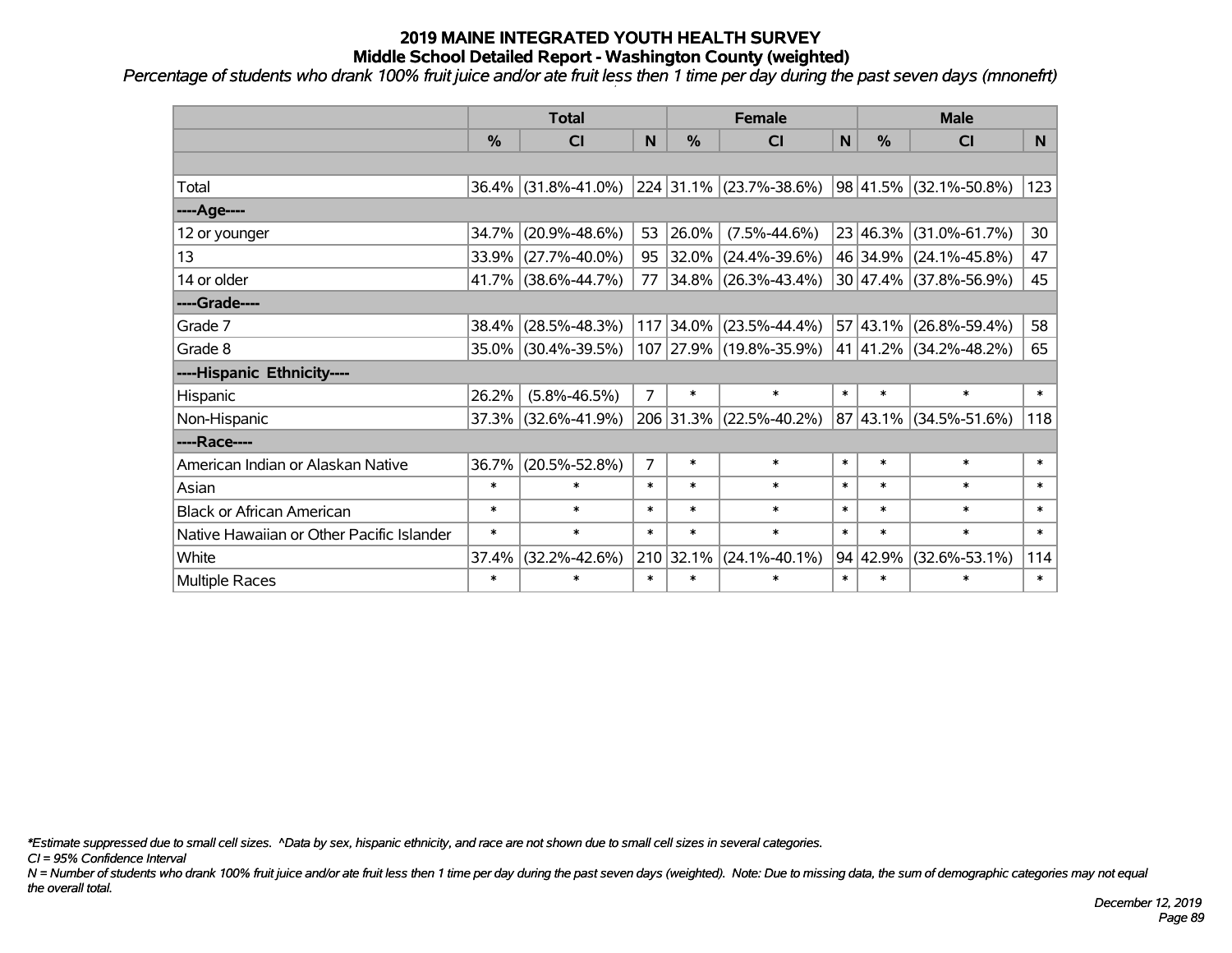*Percentage of students who ate vegetables three or more times per day during the past seven days (mnveg)*

|                                           | <b>Total</b>  |                     |        |               | <b>Female</b>          |                 |               | <b>Male</b>               |        |  |  |
|-------------------------------------------|---------------|---------------------|--------|---------------|------------------------|-----------------|---------------|---------------------------|--------|--|--|
|                                           | $\frac{0}{0}$ | <b>CI</b>           | N      | $\frac{0}{0}$ | CI                     | N               | $\frac{0}{0}$ | <b>CI</b>                 | N      |  |  |
|                                           |               |                     |        |               |                        |                 |               |                           |        |  |  |
| Total                                     | $12.6\%$      | $(10.6\% - 14.5\%)$ |        | 78 12.2%      | $(8.7\% - 15.6\%)$     |                 |               | 39 12.9% (8.0%-17.7%)     | 39     |  |  |
| ---- Age----                              |               |                     |        |               |                        |                 |               |                           |        |  |  |
| 12 or younger                             | 18.2%         | $(10.9\% - 25.6\%)$ |        | 28 17.6%      | $(8.7\% - 26.5\%)$     |                 | 15 19.0%      | $(8.1\% - 29.9\%)$        | 13     |  |  |
| 13                                        | 7.8%          | $(3.5\% - 12.0\%)$  | 22     | 7.3%          | $(3.4\% - 11.3\%)$     | 10 <sup>1</sup> | 8.3%          | $(1.7\% - 14.8\%)$        | 11     |  |  |
| 14 or older                               | 15.3%         | $(9.5\% - 21.1\%)$  |        | 28 14.6%      | $(7.9\% - 21.2\%)$     |                 |               | 13   15.2%   (4.9%-25.5%) | 15     |  |  |
| ----Grade----                             |               |                     |        |               |                        |                 |               |                           |        |  |  |
| Grade 7                                   | 15.5%         | $(12.8\% - 18.3\%)$ |        |               | 48 16.3% (11.9%-20.7%) |                 | 28 14.8%      | $(8.7\% - 20.9\%)$        | 20     |  |  |
| Grade 8                                   | $9.0\%$       | $(6.5\% - 11.5\%)$  | 28     | 7.4%          | $(3.2\% - 11.5\%)$     |                 |               | $11 10.0\% $ (5.5%-14.5%) | 16     |  |  |
| ----Hispanic Ethnicity----                |               |                     |        |               |                        |                 |               |                           |        |  |  |
| Hispanic                                  | $\ast$        | $\ast$              | $\ast$ | $\ast$        | $\ast$                 | $\ast$          | $\ast$        | $\ast$                    | $\ast$ |  |  |
| Non-Hispanic                              | 12.3%         | $(10.3\% - 14.3\%)$ |        | 69 11.9%      | $(7.9\% - 16.0\%)$     |                 | 33 12.4%      | $(7.6\% - 17.2\%)$        | 34     |  |  |
| ----Race----                              |               |                     |        |               |                        |                 |               |                           |        |  |  |
| American Indian or Alaskan Native         | $\ast$        | $\ast$              | $\ast$ | $\ast$        | $\ast$                 | $\ast$          | $\ast$        | $\ast$                    | $\ast$ |  |  |
| Asian                                     | $\ast$        | $\ast$              | $\ast$ | $\ast$        | $\ast$                 | $\ast$          | $\ast$        | $\ast$                    | $\ast$ |  |  |
| <b>Black or African American</b>          | $\ast$        | $\ast$              | $\ast$ | $\ast$        | $\ast$                 | $\ast$          | $\ast$        | $\ast$                    | $\ast$ |  |  |
| Native Hawaiian or Other Pacific Islander | $\ast$        | $\ast$              | $\ast$ | $\ast$        | $\ast$                 | $\ast$          | $\ast$        | $\ast$                    | $\ast$ |  |  |
| White                                     | 13.4%         | $(11.1\% - 15.6\%)$ | 76     | 13.1%         | $(9.4\% - 16.8\%)$     |                 | 39 13.8%      | $(8.1\% - 19.5\%)$        | 37     |  |  |
| Multiple Races                            | $\ast$        | $\ast$              | $\ast$ | $\ast$        | $\ast$                 | $\ast$          | $\ast$        | $\ast$                    | $\ast$ |  |  |

*\*Estimate suppressed due to small cell sizes. ^Data by sex, hispanic ethnicity, and race are not shown due to small cell sizes in several categories.*

*CI = 95% Confidence Interval*

*N = Number of students who ate vegetables three or more times per day during the past seven days (weighted). Note: Due to missing data, the sum of demographic categories may not equal the overall total.*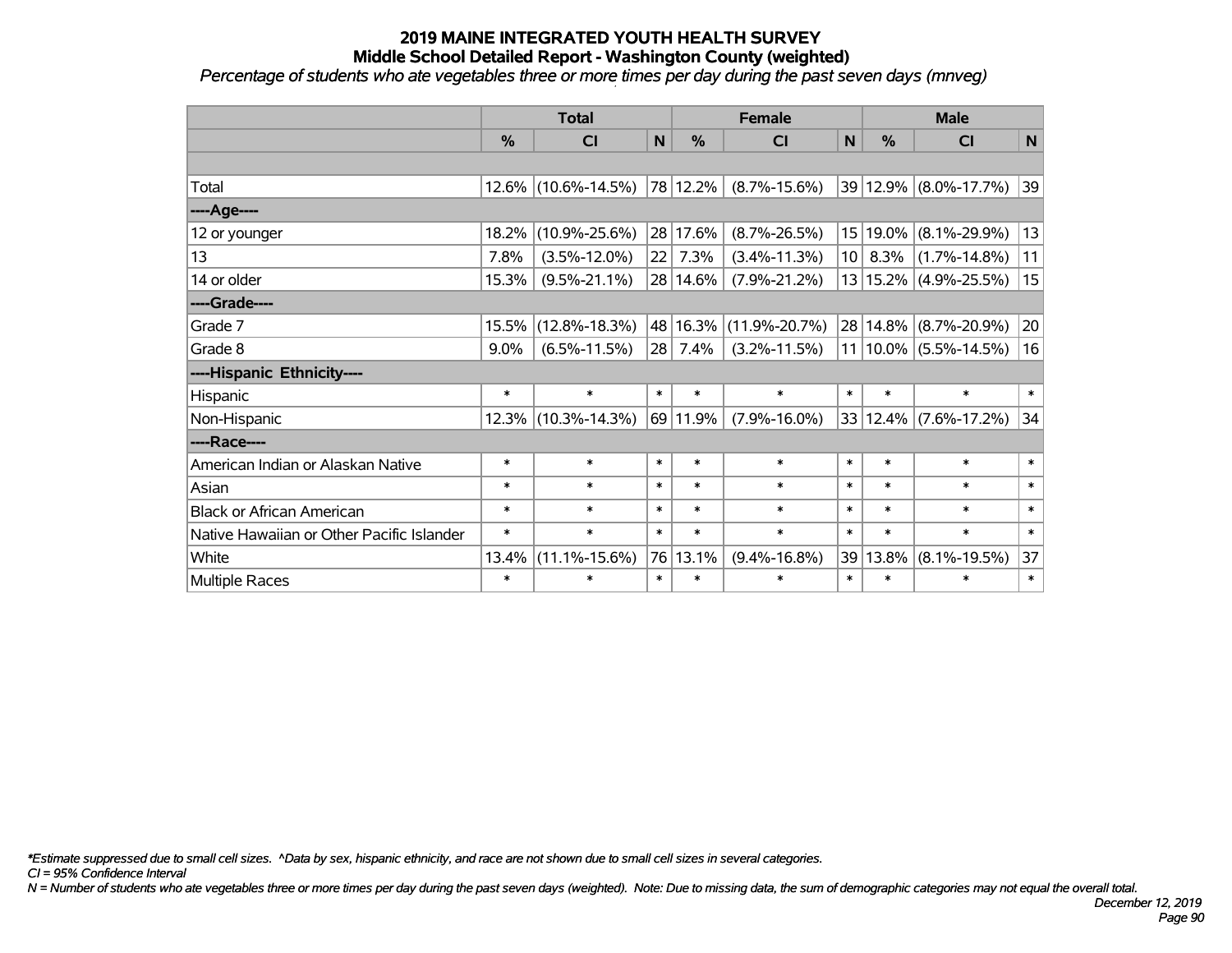*Percentage of students who ate vegetables less than 1 time per day during the past seven days (mnoneveg)*

|                                           | <b>Total</b>  |                           |                 |               | <b>Female</b>                      |        | <b>Male</b> |                         |        |  |
|-------------------------------------------|---------------|---------------------------|-----------------|---------------|------------------------------------|--------|-------------|-------------------------|--------|--|
|                                           | $\frac{0}{0}$ | CI                        | N               | $\frac{9}{6}$ | <b>CI</b>                          | N      | %           | <b>CI</b>               | N.     |  |
|                                           |               |                           |                 |               |                                    |        |             |                         |        |  |
| Total                                     |               | 59.3% (50.3%-68.3%)       |                 |               | 369 50.9% (37.1%-64.7%)            |        |             | 162 68.0% (57.6%-78.4%) | 205    |  |
| ----Age----                               |               |                           |                 |               |                                    |        |             |                         |        |  |
| 12 or younger                             | 55.1%         | $(40.5\% - 69.8\%)$       | 85              |               | 48.0% (33.0%-62.9%)                | 42     | 64.5%       | $(39.0\% - 90.0\%)$     | 43     |  |
| 13                                        | 60.2%         | $(51.0\% - 69.4\%)$       |                 |               | 171 54.0% (39.0%-69.1%)            | 77     | 66.0%       | $(51.0\% - 80.9\%)$     | 92     |  |
| 14 or older                               |               | 61.4% $(48.5\% - 74.3\%)$ |                 |               | $113   48.8\%   (32.9\% - 64.6\%)$ | 42     |             | 73.4% (59.3%-87.6%)     | 70     |  |
| ----Grade----                             |               |                           |                 |               |                                    |        |             |                         |        |  |
| Grade 7                                   | 58.2%         | $(49.7\% - 66.6\%)$       |                 |               | 180 52.3% (40.3%-64.4%)            | 89     | 64.9%       | $(51.8\% - 77.9\%)$     | 89     |  |
| Grade 8                                   |               | $60.6\%$ (48.6%-72.6%)    |                 |               | 187 49.3% (30.4%-68.2%)            |        |             | 73 71.3% (60.0%-82.7%)  | 114    |  |
| ----Hispanic Ethnicity----                |               |                           |                 |               |                                    |        |             |                         |        |  |
| Hispanic                                  | 32.7%         | $(14.2\% - 51.3\%)$       | 10 <sup>1</sup> | $\ast$        | $\ast$                             | $\ast$ | $\ast$      | $\ast$                  | $\ast$ |  |
| Non-Hispanic                              |               | $60.5\%$ (52.2%-68.9%)    |                 |               | 338 53.8% (41.0%-66.7%)            |        |             | 151 67.5% (58.0%-76.9%) | 188    |  |
| ----Race----                              |               |                           |                 |               |                                    |        |             |                         |        |  |
| American Indian or Alaskan Native         | 65.9%         | $(44.8\% - 86.9\%)$       | 14              | $\ast$        | $\ast$                             | $\ast$ | $\ast$      | $\ast$                  | $\ast$ |  |
| Asian                                     | $\ast$        | $\ast$                    | $\ast$          | $\ast$        | $\ast$                             | $\ast$ | $\ast$      | $\ast$                  | $\ast$ |  |
| <b>Black or African American</b>          | $\ast$        | $\ast$                    | $\ast$          | $\ast$        | $\ast$                             | $\ast$ | $\ast$      | $\ast$                  | $\ast$ |  |
| Native Hawaiian or Other Pacific Islander | $\ast$        | $\ast$                    | $\ast$          | $\ast$        | $\ast$                             | $\ast$ | $\ast$      | $\ast$                  | $\ast$ |  |
| White                                     | 59.1%         | $(50.7\% - 67.6\%)$       |                 | 336 52.3%     | $(39.0\% - 65.5\%)$                | 154    | 66.4%       | $(56.1\% - 76.6\%)$     | 179    |  |
| Multiple Races                            |               | 57.7% (33.3%-82.1%)       | 9               | $\ast$        | $\ast$                             | $\ast$ | $\ast$      | *                       | $\ast$ |  |

*\*Estimate suppressed due to small cell sizes. ^Data by sex, hispanic ethnicity, and race are not shown due to small cell sizes in several categories.*

*CI = 95% Confidence Interval*

*N = Number of students who ate vegetables less than 1 time per day during the past seven days (weighted). Note: Due to missing data, the sum of demographic categories may not equal the overall total.*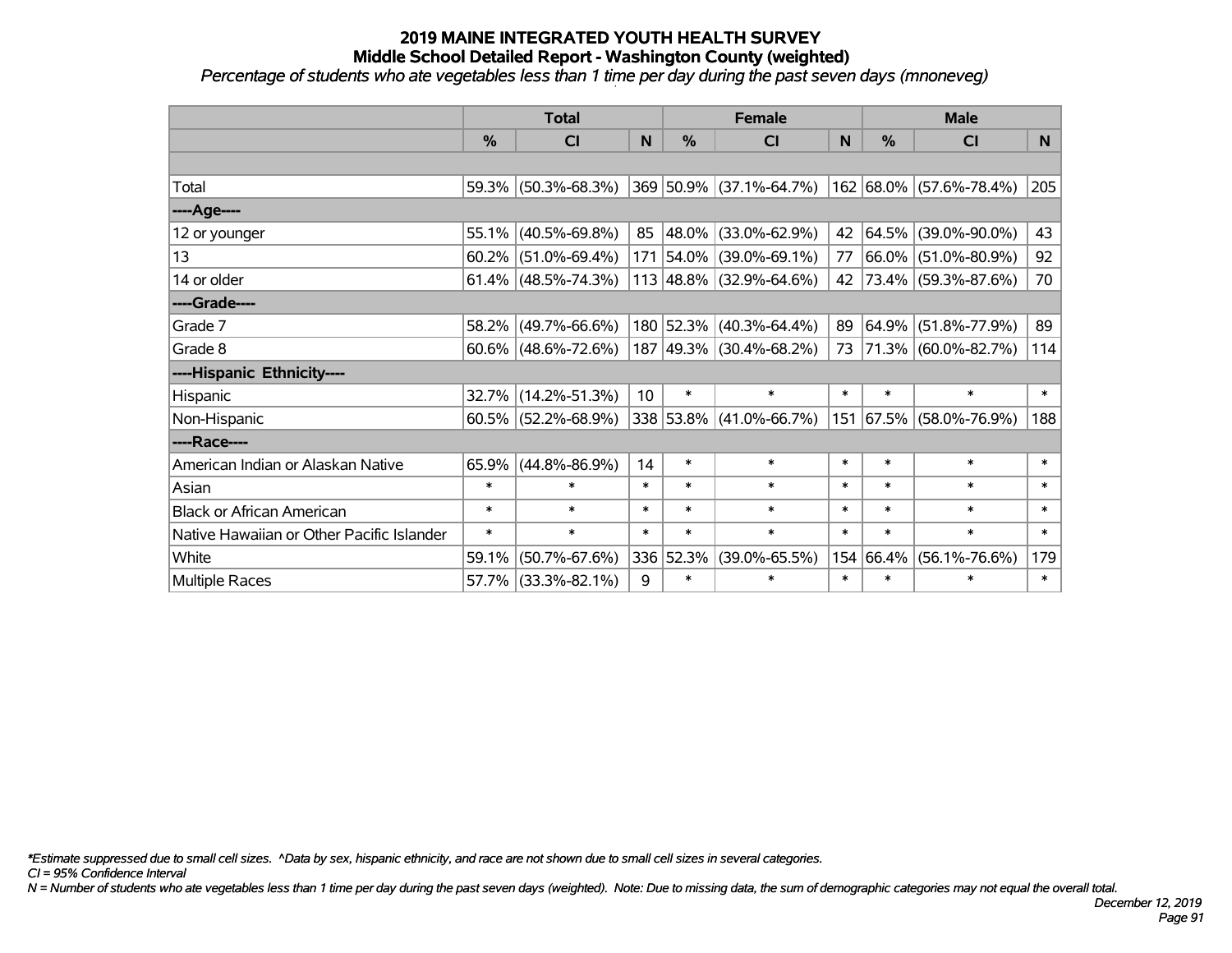*Percentage of students who drank 100% fruit juice, ate fruit and/or ate vegetables five or more times per day during the past seven days (mnfrvg) '*

|                                           | <b>Total</b>  |                        |                |               | <b>Female</b>          |              | <b>Male</b>   |                       |        |  |
|-------------------------------------------|---------------|------------------------|----------------|---------------|------------------------|--------------|---------------|-----------------------|--------|--|
|                                           | $\frac{0}{0}$ | <b>CI</b>              | N              | $\frac{0}{0}$ | CI                     | $\mathsf{N}$ | $\frac{0}{0}$ | <b>CI</b>             | N      |  |
|                                           |               |                        |                |               |                        |              |               |                       |        |  |
| Total                                     |               | $16.1\%$ (13.4%-18.8%) |                |               | 99 16.7% (11.5%-21.9%) |              |               | 53 15.6% (9.3%-22.0%) | 46     |  |
| ----Age----                               |               |                        |                |               |                        |              |               |                       |        |  |
| 12 or younger                             | 20.1%         | $(8.6\% - 31.6\%)$     |                |               | 31 23.7% (13.6%-33.8%) |              | 21 15.4%      | $(2.0\% - 28.7\%)$    | 10     |  |
| 13                                        | 12.8%         | $(9.0\% - 16.7\%)$     |                | 36   13.8%    | $(6.8\% - 20.9\%)$     |              | 20 11.9%      | $(4.8\% - 19.1\%)$    | 16     |  |
| 14 or older                               | $17.7\%$      | $(11.9\% - 23.5\%)$    |                | 33 14.3%      | $(7.5\% - 21.2\%)$     |              |               | 12 21.0% (9.6%-32.3%) | 20     |  |
| ----Grade----                             |               |                        |                |               |                        |              |               |                       |        |  |
| Grade 7                                   | 18.9%         | $(13.3\% - 24.6\%)$    |                |               | 58 21.5% (14.7%-28.3%) |              | 36 16.0%      | $(9.1\% - 22.8\%)$    | 21     |  |
| Grade 8                                   |               | 12.7% (10.7%-14.7%)    |                | 39 11.2%      | $(4.0\% - 18.3\%)$     |              |               | 16 14.2% (6.1%-22.4%) | 22     |  |
| ----Hispanic Ethnicity----                |               |                        |                |               |                        |              |               |                       |        |  |
| Hispanic                                  | 23.8%         | $(13.8\% - 33.9\%)$    | $\overline{7}$ | $\ast$        | $\ast$                 | $\ast$       | $\ast$        | $\ast$                | $\ast$ |  |
| Non-Hispanic                              |               | 15.3% (13.2%-17.4%)    |                |               | 84 16.0% (10.2%-21.7%) |              | 45 14.6%      | $(9.1\% - 20.2\%)$    | 40     |  |
| ----Race----                              |               |                        |                |               |                        |              |               |                       |        |  |
| American Indian or Alaskan Native         | $\ast$        | $\ast$                 | $\ast$         | $\ast$        | $\ast$                 | $\ast$       | $\ast$        | $\ast$                | $\ast$ |  |
| Asian                                     | $\ast$        | $\ast$                 | $\ast$         | $\ast$        | $\ast$                 | $\ast$       | $\ast$        | $\ast$                | $\ast$ |  |
| <b>Black or African American</b>          | $\ast$        | $\ast$                 | $\ast$         | $\ast$        | $\ast$                 | $\ast$       | $\ast$        | $\ast$                | $\ast$ |  |
| Native Hawaiian or Other Pacific Islander | $\ast$        | $\ast$                 | $\ast$         | $\ast$        | $\ast$                 | $\ast$       | $\ast$        | $\ast$                | $\ast$ |  |
| White                                     | 15.7%         | $(13.1\% - 18.3\%)$    |                | 88 15.7%      | $(11.2\% - 20.3\%)$    |              | 46 15.8%      | $(8.4\% - 23.2\%)$    | 42     |  |
| Multiple Races                            | $\ast$        | $\ast$                 | $\ast$         | $\ast$        | $\ast$                 | $\ast$       | $\ast$        | $\ast$                | $\ast$ |  |

*\*Estimate suppressed due to small cell sizes. ^Data by sex, hispanic ethnicity, and race are not shown due to small cell sizes in several categories.*

*CI = 95% Confidence Interval*

*N = Number of students who drank 100% fruit juice, ate fruit and/or ate vegetables five or more times per day during the past seven days (weighted). Note: Due to missing data, the sum of demographic categories may not equal the overall total.*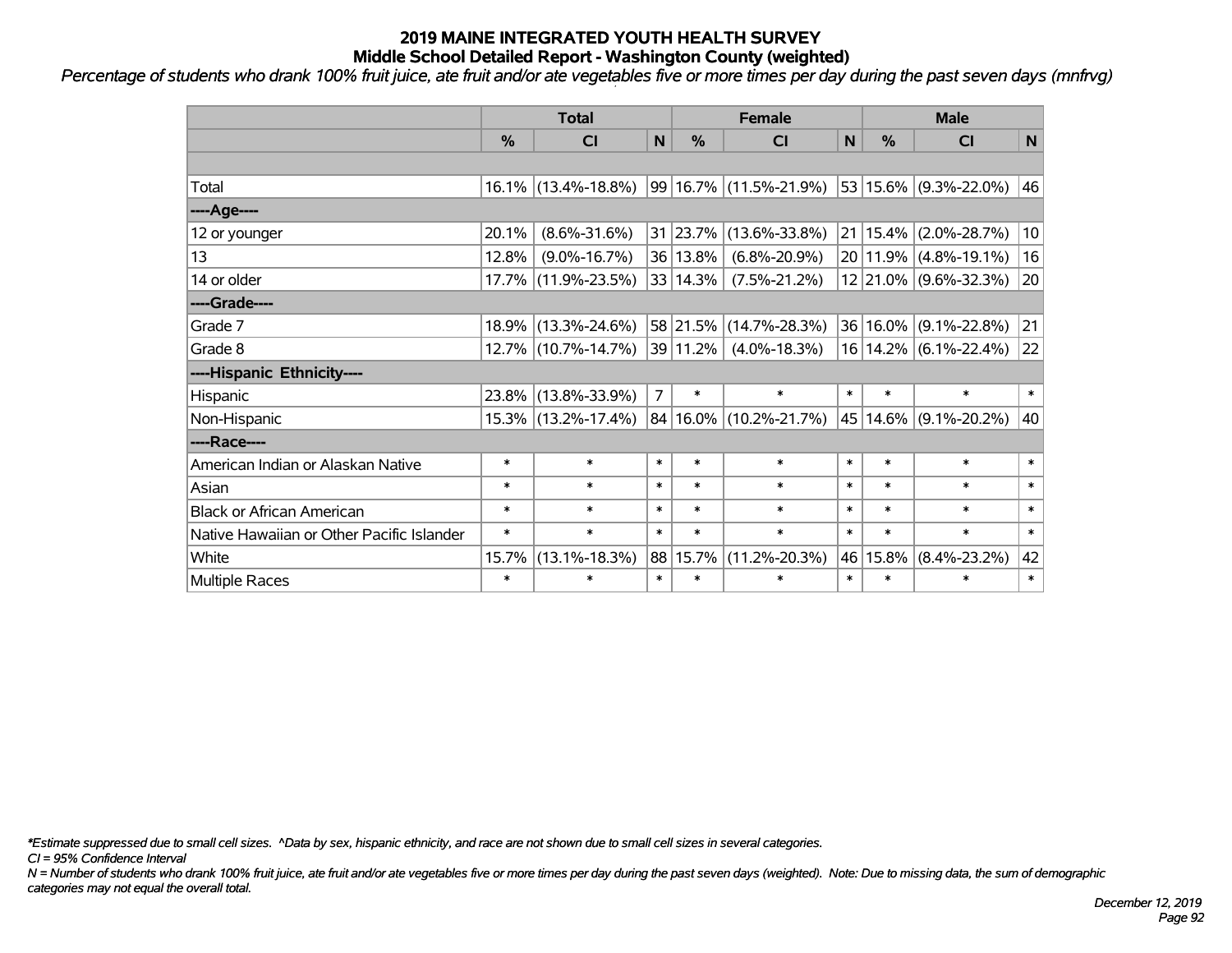*During the past 7 days, how many times did you drink a can, bottle, or glass of soda, sports drink, energy drink, or other sugar-sweetened beverage such as Gatorade, Red Bull, lemonade, sweetened tea or coffee drinks, flavored milk, Snapple, or Sunny D? (Do not count diet soda, other diet drinks, or 100% fruit juice.) (mn159a)*

*Percentage of students who answered at least one time per day in the past week*

|                                           | <b>Total</b>  |                        |        |               | <b>Female</b>           | <b>Male</b> |               |                        |        |
|-------------------------------------------|---------------|------------------------|--------|---------------|-------------------------|-------------|---------------|------------------------|--------|
|                                           | $\frac{0}{0}$ | C <sub>l</sub>         | N      | $\frac{0}{0}$ | CI                      | N           | $\frac{0}{0}$ | <b>CI</b>              | N      |
|                                           |               |                        |        |               |                         |             |               |                        |        |
| Total                                     |               | 27.2% (21.8%-32.7%)    |        |               | 167 23.5% (16.3%-30.8%) |             |               | 73 31.3% (26.0%-36.6%) | 93     |
| ----Age----                               |               |                        |        |               |                         |             |               |                        |        |
| 12 or younger                             | 21.3%         | $(11.4\% - 31.2\%)$    | 32     | 19.7%         | $(5.7\% - 33.8\%)$      |             | 17 23.3%      | $(9.9\% - 36.8\%)$     | 15     |
| 13                                        |               | $30.2\%$ (22.8%-37.7%) | 86     |               | 25.4% (19.0%-31.8%)     |             |               | 36 35.5% (23.0%-47.9%) | 50     |
| 14 or older                               |               | 27.3% (14.0%-40.7%)    | 49     |               | 24.2% (14.5%-33.9%)     |             |               | 21 30.5% (12.3%-48.6%) | 28     |
| ----Grade----                             |               |                        |        |               |                         |             |               |                        |        |
| Grade 7                                   | 23.8%         | $(17.8\% - 29.7\%)$    | 72     |               | $23.0\%$ (12.8%-33.2%)  |             |               | 38 25.0% (21.1%-29.0%) | 34     |
| Grade 8                                   |               | $30.2\%$ (24.0%-36.5%) | 92     |               | 24.2% (17.9%-30.4%)     |             |               | 35 35.9% (27.9%-43.8%) | 57     |
| ----Hispanic Ethnicity----                |               |                        |        |               |                         |             |               |                        |        |
| Hispanic                                  | 20.2%         | $(1.8\% - 38.5\%)$     | 6      | $\ast$        | $\ast$                  | $\ast$      | $\ast$        | $\ast$                 | $\ast$ |
| Non-Hispanic                              |               | 26.9% (21.9%-31.8%)    |        |               | 148 23.5% (16.6%-30.4%) |             |               | 65 30.3% (25.5%-35.1%) | 83     |
| ----Race----                              |               |                        |        |               |                         |             |               |                        |        |
| American Indian or Alaskan Native         | 42.8%         | $(15.5\% - 70.1\%)$    | 9      | $\ast$        | $\ast$                  | $\ast$      | $\ast$        | $\ast$                 | $\ast$ |
| Asian                                     | $\ast$        | $\ast$                 | $\ast$ | $\ast$        | $\ast$                  | $\ast$      | $\ast$        | $\ast$                 | $\ast$ |
| <b>Black or African American</b>          | $\ast$        | $\ast$                 | $\ast$ | $\ast$        | $\ast$                  | $\ast$      | $\ast$        | $\ast$                 | $\ast$ |
| Native Hawaiian or Other Pacific Islander | $\ast$        | $\ast$                 | $\ast$ | $\ast$        | $\ast$                  | $\ast$      | $\ast$        | $\ast$                 | $\ast$ |
| White                                     | 26.5%         | $(21.3\% - 31.6\%)$    |        | 148 22.1%     | $(15.6\% - 28.5\%)$     |             | 64 31.4%      | $(26.6\% - 36.2\%)$    | 84     |
| Multiple Races                            |               | 43.7% (14.4%-73.1%)    | 6      | $\ast$        | $\ast$                  | $\ast$      | $\ast$        | $\ast$                 | $\ast$ |

*\*Estimate suppressed due to small cell sizes. ^Data by sex, hispanic ethnicity, and race are not shown due to small cell sizes in several categories.*

*CI = 95% Confidence Interval*

*N = Number of students who answered at least one time per day in the past week (weighted). Note: Due to missing data, the sum of demographic categories may not equal the overall total.*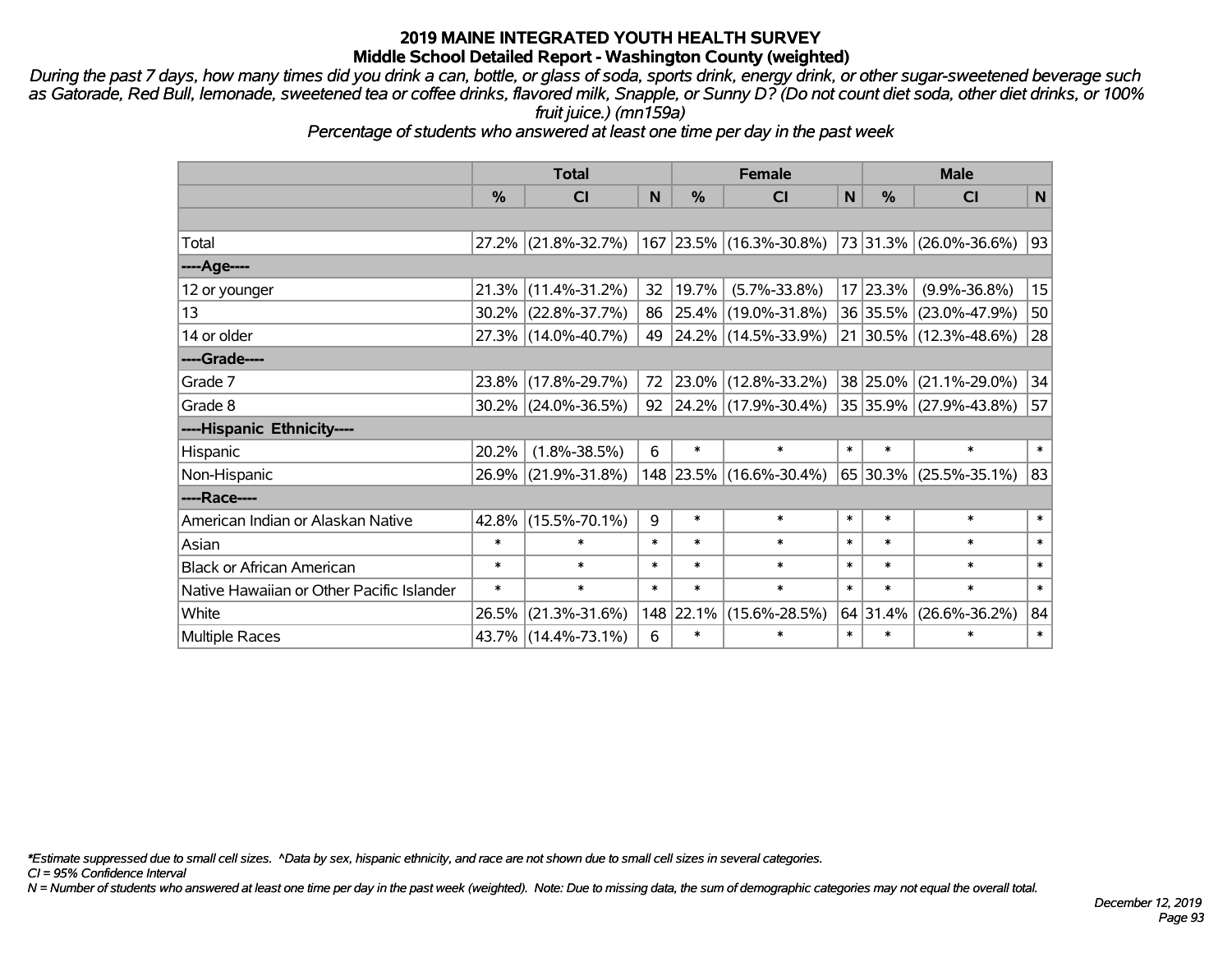*During the past 7 days, on how many days did you eat dinner at home with at least one of your parents or guardians? (mn185b) Percentage of students who answered at least 5 days*

|                                           | <b>Total</b> |                        |        |           | <b>Female</b>           |              | <b>Male</b> |                         |        |  |
|-------------------------------------------|--------------|------------------------|--------|-----------|-------------------------|--------------|-------------|-------------------------|--------|--|
|                                           | %            | <b>CI</b>              | N      | %         | <b>CI</b>               | <sub>N</sub> | %           | <b>CI</b>               | N.     |  |
|                                           |              |                        |        |           |                         |              |             |                         |        |  |
| Total                                     |              | $81.2\%$ (78.0%-84.4%) |        |           | 506 79.4% (72.8%-85.9%) |              |             | 254 83.3% (77.5%-89.1%) | 247    |  |
| ----Age----                               |              |                        |        |           |                         |              |             |                         |        |  |
| 12 or younger                             |              | 84.3% (75.7%-93.0%)    | 131    | 82.3%     | $(69.8\% - 94.7\%)$     | 66           | 86.6%       | $(79.1\% - 94.0\%)$     | 65     |  |
| 13                                        |              | 76.4% (69.0%-83.9%)    |        |           | 223 79.4% (68.9%-89.8%) | 121          | 72.3%       | $(60.5\% - 84.0\%)$     | 97     |  |
| 14 or older                               |              | 86.3% (75.9%-96.7%)    | 152    | $\ast$    | $\ast$                  | $\ast$       | $\ast$      | $\ast$                  | $\ast$ |  |
| ----Grade----                             |              |                        |        |           |                         |              |             |                         |        |  |
| Grade 7                                   | 78.7%        | $(66.6\% - 90.9\%)$    |        |           | 240 75.9% (61.7%-90.1%) |              | 128 81.7%   | $(64.7\% - 98.6\%)$     | 107    |  |
| Grade 8                                   |              | 83.5% (75.9%-91.2%)    |        |           | 266 83.3% (76.5%-90.0%) |              |             | 126 84.6% (76.2%-93.0%) | 140    |  |
| ----Hispanic Ethnicity----                |              |                        |        |           |                         |              |             |                         |        |  |
| Hispanic                                  | $\ast$       | $\ast$                 | $\ast$ | $\ast$    | $\ast$                  | $\ast$       | $\ast$      | $\ast$                  | $\ast$ |  |
| Non-Hispanic                              |              | $81.9\%$ (77.2%-86.6%) |        |           | 461 78.1% (70.8%-85.5%) |              | 226 86.3%   | $(78.8\% - 93.8\%)$     | 235    |  |
| ----Race----                              |              |                        |        |           |                         |              |             |                         |        |  |
| American Indian or Alaskan Native         | $\ast$       | $\ast$                 | $\ast$ | $\ast$    | $\ast$                  | $\ast$       | $\ast$      | $\ast$                  | $\ast$ |  |
| Asian                                     | $\ast$       | $\ast$                 | $\ast$ | $\ast$    | $\ast$                  | $\ast$       | $\ast$      | $\ast$                  | $\ast$ |  |
| <b>Black or African American</b>          | $\ast$       | $\ast$                 | $\ast$ | $\ast$    | $\ast$                  | $\ast$       | $\ast$      | $\ast$                  | $\ast$ |  |
| Native Hawaiian or Other Pacific Islander | $\ast$       | $\ast$                 | $\ast$ | $\ast$    | $\ast$                  | $\ast$       | $\ast$      | $\ast$                  | $\ast$ |  |
| White                                     | 82.5%        | $(78.6\% - 86.4\%)$    |        | 472 78.1% | $(70.8\% - 85.3\%)$     | 235          | 87.3%       | $(80.3\% - 94.3\%)$     | 232    |  |
| Multiple Races                            | $\ast$       | $\ast$                 | $\ast$ | $\ast$    | $\ast$                  | $\ast$       | $\ast$      | $\ast$                  | $\ast$ |  |

*\*Estimate suppressed due to small cell sizes. ^Data by sex, hispanic ethnicity, and race are not shown due to small cell sizes in several categories.*

*CI = 95% Confidence Interval*

*N = Number of students who answered at least 5 days (weighted). Note: Due to missing data, the sum of demographic categories may not equal the overall total.*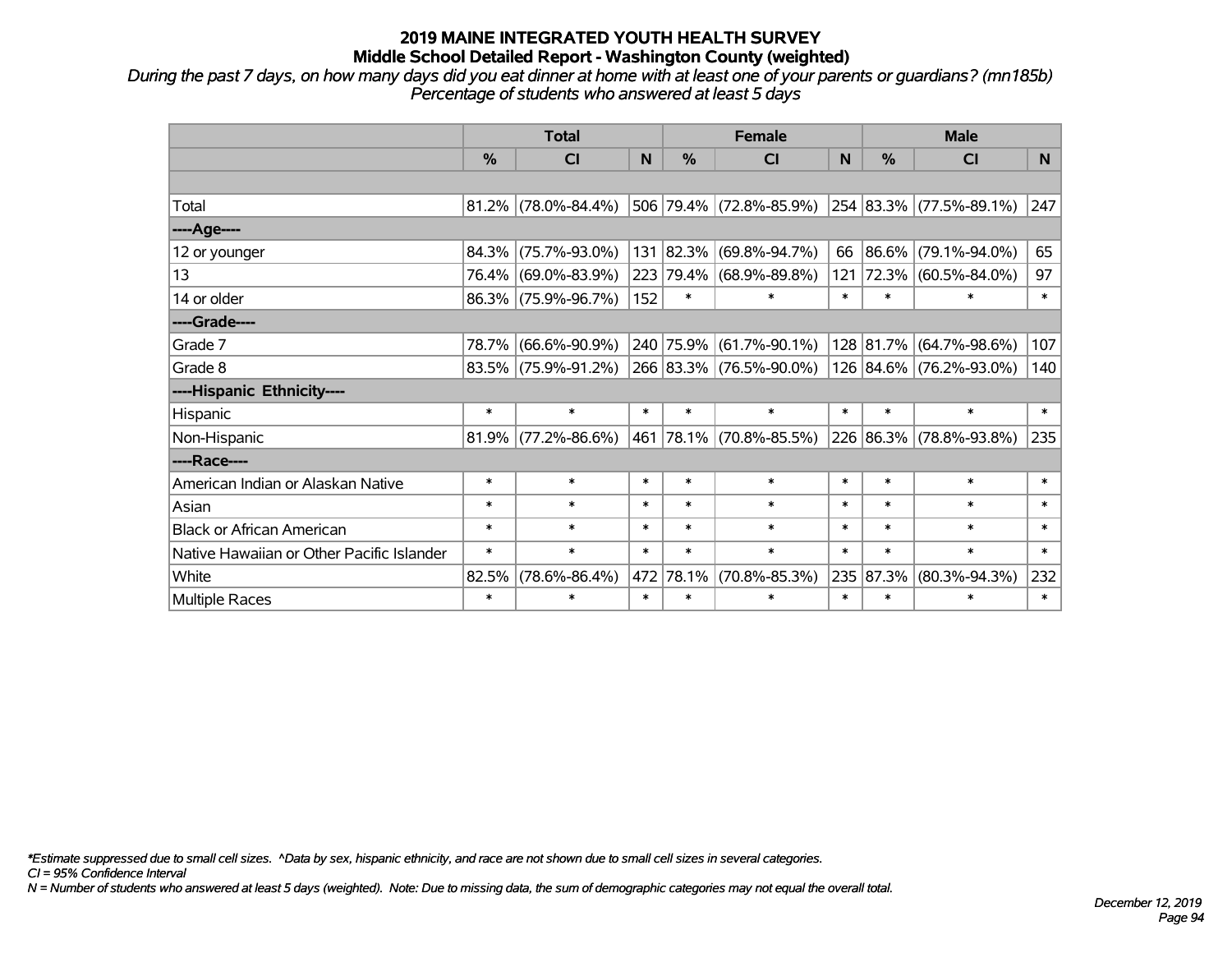*During the past 7 days, on how many days were you physically active for a total of at least 60 minutes per day? (Add up all the time you spent in any kind of physical activity that increased your heart rate and made you breathe hard some of the time.) (mn161) Percentage of students who answered at least 5 days*

|                                           | <b>Total</b>  |                        |        |               | <b>Female</b>           |        | <b>Male</b>   |                        |        |  |
|-------------------------------------------|---------------|------------------------|--------|---------------|-------------------------|--------|---------------|------------------------|--------|--|
|                                           | $\frac{0}{0}$ | <b>CI</b>              | N      | $\frac{0}{0}$ | <b>CI</b>               | N      | $\frac{0}{0}$ | <b>CI</b>              | N.     |  |
|                                           |               |                        |        |               |                         |        |               |                        |        |  |
| Total                                     |               | 47.4% (41.7%-53.2%)    |        |               | 292 51.9% (44.8%-59.1%) |        | 164 42.5%     | $(33.4\% - 51.6\%)$    | 126    |  |
| ----Age----                               |               |                        |        |               |                         |        |               |                        |        |  |
| 12 or younger                             |               | $53.7\%$ (41.3%-66.2%) | 81     |               | 57.4% (39.1%-75.7%)     | 50     | 48.7%         | $(28.9\% - 68.4\%)$    | 31     |  |
| 13                                        |               | 43.4% (36.3%-50.6%)    |        |               | 123 48.7% (39.2%-58.2%) | 69     | 37.4%         | $(22.7\% - 52.0\%)$    | 52     |  |
| 14 or older                               |               | 48.5% (36.3%-60.7%)    |        |               | 88 51.6% (37.8%-65.5%)  |        |               | 45 46.0% (33.7%-58.3%) | 43     |  |
| ----Grade----                             |               |                        |        |               |                         |        |               |                        |        |  |
| Grade 7                                   |               | 44.3% (34.9%-53.8%)    |        | 135 44.9%     | $(36.0\% - 53.8\%)$     | 76     | 42.8%         | $(26.3\% - 59.3\%)$    | 57     |  |
| Grade 8                                   |               | $50.4\%$ (42.4%-58.4%) |        |               | 154 60.1% (50.0%-70.1%) | 87     | $ 41.8\% $    | $(30.9\% - 52.8\%)$    | 67     |  |
| ----Hispanic Ethnicity----                |               |                        |        |               |                         |        |               |                        |        |  |
| Hispanic                                  | 52.5%         | $(25.7\% - 79.4\%)$    | 15     | $\ast$        | $\ast$                  | $\ast$ | $\ast$        | $\ast$                 | $\ast$ |  |
| Non-Hispanic                              |               | $47.4\%$ (41.3%-53.5%) |        |               | 262 52.1% (43.8%-60.4%) |        | 145 42.8%     | $(34.4\% - 51.2\%)$    | 117    |  |
| ----Race----                              |               |                        |        |               |                         |        |               |                        |        |  |
| American Indian or Alaskan Native         |               | 43.1% (18.9%-67.3%)    | 8      | $\ast$        | $\ast$                  | $\ast$ | $\ast$        | $\ast$                 | $\ast$ |  |
| Asian                                     | $\ast$        | $\ast$                 | $\ast$ | $\ast$        | $\ast$                  | $\ast$ | $\ast$        | $\ast$                 | $\ast$ |  |
| <b>Black or African American</b>          | $\ast$        | $\ast$                 | $\ast$ | $\ast$        | $\ast$                  | $\ast$ | $\ast$        | $\ast$                 | $\ast$ |  |
| Native Hawaiian or Other Pacific Islander | $\ast$        | $\ast$                 | $\ast$ | $\ast$        | $\ast$                  | $\ast$ | $\ast$        | $\ast$                 | $\ast$ |  |
| White                                     | 47.9%         | $(42.2\% - 53.7\%)$    |        | 270 50.8%     | $(42.8\% - 58.8\%)$     |        | 150 44.4%     | $(36.1\% - 52.7\%)$    | 118    |  |
| <b>Multiple Races</b>                     |               | 46.7% (26.5%-66.9%)    | 7      | $\ast$        | $\ast$                  | $\ast$ | $\ast$        | *                      | $\ast$ |  |

*\*Estimate suppressed due to small cell sizes. ^Data by sex, hispanic ethnicity, and race are not shown due to small cell sizes in several categories.*

*CI = 95% Confidence Interval*

*N = Number of students who answered at least 5 days (weighted). Note: Due to missing data, the sum of demographic categories may not equal the overall total.*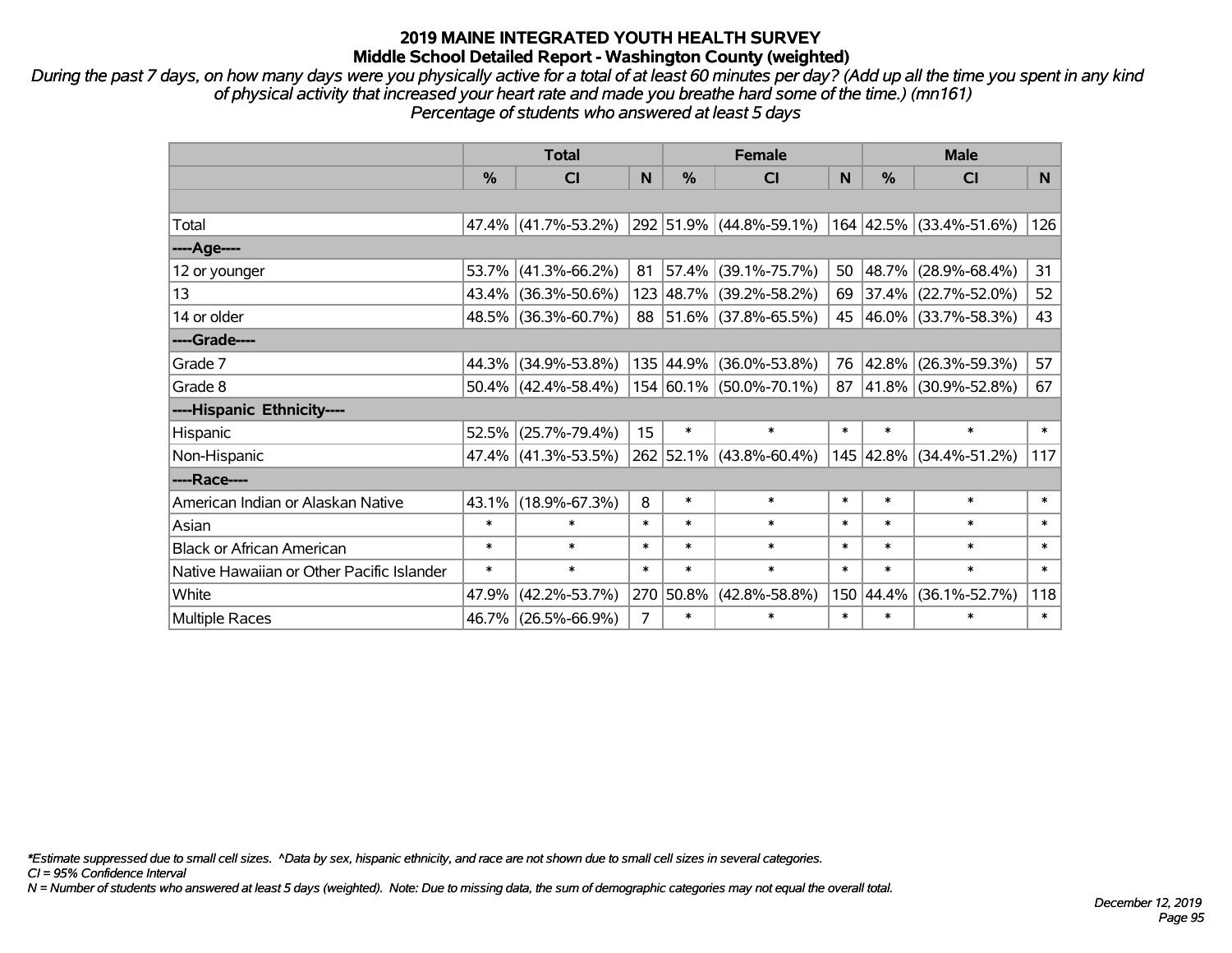*Percentage of students who were physically active for a total of at least 60 minutes per day on all of the past seven days (mnpa7day)*

|                                           | <b>Total</b>  |                     |        |               | <b>Female</b>           | <b>Male</b> |          |                        |        |
|-------------------------------------------|---------------|---------------------|--------|---------------|-------------------------|-------------|----------|------------------------|--------|
|                                           | $\frac{0}{0}$ | <b>CI</b>           | N      | $\frac{0}{0}$ | <b>CI</b>               | N           | %        | <b>CI</b>              | N      |
|                                           |               |                     |        |               |                         |             |          |                        |        |
| Total                                     |               | 24.8% (18.3%-31.3%) |        |               | 152 24.4% (19.5%-29.3%) |             |          | 77 25.4% (14.4%-36.3%) | 75     |
| ----Age----                               |               |                     |        |               |                         |             |          |                        |        |
| 12 or younger                             | 31.2%         | $(19.8\% - 42.6\%)$ | 47     |               | 25.3% (14.9%-35.7%)     |             | 22 39.3% | $(12.7\% - 65.9\%)$    | 25     |
| 13                                        |               | 19.2% (14.0%-24.4%) | 54     |               | $21.1\%$ (14.1%-28.0%)  |             |          | 30 17.6% (10.4%-24.8%) | 25     |
| 14 or older                               |               | 28.1% (21.3%-34.8%) | 51     |               | 28.9% (21.2%-36.6%)     |             |          | 25 27.5% (17.2%-37.8%) | 26     |
| ----Grade----                             |               |                     |        |               |                         |             |          |                        |        |
| Grade 7                                   | 22.0%         | $(14.6\% - 29.3\%)$ | 67     |               | 19.2% (12.0%-26.4%)     |             | 33 25.8% | $(12.1\% - 39.4\%)$    | 34     |
| Grade 8                                   |               | 27.1% (20.2%-34.0%) | 83     |               | 30.5% (23.4%-37.5%)     |             |          | 44 24.2% (13.6%-34.8%) | 38     |
| ----Hispanic Ethnicity----                |               |                     |        |               |                         |             |          |                        |        |
| Hispanic                                  | 42.0%         | $(19.5\% - 64.5\%)$ | 12     | $\ast$        | $\ast$                  | $\ast$      | $\ast$   | $\ast$                 | $\ast$ |
| Non-Hispanic                              |               | 24.4% (17.1%-31.6%) |        |               | 135 23.6% (17.5%-29.8%) |             |          | 66 25.2% (14.1%-36.3%) | 69     |
| ----Race----                              |               |                     |        |               |                         |             |          |                        |        |
| American Indian or Alaskan Native         | $\ast$        | $\ast$              | $\ast$ | $\ast$        | $\ast$                  | $\ast$      | $\ast$   | $\ast$                 | $\ast$ |
| Asian                                     | $\ast$        | $\ast$              | $\ast$ | $\ast$        | $\ast$                  | $\ast$      | $\ast$   | $\ast$                 | $\ast$ |
| <b>Black or African American</b>          | $\ast$        | $\ast$              | $\ast$ | $\ast$        | $\ast$                  | $\ast$      | $\ast$   | $\ast$                 | $\ast$ |
| Native Hawaiian or Other Pacific Islander | $\ast$        | $\ast$              | $\ast$ | $\ast$        | $\ast$                  | $\ast$      | $\ast$   | $\ast$                 | $\ast$ |
| White                                     | 25.3%         | $(18.3\% - 32.4\%)$ | 143    | 24.0%         | $(17.9\% - 30.0\%)$     | 71          | 27.0%    | $(16.2\% - 37.9\%)$    | 72     |
| Multiple Races                            | $\ast$        | $\ast$              | $\ast$ | $\ast$        | $\ast$                  | $\ast$      | $\ast$   | $\ast$                 | $\ast$ |

*\*Estimate suppressed due to small cell sizes. ^Data by sex, hispanic ethnicity, and race are not shown due to small cell sizes in several categories.*

*CI = 95% Confidence Interval*

*N = Number of students who were physically active for a total of at least 60 minutes per day on all of the past seven days (weighted). Note: Due to missing data, the sum of demographic categories may not equal the overall total.*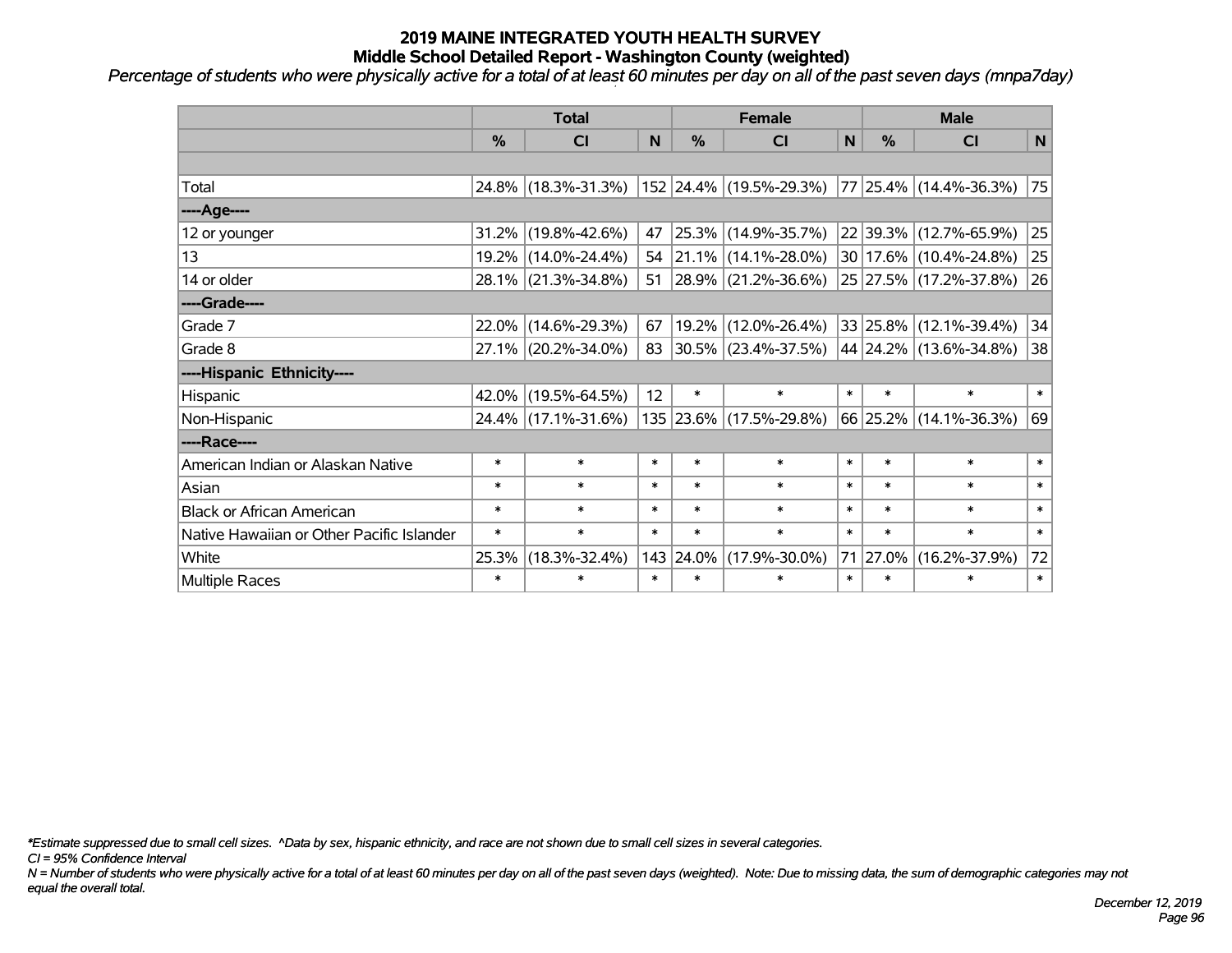#### **2019 MAINE INTEGRATED YOUTH HEALTH SURVEY Middle School Detailed Report - Washington County (weighted)** *On an average school day, how many hours do you watch TV? (mn125) Percentage of students who answered at least 3 hours*

|                                           | <b>Total</b>  |                        |                 | <b>Female</b> |                         |              | <b>Male</b>   |                            |        |  |
|-------------------------------------------|---------------|------------------------|-----------------|---------------|-------------------------|--------------|---------------|----------------------------|--------|--|
|                                           | $\frac{0}{0}$ | <b>CI</b>              | N               | $\frac{0}{0}$ | <b>CI</b>               | $\mathsf{N}$ | $\frac{0}{0}$ | <b>CI</b>                  | N      |  |
|                                           |               |                        |                 |               |                         |              |               |                            |        |  |
| Total                                     |               | $32.1\%$ (27.2%-37.0%) |                 |               | 197 31.1% (24.2%-37.9%) |              |               | 99 33.3% (24.1%-42.5%)     | 96     |  |
| ----Age----                               |               |                        |                 |               |                         |              |               |                            |        |  |
| 12 or younger                             | 35.0%         | $(24.4\% - 45.7\%)$    | 52              | 31.1%         | $(18.5\% - 43.6\%)$     |              | 25 39.6%      | $(27.7\% - 51.5\%)$        | 27     |  |
| 13                                        |               | 29.2% (17.1%-41.3%)    | 84              | 33.2%         | $(24.4\% - 42.0\%)$     |              | 50 25.7%      | $(7.0\% - 44.5\%)$         | 34     |  |
| 14 or older                               |               | 34.3% (19.2%-49.3%)    | 61              | 27.5%         | $(4.7\% - 50.3\%)$      |              |               | 24 39.8% (21.4%-58.3%)     | 35     |  |
| ----Grade----                             |               |                        |                 |               |                         |              |               |                            |        |  |
| Grade 7                                   | 31.6%         | $(21.9\% - 41.4\%)$    | 94              | 31.4%         | $(24.2\% - 38.6\%)$     |              |               | 53 33.1% (18.4%-47.8%)     | 41     |  |
| Grade 8                                   |               | $32.5\%$ (23.3%-41.7%) |                 |               | 102 30.7% (16.1%-45.3%) |              |               | 46 33.5% (21.4%-45.6%)     | 55     |  |
| ----Hispanic Ethnicity----                |               |                        |                 |               |                         |              |               |                            |        |  |
| Hispanic                                  | 27.5%         | $(18.3\% - 36.6\%)$    | 8               | $\ast$        | $\ast$                  | $\ast$       | $\ast$        | $\ast$                     | $\ast$ |  |
| Non-Hispanic                              | 33.6%         | $(28.3\% - 38.9\%)$    |                 |               | 185 31.6% (23.4%-39.8%) |              |               | $91 35.3\% $ (25.0%-45.6%) | 93     |  |
| ----Race----                              |               |                        |                 |               |                         |              |               |                            |        |  |
| American Indian or Alaskan Native         | 58.7%         | $(19.7\% - 97.6\%)$    | 10 <sup>1</sup> | $\ast$        | $\ast$                  | $\ast$       | $\ast$        | $\ast$                     | $\ast$ |  |
| Asian                                     | $\ast$        | $\ast$                 | $\ast$          | $\ast$        | $\ast$                  | $\ast$       | $\ast$        | $\ast$                     | $\ast$ |  |
| <b>Black or African American</b>          | $\ast$        | $\ast$                 | $\ast$          | $\ast$        | $\ast$                  | $\ast$       | $\ast$        | $\ast$                     | $\ast$ |  |
| Native Hawaiian or Other Pacific Islander | $\ast$        | $\ast$                 | $\ast$          | $\ast$        | $\ast$                  | $\ast$       | $\ast$        | $\ast$                     | $\ast$ |  |
| White                                     | 32.3%         | $(27.0\% - 37.7\%)$    |                 | 182 30.6%     | $(24.1\% - 37.2\%)$     |              | 92 34.9%      | $(24.9\% - 44.9\%)$        | 90     |  |
| <b>Multiple Races</b>                     | $\ast$        | $\ast$                 | $\ast$          | $\ast$        | $\ast$                  | $\ast$       | $\ast$        | $\ast$                     | $\ast$ |  |

*\*Estimate suppressed due to small cell sizes. ^Data by sex, hispanic ethnicity, and race are not shown due to small cell sizes in several categories.*

*CI = 95% Confidence Interval*

*N = Number of students who answered at least 3 hours (weighted). Note: Due to missing data, the sum of demographic categories may not equal the overall total.*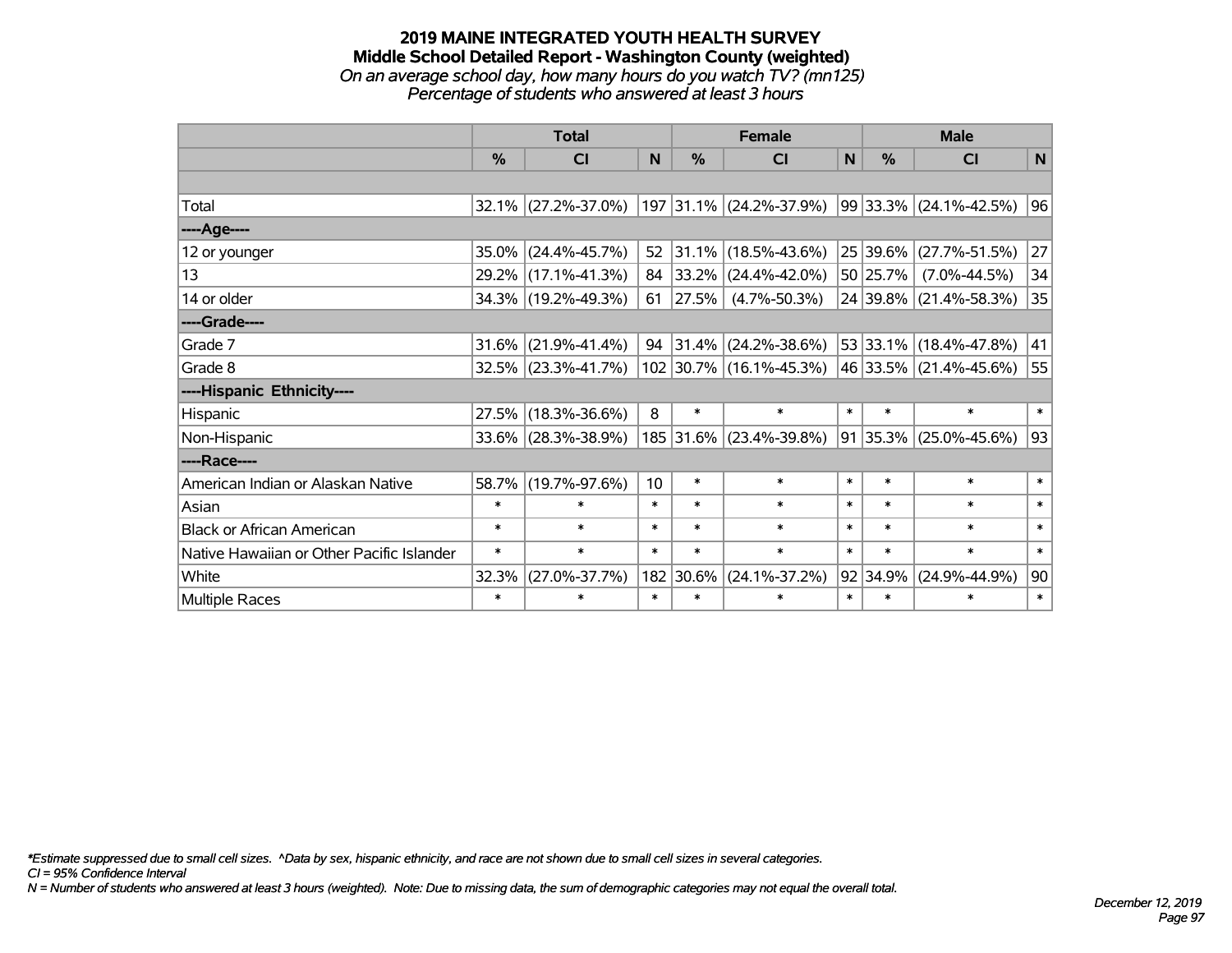#### **2019 MAINE INTEGRATED YOUTH HEALTH SURVEY Middle School Detailed Report - Washington County (weighted)** *On an average school day, how many hours do you watch TV? (mn125\_2) Percentage of students who answered 2 or fewer hours*

|                                           | <b>Total</b> |                        |                |               | <b>Female</b>           | <b>Male</b> |        |                          |              |
|-------------------------------------------|--------------|------------------------|----------------|---------------|-------------------------|-------------|--------|--------------------------|--------------|
|                                           | %            | <b>CI</b>              | N              | $\frac{0}{0}$ | <b>CI</b>               | N           | %      | <b>CI</b>                | <sub>N</sub> |
|                                           |              |                        |                |               |                         |             |        |                          |              |
| Total                                     |              | 67.9% (63.0%-72.8%)    |                |               | 416 68.9% (62.1%-75.8%) |             |        | 219 66.7% (57.5%-75.9%)  | 193          |
| ----Age----                               |              |                        |                |               |                         |             |        |                          |              |
| 12 or younger                             | $65.0\%$     | $(54.3\% - 75.6\%)$    | 97             |               | 68.9% (56.4%-81.5%)     | 55          |        | $60.4\%$ (48.5%-72.3%)   | 42           |
| 13                                        |              | 70.8% (58.7%-82.9%)    |                |               | 204 66.8% (58.0%-75.6%) |             |        | 101 74.3% (55.5%-93.0%)  | 98           |
| 14 or older                               |              | $65.7\%$ (50.7%-80.8%) |                |               | 116 72.5% (49.7%-95.3%) | 63          |        | $ 60.2\% $ (41.7%-78.6%) | 53           |
| ----Grade----                             |              |                        |                |               |                         |             |        |                          |              |
| Grade 7                                   | 68.4%        | $(58.6\% - 78.1\%)$    |                |               | 204 68.6% (61.4%-75.8%) |             |        | 116 66.9% (52.2%-81.6%)  | 83           |
| Grade 8                                   |              | $67.5\%$ (58.3%-76.7%) |                |               | 212 69.3% (54.7%-83.9%) |             |        | 103 66.5% (54.4%-78.6%)  | 109          |
| ----Hispanic Ethnicity----                |              |                        |                |               |                         |             |        |                          |              |
| Hispanic                                  | 72.5%        | $(63.4\% - 81.7\%)$    | 20             | $\ast$        | $\ast$                  | $\ast$      | $\ast$ | $\ast$                   | $\ast$       |
| Non-Hispanic                              |              | $66.4\%$ (61.1%-71.7%) |                |               | 367 68.4% (60.2%-76.6%) |             |        | 196 64.7% (54.4%-75.0%)  | 171          |
| ----Race----                              |              |                        |                |               |                         |             |        |                          |              |
| American Indian or Alaskan Native         | 41.3%        | $(2.4\% - 80.3\%)$     | $\overline{7}$ | $\ast$        | $\ast$                  | $\ast$      | $\ast$ | $\ast$                   | $\ast$       |
| Asian                                     | $\ast$       | $\ast$                 | $\ast$         | $\ast$        | $\ast$                  | $\ast$      | $\ast$ | $\ast$                   | $\ast$       |
| <b>Black or African American</b>          | $\ast$       | $\ast$                 | $\ast$         | $\ast$        | $\ast$                  | $\ast$      | $\ast$ | $\ast$                   | $\ast$       |
| Native Hawaiian or Other Pacific Islander | $\ast$       | $\ast$                 | $\ast$         | $\ast$        | $\ast$                  | $\ast$      | $\ast$ | $\ast$                   | $\ast$       |
| White                                     | 67.7%        | $(62.3\% - 73.0\%)$    | 381            | 69.4%         | $(62.8\% - 75.9\%)$     | 209         | 65.1%  | $(55.1\% - 75.1\%)$      | 167          |
| Multiple Races                            | $\ast$       | $\ast$                 | $\ast$         | $\ast$        | $\ast$                  | $\ast$      | $\ast$ | $\ast$                   | $\ast$       |

*\*Estimate suppressed due to small cell sizes. ^Data by sex, hispanic ethnicity, and race are not shown due to small cell sizes in several categories.*

*CI = 95% Confidence Interval*

*N = Number of students who answered 2 or fewer hours (weighted). Note: Due to missing data, the sum of demographic categories may not equal the overall total.*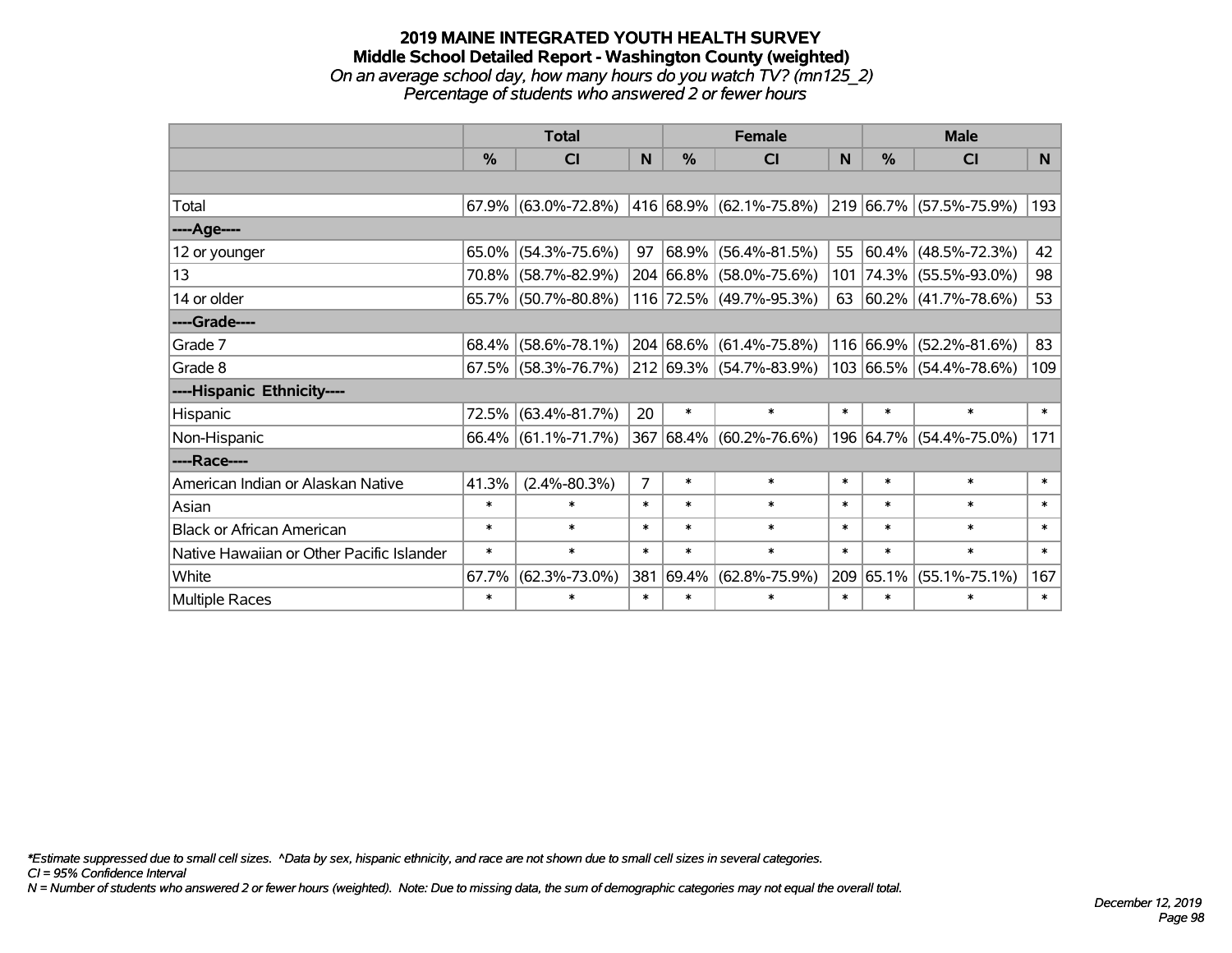*On an average school day, how many hours do you play video or computer games or use a computer for something that is not school work? (Count time spent playing games, watching videos, texting, or using social media on your smartphone, computer, Xbox, PlayStation, iPad, or other tablet.) (mn126c) Percentage of students who answered at least 3 hours*

|                                           | <b>Total</b>  |                        |        | <b>Female</b> | <b>Male</b>                 |        |           |                         |        |
|-------------------------------------------|---------------|------------------------|--------|---------------|-----------------------------|--------|-----------|-------------------------|--------|
|                                           | $\frac{0}{0}$ | <b>CI</b>              | N      | $\%$          | <b>CI</b>                   | N      | %         | <b>CI</b>               | N.     |
|                                           |               |                        |        |               |                             |        |           |                         |        |
| Total                                     |               | 49.5% (40.6%-58.3%)    |        |               | $302 48.6\% $ (42.3%-54.9%) |        |           | 155 49.3% (37.4%-61.3%) | 142    |
| ----Age----                               |               |                        |        |               |                             |        |           |                         |        |
| 12 or younger                             |               | 46.7% (40.3%-53.0%)    | 72     | 45.9%         | $(20.5\% - 71.3\%)$         | 37     | 47.5%     | $(23.7\% - 71.3\%)$     | 35     |
| 13                                        |               | 53.9% (38.0%-69.7%)    |        |               | 151 48.5% (29.5%-67.6%)     | 73     |           | 58.6% (40.9%-76.4%)     | 74     |
| 14 or older                               |               | 44.9% (29.4%-60.4%)    |        |               | 79 51.3% (35.1%-67.4%)      |        |           | 45 37.6% (16.3%-59.0%)  | 33     |
| ----Grade----                             |               |                        |        |               |                             |        |           |                         |        |
| Grade 7                                   | 50.7%         | $(37.4\% - 63.9\%)$    |        | 154 46.8%     | $(33.1\% - 60.5\%)$         | 79     | 53.9%     | $(40.8\% - 67.0\%)$     | 70     |
| Grade 8                                   |               | 48.3% (36.4%-60.2%)    |        |               | 149 50.7% (37.4%-63.9%)     |        |           | 75 45.6% (31.2%-59.9%)  | 72     |
| ----Hispanic Ethnicity----                |               |                        |        |               |                             |        |           |                         |        |
| Hispanic                                  |               | 48.0% (23.8%-72.2%)    | 13     | $\ast$        | $\ast$                      | $\ast$ | $\ast$    | $\ast$                  | $\ast$ |
| Non-Hispanic                              |               | $50.0\%$ (42.1%-57.9%) |        |               | 276 50.0% (43.3%-56.7%)     |        | 143 49.6% | $(38.3\% - 60.9\%)$     | 131    |
| ----Race----                              |               |                        |        |               |                             |        |           |                         |        |
| American Indian or Alaskan Native         | $\ast$        | $\ast$                 | $\ast$ | $\ast$        | $\ast$                      | $\ast$ | $\ast$    | $\ast$                  | $\ast$ |
| Asian                                     | $\ast$        | $\ast$                 | $\ast$ | $\ast$        | $\ast$                      | $\ast$ | $\ast$    | $\ast$                  | $\ast$ |
| <b>Black or African American</b>          | $\ast$        | $\ast$                 | $\ast$ | $\ast$        | $\ast$                      | $\ast$ | $\ast$    | $\ast$                  | $\ast$ |
| Native Hawaiian or Other Pacific Islander | $\ast$        | $\ast$                 | $\ast$ | $\ast$        | $\ast$                      | $\ast$ | $\ast$    | $\ast$                  | $\ast$ |
| White                                     | 49.6%         | $(40.1\% - 59.2\%)$    |        | 282 48.4%     | $(41.6\% - 55.1\%)$         | 146    | 50.2%     | $(37.4\% - 63.0\%)$     | 131    |
| Multiple Races                            | $\ast$        | $\ast$                 | $\ast$ | $\ast$        | $\ast$                      | $\ast$ | $\ast$    | $\ast$                  | $\ast$ |

*\*Estimate suppressed due to small cell sizes. ^Data by sex, hispanic ethnicity, and race are not shown due to small cell sizes in several categories.*

*CI = 95% Confidence Interval*

*N = Number of students who answered at least 3 hours (weighted). Note: Due to missing data, the sum of demographic categories may not equal the overall total.*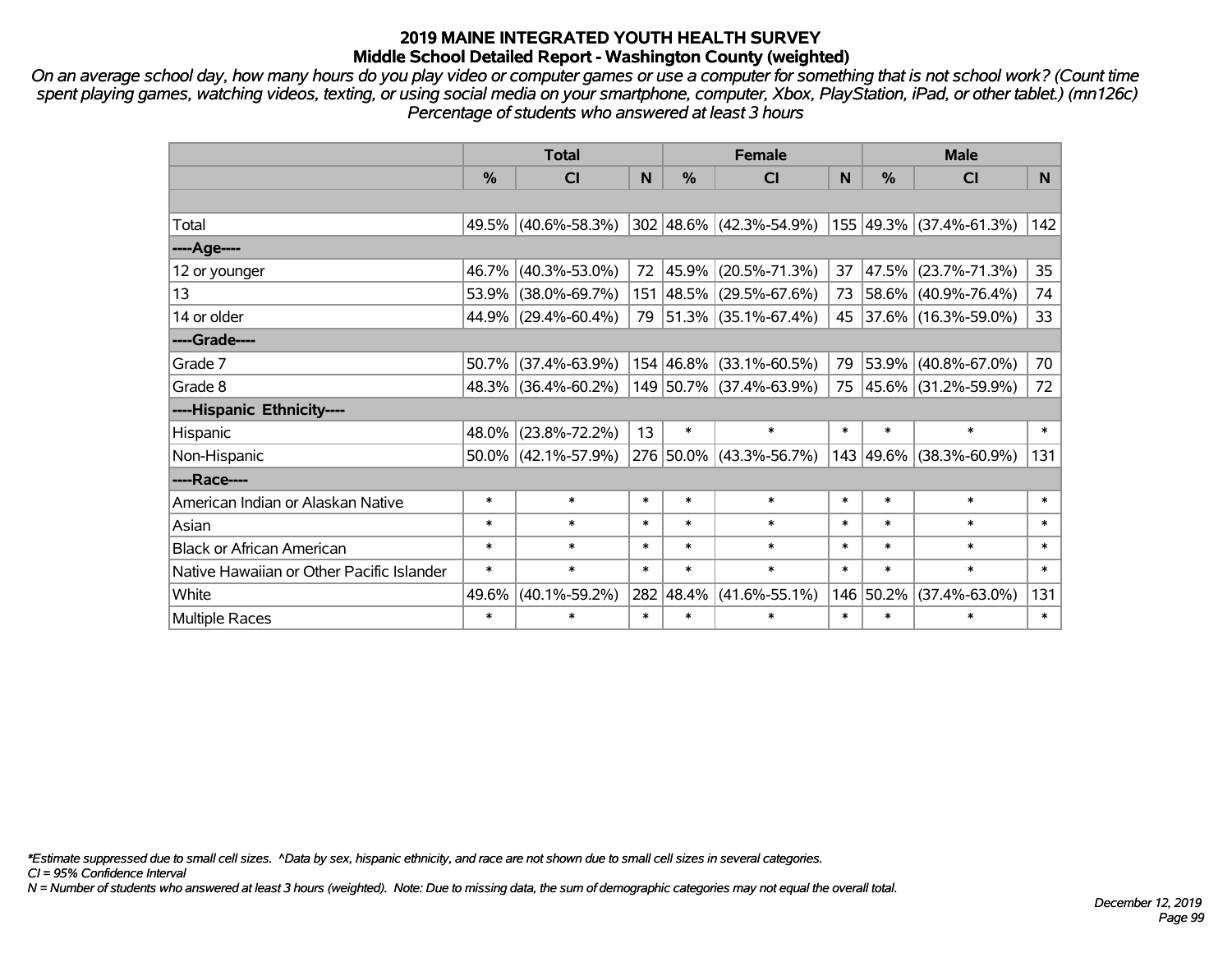*On an average school day, how many hours do you play video or computer games or use a computer for something that is not school work? (Count time spent playing games, watching videos, texting, or using social media on your smartphone, computer, Xbox, PlayStation, iPad, or other tablet.) (mn126c\_2) Percentage of students who answered 2 or fewer hours*

|                                           | <b>Total</b>  |                        | <b>Female</b> |           |                           | <b>Male</b> |           |                              |        |
|-------------------------------------------|---------------|------------------------|---------------|-----------|---------------------------|-------------|-----------|------------------------------|--------|
|                                           | $\frac{0}{0}$ | <b>CI</b>              | N             | $\%$      | <b>CI</b>                 | N           | %         | <b>CI</b>                    | N.     |
|                                           |               |                        |               |           |                           |             |           |                              |        |
| Total                                     |               | $50.5\%$ (41.7%-59.4%) |               |           | $309$ 51.4% (45.1%-57.7%) |             |           | $ 163 50.7\% $ (38.7%-62.6%) | 145    |
| $---Age---$                               |               |                        |               |           |                           |             |           |                              |        |
| 12 or younger                             |               | 53.3% (47.0%-59.7%)    |               | 82 54.1%  | $(28.7\% - 79.5\%)$       | 43          | 52.5%     | $(28.7\% - 76.3\%)$          | 39     |
| 13                                        |               | 46.1% (30.3%-62.0%)    |               |           | 129 51.5% (32.4%-70.5%)   | 77          |           | $ 41.4\% $ (23.6%-59.1%)     | 52     |
| 14 or older                               |               | 55.1% (39.6%-70.6%)    | 97            |           | $ 48.7\% $ (32.6%-64.9%)  |             |           | 43 62.4% (41.0%-83.7%)       | 55     |
| ----Grade----                             |               |                        |               |           |                           |             |           |                              |        |
| Grade 7                                   | 49.3%         | $(36.1\% - 62.6\%)$    |               | 150 53.2% | $(39.5\% - 66.9\%)$       | 90          | 46.1%     | $(33.0\% - 59.2\%)$          | 60     |
| Grade 8                                   |               | $51.7\%$ (39.8%-63.6%) |               |           | 159 49.3% (36.1%-62.6%)   |             |           | 73 54.4% (40.1%-68.8%)       | 86     |
| ----Hispanic Ethnicity----                |               |                        |               |           |                           |             |           |                              |        |
| Hispanic                                  | 52.0%         | $(27.8\% - 76.2\%)$    | 14            | $\ast$    | $\ast$                    | $\ast$      | $\ast$    | $\ast$                       | $\ast$ |
| Non-Hispanic                              |               | $50.0\%$ (42.1%-57.9%) |               |           | 277 50.0% (43.3%-56.7%)   |             | 143 50.4% | $(39.1\% - 61.7\%)$          | 134    |
| ----Race----                              |               |                        |               |           |                           |             |           |                              |        |
| American Indian or Alaskan Native         | $\ast$        | $\ast$                 | $\ast$        | $\ast$    | $\ast$                    | $\ast$      | $\ast$    | $\ast$                       | $\ast$ |
| Asian                                     | $\ast$        | $\ast$                 | $\ast$        | $\ast$    | $\ast$                    | $\ast$      | $\ast$    | $\ast$                       | $\ast$ |
| <b>Black or African American</b>          | $\ast$        | $\ast$                 | $\ast$        | $\ast$    | $\ast$                    | $\ast$      | $\ast$    | $\ast$                       | $\ast$ |
| Native Hawaiian or Other Pacific Islander | $\ast$        | $\ast$                 | $\ast$        | $\ast$    | $\ast$                    | $\ast$      | $\ast$    | $\ast$                       | $\ast$ |
| White                                     | 50.4%         | $(40.8\% - 59.9\%)$    |               | 286 51.6% | $(44.9\% - 58.4\%)$       | 156         | 49.8%     | $(37.0\% - 62.6\%)$          | 130    |
| Multiple Races                            | $\ast$        | $\ast$                 | $\ast$        | $\ast$    | $\ast$                    | $\ast$      | $\ast$    | $\ast$                       | $\ast$ |

*\*Estimate suppressed due to small cell sizes. ^Data by sex, hispanic ethnicity, and race are not shown due to small cell sizes in several categories.*

*CI = 95% Confidence Interval*

*N = Number of students who answered 2 or fewer hours (weighted). Note: Due to missing data, the sum of demographic categories may not equal the overall total.*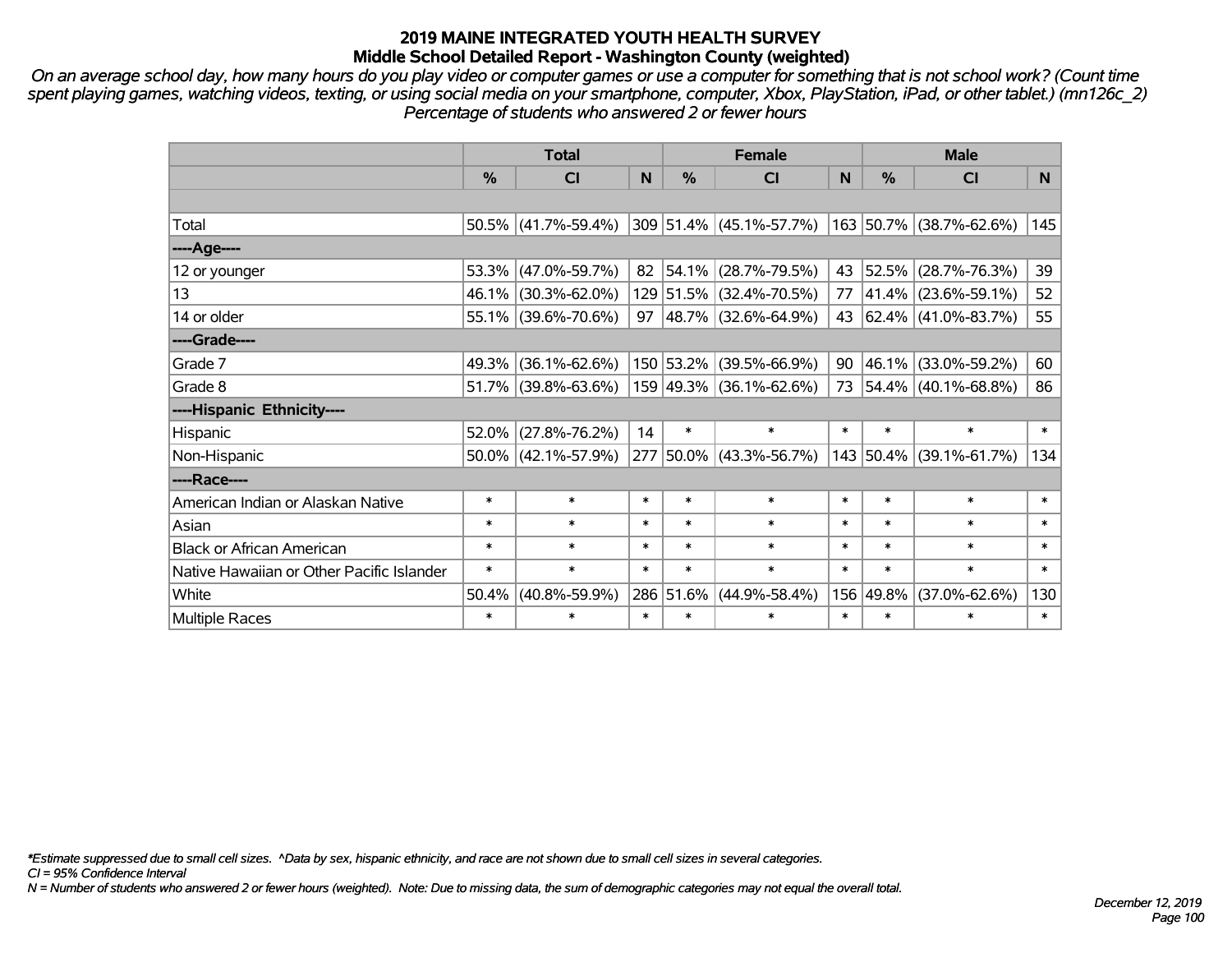*Percentage of students watching 2 or fewer hours of combined screen time (tv, video games, computer) per day on an average school day (mnscreen)*

|                                           | <b>Total</b> |                     |                 | <b>Female</b> |                         |             | <b>Male</b> |                        |              |
|-------------------------------------------|--------------|---------------------|-----------------|---------------|-------------------------|-------------|-------------|------------------------|--------------|
|                                           | %            | <b>CI</b>           | N               | $\frac{0}{0}$ | <b>CI</b>               | $\mathbf N$ | %           | <b>CI</b>              | $\mathsf{N}$ |
|                                           |              |                     |                 |               |                         |             |             |                        |              |
| Total                                     |              | 21.0% (14.2%-27.7%) |                 |               | 126 24.0% (17.7%-30.3%) |             | 76 17.9%    | $(6.0\% - 29.8\%)$     | 50           |
| ----Age----                               |              |                     |                 |               |                         |             |             |                        |              |
| 12 or younger                             | 16.9%        | $(6.7\% - 27.1\%)$  | 24              | 23.0%         | $(15.6\% - 30.5\%)$     | 18          | 9.3%        | $(0.0\% - 28.0\%)$     | 6            |
| 13                                        | 18.3%        | $(6.8\% - 29.8\%)$  | 51              | 21.3%         | $(4.0\% - 38.6\%)$      |             | 32   15.5%  | $(0.0\% - 34.4\%)$     | 19           |
| 14 or older                               |              | 28.5% (17.7%-39.2%) | 50              |               | 29.6% (14.9%-44.2%)     |             |             | 26 27.9% (16.6%-39.1%) | 24           |
| ----Grade----                             |              |                     |                 |               |                         |             |             |                        |              |
| Grade 7                                   | 16.7%        | $(9.8\% - 23.6\%)$  | 49              |               | 22.8% (10.3%-35.3%)     | 39          | 8.8%        | $(0.0\% - 17.9\%)$     | 11           |
| Grade 8                                   |              | 25.0% (16.6%-33.4%) | 77              |               | 25.4% (17.3%-33.4%)     |             |             | 38 24.9% (13.1%-36.6%) | 39           |
| ----Hispanic Ethnicity----                |              |                     |                 |               |                         |             |             |                        |              |
| Hispanic                                  | 35.0%        | $(1.3\% - 68.8\%)$  | 10 <sup>°</sup> | $\ast$        | $\ast$                  | $\ast$      | $\ast$      | $\ast$                 | $\ast$       |
| Non-Hispanic                              |              | 18.8% (12.1%-25.5%) |                 |               | 102 21.6% (15.9%-27.4%) |             | 62 15.8%    | $(6.4\% - 25.1\%)$     | 40           |
| ----Race----                              |              |                     |                 |               |                         |             |             |                        |              |
| American Indian or Alaskan Native         | $\ast$       | $\ast$              | $\ast$          | $\ast$        | $\ast$                  | $\ast$      | $\ast$      | $\ast$                 | $\ast$       |
| Asian                                     | $\ast$       | $\ast$              | $\ast$          | $\ast$        | $\ast$                  | $\ast$      | $\ast$      | $\ast$                 | $\ast$       |
| <b>Black or African American</b>          | $\ast$       | $\ast$              | $\ast$          | $\ast$        | $\ast$                  | $\ast$      | $\ast$      | $\ast$                 | $\ast$       |
| Native Hawaiian or Other Pacific Islander | $\ast$       | $\ast$              | $\ast$          | $\ast$        | $\ast$                  | $\ast$      | $\ast$      | $\ast$                 | $\ast$       |
| White                                     | 19.4%        | $(13.2\% - 25.6\%)$ |                 | 108 23.5%     | $(16.1\% - 31.0\%)$     | 71          | 14.8%       | $(6.3\% - 23.4\%)$     | 37           |
| Multiple Races                            | $\ast$       | $\ast$              | $\ast$          | $\ast$        | $\ast$                  | $\ast$      | $\ast$      | $\ast$                 | $\ast$       |

*\*Estimate suppressed due to small cell sizes. ^Data by sex, hispanic ethnicity, and race are not shown due to small cell sizes in several categories.*

*CI = 95% Confidence Interval*

*N = Number of students watching 2 or fewer hours of combined screen time (tv, video games, computer) per day on an average school day (weighted). Note: Due to missing data, the sum of demographic categories may not equal the overall total.*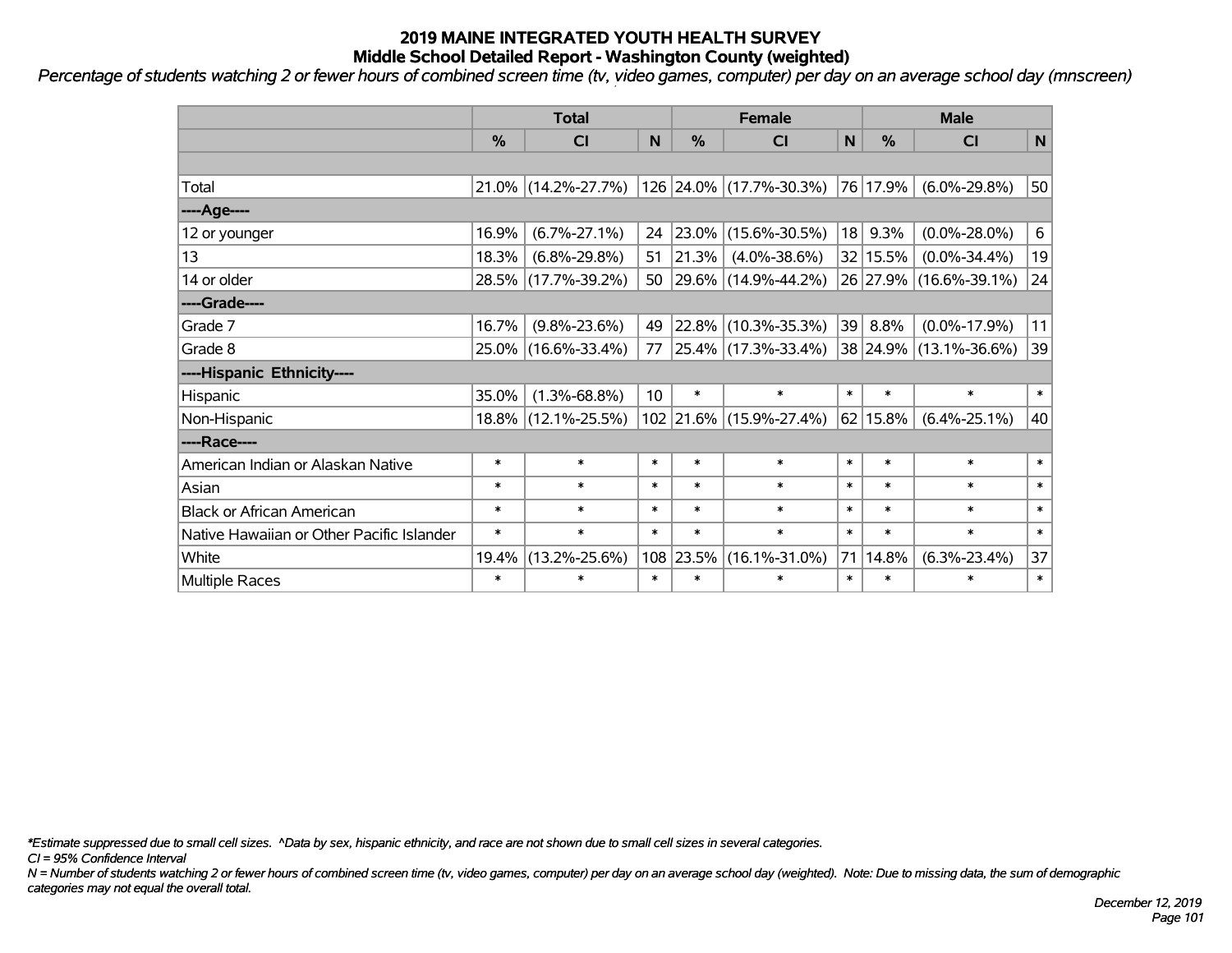*In an average week when you are in school, on how many days do you go to physical education (PE) classes? (mn127) Percentage of students who answered at least 1 day*

|                                           | <b>Total</b>  |                      |        | <b>Female</b> |                          |        | <b>Male</b> |                          |          |  |
|-------------------------------------------|---------------|----------------------|--------|---------------|--------------------------|--------|-------------|--------------------------|----------|--|
|                                           | $\frac{0}{0}$ | CI                   | N      | $\frac{0}{0}$ | CI                       | N      | $\%$        | <b>CI</b>                | <b>N</b> |  |
|                                           |               |                      |        |               |                          |        |             |                          |          |  |
| Total                                     |               | 96.2% (90.5%-100.0%) |        |               | 583 97.8% (93.7%-100.0%) |        |             | 303 94.5% (87.0%-100.0%) | 277      |  |
| ----Age----                               |               |                      |        |               |                          |        |             |                          |          |  |
| 12 or younger                             | $\ast$        | $\ast$               | $\ast$ | $\ast$        | $\ast$                   | $\ast$ | $\ast$      | $\ast$                   | $\ast$   |  |
| 13                                        | 97.1%         | $(91.9\% - 100.0\%)$ | 272    | $\ast$        | $\ast$                   | $\ast$ | $\ast$      | $\ast$                   | $\ast$   |  |
| 14 or older                               |               | 94.1% (85.6%-100.0%) | 171    | $\ast$        | $\ast$                   | $\ast$ | $\ast$      | $\ast$                   | $\ast$   |  |
| ----Grade----                             |               |                      |        |               |                          |        |             |                          |          |  |
| Grade 7                                   | $\ast$        | $\ast$               | $\ast$ | $\ast$        | $\ast$                   | $\ast$ | $\ast$      | $\ast$                   | $\ast$   |  |
| Grade 8                                   |               | 93.7% (82.8%-100.0%) | 286    | $\ast$        | $\ast$                   | $\ast$ | $\ast$      | $\ast$                   | $\ast$   |  |
| ----Hispanic Ethnicity----                |               |                      |        |               |                          |        |             |                          |          |  |
| Hispanic                                  | $\ast$        | $\ast$               | $\ast$ | $\ast$        | $\ast$                   | $\ast$ | $\ast$      | $\ast$                   | $\ast$   |  |
| Non-Hispanic                              | $96.7\%$      | $(92.0\% - 100.0\%)$ | 528    | $\ast$        | $\ast$                   | $\ast$ | $\ast$      | $\ast$                   | $\ast$   |  |
| ----Race----                              |               |                      |        |               |                          |        |             |                          |          |  |
| American Indian or Alaskan Native         | $\ast$        | $\ast$               | $\ast$ | $\ast$        | $\ast$                   | $\ast$ | $\ast$      | $\ast$                   | $\ast$   |  |
| Asian                                     | $\ast$        | $\ast$               | $\ast$ | $\ast$        | $\ast$                   | $\ast$ | $\ast$      | $\ast$                   | $\ast$   |  |
| <b>Black or African American</b>          | $\ast$        | $\ast$               | $\ast$ | $\ast$        | $\ast$                   | $\ast$ | $\ast$      | $\ast$                   | $\ast$   |  |
| Native Hawaiian or Other Pacific Islander | $\ast$        | $\ast$               | $\ast$ | $\ast$        | $\ast$                   | $\ast$ | $\ast$      | $\ast$                   | $\ast$   |  |
| White                                     | 95.9%         | $(89.8\% - 100.0\%)$ |        | 533 97.7%     | $(93.3\% - 100.0\%)$     |        | 283 93.9%   | $(85.9\% - 100.0\%)$     | 249      |  |
| <b>Multiple Races</b>                     | $\ast$        | $\ast$               | $\ast$ | $\ast$        | $\ast$                   | $\ast$ | $\ast$      | $\ast$                   | $\ast$   |  |

*\*Estimate suppressed due to small cell sizes. ^Data by sex, hispanic ethnicity, and race are not shown due to small cell sizes in several categories.*

*CI = 95% Confidence Interval*

*N = Number of students who answered at least 1 day (weighted). Note: Due to missing data, the sum of demographic categories may not equal the overall total.*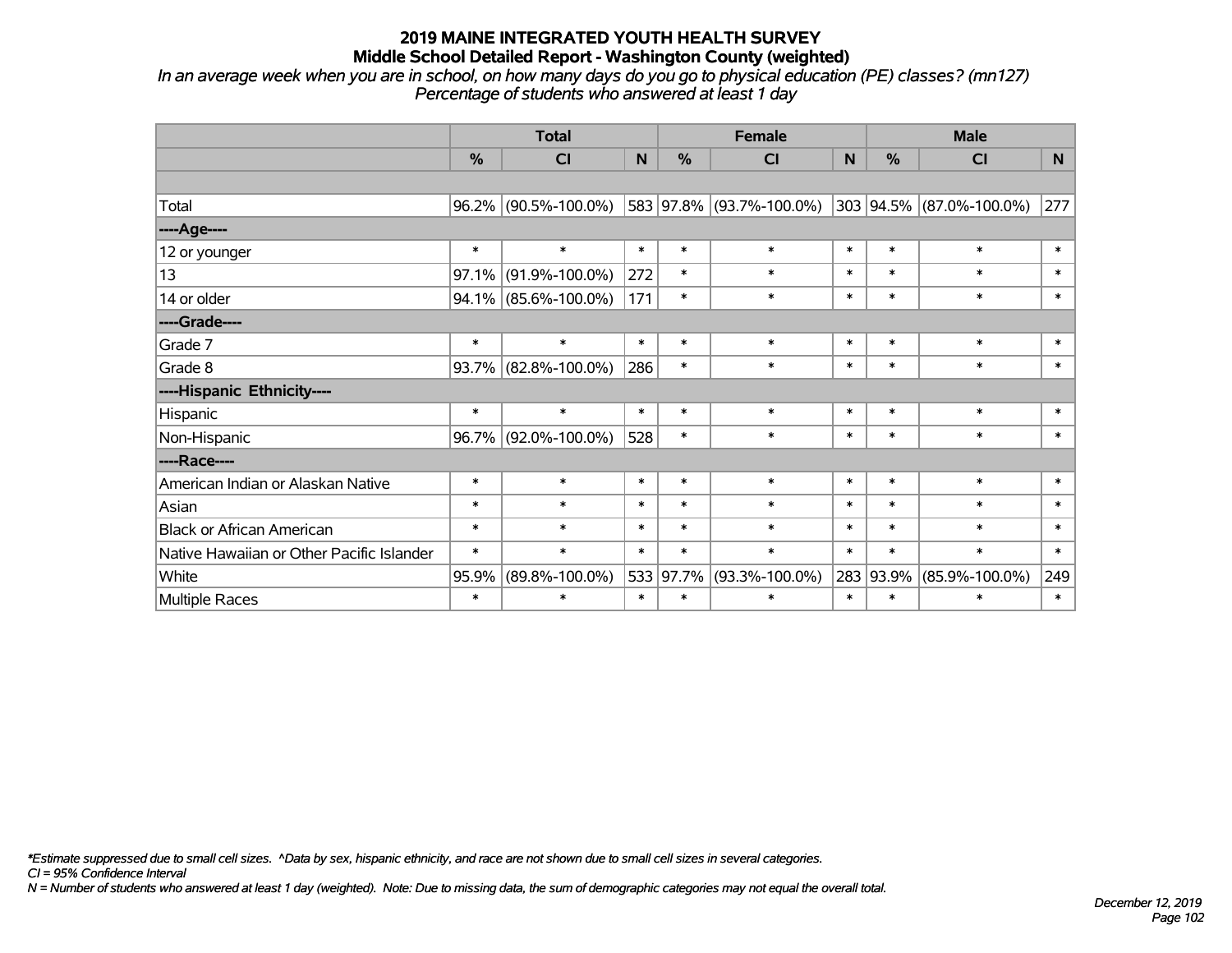*Percentage of students who attended physical education (PE) classes daily in an average week when they were in school (mndlype)*

|                                           | <b>Total</b> |                    |                | <b>Female</b> |                         |        | <b>Male</b>   |                          |        |  |
|-------------------------------------------|--------------|--------------------|----------------|---------------|-------------------------|--------|---------------|--------------------------|--------|--|
|                                           | %            | <b>CI</b>          | $\mathbf N$    | %             | <b>CI</b>               | N      | $\frac{0}{0}$ | <b>CI</b>                | N      |  |
|                                           |              |                    |                |               |                         |        |               |                          |        |  |
| Total                                     | 4.3%         | $(0.8\% - 7.8\%)$  |                |               | $26 3.1\% $ (0.0%-6.2%) |        |               | $10 5.6\% $ (0.6%-10.6%) | 17     |  |
| ---- Age----                              |              |                    |                |               |                         |        |               |                          |        |  |
| 12 or younger                             | 5.0%         | $(0.0\% - 10.2\%)$ | $\overline{7}$ | $\ast$        | $\ast$                  | $\ast$ | $\ast$        | $\ast$                   | $\ast$ |  |
| 13                                        | 3.9%         | $(0.3\% - 7.5\%)$  | 11             | $\ast$        | $\ast$                  | $\ast$ | $\ast$        | $\ast$                   | $\ast$ |  |
| 14 or older                               | 4.4%         | $(0.0\% - 9.1\%)$  | 8              | $\ast$        | $\ast$                  | $\ast$ | $\ast$        | $\ast$                   | $\ast$ |  |
| ----Grade----                             |              |                    |                |               |                         |        |               |                          |        |  |
| Grade 7                                   | 4.1%         | $(0.1\% - 8.1\%)$  | 12             | $\ast$        | $\ast$                  | $\ast$ | $\ast$        | $\ast$                   | $\ast$ |  |
| Grade 8                                   | 4.6%         | $(0.6\% - 8.6\%)$  | 14             | $\ast$        | $\ast$                  | $\ast$ | $\ast$        | $\ast$                   | $\ast$ |  |
| ----Hispanic Ethnicity----                |              |                    |                |               |                         |        |               |                          |        |  |
| Hispanic                                  | $\ast$       | $\ast$             | $\ast$         | $\ast$        | $\ast$                  | $\ast$ | $\ast$        | $\ast$                   | $\ast$ |  |
| Non-Hispanic                              | 4.2%         | $(1.0\% - 7.4\%)$  |                | 23 2.9%       | $(0.0\% - 5.7\%)$       | 8      |               | $ 5.6\% $ (0.6%-10.6%)   | 15     |  |
| ----Race----                              |              |                    |                |               |                         |        |               |                          |        |  |
| American Indian or Alaskan Native         | $\ast$       | $\ast$             | $\ast$         | $\ast$        | $\ast$                  | $\ast$ | $\ast$        | $\ast$                   | $\ast$ |  |
| Asian                                     | $\ast$       | $\ast$             | $\ast$         | $\ast$        | $\ast$                  | $\ast$ | $\ast$        | $\ast$                   | $\ast$ |  |
| <b>Black or African American</b>          | $\ast$       | $\ast$             | $\ast$         | $\ast$        | $\ast$                  | $\ast$ | $\ast$        | $\ast$                   | $\ast$ |  |
| Native Hawaiian or Other Pacific Islander | $\ast$       | $\ast$             | $\ast$         | $\ast$        | $\ast$                  | $\ast$ | $\ast$        | $\ast$                   | $\ast$ |  |
| White                                     | 3.9%         | $(1.1\% - 6.7\%)$  | 22             | 3.0%          | $(0.1\% - 5.9\%)$       | 9      | 4.9%          | $(1.1\% - 8.7\%)$        | 13     |  |
| Multiple Races                            | $\ast$       | $\ast$             | $\ast$         | $\ast$        | $\ast$                  | $\ast$ | $\ast$        | $\ast$                   | $\ast$ |  |

*\*Estimate suppressed due to small cell sizes. ^Data by sex, hispanic ethnicity, and race are not shown due to small cell sizes in several categories.*

*CI = 95% Confidence Interval*

*N = Number of students who attended physical education (PE) classes daily in an average week when they were in school (weighted). Note: Due to missing data, the sum of demographic categories may not equal the overall total.*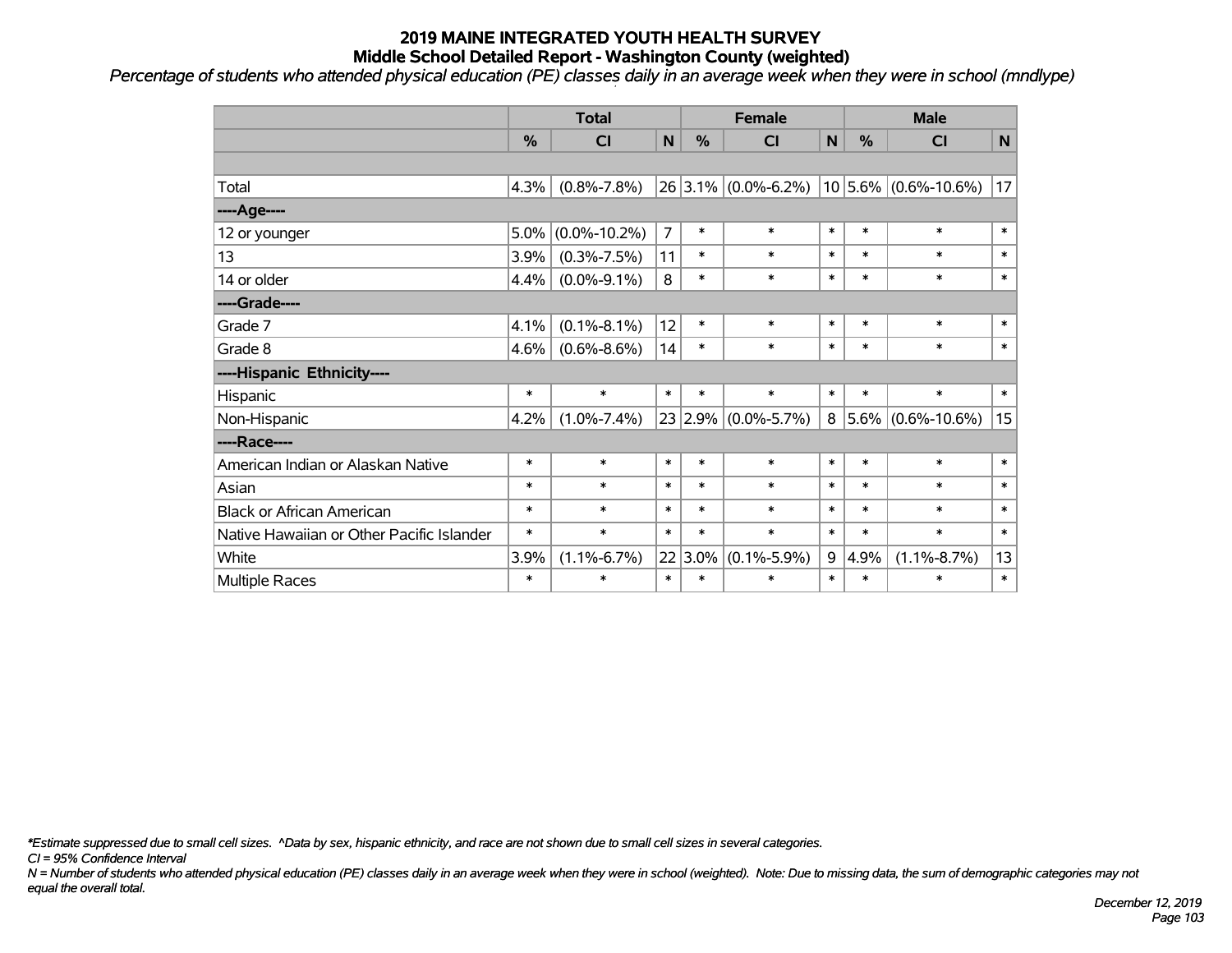*Do any of your classroom teachers provide short physical activity breaks during regular class time? (Do not count your physical education teacher.) (mn180)*

*Percentage of students who answered 'Yes'*

|                                           | <b>Total</b>  |                     |        | <b>Female</b> |                         |              | <b>Male</b>   |                        |        |
|-------------------------------------------|---------------|---------------------|--------|---------------|-------------------------|--------------|---------------|------------------------|--------|
|                                           | $\frac{0}{0}$ | <b>CI</b>           | N      | $\frac{0}{0}$ | <b>CI</b>               | $\mathsf{N}$ | $\frac{0}{0}$ | <b>CI</b>              | N      |
|                                           |               |                     |        |               |                         |              |               |                        |        |
| Total                                     |               | 21.1% (11.6%-30.6%) |        |               | 128 20.5% (10.9%-30.0%) |              | 65 22.3%      | $(8.2\% - 36.3\%)$     | 63     |
| ----Age----                               |               |                     |        |               |                         |              |               |                        |        |
| 12 or younger                             | 19.7%         | $(3.5\% - 35.8\%)$  | 29     | 17.1%         | $(13.3\% - 20.8\%)$     |              | 14 22.6%      | $(0.0\% - 61.6\%)$     | 16     |
| 13                                        | 16.6%         | $(5.6\% - 27.6\%)$  | 48     | 20.2%         | $(5.7\% - 34.7\%)$      |              | 30 13.2%      | $(0.6\% - 25.7\%)$     | 17     |
| 14 or older                               |               | 29.8% (12.5%-47.1%) | 51     | 24.0%         | $(9.0\% - 39.0\%)$      |              |               | 21 36.4% (14.2%-58.6%) | 30     |
| ----Grade----                             |               |                     |        |               |                         |              |               |                        |        |
| Grade 7                                   | 21.5%         | $(9.5\% - 33.4\%)$  | 64     | 24.5%         | $(14.1\% - 34.9\%)$     | 41           | 18.1%         | $(0.0\% - 40.7\%)$     | 23     |
| Grade 8                                   | 20.8%         | $(3.1\% - 38.4\%)$  | 64     | 15.9%         | $(0.0\% - 31.8\%)$      |              | 23 25.5%      | $(6.1\% - 44.9\%)$     | 41     |
| ----Hispanic Ethnicity----                |               |                     |        |               |                         |              |               |                        |        |
| Hispanic                                  | $\ast$        | $\ast$              | $\ast$ | $\ast$        | $\ast$                  | $\ast$       | $\ast$        | $\ast$                 | $\ast$ |
| Non-Hispanic                              |               | 21.6% (10.4%-32.8%) |        |               | 118 20.6% (10.7%-30.6%) |              | 59 22.8%      | $(7.2\% - 38.5\%)$     | 60     |
| ----Race----                              |               |                     |        |               |                         |              |               |                        |        |
| American Indian or Alaskan Native         | $\ast$        | $\ast$              | $\ast$ | $\ast$        | $\ast$                  | $\ast$       | $\ast$        | $\ast$                 | $\ast$ |
| Asian                                     | $\ast$        | $\ast$              | $\ast$ | $\ast$        | $\ast$                  | $\ast$       | $\ast$        | $\ast$                 | $\ast$ |
| <b>Black or African American</b>          | $\ast$        | $\ast$              | $\ast$ | $\ast$        | $\ast$                  | $\ast$       | $\ast$        | $\ast$                 | $\ast$ |
| Native Hawaiian or Other Pacific Islander | $\ast$        | $\ast$              | $\ast$ | $\ast$        | $\ast$                  | $\ast$       | $\ast$        | $\ast$                 | $\ast$ |
| White                                     | 21.9%         | $(11.2\% - 32.5\%)$ | 122    | 20.6%         | $(11.9\% - 29.3\%)$     |              | 62 23.7%      | $(6.9\% - 40.5\%)$     | 61     |
| <b>Multiple Races</b>                     | $\ast$        | $\ast$              | $\ast$ | $\ast$        | $\ast$                  | $\ast$       | $\ast$        | $\ast$                 | $\ast$ |

*\*Estimate suppressed due to small cell sizes. ^Data by sex, hispanic ethnicity, and race are not shown due to small cell sizes in several categories.*

*CI = 95% Confidence Interval*

*N = Number of students who answered 'Yes' (weighted). Note: Due to missing data, the sum of demographic categories may not equal the overall total.*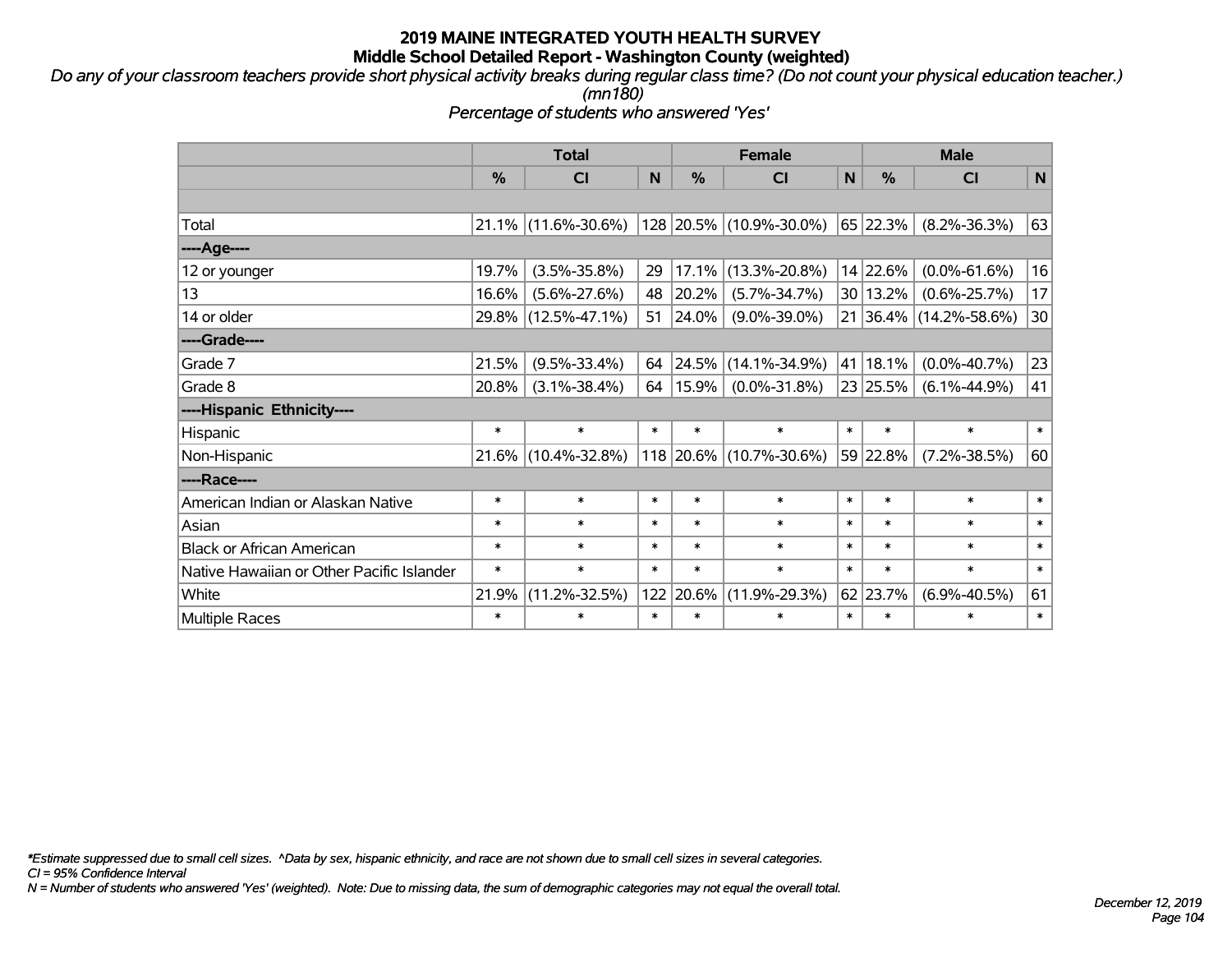*During the past 12 months, on how many sports teams did you play? (Count any teams run by your school or community groups.) (mn179) Percentage of students who answered at least one team*

|                                           | <b>Total</b>  |                        |        | <b>Female</b> | <b>Male</b>              |        |           |                         |        |
|-------------------------------------------|---------------|------------------------|--------|---------------|--------------------------|--------|-----------|-------------------------|--------|
|                                           | $\frac{0}{0}$ | <b>CI</b>              | N      | %             | <b>CI</b>                | N      | %         | <b>CI</b>               | N.     |
|                                           |               |                        |        |               |                          |        |           |                         |        |
| Total                                     | 71.5%         | $(58.7\% - 84.3\%)$    |        | 440 70.5%     | $(54.5\% - 86.5\%)$      |        | 222 73.9% | $(62.9\% - 85.0\%)$     | 218    |
| ----Age----                               |               |                        |        |               |                          |        |           |                         |        |
| 12 or younger                             | 66.4%         | $(47.8\% - 84.9\%)$    |        | 103 60.8%     | $(35.3\% - 86.2\%)$      | 49     | 72.4%     | $(60.1\% - 84.7\%)$     | 55     |
| 13                                        |               | 70.4% (59.1%-81.8%)    |        | 203 72.5%     | $(62.2\% - 82.9\%)$      | 109    | 70.5%     | $(55.7\% - 85.3\%)$     | 93     |
| 14 or older                               |               | 77.7% (57.6%-97.8%)    |        |               | 135 76.2% (44.8%-100.0%) |        |           | 64 80.5% (60.5%-100.0%) | 71     |
| ----Grade----                             |               |                        |        |               |                          |        |           |                         |        |
| Grade 7                                   | 60.9%         | $(48.1\% - 73.8\%)$    |        | 186 55.6%     | $(45.4\% - 65.8\%)$      | 94     | 69.9%     | $(56.6\% - 83.3\%)$     | 92     |
| Grade 8                                   |               | $81.8\%$ (71.8%-91.8%) |        | 255 87.9%     | $(79.3\% - 96.5\%)$      |        | 128 77.1% | $(61.8\% - 92.5\%)$     | 127    |
| ----Hispanic Ethnicity----                |               |                        |        |               |                          |        |           |                         |        |
| Hispanic                                  | 73.9%         | $(50.9\% - 96.8\%)$    | 21     | $\ast$        | $\ast$                   | $\ast$ | $\ast$    | $\ast$                  | $\ast$ |
| Non-Hispanic                              | 71.9%         | $(59.7\% - 84.0\%)$    |        | 399 69.4%     | $(53.9\% - 84.8\%)$      | 196    | 74.9%     | $(63.0\% - 86.8\%)$     | 203    |
| ----Race----                              |               |                        |        |               |                          |        |           |                         |        |
| American Indian or Alaskan Native         | $\ast$        | $\ast$                 | $\ast$ | $\ast$        | $\ast$                   | $\ast$ | $\ast$    | $\ast$                  | $\ast$ |
| Asian                                     | $\ast$        | $\ast$                 | $\ast$ | $\ast$        | $\ast$                   | $\ast$ | $\ast$    | $\ast$                  | $\ast$ |
| <b>Black or African American</b>          | $\ast$        | $\ast$                 | $\ast$ | $\ast$        | $\ast$                   | $\ast$ | $\ast$    | $\ast$                  | $\ast$ |
| Native Hawaiian or Other Pacific Islander | $\ast$        | $\ast$                 | $\ast$ | $\ast$        | $\ast$                   | $\ast$ | $\ast$    | $\ast$                  | $\ast$ |
| White                                     | 71.6%         | $(58.4\% - 84.7\%)$    | 407    | 70.7%         | $(55.5\% - 85.8\%)$      | 211    | 73.9%     | $(62.4\% - 85.3\%)$     | 197    |
| <b>Multiple Races</b>                     | $\ast$        | $\ast$                 | $\ast$ | $\ast$        | $\ast$                   | $\ast$ | $\ast$    | $\ast$                  | $\ast$ |

*\*Estimate suppressed due to small cell sizes. ^Data by sex, hispanic ethnicity, and race are not shown due to small cell sizes in several categories.*

*CI = 95% Confidence Interval*

*N = Number of students who answered at least one team (weighted). Note: Due to missing data, the sum of demographic categories may not equal the overall total.*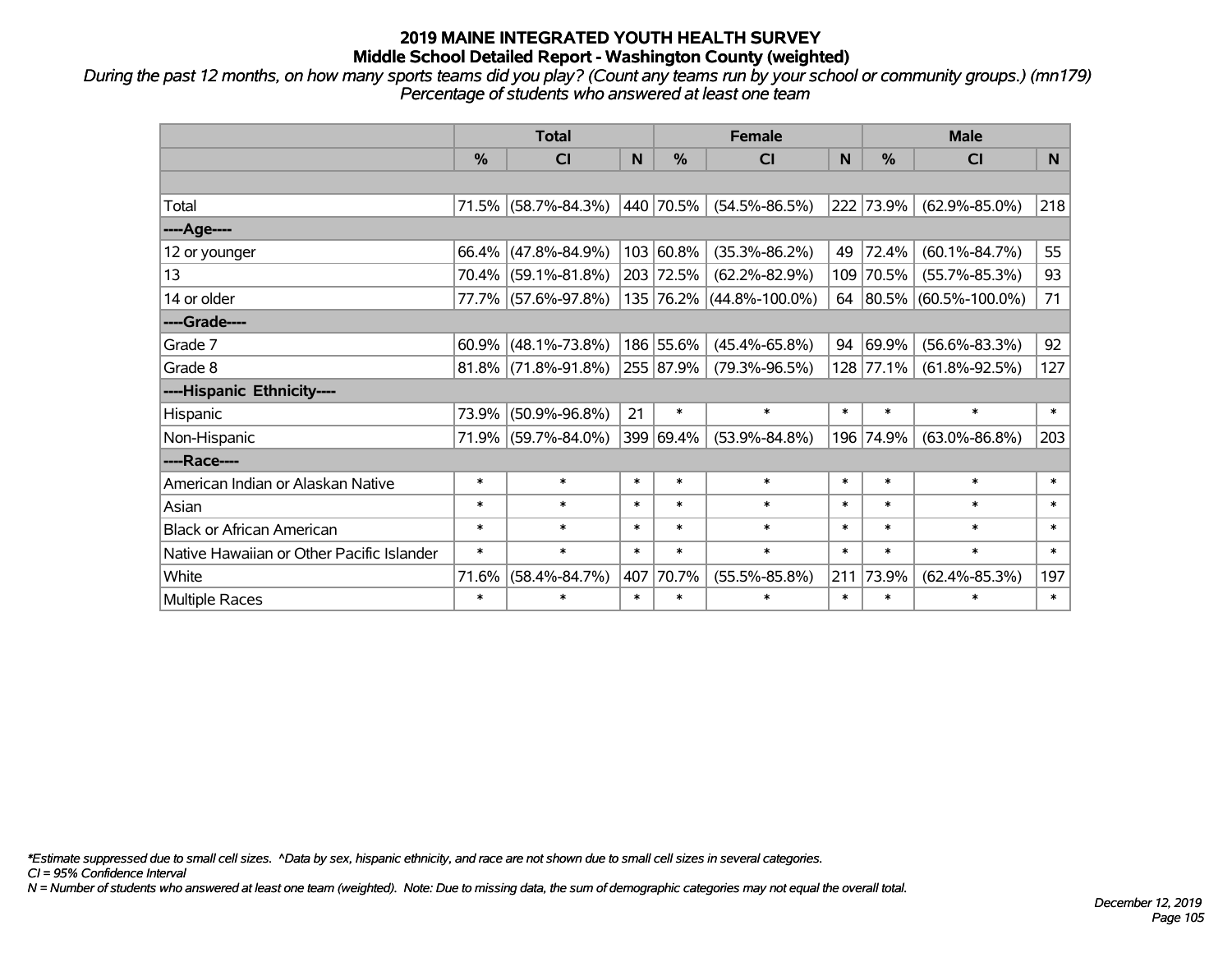#### **2019 MAINE INTEGRATED YOUTH HEALTH SURVEY Middle School Detailed Report - Washington County (weighted)** *On an average school night, how many hours of sleep do you get? (mn178) Percentage of students who answered at least 8 hours*

|                                           | <b>Total</b>  |                        |                |               | <b>Female</b>              | <b>Male</b> |           |                          |        |
|-------------------------------------------|---------------|------------------------|----------------|---------------|----------------------------|-------------|-----------|--------------------------|--------|
|                                           | $\frac{0}{0}$ | <b>CI</b>              | N <sub>1</sub> | $\frac{0}{0}$ | <b>CI</b>                  | <b>N</b>    | %         | <b>CI</b>                | N.     |
|                                           |               |                        |                |               |                            |             |           |                          |        |
| Total                                     |               | 50.8% (42.0%-59.6%)    |                |               | 307 49.8% (39.5%-60.2%)    |             |           | 158 51.4% (39.3%-63.5%)  | 145    |
| ----Age----                               |               |                        |                |               |                            |             |           |                          |        |
| 12 or younger                             | $63.2\%$      | $(53.0\% - 73.4\%)$    | 92             |               | $ 54.1\% $ (33.5%-74.7%)   | 43          | 74.2%     | $(63.1\% - 85.2\%)$      | 49     |
| 13                                        |               | 48.7% (35.6%-61.8%)    |                |               | 138 51.2% (37.2%-65.2%)    | 77          |           | 43.9% (27.7%-60.1%)      | 56     |
| 14 or older                               |               | 44.0% (30.2%-57.7%)    |                |               | 77   43.6%   (26.6%-60.5%) |             |           | 38 45.1% (27.4%-62.9%)   | 40     |
| ----Grade----                             |               |                        |                |               |                            |             |           |                          |        |
| Grade 7                                   | 59.8%         | $(54.7\% - 64.9\%)$    |                |               | 177 53.5% (43.1%-63.9%)    | 91          | 66.9%     | $(57.2\% - 76.7\%)$      | 81     |
| Grade 8                                   |               | $42.3\%$ (33.7%-50.8%) |                |               | 131 45.6% (33.9%-57.4%)    | 67          |           | $ 39.6\% $ (31.1%-48.1%) | 63     |
| ----Hispanic Ethnicity----                |               |                        |                |               |                            |             |           |                          |        |
| Hispanic                                  | 55.5%         | $(22.8\% - 88.2\%)$    | 15             | $\ast$        | $\ast$                     | $\ast$      | $\ast$    | $\ast$                   | $\ast$ |
| Non-Hispanic                              |               | $50.9\%$ (41.2%-60.5%) |                |               | 277 48.7% (35.5%-61.8%)    |             |           | 139 53.6% (43.1%-64.0%)  | 138    |
| ----Race----                              |               |                        |                |               |                            |             |           |                          |        |
| American Indian or Alaskan Native         | $\ast$        | $\ast$                 | $\ast$         | $\ast$        | $\ast$                     | $\ast$      | $\ast$    | $\ast$                   | $\ast$ |
| Asian                                     | $\ast$        | $\ast$                 | $\ast$         | $\ast$        | $\ast$                     | $\ast$      | $\ast$    | $\ast$                   | $\ast$ |
| <b>Black or African American</b>          | $\ast$        | $\ast$                 | $\ast$         | $\ast$        | $\ast$                     | $\ast$      | $\ast$    | $\ast$                   | $\ast$ |
| Native Hawaiian or Other Pacific Islander | $\ast$        | $\ast$                 | $\ast$         | $\ast$        | $\ast$                     | $\ast$      | $\ast$    | $\ast$                   | $\ast$ |
| White                                     | 53.3%         | $(44.2\% - 62.4\%)$    | 297            | 51.0%         | $(39.4\% - 62.6\%)$        |             | 153 55.2% | $(42.4\% - 68.0\%)$      | 139    |
| <b>Multiple Races</b>                     | $\ast$        | $\ast$                 | $\ast$         | $\ast$        | $\ast$                     | $\ast$      | $\ast$    | $\ast$                   | $\ast$ |

*\*Estimate suppressed due to small cell sizes. ^Data by sex, hispanic ethnicity, and race are not shown due to small cell sizes in several categories.*

*CI = 95% Confidence Interval*

*N = Number of students who answered at least 8 hours (weighted). Note: Due to missing data, the sum of demographic categories may not equal the overall total.*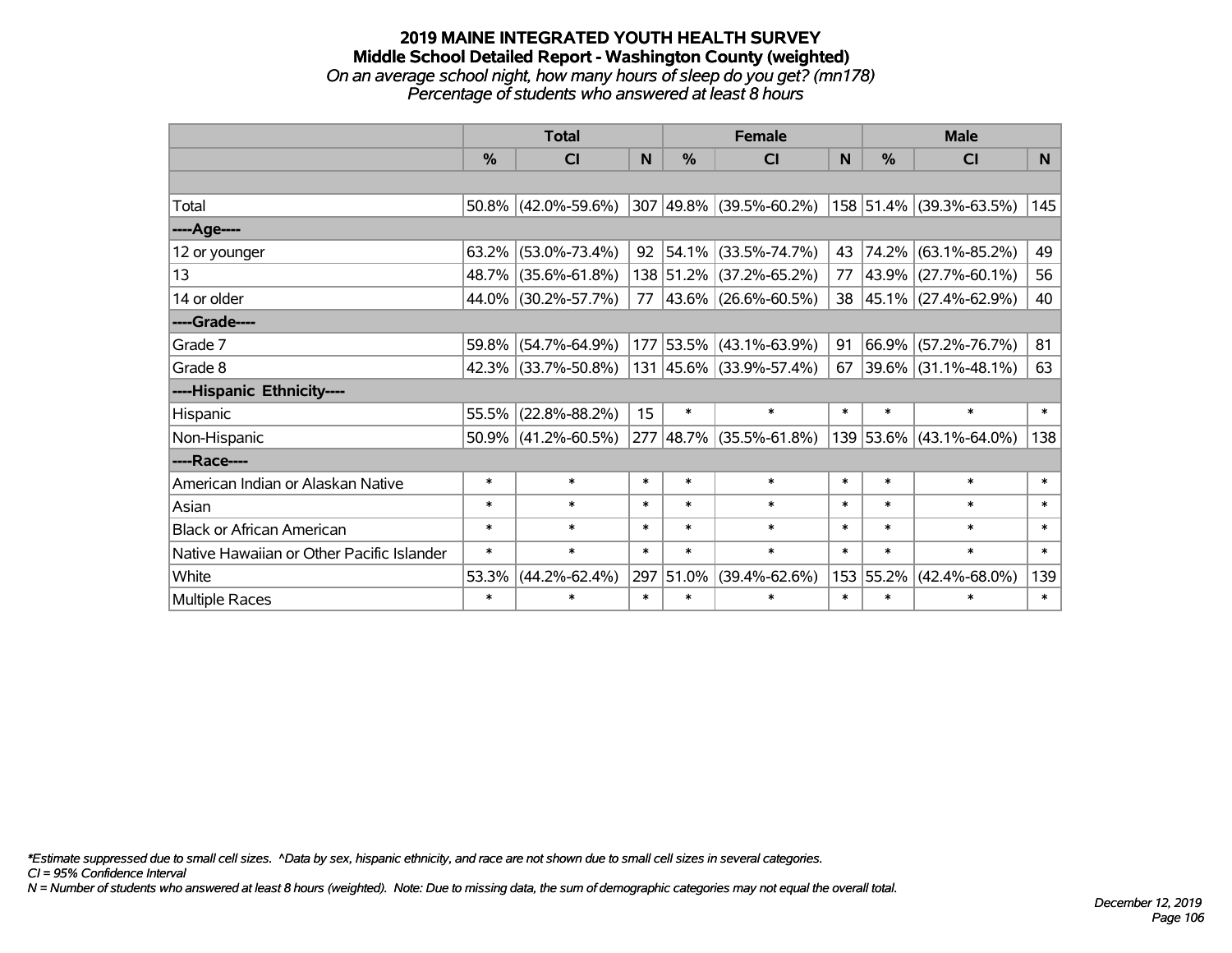#### **2019 MAINE INTEGRATED YOUTH HEALTH SURVEY Middle School Detailed Report - Washington County (weighted)** *During the past 12 months, how would you describe your grades in school? (mn171) Percentage of students who answered 'Mostly A's' or 'Mostly B's'*

|                                           | <b>Total</b> |                     |          | <b>Female</b> | <b>Male</b>                   |        |               |                              |        |
|-------------------------------------------|--------------|---------------------|----------|---------------|-------------------------------|--------|---------------|------------------------------|--------|
|                                           | %            | CI                  | <b>N</b> | %             | <b>CI</b>                     | N      | $\frac{0}{0}$ | <b>CI</b>                    | N.     |
|                                           |              |                     |          |               |                               |        |               |                              |        |
| Total                                     |              | 71.9% (68.8%-74.9%) |          | 436 78.2%     | $(66.4\% - 90.0\%)$           |        |               | 246 64.8% (54.8%-74.9%)      | 185    |
| ----Age----                               |              |                     |          |               |                               |        |               |                              |        |
| 12 or younger                             | 70.5%        | $(63.7\% - 77.3\%)$ |          | 106 68.1%     | $(64.1\% - 72.1\%)$           | 54     |               | 73.2% (61.9%-84.5%)          | 52     |
| 13                                        | 72.6%        | $(64.8\% - 80.4\%)$ |          | 206 83.3%     | $(70.3\% - 96.3\%)$           |        |               | 122 59.7% (38.9%-80.5%)      | 79     |
| 14 or older                               |              | 71.9% (58.6%-85.2%) |          |               | 124 78.9% (57.1%-100.0%)      | 69     |               | $ 65.9\%  (52.9\% - 78.9\%)$ | 55     |
| ----Grade----                             |              |                     |          |               |                               |        |               |                              |        |
| Grade 7                                   | 71.4%        | $(66.6\% - 76.1\%)$ |          | 212 70.0%     | $(59.9\% - 80.0\%)$           |        |               | 116 72.2% (61.6%-82.7%)      | 91     |
| Grade 8                                   |              | 72.4% (68.5%-76.2%) |          |               | $ 224 87.4\% $ (73.6%-100.0%) |        |               | 130 59.0% (49.3%-68.7%)      | 94     |
| ----Hispanic Ethnicity----                |              |                     |          |               |                               |        |               |                              |        |
| Hispanic                                  | 41.2%        | $(26.0\% - 56.4\%)$ | 11       | $\ast$        | $\ast$                        | $\ast$ | $\ast$        | $\ast$                       | $\ast$ |
| Non-Hispanic                              |              | 75.2% (71.2%-79.2%) |          | 410 81.7%     | $(69.8\% - 93.5\%)$           |        |               | 231 68.6% (58.5%-78.7%)      | 179    |
| ----Race----                              |              |                     |          |               |                               |        |               |                              |        |
| American Indian or Alaskan Native         | 53.6%        | $(27.1\% - 80.2\%)$ | 7        | $\ast$        | $\ast$                        | $\ast$ | $\ast$        | $\ast$                       | $\ast$ |
| Asian                                     | $\ast$       | $\ast$              | $\ast$   | $\ast$        | $\ast$                        | $\ast$ | $\ast$        | $\ast$                       | $\ast$ |
| <b>Black or African American</b>          | $\ast$       | $\ast$              | $\ast$   | $\ast$        | $\ast$                        | $\ast$ | $\ast$        | $\ast$                       | $\ast$ |
| Native Hawaiian or Other Pacific Islander | $\ast$       | $\ast$              | $\ast$   | $\ast$        | $\ast$                        | $\ast$ | $\ast$        | $\ast$                       | $\ast$ |
| White                                     | 74.7%        | $(70.4\% - 78.9\%)$ |          | 418 80.2%     | $(69.3\% - 91.1\%)$           |        | 239 67.8%     | $(59.1\% - 76.6\%)$          | 174    |
| Multiple Races                            | $\ast$       | $\ast$              | $\ast$   | $\ast$        | $\ast$                        | $\ast$ | $\ast$        | $\ast$                       | $\ast$ |

*\*Estimate suppressed due to small cell sizes. ^Data by sex, hispanic ethnicity, and race are not shown due to small cell sizes in several categories.*

*CI = 95% Confidence Interval*

*N = Number of students who answered 'Mostly A's' or 'Mostly B's' (weighted). Note: Due to missing data, the sum of demographic categories may not equal the overall total.*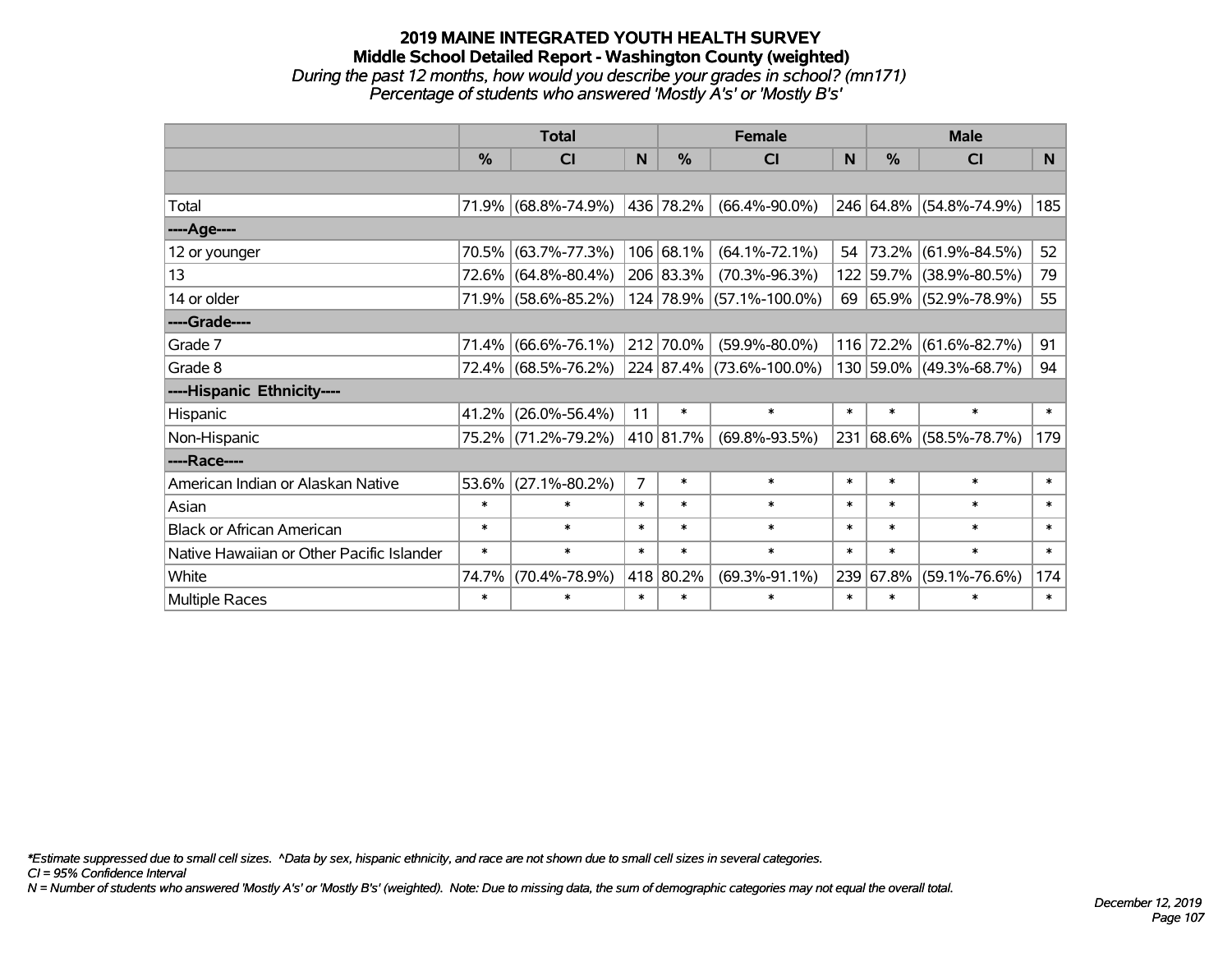*During an average week, how many hours do you spend in clubs or organizations (other than sports) outside of regular school hours? (mn146) Percentage of students who answered at least 1 hour*

|                                           | <b>Total</b>  |                     |        |                   | <b>Female</b>                    | <b>Male</b> |               |                         |        |
|-------------------------------------------|---------------|---------------------|--------|-------------------|----------------------------------|-------------|---------------|-------------------------|--------|
|                                           | $\frac{0}{0}$ | <b>CI</b>           | N      | $\frac{0}{0}$     | <b>CI</b>                        | N.          | $\frac{0}{0}$ | <b>CI</b>               | N      |
|                                           |               |                     |        |                   |                                  |             |               |                         |        |
| Total                                     |               | 36.7% (26.3%-47.1%) |        |                   | $ 224 40.9\%  (28.4\% - 53.5\%)$ |             |               | 130 32.8% (20.1%-45.6%) | 94     |
| ----Age----                               |               |                     |        |                   |                                  |             |               |                         |        |
| 12 or younger                             | 29.0%         | $(23.2\% - 34.9\%)$ | 44     | 41.5%             | $(25.0\% - 58.0\%)$              | 33          | 15.0%         | $(3.5\% - 26.5\%)$      | 11     |
| 13                                        | 44.8%         | $(29.9\% - 59.8\%)$ | 127    |                   | $ 45.1\% $ (32.2%-58.0%)         | 68          | $ 46.1\% $    | $(23.2\% - 69.0\%)$     | 59     |
| 14 or older                               |               | 30.3% (21.0%-39.7%) | 54     |                   | $ 33.3\% $ (17.2%-49.4%)         |             |               | 29 27.9% (21.7%-34.1%)  | 24     |
| ----Grade----                             |               |                     |        |                   |                                  |             |               |                         |        |
| Grade 7                                   | 34.3%         | $(25.1\% - 43.5\%)$ |        | $101 \,   45.4\%$ | $(32.1\% - 58.8\%)$              | 77          | 20.2%         | $(11.0\% - 29.4\%)$     | 25     |
| Grade 8                                   |               | 39.0% (26.2%-51.7%) |        |                   | 123 35.8% (20.8%-50.8%)          |             |               | 53 42.2% (26.7%-57.8%)  | 69     |
| ----Hispanic Ethnicity----                |               |                     |        |                   |                                  |             |               |                         |        |
| Hispanic                                  | 32.7%         | $(23.9\% - 41.5\%)$ | 9      | $\ast$            | $\ast$                           | $\ast$      | $\ast$        | $\ast$                  | $\ast$ |
| Non-Hispanic                              |               | 36.1% (25.6%-46.7%) |        |                   | 199 40.7% (28.2%-53.1%)          |             |               | 116 31.4% (18.5%-44.2%) | 82     |
| ----Race----                              |               |                     |        |                   |                                  |             |               |                         |        |
| American Indian or Alaskan Native         | $\ast$        | $\ast$              | $\ast$ | $\ast$            | $\ast$                           | $\ast$      | $\ast$        | $\ast$                  | $\ast$ |
| Asian                                     | $\ast$        | $\ast$              | $\ast$ | $\ast$            | $\ast$                           | $\ast$      | $\ast$        | $\ast$                  | $\ast$ |
| <b>Black or African American</b>          | $\ast$        | $\ast$              | $\ast$ | $\ast$            | $\ast$                           | $\ast$      | $\ast$        | $\ast$                  | $\ast$ |
| Native Hawaiian or Other Pacific Islander | $\ast$        | $\ast$              | $\ast$ | $\ast$            | $\ast$                           | $\ast$      | $\ast$        | $\ast$                  | $\ast$ |
| White                                     | 35.9%         | $(23.9\% - 48.0\%)$ |        | 202 41.6%         | $(27.8\% - 55.5\%)$              | 125         | 29.9%         | $(17.0\% - 42.9\%)$     | 77     |
| <b>Multiple Races</b>                     | $\ast$        | $\ast$              | $\ast$ | $\ast$            | $\ast$                           | $\ast$      | $\ast$        | $\ast$                  | $\ast$ |

*\*Estimate suppressed due to small cell sizes. ^Data by sex, hispanic ethnicity, and race are not shown due to small cell sizes in several categories.*

*CI = 95% Confidence Interval*

*N = Number of students who answered at least 1 hour (weighted). Note: Due to missing data, the sum of demographic categories may not equal the overall total.*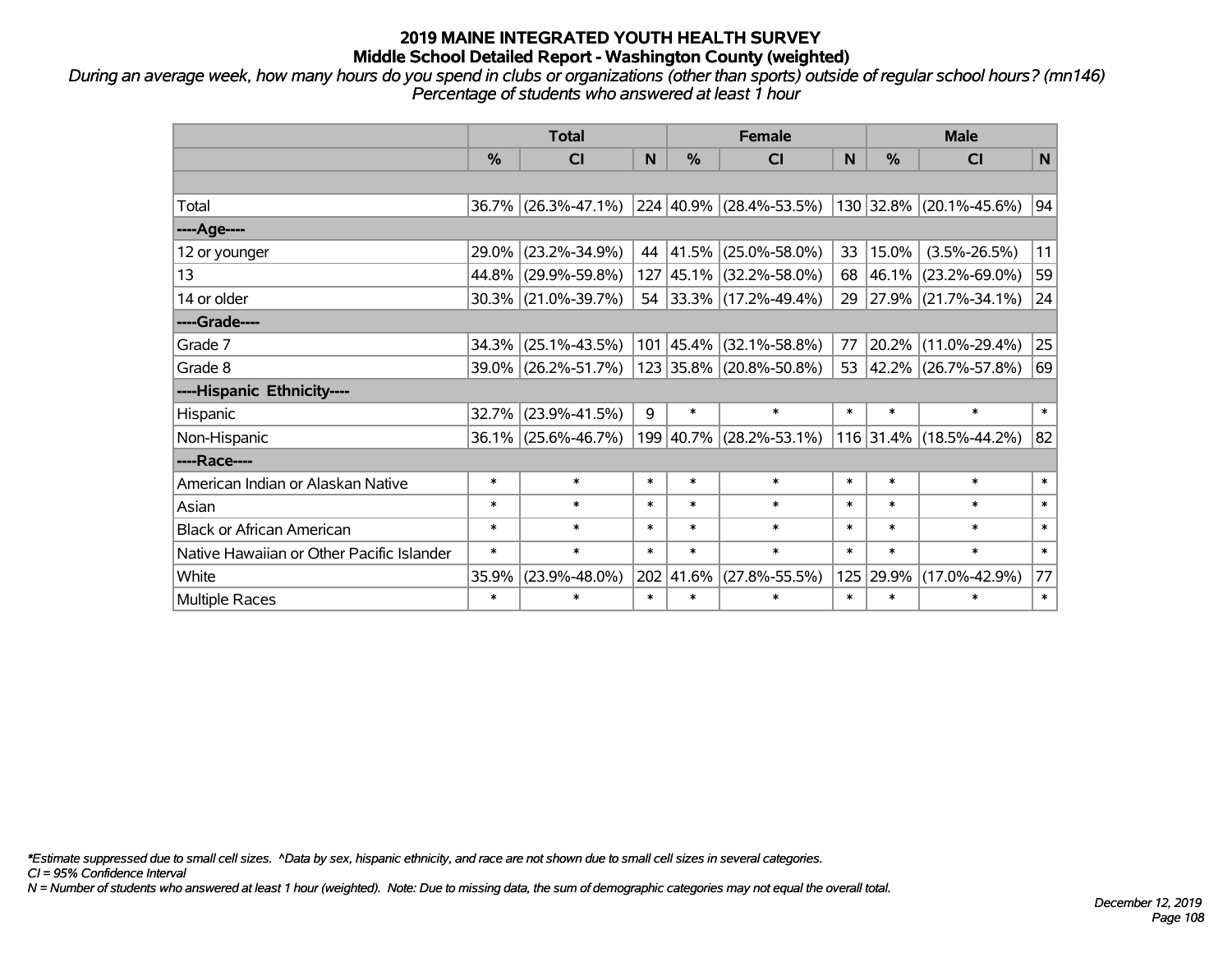## **2019 MAINE INTEGRATED YOUTH HEALTH SURVEY Middle School Detailed Report - Washington County (weighted)**

*Do you agree or disagree that at least one of your teachers really cares and gives you help and support when you need it? (mn143) Percentage of students who answered 'Strongly agree' or 'Agree'*

|                                           | <b>Total</b>  |                     |        | <b>Female</b> |                                  |        | <b>Male</b> |                                            |        |
|-------------------------------------------|---------------|---------------------|--------|---------------|----------------------------------|--------|-------------|--------------------------------------------|--------|
|                                           | $\frac{0}{0}$ | <b>CI</b>           | N      | $\frac{9}{6}$ | <b>CI</b>                        | N      | %           | <b>CI</b>                                  | N.     |
|                                           |               |                     |        |               |                                  |        |             |                                            |        |
| Total                                     |               | 72.8% (63.7%-81.8%) |        |               | $ 445 71.3\% $ (59.0%-83.7%)     |        |             | $ 224 74.3\%  (66.0\% - 82.6\%)$           | 219    |
| ----Age----                               |               |                     |        |               |                                  |        |             |                                            |        |
| 12 or younger                             | 74.4%         | $(65.7\% - 83.2\%)$ |        |               | 108 69.5% (59.8%-79.2%)          | 60     | 81.5%       | $(71.1\% - 91.8\%)$                        | 49     |
| 13                                        | 74.2%         | $(67.5\% - 80.9\%)$ |        |               | 208 71.2% (57.7%-84.6%)          |        |             | 100 77.0% (70.2%-83.9%)                    | 106    |
| 14 or older                               |               | 69.2% (51.9%-86.5%) |        |               | 129 73.4% (55.1%-91.6%)          |        |             | 64 $\big  66.2\% \big  (48.1\% - 84.3\% )$ | 65     |
| ----Grade----                             |               |                     |        |               |                                  |        |             |                                            |        |
| Grade 7                                   | 70.5%         | $(61.2\% - 79.8\%)$ |        |               | 210 67.3% (59.7%-75.0%)          | 113    | 74.3%       | $(61.3\% - 87.4\%)$                        | 95     |
| Grade 8                                   |               | 75.3% (64.1%-86.5%) |        |               | $ 233 75.9\%  (55.6\% - 96.3\%)$ |        |             | 111 75.2% (66.8%-83.5%)                    | 122    |
| ----Hispanic Ethnicity----                |               |                     |        |               |                                  |        |             |                                            |        |
| Hispanic                                  | 60.2%         | $(40.3\% - 80.0\%)$ | 17     | $\ast$        | $\ast$                           | $\ast$ | $\ast$      | $\ast$                                     | $\ast$ |
| Non-Hispanic                              |               | 73.2% (64.2%-82.3%) |        |               | 402 72.2% (59.1%-85.3%)          | 199    | 74.5%       | $(66.2\% - 82.8\%)$                        | 203    |
| ----Race----                              |               |                     |        |               |                                  |        |             |                                            |        |
| American Indian or Alaskan Native         | $\ast$        | $\ast$              | $\ast$ | $\ast$        | $\ast$                           | $\ast$ | $\ast$      | $\ast$                                     | $\ast$ |
| Asian                                     | $\ast$        | $\ast$              | $\ast$ | $\ast$        | $\ast$                           | $\ast$ | $\ast$      | $\ast$                                     | $\ast$ |
| <b>Black or African American</b>          | $\ast$        | $\ast$              | $\ast$ | $\ast$        | $\ast$                           | $\ast$ | $\ast$      | $\ast$                                     | $\ast$ |
| Native Hawaiian or Other Pacific Islander | $\ast$        | $\ast$              | $\ast$ | $\ast$        | $\ast$                           | $\ast$ | $\ast$      | $\ast$                                     | $\ast$ |
| White                                     | 72.7%         | $(63.8\% - 81.5\%)$ |        | 408 72.1%     | $(59.3\% - 84.8\%)$              | 211    | 73.1%       | $(65.4\% - 80.8\%)$                        | 195    |
| Multiple Races                            | $\ast$        | $\ast$              | $\ast$ | $\ast$        | $\ast$                           | $\ast$ | $\ast$      | *                                          | $\ast$ |

*\*Estimate suppressed due to small cell sizes. ^Data by sex, hispanic ethnicity, and race are not shown due to small cell sizes in several categories.*

*CI = 95% Confidence Interval*

*N = Number of students who answered 'Strongly agree' or 'Agree' (weighted). Note: Due to missing data, the sum of demographic categories may not equal the overall total.*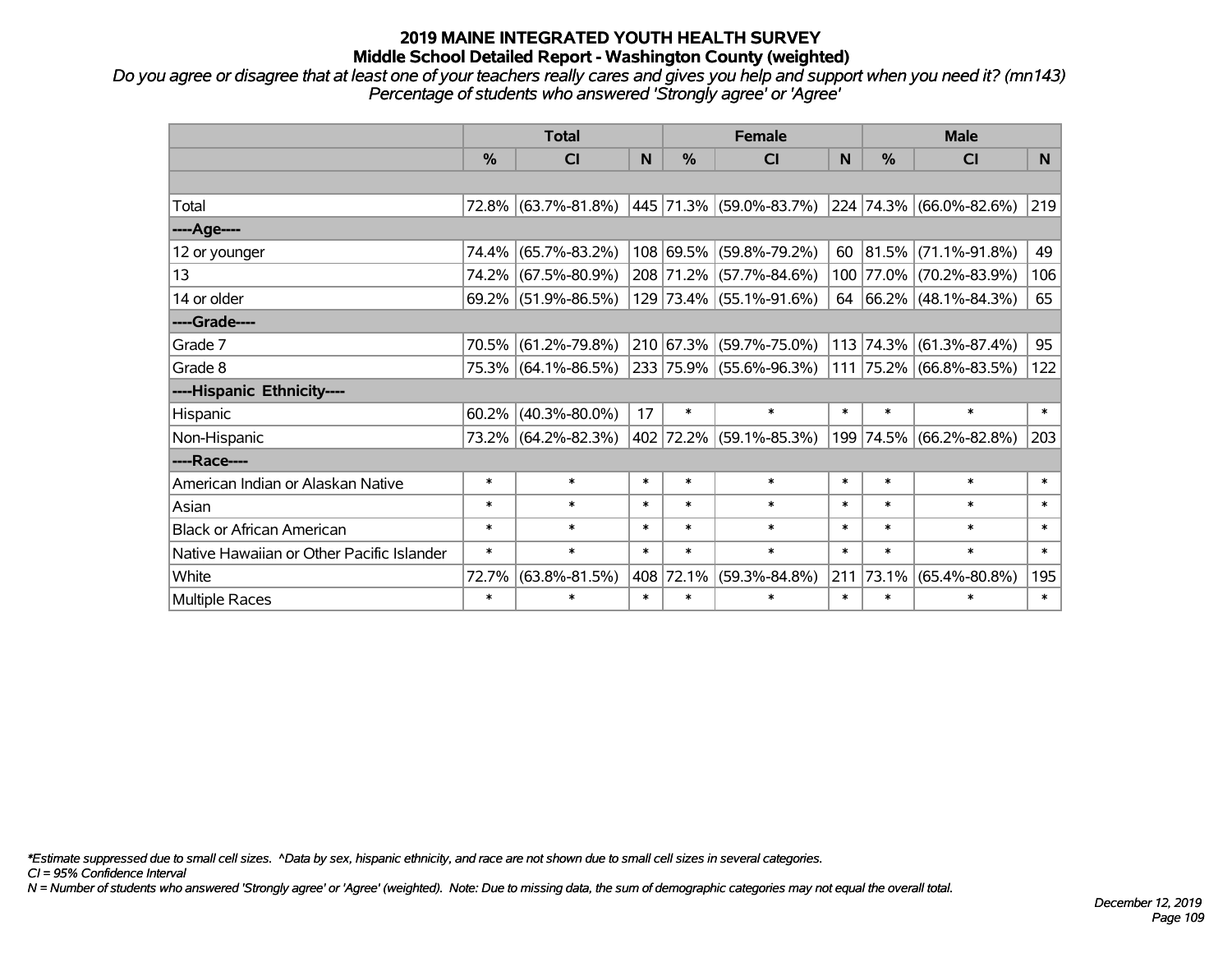## **2019 MAINE INTEGRATED YOUTH HEALTH SURVEY Middle School Detailed Report - Washington County (weighted)**

# *How often does one of your parents talk with you about what you are doing in school? (mn144) Percentage of students who answered 'About every day' or 'About once or twice a week'*

|                                           | <b>Total</b> |                        |        | <b>Female</b> |                             |        | <b>Male</b> |                              |        |
|-------------------------------------------|--------------|------------------------|--------|---------------|-----------------------------|--------|-------------|------------------------------|--------|
|                                           | $\%$         | <b>CI</b>              | N      | $\%$          | <b>CI</b>                   | N      | $\%$        | <b>CI</b>                    | N.     |
|                                           |              |                        |        |               |                             |        |             |                              |        |
| Total                                     |              | $81.0\%$ (75.6%-86.5%) |        |               | 496   82.1%   (77.4%-86.8%) |        |             | $ 258 79.7\% $ (72.0%-87.4%) | 236    |
| ----Age----                               |              |                        |        |               |                             |        |             |                              |        |
| 12 or younger                             |              | 86.5% (77.4%-95.5%)    |        | 128 91.8%     | $(85.5\% - 98.2\%)$         | 80     | 78.6%       | $(62.9\% - 94.3\%)$          | 47     |
| 13                                        |              | $81.6\%$ (74.8%-88.5%) |        |               | 228 80.3% (75.2%-85.3%)     |        |             | 112 82.8% (71.9%-93.6%)      | 114    |
| 14 or older                               |              | 75.9% (66.2%-85.5%)    |        |               | 141 75.3% (63.2%-87.3%)     |        |             | 66 76.2% (63.8%-88.5%)       | 75     |
| ----Grade----                             |              |                        |        |               |                             |        |             |                              |        |
| Grade 7                                   |              | $80.1\%$ (74.5%-85.7%) |        | 240 82.0%     | $(75.1\% - 88.9\%)$         | 140    | 77.2%       | $(68.9\% - 85.5\%)$          | 99     |
| Grade 8                                   |              | $81.7\%$ (71.7%-91.7%) |        |               | 252 82.2% (70.6%-93.9%)     |        |             | 118 81.1% (70.7%-91.6%)      | 133    |
| ----Hispanic Ethnicity----                |              |                        |        |               |                             |        |             |                              |        |
| Hispanic                                  | $\ast$       | $\ast$                 | $\ast$ | $\ast$        | $\ast$                      | $\ast$ | $\ast$      | $\ast$                       | $\ast$ |
| Non-Hispanic                              |              | $81.8\%$ (77.6%-86.0%) |        |               | 450 84.0% (80.8%-87.2%)     |        | 232 79.6%   | $(71.6\% - 87.6\%)$          | 217    |
| ----Race----                              |              |                        |        |               |                             |        |             |                              |        |
| American Indian or Alaskan Native         | $\ast$       | $\ast$                 | $\ast$ | $\ast$        | $\ast$                      | $\ast$ | $\ast$      | $\ast$                       | $\ast$ |
| Asian                                     | $\ast$       | $\ast$                 | $\ast$ | $\ast$        | $\ast$                      | $\ast$ | $\ast$      | $\ast$                       | $\ast$ |
| <b>Black or African American</b>          | $\ast$       | $\ast$                 | $\ast$ | $\ast$        | $\ast$                      | $\ast$ | $\ast$      | $\ast$                       | $\ast$ |
| Native Hawaiian or Other Pacific Islander | $\ast$       | $\ast$                 | $\ast$ | $\ast$        | $\ast$                      | $\ast$ | $\ast$      | $\ast$                       | $\ast$ |
| White                                     | 81.5%        | $(76.4\% - 86.6\%)$    |        | 458 83.7%     | $(80.9\% - 86.5\%)$         | 245    | 78.9%       | $(69.6\% - 88.3\%)$          | 211    |
| <b>Multiple Races</b>                     |              | 53.5% (20.5%-86.5%)    | 8      | $\ast$        | $\ast$                      | $\ast$ | $\ast$      | $\ast$                       | $\ast$ |

*\*Estimate suppressed due to small cell sizes. ^Data by sex, hispanic ethnicity, and race are not shown due to small cell sizes in several categories.*

*CI = 95% Confidence Interval*

*N = Number of students who answered 'About every day' or 'About once or twice a week' (weighted). Note: Due to missing data, the sum of demographic categories may not equal the overall total.*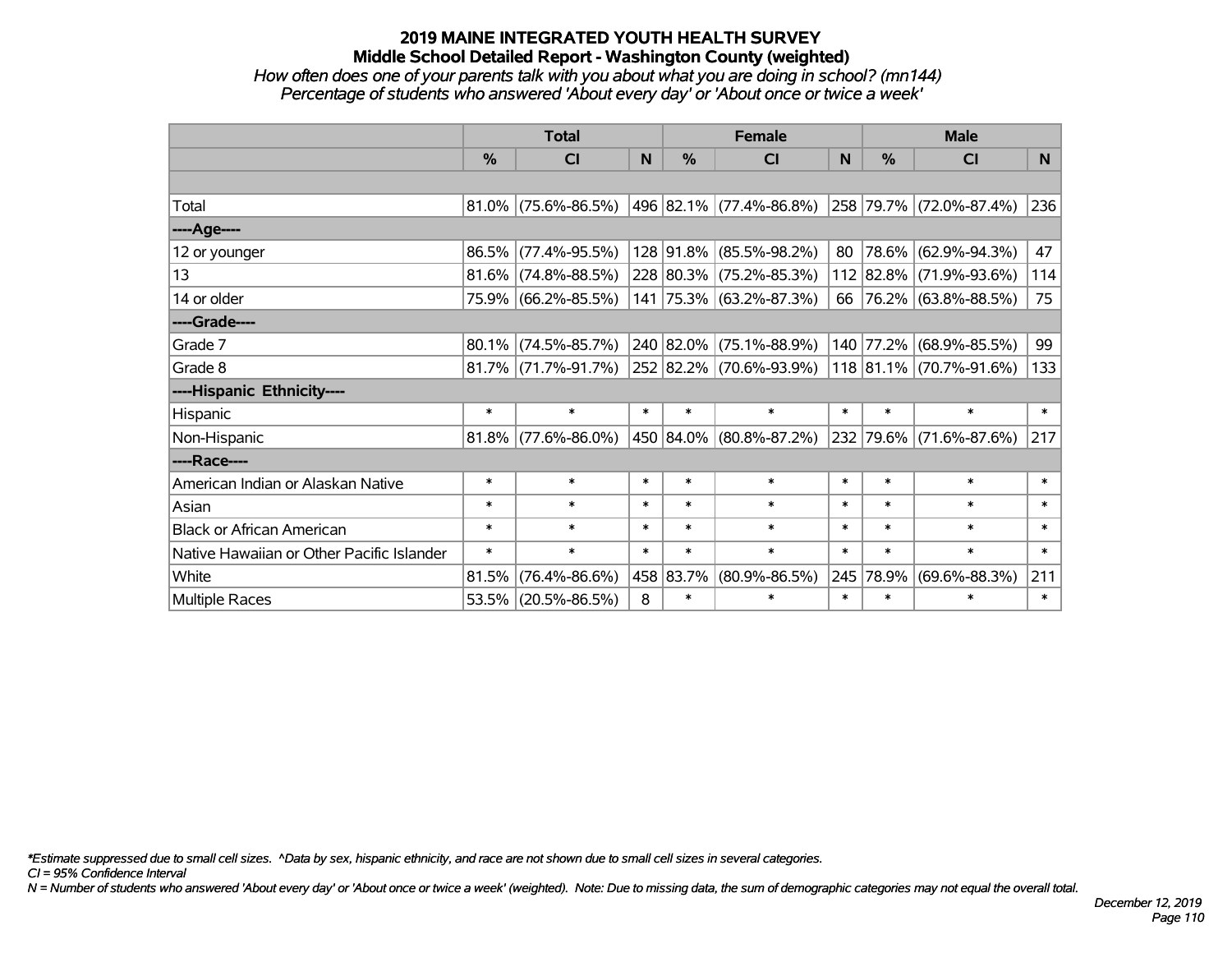#### **2019 MAINE INTEGRATED YOUTH HEALTH SURVEY Middle School Detailed Report - Washington County (weighted)** *How often does your family give you love and support? (mn188) Percentage of students who answered 'Most of the time' or 'Always'*

|                                           | <b>Total</b> |                      |        |           | <b>Female</b>           |        | <b>Male</b> |                         |        |
|-------------------------------------------|--------------|----------------------|--------|-----------|-------------------------|--------|-------------|-------------------------|--------|
|                                           | %            | <b>CI</b>            | N      | %         | <b>CI</b>               | N      | %           | <b>CI</b>               | N.     |
|                                           |              |                      |        |           |                         |        |             |                         |        |
| Total                                     | 81.0%        | $(76.8\% - 85.2\%)$  |        |           | 495 80.7% (77.0%-84.4%) |        |             | 252 81.5% (76.1%-86.8%) | 241    |
| ----Age----                               |              |                      |        |           |                         |        |             |                         |        |
| 12 or younger                             | 81.9%        | $(75.3\% - 88.4\%)$  |        |           | 122 84.5% (73.9%-95.2%) | 74     | $ 78.1\% $  | $(68.0\% - 88.2\%)$     | 48     |
| 13                                        | 82.3%        | $(76.1\% - 88.5\%)$  |        |           | 230 81.4% (75.8%-87.0%) |        |             | 113 83.0% (74.9%-91.1%) | 115    |
| 14 or older                               | 78.3%        | $(71.0\% - 85.6\%)$  |        |           | 142 75.5% (66.0%-85.0%) |        |             | 64 81.4% (72.1%-90.7%)  | 78     |
| ----Grade----                             |              |                      |        |           |                         |        |             |                         |        |
| Grade 7                                   | 82.3%        | $(77.3\% - 87.3\%)$  |        |           | 247 82.8% (71.2%-94.3%) |        |             | 139 81.4% (74.0%-88.8%) | 106    |
| Grade 8                                   | 79.5%        | $(71.9\% - 87.1\%)$  |        |           | 243 78.3% (64.7%-91.8%) |        |             | 112 81.0% (72.4%-89.6%) | 131    |
| ----Hispanic Ethnicity----                |              |                      |        |           |                         |        |             |                         |        |
| Hispanic                                  | 77.4%        | $(51.0\% - 100.0\%)$ | 22     | $\ast$    | $\ast$                  | $\ast$ | $\ast$      | $\ast$                  | $\ast$ |
| Non-Hispanic                              | 81.5%        | $(75.7\% - 87.3\%)$  |        |           | 446 81.2% (76.0%-86.4%) |        |             | 223 82.0% (74.6%-89.5%) | 223    |
| ----Race----                              |              |                      |        |           |                         |        |             |                         |        |
| American Indian or Alaskan Native         | $\ast$       | $\ast$               | $\ast$ | $\ast$    | $\ast$                  | $\ast$ | $\ast$      | $\ast$                  | $\ast$ |
| Asian                                     | $\ast$       | $\ast$               | $\ast$ | $\ast$    | $\ast$                  | $\ast$ | $\ast$      | $\ast$                  | $\ast$ |
| <b>Black or African American</b>          | $\ast$       | $\ast$               | $\ast$ | $\ast$    | $\ast$                  | $\ast$ | $\ast$      | $\ast$                  | $\ast$ |
| Native Hawaiian or Other Pacific Islander | $\ast$       | $\ast$               | $\ast$ | $\ast$    | $\ast$                  | $\ast$ | $\ast$      | $\ast$                  | $\ast$ |
| White                                     | 82.2%        | $(77.3\% - 87.0\%)$  |        | 460 81.6% | $(77.1\% - 86.2\%)$     |        | 238 82.6%   | $(76.1\% - 89.2\%)$     | 220    |
| Multiple Races                            | 53.4%        | $(34.5\% - 72.3\%)$  | 8      | $\ast$    | $\ast$                  | $\ast$ | $\ast$      | $\ast$                  | $\ast$ |

*\*Estimate suppressed due to small cell sizes. ^Data by sex, hispanic ethnicity, and race are not shown due to small cell sizes in several categories.*

*CI = 95% Confidence Interval*

*N = Number of students who answered 'Most of the time' or 'Always' (weighted). Note: Due to missing data, the sum of demographic categories may not equal the overall total.*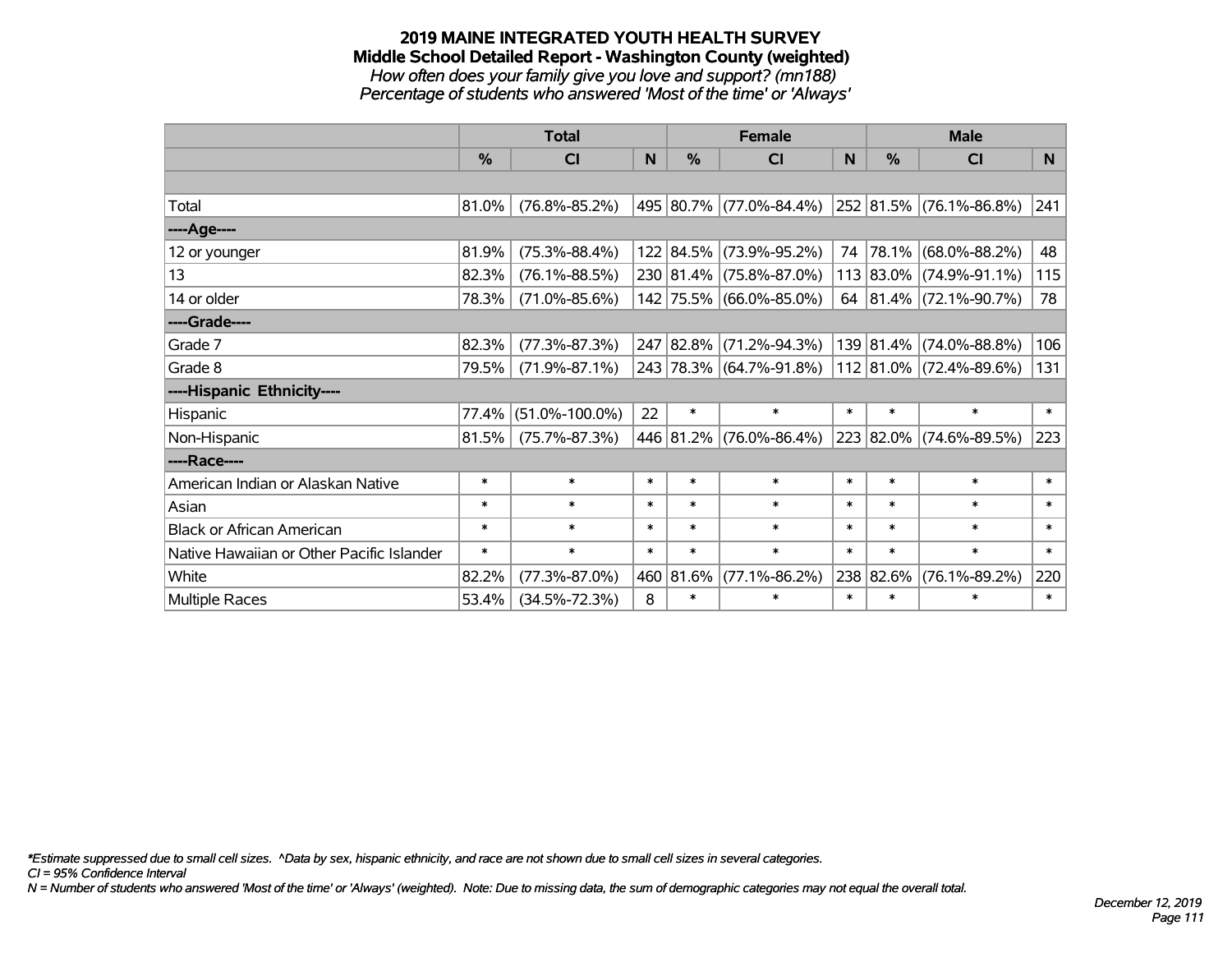#### **2019 MAINE INTEGRATED YOUTH HEALTH SURVEY Middle School Detailed Report - Washington County (weighted)** *Do you agree or disagree that in your community you feel like you matter to people? (mn148) Percentage of students who answered 'Strongly agree' or 'Agree'*

|                                           | <b>Total</b> |                           |        |               | <b>Female</b>              |          | <b>Male</b>   |                          |          |  |
|-------------------------------------------|--------------|---------------------------|--------|---------------|----------------------------|----------|---------------|--------------------------|----------|--|
|                                           | %            | CI                        | N      | $\frac{0}{0}$ | CI                         | <b>N</b> | $\frac{9}{6}$ | CI                       | <b>N</b> |  |
|                                           |              |                           |        |               |                            |          |               |                          |          |  |
| Total                                     |              | 55.5% (49.6%-61.3%)       |        |               | 335 55.6% (49.2%-61.9%)    |          |               | 173 55.3% (46.1%-64.4%)  | 160      |  |
| ----Age----                               |              |                           |        |               |                            |          |               |                          |          |  |
| 12 or younger                             |              | 65.4% (54.8%-75.9%)       | 98     | 67.0%         | $(60.7\% - 73.4\%)$        | 59       |               | $63.1\%$ (35.7%-90.5%)   | 39       |  |
| 13                                        |              | $52.5\%$ (44.9%-60.1%)    |        |               | 144 51.9% (43.0%-60.7%)    | 72       |               | 52.5% (44.1%-60.9%)      | 71       |  |
| 14 or older                               |              | 51.8% $(41.4\% - 62.2\%)$ |        |               | 93   49.8%   (31.3%-68.3%) | 42       |               | $ 54.1\% $ (42.5%-65.8%) | 51       |  |
| ----Grade----                             |              |                           |        |               |                            |          |               |                          |          |  |
| Grade 7                                   | 56.5%        | $(46.5\% - 66.5\%)$       |        | 167 56.4%     | $(49.6\% - 63.2\%)$        | 95       |               | 56.0% (37.0%-75.0%)      | 71       |  |
| Grade 8                                   |              | 53.9% (46.7%-61.0%)       |        |               | 163 54.6% (40.3%-68.8%)    | 78       |               | 53.5% (44.2%-62.8%)      | 85       |  |
| ----Hispanic Ethnicity----                |              |                           |        |               |                            |          |               |                          |          |  |
| Hispanic                                  | $47.1\%$     | $(29.8\% - 64.3\%)$       | 14     | $\ast$        | $\ast$                     | $\ast$   | $\ast$        | $\ast$                   | $\ast$   |  |
| Non-Hispanic                              |              | $56.4\%$ (51.4%-61.4%)    |        |               | 305 56.9% (50.6%-63.1%)    |          |               | 156 56.1% (48.7%-63.6%)  | 149      |  |
| ----Race----                              |              |                           |        |               |                            |          |               |                          |          |  |
| American Indian or Alaskan Native         | 57.3%        | $(27.8\% - 86.8\%)$       | 11     | $\ast$        | $\ast$                     | $\ast$   | $\ast$        | $\ast$                   | $\ast$   |  |
| Asian                                     | $\ast$       | $\ast$                    | $\ast$ | $\ast$        | $\ast$                     | $\ast$   | $\ast$        | $\ast$                   | $\ast$   |  |
| <b>Black or African American</b>          | $\ast$       | $\ast$                    | $\ast$ | $\ast$        | $\ast$                     | $\ast$   | $\ast$        | $\ast$                   | $\ast$   |  |
| Native Hawaiian or Other Pacific Islander | $\ast$       | $\ast$                    | $\ast$ | $\ast$        | $\ast$                     | $\ast$   | $\ast$        | $\ast$                   | $\ast$   |  |
| White                                     | 55.8%        | $(50.4\% - 61.3\%)$       |        | 308 55.6%     | $(49.6\% - 61.5\%)$        | 161      | 55.8%         | $(45.8\% - 65.9\%)$      | 145      |  |
| Multiple Races                            |              | 58.1% (41.8%-74.4%)       | 9      | $\ast$        | $\ast$                     | $\ast$   | $\ast$        | $\ast$                   | $\ast$   |  |

*CI = 95% Confidence Interval \*Estimate suppressed due to small cell sizes. ^Data by sex, hispanic ethnicity, and race are not shown due to small cell sizes in several categories.*

*N = Number of students who answered 'Strongly agree' or 'Agree' (weighted). Note: Due to missing data, the sum of demographic categories may not equal the overall total.*